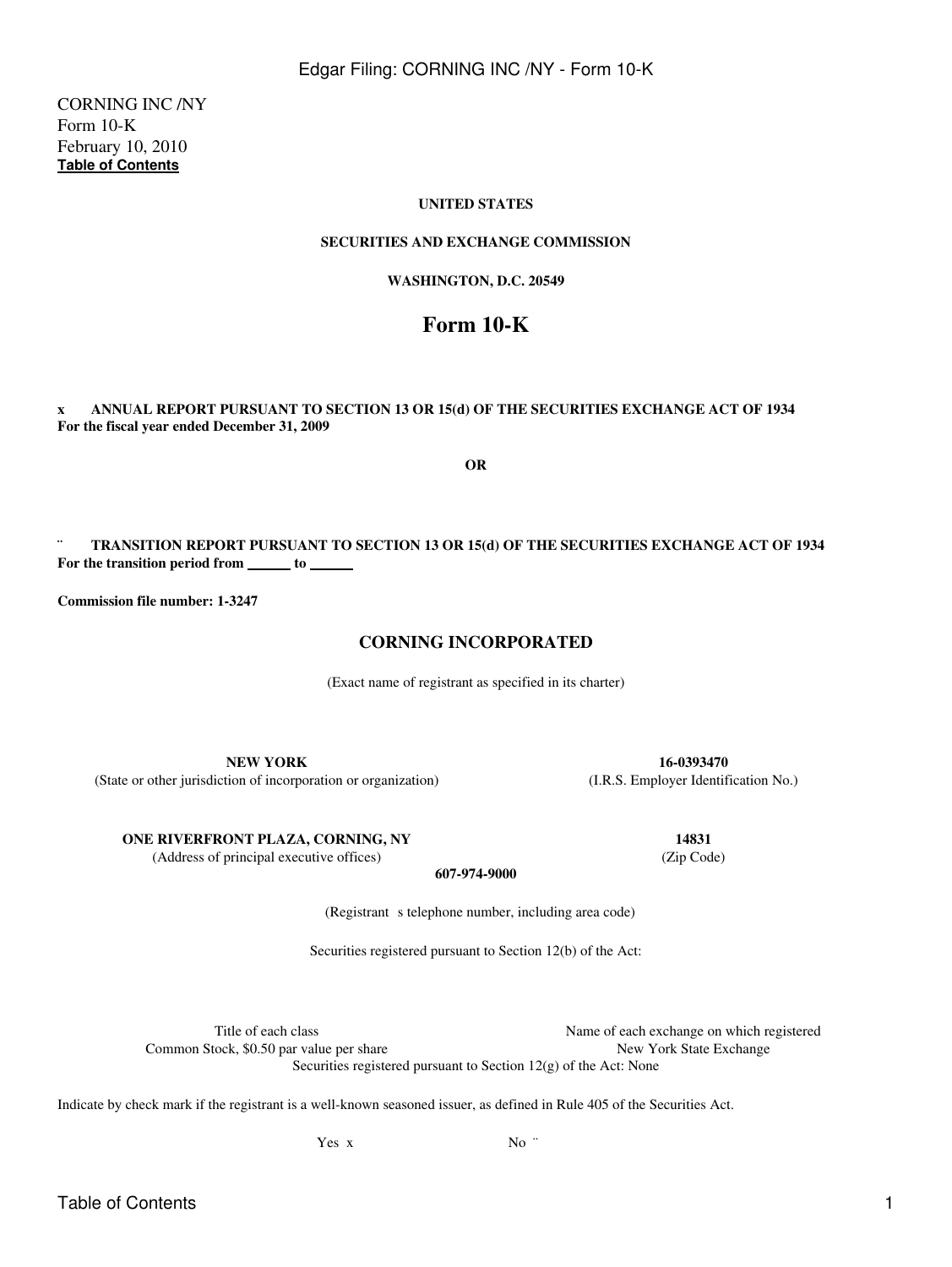Indicate by check mark if the registrant is not required to file reports pursuant to Section 13 or Section 15(d) of the Exchange Act.

Indicate by check mark whether the registrant (1) has filed all reports required to be filed by Section 13 or 15(d) of the Exchange Act of 1934 during the preceding 12 months (or for such shorter period that the registrant was required to file such reports), and (2) has been subject to such filing requirements for the past 90 days.

Indicate by check mark whether the registrant has submitted electronically and posted on its corporate Web site, if any, every Interactive Data File required to be submitted and posted pursuant to Rule 405 of Regulation S-T (§ 232.405 of this chapter) during the preceding 12 months (or for such shorter period that the registrant was required to submit and post such files.)

Yes x No  $\blacksquare$ 

Yes ¨ No x

Yes x No  $\blacksquare$ 

Indicate by check mark if disclosure of delinquent filers pursuant to Item 405 of Regulation S-K (§ 229.405 of this chapter) is not contained herein, and will not be contained, to the best of registrant s knowledge, in definitive proxy or information statements incorporated by reference in Part III of this Form 10-K or any amendment of this Form 10-K. x

Indicate by check mark whether the registrant is a large accelerated filer, an accelerated filer, a non-accelerated filer, or a smaller reporting company. See the definitions of large accelerated filer, accelerated filer and smaller reporting company in Rule 12b-2 of the Exchange Act.

Large accelerated filer v Accelerated filer  $\bar{x}$ Non-accelerated filer <sup>"</sup> (Do not check if a smaller reporting company) Smaller reporting company Indicate by check mark whether the registrant is a shell company (as defined in Rule 12b-2 of the Exchange Act).

Yes ¨ No x

As of June 30, 2009, the aggregate market value of the registrant s common stock held by non-affiliates of the registrant was \$24.3 billion based on the \$16.06 price as reported on the New York Stock Exchange.

There were 1,558,884,218 shares of Corning s common stock issued and outstanding as of January 29, 2010.

## **DOCUMENTS INCORPORATED BY REFERENCE**

Portions of the Registrant s Definitive Proxy Statement dated March 15, 2010, and filed for the Registrant s 2010 Annual Meeting of Shareholders are incorporated into Part III, as specifically set forth in Part III.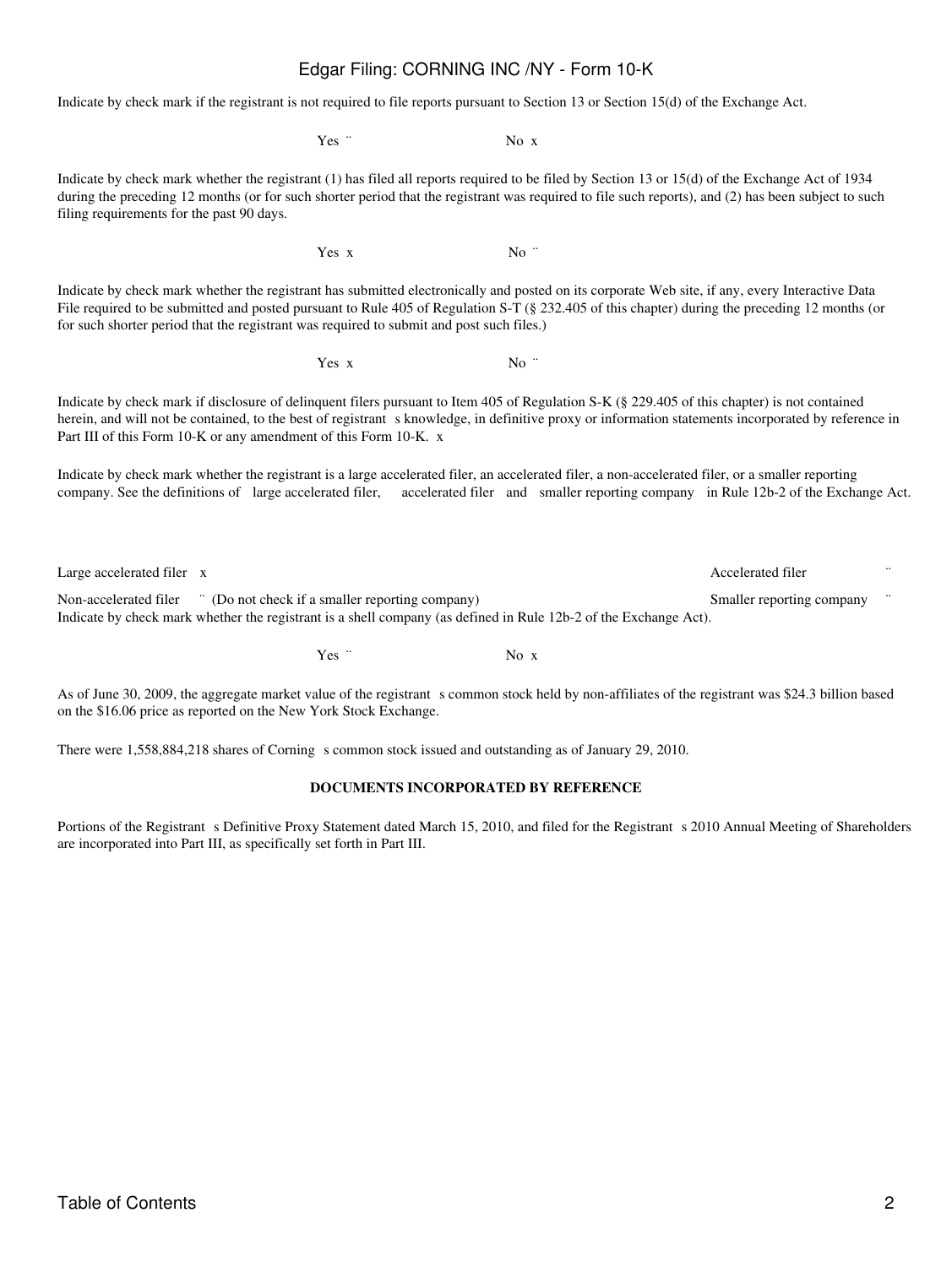## **PART I**

Corning Incorporated and its consolidated subsidiaries are hereinafter sometimes referred to as the Company, the Registrant, Corning, or we.

This report contains forward-looking statements that involve a number of risks and uncertainties. These statements relate to our future plans, objectives, expectations and estimates and may contain words such as believes, expects, anticipates, estimates, forecasts, or similar expressions. Our actual results could differ materially from what is expressed or forecasted in our forward-looking statements. Some of the factors that could contribute to these differences include those discussed under Forward-Looking Statements, Risk Factors, Management s Discussion and Analysis of Financial Condition and Results of Operations, and elsewhere in this report.

## **Item 1. Business**

### *General*

Corning traces its origins to a glass business established in 1851. The present corporation was incorporated in the State of New York in December 1936. The Company s name was changed from Corning Glass Works to Corning Incorporated on April 28, 1989.

Corning is a global, technology-based corporation that operates in five reportable business segments: Display Technologies, Telecommunications, Environmental Technologies, Specialty Materials and Life Sciences. Corning manufactures and processes products at approximately 60 plants in 13 countries.

#### *Display Technologies Segment*

Corning s Display Technologies segment manufactures glass substrates for active matrix liquid crystal displays (LCDs), that are used primarily in notebook computers, flat panel desktop monitors, and LCD televisions. Corning s facilities in Kentucky, Japan, Taiwan, and China and those of Samsung Corning Precision Glass Co., Ltd. (Samsung Corning Precision) develop, manufacture and supply high quality glass substrates using a proprietary fusion manufacturing process and technology expertise. Corning owns 50% of Samsung Corning Precision, Samsung Electronics Co., Ltd. owns 43% and three other shareholders own the remaining 7%. Samsung Corning Precision sells LCD glass to panel manufacturers in Korea, while those panel manufacturers in other leading LCD-producing areas of the world - Japan, Taiwan, Singapore and China - are supplied by Corning. Samsung Corning Precision s financial statements are attached in Item 15, Exhibits and Financial Statement Schedules.

Corning is a technology leader in this market introducing new large-sized glass substrates used by our customers in the production of larger LCDs for monitors and television. We are recognized for providing product innovations that help our customers produce larger, lighter, thinner and higher-resolution displays more affordably. In industry language, glass sizes advance in what are called generations. Glass substrates are currently available from Corning in sizes up to Generation 10 (2,850mm x 3,050mm). Generation 10 glass substrates are produced at our newest manufacturing facility which opened in October 2009. This advanced facility, located at Sharp Corporations plant in Sakai City, Japan, eliminates the need for traditional packaging, shipping, and delivery methods. Large substrates (Generation 5 and higher) allow LCD manufacturers to produce larger and a greater number of panels from each substrate. The larger size leads to economies of scale for LCD manufacturers.

Corning invented its proprietary fusion manufacturing process, which is the cornerstone of the Company s technology leadership in the LCD industry. The automated process yields high quality glass substrates with excellent dimensional stability and uniformity - essential attributes for the production of increasingly larger, high performance active matrix LCDs. Corning s fusion process is scalable and has proven to be among the most effective processes in producing large size substrates. In 2006, Corning launched EAGLE XG, the industry s first environmentally-friendly LCD glass substrate that is free of heavy metals.

LCD glass manufacturing is a highly capital intensive business. Corning has made significant investments to expand its LCD glass facilities in response to customer demand. The environment is very competitive. Important attributes for success include efficient manufacturing, access to capital, technology know-how, and patents.

Patent protection and proprietary trade secrets are important to this segment s operations. Corning has a growing portfolio of patents relating to its products, technologies and manufacturing processes. Corning licenses certain of its patents to Samsung Corning Precision and other third parties and generates royalty income from these licenses. Refer to the material under the heading Patents and Trademarks for information relating to patents and trademarks.

The Display Technologies segment represented 45% of Corning s sales for 2009.

# Table of Contents 3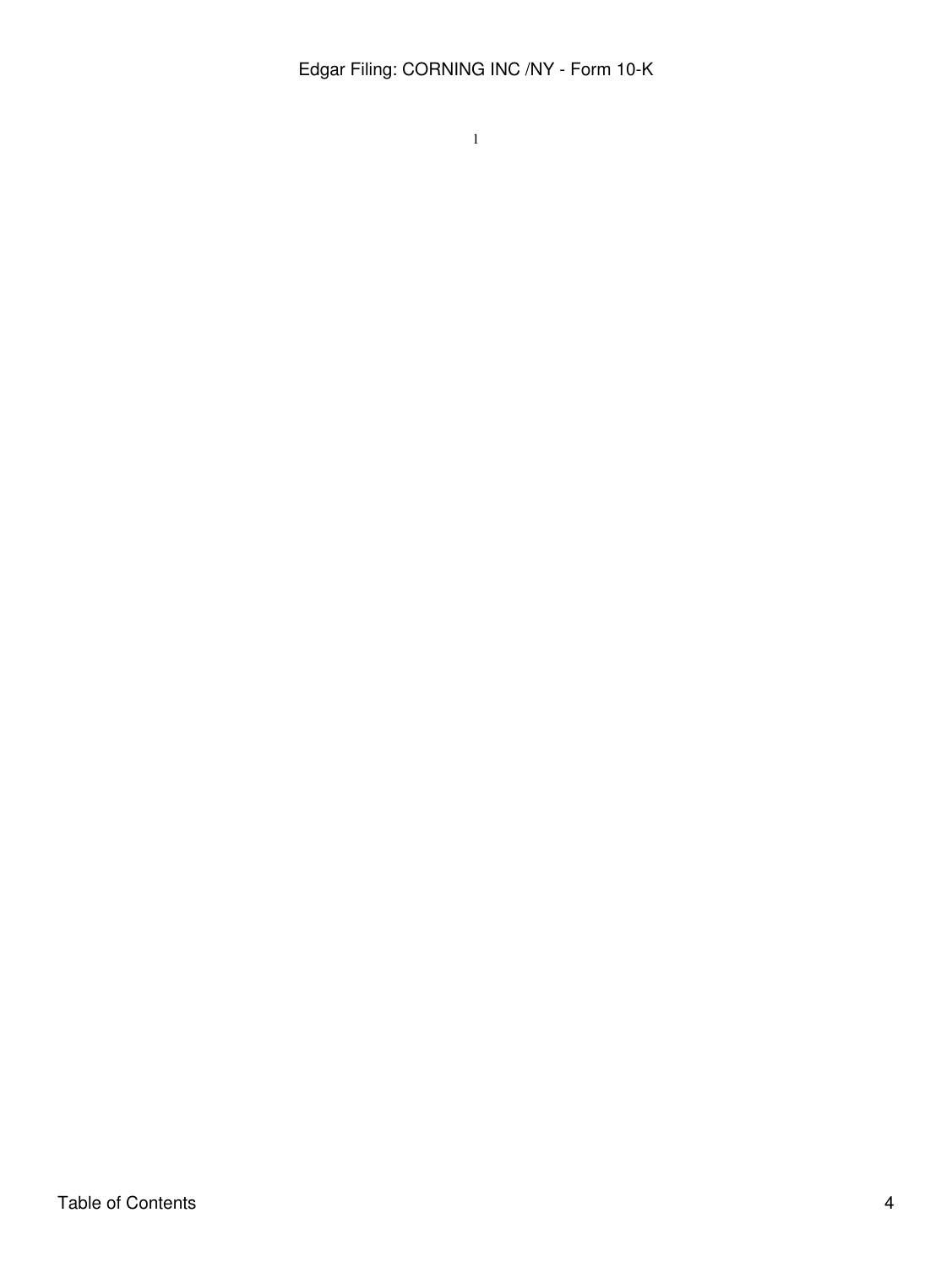### *Telecommunications Segment*

The Telecommunications segment produces optical fiber and cable, and hardware and equipment products for the worldwide telecommunications industry. Corning invented the world s first low-loss optical fiber 40 years ago and now offers a range of optical fiber technology products and enhancements for a variety of applications, including premises, fiber-to-the-home access, metropolitan, long-haul and submarine networks. Corning makes and sells InfiniCor® fibers for local area networks, data centers and central offices; SMF-28e+ single-mode optical fiber that provides additional transmission wavelengths in metropolitan and access networks; SMF-28® ULL fiber; LEAF® optical fiber for long-haul, regional and metropolitan networks; ClearCurve® ultra-bendable single-mode fiber for use in multiple dwelling units and fiber-to-the-home applications; ClearCurve® ultra-bendable multimode fiber for data centers and other enterprise networks; and Vascade® submarine optical fibers for use in submarine networks. Corning has two large optical fiber manufacturing facilities in North Carolina and another facility in China. As a result of lowered demand for optical fiber products, in 2002 Corning mothballed its optical fiber manufacturing facility in Concord, North Carolina and transferred certain capabilities to its Wilmington, North Carolina facility. In 2007, Corning reopened a portion of the Concord, North Carolina facility primarily as a result of volume growth in the optical fiber market.

A significant portion of Corning s optical fiber is sold to subsidiaries such as Corning Cable Systems LLC (Corning Cable Systems), and Corning Cable Systems Polska Sp. Z o.o. Optical fiber is cabled prior to being sold to end users in cabled form. Corning s remaining fiber production is sold directly to end users or third party cablers around the world. Corning s cabling operations include facilities in North Carolina, Poland, and Germany and smaller regional locations and equity affiliates.

Corning s hardware and equipment products include cable assemblies, fiber optic hardware, fiber optic connectors, optical components and couplers, closures and pedestals, splice and test equipment and other accessories for optical connectivity. For copper connectivity, Corning s products include subscriber demarcation, connection and protection devices, xDSL (different variations of digital subscriber lines) passive solutions and outside plant enclosures. Each of the product lines may be combined in Corning s fiber-to-the-premises solutions. Corning has manufacturing operations for hardware and equipment products in North Carolina, Arizona, and Texas, as well as Europe, Mexico, and China. In addition, Corning offers products for the cable television industry, including coaxial connectors and associated tools.

Patent protection is important to the segment s operations. The segment has an extensive portfolio of patents relating to its products, technologies and manufacturing processes. The segment licenses certain of its patents to third parties and generates revenue from these licenses, although the royalty income is not currently material to this segment s operating results. Corning is licensed to use certain patents owned by others, which are considered important to the segment s operations. Refer to the material under the heading Patents and Trademarks for information relating to the Company s patents and trademarks.

The Telecommunications segment represented 31% of Corning s sales for 2009.

#### *Environmental Technologies Segment*

Corning s environmental products include ceramic technologies for emissions and pollution control in mobile and stationary applications around the world, including automotive and diesel substrate and filter products. In the early 1970 s, Corning developed an economical, high-performance cellular ceramic substrate that is now the standard for catalytic converters worldwide. In response to tightening emission control regulations around the world, Corning has continued to develop more efficient substrate products with lower resistance to flow and greater surface area. In addition, Corning continues to develop new ceramic substrate and filter technologies for diesel emission control products to meet the tightening emission control regulations around the world. Corning manufactures substrate and filter products in New York, Virginia, China, Germany and South Africa. Corning sells its ceramic substrate and filter products worldwide to manufacturers of emission control systems who then sell to automotive and diesel engine manufacturers. Although most sales are made to the emission control systems manufacturers, the use of Corning substrates and filters is generally required by the specifications of the automotive and diesel engine manufacturers.

Patent protection is important to the segment s operations. The segment has an extensive portfolio of patents relating to its products, technologies and manufacturing processes. Corning is licensed to use certain patents owned by others, which are considered important to the segment s operations. Refer to the material under the heading Patents and Trademarks for information relating to the Companys patents and trademarks.

The Environmental Technologies segment represented  $11\%$  of Corning s sales for 2009.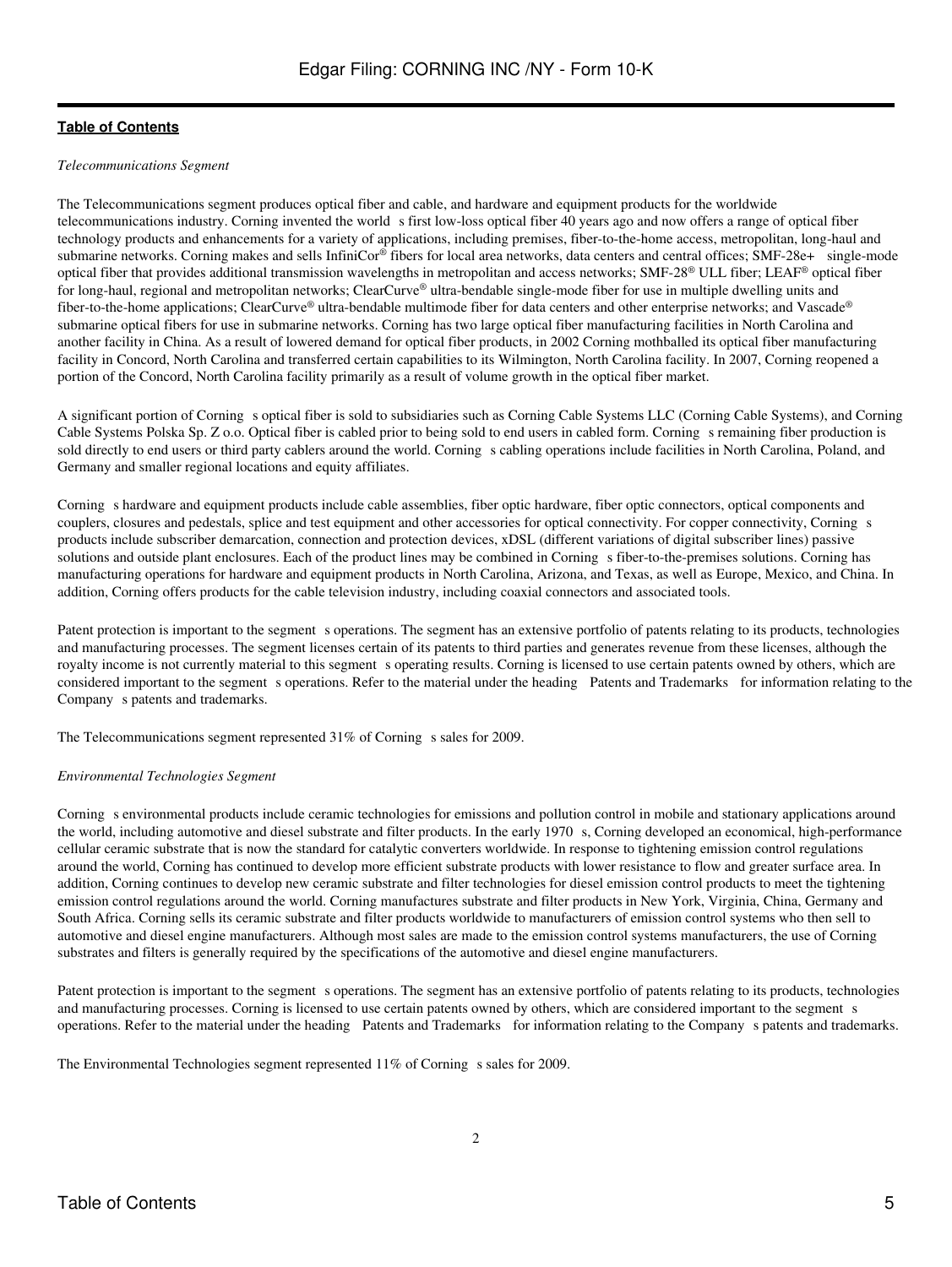### *Specialty Materials Segment*

The Specialty Materials segment manufactures products that provide more than 150 material formulations for glass, glass ceramics and fluoride crystals to meet demand for unique customer needs. Consequently, this segment operates in a wide variety of commercial and industrial markets that include display optics and components, semiconductor optics components, aerospace and defense, astronomy, ophthalmic products, telecommunications components and a protective cover glass that is optimized for portable display devices. Semiconductor optics manufactured by Corning include high-performance optical material products, optical-based metrology instruments, and optical assemblies for applications in the global semiconductor industry. Corning s semiconductor optics products are manufactured in New York. Other specialty glass products include glass lens and window components and assemblies and are made in New York, Virginia, New Hampshire, Kentucky and France or sourced from China.

The Specialty Materials segment represented approximately  $6\%$  of Corning s sales for 2009.

### *Life Sciences Segment*

As a leading developer, manufacturer and global supplier of scientific laboratory products for more than 90 years, Corning s Life Sciences segment collaborates with researchers seeking new approaches to increase efficiencies, reduce costs and compress timelines in the drug discovery process. Using unique expertise in the fields of optics, materials science, surfaces, and biology, the segment provides innovative solutions that improve productivity and enable breakthrough discoveries.

Life Sciences laboratory products include general labware and equipment as well as tools for cell culture and bioprocess, genomics and proteomics, and high-throughput screening. Corning manufactures these products in Maine, New York, New Jersey, California, Utah, Mexico, France, Poland, and China. The products are marketed worldwide, primarily through distributors, to pharmaceutical and biotechnology companies, academic institutions, hospitals, government entities, and other research facilities. In addition to being a global leader in consumable glass and plastic laboratory tools for life science research, Corning continues to be a leader with the development and production of unique technologies such as the Corning® HYPERFlask® Cell Culture Vessel for increased cell yields, and novel surfaces, such as the Corning® CellBIND® Surface and the Corning® Osteo-Assay surface.

In September 2009, Corning acquired Axygen BioScience, Inc. and its subsidiaries (Axygen). Axygen is a leading manufacturer and distributor of high quality plastic consumables, liquid handling products and bench-top laboratory equipment. The acquisition of Axygen, which will be integrated into Corning s Life Sciences segment, supports Corning s strategy to expand its portfolio of life sciences products and enhance global customer access in this business. In addition to its existing Corning, Costar and Pyrex brands, Corning now sells life science products under the Axygen, Sorenson BioScience, Labnet, HTL, and ALP brands.

Patent protection is important to the segment s operations. The segment has a growing portfolio of patents relating to its products, technologies and manufacturing processes. Brand recognition, through some well known trademarks, is important to the segment. Refer to the material under the heading Patents and Trademarks for information relating to the Companys patents and trademarks.

The Life Sciences segment represented approximately  $7\%$  of Corning s sales for 2009.

#### *All Other*

Other products primarily include development projects and new product lines, certain corporate investments, Samsung Corning Precisions non-LCD business, and Corning s Eurokera and Keraglass equity affiliates with Saint Gobain Vitrage S.A. of France which manufacture smooth cooktop glass/ceramic products in France, China, and South Carolina. Development projects and new product lines involve the use of various technologies for new products such as synthetic green lasers, silicon-on-glass, advanced flow reactors, thin-film photovoltaics, and mercury abatement. In 2006, Corning announced the commercial launch of the Epic system, a high-throughput label-free screening platform based on optical biosensor technology. The system offers drug developers the ability to evaluate promising new drug targets through both biochemical and cell-based drug discovery applications.

In September 2009, Corning and Samsung Corning Precision formed Corsam Technologies LLC (Corsam), a new equity affiliate established to provide glass technology research for future product applications. Corning and Samsung Corning Precision each own 50% of the common stock of Corsam and Corning has agreed to provide research and development services to Corsam.

Until December 31, 2007, Corning had a 50% interest in Samsung Corning Company, Ltd. (Samsung Corning), a producer of glass panels and funnels for cathode ray tubes for televisions and computer monitors, which had manufacturing facilities in Korea, Germany, China and

# Table of Contents 6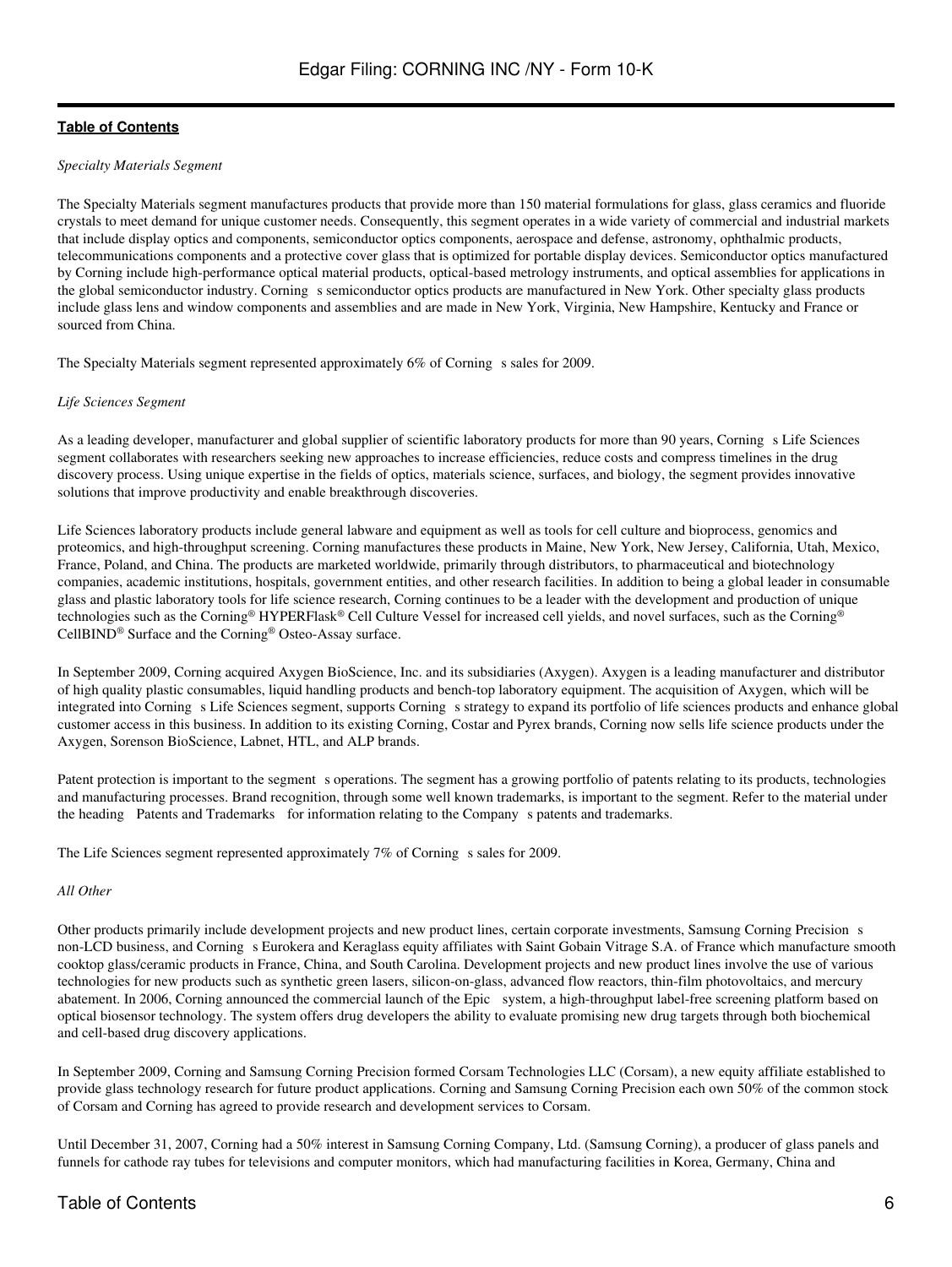Malaysia. Samsung Electronics Company, Ltd. and affiliates owned the remaining 50% interest in Samsung Corning. On December 31, 2007, Samsung Corning Precision acquired all of the outstanding shares of Samsung Corning. After the transaction, Corning retained its 50% interest in Samsung Corning Precision. As noted above, equity earnings from the non-LCD business of Samsung Corning Precision are included in the All Other category.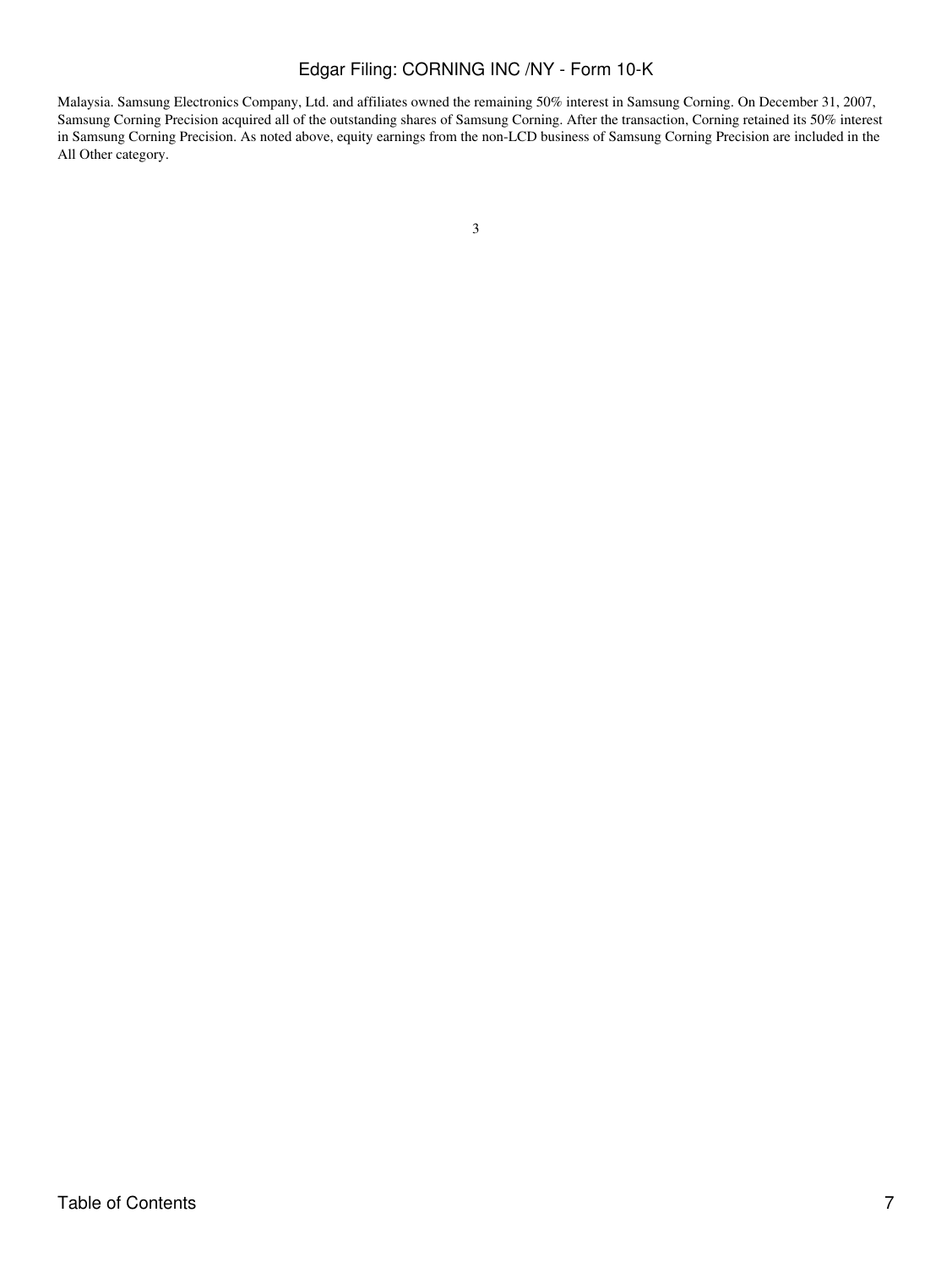All Other products represented less than  $1\%$  of Corning s sales for 2009.

Additional explanation regarding Corning and its five segments is presented in Management s Discussion and Analysis of Financial Condition under Operating Review and Results of Operations and Note 20 (Operating Segments) to the Consolidated Financial Statements.

## *Corporate Investments*

Corning and The Dow Chemical Company (Dow Chemical) each own half of Dow Corning Corporation (Dow Corning), an equity company headquartered in Michigan that manufactures silicone products worldwide. Dow Corning is a leader in silicon-based technology and innovation, offering more than 7,000 products and services. Dow Corning is the majority-owner of Hemlock Semiconductor, a market leader in the production of high purity polycrystalline for the semiconductor and solar energy industries. Dow Corning s sales were \$5.1 billion in 2009. Additional discussion about Dow Corning appears in the Legal Proceedings section. Dow Corning s financial statements are attached in Item 15, Exhibits and Financial Statement Schedules.

Corning and PPG Industries, Inc. each own half of Pittsburgh Corning Corporation (PCC), an equity company in Pennsylvania that manufactures glass products for architectural and industrial uses. PCC filed for Chapter 11 bankruptcy reorganization in April 2000. Corning also owns half of Pittsburgh Corning Europe N.V. (PCE), a Belgian corporation that manufactures glass products for industrial uses primarily in Europe. Additional discussion about PCC and PCE appears in the Legal Proceedings section.

Additional information about corporate investments is presented in Note 7 (Investments) to the Consolidated Financial Statements.

## *Competition*

Corning competes across all of its product lines with many large and varied manufacturers, both domestic and foreign. Some of these competitors are larger than Corning, and some have broader product lines. Corning strives to maintain its position through technology and product innovation. For the future, Corning believes its competitive advantage lies in its commitment to research and development, and its commitment to quality. There is no assurance that Corning will be able to maintain its market position or competitive advantage.

## *Display Technologies Segment*

Corning, including Samsung Corning Precision, is the largest worldwide producer of glass substrates for active matrix LCD displays. Although the LCD glass substrate industry was negatively impacted by economic conditions in 2008 and in the first quarter of 2009, demand increased in the second quarter and remained strong during the rest of 2009, allowing Corning to remain in a strong competitive position. Corning believes it has sustained its competitive advantages in LCD glass substrate products by investing in new technologies, providing a consistent and reliable supply and using its proprietary fusion manufacturing process. This process allows us to deliver glass that is larger, thinner and lighter, with exceptional surface quality and without heavy metals. Asahi Glass, Nippon Electric Glass and Avan Strate, Inc. (formerly NH Techno) are Corning s principal competitors in display glass substrates.

## *Telecommunications Segment*

Competition within the telecommunications equipment industry is intense among several significant companies. Corning is a leading competitor in the segment s principal product lines, which include optical fiber and cable and hardware and equipment. Price and new product innovations are significant competitive factors. The competitive landscape includes increasing competition, causing price pressure in all regions. These competitive conditions are likely to persist.

Corning is the largest producer of optical fiber and cable products, but faces significant competition due to continued excess manufacturing capacity in the market, price pressure and new product innovations. Corning believes its large scale manufacturing experience, fiber process, technology leadership and intellectual property assets yield cost advantages relative to several of its competitors. The primary competing producers of optical fiber and cable products are Furukawa Electric/OFS, Fujikura Ltd., Sumitomo Electric, Prysmian Cables & Systems and Draka Comteq.

For hardware and equipment products, significant competitors are 3M Company (3M), Tyco Electronics, Furukawa OFS, CommScope, and ADC Communications.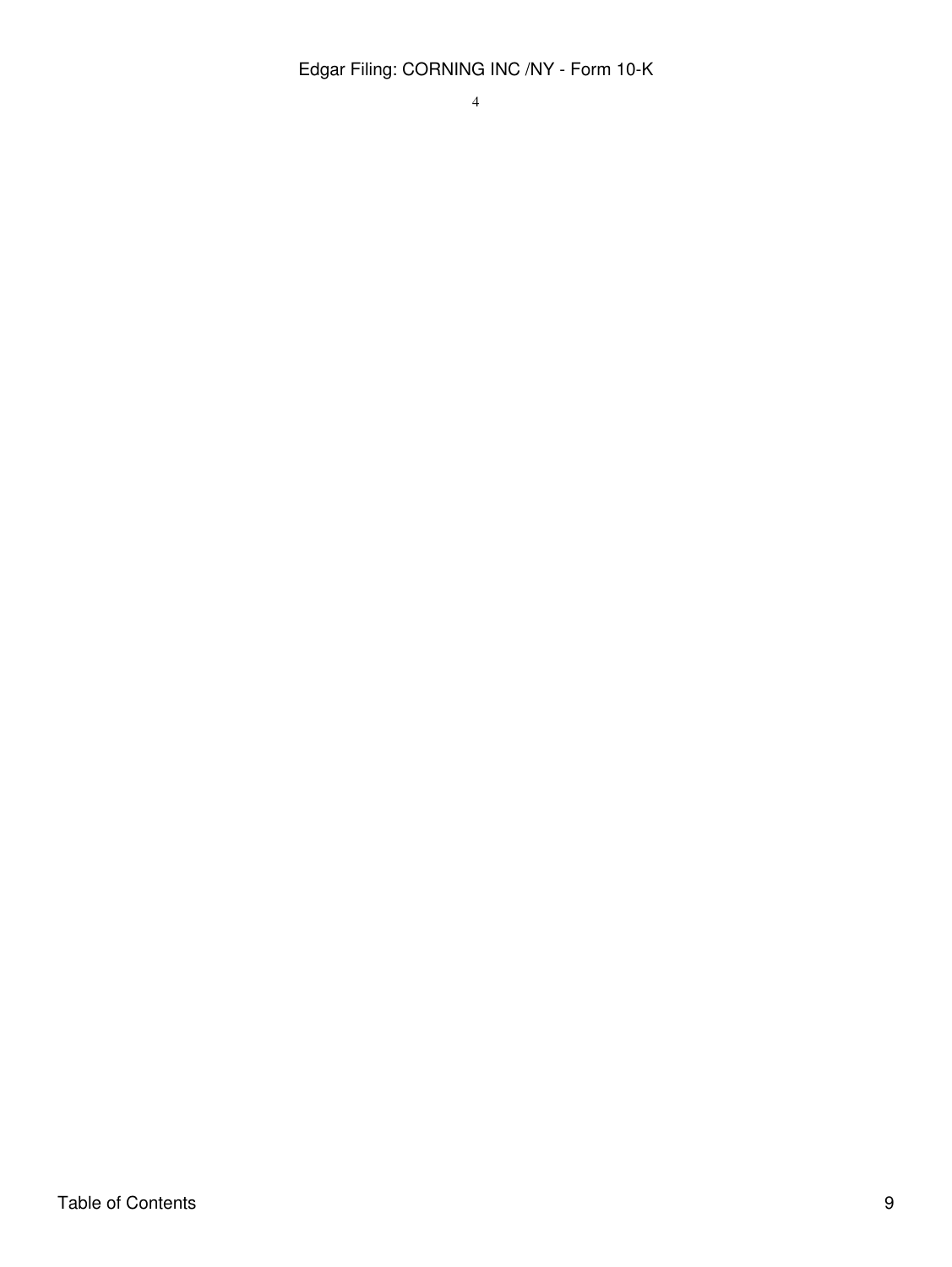### *Environmental Technologies Segment*

For worldwide automotive ceramic substrate products, Corning has a leading market position that has remained relatively stable over the past year. Corning believes its competitive advantage in automotive ceramic substrate products for catalytic converters is based upon global presence, customer service, engineering design services and product innovation. Corning has established a strong presence in the heavy duty and light duty diesel vehicle market. Corning s Environmental Technologies products face principal competition from NGK, Denso, and Ibiden.

### *Specialty Materials Segment*

Corning is one of very few manufacturers with deep capabilities in materials science, optical design, shaping, coating, finishing, metrology, and system assembly. Corning is addressing emerging needs of the consumer electronics industry with the development of its chemically strengthened glass. Our capabilities include sophisticated technologies in forming, coating, and finishing that deliver high performance, durable solutions. These capabilities position the Company to meet the needs of a broad array of markets including aerospace/defense, display, semiconductor, astronomy, vision care, industrial/commercial, and telecommunications. For this segment, Schott, Shin-Etsu Quartz Products, Asahi Fine Glass, Carl Zeiss, Nikon, NEG, Transitions Optical, Oerlikon, Hoya and Heraeus are the main competitors.

### *Life Sciences Segment*

Corning is a leading supplier of glass and plastic laboratory products, with a growing plastics products market presence in North America and Europe, and a solid laboratory glass products market presence. Corning seeks to maintain competitive advantages by emphasizing product quality, product availability, supply chain efficiency, a wide product line and superior product attributes. For laboratory products, Greiner, Becton Dickinson, Kimble-Chase, and Duran are the principal worldwide competitors. Corning also faces increasing competition from two large distributors that have pursued backward integration or introduced private label products.

### *Raw Materials*

Corning s production of specialty glasses, ceramics, and related materials requires significant quantities of energy, uninterrupted power sources, certain precious metals, and various batch materials.

Although energy shortages have not been a problem recently, the cost of energy remains volatile. Corning has achieved flexibility through important engineering changes to take advantage of low-cost energy sources in most significant processes. Specifically, many of Corning s principal manufacturing processes can be operated with natural gas, propane, oil or electricity, or a combination of these energy sources.

Availability of resources (ores, minerals, polymers, and processed chemicals) required in manufacturing operations, appears to be adequate. Corning s suppliers, from time to time, may experience capacity limitations in their own operations, or may eliminate certain product lines. Corning believes it has adequate programs to ensure a reliable supply of batch materials and precious metals. For many products, Corning has alternate glass compositions that would allow operations to continue without interruption in the event of specific materials shortages.

Certain key materials and proprietary equipment used in the manufacturing of products are currently sole-sourced or available only from a limited number of suppliers. Any future difficulty in obtaining sufficient and timely delivery of components could result in lost sales due to delays or reductions in product shipments, or reductions in Corning s gross margins.

## *Patents and Trademarks*

Inventions by members of Corning s research and engineering staff have been, and continue to be, important to the Company s growth. Patents have been granted on many of these inventions in the United States and other countries. Some of these patents have been licensed to other manufacturers, including companies in which Corning has equity investments. Many of the earlier patents have now expired, but Corning continues to seek and obtain patents protecting its newer innovations. In 2009, Corning was granted over 180 patents in the U.S. and over 300 patents in countries outside the U.S.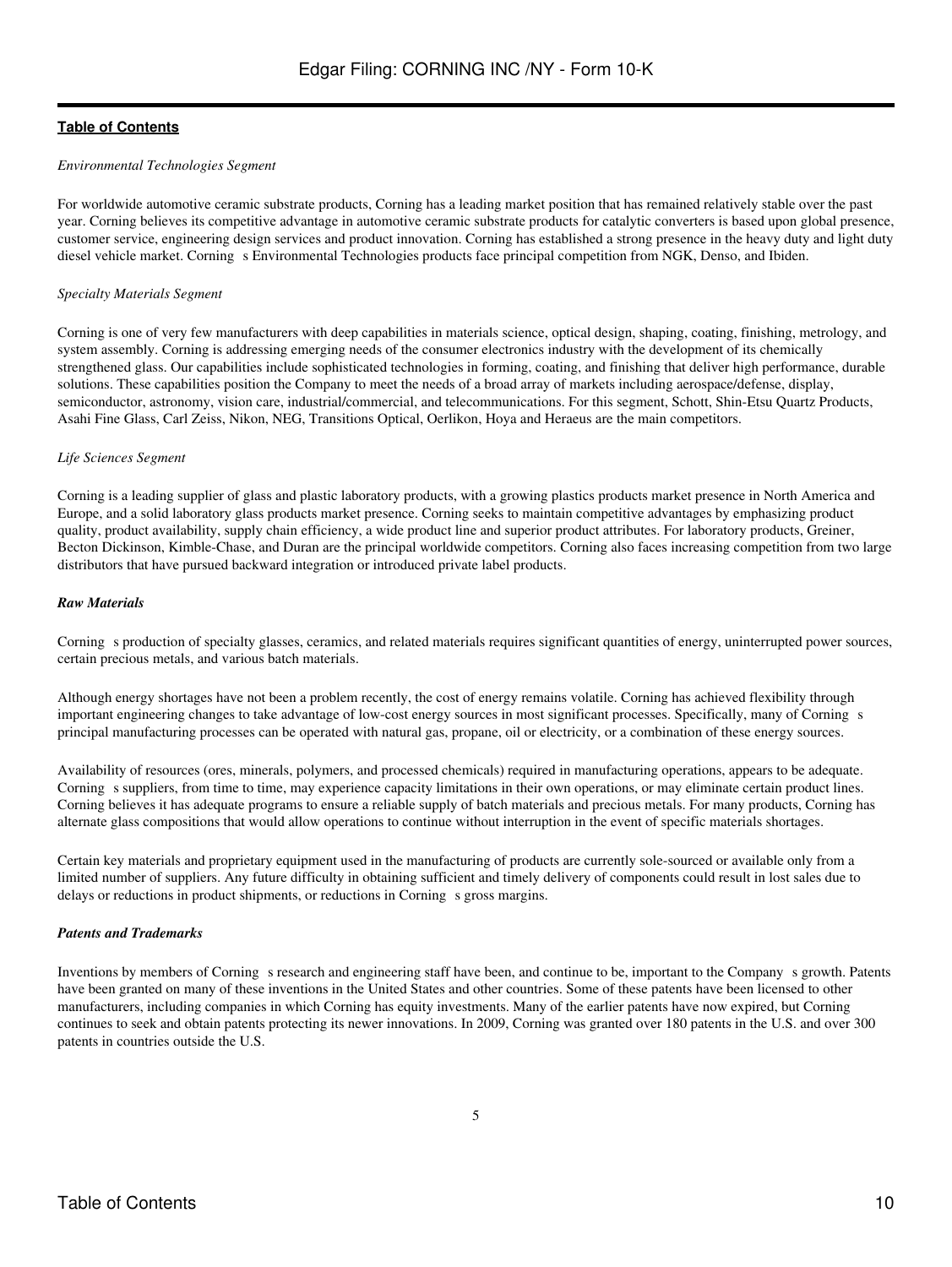Each business segment possesses its own patent portfolio that provides certain competitive advantages in protecting Corning s innovations. Corning has historically enforced, and will continue to enforce, its intellectual property rights. At the end of 2009, Corning and its wholly-owned subsidiaries owned over 4,350 unexpired patents in various countries of which about 2,450 were U.S. patents. Between 2010 and 2012, approximately 11% of these patents will expire, while at the same time Corning intends to seek patents protecting its newer innovations. Worldwide, Corning has over 5,700 patent applications in process, with about 1,760 in process in the U.S. Corning believes that its patent portfolio will continue to provide a competitive advantage in protecting Corning s innovation, although Corning s competitors in each of its businesses are actively seeking patent protection as well.

The Display Technologies segment has over 310 patents in various countries, of which over 125 are U.S. patents. No one patent is considered material to this business segment. Some of the important issued U.S. patents in this segment include patents relating to glass compositions and methods for the use and manufacture of glass substrates for display applications. There is no group of important Display Technology segment patents set to expire between 2010 and 2012.

The Telecommunications segment has over 1,850 patents in various countries, of which over 900 are U.S. patents. No one patent is considered material to this business segment. Some of the important issued U.S. patents in this segment include: (i) patents relating to optical fiber products including dispersion compensating fiber, low loss optical fiber and high data rate optical fiber and processes and equipment for manufacturing optical fiber, including methods for making optical fiber preforms and methods for drawing, cooling and winding optical fiber; (ii) patents relating to optical fiber ribbons and methods for making such ribbon, fiber optic cable designs and methods for installing optical fiber cable; and (iii) patents relating to optical fiber connectors, termination and storage and associated methods of manufacture. A few patents relating to optical fiber manufacturing will expire between 2010 and 2012.

The Environmental Technologies segment has over 380 patents in various countries of which over 200 are U.S. patents. No one patent is considered material to this business segment. Some of the important issued U.S. patents in this segment include patents relating to cellular ceramic honeycomb products, together with ceramic batch and binder system compositions, honeycomb extrusion and firing processes, and honeycomb extrusion dies and equipment for the high-volume, low-cost manufacture of such products. There is no group of important Environmental Technologies patents set to expire between 2010 and 2012.

The Specialty Materials segment has over 600 patents in various countries of which over 370 are U.S. patents. No one patent is considered material to this business segment. Some of the important issued U.S. patents in this segment include patents relating to ophthalmics, LCD imagemask and semiconductor/ microlithography optics and blanks, metrology instrumentation and laser/precision optics, protective cover glass, glass polarizers, specialty fiber, and refractories. There is no group of important Specialty Materials patents set to expire between 2010 and 2012.

The Life Sciences segment has over 175 patents in various countries of which over 95 are U.S. patents. No one patent is considered material to this business segment. Some of the important issued U.S. patents in this segment include patents relating to methods and apparatus for the manufacture and use of scientific laboratory equipment including nucleic acid arrays, multiwell plates, and cell culture products. There is no group of important Life Sciences patents set to expire between 2010 and 2012.

Products reported in All Other include development projects, new product lines, and other businesses or investments that do not meet the threshold for separate reporting. Some of the important issued U.S. patents in this segment include patents relating to equipment for label independent drug discovery, advanced flow reactors, and methods of manufacture, and semiconductor lasers and related packaging.

Many of the Company s patents are used in operations or are licensed for use by others, and Corning is licensed to use patents owned by others. Corning has entered into cross licensing arrangements with some major competitors, but the scope of such licenses has been limited to specific product areas or technologies.

Corning s principal trademarks include the following: Corning, Celcor, DuraTrap, Eagle2000, EagleXG, Epic, Evolant, HPFS, Lanscape, Pyrex, ClearCurve, SMF-28e, Gorilla, and Jade.

## *Protection of the Environment*

Corning has a program to ensure that its facilities are in compliance with state, federal and foreign pollution-control regulations. This program has resulted in capital and operating expenditures during the past several years. In order to maintain compliance with such regulations, capital expenditures for pollution control in continuing operations were approximately \$26 million in 2009 and are estimated to be \$5 million in 2010.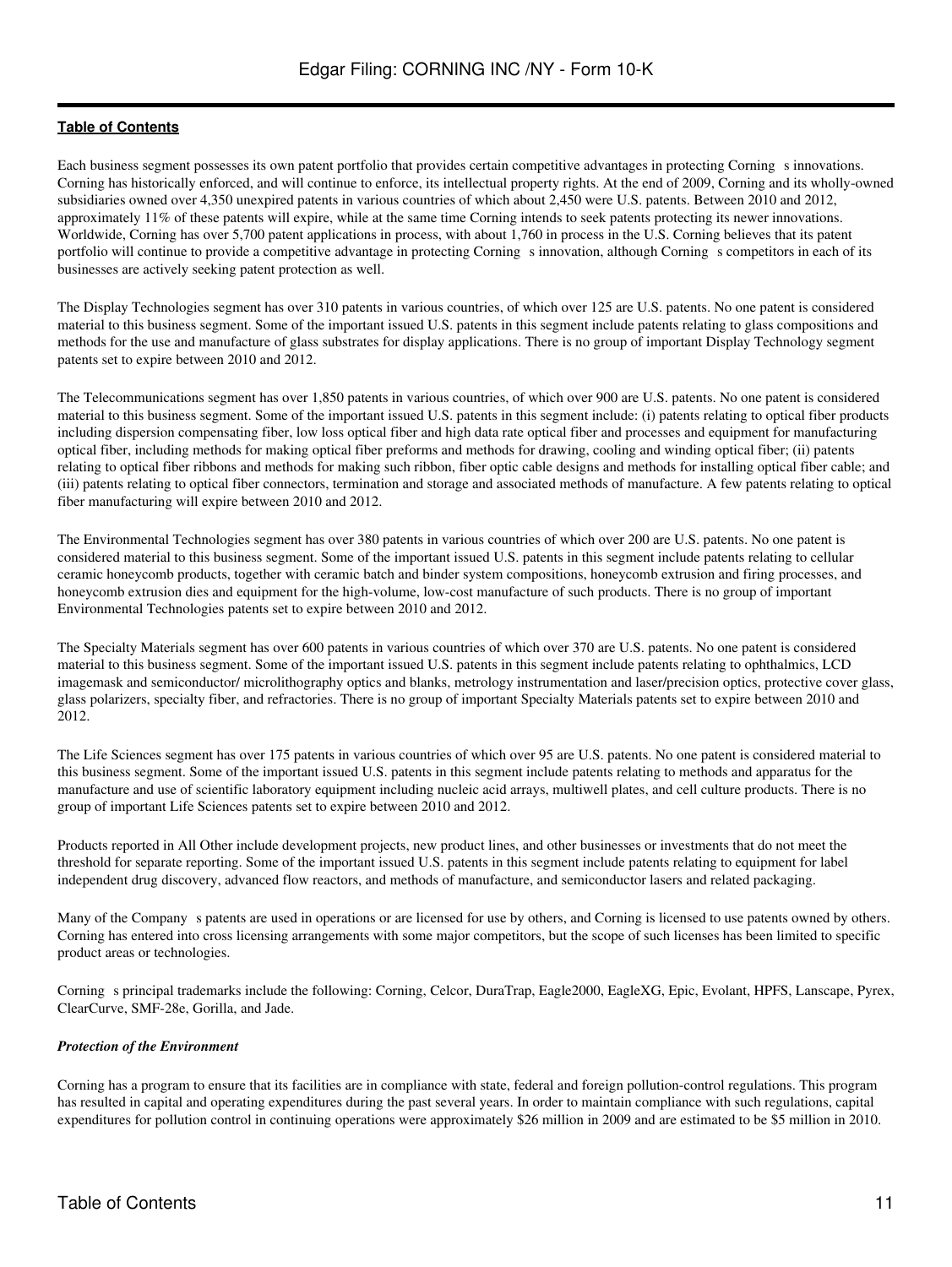Corning s 2009 consolidated operating results were charged with approximately \$42 million for depreciation, maintenance, waste disposal and other operating expenses associated with pollution control. Corning believes that its compliance program will not place it at a competitive disadvantage.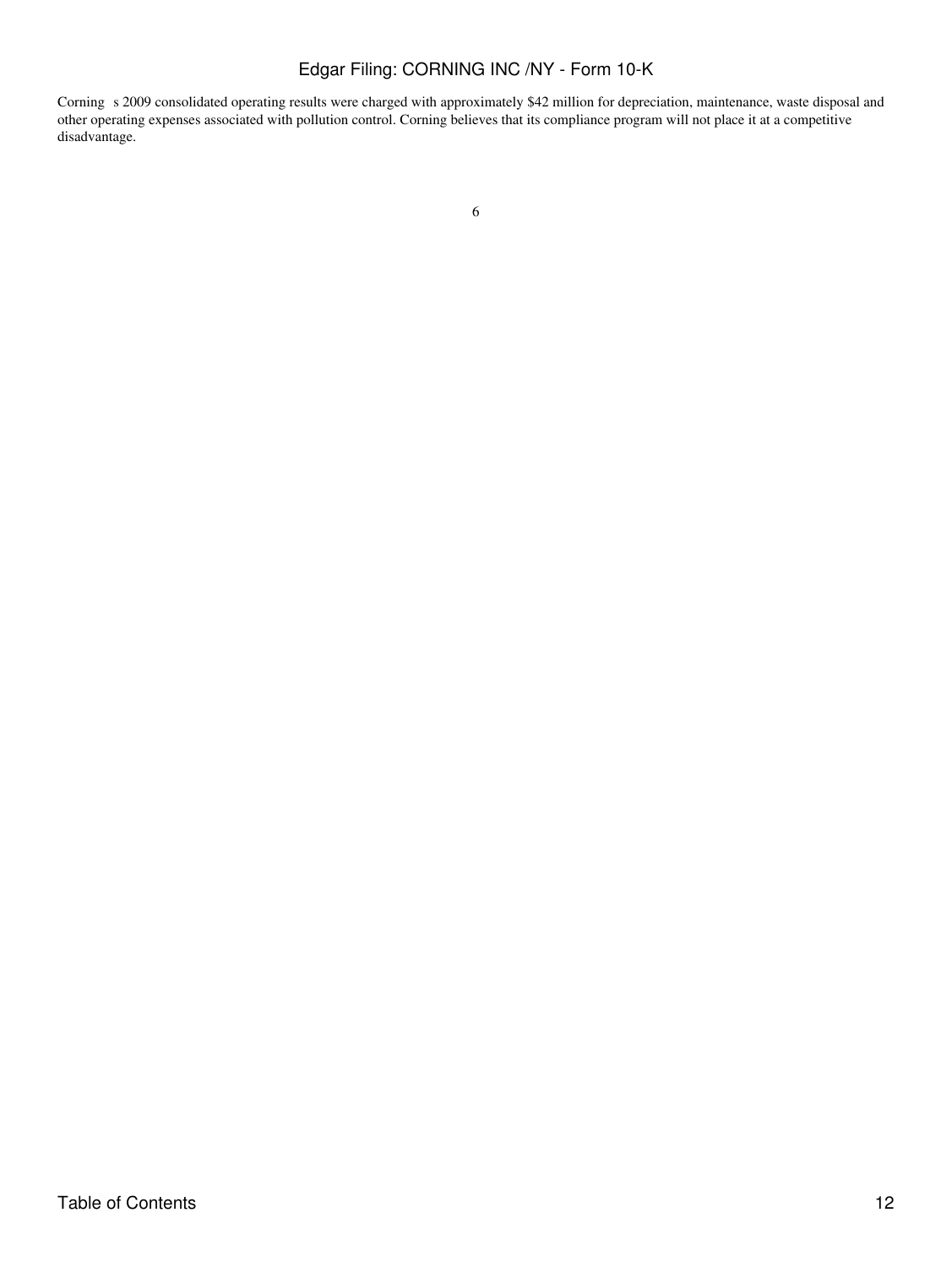## *Employees*

At December 31, 2009, Corning had approximately 23,500 full-time employees, including approximately 10,200 employees in the United States. From time to time, Corning also retains consultants, independent contractors, and temporary and part-time workers. Unions are certified as bargaining agents for approximately 26% of Corning s United States employees.

# *Executive Officers of the Registrant*

## Wendell P. Weeks *Chairman and Chief Executive Officer*

Mr. Weeks joined Corning in 1983 and was named a vice president and deputy general manager of the Telecommunications Products division in 1995, vice president and general manager in 1996, senior vice president in 1997, senior vice president of Opto-Electronics in 1998, executive vice president in 1999, president, Corning Optical Communications in 2001, president and chief operating officer of Corning in 2002, and president and chief executive officer in 2005. Mr. Weeks became chairman and chief executive officer on April 26, 2007. Mr. Weeks is a director of Merck & Co. Inc. Mr. Weeks has been a member of Corning s Board of Directors since 2000. Age 50.

# James B. Flaws *Vice Chairman and Chief Financial Officer*

Mr. Flaws joined Corning in 1973 and served in a variety of controller and business management positions. Mr. Flaws was elected assistant treasurer of Corning in 1993, vice president and controller in 1997 and vice president of finance and treasurer in May 1997, senior vice president and chief financial officer in December 1997, executive vice president and chief financial officer in 1999 and to his current position in 2002. Mr. Flaws is a director of Dow Corning Corporation. Mr. Flaws has been a member of Corning s Board of Directors since 2000. Age 61.

## Peter F. Volanakis *President and Chief Operating Officer*

Mr. Volanakis joined Corning in 1982 and subsequently held various marketing, development and commercial positions in several divisions. He was named managing director Corning GmbH in 1992, executive vice president of CCS Holding, Inc., formerly known as Siecor Corporation, in 1995, senior vice president of Advanced Display Products in 1997, executive vice president of Display Technologies and Life Sciences in 1999, president of Corning Technologies in 2001, and became chief operating officer in 2005. Mr. Volanakis became president and chief operating officer on April 26, 2007. Mr. Volanakis is a director of Dow Corning Corporation and The Vanguard Group. Mr. Volanakis has been a member of Corning s Board of Directors since 2000. Age 54.

## Kirk P. Gregg *Executive Vice President and Chief Administrative Officer*

Mr. Gregg joined Corning in 1993 as director of Executive Compensation. He was named vice president of Executive Resources and Employee Benefits in 1994, senior vice president, Administration in December 1997 and to his current position in 2002. He is responsible for Human Resources, Information Technology, Procurement and Transportation, Aviation, Community Affairs, Government Affairs, Business Services and Corporate Security. Prior to joining Corning, Mr. Gregg was with General Dynamics Corporation as corporate director, Key Management Programs, and was responsible for executive compensation and benefits, executive development and recruiting. Age 50.

## Joseph A. Miller *Executive Vice President and Chief Technology Officer*

Dr. Miller joined Corning in 2001 as senior vice president and chief technology officer. He was elected to his current position in 2002. Prior to joining Corning, Dr. Miller was with E.I. DuPont de Nemours, Inc., where he served as chief technology officer and senior vice president for research and development since 1994. He began his career with DuPont in 1966. Dr. Miller is a director of Greatbatch, Inc. and Dow Corning Corporation. Age 68.

## Pamela C. Schneider *Senior Vice President and Operations Chief of Staff*

Ms. Schneider joined Corning in 1986 as senior financial analyst in the Controllers Division. In 1988 she became manager of internal audit. In 1990 she was named controller and in 1991 chief financial officer of Corning Asahi Video Products Company. In January 1993, she was appointed vice president and chief financial officer for Corning Consumer Products Company, and in 1995 vice president Finance and Administration. In 1997, she was named vice president and in 1999 senior vice president, Human Resources and diversity officer for Corning Incorporated. Ms. Schneider was elected to her present position in April 2002. Age 55.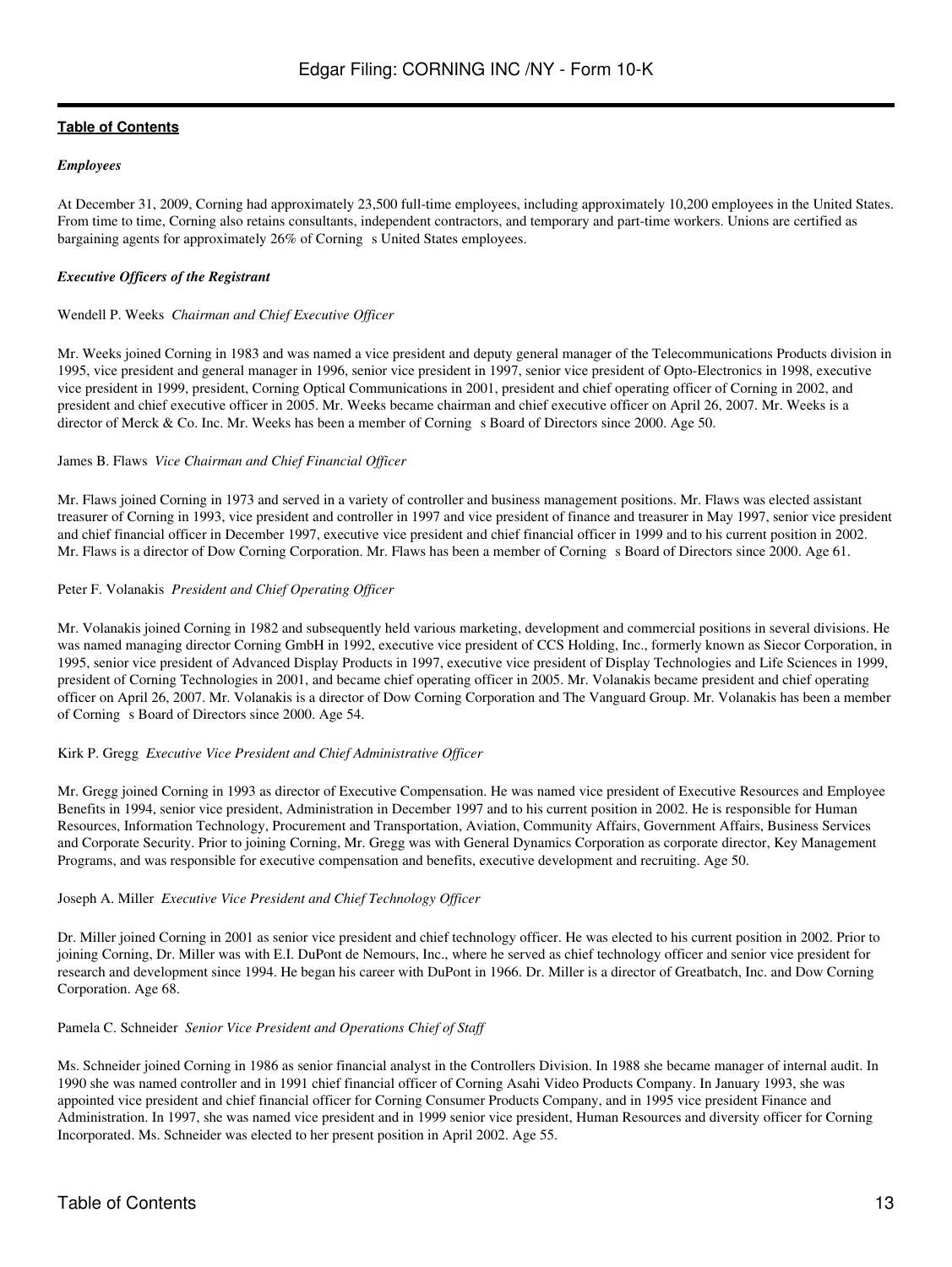Lawrence D. McRae *Senior Vice President, Strategy and Corporate Development*

Mr. McRae joined Corning in 1985 and served in various financial, sales and marketing positions. He was elected vice president Corporate Development in 2000, senior vice president Corporate Development in 2003 and most recently, senior vice president Strategy and Corporate Development in October 2005. Mr. McRae is on the board of directors of Dow Corning Corporation, and Samsung Corning Precision Glass Co., Ltd. Age 51.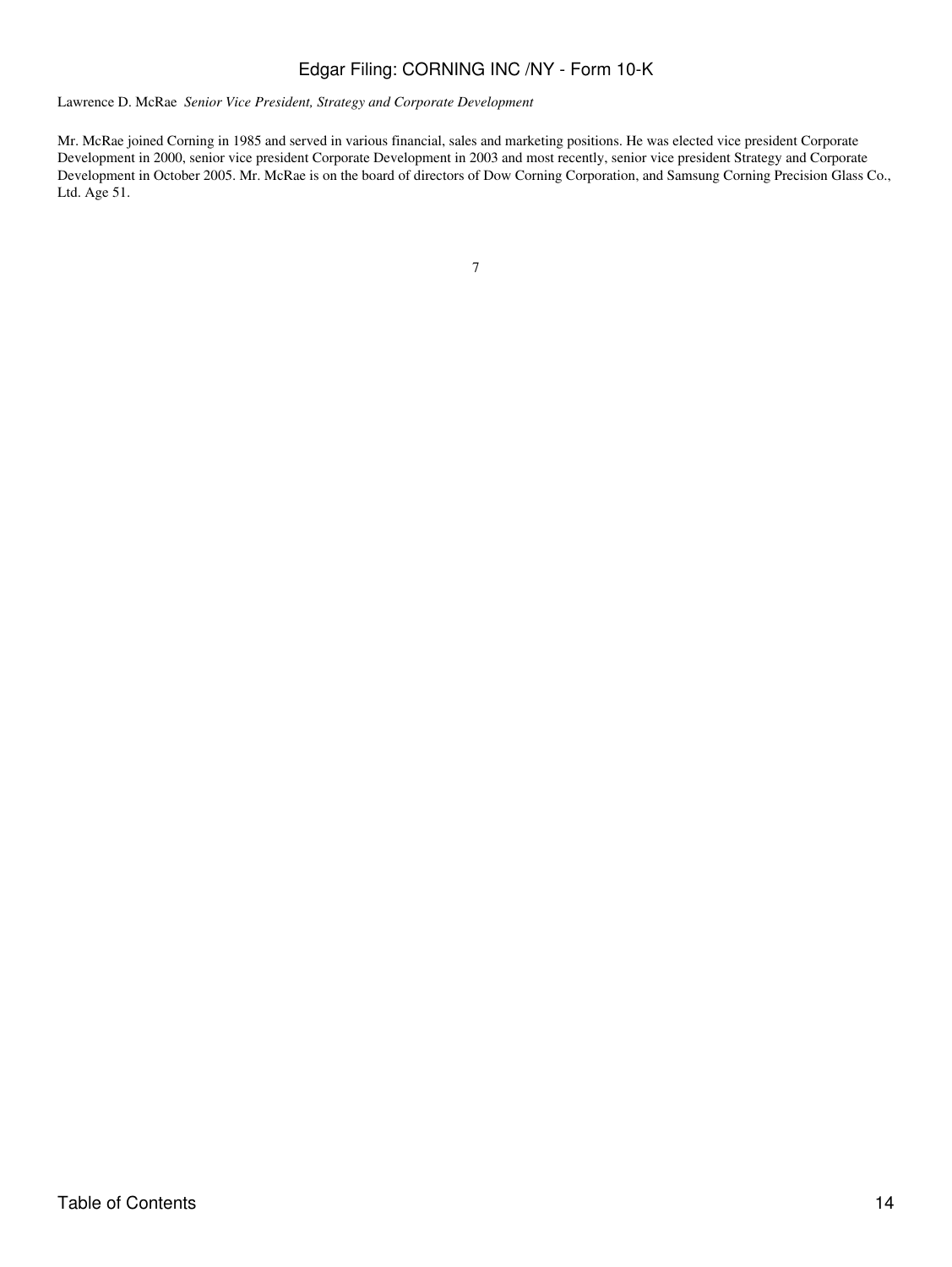### R. Tony Tripeny *Senior Vice President, Corporate Controller and Principal Accounting Officer*

Mr. Tripeny joined Corning in 1985 as the corporate accounting manager of Corning Cable Systems, and became the Keller facility s plant controller in 1989. In 1993, he was appointed equipment division controller of Corning Cable Systems and, in 1996 corporate controller. Mr. Tripeny was appointed to chief financial officer of Corning Cable Systems in July 2000. In 2003, he took on the additional role of group controller, Telecommunications, Corning Incorporated. He was appointed to division vice president, Operations Controller in August 2004, and vice president, Corporate Controller in October 2005. Mr. Tripeny was elected to his current position in April 2009. Age 50.

### Vincent P. Hatton *Senior Vice President and General Counsel*

Mr. Hatton joined Corning in 1981 as an assistant corporate counsel and became a division counsel in 1984. Mr. Hatton was named assistant general counsel, Specialty Materials in May 1993, and director of the Legal Department in 1995. Mr. Hatton was elected vice president in 1998 and senior vice president in 2003. Mr. Hatton was elected to his current position on March 1, 2007. Age 59.

### *Document Availability*

A copy of Corning s 2009 Annual Report on Form 10-K filed with the Securities and Exchange Commission is available upon written request to Ms. Denise A. Hauselt, Vice President, Secretary and Assistant General Counsel, Corning Incorporated, HQ-E2-10, Corning, NY 14831. The Annual Report on Form 10-K, quarterly reports on Form 10-Q, current reports on Form 8-K, and amendments pursuant to Section 13(a) or 15(d) of the Exchange Act of 1934 and other filings are available as soon as reasonably practicable after such material is electronically filed or furnished to the SEC, and can be accessed electronically free of charge, through the Investor Relations category of the Corning home page on the Internet at www.corning.com. The information contained on the Companys website is not included in, or incorporated by reference into, this Annual Report on Form 10-K.

### **Item 1A. Risk Factors**

Set forth below are some of the principal risks and uncertainties that could cause our actual business results to differ materially from any forward-looking statements contained in this Report or otherwise have a detrimental affect on the Company. These risks should be considered in making any investment decisions in Corning. Future results could be materially affected by general industry and market conditions, changes in laws or accounting rules, general economic and political conditions, including a global economic slowdown, fluctuation of interest rates or currency exchange rates, terrorism, political unrest or international conflicts, political instability or major health concerns, natural disasters or other disruptions of expected business conditions. These risk factors should be considered in addition to our cautionary comments concerning forward-looking statements in this Annual Report. Additional risks not described above, or unknown to us, may also adversely affect Corning or its results.

**As a result of the recession in the economies of the United States and many other countries and volatility and uncertainty in global capital and credit markets, a number of the risks we normally face may increase in both our consolidated operations and at our equity method investments. These include:**

Reduced consumer demand for the products our customers manufacture, notably automobiles and heavy duty trucks, LCD televisions and computer monitors which results in lowering demand for the products we sell.

Increased price competition resulting in lower sales, profitability and cash flow.

Deterioration in the financial condition of our customers resulting in reduced sales, an inability to collect receivables, payment delays or potentially bankruptcy or insolvency.

Increased risk of insolvency of financial institutions, which may limit Corning s liquidity in the future or adversely affect its ability to use its revolving credit facility, or result in losses from hedged transactions or from counterparty risk on various financial transactions.

Increased turmoil in the financial markets may limit Corning s, its customers or suppliers ability to access the capital markets or require limitations or terms and conditions for such access that are more restrictive and costly than in the past.

Declines in our businesses that could result in material charges for restructuring or asset impairments.

Increased risk that financial investments by our customers, suppliers or equity companies may not achieve historical levels of liquidity. **Our sales could be negatively impacted by the actions or circumstances of one or more key customers leading to the substantial reduction in orders for our products**

In 2009, Corning s ten largest customers accounted for 52% of our sales.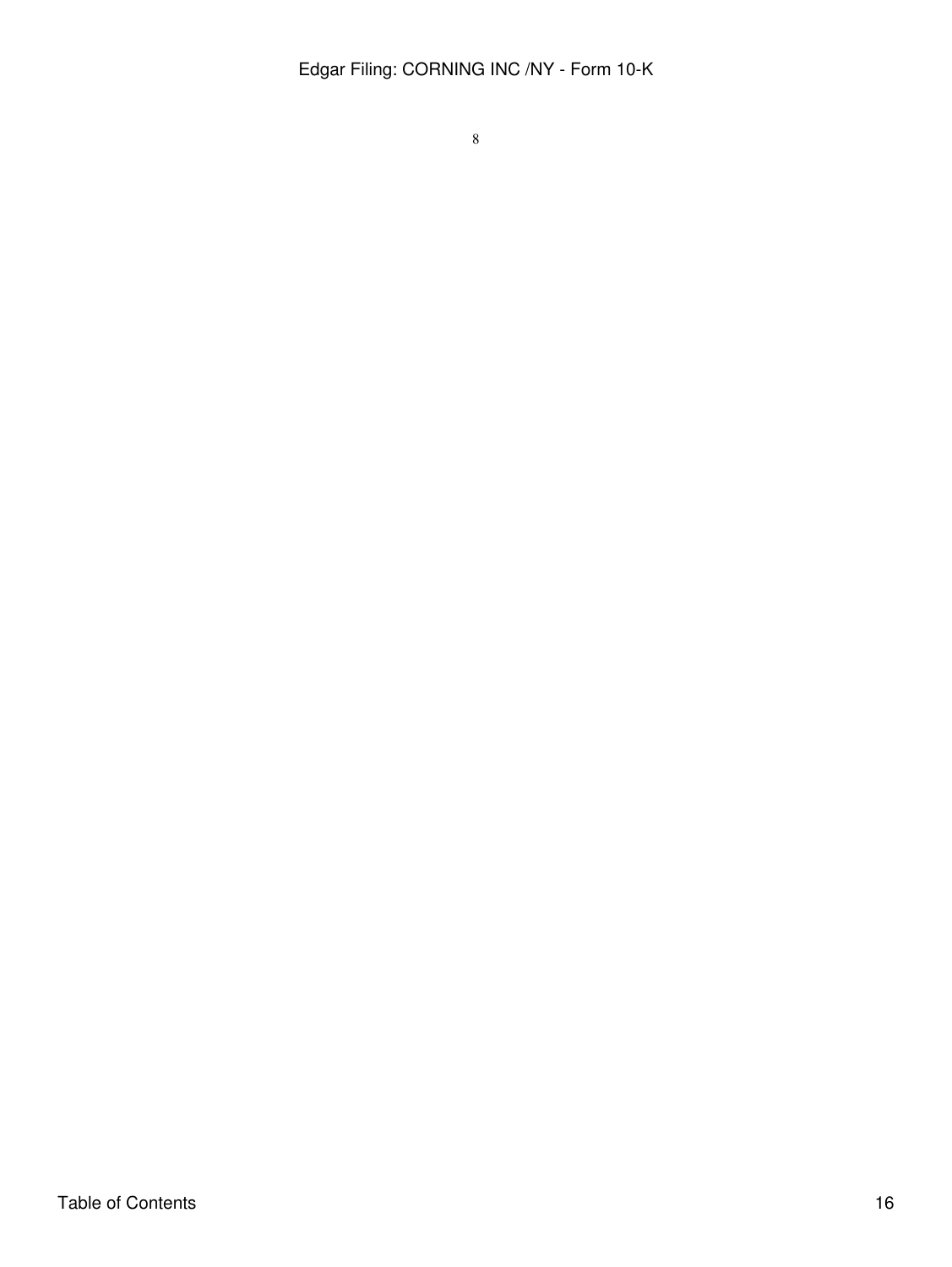In addition, a relatively small number of customers accounted for a high percentage of net sales in the majority of our reportable operating segments. For 2009, three customers of the Display Technologies segment accounted for 62% of total segment net sales when combined. In the Telecommunications segment, one customer accounted for 12% of segment net sales. In the Environmental Technologies segment, three customers accounted for 85% of total segment sales in aggregate. In the Life Sciences segment, two distributors accounted for 45% of segment sales in 2009. As a result of mergers and consolidations between customers, Corning s customer base could become more concentrated.

Samsung Corning Precision s sales were also concentrated in 2009, with sales to two LCD panel makers located in South Korea accounting for approximately 93% of total Samsung Corning Precision sales.

The sale of LCD glass substrates in 2009 and previous years provide no assurance that positive trends will continue. Our customers are LCD panel and color filter makers. As they switch to larger size glass, the pace of their orders may be uneven while they adjust their manufacturing processes and facilities. Additionally, consumer preferences for panels of differing sizes, designs, price, or other seasonal factors, may lead to pauses in market growth from time to time. Our customers may not be able to maintain their profitability or access sufficient capital to fund routine maintenance and operations or planned expansions, which may limit their pace of orders to us. Emerging material technologies could replace our glass substrates for certain applications resulting in a decline in demand for our LCD products. Technologies for displays in competition with LCD panels may reduce or eliminate the need for our glass substrates. These technologies may include organic light emitting diodes and plasma display panels. New process technologies developed by our competitors may also place us at a cost or quality disadvantage. Our inability to manufacture glass substrates in the sizes and quantities needed by our customers may result in loss of revenue, margins and profits or liabilities for failure to supply. A scarcity of resources, limitations on technology, personnel or other factors resulting in a failure to produce commercial quantities of very large size glass substrates, particularly from facilities at a major customer in Japan, could have adverse financial consequences to us.

Our Telecommunications segment customers purchases of our products are affected by their capital expansion plans, general market and economic uncertainty and regulatory changes, including broadband policy. Sales in the Telecommunications segment are expected to be impacted by the pace of fiber-to-the-premises deployments by our customers such as Verizon Communications Inc. Our sales will be dependent on planned targets for homes passed and connected. Changes in our customers deployment plans could adversely affect future sales in any quarter or for the full year.

In the Environmental Technologies segment, sales of our ceramic substrate and filter products for automotive and diesel emissions and pollution control are expected to fluctuate with vehicle production. Changes in governmental laws and regulations for air quality and emission controls may also influence future sales. Sales in our Environmental Technologies segment are mainly to three catalyzers and emission system component manufacturers. Our customers sell these systems to automotive original equipment manufacturers and diesel engine manufacturers. Sales within this segment may be affected by adverse developments in the global vehicle or U.S. freight hauling industries or by such factors as higher fuel prices that may affect vehicle sales or downturns in freight traffic.

Sales in our Specialty Materials segment track worldwide economic cycles and our customers responses to that cycle.

Sales in our Life Sciences segment are through two large distributors, and the remaining balance is to a variety of government entities, pharmaceutical and biotechnology companies, hospitals, universities and other research facilities. In 2009, our two largest distributors accounted for 45% of Life Sciences segment sales. Changes in our distribution arrangements in this segment may adversely affect this segment s financial results.

## **If the markets for our products do not develop and expand as we anticipate, demand for our products may decline, which would negatively impact our results of operations and financial performance**

The markets for our products are characterized by rapidly changing technologies, evolving industry or government standards and new product introductions. Our success is expected to depend, in substantial part, on the successful introduction of new products, or upgrades of current products, and our ability to compete with new technologies. The following factors related to our products and markets, if not achieved, could have an adverse impact on our results of operations:

our ability to introduce leading products such as glass substrates for liquid crystal displays, optical fiber and cable and hardware and equipment, and environmental substrate and filter products at competitive prices;

our ability to manufacture adequate quantities of increasingly larger glass substrates to satisfy our customers technical requirements and our contractual obligations;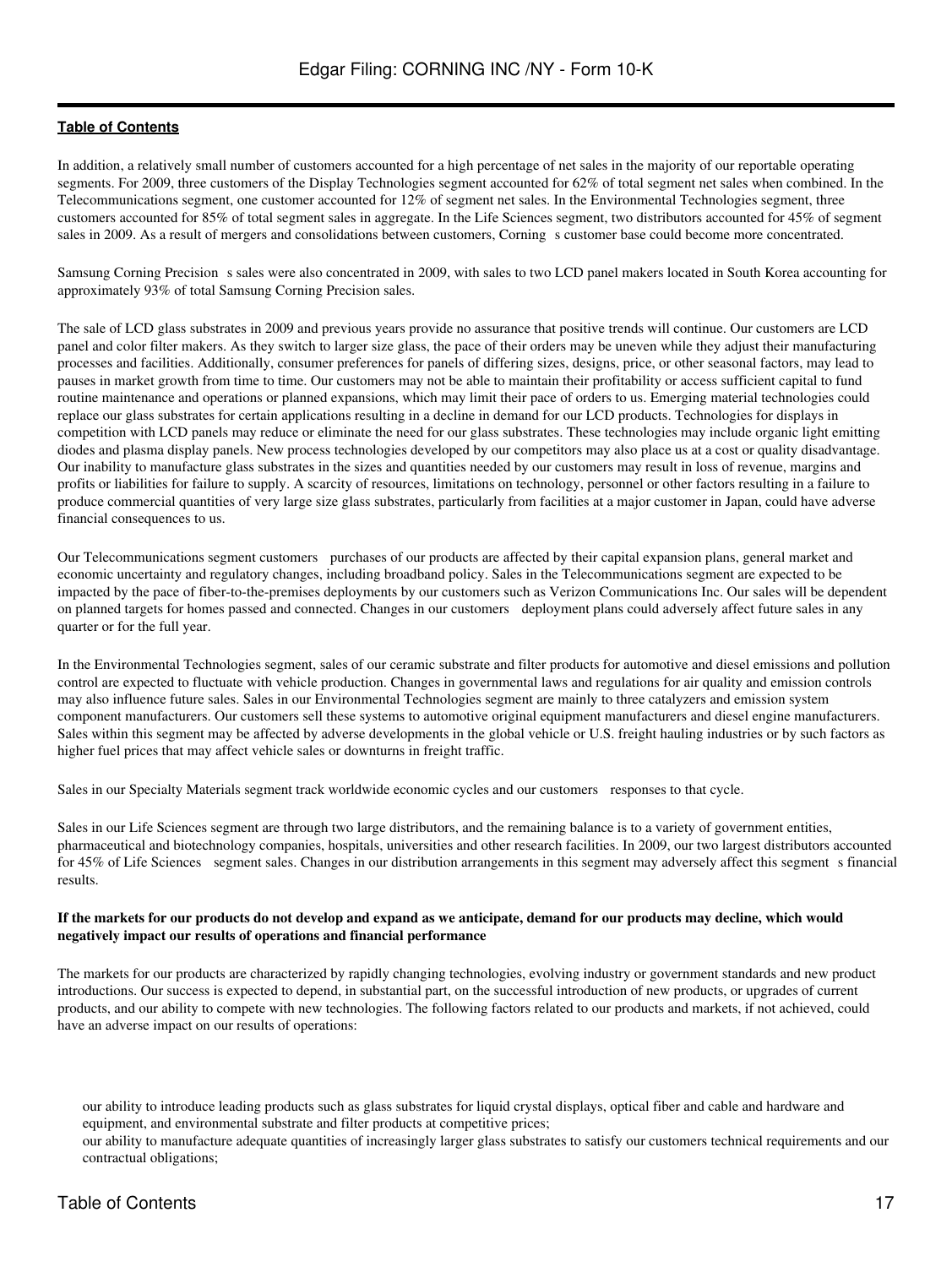continued strong demand for notebook computers and LCD monitors; growth in purchases of LCD televisions to replace other technologies; screen size of LCD televisions, which affects glass demand;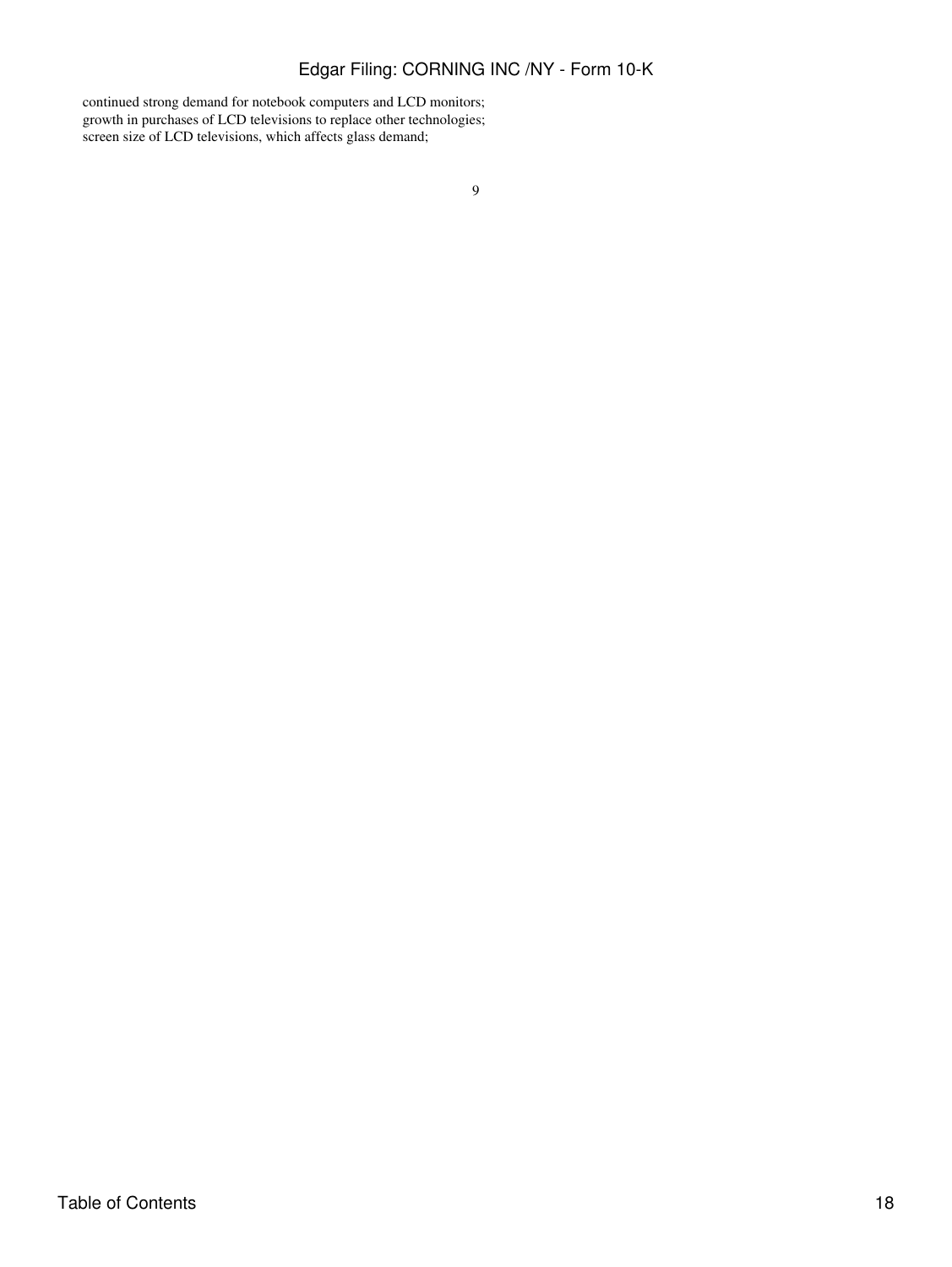our ability to develop new products in response to government regulations and laws, particularly diesel filter products in the Environmental Technologies segment;

growth of the fiber-to-the-premises build-out in North America and western Europe; and

growth in emerging markets in other geographic regions.

### **We face pricing pressures in each of our leading businesses that could adversely affect our financial performance**

We face pricing pressure in each of our leading businesses as a result of intense competition, emerging new technologies, or over-capacity. While we will work toward reducing our costs to offset pricing pressures, we may not be able to achieve proportionate reductions in costs or to sustain our current rate of cost reduction We anticipate pricing pressures will continue into 2010 and beyond in all our businesses.

### **We face risks related to our international operations and sales**

We have customers and significant operations, including manufacturing and sales, located outside the U.S. We have large manufacturing operations for liquid crystal display glass substrates in Taiwan, Japan and Korea, including an equity investment in Samsung Corning Precision operating in South Korea that makes glass substrates for the Korean LCD market. All of our Display segment customers are located in the Asia-Pacific region. As a result of these and other international operations, we face a number of risks, including:

geographical concentration of our factories and operations and regional shifts in our customer base;

periodic health epidemic concerns;

difficulty of managing global operations;

difficulty in protecting intellectual property or sensitive commercial and operations data or information technology systems generally; tariffs, duties and other trade barriers including anti-dumping duties;

differing legal systems;

natural disasters such as earthquakes;

potential power loss affecting glass production and equipment damage;

political and economic instability in foreign markets; and

foreign currency risk.

Any of these items could cause our sales or profitability to be significantly reduced.

Additionally, a significant amount of the specialized manufacturing capacity for our Display Technologies segment is concentrated in three overseas countries and it is reasonably possible that the use of one or more such facilities could be disrupted. Due to the specialized nature of the assets and the customers locations, it may not be possible to find replacement capacity quickly or substitute production from facilities in other countries. Accordingly, loss of these facilities could produce a near-term severe impact on our display business and the Company as a whole.

## **We face risks due to foreign currency fluctuations**

Because we have significant customers and operations outside the U.S., fluctuations in foreign currencies, especially the Japanese yen, New Taiwan dollar, Korean won, and euro, affect our sales and profit levels. Foreign exchange rates may make our products less competitive in countries where local currencies decline in value relative to the U.S. dollar and Japanese yen. Sales in our Display Technologies segment, representing 45% of Corning s sales in 2009, are denominated in Japanese yen. If sales grow in our Display Technologies segment, that will increase our exposure to currency fluctuations. Corning hedges significant transaction and balance sheet currency exposures and uses derivatives instruments to limit exposure to foreign currency fluctuations associated with certain monetary assets and liabilities as well as operating results. Although we selectively hedge these items, changes in exchange rates (especially the Japanese yen to U.S. dollar) may significantly impact our reported revenues and profits.

#### **If the financial condition of our customers declines, our credit risks could increase**

Although we have a rigorous process to administer credit and believe our reserve is adequate, we have experienced, and in the future may experience, losses as a result of our inability to collect our accounts receivable. If our customers or our indirect customers fail to meet their payment obligations for our products, we could experience reduced cash flows and losses in excess of amounts reserved. Some customers of our Display Technologies segment are thinly capitalized and/or marginally profitable. In our Environmental Technologies segment, the U.S. auto makers and certain of their suppliers have encountered credit downgrades or have filed for bankruptcy protection. These factors may result in an inability to collect receivables or a possible loss in business. As of December 31, 2009 reserves and allowances for trade receivables totaled approximately \$20 million.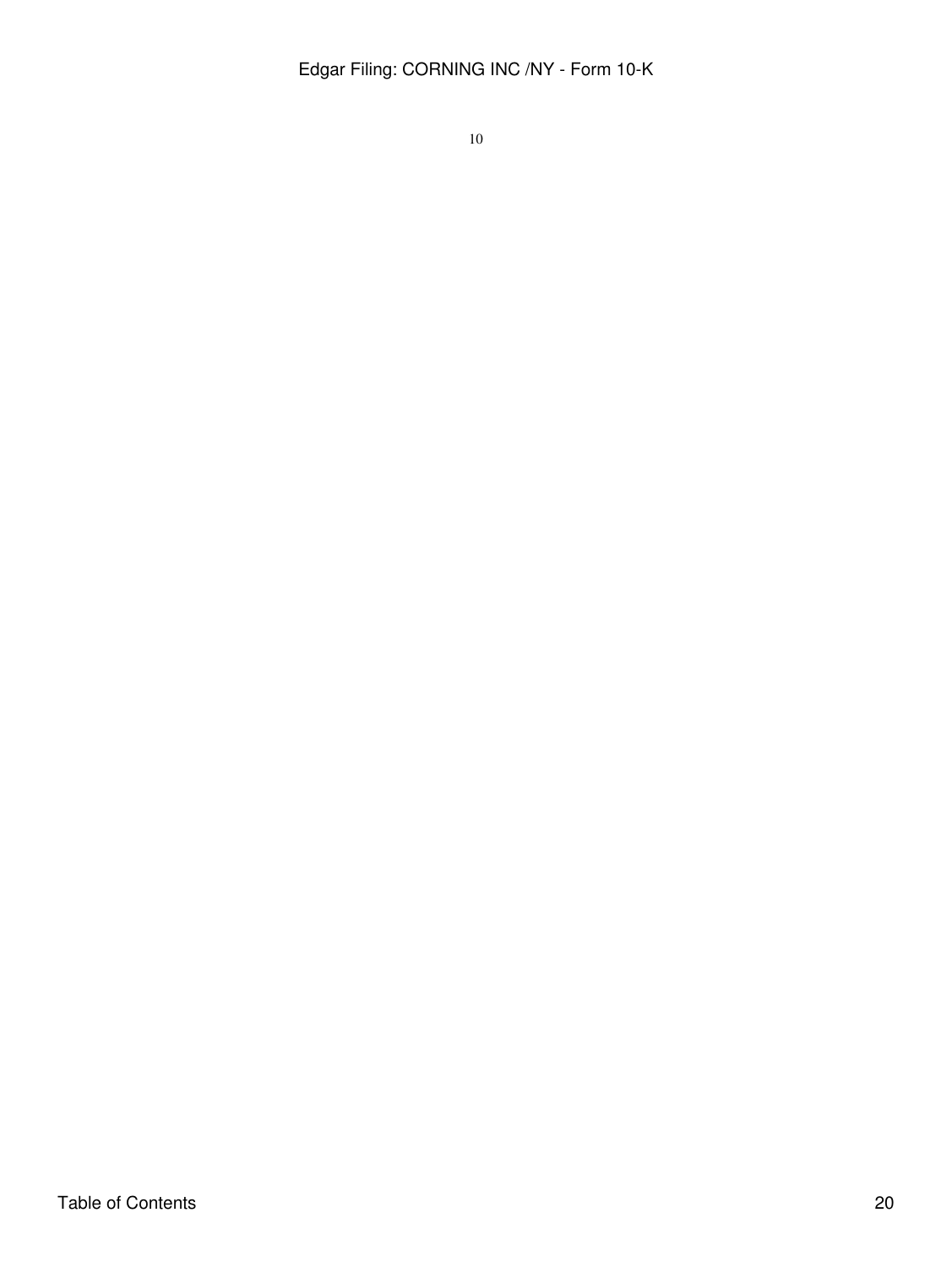### **If we do not successfully adjust our manufacturing volumes and fixed cost structure, or achieve manufacturing yields or sufficient product reliability, our operating results and cash flow could suffer, and we may not achieve anticipated profitability levels**

Investments in additional manufacturing capacity of certain businesses, including liquid crystal display glass and diesel emission substrates and filters present challenges. We may face technical and process issues in moving to commercial production and there can be no assurance that Corning will be able to pace its capacity expansion to the actual demand. Economic results may adversely affect our ability to complete planned capacity expansion and products. It is possible that manufacturing capacity may exceed or lag customer demand during certain periods.

The manufacturing of our products involves highly complex and precise processes, requiring production in highly controlled and dust-free environments. Changes in our manufacturing processes could significantly reduce our manufacturing yields and product reliability. In some cases, existing manufacturing may be insufficient to achieve the requirements of our customers. We will need to develop new manufacturing processes and techniques to achieve targeted volume, pricing and cost levels that will permit profitable operations. While we continue to fund projects to improve our manufacturing techniques and processes, we may not achieve satisfactory cost levels in our manufacturing activities that will fully satisfy our profitability targets.

### **Our future financial performance depends on our ability to purchase a sufficient amount of materials, precious metals, parts, and manufacturing equipment components to meet the demands of our customers**

Our ability to meet customer demand depends, in part, on our ability to obtain timely and adequate delivery of materials, precious metals, parts and components from our suppliers. We may experience shortages that could adversely affect our operations. Although we work closely with our suppliers to avoid shortages, there can be no assurances that we will not encounter these problems in the future. Furthermore, certain manufacturing equipment, raw materials or components are available only from a single source or limited sources. We may not be able to find alternate sources in a timely manner. A reduction, interruption or delay of supply, or a significant increase in the price for supplies, such as manufacturing equipment, precious metals, raw materials or energy, could have a material adverse effect on our businesses.

### **We have incurred, and may in the future incur, restructuring and other charges, the amounts of which are difficult to predict accurately**

We have recorded several charges for restructuring, impairment of assets, and the write-off of cost and equity-based investments. As a result of the decline in the economy and its impact on Corning s businesses, we recorded restructuring charges of \$228 million in 2009. Certain of our equity affiliates have also recorded restructuring charges. We and our affiliates may have additional actions that result in restructuring charges in the future.

#### **We have incurred, and may in the future incur, goodwill and other intangible asset impairment charges**

At December 31, 2009, Corning had goodwill and other intangible assets of \$676 million. While we believe the estimates and judgments about future cash flows used in the goodwill impairment tests are reasonable, we cannot provide assurance that future impairment charges will not be required if the expected cash flow estimates as projected by management do not occur, especially if an economic recession occurs and continues for a lengthy period or becomes severe, or if acquisitions made by the Company fail to achieve expected returns.

#### **If our products, including materials purchased from our suppliers, experience performance issues, our business will suffer**

Our business depends on the production of products of consistently high quality. Our products, components and materials purchased from our suppliers, are typically tested for quality. These testing procedures are limited to evaluating our products under likely and foreseeable failure scenarios. For various reasons, our products, including materials purchased from our suppliers, may fail to perform as expected. In some cases, product redesigns or additional expense may be required to correct a defect. A significant or systemic product failure could result in customer relations problems, lost sales, and financial damages.

#### **We face competition in most of our businesses**

We expect that we will face additional competition from existing competitors, low cost manufacturers and new entrants. We must invest in research and development, expand our engineering, manufacturing and marketing capabilities, and continue to improve customer service and support in order to remain competitive. We cannot provide assurance that we will be able to maintain or improve our competitive position.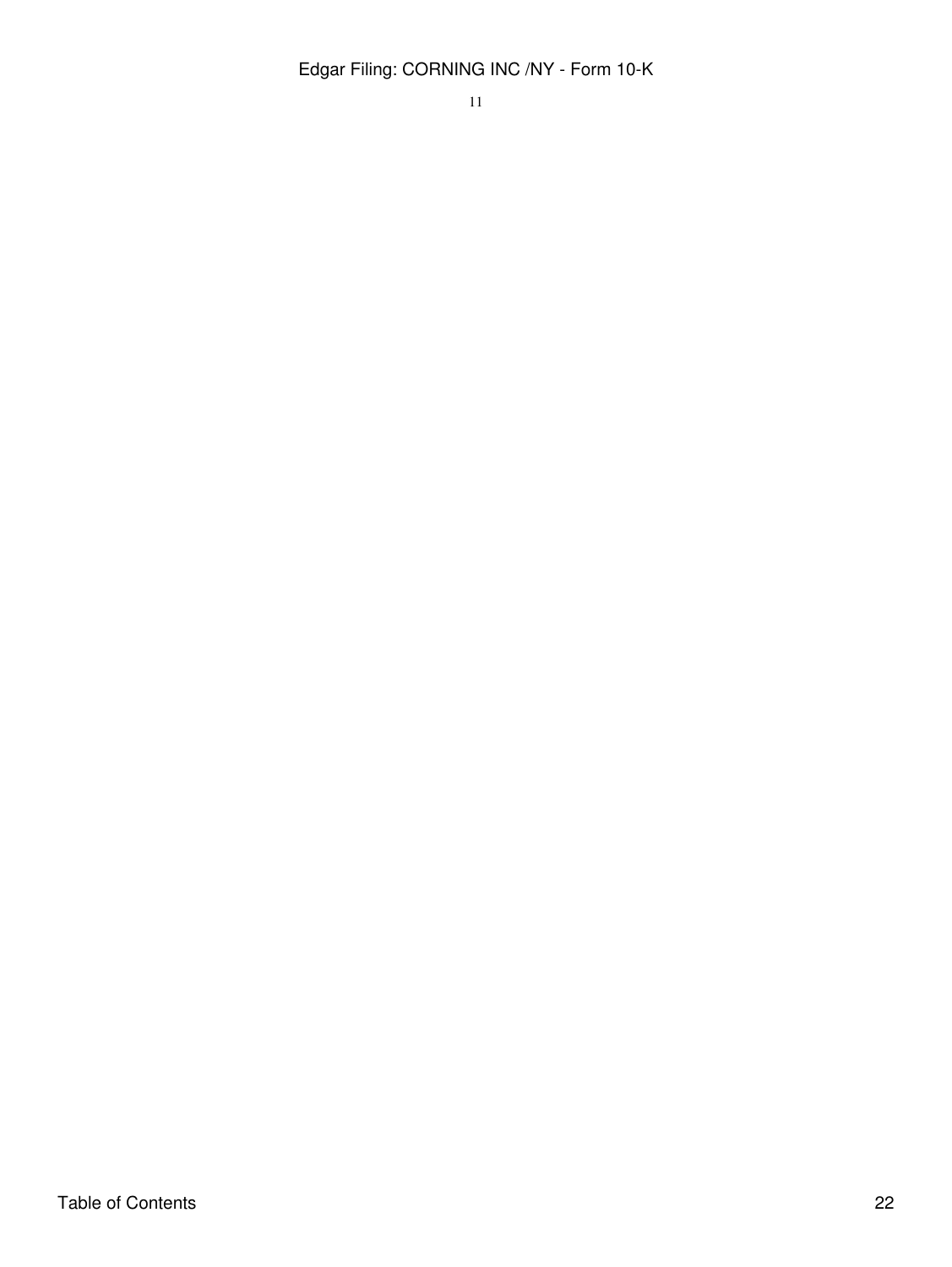### **Changes in our effective tax rate or tax liability may have an adverse effect on our results of operations**

Our effective tax rate could be adversely impacted by several factors, some of which are outside of our control, including:

changes in the relative amounts of income before taxes in the various jurisdictions in which we operate that have differing statutory tax rates;

changes in tax laws and the interpretation of those tax laws;

changes to our assessments about the realizability of our deferred tax assets that are based on estimates of our future results, the prudence and feasibility of possible tax planning strategies, and the economic environments in which we do business;

the outcome of current and future tax audits, examinations, or administrative appeals;

changes in generally accepted accounting principles that affect the accounting for taxes; and

limitations or adverse findings regarding our ability to do business in some jurisdictions.

In the ordinary course of our business, there are many transactions and calculations where the ultimate tax determination is uncertain. Significant judgment is required in determining our worldwide provision for income taxes. Although we believe our tax estimates are reasonable, the final determination could be materially different from our historical tax provisions and accruals.

#### **Accounting and disclosure rules may affect financial results**

Generally accepted accounting principles and accompanying accounting pronouncements, implementation guidelines, and interpretations for many areas of our business, such as revenue recognition, accounting for investments, and accounting for stock options, are very complex and involve significant and sometimes subjective judgments. Changes in these rules or their interpretation could significantly impact our reported earnings and operating income and could add significant volatility to those measures in the future, without a corresponding change in our cash flows.

#### **We rely on key personnel and the loss of their services or the inability to attract and retain them may negatively affect our businesses**

Our ability to continue to attract, retain and motivate qualified research and development, engineering and operating personnel, generally and during periods of rapid growth, especially in those of our businesses focused on new products and advanced manufacturing processes, is essential to our business success. We also depend on the services of experienced key senior management.

The loss of the services of any of our key research and development, engineering or operational personnel or senior management without adequate replacement, or the inability to attract new qualified personnel, could have a material adverse effect on our operations and financial performance.

## **We are subject to strict environmental regulations and regulatory changes that could result in fines or restrictions that interrupt our operations**

Our manufacturing process generates chemical waste, waste water and other industrial waste and various green house gases at various stages in the manufacturing process, and we are currently or may be in the future subject to a variety of laws and regulations relating to the use, storage, discharge and disposal of such substances. We have installed various types of anti-pollution equipment for the treatment of chemical waste and waste water at our various facilities. We have taken steps to affect the amount of greenhouse gases created by our manufacturing operations. However, we cannot provide assurance that environmental claims will not be brought against us or that the local or national governments will not take steps toward adopting more stringent environment standards.

Any failure on our part to comply with any present or future environmental regulations could result in the assessment of damages or imposition of fines against us, or the suspension/cessation of production or operations. In addition, environmental regulations could require us to acquire costly equipment, incur other significant compliance expenses or limit or restrict production or operations and thus materially and negatively affect our financial condition and results of operations.

Changes in regulations and the regulatory environment in the U.S. and other countries, such as those resulting from the regulation and impact of global warming and  $\mathrm{CO}_2$  abatement, may affect our businesses and their results in adverse ways by, among other things, substantially increasing manufacturing costs, limiting availability of scarce resources, especially energy, or requiring limitations on production and sale of our products or those of our customers.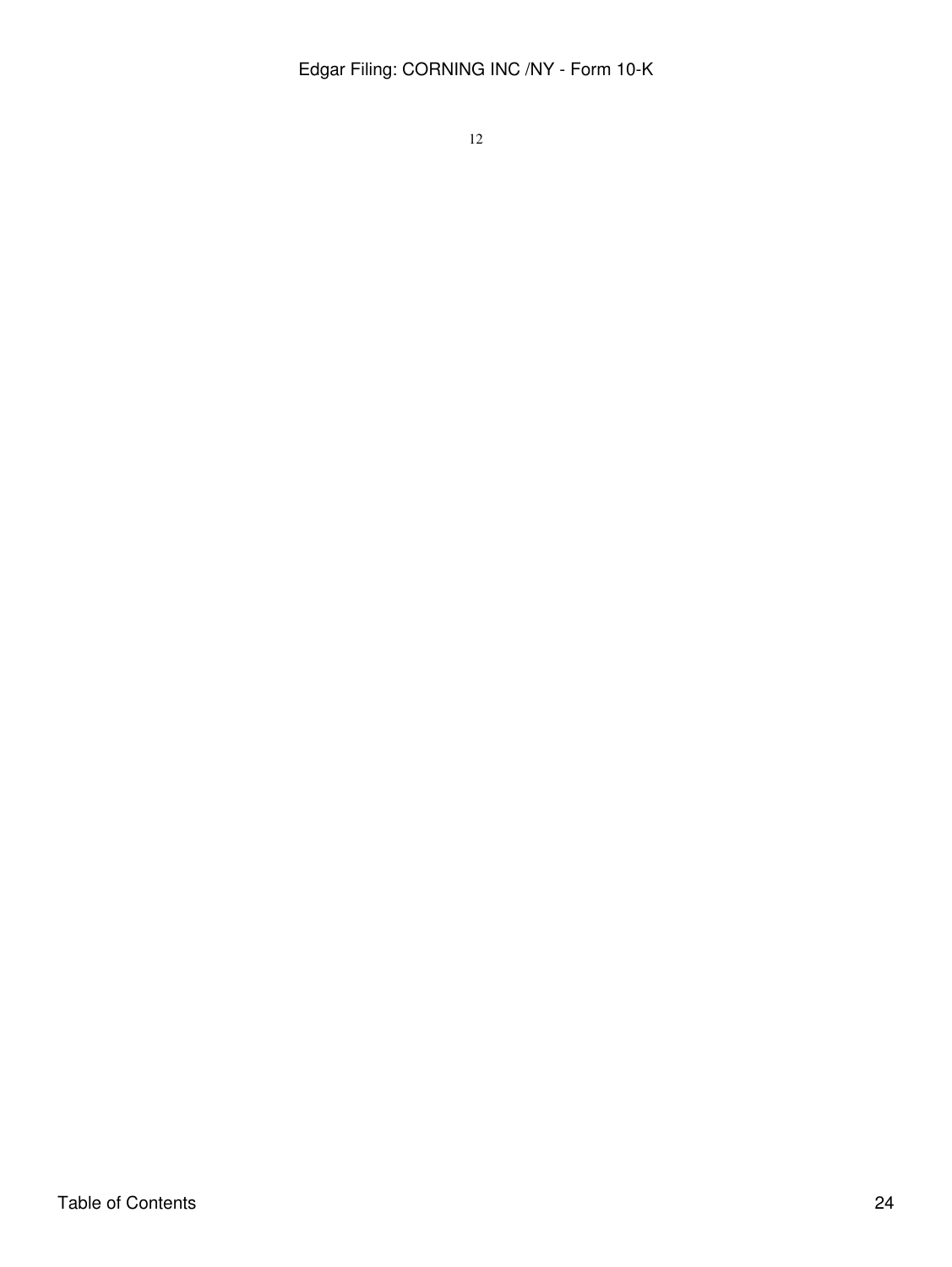### **We may experience difficulties in enforcing our intellectual property rights and we may be subject to claims of infringement of the intellectual property rights of others**

We may encounter difficulties in protecting our intellectual property rights or obtaining rights to additional intellectual property necessary to permit us to continue or expand our businesses. We cannot assure you that the patents that we hold or may obtain will provide meaningful protection against our competitors. Changes in laws concerning intellectual property may affect our ability to protect our intellectual property. Litigation may be necessary to enforce our intellectual property rights. Litigation is inherently uncertain and the outcome is often unpredictable. Other companies hold patents on technologies used in our industries and are aggressively seeking to expand, enforce and license their patent portfolios.

The intellectual property rights of others could inhibit our ability to introduce new products. We are, and may in the future be, subject to claims of intellectual property infringement or misappropriation that may result in loss of revenue, require us to incur substantial costs, or lead to monetary damages or injunctive relief against us. We cannot assure you as to the outcome of any such claims.

### **Current or future litigation may harm our financial condition or results of operations**

Pending, threatened or future litigation is subject to inherent uncertainties. Our financial condition or results of operations may be adversely affected by unfavorable outcomes, expenses and costs exceeding amounts estimated or insured. In particular, we have been named as a defendant in numerous lawsuits alleging personal injury from exposure to asbestos, and adverse rulings in such lawsuits or the inability to successfully resolve such matters may adversely affect the Company. As described in Legal Proceedings, a new PCC Plan of Reorganization was filed with the Bankruptcy Court on January 29, 2009 proposing a resolution of PCC asbestos claims. It remains reasonably possible that changes to the Amended PCC Plan may be negotiated, and the elements of the plan and its approval are subject to a number of contingencies before the resolution outlined in the Plan becomes final.

### **We face risks through our equity method investments in companies that we do not control**

Corning s net income includes significant equity in earnings of associated companies. For the year ended December 31, 2009, we recognized \$1.4 billion of equity earnings, of which 98% came from our two largest investments: Dow Corning (which makes silicone and high purity polycrystalline products) and Samsung Corning Precision (which primarily makes liquid crystal display glass). Samsung Corning Precision is located in the Asia-Pacific region and is subject to political and geographic risks mentioned above, as well as business and other risks within the Display segment. Our equity investments may not continue to perform at the same levels as in recent years. In 2007, we recognized equity losses associated with Samsung Corning Co., Ltd. (a 50% equity method investment that made glass panels and funnels for conventional televisions), which recorded fixed asset and other impairment charges. Dow Corning emerged from Chapter 11 bankruptcy in 2004 and has certain obligations under its Plan of Reorganization to resolve and fund claims of its creditors and personal injury claimants. Dow Corning may incur further bankruptcy charges in the future, which may adversely affect its operations or assets.

## **We may not have adequate insurance coverage for claims against us**

We face the risk of loss resulting from product liability, securities, fiduciary liability, intellectual property, antitrust, contractual, warranty, environmental, fraud and other lawsuits, whether or not such claims are valid. In addition, our product liability, fiduciary, directors and officers, property including business interruption, natural catastrophe and comprehensive general liability insurance may not be adequate to cover such claims or may not be available to the extent we expect in the future. Our insurance costs can be volatile and, at any time, can increase given changes in market supply and demand and our claim history. We may not be able to obtain adequate insurance coverage in the future at acceptable costs. A successful claim that exceeds or is not covered by our policies could require us to pay substantial sums. Some of the carriers in our primary and excess insurance programs are in liquidation and may not be able to respond if we should have claims reaching into their layers. The financial health of other insurers may deteriorate. Several of our insurance carriers are litigating with us the extent, if any, of their obligation to provide insurance coverage for asbestos liabilities asserted against us. The results of that litigation may adversely affect our insurance coverage for those risks. In addition, we may not be able to obtain adequate insurance coverage for certain types of risk such as political risks, terrorism or war.

#### **Our businesses may be subject to increased regulatory enforcement**

Some of our business segments operate in industries with a concentrated number of competitors and customers both foreign and domestic. While we have adopted a corporate-wide compliance program, we may become the subject of antitrust or other governmental investigations from many jurisdictions that may adversely impact our reputation or our ability to make and sell products in the future.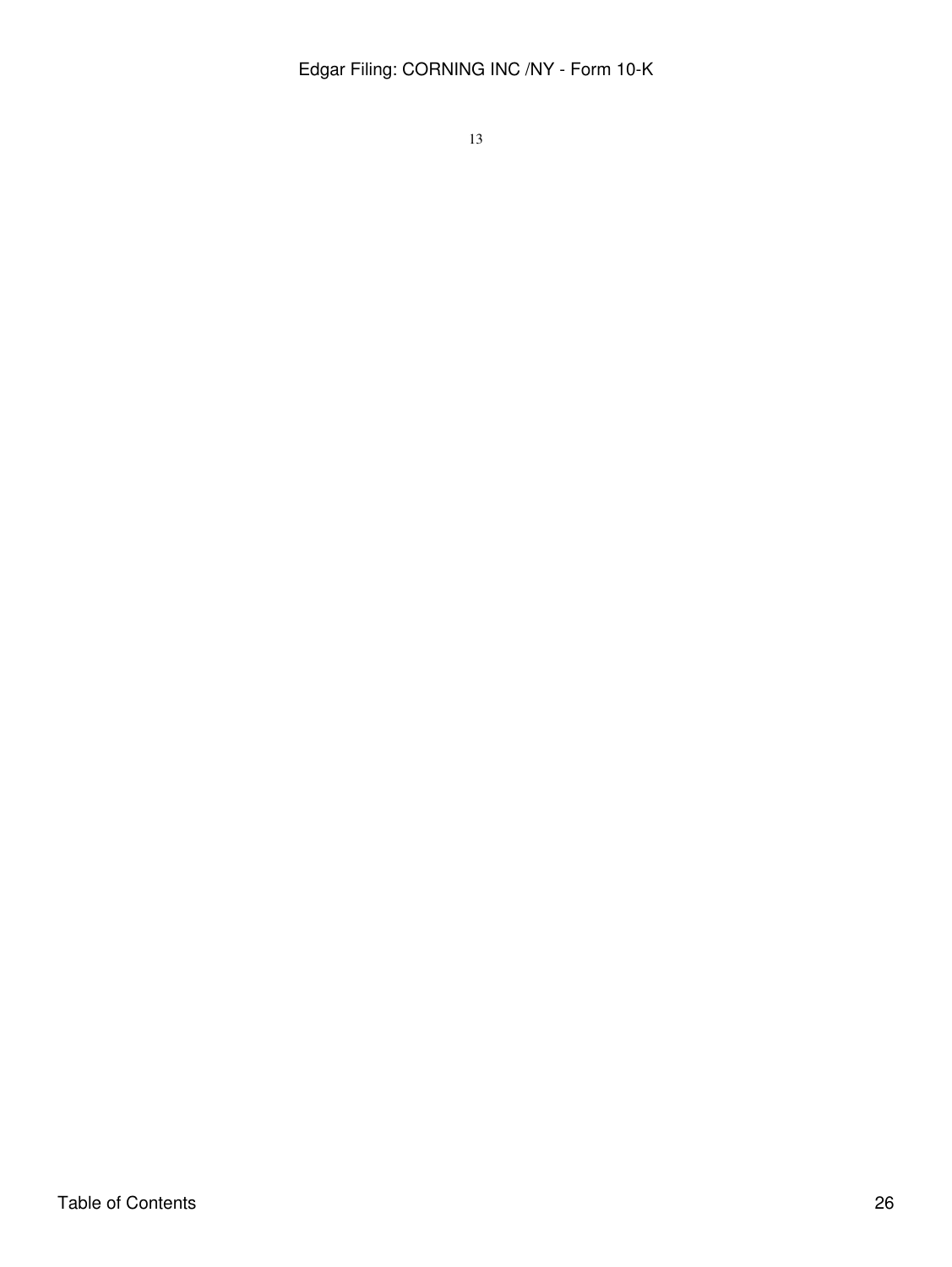## *Other*

Additional information in response to Item 1 is found in Note 20 (Operating Segments) to the Consolidated Financial Statements and in Item 6 (Selected Financial Data).

## **Item 1B. Unresolved Staff Comments**

None.

# **Item 2. Properties**

We operate approximately 60 manufacturing plants and processing facilities, of which approximately one-half are located in the U.S. We own substantially all of our executive and corporate buildings, which are located in Corning, New York. We also own substantially all of our research and development facilities and the majority of our manufacturing facilities. We own approximately 23% of our sales and administrative facilities, while the remaining portion are leased facilities.

For the years ended 2009, 2008 and 2007, we invested a total of \$4.1 billion, primarily in facilities outside of the U.S. in our Display Technologies segment. Of the \$890 million spent in 2009, approximately half was for facilities outside the U.S.

Manufacturing, sales and administrative, and research and development facilities have an aggregate floor space of approximately 24 million square feet. Distribution of this total area follows:

| (million square feet)    | Total | Domestic | Foreign |
|--------------------------|-------|----------|---------|
| <b>Manufacturing</b>     | 18    |          |         |
| Sales and administrative |       |          |         |
| Research and development |       |          |         |
| Warehouse                |       |          |         |
| Total                    | 24    |          | 12      |

Total assets and capital expenditures by operating segment are included in Note 20 (Operating Segments) to the Consolidated Financial Statements. Information concerning lease commitments is included in Note 14 (Commitments, Contingencies, and Guarantees) to the Consolidated Financial Statements.

As a result of a decline in demand for our LCD glass in the second half of 2008, we had temporarily idled more than half of our manufacturing capacity in the Display Technologies segment by the end of 2008. A large portion of this capacity was brought back on-line in 2009 to meet an increase in demand and to replace existing capacity when needed.

Since 2002, we have had excess manufacturing capacity in our Telecommunications segment and have not utilized a portion of space in the facilities listed above. The largest unused portion is our optical fiber manufacturing facility in Concord, North Carolina that was mothballed in 2002 as a result of lowered demand of optical fiber products. In 2007, we re-opened a portion of the Concord, North Carolina facility as a result of volume growth in the optical fiber market.

# **Item 3. Legal Proceedings**

**Environmental Litigation.** Corning has been named by the Environmental Protection Agency (the Agency) under the Superfund Act, or by state governments under similar state laws, as a potentially responsible party for 21 active hazardous waste sites. Under the Superfund Act, all parties who may have contributed any waste to a hazardous waste site, identified by such Agency, are jointly and severally liable for the cost of cleanup unless the Agency agrees otherwise. It is Corning s policy to accrue for its estimated liability related to Superfund sites and other environmental liabilities related to property owned by Corning based on expert analysis and continual monitoring by both internal and external consultants. At December 31, 2009, Corning had accrued approximately \$26 million (undiscounted) for its estimated liability for environmental cleanup and related litigation. Based upon the information developed to date, management believes that the accrued reserve is a reasonable estimate of the Company s liability and that the risk of an additional loss in an amount materially higher than that accrued is remote.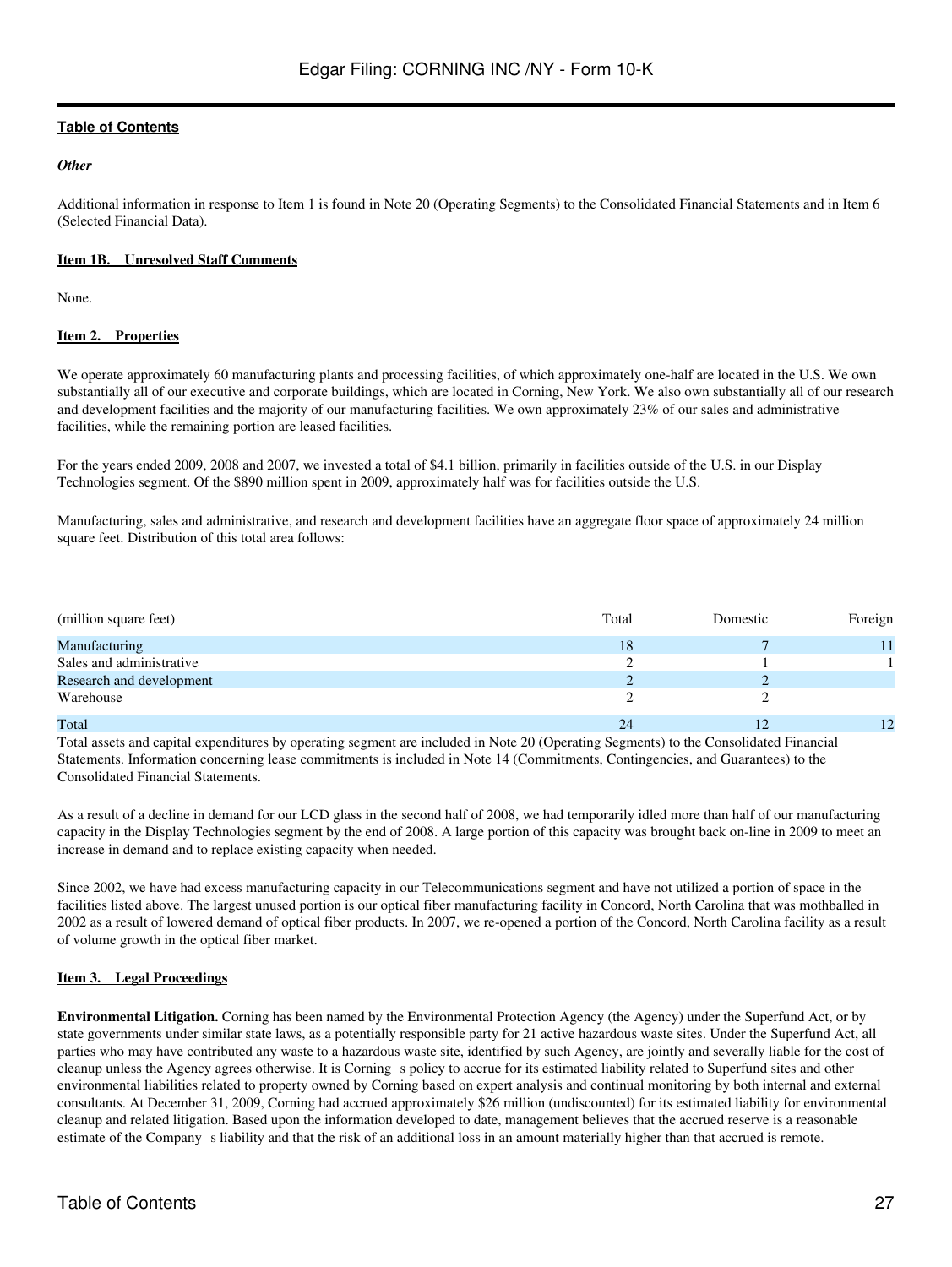**Dow Corning Bankruptcy.** Corning and Dow Chemical each own 50% of the common stock of Dow Corning. In May 1995, Dow Corning filed for bankruptcy protection to address pending and claimed liabilities arising from many thousands of breast implant product lawsuits. On June 1, 2004, Dow Corning emerged from Chapter 11 with a Plan of Reorganization (the Plan) which provided for the settlement or other resolution of implant claims. The Plan also includes releases for Corning and Dow Chemical as shareholders in exchange for contributions to the Plan.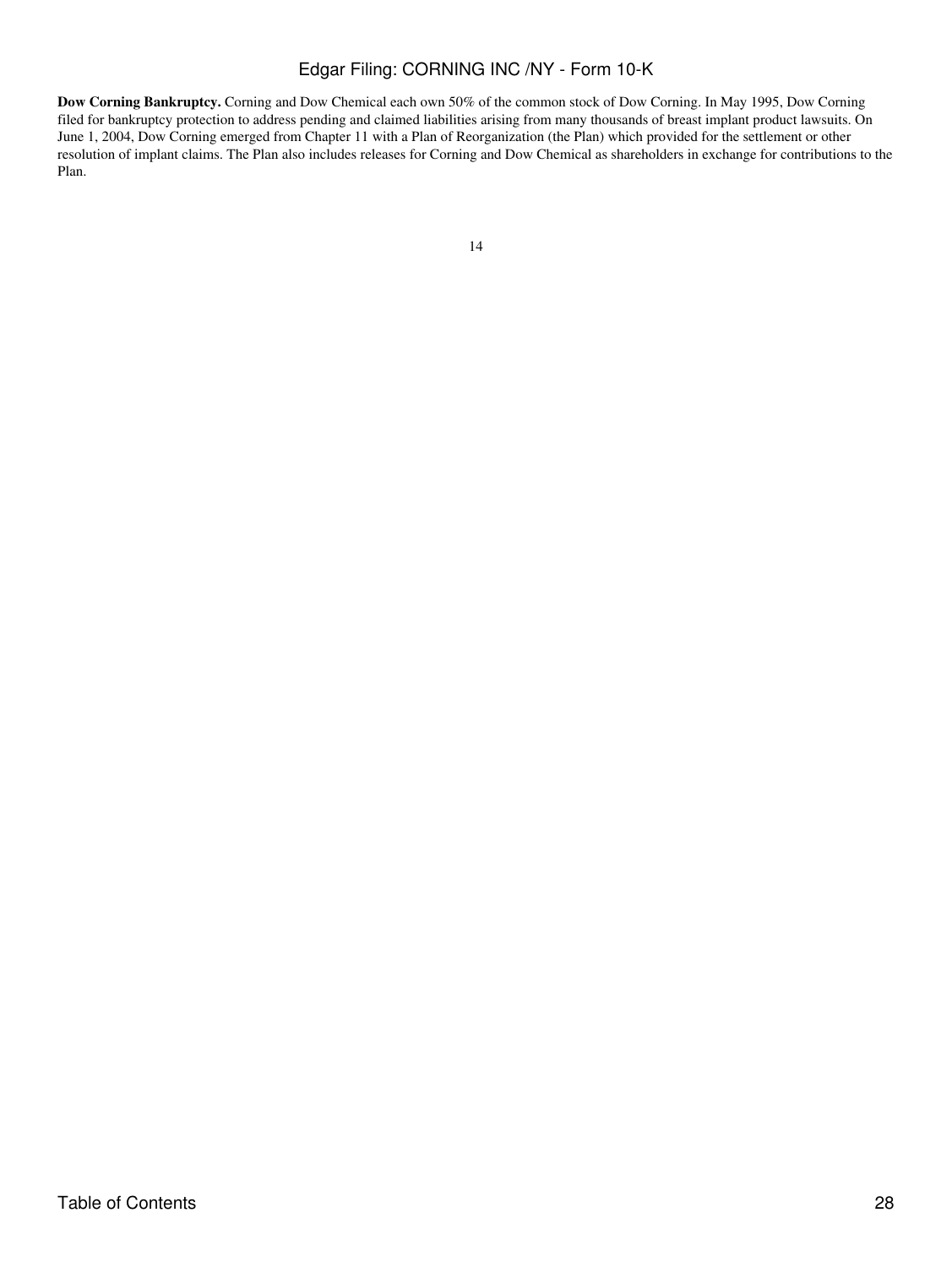Under the terms of the Plan, Dow Corning has established and is funding a Settlement Trust and a Litigation Facility to provide a means for tort claimants to settle or litigate their claims. Inclusive of insurance, Dow Corning has paid approximately \$1.6 billion to the Settlement Trust. As of December 31, 2009, Dow Corning had recorded a reserve for breast implant litigation of \$1.6 billion and anticipates insurance receivables of \$16 million. As a separate matter arising from the bankruptcy proceedings, Dow Corning is defending claims asserted by a number of commercial creditors who claim additional interest at default rates and enforcement costs, during the period from May 1995 through June 2004. As of December 31, 2009, Dow Corning has estimated the liability to commercial creditors to be within the range of \$83 million to \$260 million. As Dow Corning management believes no single amount within the range appears to be a better estimate than any other amount within the range, Dow Corning has recorded the minimum liability within the range. Should Dow Corning not prevail in this matter, Cornings equity earnings would be reduced by its 50% share of the amount in excess of \$83 million, net of applicable tax benefits. In addition, the London Market Insurers (the LMI Claimants) have claimed a reimbursement right with respect to a portion of insurance proceeds previously paid by the LMI Claimants to Dow Corning. This claim is based on a theory that the LMI Claimants overestimated Dow Corning s liability for the resolution of implant claims pursuant to the Plan. The LMI Claimants offered two calculations of their claim amount: \$54 million and \$93 million, plus minimum interest of \$67 million and \$116 million, respectively. These estimates were explicitly characterized as preliminary and subject to change. Litigation regarding this claim is in the discovery stage. Dow Corning disputes the claim and is unable to reasonably estimate any potential liability. There are a number of other claims in the bankruptcy proceedings against Dow Corning awaiting resolution by the U.S. District Court, and it is reasonably possible that Dow Corning may record bankruptcy-related charges in the future. There are no remaining tort claims against Corning, other than those that will be channeled by the Plan into facilities established by the Plan or otherwise defended by the Litigation Facility.

**Pittsburgh Corning Corporation.** Corning and PPG Industries, Inc. (PPG) each own 50% of the capital stock of Pittsburgh Corning Corporation (PCC). Over a period of more than two decades, PCC and several other defendants have been named in numerous lawsuits involving claims alleging personal injury from exposure to asbestos. On April 16, 2000, PCC filed for Chapter 11 reorganization in the U.S. Bankruptcy Court for the Western District of Pennsylvania. At the time PCC filed for bankruptcy protection, there were approximately 11,800 claims pending against Corning in state court lawsuits alleging various theories of liability based on exposure to PCC s asbestos products and typically requesting monetary damages in excess of one million dollars per claim. Corning has defended those claims on the basis of the separate corporate status of PCC and the absence of any facts supporting claims of direct liability arising from PCC s asbestos products. Corning is also currently involved in approximately 10,400 other cases (approximately 38,800 claims) alleging injuries from asbestos and similar amounts of monetary damages per case. Those cases have been covered by insurance without material impact to Corning to date. As described below, several of Corning s insurance carriers have filed a legal proceeding concerning the extent of any insurance coverage for these claims. Asbestos litigation is inherently difficult, and past trends in resolving these claims may not be indicators of future outcomes.

On March 28, 2003, Corning announced that it had reached agreement with the representatives of asbestos claimants for the resolution of all current and future asbestos claims against it and PCC, which might arise from PCC products or operations (the 2003 Plan). The 2003 Plan would have required Corning to relinquish its equity interest in PCC, contribute its equity interest in Pittsburgh Corning Europe N.V. (PCE), a Belgian corporation, contribute 25 million shares of Corning common stock, and pay a total of \$140 million in six annual installments (present value \$131 million at March 2003), beginning one year after the plan s effective date, with 5.5 percent interest from June 2004. In addition, the 2003 Plan provided that Corning would assign certain insurance policy proceeds from its primary insurance and a portion of its excess insurance.

On December 21, 2006, the Bankruptcy Court issued an order denying confirmation of the 2003 Plan for reasons it set out in a memorandum opinion. Several parties, including Corning, filed motions for reconsideration. These motions were argued on March 5, 2007, and the Bankruptcy Court reserved decision.

On January 10, 2008, some of the parties in the proceeding advised the Bankruptcy Court that they had made substantial progress on a proposed amended plan of reorganization (the Amended PCC Plan) that resolved issues raised by the Court in denying the confirmation of the 2003 Plan and that would therefore make it unnecessary for the Bankruptcy Court to decide the motion for reconsideration. On March 27, 2008 and May 22, 2008, the parties further informed the Bankruptcy Court on the progress toward the Amended PCC Plan. The parties filed a partial tentative plan on August 8, 2008. The parties continued to inform the Bankruptcy Court of the status of their discussions on the Amended PCC Plan. The complete Amended PCC Plan and its ancillary documents were filed with the Bankruptcy Court on January 29, 2009.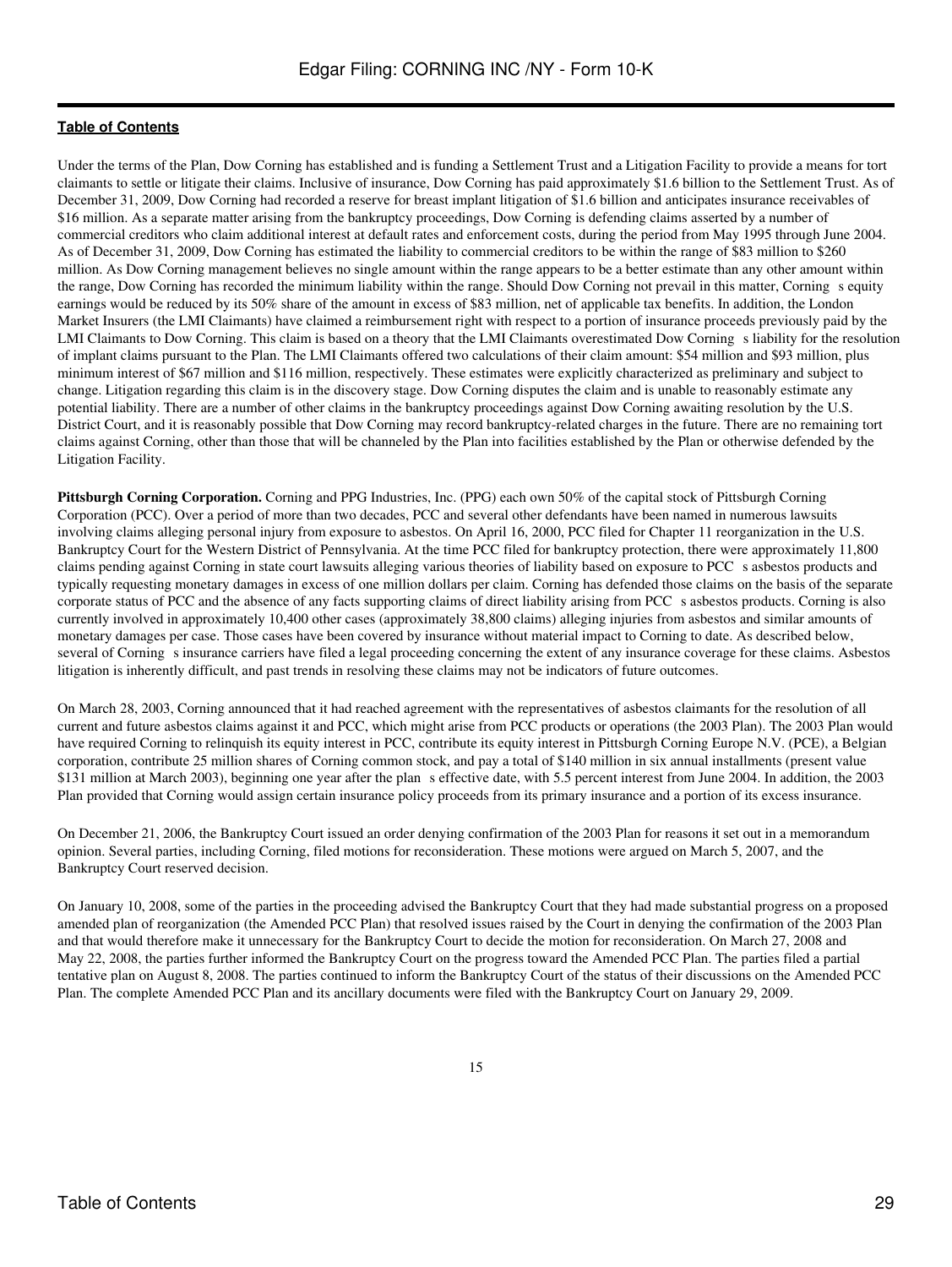As a result, Corning believes the Amended PCC Plan now represents the most probable outcome of this matter and expects that the Amended PCC Plan will be confirmed by the Court. At the same time, Corning believes the 2003 Plan no longer serves as the basis for the Company s best estimate of liability. Key provisions of the Amended PCC Plan address the concerns expressed by the Bankruptcy Court. Accordingly, in the first quarter of 2008, Corning adjusted its asbestos litigation liability to reflect components of the Amended PCC Plan. The proposed resolution of PCC asbestos claims under the Amended PCC Plan requires Corning to contribute its equity interests in PCC and PCE and to contribute a fixed series of payments, recorded at present value. Corning will have the option to use its shares rather than cash to make these payments, but the liability is fixed by dollar value and not the number of shares. The Amended PCC Plan would require Corning to make (1) one payment of \$100 million one year from the date the Amended PCC Plan becomes effective and certain conditions are met and (2) five additional payments of \$50 million, on each of the five subsequent anniversaries of the first payment, the final payment of which is subject to reduction based on the application of credits under certain circumstances.

The Amended PCC Plan does not include non-PCC asbestos claims that may be or have been raised against Corning. Corning has recorded an additional \$150 million for such claims in its estimated asbestos litigation liability. The liability for non-PCC claims was estimated based upon industry data for asbestos claims since Corning does not have recent claim history due to the injunction issued by the Bankruptcy Court. The estimated liability represents the undiscounted projection of claims and related legal fees over the next 20 years. The amount may need to be adjusted in future periods as more Company-specific data becomes available.

The Amended PCC Plan is subject to a number of contingencies. Payment of the amounts required to fund the Amended PCC Plan from insurance and other sources are subject to a number of conditions which may not be achieved. The approval of the Amended PCC Plan by the Bankruptcy Court is not certain and faces objections by some parties. Any approval of the Amended PCC Plan by the Bankruptcy Court is subject to appeal. The Amended PCC Plan is subject to a vote of PCC s creditors. For these and other reasons, Corning s liability for these asbestos matters may be subject to changes in subsequent quarters. The estimate of the cost of resolving the non-PCC asbestos claims may also be subject to change as developments occur. Management continues to believe that the likelihood of the uncertainties surrounding these proceedings causing a material adverse impact to Corning s financial statements is remote.

Several of Corning s insurers have commenced litigation for a declaration of the rights and obligations of the parties under insurance policies, including rights that may be affected by the potential resolutions described above. Corning is vigorously contesting these cases. Management is unable to predict the outcome of this insurance litigation and therefore cannot estimate the range of any possible loss.

**Seoul Guarantee Insurance Co. and other creditors against Samsung Group and affiliates.** Prior to their merger, Samsung Corning Precision Glass Co., Ltd. (Samsung Corning Precision) and Samsung Corning Co. Ltd. (Samsung Corning) were two of approximately thirty co-defendants in a lawsuit filed by Seoul Guarantee Insurance Co. and thirteen other creditors (SGI and Creditors) for alleged breach of an agreement that approximately twenty-eight affiliates of the Samsung group (Samsung Affiliates) entered into with SGI and Creditors on August 24, 1999 (the Agreement). The lawsuit is pending in the courts of South Korea. Under the Agreement it is alleged that the Samsung Affiliates agreed to sell certain shares of Samsung Life Insurance Co., Ltd. (SLI), which had been transferred to SGI and Creditors in connection with the petition for court receivership of Samsung Motor Inc. In the lawsuit, SGI and Creditors allege a breach of the Agreement by the Samsung Affiliates and are seeking the loss of principal (approximately \$1.95 billion) for loans extended to Samsung Motors Inc., default interest and a separate amount for breach. On January 31, 2008, the Seoul District Court ordered the Samsung Affiliates: to pay approximately \$1.30 billion by disposing of 2,334,045 shares of SLI less 1,165,955 shares of SLI previously sold by SGI and Creditors and paying the proceeds to SGI and Creditors; to satisfy any shortfall by participating in the purchase of equity or subordinate debentures issued by them; and pay default interest of 6% per annum. The ruling has been appealed. On November 10, 2009, the Appellate Court directed the parties to attempt to resolve this matter through mediation. As a result, the parties are discussing the possibility of a settlement of this matter. Due to the uncertainties around the financial impact to each of the respective Samsung affiliates, Samsung Corning Precision is unable to reasonably estimate the amount of potential loss, if any, associated with this case and therefore no provision for such loss is reflected in its financial statements. Other than as described above, no claim in these matters has been asserted against Corning or any of its affiliates.

**Ellsworth Industrial Park, Downers Grove, IL Environmental Litigation.** Corning has settled claims for contribution for personal injury and property damage arising from the alleged release of solvents from the operations of several corporate defendants at the Ellsworth Industrial Park into soil and groundwater. Corning has also settled a cost-recovery action by the State of Illinois against a number of corporate defendants as a result of an alleged groundwater contamination at this industrial park site. Two additional corporate defendants have made claims for contribution for property damage and cost recovery for remediations at this industrial park site, one of which has been voluntarily dismissed. The second case was dismissed by the Court on August 12, 2009. On November 17, 2009, the Court denied plaintiff s request to file an amended complaint. On December 14, 2009, plaintiff gave notice of its appeal of the District Court s opinion and order dismissing its case to the U.S. Court of Appeals for the Seventh Circuit.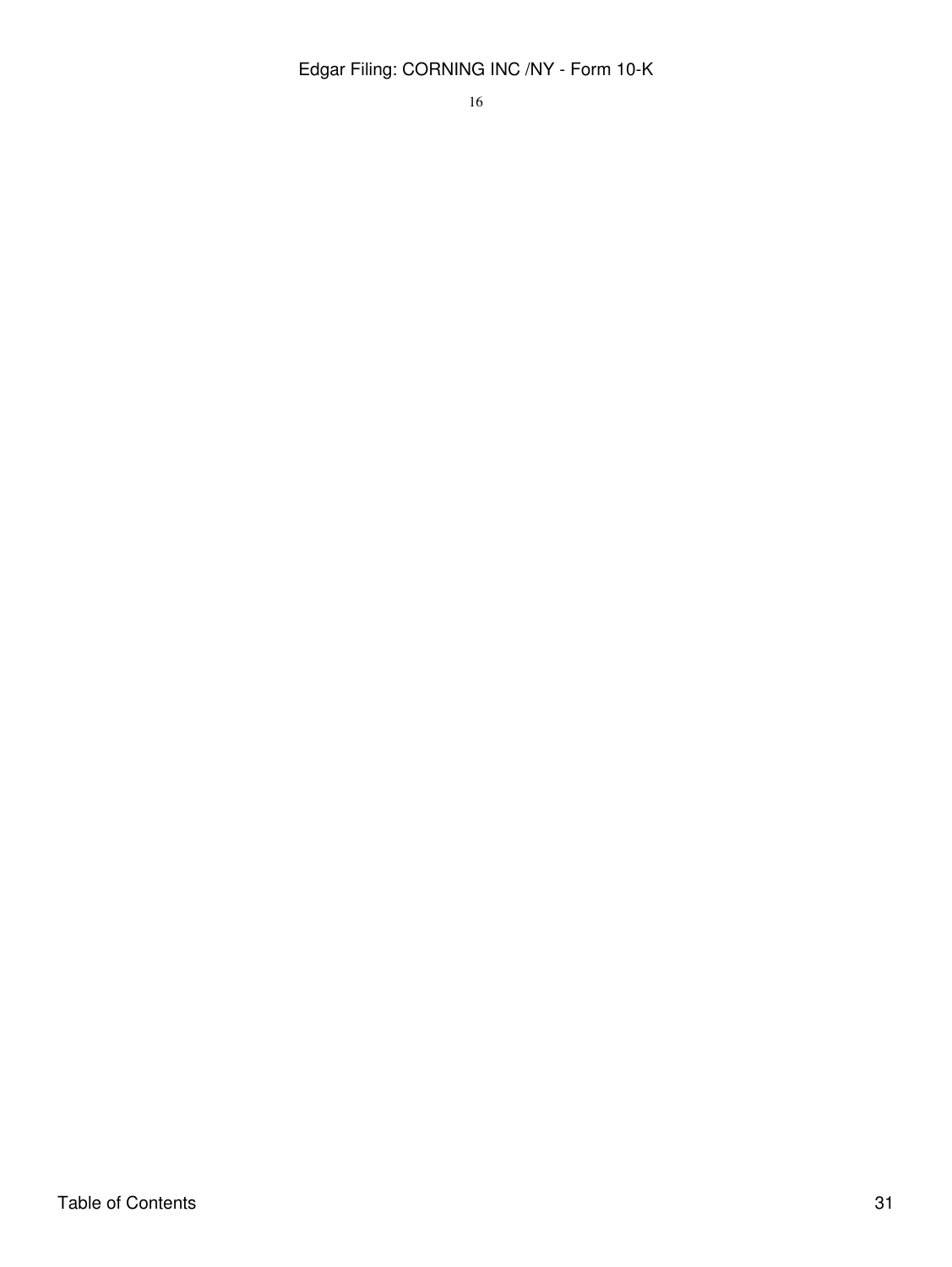**Commission of European Communities Competition Investigation.** In connection with an investigation by the Commission of the European Communities, Competition DG, of alleged anticompetitive behavior relating to the worldwide production of LCD glass, Corning and Samsung Corning Precision received a request on March 30, 2009, for certain information from the Competition DG. Corning and Samsung Corning Precision have responded to those requests for information. On October 9, 2009, in connection with its investigation, the Competition DG made a further request for information from both Corning and Samsung Corning Precision to which each party has responded. Samsung Corning Precision has also responded to the Competition DG and authorities in other jurisdictions, including the United States in connection with similar investigations of alleged anticompetitive behavior relating to worldwide production of cathode ray tube glass.

**Supply Agreement Disputes.** In early September 2009, a significant customer of Corning s LCD glass display business in Asia notified Corning Display Technologies Taiwan Co. Ltd. in writing that it considers Corning Display Technologies to be in breach of the supply agreement between the companies. Corning Display Technologies disagrees that any breach exists, and the parties are currently engaged in discussions with a view to resolving these matters. Corning Display Technologies anticipates an amicable resolution. However, failure to resolve the disputed claims could result in arbitration and the award of damages to the customer and/or the termination of the supply agreement.

In January 2010, Corning received notification from one of the indirect customers for its environmental products seeking reassurance from Corning that Corning would honor certain supply obligations regarding the supply of catalytic converter substrates and objecting to a proposed allocation of such products that might affect that customer. Corning is discussing these issues with this and other indirect and direct customers of its Environmental Technologies segment.

## **Item 4. Submission of Matters to a Vote of Security Holders**

None.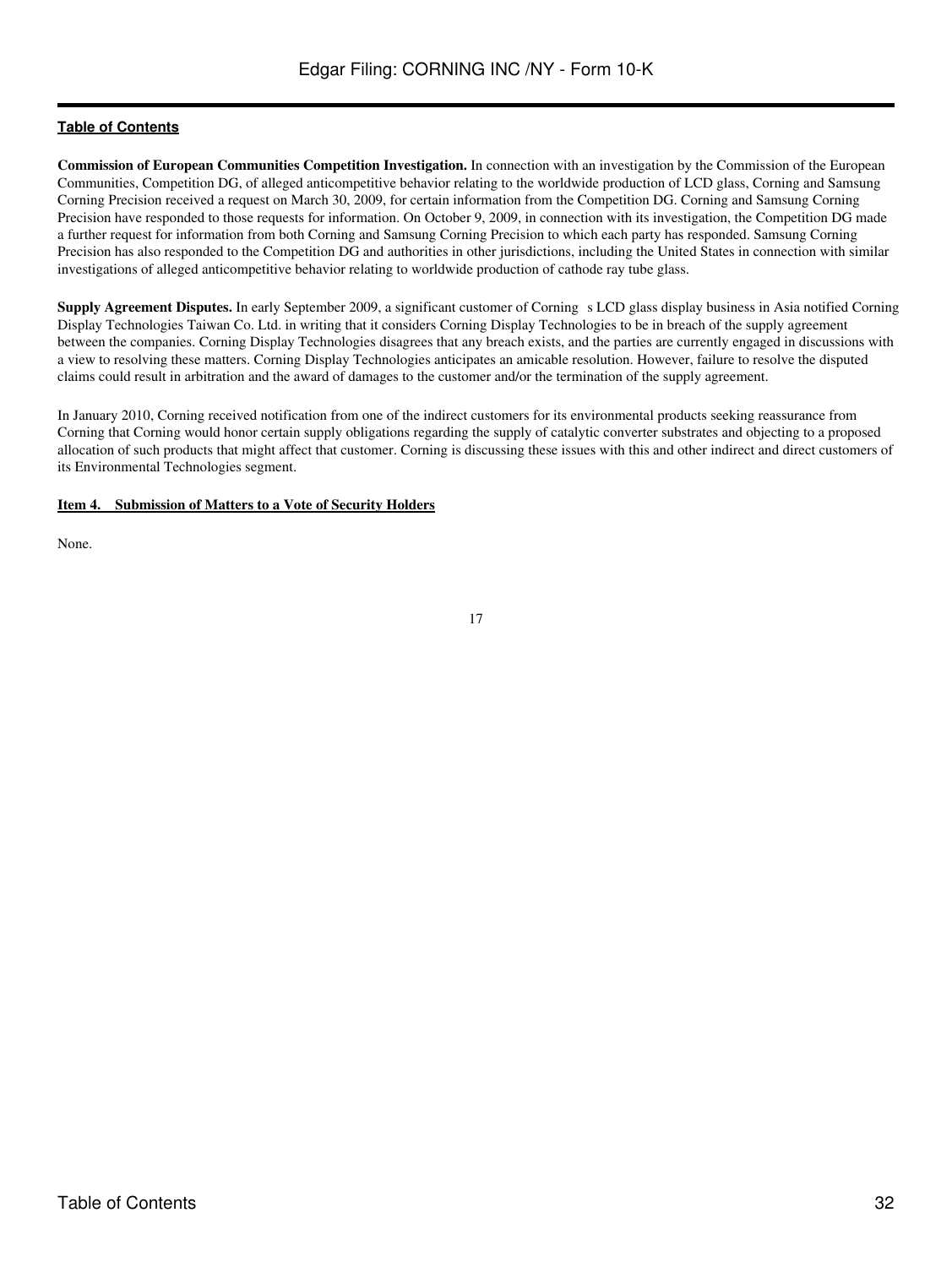## **PART II**

### **Item 5. Market for Registrant s Common Equity, Related Stockholder Matters and Issuer Purchases of Equity Securities**

(a) Corning Incorporated common stock is listed on the New York Stock Exchange. In addition, it is traded on the Boston, Midwest, Pacific and Philadelphia stock exchanges. Common stock options are traded on the Chicago Board Options Exchange. The abbreviated ticker symbol for Corning Incorporated is GLW.

The following table sets forth the high and low sales price of Corning s common stock as reported on the Composite Tape.

|                                                                   |                                           |             | First   | Second  | Third                | Fourth  |
|-------------------------------------------------------------------|-------------------------------------------|-------------|---------|---------|----------------------|---------|
|                                                                   |                                           |             |         |         |                      |         |
|                                                                   |                                           |             | quarter | quarter | quarter              | quarter |
| 2009                                                              |                                           |             |         |         |                      |         |
| Price range                                                       |                                           |             |         |         |                      |         |
| High                                                              |                                           |             | \$14.44 | \$16.54 | \$17.20              | \$19.55 |
| Low                                                               |                                           |             | \$8.97  | \$13.20 | \$13.98              | \$14.14 |
| 2008                                                              |                                           |             |         |         |                      |         |
| Price range                                                       |                                           |             |         |         |                      |         |
| High                                                              |                                           |             | \$25.24 | \$28.07 | \$23.05              | \$15.64 |
| Low                                                               |                                           |             | \$20.04 | \$23.02 | \$14.46              | \$7.36  |
| $\sim$ $\sim$ $\sim$<br>$\sim$ $\sim$ $\sim$ $\sim$ $\sim$ $\sim$ | $\sim$ $\sim$ $\sim$ $\sim$ $\sim$ $\sim$ | .<br>$\sim$ |         |         | $\sim$ $\sim$ $\sim$ |         |

As of December 31, 2009, there were approximately 22,825 record holders of common stock and approximately 600,000 beneficial shareholders.

Between July 1, 2007 and December 31, 2009, Corning paid a quarterly cash dividend of \$0.05 per share on the Companys common stock.

#### *Equity Compensation Plan Information*

The following table shows the total number of outstanding options and shares available for other future issuances of options under all of our existing equity compensation plans, including our 2005 Employee Equity Participation Program, our 2003 Equity Plan for Non-Employee Directors and our 2002 Worldwide Employee Share Purchase Plan as of December 31, 2009.

|                                                    | А                            |                            | B            |                      |  |
|----------------------------------------------------|------------------------------|----------------------------|--------------|----------------------|--|
|                                                    |                              |                            |              | Number of securities |  |
|                                                    |                              |                            | Weighted-    | remaining available  |  |
|                                                    |                              |                            | average      | for future issuance  |  |
|                                                    | Number of                    | exercise price             |              | under equity         |  |
| securities to be<br>issued upon exercise           |                              | of outstanding<br>options, |              | compensation         |  |
|                                                    |                              |                            |              | plans (excluding)    |  |
|                                                    | of outstanding               |                            | warrants     | securities reflected |  |
| Plan category                                      | options, warrants and rights | and rights                 |              | in column A)         |  |
| Equity compensation plans approved by security     |                              |                            |              |                      |  |
| holders $(1)$                                      | 92,504,000                   | S                          | 25.83        | 59,275,949           |  |
| Equity compensation plans not approved by security |                              |                            |              |                      |  |
| holders                                            | $\theta$                     |                            | $\mathbf{0}$ | $\theta$             |  |
| Total                                              | 92,504,000                   |                            | 25.83        | 59.275.949           |  |

<sup>(1)</sup>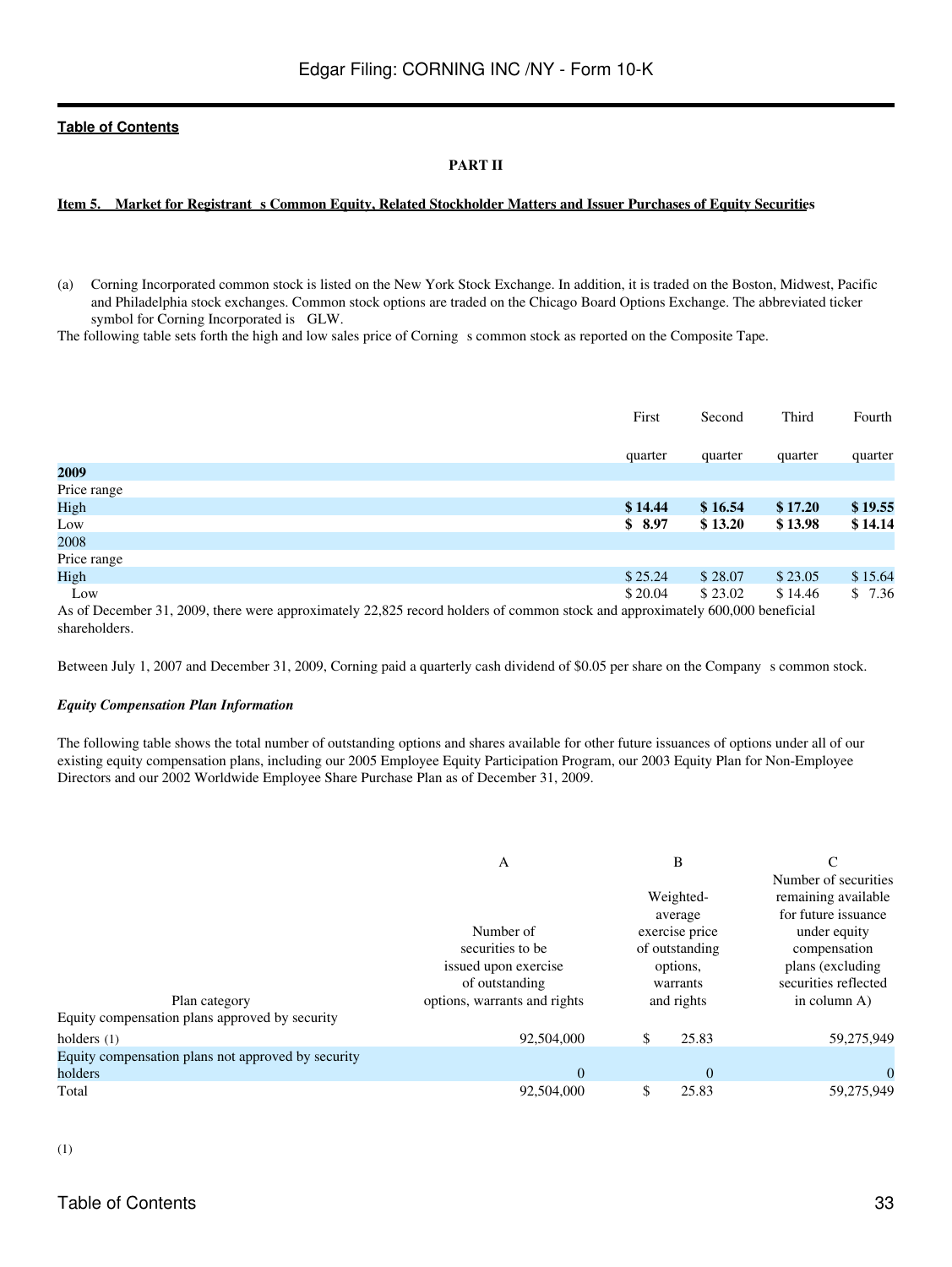Shares indicated are total grants under the most recent shareholder approved plans as well as any shares remaining outstanding from any prior shareholder approved plans.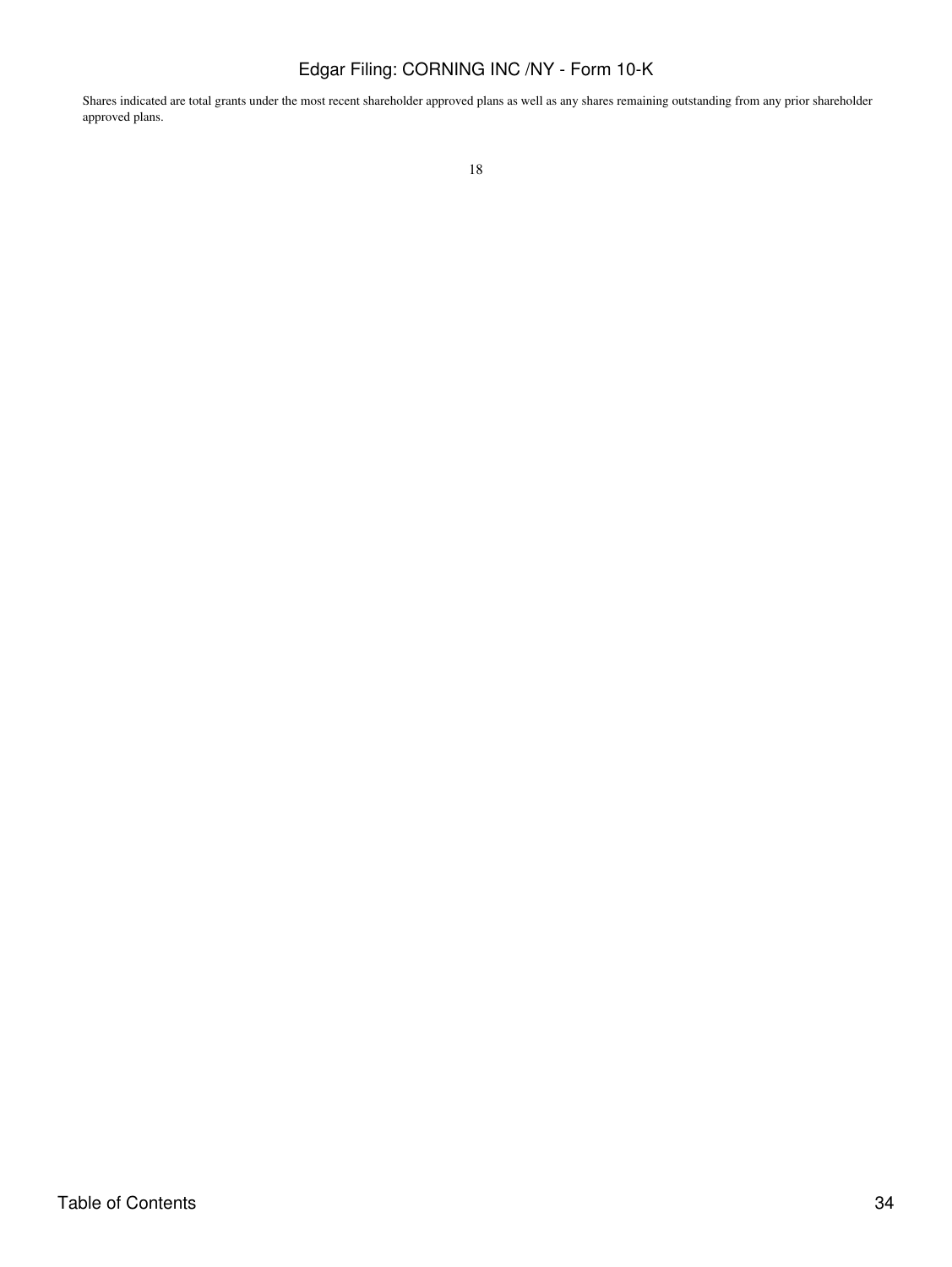## *Performance Graph*

The following graph illustrates the cumulative total shareholder return over the last five years of Corning s Common Stock, the S&P 500 and the S&P Communications Equipment Companies (in which Corning is currently included). The graph includes the capital weighted performance results of those companies in the communications equipment companies classification that are also included in the S&P 500.

(b) Not applicable.

(c) The following table provides information about our purchases of our common stock during the fiscal fourth quarter of 2009: Issuer Purchases of Equity Securities

|                     | <b>Total</b><br>number<br>of shares | Average<br>price<br>paid per | <b>Total number</b><br>of shares<br>purchased as<br>part of publicly<br>announced plans | <b>Approximate dollar</b><br>value of shares<br>that may yet<br>be purchased<br>under the plans or |
|---------------------|-------------------------------------|------------------------------|-----------------------------------------------------------------------------------------|----------------------------------------------------------------------------------------------------|
| Period              | purchased $(1)$                     | share $(1)$                  | or programs $(2)$                                                                       | $\mathbf{programs}$ (2)                                                                            |
| October 1-31, 2009  | 14,501                              | \$14.93                      | 0                                                                                       | 625,036,742                                                                                        |
| November 1-30, 2009 | 12.421                              | \$16.94                      | 0                                                                                       | 625,036,742                                                                                        |
| December 1-31, 2009 | 8.127                               | \$18.00                      | $\overline{0}$                                                                          | 625,036,742                                                                                        |
| Total               | 35,049                              | \$16.35                      | 0                                                                                       | 625,036,742                                                                                        |

- (1) This column includes the following transactions during the fiscal fourth quarter of 2009: (i) the deemed surrender to us of 15,915 shares of common stock to pay the exercise price and to satisfy tax withholding obligations in connection with the exercise of employee stock options, and (ii) the surrender to us of 19,134 shares of common stock to satisfy tax withholding obligations in connection with the vesting of restricted stock issued to employees.
- (2) On July 18, 2007 we publicly announced the start of a program covering the repurchase of up to \$500 million of our common stock by December 31, 2008, and on July 30, 2008 we announced authorization to repurchase up to an additional \$1 billion of our common stock by the end of 2009. The repurchase program expired after December 31, 2009.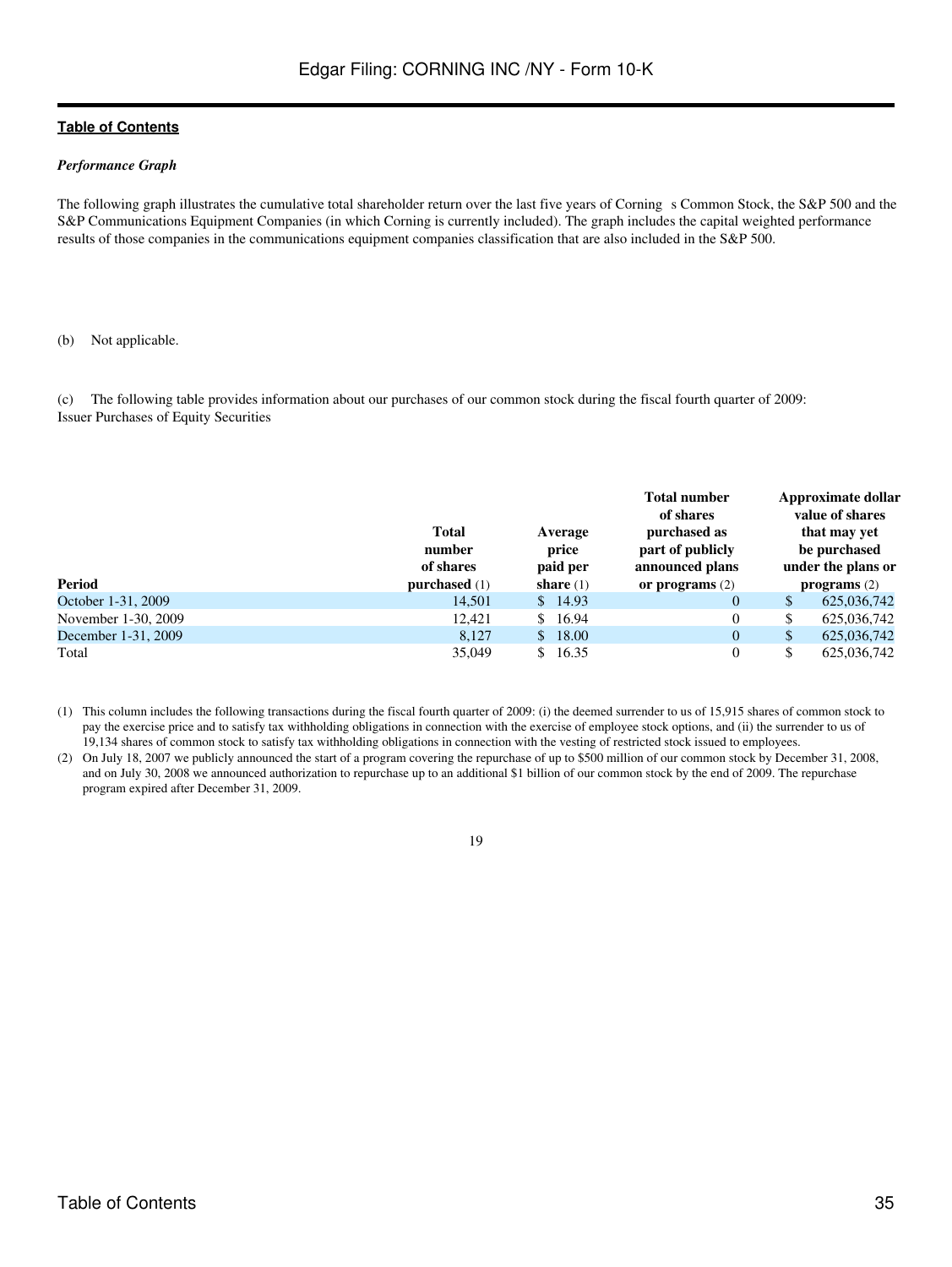# **Item 6. Selected Financial Data (Unaudited)**

(In millions, except per share amounts and number of employees)

|                                                                 | Years ended December 31, |                      |             |                       |             |  |
|-----------------------------------------------------------------|--------------------------|----------------------|-------------|-----------------------|-------------|--|
|                                                                 | 2009                     | 2008                 | 2007        | 2006                  | 2005        |  |
| <b>Results of operations</b>                                    |                          |                      |             |                       |             |  |
| Net sales                                                       | \$<br>5,395              | \$<br>5,948          | \$<br>5.860 | 5.174<br>\$           | \$<br>4,579 |  |
| Research, development and engineering expenses                  | \$<br>563                | 627<br>\$            | \$<br>565   | \$<br>517             | \$<br>443   |  |
| Equity in earnings of affiliated companies                      | 1,435<br>\$              | 1,358<br>\$          | \$<br>983   | \$<br>989             | \$<br>637   |  |
| Net income attributable to Corning Incorporated                 | \$<br>2,008              | \$5,257              | \$2,150     | $\mathbb{S}$<br>1,855 | \$<br>585   |  |
| Earnings per common share attributable to Corning Incorporated: |                          |                      |             |                       |             |  |
| <b>Basic</b>                                                    | 1.30<br>\$               | 3.37<br>\$           | 1.37<br>\$  | $\mathbb{S}$<br>1.20  | \$<br>0.40  |  |
| Diluted                                                         | \$<br>1.28               | \$<br>3.32           | \$<br>1.34  | \$<br>1.16            | \$<br>0.38  |  |
| Cash dividends declared per common share                        | 0.20<br>\$               | $\mathbb{S}$<br>0.20 | \$<br>0.10  |                       |             |  |
| Shares used in computing per share amounts:                     |                          |                      |             |                       |             |  |
| Basic earnings per common share                                 | 1,550                    | 1,560                | 1,566       | 1.550                 | 1,464       |  |
| Diluted earnings per common share                               | 1,568                    | 1,584                | 1,603       | 1,594                 | 1,535       |  |
| <b>Financial position</b>                                       |                          |                      |             |                       |             |  |
| Working capital                                                 | \$3,982                  | \$2,567              | \$2,782     | \$2,479               | \$1,490     |  |
| <b>Total assets</b>                                             | \$21,295                 | \$19,256             | \$15,215    | \$13,065              | \$11,207    |  |
| Long-term debt                                                  | \$1,930                  | \$1,527              | \$1,514     | \$1.696               | \$1,789     |  |
| Total Corning Incorporated shareholders equity                  | \$15,543                 | \$13,443             | \$9,496     | \$7,246               | \$5,487     |  |
| <b>Selected data</b>                                            |                          |                      |             |                       |             |  |
| Capital expenditures                                            | \$<br>890                | \$1,921              | \$1,262     | \$1,182               | 1,553<br>\$ |  |
| Depreciation and amortization                                   | \$<br>792                | \$<br>695            | 607<br>\$   | 591<br>\$             | \$<br>512   |  |
| Number of employees                                             | 23,500                   | 27,000               | 24,800      | 24,500                | 26,000      |  |

Reference should be made to the Notes to the Consolidated Financial Statements and Management s Discussion and Analysis of Financial Condition and Results of Operations.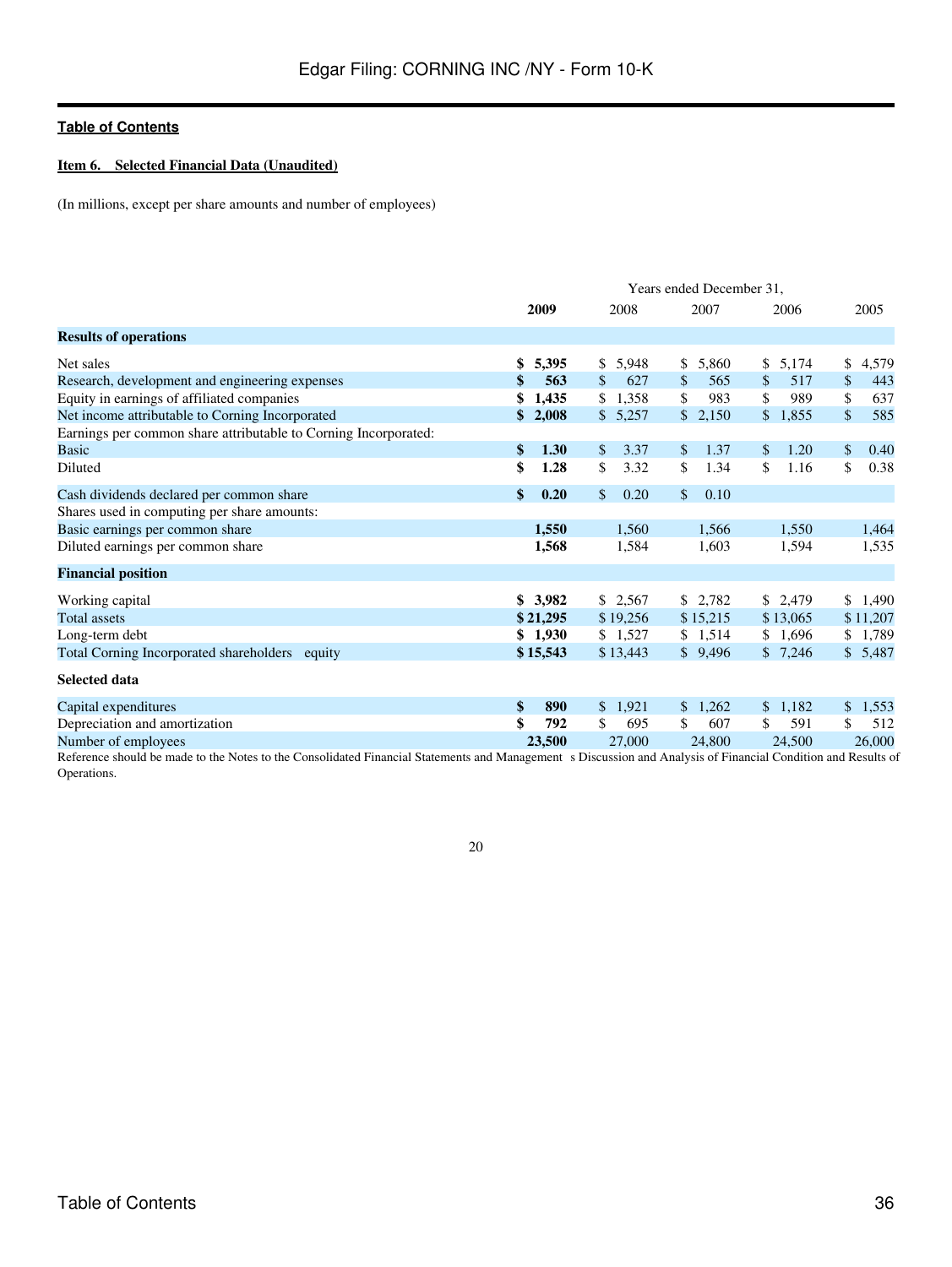### **Item 7. Management s Discussion and Analysis of Financial Condition and Results of Operations**

#### **Organization of Information**

Management s Discussion and Analysis provides a historical and prospective narrative on the Company s financial condition and results of operations. This discussion includes the following sections:

**Overview** Results of Operations Operating Segments Liquidity and Capital Resources Environment Critical Accounting Estimates New Accounting Standards Forward-Looking Statements

#### **OVERVIEW**

Corning delivered strong operating results in 2009 in spite of the recession that followed last year s global economic decline and financial market disruption. Although results for most of our operating segments were down when compared to last year, we saw demand for Display Technologies products increase as the year progressed and some strength in our other segments as well. Government incentives helped to improve results in the Environmental Technologies segment in the second half of the year. Results in the Telecommunications segment reflected strength in demand for optical fiber and cable products in China. In the Life Sciences segment, we completed the acquisition of Axygen BioScience, Inc. to support our strategy to expand our portfolio of products and enhance global customer access in this business. We saw an increase in sales of Corning Gorilla® glass, our protective cover glass that is optimized for portable display devices. We ended the year on a positive note as sales in most of our segments continued to improve in the fourth quarter of 2009 when compared to the third quarter of 2009. Net income, although substantially lower than the previous year, reflected a number of non-operating items in 2008 that were not repeated in the current year. Those items are described more fully in the discussion of our profitability below.

In the second half of 2008 and in early 2009, the Company responded to a decline in demand by scaling back manufacturing operations, reducing research, development, and engineering expenses, reducing capital spending, and reducing operating costs. In 2009, we recorded restructuring charges totaling \$228 million for costs associated with workforce reductions in all of our operating segments.

We faced other challenges this past year, as well. In August, an earthquake halted production at one of the Company s LCD glass manufacturing facilities in Japan. In mid-October, production at our LCD glass manufacturing facility in Taichung, Taiwan was impacted by a power disruption. Production capacity in Taiwan and our ability to quickly resume some manufacturing helped to ease the impact of both of these disruptions.

Corning remains committed to a strategy of growing through global innovation while preserving our financial independence. This strategy has served us well. Our key priorities for 2009 are similar to those of the previous four years: protect our financial health and invest in the future. During 2009, we made the following progress on these priorities:

#### *Financial Health*

Despite the uncertainty in the global economic environment, our financial position remained sound and we delivered strong cash flows from operating activities. Significant items in 2009 included the following:

Our debt to capital ratio at 11% was unchanged from December 31, 2008.

Operating cash flow for the year was \$2.1 billion.

We ended the year with \$3.6 billion of cash and short-term investments, which was approximately \$800 million higher than last year. *Profitability*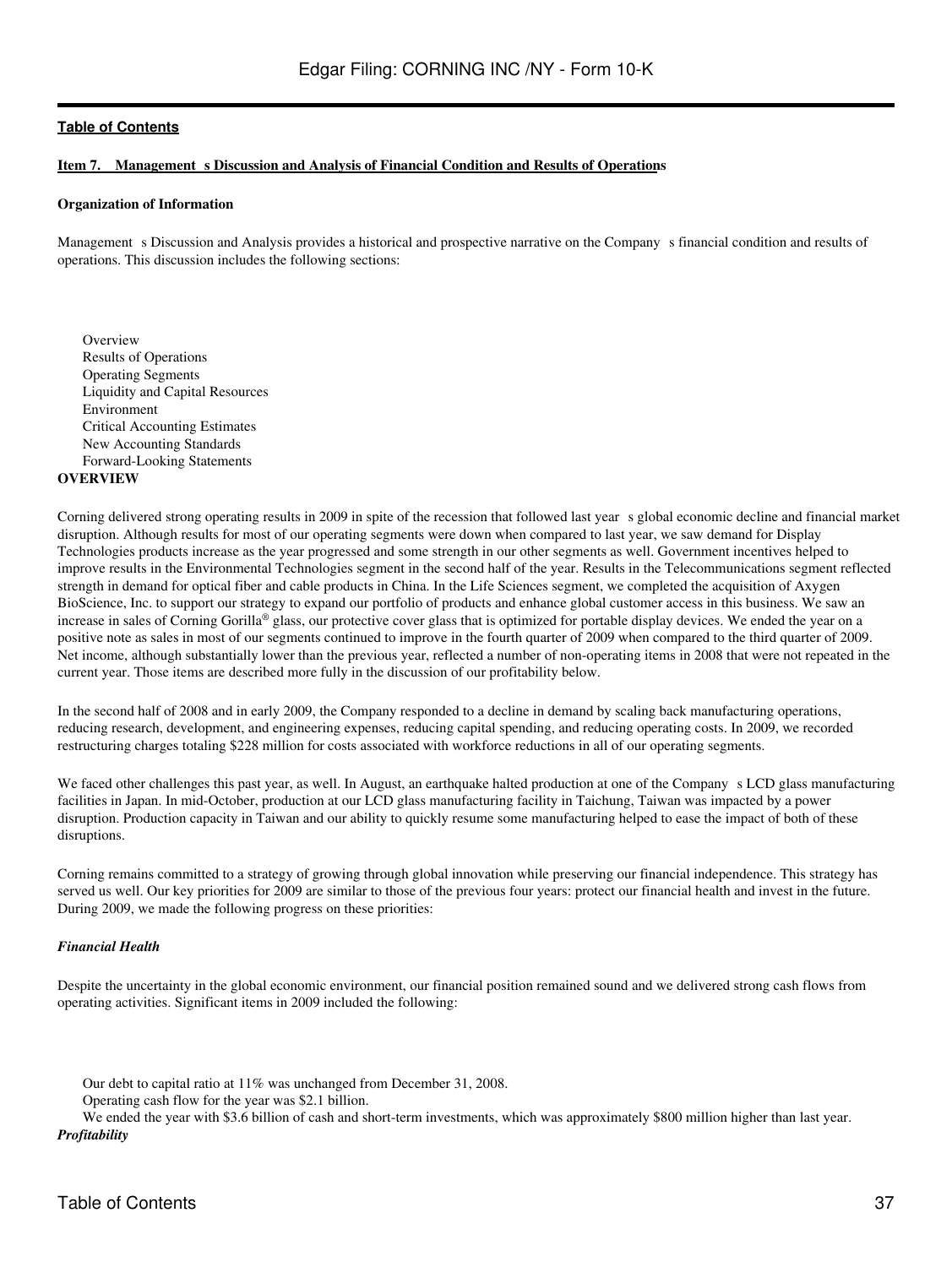For the year ended December 31, 2009, we generated net income of \$2.0 billion or \$1.28 per share compared to net income of \$5.3 billion or \$3.32 per share for 2008. When compared to last year, the decline in net income was due largely to the following items:

The absence of certain tax adjustments totaling \$2.5 billion which included a \$2.4 billion valuation allowance release in 2008 on our deferred tax assets resulting from a change in the judgment about the realizability of deferred tax assets in future years.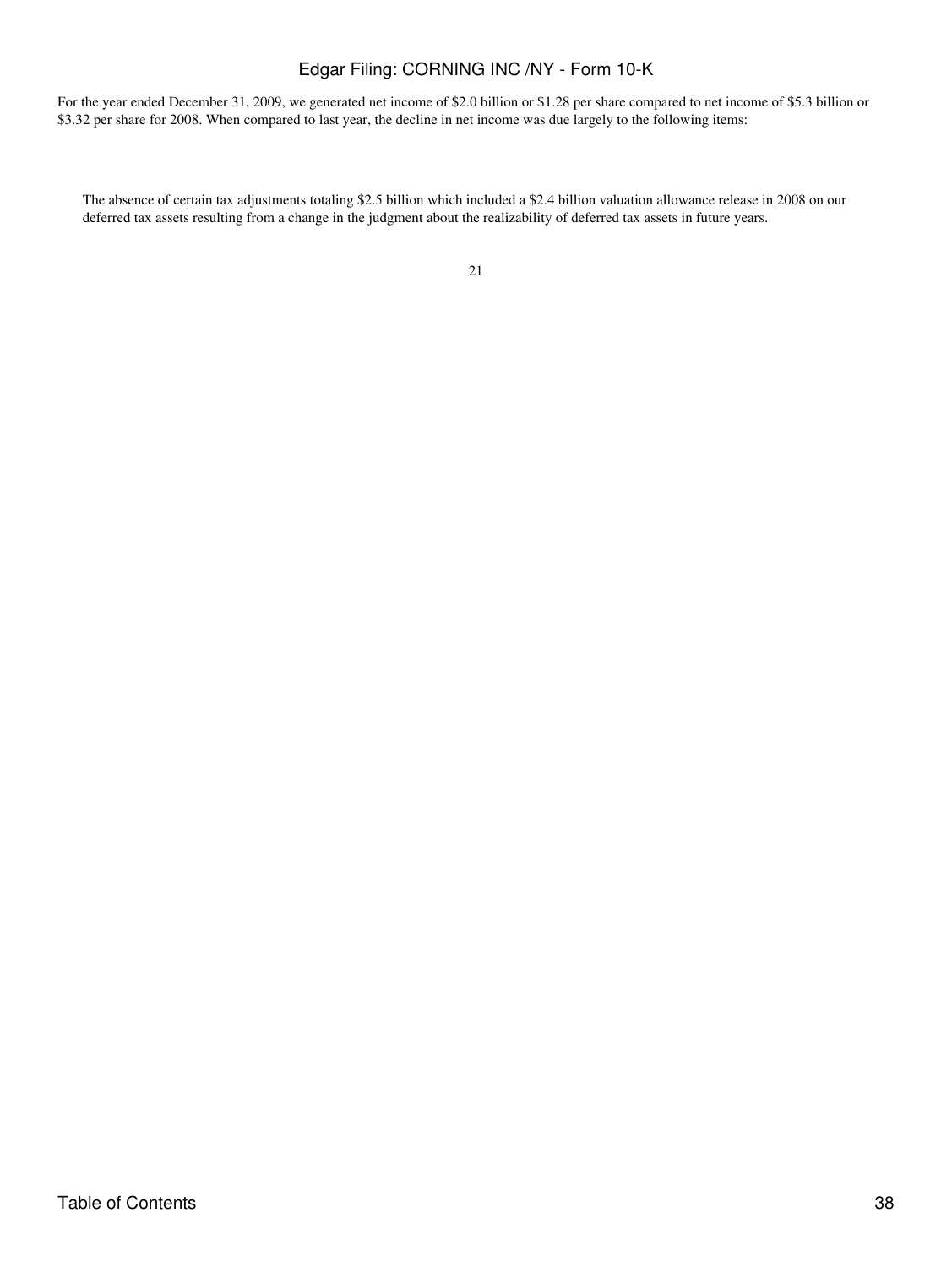The absence of a credit to asbestos litigation expense of \$340 million reflecting the change in the estimate of our asbestos litigation liability compared to expense of \$20 million reported in the current year. In the first quarter of 2008, Corning reduced its liability for asbestos litigation by \$327 million as a result of the increase in the likelihood of a settlement under more recently proposed terms and a corresponding decrease in the likelihood of a settlement under terms established in 2003. For additional information on this matter, refer to Note 7 (Investments) to the Consolidated Financial Statements and Item 3. Legal Proceedings.

Lower net income in the Display Technologies segment due to lower volume and lower prices.

The impact of restructuring charges in 2009 totaling \$228 million for costs associated with workforce reductions in all of our operating segments.

The decrease in net income in 2009 was offset somewhat by \$393 million from the favorable impact of movements in foreign exchange rates along with lower operating expenses resulting from the Companys restructuring activities.

### *Investing in our future*

We continue to focus on the future and on what we do best - creating and making keystone components that enable high-technology systems. While our spending levels for research, development and engineering were lower in 2009 when compared to 2008, we remain committed to investing in research, development, and engineering to drive innovation. We continue to work on technologies for glass substrates for active matrix LCDs, diesel filters and substrates in response to tightening emissions control standards, and the optical fiber and cable and hardware and equipment that enable fiber-to-the-premises. We continue to make investments in promising technologies such as the Epic system, synthetic green lasers, and advanced flow reactors. In 2010, we are broadening our innovation strategy to include a focus on opportunities that are adjacent or closely related to our existing capabilities. These opportunities, which include products such as Gorilla® glass for consumer products and thin-film photovoltaics for solar applications, leverage existing materials or manufacturing processes with slight modifications.

Our research, development and engineering expenditures decreased by \$64 million in 2009 when compared to 2008, but remained somewhat constant as a percentage of net sales. Reduced spending in 2009 was driven primarily by the impact of restructuring actions and cost reduction efforts. We believe our spending levels are adequate to support our technology and innovation strategies.

Our capital expenditures have been focused on expanding manufacturing capacity in the Display Technologies segment in anticipation of a larger display market in 2010 and growing demand for Corning s Gorilla glass. In December 2007, we announced a 5-year capital expenditure plan to locate a glass manufacturing facility at Sharp Corporation s plant in Sakai City, Japan. We continued to advance this project to align with Sharp Corporation s progress on their adjoining facility and in October of 2009, the facility was opened. In February 2008, we announced a \$453 million expansion of our LCD manufacturing facility in Taichung, Taiwan. Given the dramatic changes to the global economic landscape and the decline in demand for our products in late 2008, we stopped further expansion in Taiwan. Total capital expenditures for 2009 were \$890 million. Approximately \$552 million was directed toward our Display Technologies segment in 2009, of which about \$525 million related to construction in 2008. Approximately \$51 million in 2009 was invested in our Environmental Technologies segment.

We expect our 2010 capital spending to be about \$600 million to \$700 million, but there could also be up to \$300 million of additional spending for adjacent opportunities, possible capacity in China, and precious metals to support growing capacity. Approximately \$250 million to \$350 million will be directed toward our Display Technologies segment.

## *Corporate Outlook*

Our outlook for 2010 is favorable. Although we believe our sales and profitability will continue to be buffeted by the difficult global economic climate, we believe worldwide demand for LCD glass will continue to increase. We expect sales in 2010 to be higher than 2009 driven by continued strength in demand for LCD televisions, computer notebooks, and desktop monitors. We believe gross margin will expand driven by improvements in the Display and Environmental Technologies segments. We think equity earnings will improve as well. We expect to continue to generate positive cash flow from operations in line with recent years. We will monitor the levels of recovery in certain of our businesses and we may incur further charges to reduce our workforce and consolidate capacity, where necessary. We will continue to focus on protecting our financial health, controlling our costs, and accelerating new products while maintaining our emphasis on research and development investments for longer term growth. We may take advantage of acquisition opportunities that support the long-term strategies of our businesses, such as our recent purchase of Axygen. We remain confident that our strategy to grow through global innovation, while preserving our financial stability, will enable our continued long-term success.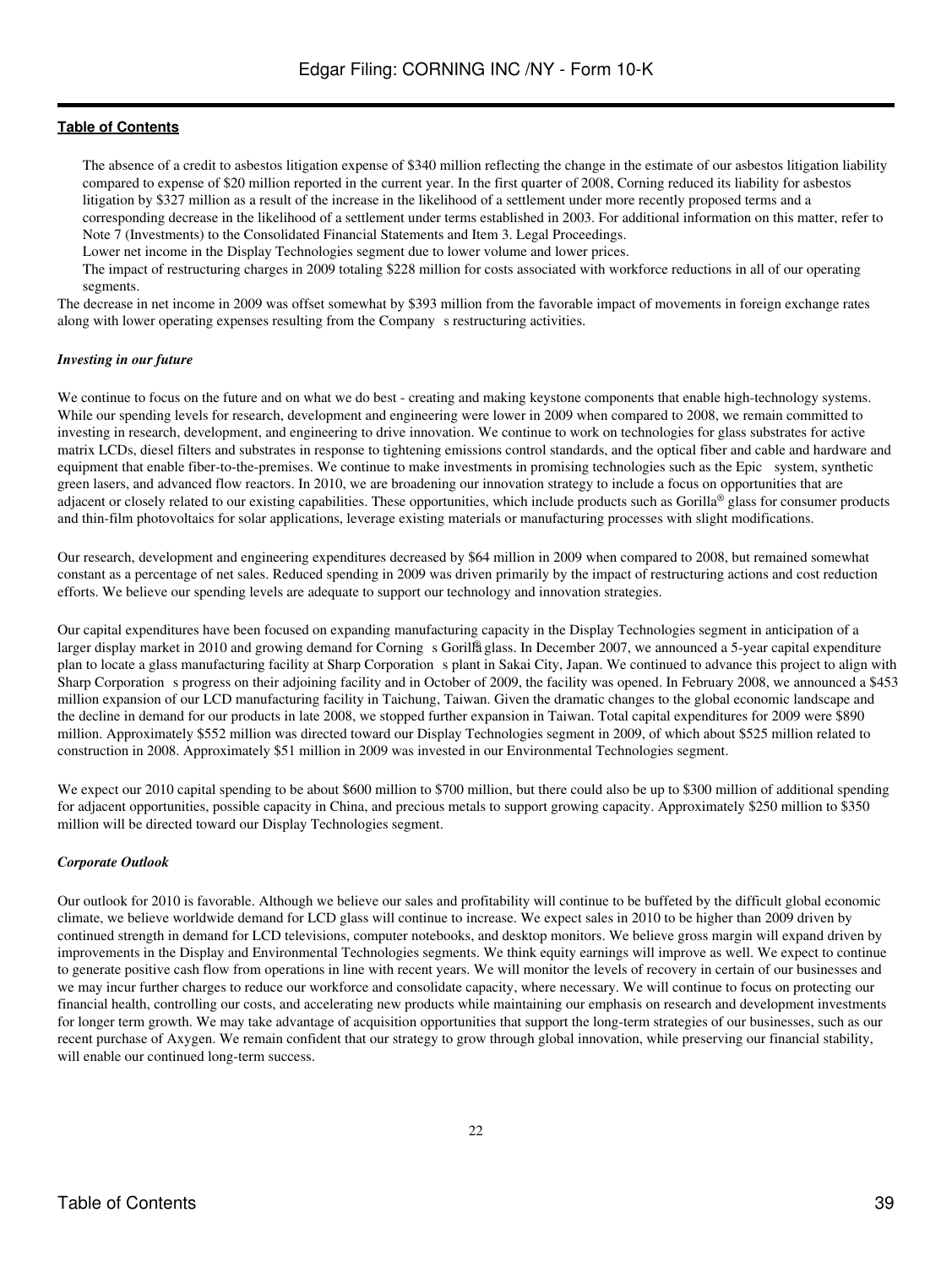## **RESULTS OF OPERATIONS**

Selected highlights from our continuing operations follow (dollars in millions):

|                                                                                     |                     |                             |                              | $%$ change |           |
|-------------------------------------------------------------------------------------|---------------------|-----------------------------|------------------------------|------------|-----------|
|                                                                                     | 2009                | 2008                        | 2007                         | 09 vs. 08  | 08 vs. 07 |
| Net sales                                                                           | \$5,395             | \$5,948                     | \$5,860                      | (9)        | 2         |
| Gross margin<br>(gross margin %)                                                    | \$2,093<br>39%      | \$2,738<br>46%              | \$2,749<br>47%               | (24)       | $\Omega$  |
| Selling, general and administrative expenses<br>(as a $\%$ of net sales)            | \$<br>881<br>$16\%$ | 901<br>$\mathcal{S}$<br>15% | $\mathcal{S}$<br>912<br>16%  | (2)        | (1)       |
| Research, development and engineering expenses<br>(as a $\%$ of net sales)          | 563<br>\$<br>$10\%$ | 627<br>$\mathbb{S}$<br>11%  | $\mathbb{S}$<br>565<br>10%   | (10)       | 11        |
| Restructuring, impairment and other charges<br>(credits)<br>(as a $%$ of net sales) | \$<br>228<br>$4\%$  | $\mathbb{S}$<br>19<br>$0\%$ | $\mathbb{S}$<br>(4)<br>$0\%$ | $\ast$     | $\ast$    |
| Asbestos litigation charge (credit)<br>(as a $%$ of net sales)                      | \$<br>20<br>$0\%$   | \$ (340)<br>$(6)$ %         | $\mathcal{S}$<br>185<br>3%   | $\ast$     | (284)     |
| Equity in earnings of affiliated companies<br>(as a $%$ of net sales)               | \$1,435<br>27%      | \$1,358<br>23%              | 983<br>$\mathbb{S}$<br>17%   | 6          | 38        |
| Income before income taxes<br>(as a $\%$ of net sales)                              | \$1,934<br>36%      | \$2,882<br>48%              | \$2,271<br>39%               | (33)       | 27        |
| Benefit (provision) for income taxes<br>(as a $\%$ of net sales)                    | \$<br>74<br>$1\%$   | \$2,375<br>40%              | \$ (121)<br>(2)%             | (97)       | $\ast$    |
| Net income attributable to Corning Incorporated<br>(as a $\%$ of net sales)         | \$2,008<br>37%      | \$5,257<br>88%              | \$2,150<br>37%               | (62)       | 145       |

The percentage change calculation is not meaningful.

# *Net Sales*

Net sales in 2009 decreased 9% due to lower sales in the majority of our segments when compared to 2008, driven primarily by volume and price declines in the Display Technologies segment offset somewhat by \$194 million from the positive impact of movements in foreign exchange rates. The largest portion of the net sales decline occurred in the first quarter of 2009 as LCD glass demand fell rapidly in response to worsening economic conditions. Over the remainder of 2009, we saw demand levels for LCD glass increase in comparison to first quarter levels and, we believe, a corresponding expansion in the LCD industry supply chain as demand for LCD televisions improved. In the fourth quarter of 2009, net sales increased 41% when compared to the same period last year and 4% when compared to the third quarter of 2009, driven by increased net sales in the Display Technologies segment. For the full year of 2009, lower volume in the Environmental Technologies and Telecommunications segments also contributed to the decline in net sales as demand for automotive products declined and spending for telecommunications networks contracted.

Net sales in 2008 were up slightly when compared to 2007, primarily due to the positive impact of \$354 million from the movement in foreign exchange rates offset by volume and price declines in a number of our segments as sales results followed the changing global economic conditions in 2008. Net sales for the first half of 2008 were up 21% when compared with the first half of 2007, but down 16% for the second half of 2008 when compared to the second half of 2007, as the LCD glass market experienced a supply chain contraction that worsened with deteriorating economic conditions. Declines in consumer spending reduced demand for LCD televisions and monitors and automotive products in the second half of 2008.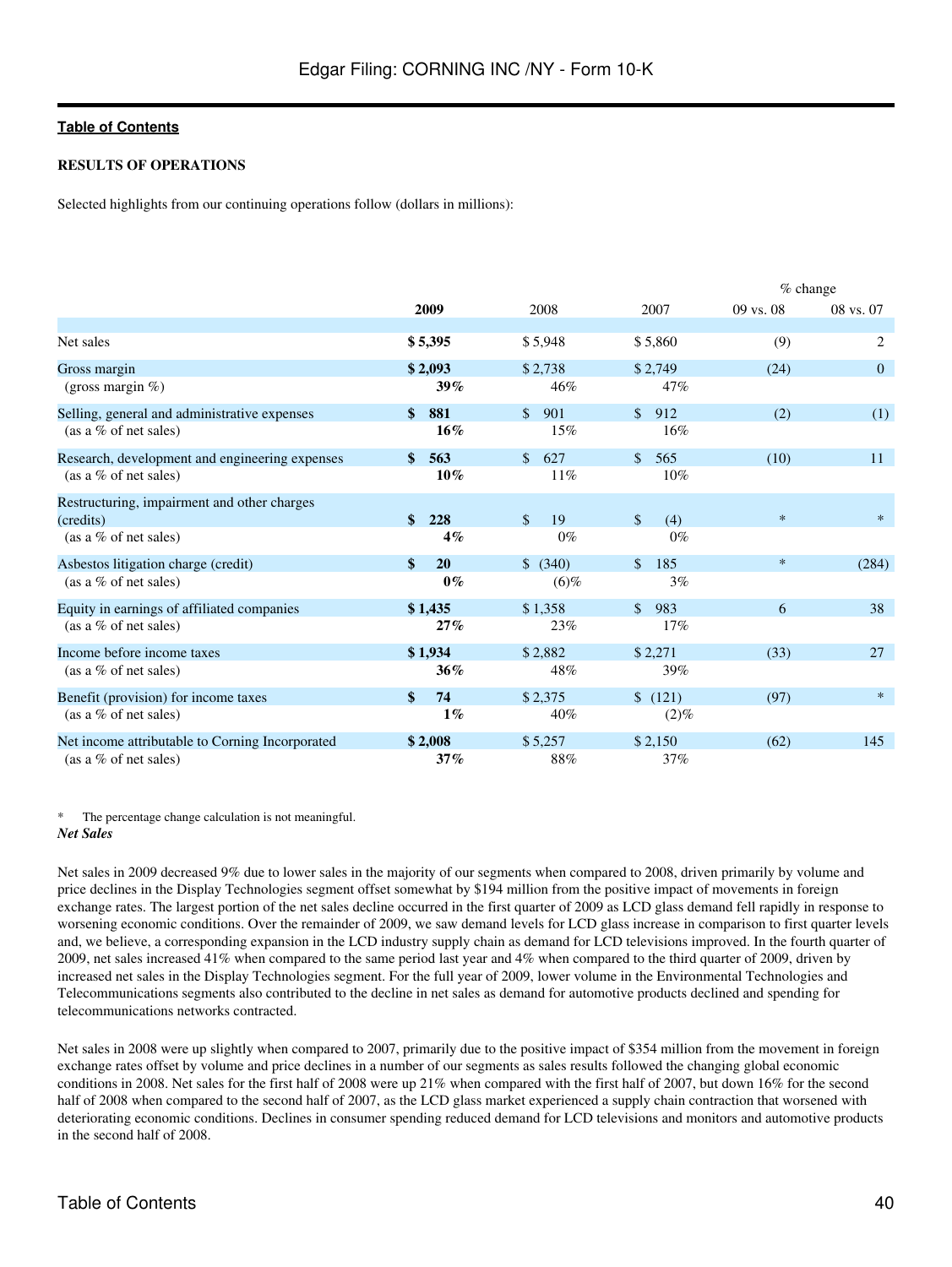In 2009, net sales into international markets continued to surpass those into the U.S. market. For 2009, net sales into international markets accounted for 76% of net sales. For 2008 and 2007, net sales into international markets accounted for 74% and 72%, respectively, of net sales.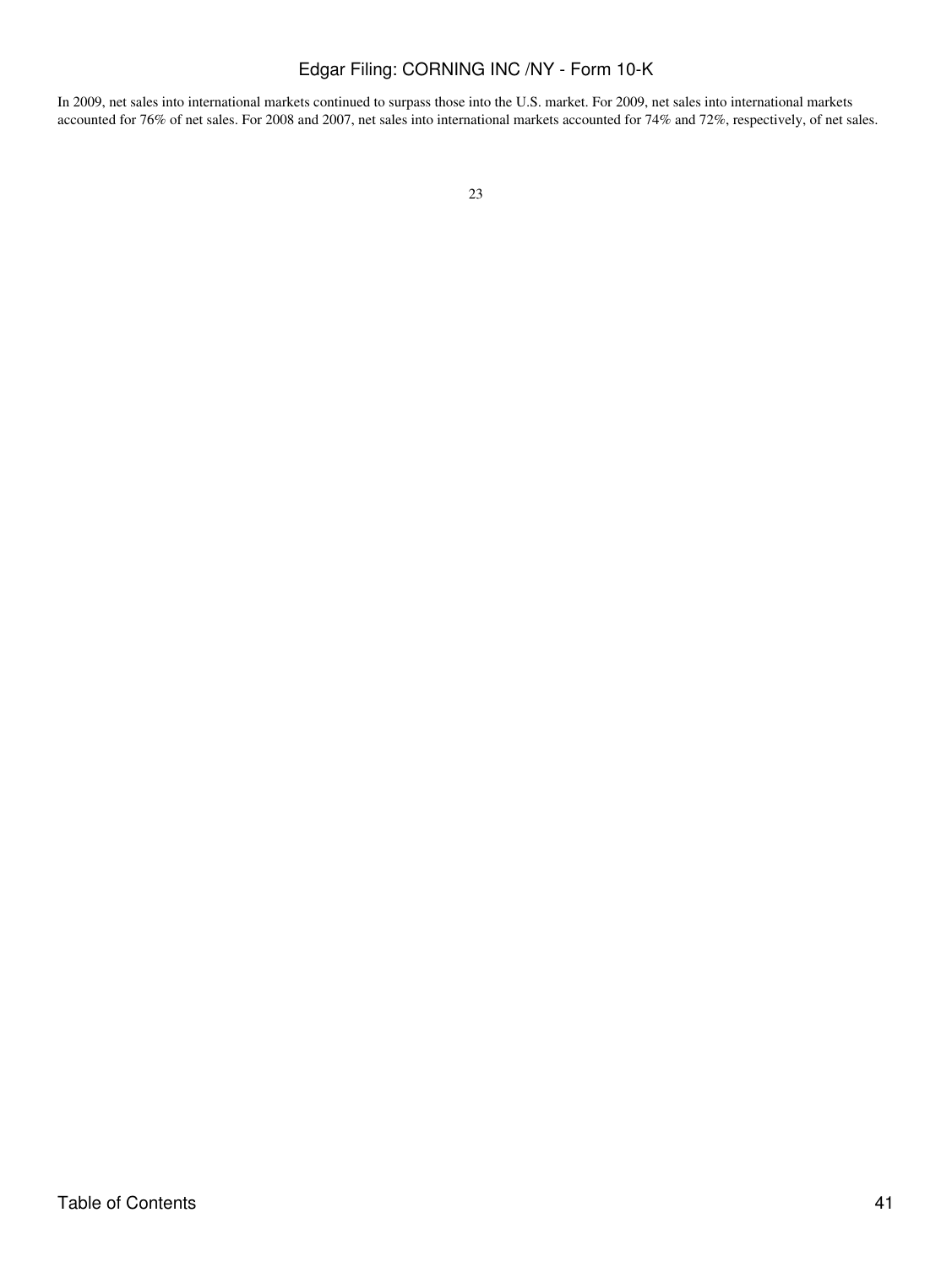## *Cost of Sales*

The types of expenses included in the cost of sales line item are: raw materials consumption, including direct and indirect materials; salaries, wages and benefits; depreciation and amortization; production utilities; production-related purchasing; warehousing (including receiving and inspection); repairs and maintenance; inter-location inventory transfer costs; production and warehousing facility property insurance; rent for production facilities; and other production overhead.

# *Gross Margin*

For 2009, gross margin in dollars and as a percentage of net sales declined when compared to 2008, due primarily to the impact of price declines in the Display Technologies segment and reduced volume in the Environmental Technologies and Telecommunications segments. As a percentage of net sales, gross margin of 27% in the first quarter of 2009, reflected the sharp decline in net sales as first quarter LCD glass demand continued to fall in response to worsening economic conditions. As a percentage of net sales, gross margin approximated 41% in the second, third, and fourth quarters of 2009 and reflected improved demand in a number of our businesses.

For 2008, gross margin in dollars and as a percentage of net sales was relatively even when compared with 2007. Although gross margin was comparable on a full year basis, in 2008 our gross margin percent remained above 47% in each of the first three quarters and then fell to 28% in the fourth quarter. The decline in gross margin in the fourth quarter resulted from significantly lower volume in our Display Technologies, Telecommunications, and Environmental Technologies segments, the impact of excess idle capacity costs, and accelerated depreciation as we idled the manufacturing capacity in our Display Technologies segment by more than 50%.

## *Selling, General, and Administrative Expenses*

Selling, general, and administrative expenses, in dollars, for 2009 were down slightly when compared to 2008, due primarily to the favorable impact of cost reduction efforts and restructuring actions in 2009, offset somewhat by an increase in performance-based compensation costs. As a percentage of net sales, selling, general, and administrative expenses in 2009 were up slightly because the rate of decline in sales exceeded the rate of decline in spending for selling, general, and administrative costs.

The slight decrease in selling, general and administrative expenses for 2008 when compared to 2007, in dollars, resulted from a decrease in performance-based compensation costs caused by the impact of the decline in profitability in most of our operating segments in the second half of 2008.

The types of expenses included in the selling, general and administrative expenses line item are: salaries, wages and benefits; travel; sales commissions; professional fees; and depreciation and amortization, utilities, and rent for administrative facilities.

## *Research, Development, and Engineering Expenses*

Research, development, and engineering expenses for 2009 decreased by \$64 million in 2009 when compared to 2008, but remained constant as a percentage of net sales. Reduced spending in 2009 was driven primarily by the impact of restructuring actions and cost reduction efforts. We believe our spending levels are adequate to support our technology and innovation strategies.

Research, development, and engineering expenses increased by \$62 million in 2008 when compared to 2007, but remained fairly constant as a percentage of net sales. The largest driver of increased spending was for the development of new businesses.

# *Restructuring, Impairment, and Other Charges and (Credits)*

Corning recorded restructuring, impairment, and other charges and credits in 2009 and in 2008, which affect the comparability of our results for the periods presented. A description of those charges follows:

## *2009 Restructuring Actions*

In response to anticipated lower sales in 2009, we recorded charges of \$228 million in 2009 primarily for a corporate-wide restructuring plan to reduce our global workforce. The charges included costs for severance, special termination benefits, outplacement services, and the impact of a \$32 million curtailment loss for postretirement benefits in 2009. Total cash expenditures associated with these actions are expected to be approximately \$155 million, with the majority of spending completed by 2010. We estimate annualized savings from these actions will be about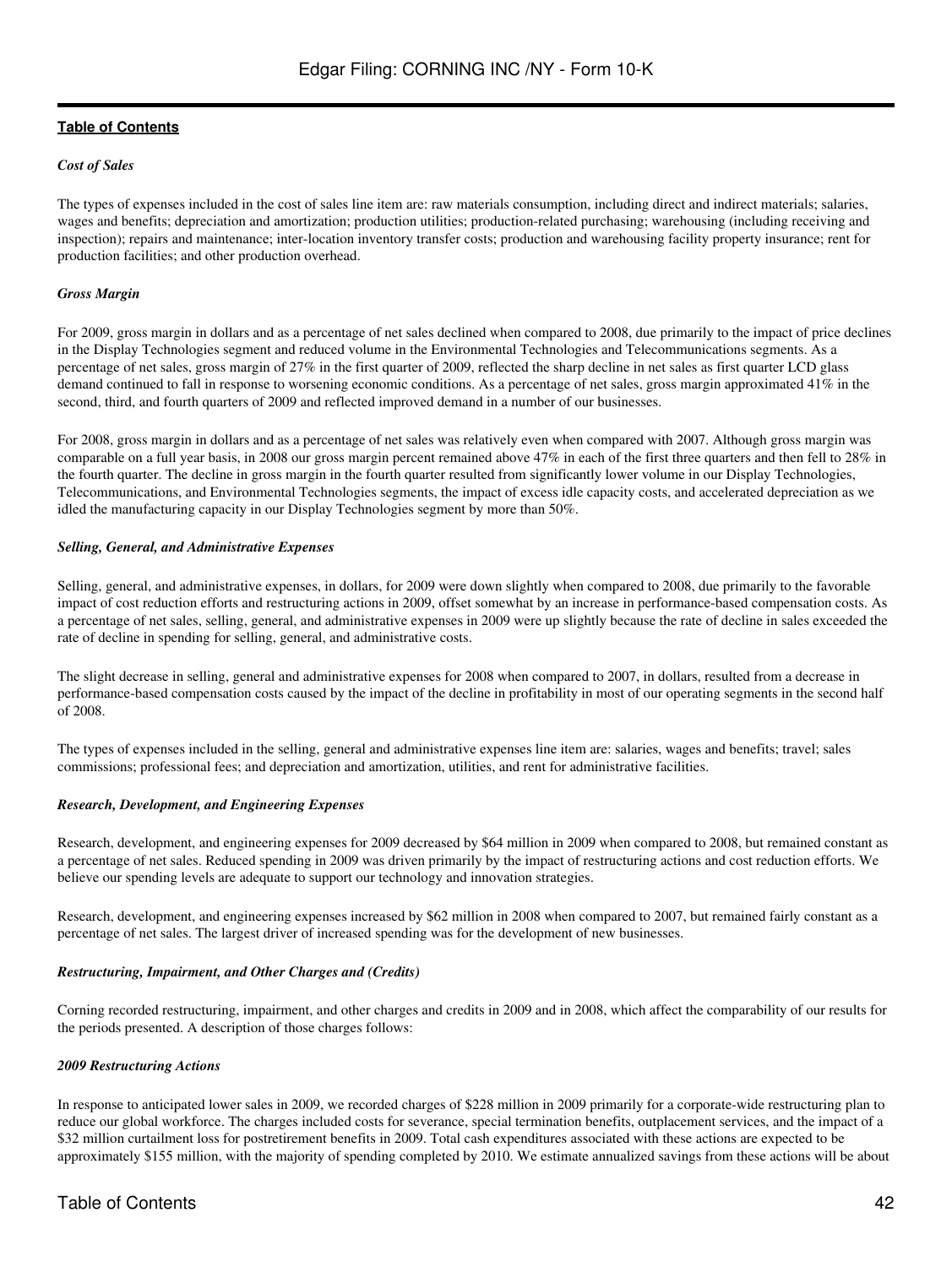\$224 million and will be reflected largely in cost of sales and selling, general, and administrative expenses.

# *2008 Restructuring Actions*

In the fourth quarter of 2008, we recorded \$22 million of severance costs primarily for a restructuring plan in the Telecommunications segment.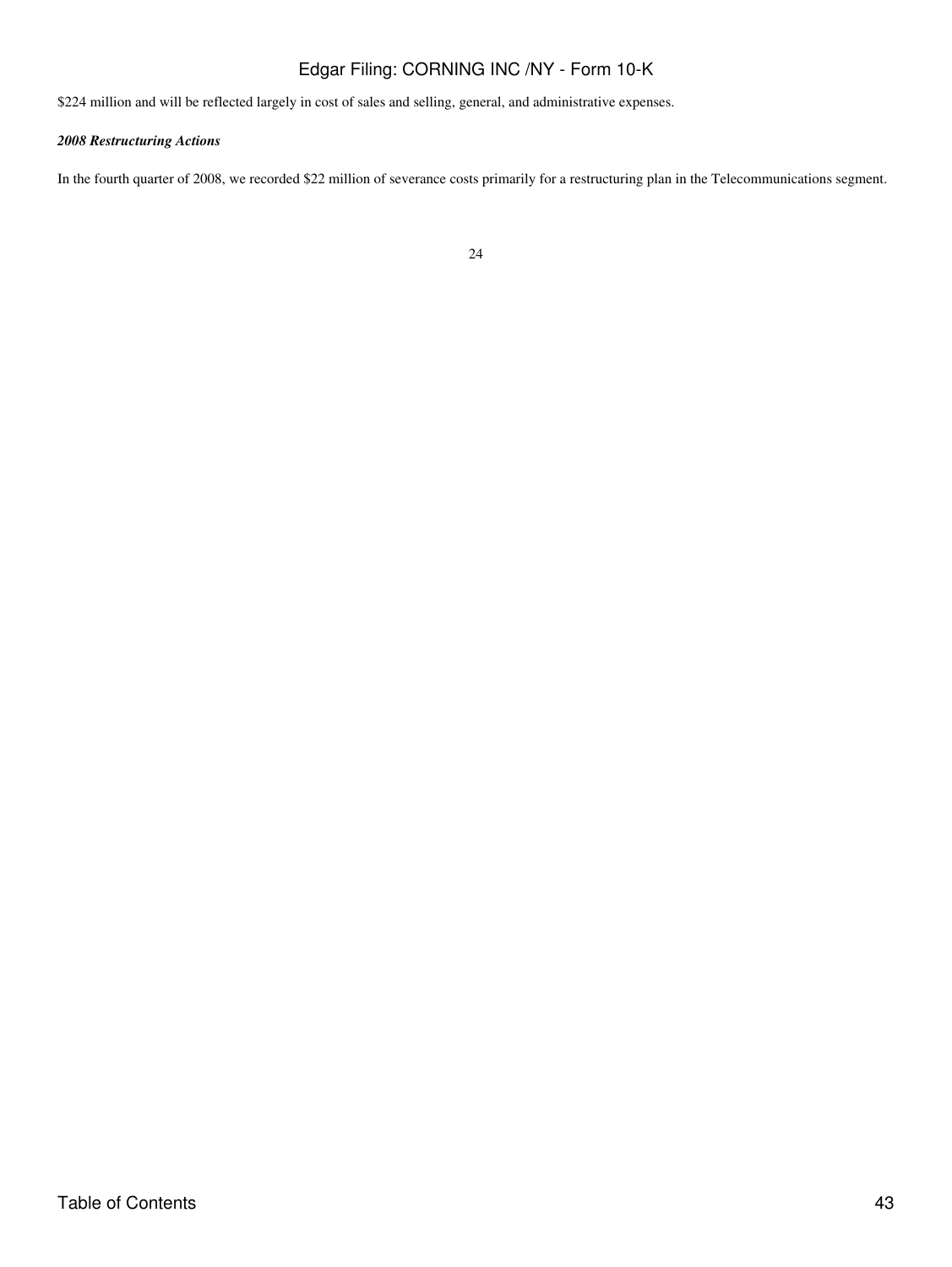### *Asbestos Litigation*

In 2009, we recorded an increase to our asbestos litigation liability of \$20 million compared to a net decrease of \$340 million in 2008. The net decrease in 2008 was due primarily to a \$327 million reduction to our estimated liability for asbestos litigation that was recorded in the first quarter of 2008, as a result of the increase in the likelihood of a settlement under more recently proposed terms and a corresponding decrease in the likelihood of a settlement under terms that had been established in 2003. For the remainder of 2008, we recorded net credit adjustments of \$13 million to reflect the change in value of the estimated settlement liability.

In 2007 we recorded an increase to our asbestos litigation liability of \$185 million for the change in the estimated fair value of the components of the asbestos litigation liability under terms established in 2003.

Our asbestos litigation liability was estimated to be \$682 million at December 31, 2009, compared with an estimate of \$662 million at December 31, 2008. The entire obligation is classified as a non-current liability as installment payments for the cash portion of the obligation are not planned to commence until more than 12 months after the proposed plan is ultimately effective, and a portion of the obligation fulfilled through the direct contribution of Corning s investment in PCE (currently recorded as a non-current other equity method investment).

See Legal Proceedings for additional information about this matter.

## *Equity in Earnings of Affiliated Companies, Net of Impairments*

The following provides a summary of equity earnings of affiliated companies, net of impairments (in millions):

|                                  |         | Years ended December 31, |       |  |
|----------------------------------|---------|--------------------------|-------|--|
|                                  | 2009    | 2008                     | 2007  |  |
| <b>Samsung Corning Precision</b> | \$1,115 | 927<br>$\mathbb{S}^-$    | \$596 |  |
| Dow Corning                      | 287     | 369                      | 345   |  |
| <b>Samsung Corning</b>           |         |                          | (42)  |  |
| All other                        | 33      | 62                       | 84    |  |
| Total equity earnings            | \$1,435 | \$1,358                  | \$983 |  |

The increase in equity earnings of affiliated companies in 2009 was driven by Samsung Corning Precision when compared to the same period last year. Equity earnings at Samsung Corning Precision reflected increased volume, manufacturing efficiency gains, and the positive impact of \$187 million from movements in foreign exchange rates, offset somewhat by lower pricing when compared to 2008.

The 2008 increase in equity earnings of affiliated companies reflected strong sales and earnings performance at both Samsung Corning Precision and Dow Corning when compared to 2007.

The change in equity earnings from Samsung Corning Precision is explained more fully in the discussion of the performance of the Display Technologies segment and in All Other.

The decline in equity earnings from Dow Corning in 2009 was primarily due to lower sales and restructuring charges at Dow Corning, offset somewhat by the impact of excess foreign tax credits on foreign dividends when compared to the previous year. Sales at Dow Corning declined 7% in 2009 when compared to the prior year and included volume declines in Dow Corning straditional silicone businesses that were offset somewhat by an increase in volume at Hemlock Semiconductor Corporation (Hemlock), Dow Corning s consolidated subsidiary that makes high purity polycrystalline for the semiconductor and solar industries. Sales of Dow Corning s traditional silicone businesses reflected the impact of the economic downturn in 2009. Sales at Hemlock increased in 2009, driven by improvements in sales for solar applications when compared to 2008. Movements in foreign exchange rates did not significantly impact equity earnings from Dow Corning.

Dow Corning s 2008 performance was driven by sales growth in its traditional silicone product lines and at Hemlock. Dow Corning sales grew 10% in 2008 with the largest growth at Hemlock. Sales of Dow Corning s traditional silicone product lines were also higher when compared to 2007. Net income at Dow Corning, and Corning s resulting equity earnings from Dow Corning, increased 7% in 2008 when compared to 2007, reflecting the growth in net sales along with the positive impact from both a change in depreciation method and a change in the useful lives of certain fixed assets, offset in part by an other-than-temporary impairment for certain securities of Fannie Mae and Freddie Mac. Our share of this impairment was \$18 million.

# Table of Contents 44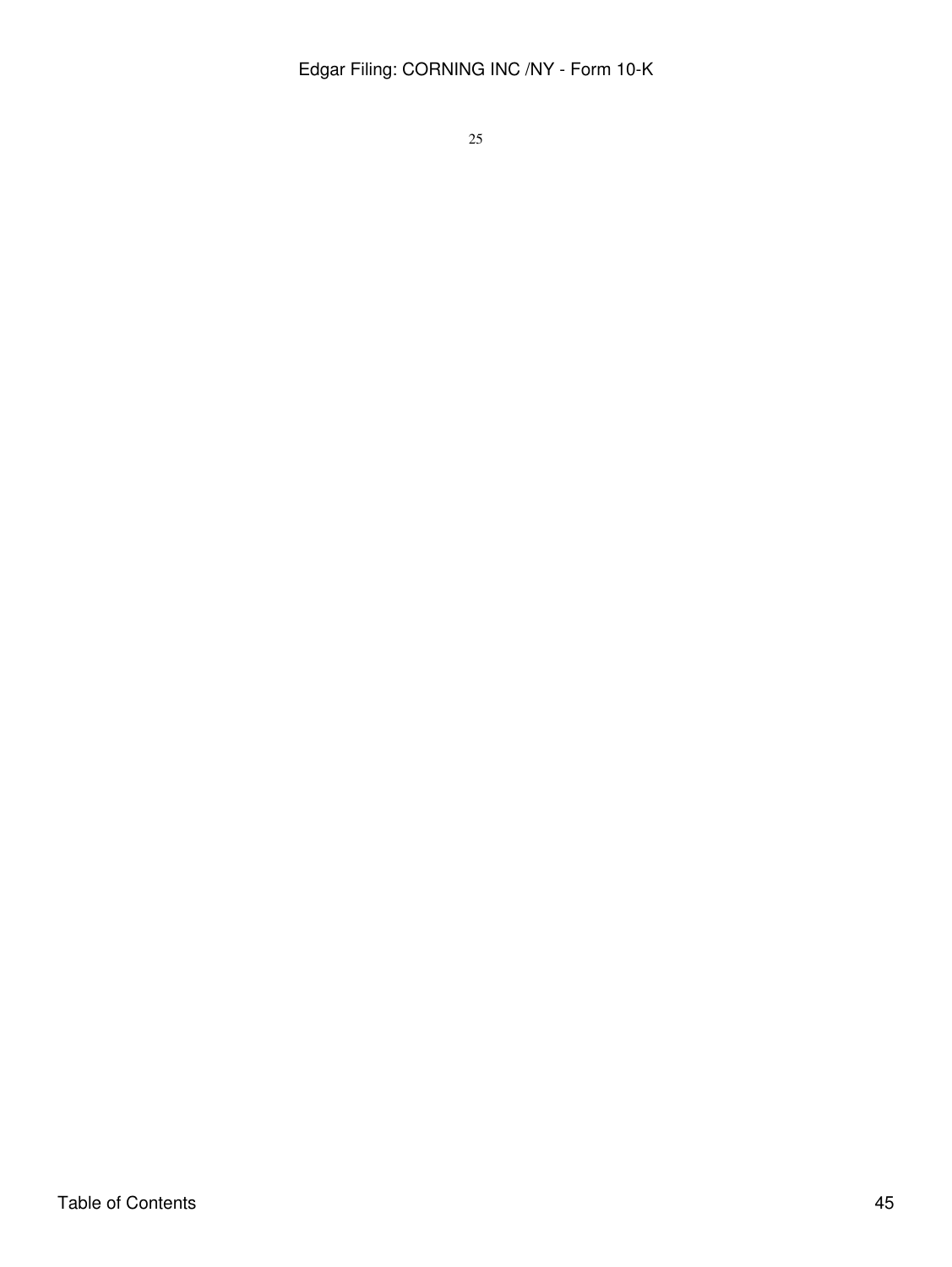Sales at Dow Corning in 2010 are expected to increase greater than 10% when compared to 2009, driven by higher sales of silicone products and an increase in sales at Hemlock. When compared to 2009, equity earnings of Dow Corning are expected to improve in 2010 offset somewhat by an increase in costs for additional capacity. In the first quarter of 2010, equity earnings from Dow Corning are expected to be down when compared to the fourth quarter of 2009, driven by seasonably lower sales at Hemlock.

Until December 31, 2007, Corning had a 50% interest in Samsung Corning. Samsung Electronics Company, Ltd. and affiliates owned the remaining 50% interest in Samsung Corning. On December 31, 2007, Samsung Corning Precision acquired all of the outstanding shares of Samsung Corning. After the transaction, Corning retained its 50% interest in Samsung Corning Precision. In 2007, equity earnings from Samsung Corning were reduced by \$40 million primarily due to restructuring and impairment charges.

## *Other Income (Expense), Net*

Other income (expense), net in Corning s consolidated statements of income includes the following (in millions):

|                                                            | Years ended December 31, |       |       |
|------------------------------------------------------------|--------------------------|-------|-------|
|                                                            | 2009                     | 2008  | 2007  |
| Royalty income from Samsung Corning Precision              | \$232                    | \$184 | \$141 |
| Foreign currency exchange and hedge (losses) / gains       | (54)                     | (112) | 29    |
| Net realized losses of available-for-sale securities       | (2)                      | (53)  | (6)   |
| Loss on sale of Steuben glass business                     |                          | (14)  |       |
| Gain on sale of Corning s submarine cabling business       |                          |       | 19    |
| Loss on repurchase of debt, net                            |                          |       | (15)  |
| Net (income) loss attributable to noncontrolling interests | (6)                      |       | (3)   |
| Other, net                                                 |                          | (28)  | (21)  |
| Total                                                      | \$173                    | (22)  | \$144 |
|                                                            |                          |       |       |

#### *Income Before Income Taxes*

In addition to the items identified under Gross Margin, Restructuring, Impairment and Other Charges and (Credits), Asbestos Litigation (Credit) Charges, and Other (Expense) Income, Net, movements in foreign exchange rates also impacted results for the years presented. In 2009, Income Before Income Taxes included \$414 million from the positive impact of movements in foreign exchange rates when compared to 2008. In 2008, Income Before Income Taxes, included \$35 million for the positive impact of movements in foreign exchange rates when compared to the previous year.

#### *Provision for Income Taxes*

Our (benefit) provision for income taxes and the related effective income tax rates were as follows (in millions):

|                                      |           | Years ended December 31. |       |  |
|--------------------------------------|-----------|--------------------------|-------|--|
|                                      | 2009      | 2008                     | 2007  |  |
| (Benefit) provision for income taxes | \$ (74)   | \$ (2.375)               | \$121 |  |
| Effective income tax (benefit) rate  | $(3.8)\%$ | $(82.4)\%$               | 5.3%  |  |

The effective income tax rate for 2009 differed from the U.S. statutory rate of 35% primarily due to the following items:

Rate differences on income/(losses) of consolidated foreign companies;

The impact of equity in earnings of affiliated companies;

The benefit of tax holidays and investment credits in foreign jurisdictions;

The benefit of the U.S. Research and Experimentation tax credit for years 2005-2009;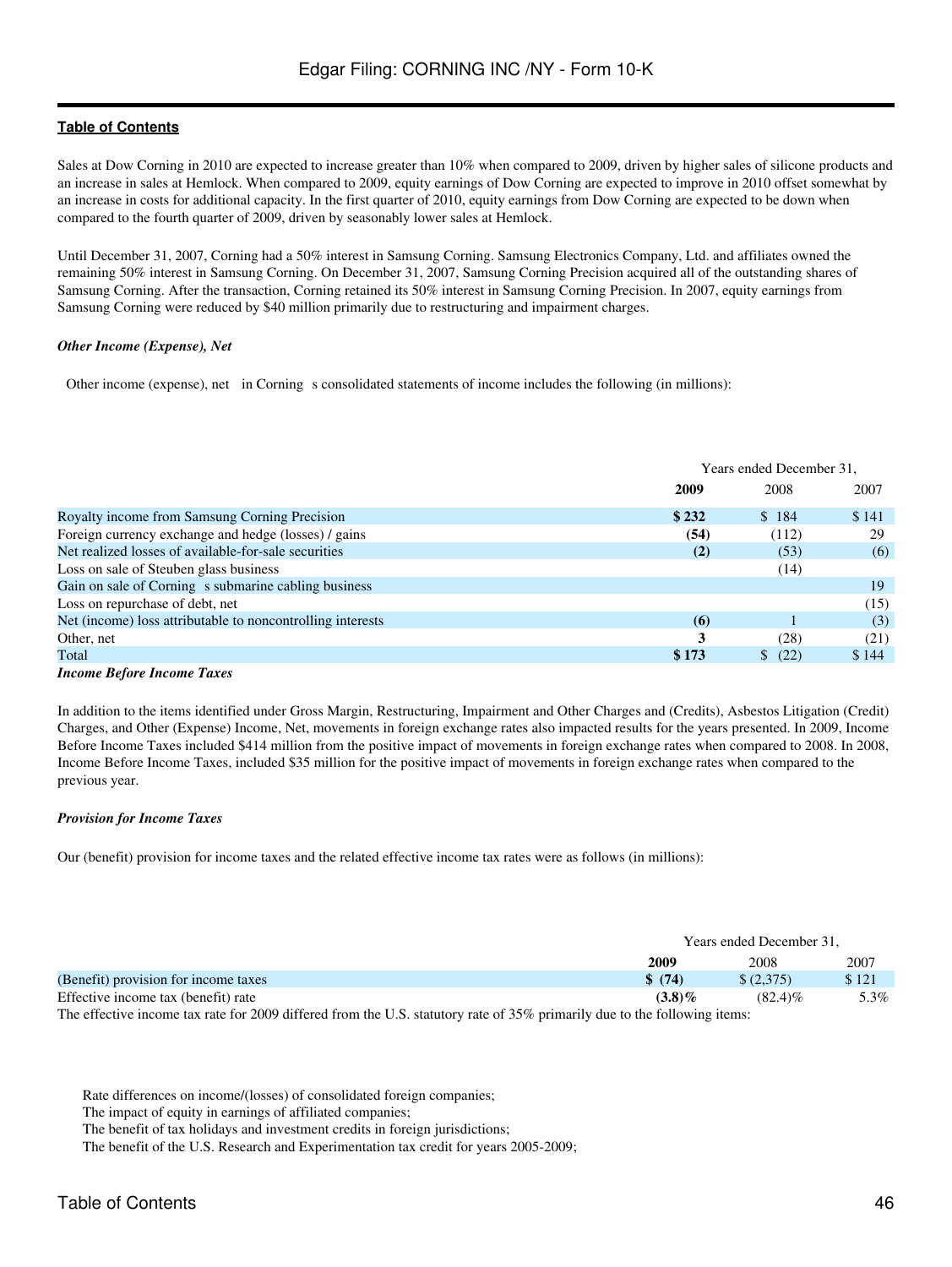The benefit of recording additional deferred taxes for the tax exempt subsidy attributable to our OPEB liability; and

The impact of the net increase in valuation allowances due to changes in judgment on the realizability of certain state and foreign deferred tax assets.

The effective income tax (benefit) rate for 2008 differed from the U.S. statutory rate of 35% primarily due to the following items:

The release of \$2.5 billion of valuation allowances attributable to a change in judgment about the realizability of U.S. deferred tax assets in future years, described below;

The impact of not recording net tax expense on income generated in the U.S.;

The impact of equity in earnings of affiliated companies;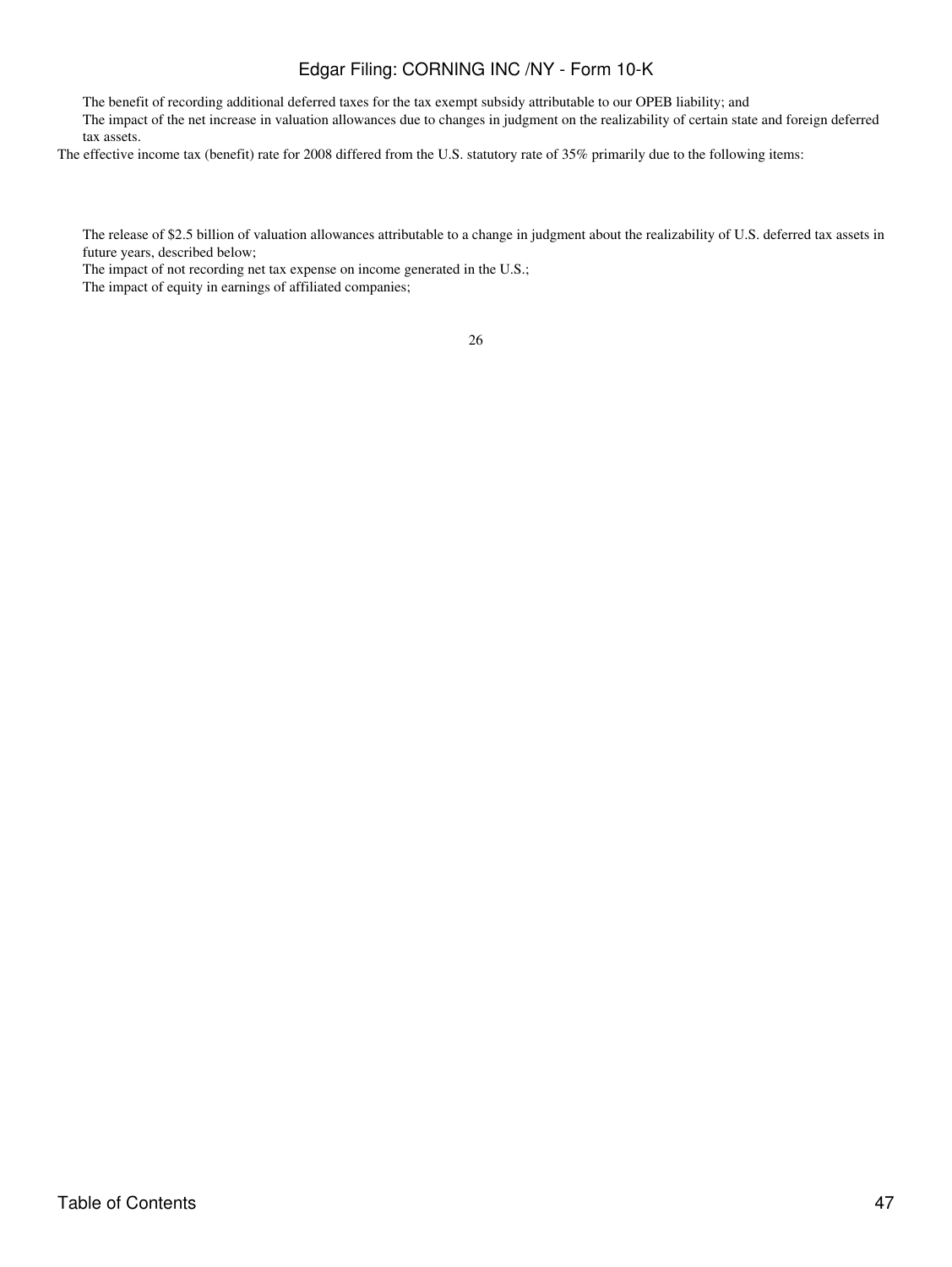The benefit of tax holidays and investment and other credits in foreign jurisdictions; and

A \$40 million benefit related to a favorable tax settlement with the Canadian Revenue Agency.

The effective income tax rate for 2007 differed from the U.S. statutory rate of 35% primarily due to the following items:

The impact of not recording net tax expense on income generated in the U.S.;

The release of valuation allowances on foreign deferred tax assets;

The impact of equity in earnings of affiliated companies; and

The benefit of tax holidays in foreign jurisdictions.

Prior to 2007, we recorded valuation allowances against our U.S. deferred tax assets as a result of significant losses in the U.S. In 2007, we generated income from continuing operations in the U.S. The tax expense on such income was fully offset by the tax benefit of releasing a portion of the valuation allowance to reflect the realization of deferred taxes resulting from the generation of U.S. income.

As more fully described in Note 6 (Income Taxes) to the Consolidated Financial Statements, all of our U.S. deferred tax assets had full valuation allowances until the second quarter of 2008. At that time, we concluded that it was more likely than not that we would realize substantially all of our U.S. deferred tax assets because we expect to generate sufficient levels of income in the U.S. As a result, we released \$2.4 billion of valuation allowances on our U.S. deferred tax assets in the second quarter of 2008. We considered all available evidence, both positive and negative, to determine whether, based on the weight of that evidence, a valuation allowance was needed.

The evaluation of the realizability of deferred tax assets is inherently subjective. Following are the key items that provided positive evidence to support the release of the valuation allowance for a large portion of our deferred tax assets in the second quarter of 2008:

Positive pre-tax income in the U.S. for the first half of 2008 and the preceding year;

The impact of positive results in the Display Technologies operating segment and the royalty income generated from the foreign locations in this segment;

The number of years remaining to utilize our net operating loss carryforwards; and

Increased confidence in our longer-term forecasted income levels, which were supported by detailed sensitivity analyses.

At June 30, 2008, the following items were considered as negative evidence in our valuation allowance assessment, but were less heavily weighted than our positive evidence:

Uncertainty of future taxable earnings;

Historical utilization of deferred tax assets caused largely by non-recurring items; and

Economic and consumer demand uncertainty.

Deferred tax liabilities totaled \$26 million at December 31, 2008, and therefore, were not a significant factor in our assessment of the realizability of deferred tax assets.

U.S. profits of approximately \$8.3 billion dollars will be required to fully realize the deferred tax assets as of December 31, 2009. Of that amount, \$3.6 billion of U.S. profits will be required over the next 16 years to fully realize the deferred tax assets associated with federal net operating loss carry forwards.

In 2008 and 2007, we generated income from continuing operations in the U.S. The tax expense on such income was fully offset by the tax benefit of releasing a portion of our existing valuation allowance to reflect the realization of deferred taxes resulting from the generation of U.S. income. The impact of the release of the valuation allowances, and thus not recording tax expense on income generated in the U.S., was a reduction in our effective tax rate of 8.6 and 8.1 percentage points for 2008 and 2007, respectively.

Certain shorter-lived deferred tax assets such as those represented by capital loss carry forwards and state tax net operating loss carry forwards, as well as other federal and state tax credits, will remain with a valuation allowance recorded against them as of December 31, 2009, because we cannot conclude that it is more likely than not that we will earn income of the character required to utilize these assets before they expire. The amount of U.S. and foreign deferred tax assets that had valuation allowances at December 31, 2009 and 2008 was \$245 million and \$230 million, respectively.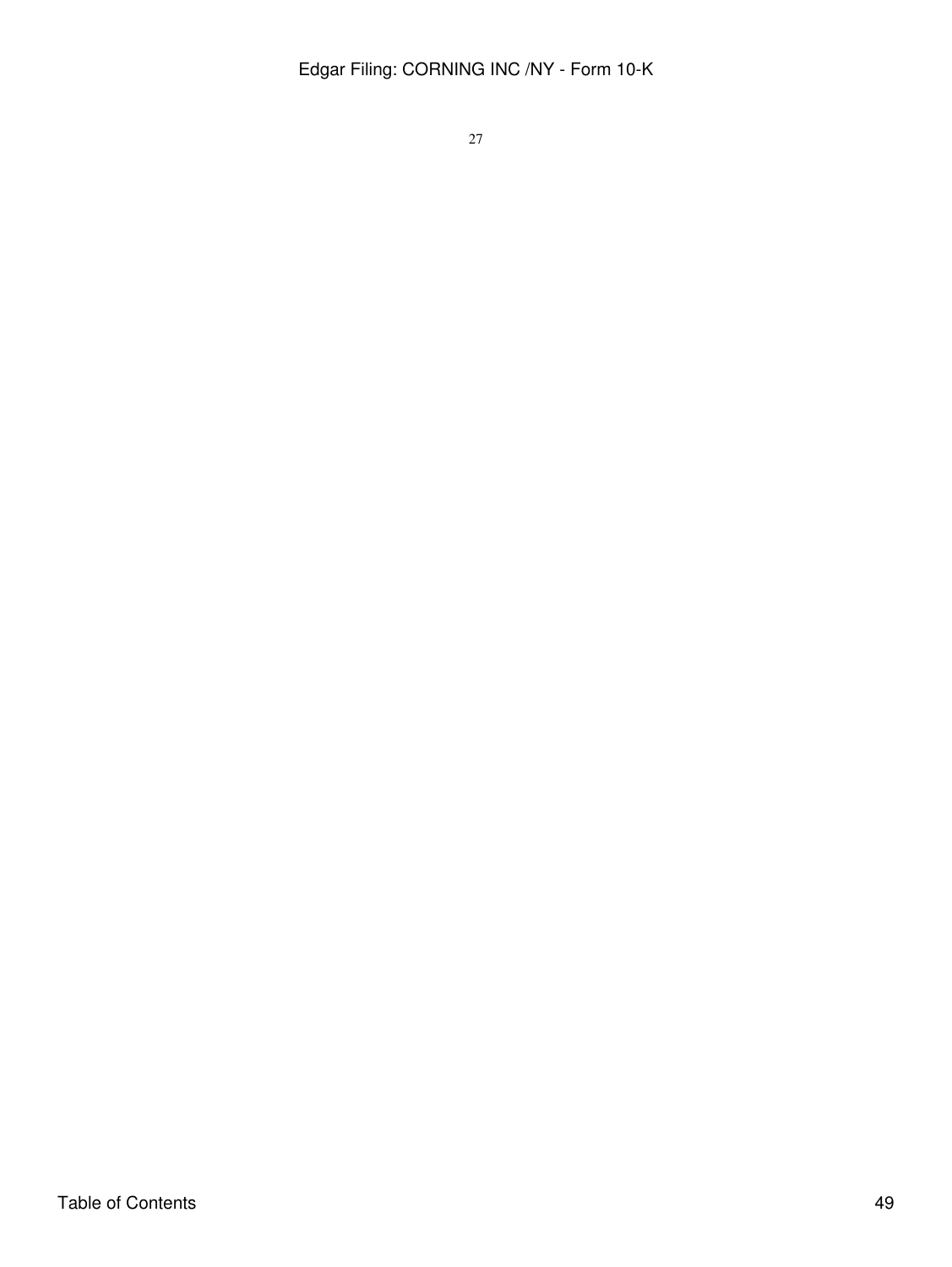We do not provide income taxes on the post-1992 earnings of domestic subsidiaries that we expect to recover tax-free without significant cost. Income taxes have been provided for post-1992 unremitted earnings of domestic corporate joint ventures that we do not expect to recover tax-free. Unremitted earnings of domestic subsidiaries and corporate joint ventures that arose in fiscal years beginning on or before December 31, 1992 have been indefinitely reinvested. We currently provide U.S. income taxes on the earnings of foreign subsidiaries and affiliated companies to the extent these earnings are currently taxable or expected to be remitted. As of December 31, 2009, U.S. taxes have not been provided on approximately \$7.3 billion of accumulated foreign unremitted earnings that are expected to remain invested indefinitely. It is not practical to calculate the unrecognized deferred tax liability on those earnings.

In 2004, we recorded valuation allowances against our entire German deferred tax assets due to losses in recent years. In 2007, due to sustained profitability and positive earnings projections for our overall German operations, we concluded that it is more likely than not that the German national deferred tax assets are realizable and that the related valuation allowance was no longer required. The impact of the releases of the valuation allowances on our effective rate is a reduction in the rate of 7.1 percentage points for 2007.

Certain foreign subsidiaries in China and Taiwan are operating under tax holiday arrangements. The nature and extent of such arrangements vary, and the benefits of such arrangements phase out through 2013 according to the specific terms and schedules of the relevant taxing jurisdictions. The impact of the tax holidays on our effective rate is a reduction in the rate of 7.3, 5.3 and 6.9 percentage points for 2009, 2008 and 2007, respectively.

While we expect the amount of unrecognized tax benefits to change in the next 12 months, we do not expect the change to have a significant impact on the results of operations or our financial position.

See Note 6 to the Consolidated Financial Statements for further details regarding income tax matters.

### *Net Income Attributable to Corning Incorporated*

As a result of the items discussed above, net income and per share data was as follows (in millions, except per share amounts):

|                                                                |         | Years ended December 31, |         |  |
|----------------------------------------------------------------|---------|--------------------------|---------|--|
|                                                                | 2009    | 2008                     | 2007    |  |
| Net income attributable to Corning Incorporated                | \$2,008 | \$5.257                  | \$2,150 |  |
| Basic earnings per common share                                | \$1.30  | \$3.37                   | \$1.37  |  |
| Diluted earnings per common share                              | \$1.28  | \$3.32                   | \$1.34  |  |
| Shares used in computing per share amounts                     |         |                          |         |  |
| Basic earnings per common share                                | 1.550   | 1.560                    | 1,566   |  |
| Diluted earnings per common share<br><b>OPERATING SEGMENTS</b> | 1,568   | 1.584                    | 1,603   |  |

Effective January 1, 2008, Corning changed its internal reporting structure to better reflect the Companys focus on new business development and later-stage research projects and to provide more transparency on our Specialty Materials operating segment. As a result, our segment reporting includes the following changes that are in accordance with the requirements for disclosures about segments:

We have provided separate financial information for the Specialty Materials operating segment. This operating segment was previously included in All Other.

Certain later-stage development projects, such as advanced flow reactors and green lasers, meet the criteria for operating segments and are included in All Other. Spending for these projects was previously part of Exploratory Research and was reported in the reconciliation of reportable segment net income to total net income.

Certain other new product lines meet the criteria for operating segments and are included in All Other. Spending related to these businesses was previously included in our Life Sciences and Display Technologies operating segments.

Our reportable operating segments are now as follows: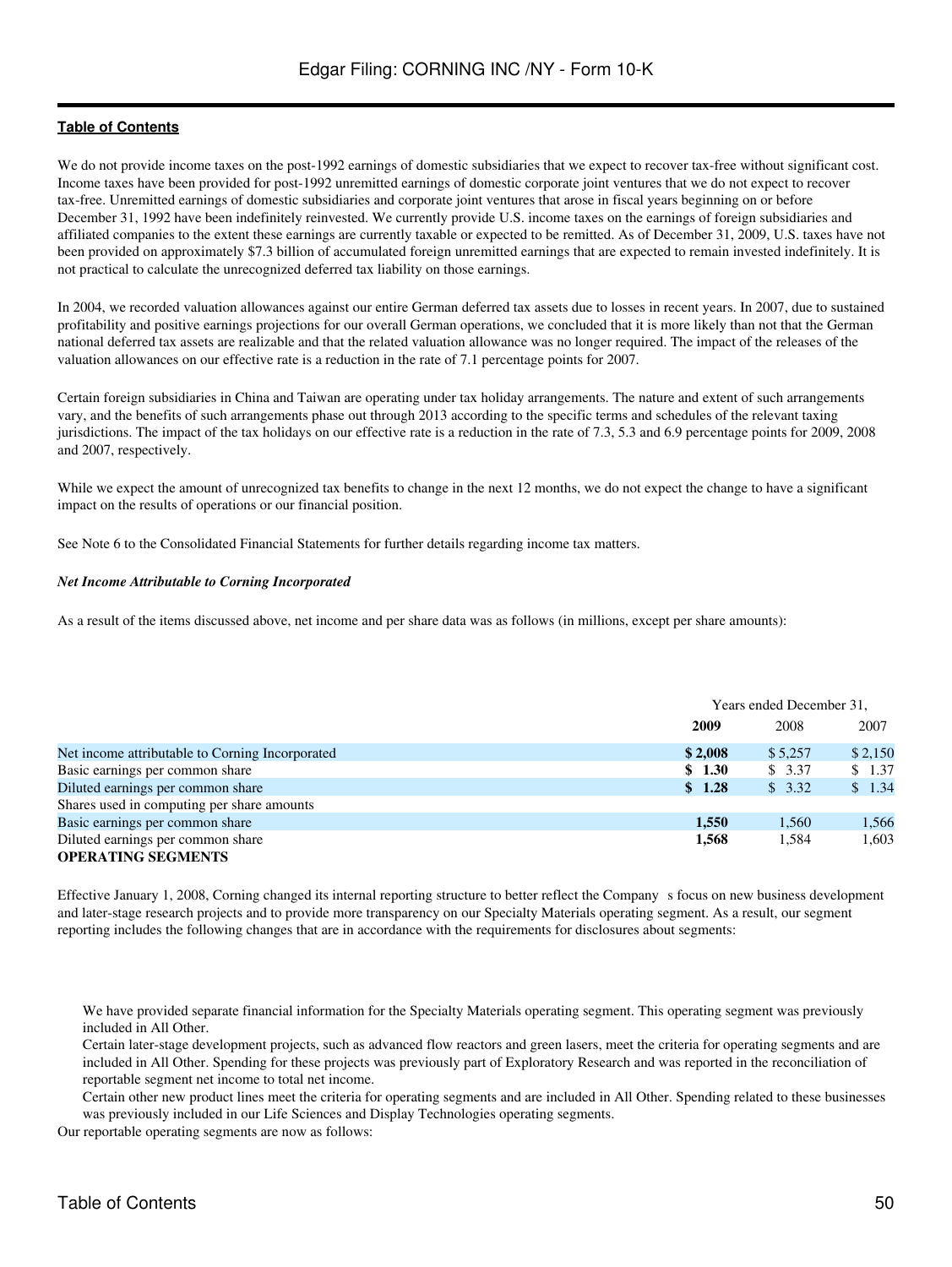Display Technologies - manufactures liquid crystal display glass for flat panel displays.

Telecommunications - manufactures optical fiber and cable and hardware and equipment components for the telecommunications industry. Environmental Technologies - manufactures ceramic substrates and filters for automotive and diesel applications. This reportable operating segment is an aggregation of our Automotive and Diesel operating segments as these two segments share similar economic characteristics, products, customer types, production processes and distribution methods.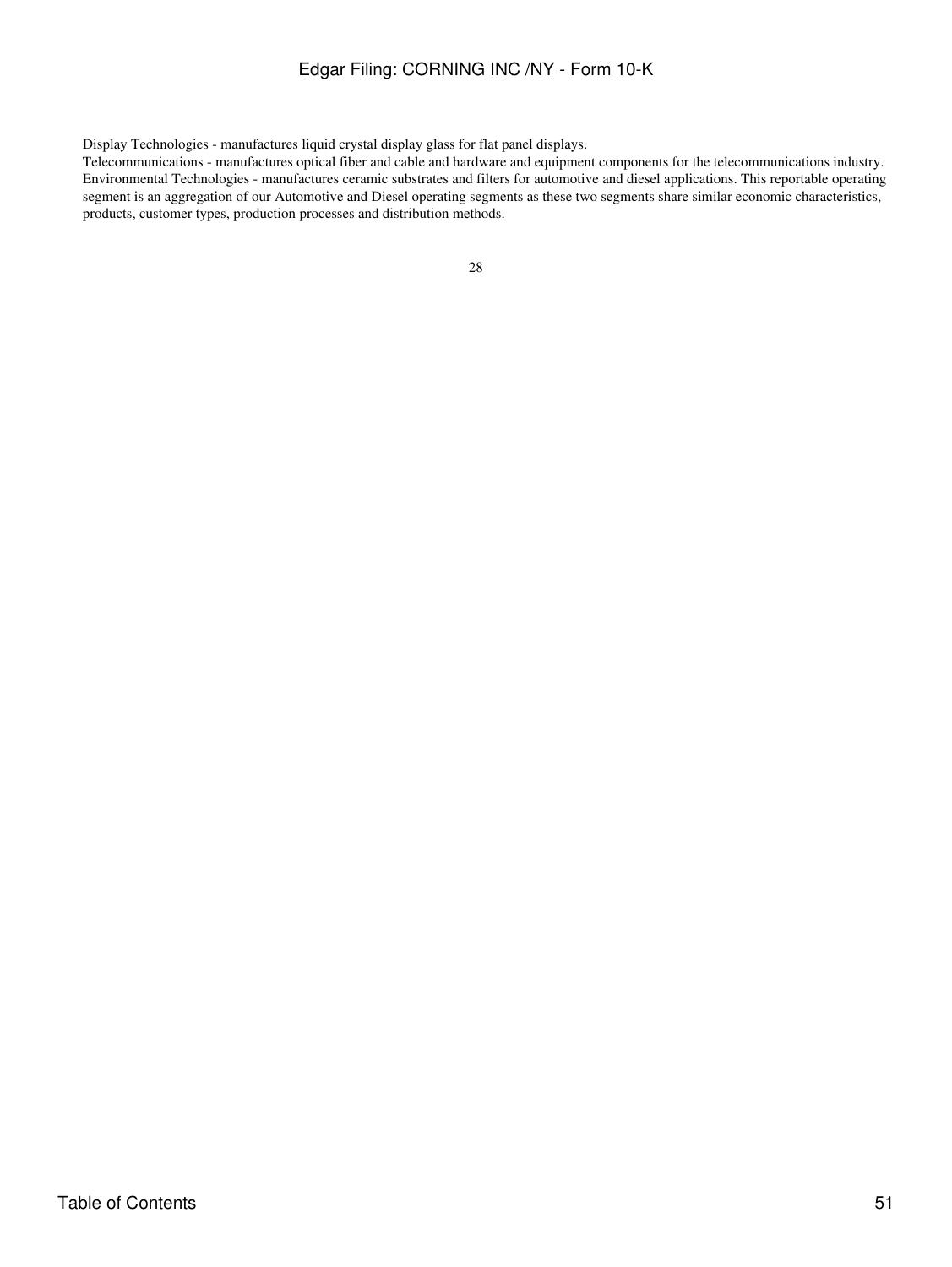Specialty Materials - manufactures products that provide more than 150 material formulations for glass, glass ceramics and fluoride crystals to meet demand for unique customer needs.

Life Sciences - manufactures glass and plastic consumables for scientific applications.

All other operating segments that do not meet the quantitative threshold for separate reporting have been grouped as All Other. This group is primarily comprised of development projects and results for new product lines.

We prepared the financial results for our reportable segments on a basis that is consistent with the manner in which we internally disaggregate financial information to assist in making internal operating decisions. We included the earnings of equity affiliates that are closely associated with our operating segments in the respective segment s net income. We have allocated certain common expenses among segments differently than we would for stand-alone financial information prepared in accordance with generally accepted accounting principles in the U.S. (U.S. GAAP). Segment net income may not be consistent with measures used by other companies. The accounting policies of our reportable segments are the same as those applied in the consolidated financial statements.

Effective January 1, 2009, we began providing U.S. income tax expense (or benefit) on U.S. earnings (losses) due to the change in our conclusion about the realizability of our U.S. deferred tax assets in 2008. As a result of the change in our tax position, we adjusted the allocation of taxes to our operating segments in 2009 to reflect this difference. The impact of changing our allocation methodology was not significant.

## **Display Technologies**

(dollars in millions):

|                                         |         |         |           | $%$ change           |           |  |
|-----------------------------------------|---------|---------|-----------|----------------------|-----------|--|
|                                         | 2009    | 2008    | 2007      | $09 \text{ vs. } 08$ | 08 vs. 07 |  |
| Net sales                               | \$2,426 | \$2,724 | \$2,613   | (11)                 |           |  |
| Equity earnings of affiliated companies | \$1,102 | 916     | 596<br>S. | 20                   | 54        |  |
| Net income                              | \$1,992 | \$2,221 | \$2,015   | (10)                 | 10        |  |
| $\sum_{n=1}^{n} a_n$<br>0.000           |         |         |           |                      |           |  |

*2009 vs. 2008*

The decrease in net sales in 2009, reflected price declines of 19% and a decline in volume of 2% (measured in square feet of glass sold) offset somewhat by the positive impact of \$228 million from movements in foreign exchange rates. Net sales of this segment are denominated in Japanese yen and, as a result, are susceptible to movements in the U.S. dollar-Japanese yen exchange rate. When compared to last year, the volume decline in 2009 occurred largely in the first quarter of 2009 and reflected a number of industry dynamics. Because Corning sells to panel makers and not to end market consumers, supply chain expansion and contraction for this industry is a key factor in Corning s volume. During the second half of 2008, the LCD market experienced a supply chain contraction that worsened as global economic conditions deteriorated and demand rapidly declined. We believe the industry supply chain contraction ended in the first quarter of 2009, followed by replenishment in the second quarter. Over the remainder of 2009, we saw demand levels for LCD glass increase in comparison to first quarter levels. In the fourth quarter of 2009, net sales increased 84% when compared to the same period last year and 6% when compared to the third quarter of 2009. With increasing demand over the course of 2009, we strategically restarted some capacity that had been temporarily idled towards the end of last year.

In the third quarter of 2009, an earthquake in Shizuoka, Japan halted production at the Companys LCD glass manufacturing facility located there. In the fourth quarter of 2009, production at the Company s LCD glass manufacturing facility in Taichung, Taiwan was impacted by a power disruption. Incremental production capacity and the ability to resume some manufacturing in our affected facilities helped to ease the impact of both disruptions and support LCD glass shipments. We believe our market share was negatively impacted because our capacity was lower during a period when demand remained robust. The Company incurred approximately \$30 million of costs for accelerated depreciation charges and asset write-offs from these events.

In 2009, equity earnings of Samsung Corning Precision reflected the positive impact of \$187 million from movements in foreign exchange rates and an increase in volume of 35% offset somewhat by price declines of 20% when compared to the same period last year. Equity earnings from Samsung Corning Precision are impacted by movements in both the U.S. dollar - Japanese yen and U.S. dollar - Korean won exchange rates. Results of Samsung Corning Precision reflected improvements in the overall LCD glass market which grew approximately 20% in 2009 when compared to previous year. The economic recession has had a greater impact on our wholly-owned business in Taiwan than on Samsung Corning Precision. Since Taiwanese panel makers do not have strong brand recognition, they are the first to experience supply chain corrections and slower to benefit from improvements in demand.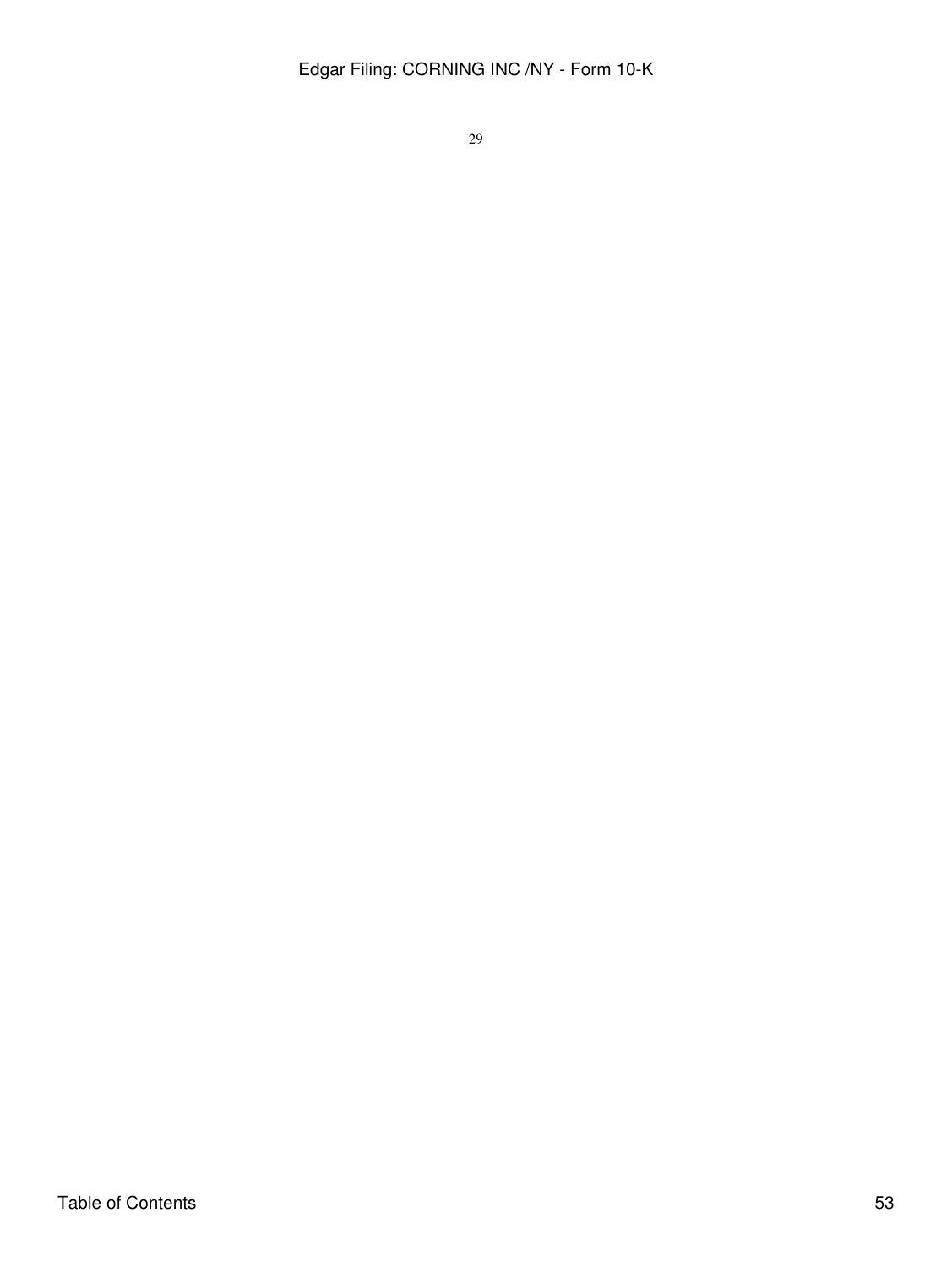When compared to 2008, the decline in net income in 2009 was primarily due to the impact of volume and price declines, costs associated with the earthquake in Japan, and restructuring charges in the first quarter of 2009. These items were offset somewhat by \$342 million from the positive impact of movements in foreign exchange rates and stronger equity earnings. Net income of this segment in 2009 included \$31 million of restructuring charges associated with the Companys corporate-wide restructuring plan to reduce its global workforce in response to anticipated lower sales in 2009. Net income also includes royalty income from Samsung Corning Precision, which was higher in 2009 when compared to last year reflecting the improvements in sales volume at Samsung Corning Precision. Corning licenses certain of its patents and know-how to Samsung Corning Precision, as well as to third parties, which generate royalty income. Refer to Note 7 (Investments) to the Consolidated Financial Statements for more information about related party transactions.

### *2008 vs. 2007*

The net sales increase for the Display Technologies segment in 2008 resulted from a slight improvement in volume (measured in square feet of glass sold) along with a \$294 million positive impact from movements in foreign exchange rates, offset by price declines of 7% when compared to 2007. Net sales of this segment are denominated in Japanese yen and, as a result, are susceptible to movements in the U.S. dollar - Japanese yen exchange rate. In the first half of 2008, glass volume of this segment increased by 37%, when compared to the same period in 2007 driven by LCD television market growth and demand for LCD monitors and notebook computers. In the second half of 2008, as a result of worsening global economic conditions, our LCD glass volume declined by 27% when compared to the second half of 2007. The largest decline in our glass volume occurred in the fourth quarter when volume fell about 50% when compared to the prior year.

The overall LCD glass market grew approximately 15% in 2008. Growth rates by region differed dramatically, resulting in volume in our wholly-owned business increasing only 1% while volume at Samsung Corning Precision in Korea increased 28% compared to 2007. The lower growth rate in our wholly-owned business was caused in part by a decline in volume in Taiwan, particularly in the second half of the year, and reflected a number of key market dynamics. As described above, Taiwanese panel makers do not have as strong of brand recognition with consumers as do Korean and Japanese panel makers. In addition, a number of Taiwanese panel makers were providing capacity to customers that also produce their own LCD panels, and as demand has slowed, purchases of this excess capacity declined. Fluctuating exchange rates also appear to have made Korean panel makers more competitive during the industry downturn in 2008. Finally, we believe the Taiwanese panel makers had to reduce production to align their inventory levels with lower demand.

When compared to 2007, net income for 2008 was up 10% primarily due to improvements in equity earnings from Samsung Corning Precision and the positive impact of movement in foreign exchange rates. These improvements were offset somewhat by lower volume and price declines in Corning s wholly-owned business. During the first half of 2008, operating performance at Corning s wholly-owned business benefited from manufacturing facilities that were running at or near capacity. As demand leveled off in the third quarter and then sharply declined in the fourth quarter, we temporarily idled certain production assets. These actions resulted in accelerated depreciation for glass tanks that were taken out of production earlier than planned. By the end of 2008, more than half of the manufacturing capacity in our wholly-owned business was temporarily idled.

Equity earnings from Samsung Corning Precision s LCD business for 2008 increased by 54% when compared to 2007, due to volume gains of 28%, improved manufacturing performance, and the positive impact of movements in foreign exchange rates offset somewhat by price declines of 9%. Samsung Corning Precision experienced a similar, but less severe, decline in second half performance. At the end of 2008, Samsung Corning Precision had idled approximately 25% of its capacity. Equity earnings for 2008 were positively impacted by approximately \$210 million due to movements in foreign exchange rates when compared to 2007.

#### *Other Information*

The Display Technologies segment has a concentrated customer base comprised of LCD panel and color filter makers primarily located in Japan and Taiwan. For 2009 and 2008, three customers of the Display Technologies segment, which individually accounted for more than 10% of segment net sales, accounted for 62% and 65%, respectively, of total segment sales when combined. Our customers face the same global economic dynamics as we do in this market. We believe panel makers in Taiwan have been more significantly impacted by the economic downturn given their relative size when compared to Korean panel makers who have a stronger presence in the end market for LCD products. While we are not aware of any significant customer credit issues, our near-term sales and profitability would be impacted if any individual customers were unable to continue to purchase our products.

In addition, Samsung Corning Precision s sales are concentrated across a small number of its customers. In 2009 and 2008, sales to two LCD panel makers located in Korea accounted for 93% and 94%, respectively, of Samsung Corning Precision sales.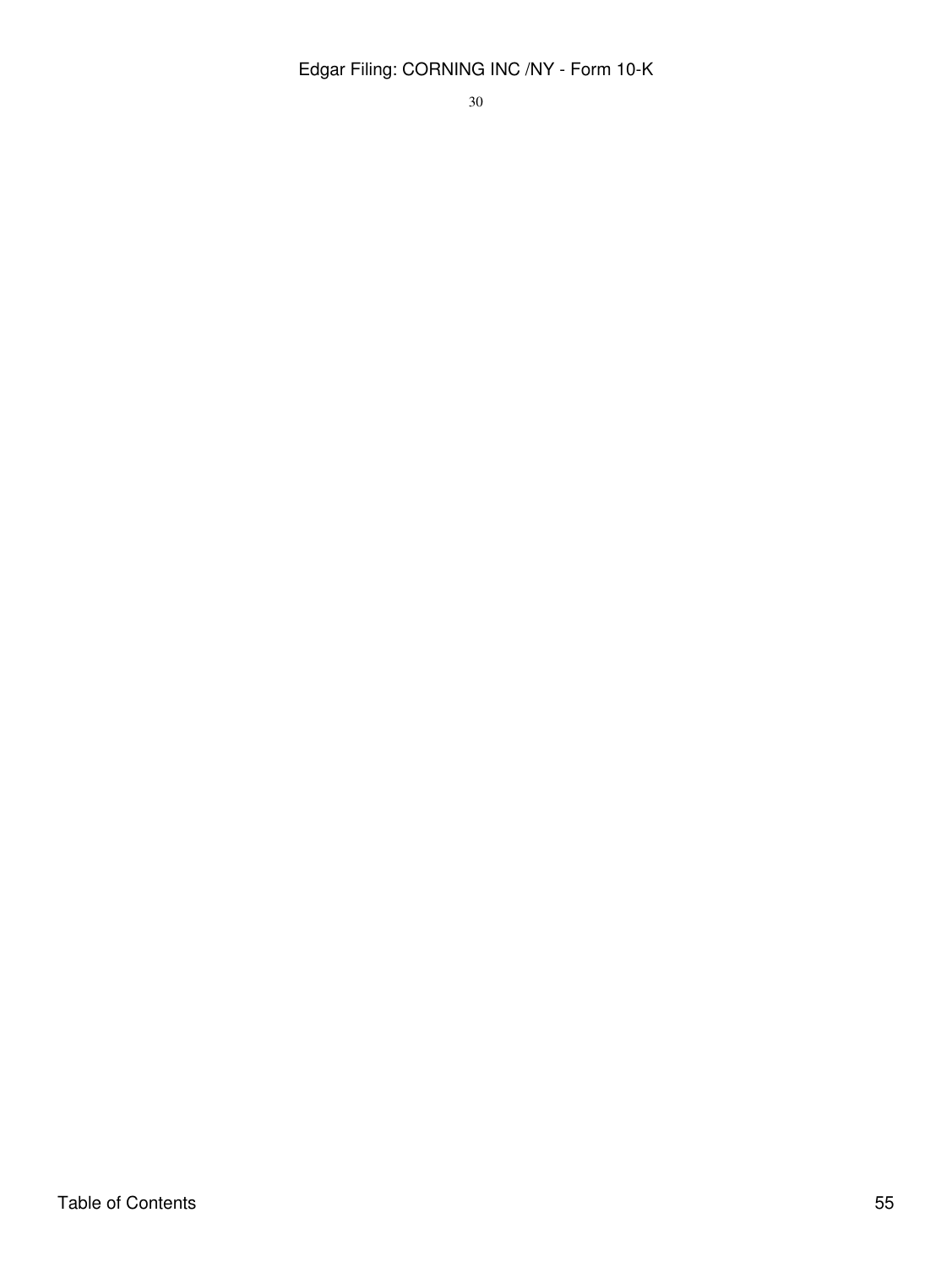Corning has invested heavily to expand capacity to meet the demand for LCD glass substrates. In 2009, 2008 and 2007, capital spending in this segment was \$552 million, \$1.4 billion, and \$883 million, respectively. We expect capital spending for 2010 to be approximately \$250 million to \$350 million.

In 2005 and 2004, several of Corning s customers entered into long-term purchase and supply agreements in which Corning s Display Technologies segment would supply large-size glass substrates to these customers over periods of up to six years. As part of the agreements, these customers agreed to advance cash deposits to Corning for a portion of the contracted glass to be purchased. We received our last deposit of \$105 million in July 2007 and do not expect to receive additional deposits related to these agreements. During 2009, 2008 and 2007, we issued \$253 million, \$266 million, and \$231 million, respectively, in credits that were applied to customer receivable balances when payments were due. In the event customers do not purchase the agreed upon quantities of product, subject to specific conditions outlined in the agreements, Corning may retain certain amounts of the customer deposits. If Corning does not deliver agreed upon product quantities, subject to specific conditions outlined in the agreements, Corning may be required to return certain amounts of our customers deposits. Refer to Note 11 (Other Liabilities) to the Consolidated Financial Statements for additional information.

### **Outlook:**

We expect the overall LCD glass market in 2010, measured in square feet of glass, will increase by approximately 14% to 22% when compared to 2009, resulting from increased demand for LCD televisions and computer notebook sales. We expect gross margin to expand in 2010 driven by increased volume, cost reduction, and moderate price declines. We think regional market share will stabilize although regional mix shifts as described, that benefit volume at Samsung Corning Precision more than Corning s wholly owned business, remain possible. We will also pursue growth opportunities in China as that country s LCD TV market continues to grow. Although the LCD supply chain has been impacted by the global recession, we believe that the long-term drivers of this market, specifically increased penetration of LCD into the total television market, increased screen size and increased televisions per household, remain intact.

In the first quarter of 2010, we expect volume at our wholly-owned business to increase 8% to 12% and volume at Samsung Corning Precision to be flat to up slightly when compared to the fourth quarter of 2009. We expect moderate price declines in the first quarter of 2010 at both our wholly-owned business and Samsung Corning Precision when compared to the fourth quarter of 2009.

The end market demand for LCD televisions, monitors and notebooks is dependent on consumer retail spending, among other things. We are cautious about the potential negative impacts that economic conditions, particularly the global economic recession, and world political tensions could have on consumer demand. While the industry has grown rapidly in recent years, economic volatility along with consumer preferences for panels of differing sizes, prices, or other factors may lead to pauses in market growth. Therefore, it is possible that glass manufacturing capacity may exceed demand from time to time. We may incur further charges in this segment to reduce our workforce and consolidate capacity. In addition, changes in foreign exchange rates, principally the Japanese yen, will continue to impact the sales and profitability of this segment.

#### **Telecommunications**

(dollars in millions):

|                         |           |           |                     | $%$ change    |           |  |
|-------------------------|-----------|-----------|---------------------|---------------|-----------|--|
|                         | 2009      | 2008      | 2007                | $09$ vs. $08$ | 08 vs. 07 |  |
| Net sales:              |           |           |                     |               |           |  |
| Optical fiber and cable | \$<br>909 | \$<br>920 | $\mathbb{S}$<br>880 | (1)           |           |  |
| Hardware and equipment  | 768       | 879       | 899                 | (13)          | (2)       |  |
| Total net sales         | \$1,677   | \$1,799   | \$1,779             | (7)           |           |  |
| Net income              | \$<br>-19 | 45<br>\$  | \$118               | (58)          | (62)      |  |
| 2009 vs. 2008           |           |           |                     |               |           |  |

In 2009, net sales of this segment decreased when compared to the same period last year and reflected declines across all of our businesses. When compared to the previous year, lower volumes in both North America and Europe were offset somewhat by higher net sales for optical fiber and cable in China as the country continues to expand its telecommunications infrastructure. Volume in North America and Europe

# Table of Contents 56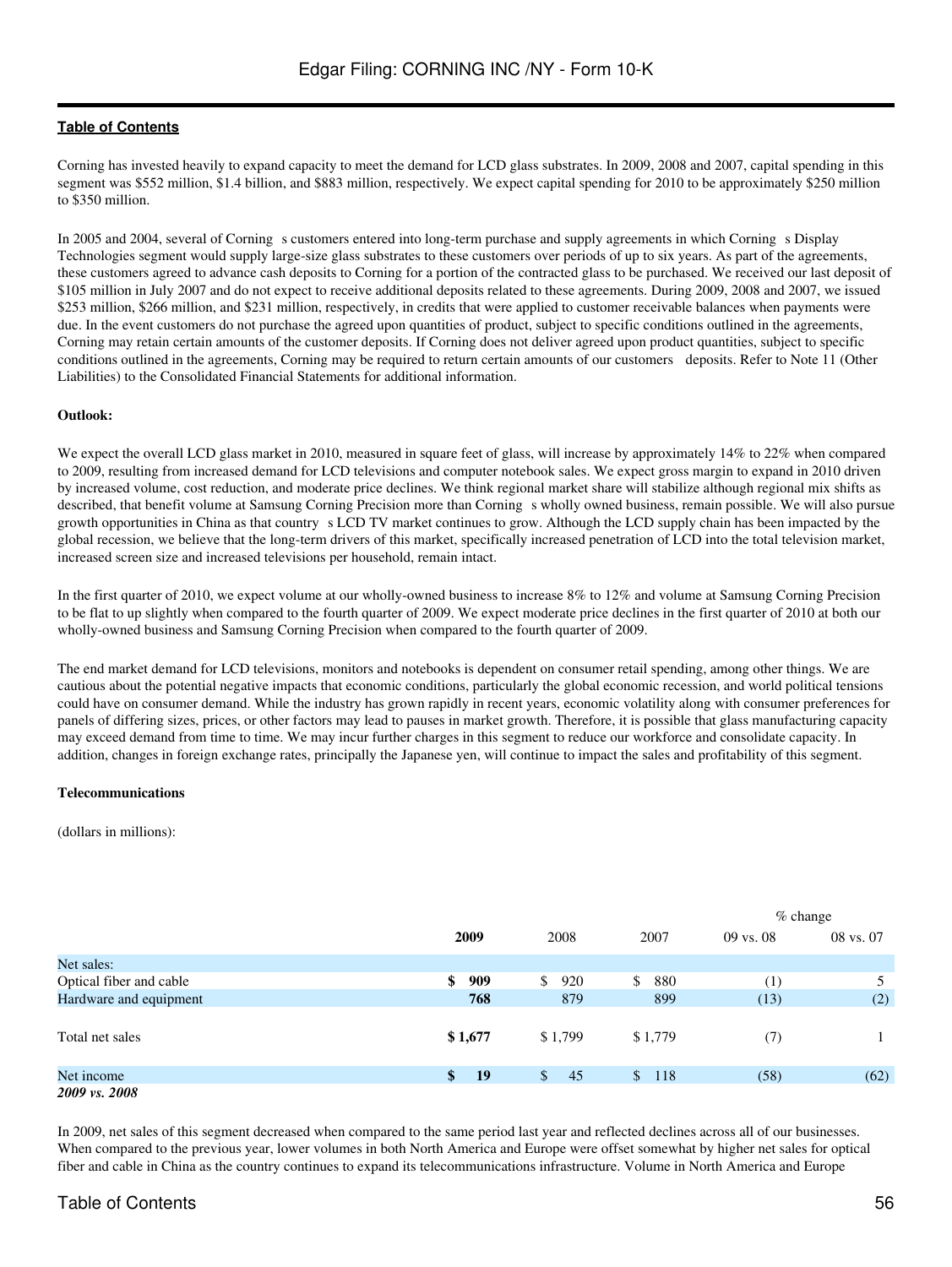reflected the continuing impact of the economic recession. In addition, net sales of this segment were negatively impacted by \$23 million from movements in foreign exchange rates.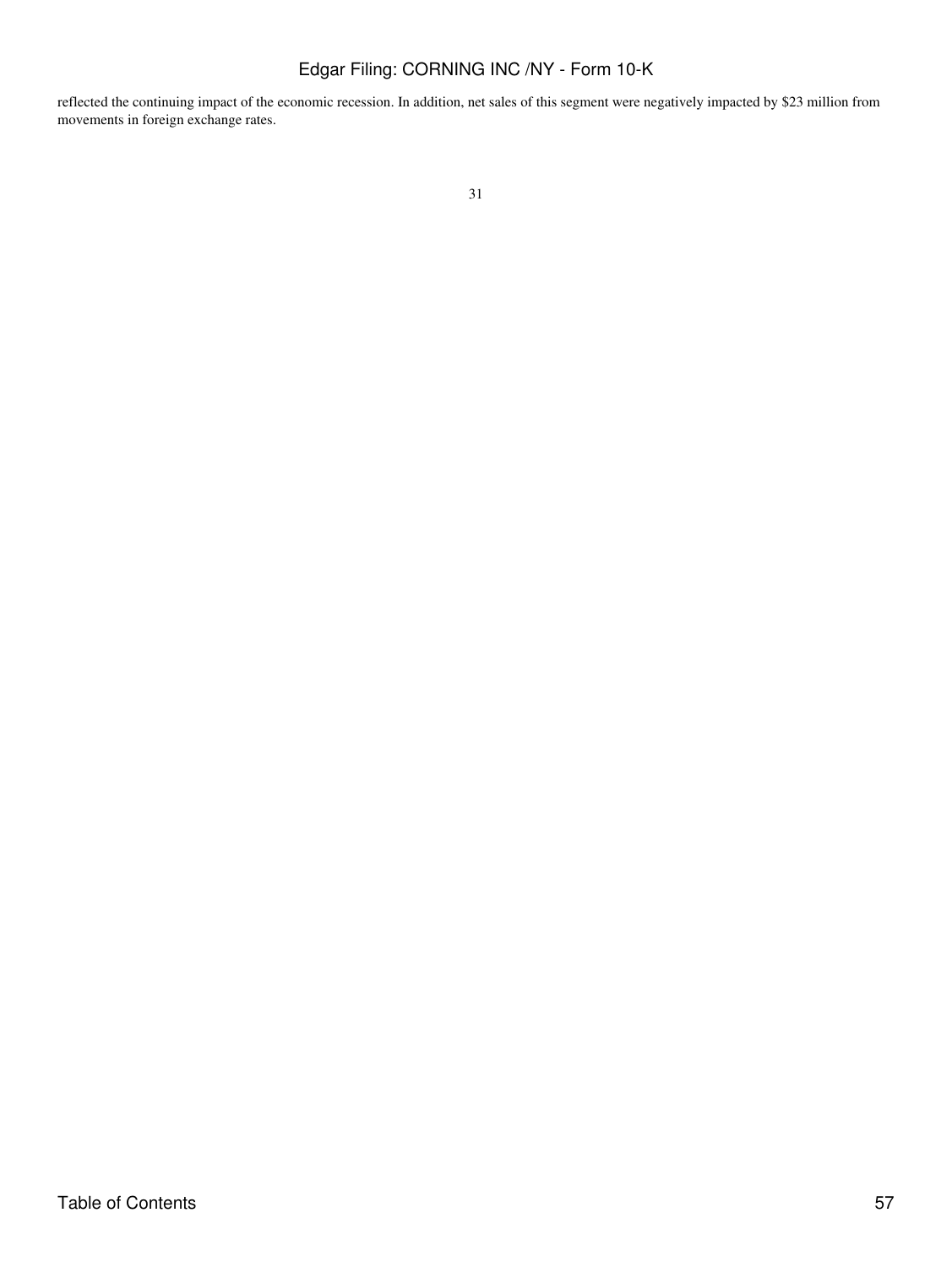For 2009, the decline in net income reflected the volume impacts as described above and the impact of restructuring charges, offset somewhat by lower operating expenses resulting from restructuring actions when compared to 2008. Net income of this segment included the impact of \$42 million of restructuring charges in 2009 associated with the Companys corporate-wide restructuring plan. Actions in this segment included workforce reductions, the consolidation of manufacturing operations that resulted in the closure of two plants and the exit of some minor businesses. Movements in foreign exchange rates did not have a significant impact on the comparability of net income for the periods presented.

The Telecommunications segment has a concentrated customer base. In 2009, one customer of the Telecommunications segment accounted for 12% of total segment net sales. In 2008 and 2007, two customers of the Telecommunications segment, which individually accounted for more than 10% of total segment net sales, collectively accounted for 24% and 25%, respectively, of total segment sales when combined.

### *2008 vs. 2007*

Net sales for the segment were up slightly over 2007 primarily due to volume gains in fiber-to-the-premises products and the positive impact of movements in foreign exchange rates. Increased sales in fiber-to-the-premises products reflected strong demand in Europe, and North America. The increase was partially offset by moderating price declines, reduced demand for copper based products in Europe and the absence of sales from Corning s European submarine cabling business that was sold in April 2007.

Net income in 2008 included \$17 million for the cost of a restructuring plan that was implemented in the fourth quarter. The decline in net income in 2008 reflected the impact of the restructuring charge, price declines, higher operating expenses, and the absence of a \$19 million gain on the sale of the European submarine cabling business when compared to 2007. In 2008, movements in foreign exchange rates did not significantly impact the net income of this segment.

### **Outlook:**

We expect net sales of the Telecommunications segment to be down in 2010, driven by a decline in demand for private and public network products, lower spending for telecommunications infrastructure in China in 2010, and lower sales due to the exit of certain businesses in 2009.

Changes in our customers expected deployment plans, or additional reductions in their inventory levels of fiber-to-the-premises products, could also affect sales levels. Should these plans not occur at the pace anticipated, our sales and earnings would be adversely affected. In the first quarter of 2010, we expect net sales of this segment to be down 10% to 15%, when compared to the fourth quarter of 2009, due to lower demand for private network products and fiber demand in China.

#### **Environmental Technologies**

(dollars in millions):

|                 |            |       |       |               | $%$ change     |
|-----------------|------------|-------|-------|---------------|----------------|
|                 | 2009       | 2008  | 2007  | $09$ vs. $08$ | 08 vs. 07      |
| Net sales:      |            |       |       |               |                |
| Automotive      | \$360      | \$458 | \$508 | (21)          | (10)           |
| Diesel          | <b>230</b> | 253   | 249   | (9)           | $\overline{2}$ |
|                 |            |       |       |               |                |
| Total net sales | \$590      | \$711 | \$757 | (17)          | (6)            |
| Net income      | \$ (42)    | \$33  | \$61  | (227)         | (46)           |
| 2009 vs. 2008   |            |       |       |               |                |

When compared to 2008, net sales for 2009 were negatively impacted by lower automotive production caused by the global recession and subsequent inventory reductions at automotive manufacturers and dealers. In the first quarter of 2009, U.S. automotive builds were at their lowest levels since Corning entered this business. In the first half of 2009, net sales of this segment declined 40% when compared to the first half of 2008. In the second half of 2009, year-over-year net sales were up 14% when compared to the same period last year due to government incentives in China, Europe and the U.S. In addition, we believe inventories at automotive manufacturers and dealers returned to more normalized levels in the fourth quarter of 2009, which also caused increased demand. Diesel product sales in 2009 reflected the impact of the

# Table of Contents 58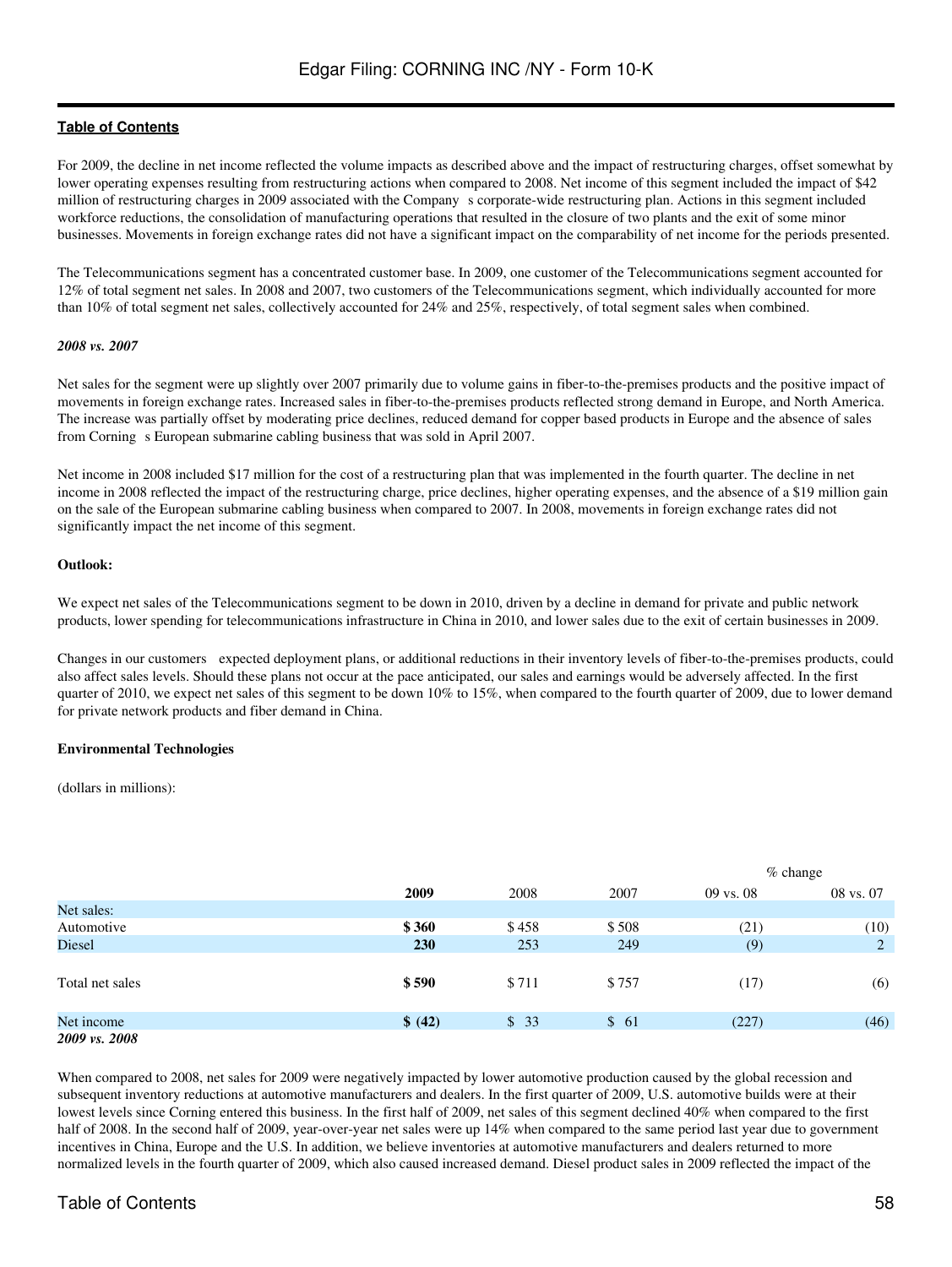recession-driven weak freight industry in the U.S. This was offset somewhat by improved demand in the second half of 2009 as engine manufacturers prepared for next year s stricter heavy duty diesel emission standards. Net sales in 2009 were negatively impacted by \$9 million due to movements in foreign exchange rates when compared to the same period last year.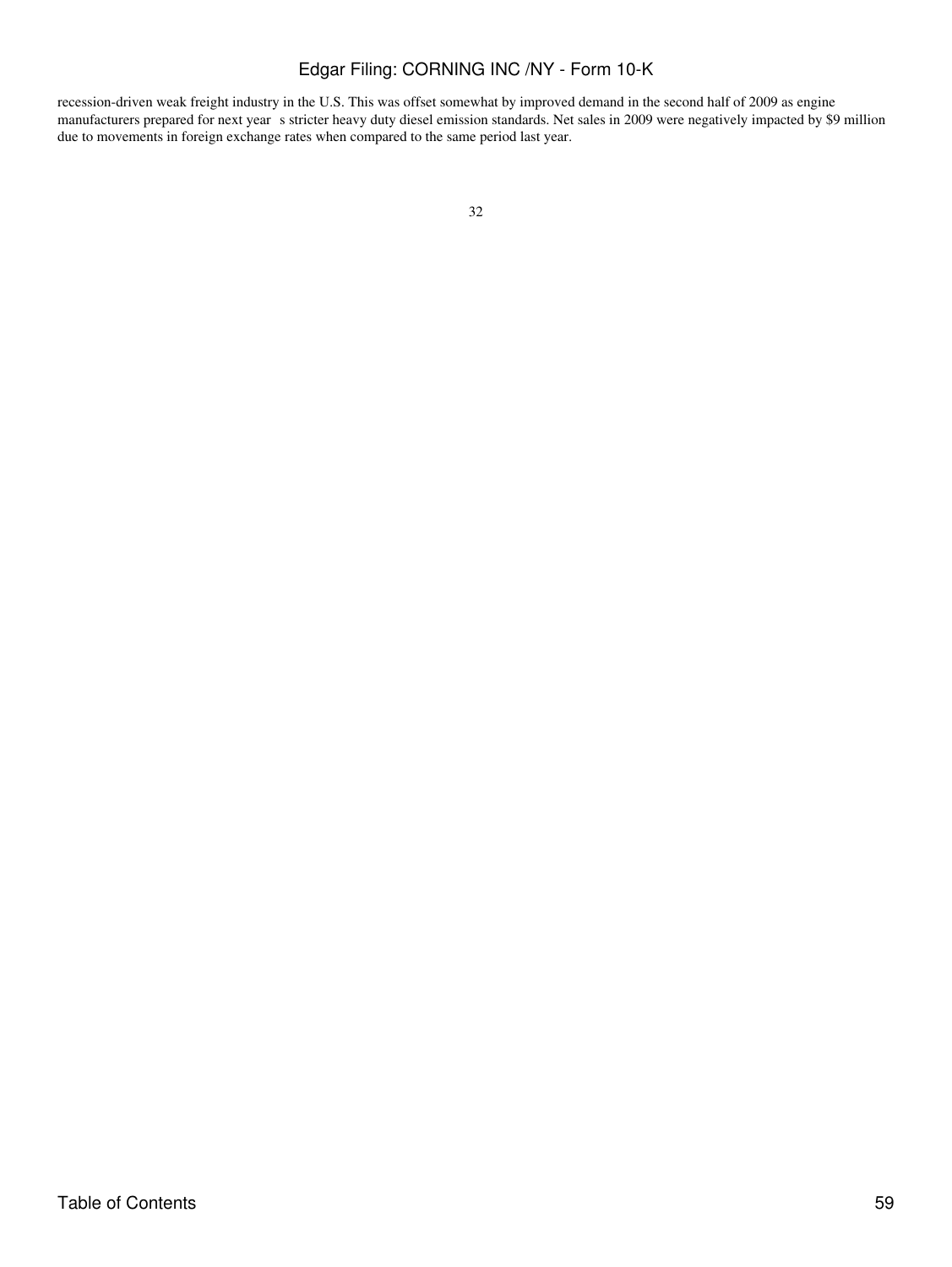Net loss in 2009 reflected lower sales and manufacturing volume of both automotive and diesel products, offset somewhat by lower operating expenses, when compared to net income 2008. In addition, net loss of this segment in 2009 included the impact of restructuring charges. Restructuring charges for this segment totaled \$28 million for the Companys corporate-wide restructuring plan to reduce its global workforce in response to lower sales in 2009. Movements in foreign exchange rates did not significantly impact the results of this operating segment.

The Environmental Technologies reportable operating segment sells to a concentrated customer base of catalyzer and emission control systems manufacturers, who then sell to automotive and diesel engine manufacturers. Although our sales are to the emission control systems manufacturers, the use of our substrates and filters is generally required by the specifications of the automotive and diesel engine manufacturers. Our customers and their customers are experiencing the negative impact of the automotive and freight industry downturns. For 2009, three customers of the Environmental Technologies segment, which individually accounted for more than 10% of segment sales, accounted for 85% of total segment sales. For 2008 and 2007, net sales to those same three customers accounted for 81% of total segment sales. While we are not aware of any significant customer credit issues with our direct customers, our near-term sales and profitability would be impacted if any individual customers were unable to continue to purchase our products.

#### *2008 vs. 2007*

Sales of the Environmental Technologies segment in 2008 were down 6% when compared to the previous year and reflected lower sales of automotive and diesel products, offset somewhat by favorable foreign exchange rate movements. Sales of automotive products reflected the significant decline in demand in the European and U.S. automotive industry in the second half of 2008 in line with worsening economic conditions. Diesel product sales increased due to the positive impact of movements in foreign exchange rates, offset somewhat by volume declines. Diesel product sales reflect the continued decline in the U.S. freight industry that began in late 2007. Net sales of this segment in 2008 were positively impacted by \$24 million due to movements in foreign exchange rates when compared to the prior year.

Net income of this segment was down when compared to last year, due primarily to reduced sales volumes and manufacturing inefficiencies in both businesses. Net income was positively impacted by \$3 million due to movements in foreign exchange rates when compared to the prior year.

#### **Outlook:**

We expect net sales of this segment to improve in 2010 driven by moderate growth in demand for automotive products. We expect to see continued strength in demand due to replenishment of dealer and supply chain inventories through the first quarter of 2010. Diesel product sales are expected to improve slightly driven by regulation tightening, but will not reflect any significant growth until the freight industry recovers and excess fleet inventory is fully utilized. When compared to the fourth quarter of 2009, net sales of this segment in the first quarter of 2010, are expected to start strongly but decline 10% in the full quarter as the rebuild of auto inventories nears completion.

## **Specialty Materials**

(dollars in millions):

|           |         |       |       | $%$ change    |           |
|-----------|---------|-------|-------|---------------|-----------|
|           | 2009    | 2008  | 2007  | $09$ vs. $08$ | 08 vs. 07 |
| Net sales | \$331   | \$372 | \$379 | Ί1            | (2)       |
| Net loss  | \$ (54) | (7)   | (3)   | ∗             | ∗         |

The percentage change calculation is not meaningful.

#### *2009 vs. 2008*

The Specialty Materials segment manufactures products that provide more than 150 material formulations for glass, glass ceramics and fluoride crystals to meet demand for unique customer needs. Consequently, this segment operates in a wide variety of commercial and industrial markets that include consumer electronics, display optics and components, semiconductor optics and components, aerospace and defense, astronomy, ophthalmic products, and telecommunications components.

# Table of Contents 60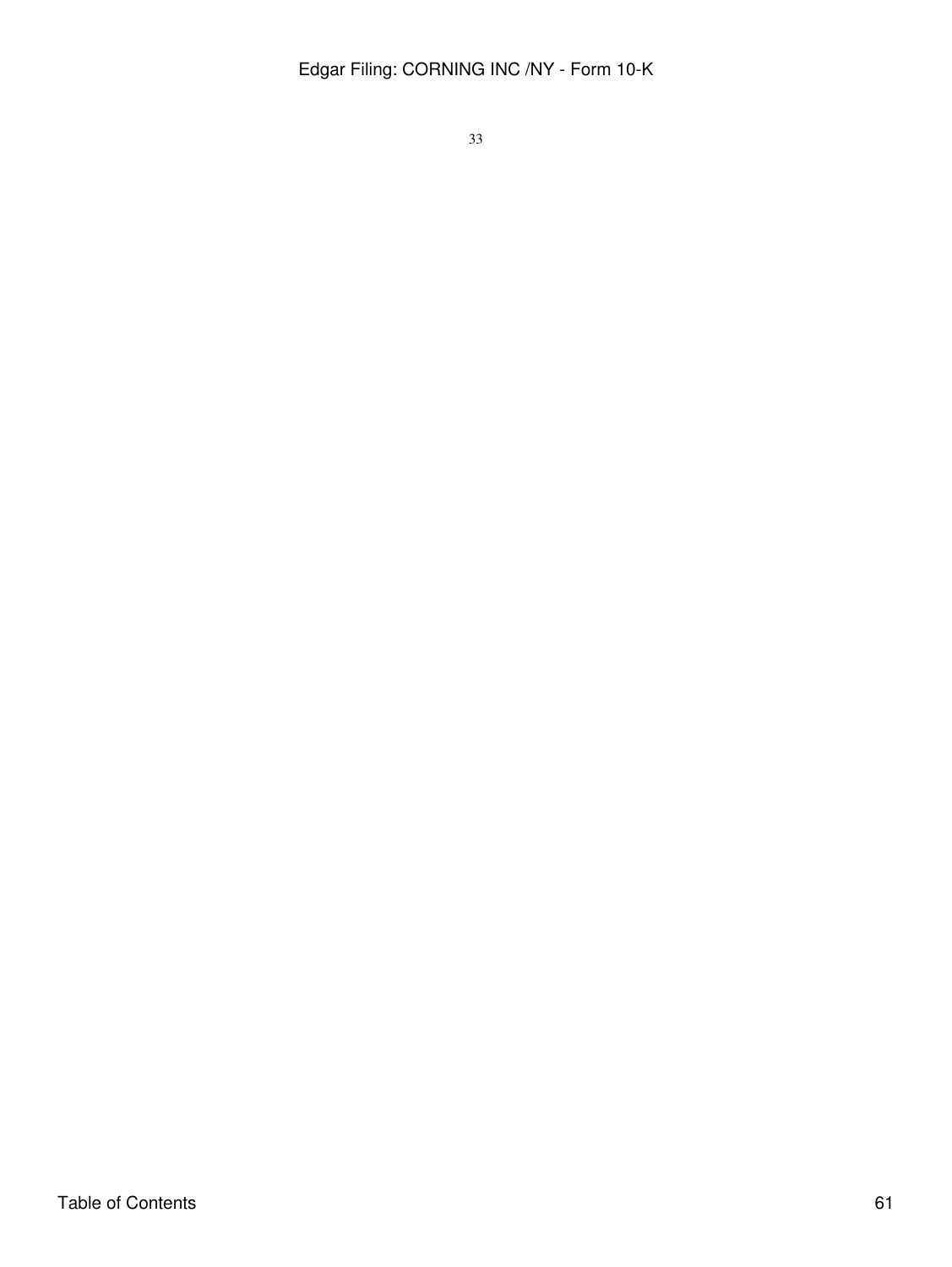Net sales decreased in 2009 due primarily to lower sales of semiconductor optics and components as a result of the significant market downturn when compared to the prior year. This decrease was offset somewhat by an increase in sales of Gorilla<sup>®</sup> glass, a protective cover glass that is optimized for portable display devices. Sales of Gorilla® glass have continued to increase as the Company moves to capitalize on market opportunities for this product. The net loss for 2009 resulted from the decline in net sales along with manufacturing development costs for Gorilla<sup>®</sup> glass when compared to 2008. The net loss in 2009 also included \$17 million of restructuring charges for the Company s corporate-wide restructuring plan to reduce its global workforce in response to anticipated lower sales in 2009, and costs associated with closing one of this segment s manufacturing facilities. In 2009, movements in foreign exchange rates did not significantly impact the profitability of this segment.

In the Specialty Materials segment, there were no individual customers that accounted for 10% or more of this segment s net sales for 2009.

### *2008 vs. 2007*

When compared to the previous year, net sales were down 2% in 2008 due to a decline in sales of semiconductor materials products that were negatively impacted by the global recession, offset somewhat by increased sales of Gorilla® glass and the favorable impact of movements in foreign exchange rates. The increase in net loss for this segment was due to the decline in sales along with higher operating expenses for Gorilla® glass.

For 2008, one customer of the Specialty Materials segment accounted for 11% of total segment sales.

### **Outlook:**

For 2010, we expect sales of this segment to increase driven by increased sales of Gorilla® glass when compared to 2009. We expect a modest increase in sales of semiconductor products as the semiconductor industry begins to improve. In the first quarter of 2010, we expect net sales to be down 10% to 15%, when compared to the fourth quarter of 2009.

#### **Life Sciences**

(dollars in millions):

|               |       |       |       |                | $%$ change   |  |  |
|---------------|-------|-------|-------|----------------|--------------|--|--|
|               | 2009  | 2008  | 2007  | $09$ vs. $08$  | 08 vs. 07    |  |  |
| Net sales     | \$366 | \$326 | \$305 | $\overline{1}$ | $\mathbf{r}$ |  |  |
| Net income    | \$39  | \$53  | \$44  | (26)           | 20           |  |  |
| 2009 vs. 2008 |       |       |       |                |              |  |  |

For 2009, the increase in net sales of this segment reflected sales from the acquisition of Axygen, which was completed in the third quarter of 2009, offset somewhat by volume declines in the Company s existing life sciences products. Sales of Axygen products were approximately \$36 million in the fourth quarter of 2009. For 2009, the decline in net income resulted primarily from acquisition-related costs and the impact of \$8 million of restructuring charges associated with the Company s corporate-wide restructuring plan, when compared to the 2008. Movements in foreign exchange rates did not significantly impact net sales or net income of this operating segment in 2009.

For 2009, two customers in the Life Sciences segment which individually accounted for more than 10% of total segment net sales collectively accounted for 45% of total segment sales. For 2008 and 2007, one customer accounted for 45% and 44%, respectively, of total segment sales.

#### *2008 vs. 2007*

Net sales of the Life Sciences segment for 2008 were up when compared to 2007 driven by sales growth of scientific laboratory products in all of this segment s global markets, price increases, and \$8 million from the favorable impact of movements in foreign exchange rates. Government and private spending for drug development, discovery, and production, fueled market growth in this segment. The improvement in net income in 2008 reflected the sales increases as described offset somewhat by higher operating expenses.

## **Outlook:**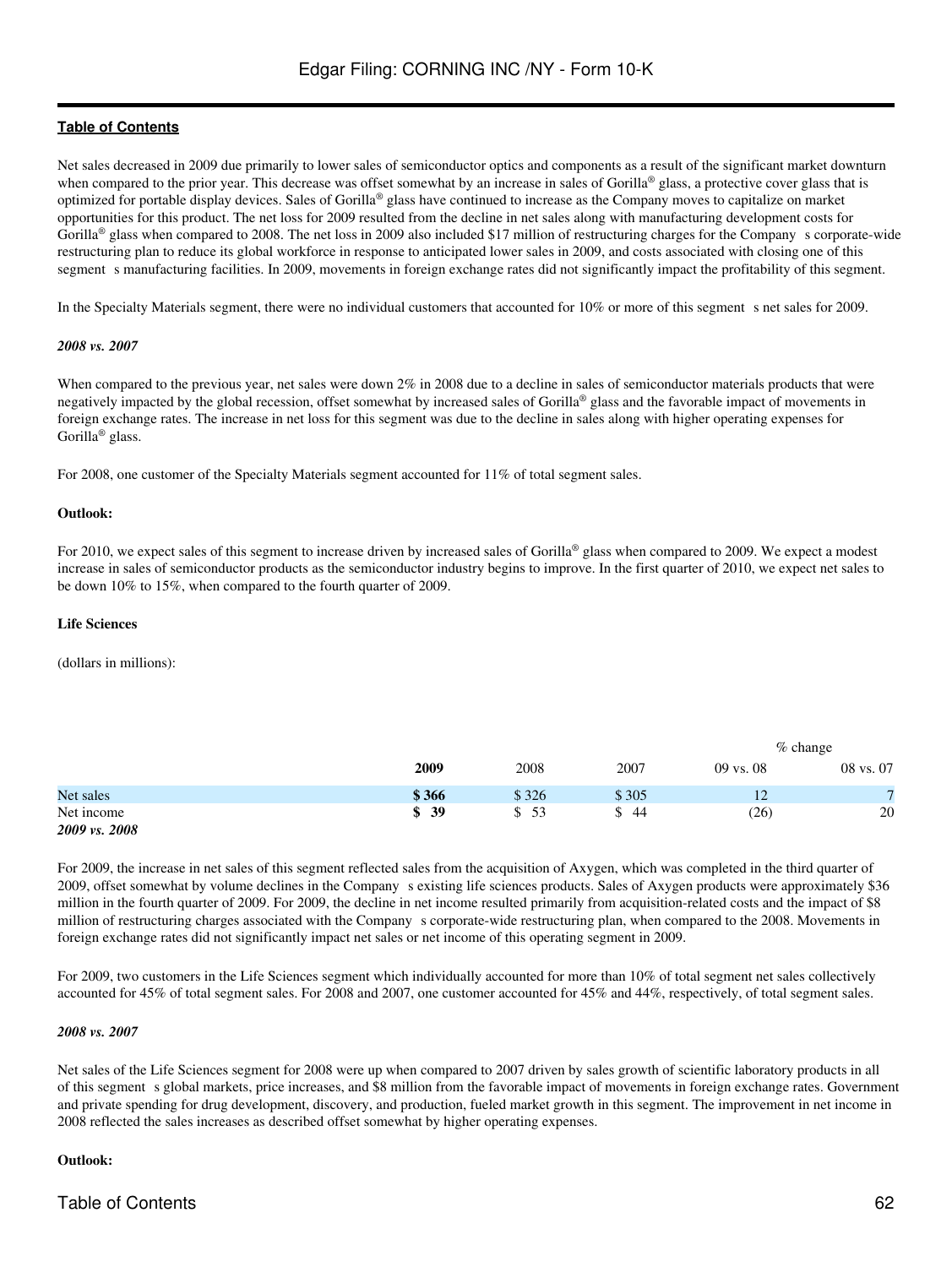Sales of the Life Sciences segment for 2010 are expected to be up primarily due to the acquisition of Axygen when compared to 2009. In the first quarter of 2010, we expect net sales to be even with or up 5% when compared to the fourth quarter of 2009.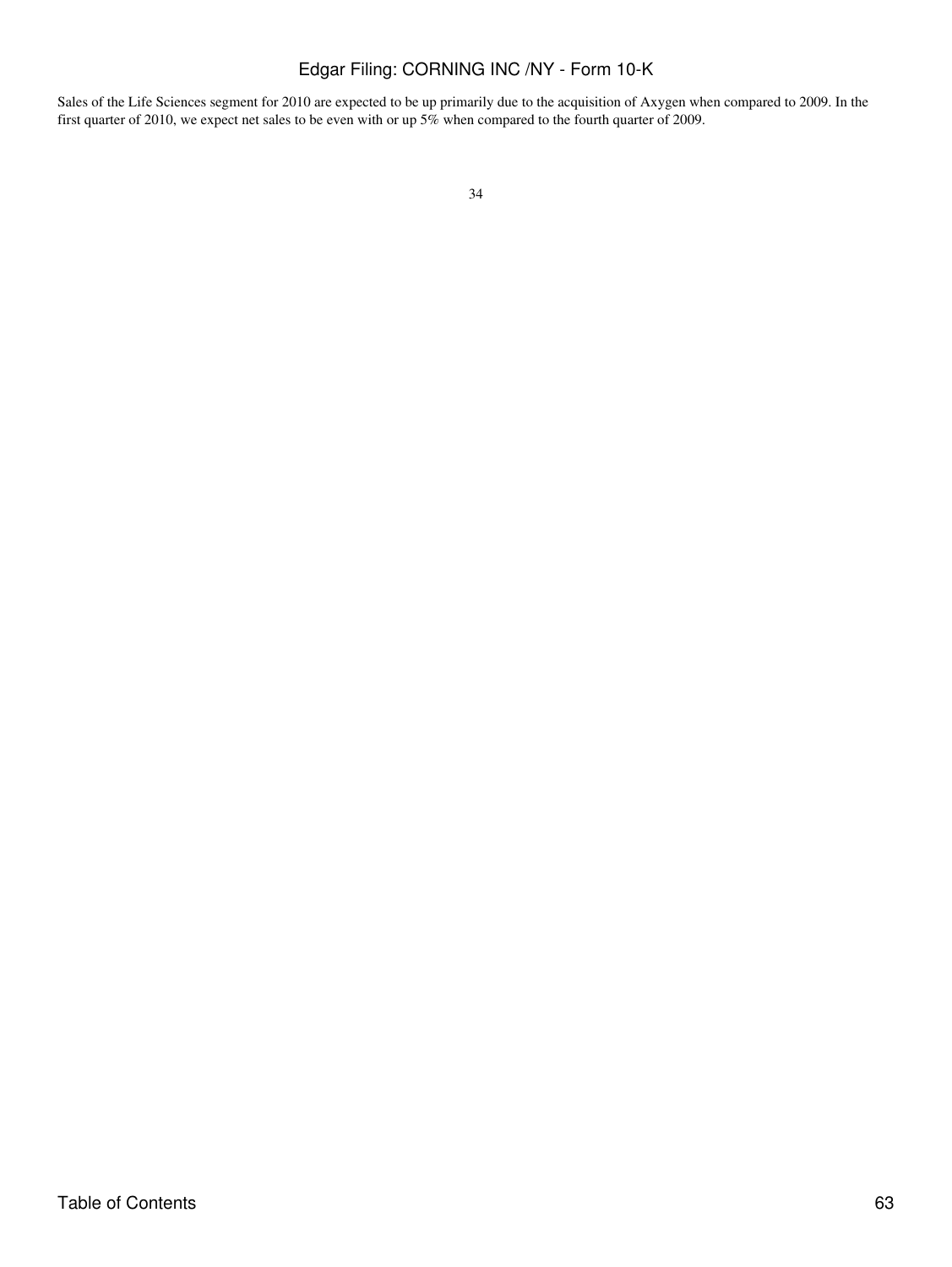### **All Other**

(dollars in millions):

|                                                |               |           |             |               | $%$ change |  |
|------------------------------------------------|---------------|-----------|-------------|---------------|------------|--|
|                                                | 2009          | 2008      | 2007        | $09$ vs. $08$ | 08 vs. 07  |  |
| Net sales                                      | $\frac{1}{2}$ | -16<br>S. | $\sqrt{27}$ | (69)          | (41)       |  |
| Research, development and engineering expenses | \$125         | \$163     | \$121       | (23)          | 35         |  |
| Equity earnings (loss) of affiliated companies | \$32          | -56       | -18         | (43)          | 211        |  |
| Net loss                                       | \$ (80)       | \$(168)   | \$(161)     | *             | $\ast$     |  |

The percentage change calculation is not meaningful. *2009 vs. 2008*

All Other includes all other operating segments that do not meet the quantitative threshold for separate reporting. This group is primarily comprised of development projects, such as advanced flow reactors and synthetic green lasers, and results for new product lines, such as the Epic system. This segment also includes results for certain corporate investments such as Samsung Corning Precisions non-LCD glass businesses and the results of Corsam Technologies LLC (Corsam), an equity affiliate established between Corning and Samsung Corning Precision to provide glass technology research. Refer to Note 7 (Investments) for additional information about Samsung Corning Precision and related party transactions.

The decrease in this segment s net loss for 2009 resulted primarily from lower operating expenses as a result of restructuring actions in the first quarter of 2009, cost reduction efforts, and the impact of the change in the Company s tax position. Net loss of this segment for 2009 included \$4 million of restructuring charges associated with the Companys corporate-wide restructuring plan.

## *2008 vs. 2007*

In 2008, the increase in net loss reflected higher spending for new development projects and a \$14 million loss on the sale of Corning s Steuben glass business, offset somewhat by the absence of restructuring and impairment charges. In 2007, equity earnings of All Other included \$40 million for our share of restructuring and impairment charges for Samsung Corning Precision s non-LCD businesses.

# **LIQUIDITY AND CAPITAL RESOURCES**

## *Financing and Capital Structure*

The following items impacted Corning s financing and capital structure during 2009 and 2008:

In the first quarter of 2009, we recorded the impact of a capital lease obligation for a manufacturing facility associated with our Display Technologies segment. The balance of this obligation at December 31, 2009 was \$150 million.

In the second quarter of 2009, we issued \$250 million of 6.625% senior unsecured notes and \$100 million of 7% senior unsecured notes that mature on May 15, 2019, and May 15, 2024, respectively. The net proceeds of \$346 million were designated for general corporate purposes. In the third and fourth quarters of 2008, we recognized \$53 million of net losses on short-term investments. Net losses included other-than-temporary impairments of \$26 million for securities of Lehman Brothers Holdings Inc., which filed for bankruptcy protection in mid-September, and \$11 million for securities which had declined in value and been down-graded. The remaining losses resulted from the sale of asset-backed debt securities and debt securities of financial institutions as we reduced our exposure to these sectors. In addition, we classified \$40 million of mortgage-backed securities from current assets to long-term assets.

Through the end of September 2008, we repurchased 29.5 million shares of common stock for \$625 million as part of repurchase programs announced in July 2007 and July 2008. We have made no additional repurchases.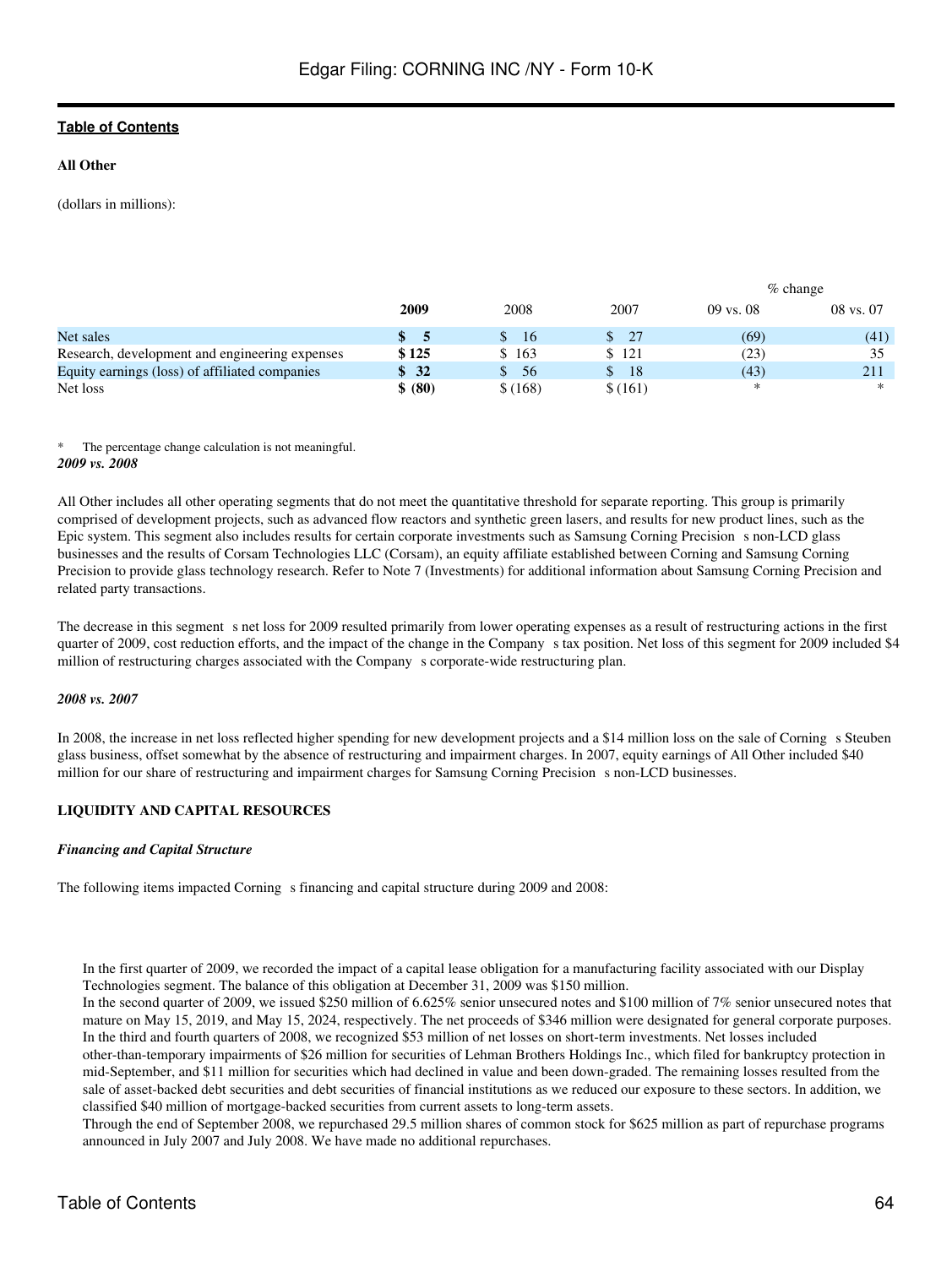We have access to a \$1.1 billion committed, unsecured, multi-currency credit facility. This credit facility expires in November 2011. The facility includes two financial covenants: a leverage ratio and an interest coverage ratio. At December 31, 2009, we were in compliance with both financial covenants.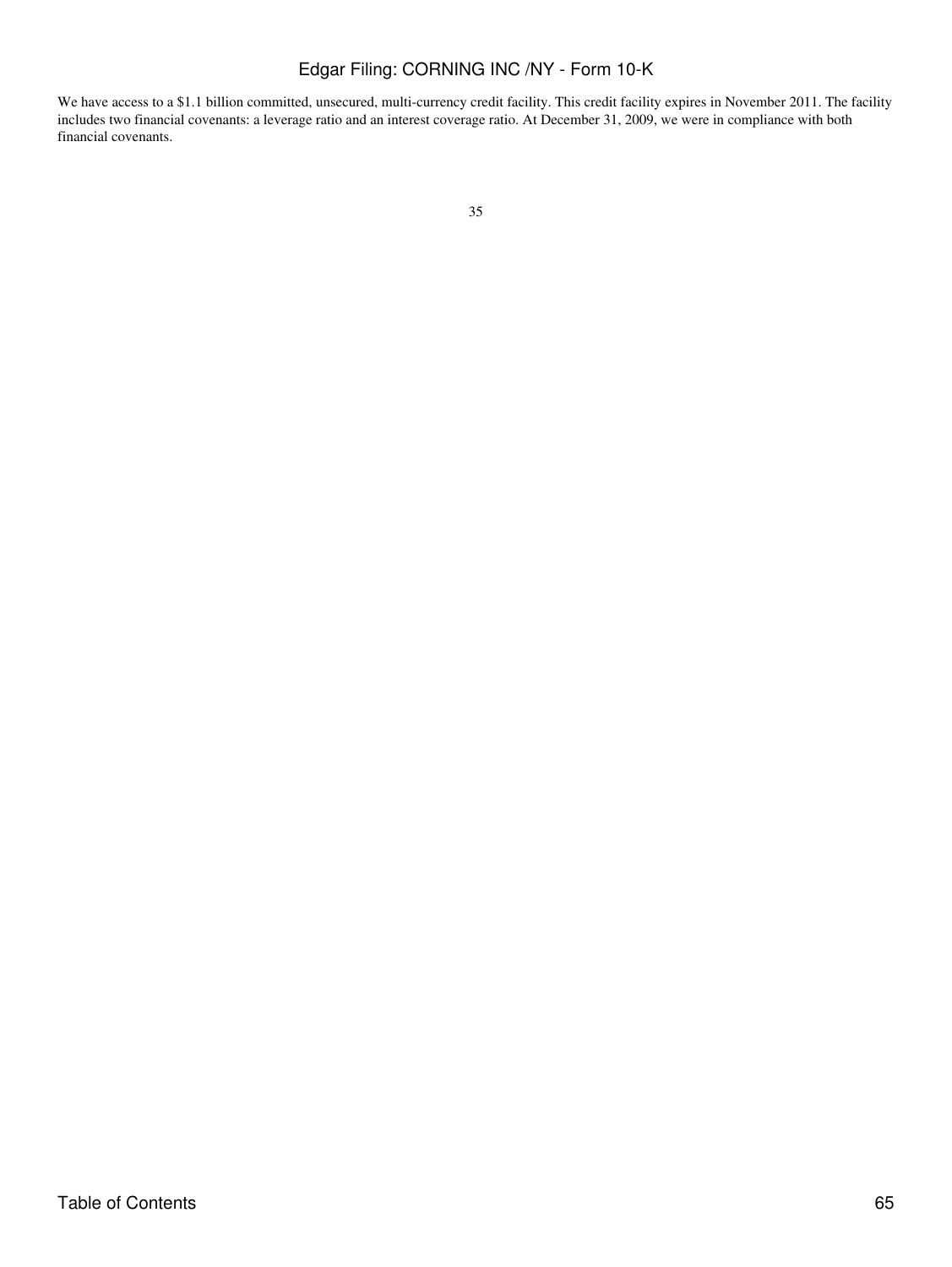## *Capital Spending*

Capital spending totaled \$890 million, \$1.9 billion and \$1.3 billion in 2009, 2008 and 2007, respectively. Capital spending in 2009 was driven primarily by projects in our Display Technologies segment that were started in 2008. Capital spending in 2008 and 2007 primarily included expansion of LCD glass capacity in the Display Technologies segment and new capacity for diesel products in the Environmental Technologies segment. Our 2010 capital spending program is expected to be approximately \$600 million to \$700 million, but there could also be up to \$300 million of additional spending for adjacent opportunities, possible capacity in China, and precious metals to support growing capacity. Approximately \$250 million to \$350 million will be directed toward our Display Technologies segment.

## *Cash Flows*

Summary of cash flow data:

|                                           |           | Years ended December 31, |          |  |
|-------------------------------------------|-----------|--------------------------|----------|--|
|                                           | 2009      | 2008                     | 2007     |  |
| Net cash provided by operating activities | \$2.077   | \$2.128                  | \$2,077  |  |
| Net cash used in investing activities     | \$(1,370) | \$(1,699)                | \$ (561) |  |
| Net cash used in financing activities     | (15)      | (798)                    | \$ (539) |  |
| 2009 vs. 2008                             |           |                          |          |  |

Although 2009 net income decreased significantly from 2008, operating cash flow declined only slightly. The decrease in net income resulted primarily from two non-recurring, non-cash items: the release of \$2.5 billion of deferred tax asset valuation allowances and a \$340 million reduction in asbestos related liabilities. When compared to 2008, operating cash flow in 2009 reflected higher pension contributions and restructuring payments, offset somewhat by an increase in cash from changes in working capital and higher dividends from equity affiliates.

Net cash used in investing activities was lower in 2009 when compared to 2008 due to lower capital expenditures in our Display Technologies segment, offset partially by the acquisition of Axygen.

Net cash used in financing activities also decreased in 2009 when compared to the prior year due to the issuance of long-term debt and the discontinuation of common stock repurchases.

## *2008 vs. 2007*

As the significant increase in 2008 net income was largely driven by two non-cash items, 2008 operating cash increased only slightly when compared to 2007. The two non-cash items were the release of \$2.5 billion of deferred tax asset valuation allowances and a \$340 million reduction in asbestos related liabilities.

In addition, cash from operating activities benefited from slower growth in working capital, higher dividends from equity affiliates, and lower contributions for retirement-related benefits compared to 2007. These benefits were partially offset by an increase in taxes paid and customer deposit credits issued.

Net cash used in investing activities in 2008 increased when compared to the previous year due to a \$659 million increase in capital spending largely attributable to higher spending in the Display Technologies segment and a smaller reduction in short-term investments compared to 2007.

Net cash used in financing activities was higher when compared to the previous year due to an increase in repurchases of common stock and an increase in dividends paid. Corning began paying a quarterly dividend of \$0.05 per share in the third quarter of 2007.

## *Defined Benefit Pension Plans*

We have defined benefit pension plans covering certain domestic and international employees. Our largest single pension plan is Corning s U.S. qualified plan. At December 31, 2009, this plan accounted for 81% of our consolidated defined benefit pension plans projected benefit

# Table of Contents 66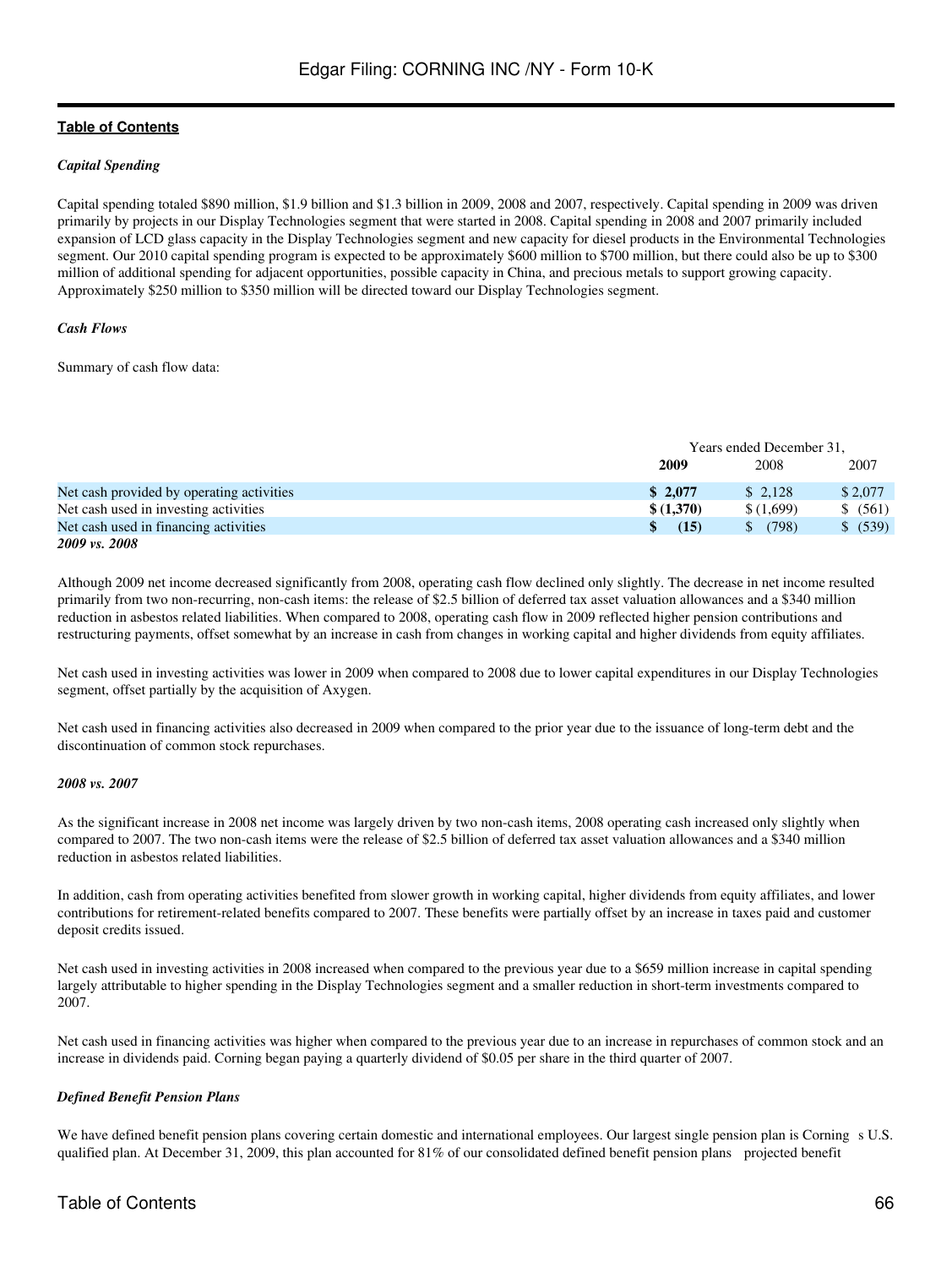obligation and 90% of the related plans assets.

We have traditionally contributed to the U.S. qualified pension plan on an annual basis in excess of the IRS minimum requirements, and as a result, mandatory contributions are not expected to be required for this plan until some time after 2010. In 2009, we made voluntary cash contributions of \$75 million to our domestic defined benefit pension plan and \$5 million to our international pension plans. In 2008, we made voluntary cash contributions of \$50 million to our domestic defined benefit pension plan and \$2 million to our international pension plans.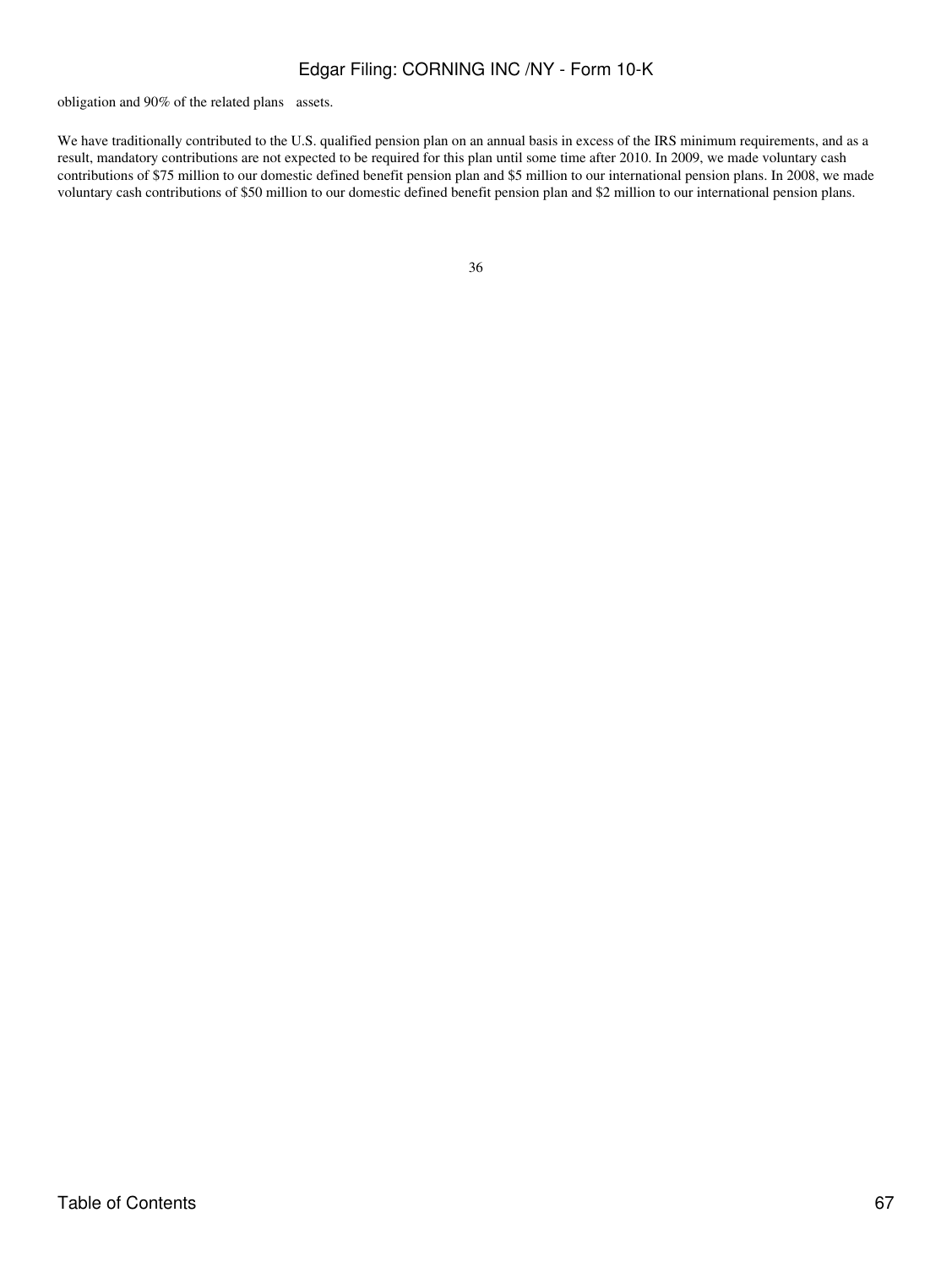In 2008, we experienced significant negative returns on our pension assets for our primary defined benefit plan as a result of deteriorating financial market conditions which increased pension expense for 2009 by \$33 million. In 2009, actual investment experience on the pension assets of our primary defined benefit plan was favorable.

Although we will not be subject to any mandatory contributions in 2010, we anticipate making voluntary cash contributions of up to \$230 million to our domestic and international pension plans in 2010.

Refer to Note 13 (Employee Retirement Plans) to the Consolidated Financial Statements for additional information.

### *Customer Deposits*

Certain customers of our Display Technologies segment have entered into long-term supply agreements and have agreed to make advance cash deposits to secure supply of large-size glass substrates. The deposits will be reduced through future product purchases, thus reducing operating cash flows in later periods as credits are applied for cash deposits received in earlier periods.

Between 2004 and 2007, we received a total of \$937 million for customer deposit agreements. We received our last deposit of \$105 million in 2007 and do not expect to receive additional deposits related to these agreements.

In 2009, 2008 and 2007, we issued credit memoranda which totaled \$253 million, \$266 million, and \$231 million, respectively. These credit amounts were applied to customer receivable balances when payments were due. Customer deposit liabilities were \$104 million and \$369 million at December 31, 2009 and 2008, respectively. In 2010, we expect to issue approximately \$80 million in credit memoranda.

### *Restructuring*

In 2009, we recorded charges of \$228 million associated with a corporate-wide restructuring plan to reduce our global workforce in response to anticipated lower sales in 2009. The charge included costs for severance, special termination benefits, outplacement services, asset write-offs, and the impact of a curtailment loss for postretirement benefits. Total cash expenditures associated with these actions are expected to be approximately \$155 million primarily related to termination benefits.

During 2009, 2008 and 2007, we made payments of \$89 million, \$17 million, and \$39 million, respectively, related to employee severance and other exit costs resulting from restructuring actions. Refer to Note 2 (Restructuring, Impairment and Other Charges (Credits)) to the Consolidated Financial Statements for additional information.

## *Key Balance Sheet Data*

Balance sheet and working capital measures are provided in the following table (dollars in millions):

|                                                                               | December 31, |          |  |
|-------------------------------------------------------------------------------|--------------|----------|--|
|                                                                               | 2009         | 2008     |  |
| Working capital                                                               | \$3,982      | \$2,567  |  |
| Working capital, excluding cash, cash equivalents, and short-term investments | \$399        | \$ (249) |  |
| Current ratio                                                                 | 3.6:1        | 2.3:1    |  |
| Trade accounts receivable, net of allowances                                  | \$<br>753    | \$512    |  |
| Days sales outstanding                                                        | 44           | 43       |  |
| Inventories                                                                   | 579<br>\$    | \$798    |  |
| Inventory turns                                                               | 5.1          | 4.3      |  |
| Days payable outstanding (1)                                                  | 36           | 33       |  |
| Long-term debt                                                                | \$1,930      | \$1,527  |  |
| Total debt to total capital                                                   | $11\%$       | $11\%$   |  |

(1) Includes trade payables only.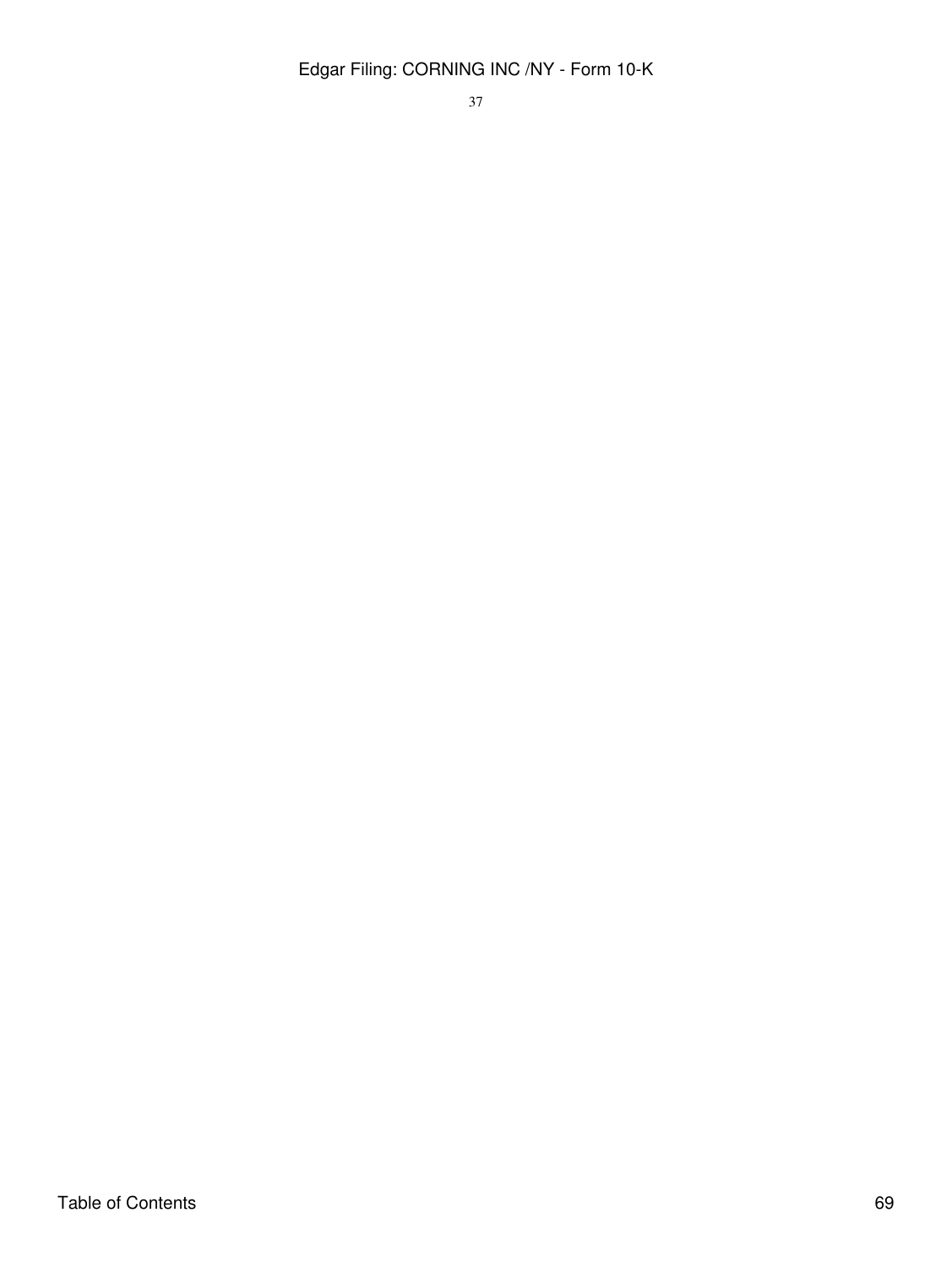## *Credit Ratings*

As of February 10, 2010, our credit ratings were as follows:

|                   | Rating         | Outlook        |
|-------------------|----------------|----------------|
| RATING AGENCY     | long-term debt | last update    |
| Fitch             | BBB+           | Stable         |
|                   |                | June 29, 2007  |
| Standard & Poor s | BBB+           | Stable         |
|                   |                | July 2, 2007   |
| Moody s           | Baa1           | Negative       |
|                   |                | March 24, 2009 |

## *Management Assessment of Liquidity*

We ended the fourth quarter of 2009 with \$3.6 billion of cash, cash equivalents and short-term investments. The Company has adequate sources of liquidity and we are confident in our ability to generate cash to meet existing or reasonably likely future cash requirements. Our cash, cash equivalents, and short-term investments are held in various locations throughout the world and are generally unrestricted. At December 31, 2009 about half of the consolidated amount was held outside of the U.S. Almost all of the amounts held outside of the U.S. are available for repatriation, subject to relevant tax consequences. We utilize a variety of tax planning and financing strategies to ensure that our worldwide cash is available in the locations in which it is needed. We expect accumulated non-U.S. cash balances will remain outside of the U.S. and that we will meet U.S. liquidity needs through future cash flows, use of U.S. cash balances, external borrowings, or some combination of these sources.

In 2009, realized gains and losses on available-for-sale securities were not significant. In 2008, we recorded \$53 million of net realized losses on short-term investments which represented less than 6% of our total holdings of available-for-sale securities at that time. Refer to Note 3 (Available-for-Sale Investments) to the Consolidated Financial Statements for additional information.

In July 2007, Corning s Board of Directors approved a stock repurchase program of up to \$500 million to be completed by the end of 2008. In July 2008, Corning announced that its Board of Directors and Executive Committee had approved a second stock repurchase program of up to an additional \$1 billion to be completed by the end of 2009. Through December 31, 2008, we had repurchased approximately 40 million shares of common stock for \$875 million under these programs. There were no repurchases in 2009.

We complete comprehensive reviews of our significant customers and their creditworthiness by analyzing their financial statements at least annually or more frequently for customers where we have identified a measure of increased risk. We closely monitor payments and developments which may signal possible customer credit issues. We currently have not identified any potential material impact on our liquidity resulting from customer credit issues.

Our major source of funding for 2010 and beyond will be our operating cash flow and our existing balances of cash, cash equivalents, and short term investments. We believe we have sufficient liquidity for the next several years to fund operations, the asbestos litigation, research and development, capital expenditures, scheduled debt repayments, and dividend payments. Corning also has access to a \$1.1 billion unsecured committed credit through November 2011. If market conditions are favorable, the Company may seek to enter into negotiations with its bank group prior to the expiration date to renew and extend the credit arrangements. The existing credit agreement includes two financial covenants: a leverage ratio and an interest coverage ratio. At December 31, 2009, we were in compliance with both financial covenants.

The required leverage ratio, which measures debt to total capital, is a maximum of 50%. At December 31, 2009 and 2008, our leverage using this measure was 11%. The required interest coverage ratio, which is an adjusted earnings measure as defined by our facility, compared to interest expense, is a ratio of at least 3.5 times. At December 31, 2009 and 2008, our interest coverage ratio using this measure was 30.3 times and 43.5 times, respectively.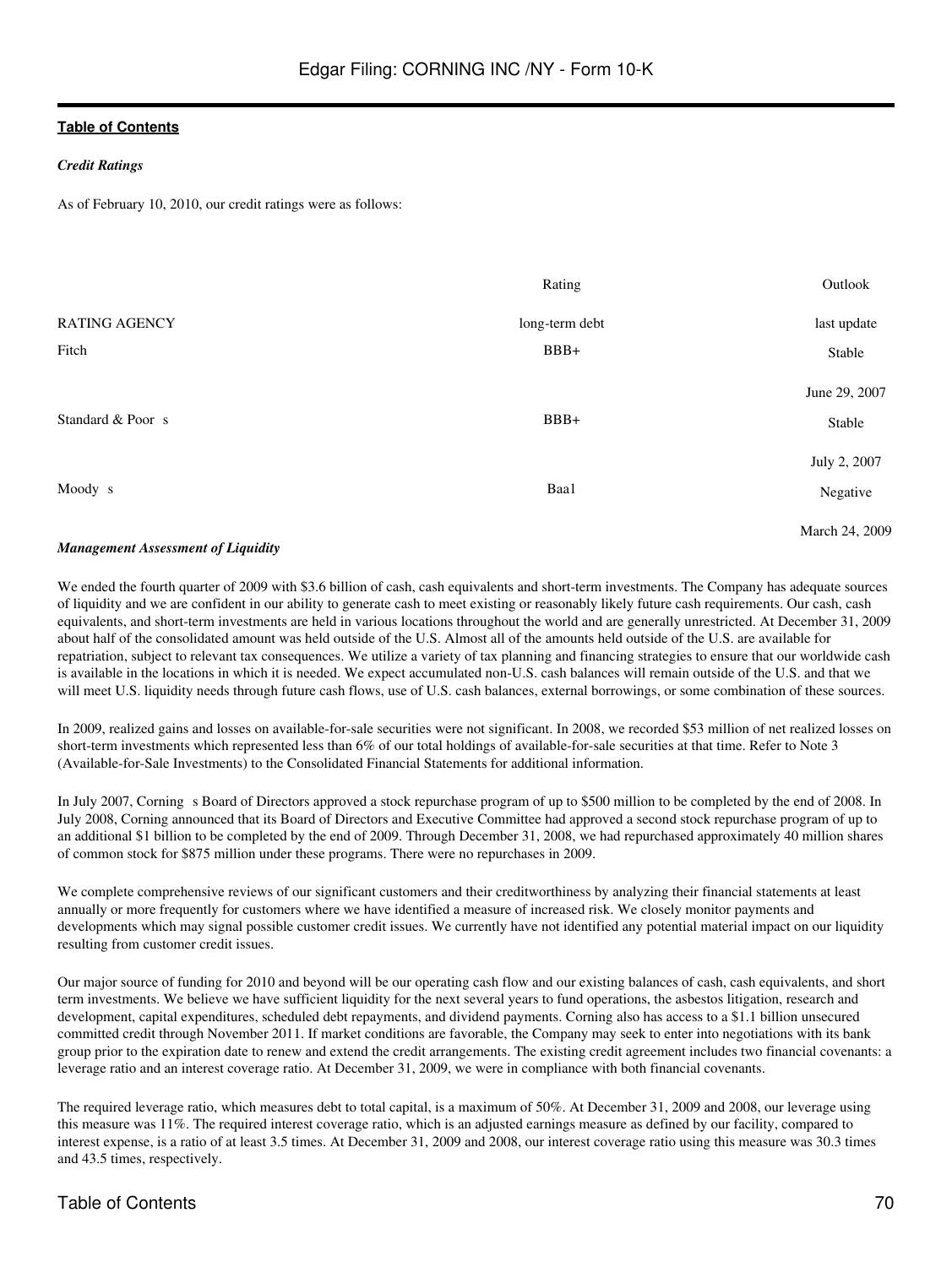Our debt instruments contain customary event of default provisions, which allow the lenders the option of accelerating all obligations upon the occurrence of certain events. In addition, the majority of our debt instruments contain a cross default provision, whereby a default on one debt obligation of the Company in excess of a specified amount, also would be considered a default under the terms of another debt instrument. As of December 31, 2009, we were in compliance with all such provisions.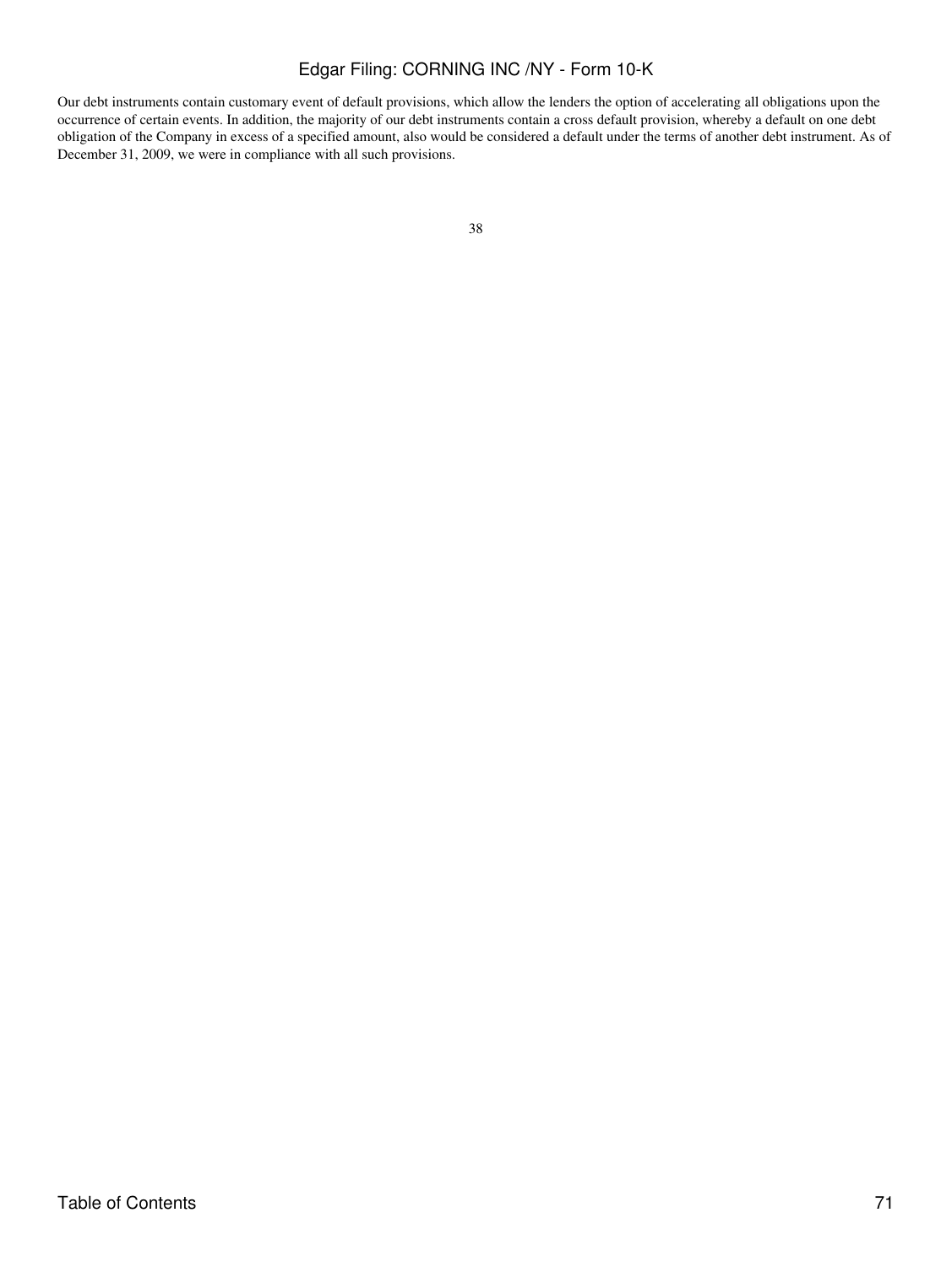Management is not aware of any known trends or any known demands, commitments, events or uncertainties that will result in or that are reasonably likely to result in a material increase or decrease in our liquidity. In addition, other than items discussed, there are no known material trends, favorable or unfavorable, in our capital resources and no expected material changes in the mix and relative cost of such resources.

### *Off Balance Sheet Arrangements*

Off balance sheet arrangements are transactions, agreements, or other contractual arrangements with an unconsolidated entity for which Corning has an obligation to the entity that is not recorded in our consolidated financial statements.

Corning s off balance sheet arrangements include the following:

Guarantee contracts; and

Variable interests held in certain unconsolidated entities.

At the time a guarantee is issued, the Company is required to recognize a liability for the fair value or market value of the obligation it assumes. In the normal course of our business, we do not routinely provide significant third-party guarantees. Generally, third-party guarantees provided by Corning are limited to certain financial guarantees, including stand-by letters of credit and performance bonds, and the incurrence of contingent liabilities in the form of purchase price adjustments related to attainment of milestones. These guarantees have various terms, and none of these guarantees are individually significant.

Refer to Note 14 (Commitments, Contingencies, and Guarantees) to the Consolidated Financial Statements for additional information.

Corning leases certain transportation equipment from three Trusts that qualify as variable interest entities. The sole purpose of these entities is to lease transportation equipment to Corning.

For variable interest entities, we assess the terms of our interest in each entity to determine if we are the primary beneficiary. The primary beneficiary of a variable interest entity is the party that absorbs a majority of the entity s expected losses, receives a majority of its expected residual returns, or both, as a result of holding variable interests, which are the ownership, contractual, or other pecuniary interests in an entity that change with changes in the fair value of the entity s net assets excluding variable interests.

Corning has identified three entities that qualify as variable interest entities. None of these entities is considered to be significant to Corning s consolidated statements of position.

Corning does not have retained interests in assets transferred to an unconsolidated entity that serve as credit, liquidity or market risk support to that entity.

## *Contractual Obligations*

The amounts of our obligations follow (in millions):

|                                               |       | Amount of commitment and contingency expiration per period |                |            |                |    |             |
|-----------------------------------------------|-------|------------------------------------------------------------|----------------|------------|----------------|----|-------------|
|                                               |       | Less than                                                  | 1 to 2         | $2$ to $3$ | $3$ to 4       |    | 5 years and |
|                                               | Total | 1 year                                                     | years          | years      | years          |    | thereafter  |
| Performance bonds and guarantees              | 58    | \$28                                                       | \$10           | S.<br>3    |                |    | 17          |
| Credit facilities for equity companies        | 125   | 25                                                         | 25             | 25         | \$25           |    | 25          |
| Stand-by letters of credit (1)                | 60    | 59                                                         |                |            |                |    |             |
| Loan guarantees                               | 9     |                                                            |                |            |                |    | 9           |
| Subtotal of commitment expirations per period | 252   | \$112                                                      | \$36           | \$28       | $\frac{1}{25}$ | S. | 51          |
| Purchase obligations                          | 63    | \$37                                                       | $\frac{12}{2}$ | S.         | \$             |    | 2           |
| Capital expenditure obligations (2)           | 217   | 217                                                        |                |            |                |    |             |
| Total debt (3)                                | 1.706 | 72                                                         | 23             | 21         | 122            |    | 1.468       |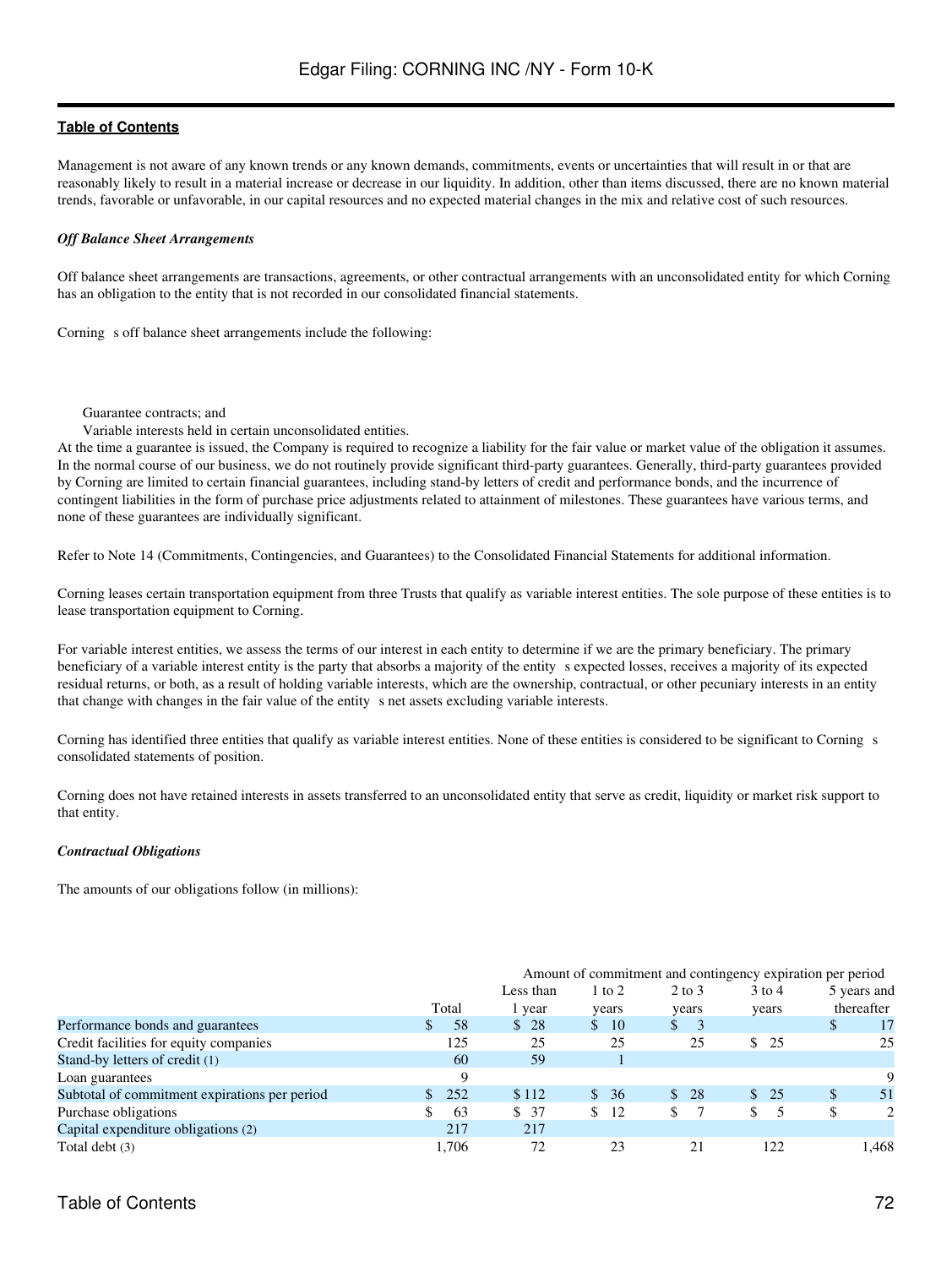| Minimum rental commitments                                | 201     | 41     | 34    | 28    | 24    | 74    |
|-----------------------------------------------------------|---------|--------|-------|-------|-------|-------|
| Capital leases $(3)(4)$                                   | 385     |        | 43    |       |       | 300   |
| Interest on long-term debt (5)                            | 1.334   |        | 107   | 107   | 107   | 902   |
| Uncertain tax positions (6)                               |         |        |       |       |       |       |
| Subtotal of contractual obligation payments due by period | 3.915   | 497    | 221   | 178   | 273   | 2.746 |
| Total commitments and contingencies                       | \$4.167 | \$ 609 | \$257 | \$206 | \$298 | 2.797 |

(1) At December 31, 2009, \$41 million of the \$60 million was included in other accrued liabilities on our consolidated balance sheets.

(2) Capital expenditure obligations, primarily related to our Display Technologies segment expansions, are included on our balance sheet.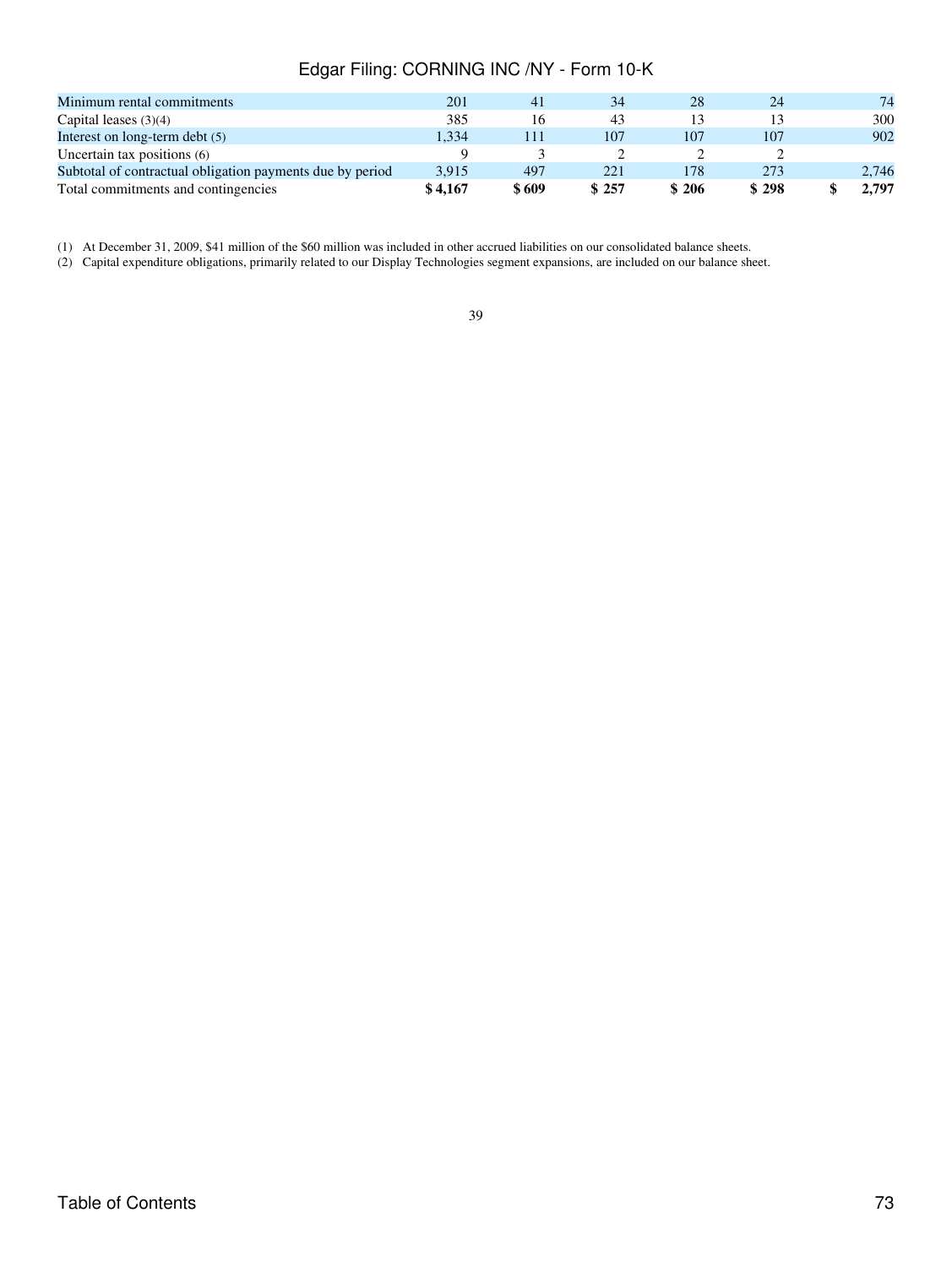- (3) At December 31, 2009, \$2.0 billion was included on our balance sheet. Total debt above is stated at maturity value.
- (4) At December 31, 2009, \$151 million of the \$385 million represents imputed interest.
- The estimate of interest payments assumes interest is paid through the date of maturity or expiration of the related debt, based upon stated rates in the respective debt instruments.
- (6) At December 31, 2009, \$16 million was included on our balance sheet related to uncertain tax positions. Of this amount, we are unable to estimate when \$7 million of that amount will become payable.

We are required, at the time a guarantee is issued, to recognize a liability for the fair value or market value of the obligation it assumes. In the normal course of our business, we do not routinely provide significant third-party guarantees. Generally, third-party guarantees provided by Corning are limited to certain financial guarantees, including stand-by letters of credit and performance bonds, and the incurrence of contingent liabilities in the form of purchase price adjustments related to attainment of milestones. These guarantees have various terms, and none of these guarantees are individually significant.

We have agreed to provide a credit facility related to Dow Corning. The funding of the Dow Corning credit facility will be required only if Dow Corning is not otherwise able to meet its scheduled funding obligations in its confirmed Bankruptcy Plan. The purchase obligations primarily represent raw material and energy-related take-or-pay contracts. We believe a significant majority of these guarantees and contingent liabilities will expire without being funded.

### **ENVIRONMENT**

Corning has been named by the Environmental Protection Agency (the Agency) under the Superfund Act, or by state governments under similar state laws, as a potentially responsible party for 21 active hazardous waste sites. Under the Superfund Act, all parties who may have contributed any waste to a hazardous waste site, identified by the Agency, are jointly and severally liable for the cost of cleanup unless the Agency agrees otherwise. It is Corning s policy to accrue for its estimated liability related to Superfund sites and other environmental liabilities related to property owned by Corning based on expert analysis and continual monitoring by both internal and external consultants. At December 31, 2009 and 2008, Corning had accrued approximately \$26 million (undiscounted) and \$21 million (undiscounted), respectively, for its estimated liability for environmental cleanup and related litigation. Based upon the information developed to date, management believes that the accrued reserve is a reasonable estimate of the Companys liability and that the risk of an additional loss in an amount materially higher than that accrued is remote.

#### **CRITICAL ACCOUNTING ESTIMATES**

The preparation of financial statements requires us to make estimates and assumptions that affect amounts reported therein. The estimates, including future projections of performance and relevant discount rates, that required us to make difficult, subjective or complex judgments follow.

#### *Impairment of assets held for use*

We are required to assess the recoverability of the carrying value of long-lived assets when an indicator of impairment has been identified. We review our long-lived assets in each quarter to assess whether impairment indicators are present. We must exercise judgment in assessing whether an event of impairment has occurred.

Manufacturing equipment includes certain components of production equipment that are constructed of precious metals, primarily platinum and rhodium. These metals are not depreciated because they have very low physical losses and are repeatedly reclaimed and reused in our manufacturing process over a very long useful life. Precious metals are reviewed for impairment as part of our assessment of long-lived assets. This review considers all of the Company s precious metals that are either in place in the production process; in reclamation, fabrication, or refinement in anticipation of re-use; or awaiting use to support increased capacity. Precious metals are only acquired to support our operations and are not held for trading or other purposes.

Examples of events or circumstances that may be indicative of impairments include:

A significant adverse change in legal factors or in the business climate that could affect the value of the asset, including an adverse action or assessment by a regulator;

A significant decrease in the market price of an asset;

A significant change in the extent or manner in which a long-lived asset is being used or in its physical condition;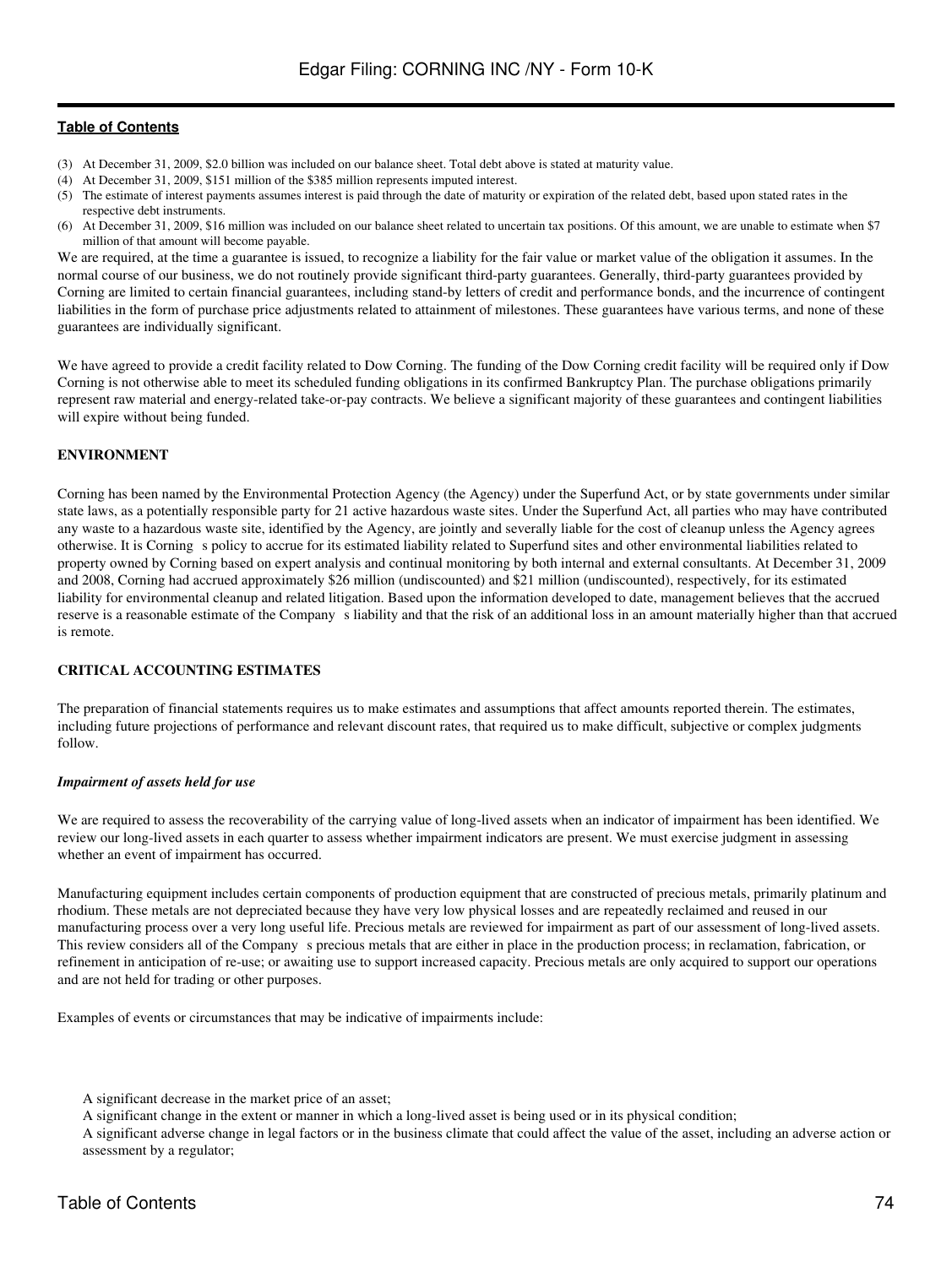An accumulation of costs significantly in excess of the amount originally expected for the acquisition or construction of an asset; A current-period operating or cash flow loss combined with a history of operating or cash flow losses or a projection or forecast that demonstrates continuing losses associated with the use of an asset; and A current expectation that, more likely than not, an asset will be sold or otherwise disposed of significantly before the end of its previously estimated useful life.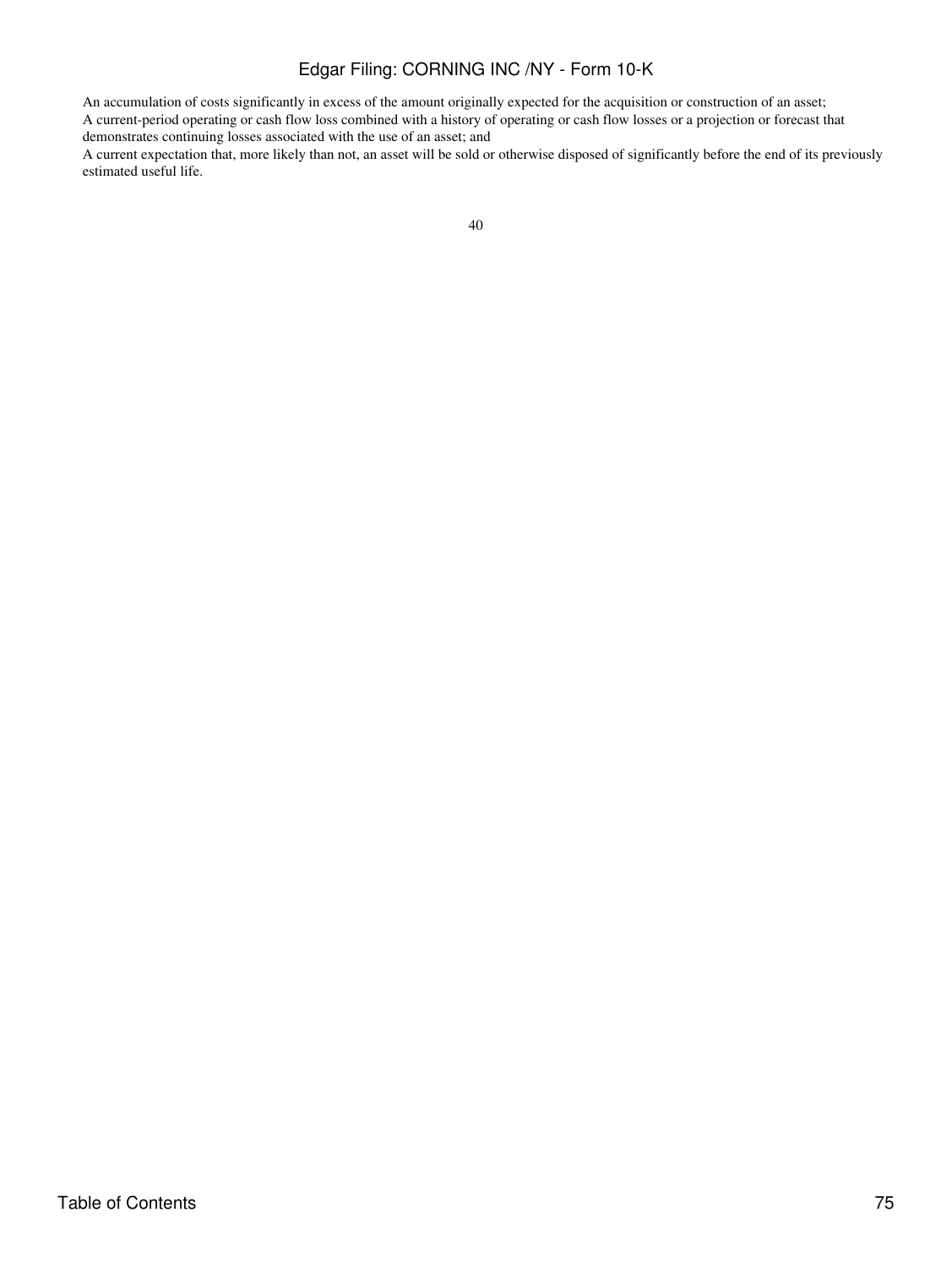For purposes of recognition and measurement of an impairment loss, a long-lived asset or assets is grouped with other assets and liabilities at the lowest level for which identifiable cash flows are largely independent of the cash flows of other assets and liabilities. We must exercise judgment in assessing the lowest level for which identifiable cash flows are largely independent of the cash flows of other assets and liabilities. For the majority of our reporting segments, we concluded that locations or businesses which share production along the supply chain must be combined in order to appropriately identify cash flows that are largely independent of the cash flows of other assets and liabilities.

For long-lived assets, when impairment indicators are present, we compare estimated undiscounted future cash flows, including the eventual disposition of the asset group at market value, to the assets carrying value to determine if the asset group is recoverable. This assessment requires the exercise of judgment in assessing the future use of and projected value to be derived from the assets to be held and used. Assessments also consider changes in asset utilization, including the temporary idling of capacity and the expected timing for placing this capacity back into production. If there is an impairment, a loss is recorded to reflect the difference between the assets fair value and carrying value. This may require judgment in estimating future cash flows and relevant discount rates and residual values in estimating the current fair value of the impaired assets to be held and used.

The fair value of long-lived assets is determined using an income approach that starts with the forecast of all the expected future net cash flows including the eventual disposition at market value of long-lived assets, and also considers the fair market value of all precious metals. Some of the more significant estimates and assumptions in our analysis include: market size and growth, market share, projected selling prices, manufacturing cost and discount rate. Our estimates are based upon our historical experience, our commercial relationships, and available external information about future trends. We believe fair value assessments are most sensitive to market growth and the corresponding impact on volume and selling prices and that these are also more subjective than manufacturing cost and other assumptions. The Company believes its current assumptions and estimates are reasonable and appropriate.

As of December 31, 2009 and 2008, we have not identified any instances where the carrying values of our long-lived assets were not recoverable. At December 31, 2009 the fair market value of precious metals was higher than our carrying value by \$193 million. At December 31, 2008, the fair market value of precious metals was lower than our carrying value by \$598 million. Currently these precious metal assets, primarily in the Display Technologies segment, are recoverable as part of their asset groupings. There is the potential for impairment in the future if negative events significantly decrease the cash flow of our segments. Such events include, but are not limited to, a significant decrease in demand for products of our Display Technologies segment or a significant decrease in its profitability.

#### *Impairment of goodwill*

We are required to make certain subjective and complex judgments on a number of matters, including assumptions and estimates used to determine the fair value of our reporting units.

Our annual goodwill recoverability assessment is completed in the fourth quarter, as it is traditionally based on our annual strategic planning process. This process includes an extensive review of expectations for the long-term growth of our businesses and forecasting future cash flows. Our valuation method is an income approach using a discounted cash flow model in which cash flows anticipated over several periods, plus a terminal value at the end of that time horizon, are discounted to their present value using an appropriate rate of return. Our estimates are based upon our historical experience, our current knowledge from our commercial relationships, and available external information about future trends. As disclosed in Note 10 (Goodwill and Other Intangible Assets) to the Consolidated Financial Statements, Corning s goodwill relates primarily to the Telecommunications, Specialty Materials and Life Sciences operating segments.

#### *Telecommunications*

Goodwill for the Telecommunication segment is tested at the operating segment level. We have aggregated the Telecommunications operating segment businesses into a single reporting unit for goodwill impairment testing based on the manner in which we operate our businesses; the vertically integrated nature of these operations; shared assets, operating and finance resources, and management; the nature of production processes and the regulatory environment; and the shared support and benefit from common research and development activity.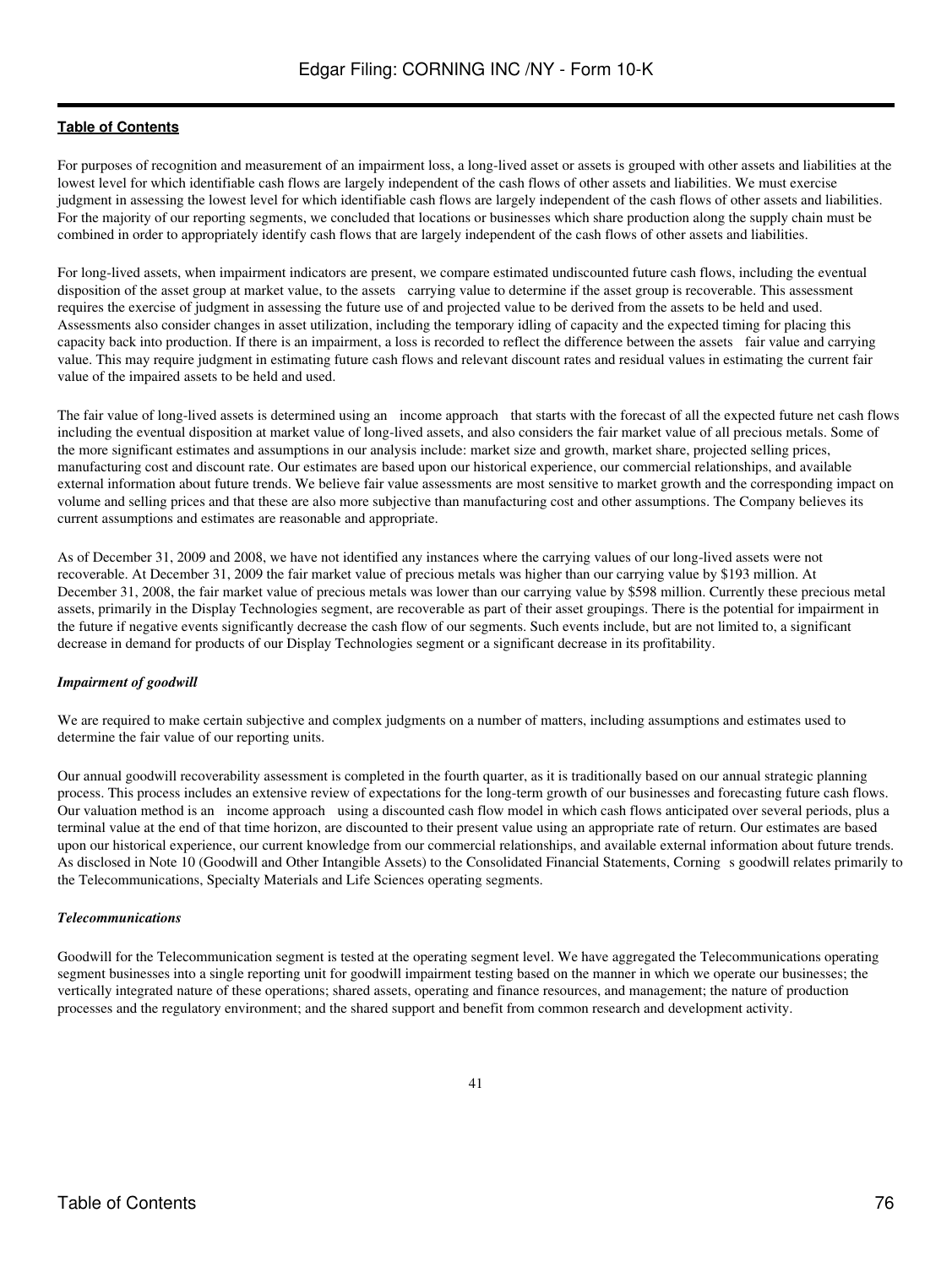Results for the Telecommunications segment in 2009 were down when compared with 2008. We expect the worldwide telecommunications industry market to be negatively impacted by the global recession with lower sales in 2010 than in 2009. The results of our impairment tests in 2009 indicated that the fair value of the reporting unit exceeded its book value by a significant amount. A discount rate of 9% was used in 2009 and 10% was used in 2008. We determined a range of discount rates between 7% and 11% would not have affected our conclusion.

#### *Specialty Materials*

Goodwill for the Specialty Materials segment is tested at the component level, which is one level below an operating segment, because the goodwill is the result of transactions associated with certain businesses in this operating segment. Although the Specialty Materials segment had small reported losses in 2009 and 2008, we expect in the near term new products will partially offset some of the declines resulting from recent economic conditions, and we anticipate growth in new products will also improve longer-term profitability. The results of our impairment test in 2009 and 2008 indicated that the fair value of the reporting unit significantly exceeded its book value. A discount rate of 9% was used in 2009 and 10% was used in 2008. We determined a range of discount rates between 7% and 11% would not have affected our conclusion.

#### *Life Sciences*

In 2009, the Life Sciences segment recorded goodwill in connection with the acquisition of Axygen. Goodwill for the Life Sciences segment is tested at the operating segment level. We have aggregated the Life Sciences operating segment businesses into a single reporting unit for goodwill impairment testing based on the manner in which we operate our businesses.

Results in the Life Sciences segment in 2009 reflected the impact of acquisition-related costs and \$8 million of restructuring charges associated with the Company s corporate-wide restructuring plan, when compared to 2008. The results of our impairment tests in 2009 indicated that the fair value of the reporting unit exceeded its book value by a significant amount. A discount rate of 8% was used in 2009. We determined a range of discount rates between 6% and 10% would not have affected our conclusion.

#### *Restructuring charges and impairments resulting from restructuring actions*

We are required to assess whether and when a restructuring event has occurred and in which periods charges related to such events should be recognized. We must estimate costs of plans to restructure including, for example, employee termination costs. Restructuring charges require us to exercise judgment about the expected future of our businesses, of portions thereof, their profitability, cash flows and in certain instances eventual outcome. The judgment involved can be difficult, subjective and complex in a number of areas, including assumptions and estimates used in estimating the future profitability and cash flows of our businesses.

Restructuring events often give rise to decisions to dispose of or abandon certain assets or asset groups which, as a result, require impairment. We are required to carry assets to be sold or abandoned at the lower of cost or fair value. We must exercise judgment in assessing the fair value of the assets to be sold or abandoned.

#### *Income taxes*

We are required to exercise judgment about our future results in assessing the realizability of our deferred tax assets. Inherent in this estimation process is the requirement for us to estimate future book taxable income and possible tax planning strategies. These estimates require us to exercise judgment about our future results, the prudence and feasibility of possible tax planning strategies, and the economic environments in which we do business. It is possible that actual results will differ from assumptions and require adjustments to allowances.

In the second quarter of 2008, we released \$2.4 billion of valuation allowances because we believe it is more likely than not that we will be able to generate sufficient levels of profitability in the U.S. to realize substantially all of our U.S. deferred tax assets. A key trend included in our projections was the rate of penetration of LCD televisions driven by an increase in televisions per household, faster LCD television replacement rates, the continued decline of cathode ray tube products, and growth in emerging markets such as China. Another key trend included global demand improvements for diesel products based on the timing of new government regulations and economic growth. In the third and fourth quarters of 2008, we released an additional \$70 million, and \$45 million, respectively, of valuation allowances on our U.S. deferred tax assets as a result of a change in our estimate of U.S. taxable income.

Significant estimates and assumptions used in assessing the realizability of our deferred tax assets included: the long-term stabilization of U.S. income from forecasted royalty income in our Display Technologies operating segment, the long-term growth of our diesel business, and the future success of new products.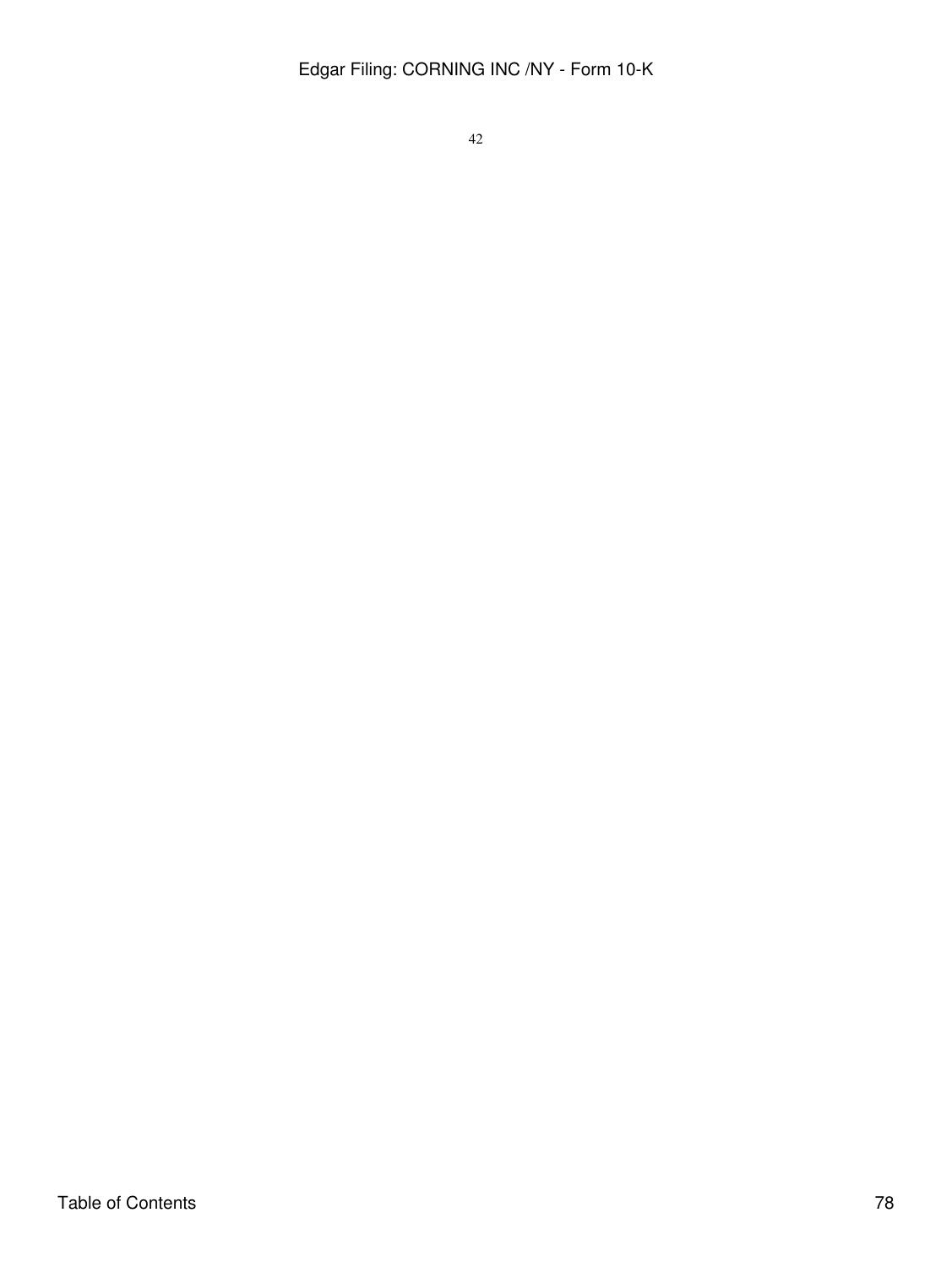In determining our provision for income taxes, we use an annual effective income tax rate based on full year income, permanent differences between book and tax income, and statutory income tax rates. Significant judgment is required in determining the Company s worldwide income tax position, as well as the effective tax rate.

#### *Equity method investments*

At December 31, 2009 and 2008, the carrying value of our equity method investments was \$4.0 billion and \$3.1 billion, respectively, with our two largest equity method investments comprising approximately 94% of the balance. We review our equity method investments for indicators of impairment on a periodic basis or if an event or circumstances change to indicate the carrying amount may be other-than-temporarily impaired. When such indicators are present, we then perform an in-depth review for impairment. An impairment assessment requires the exercise of judgment related to key assumptions such as forecasted revenue and profitability, forecasted tax rates, foreign currency exchange rate movements, terminal value assumptions, historical experience, our current knowledge from our commercial relationships, and available external information about future trends.

As of December 31, 2009 and 2008, we have not identified any instances where the carrying values of our equity method investments were not recoverable.

#### *Fair value measures*

As required, Corning uses two kinds of inputs to determine the fair value of assets and liabilities: observable and unobservable. Observable inputs are based on market data or independent sources, while unobservable inputs are based on the Company s own market assumptions. Once inputs have been characterized, we prioritize the inputs used to measure fair value into one of three broad levels. Characterization of fair value inputs is required for those accounting pronouncements that prescribe or permit fair value measurement. In addition, observable market data must be used when available. Corning s major categories of financial assets and liabilities required to be measured at fair value are short-term and long-term investments and derivatives. These categories use observable inputs only and are measured using a market approach based on quoted prices in markets considered active or in markets in which there are few transactions.

Derivative assets and liabilities may include interest rate swaps and forward exchange contracts that are measured using observable quoted prices for similar assets and liabilities. In arriving at the fair value of Corning s derivative assets and liabilities, we have considered the appropriate valuation and risk criteria, including such factors as credit risk of the relevant party to the transaction. Amounts related to credit risk are not material.

#### *Probability of litigation outcomes*

We are required to make judgments about future events that are inherently uncertain. In making determinations of likely outcomes of litigation matters, we consider the evaluation of legal counsel knowledgeable about each matter, case law, and other case-specific issues. See Part II - Item 1. Legal Proceedings for a discussion of the material litigation matters we face. The most significant matter involving judgment is the liability for asbestos litigation. There are a number of factors bearing upon our potential liability, including the inherent complexity of a Chapter 11 filing, our history of success in defending asbestos claims, our assessment of the strength of our corporate veil defenses, and our continuing dialogue with our insurance carriers and the claimants representatives. The proposed asbestos resolution (Amended PCC Plan) is subject to a number of contingencies. The approval of the Amended PCC Plan by the Bankruptcy Court is not certain and faces objections by some parties. Any approval of the Amended PCC Plan by the Bankruptcy Court is subject to appeal. The proposed Amended PCC Plan is also subject to a vote of PCC s creditors. For these and other reasons, Corning s liability for these asbestos matters may be subject to changes in subsequent quarters. The estimate of the cost of resolving the non-PCC asbestos claims may also be subject to change as developments occur. Management continues to believe that the likelihood of the uncertainties surrounding these proceedings causing a material adverse impact to Corning s financial statements is remote.

#### *Other possible liabilities*

We are required to make judgments about future events that are inherently uncertain. In making determinations of likely outcomes of certain matters, including certain tax planning and environmental matters, these judgments require us to consider events and actions that are outside our control in determining whether probable or possible liabilities require accrual or disclosure. It is possible that actual results will differ from assumptions and require adjustments to accruals.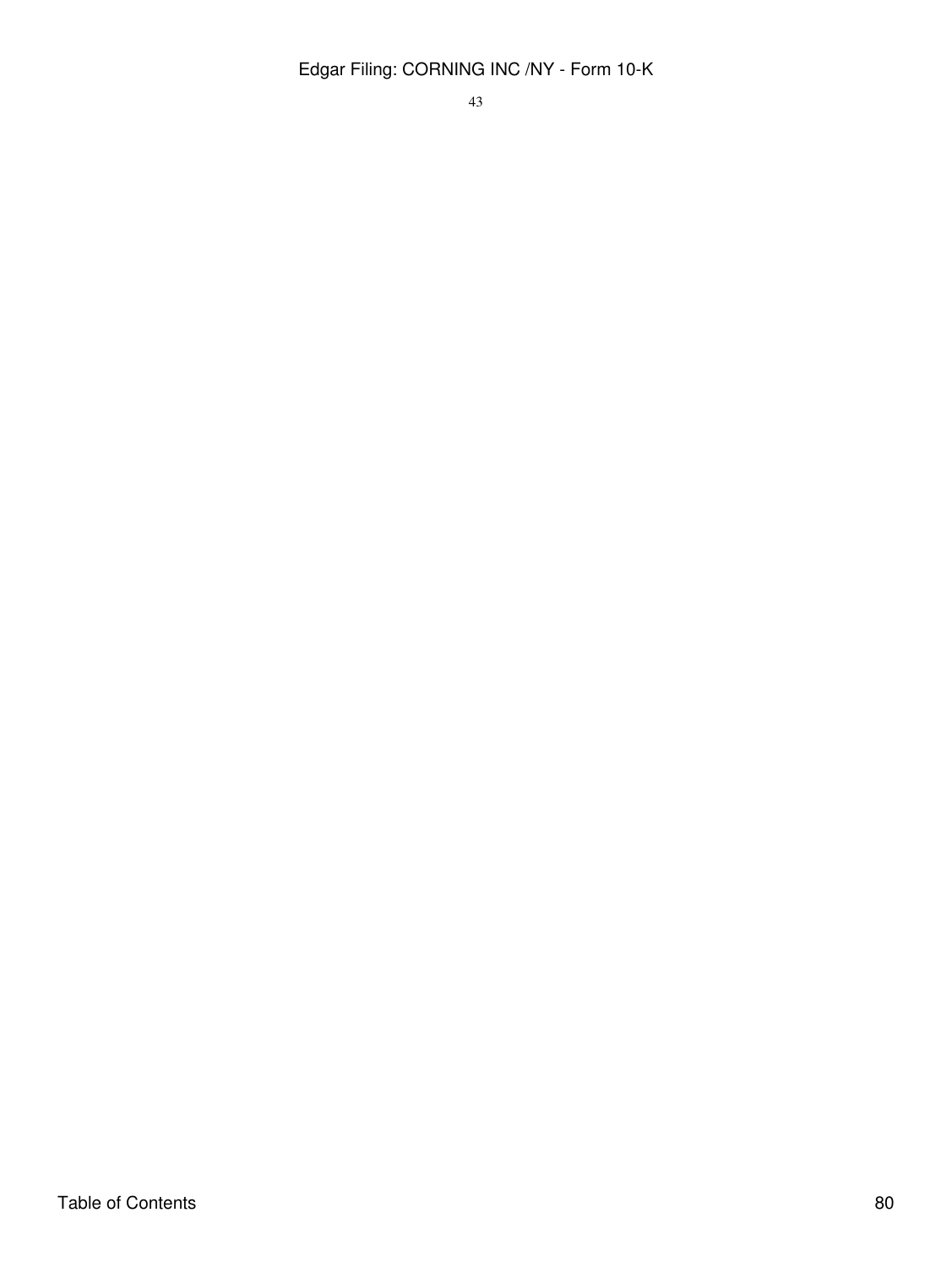#### *Variable interest entities*

The Company has interests in certain unconsolidated entities. These investments are evaluated periodically to determine if they qualify as variable interest entities and whether Corning is a primary beneficiary for any of those qualifying interests. A variable interest entity (VIE) is an entity that lacks sufficient equity investment or in which the equity investors do not have certain characteristics of a controlling financial interest. A company that absorbs a majority of the expected losses or receives a majority of the expected returns of a VIE is considered to be a primary beneficiary and must consolidate the VIE. The determination of whether an entity is a VIE and if a company is the primary beneficiary of a VIE are complex areas that require judgments about items such as the sufficiency of the equity at risk, the evaluation of contractual arrangements, and assessments about forecasted information. While management believes the assumptions used are appropriate, changes in these judgments or estimates could affect Corning s results.

#### *Pension and other postretirement employee benefits (OPEB)*

Pension and OPEB costs and obligations are dependent on assumptions used in calculating such amounts. These assumptions include discount rates, health care cost trend rates, benefits earned, interest cost, expected return on plan assets, mortality rates, and other factors. In accordance with U.S. GAAP, actual results that differ from the assumptions are accumulated and amortized over future periods and, therefore, generally affect recognized expense and the recorded obligation in future periods. While management believes that the assumptions used are appropriate, differences in actual experience or changes in assumptions may affect Corning s pension and other postretirement obligations and future expense.

As of December 31, 2009, the Projected Benefit Obligation (PBO) for U.S. pension plans was \$2,465 million.

The following information illustrates the sensitivity to a change in certain assumptions for U.S. pension plans:

|                                                      | Effect on 2010<br>pre-tax pension | Effect on<br>December 31, 2009 |
|------------------------------------------------------|-----------------------------------|--------------------------------|
| Change in assumption                                 | expense                           | <b>PBO</b>                     |
| 25 basis point decrease in discount rate             | $+$ \$5.0 million                 | $+$ \$64 million               |
| 25 basis point increase in discount rate             | -\$5.0 million                    | -\$62 million                  |
| 25 basis point decrease in expected return on assets | $+$ \$5.3 million                 |                                |
| 25 basis point increase in expected return on assets | -\$5.3 million                    |                                |

The above sensitivities reflect the impact of changing one assumption at a time. Note that economic factors and conditions often affect multiple assumptions simultaneously and the effects of changes in key assumptions are not necessarily linear. These changes in assumptions would have no effect on Corning s funding requirements.

In addition, at December 31, 2009, a 25 basis point decrease in the discount rate would decrease stockholders equity by \$87 million before tax, and a 25 basis point increase in the discount rate would increase stockholders equity by \$85 million. In addition, the impact of greater than a 25 basis point decrease in discount rate would not be proportional to the first 25 basis point decrease in the discount rate.

The following table illustrates the sensitivity to a change in the discount rate assumption related to Corning s U.S. OPEB plans:

|                                          | Effect on 2010<br>pre-tax OPEB | Effect on<br>December 31, 2009 |  |
|------------------------------------------|--------------------------------|--------------------------------|--|
| Change in assumption                     | expense                        | <b>APBO</b>                    |  |
| 25 basis point decrease in discount rate | $+\$1$ million                 | $+$ \$23 million               |  |
| 25 basis point increase in discount rate | -\$1 million                   | -\$23 million                  |  |

The above sensitivities reflect the impact of changing one assumption at a time. Note that economic factors and conditions often affect multiple assumptions simultaneously and the effects of changes in key assumptions are not necessarily linear.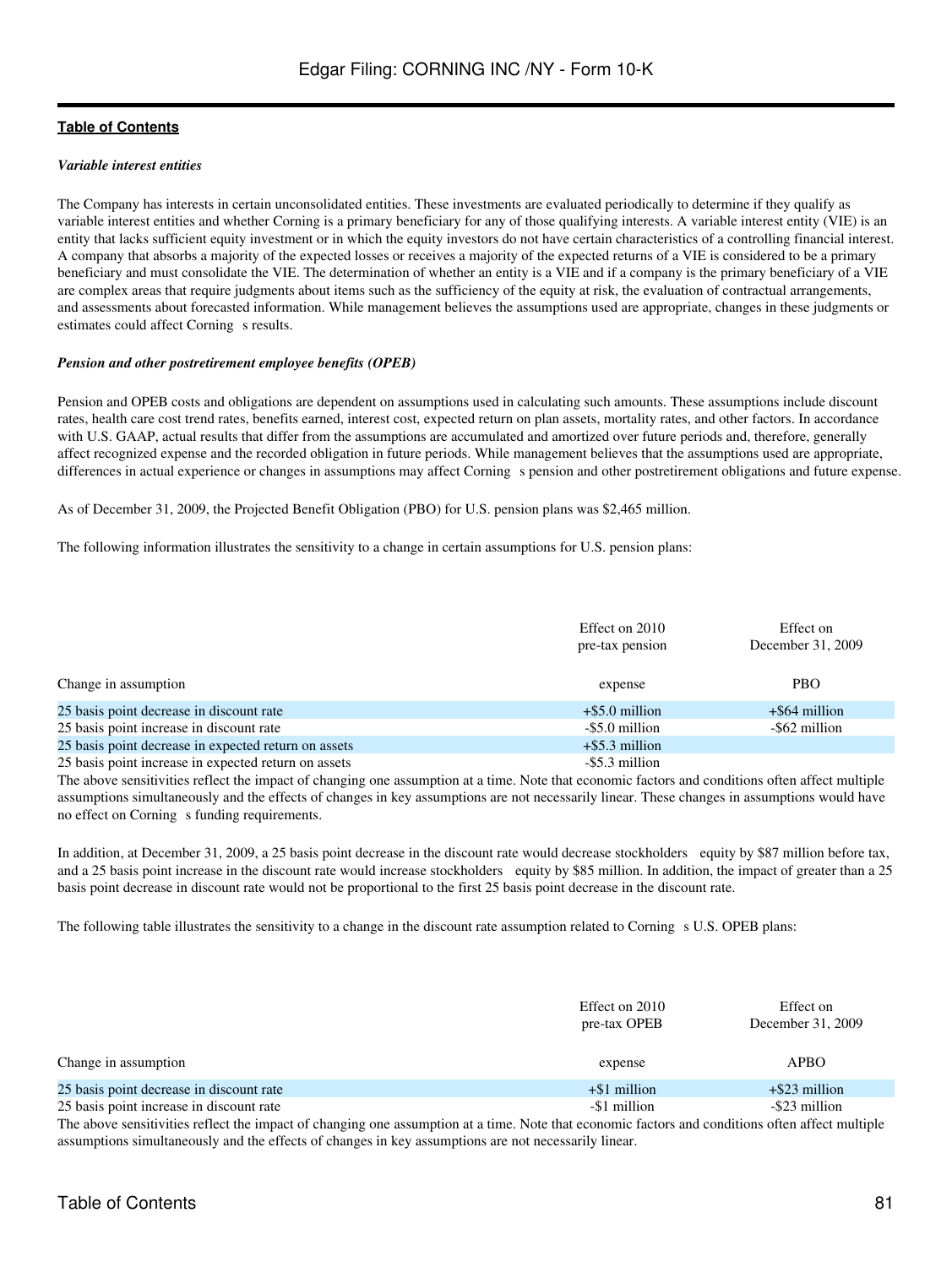#### *Revenue recognition*

The Company recognizes revenue when it is realized or realizable and earned. In certain instances, revenue recognition is based on estimates of fair value of deliverables as well as estimates of product returns, allowances, discounts, and other factors. These estimates are supported by historical data. While management believes that the estimates used are appropriate, differences in actual experience or changes in estimates may affect Corning s future results.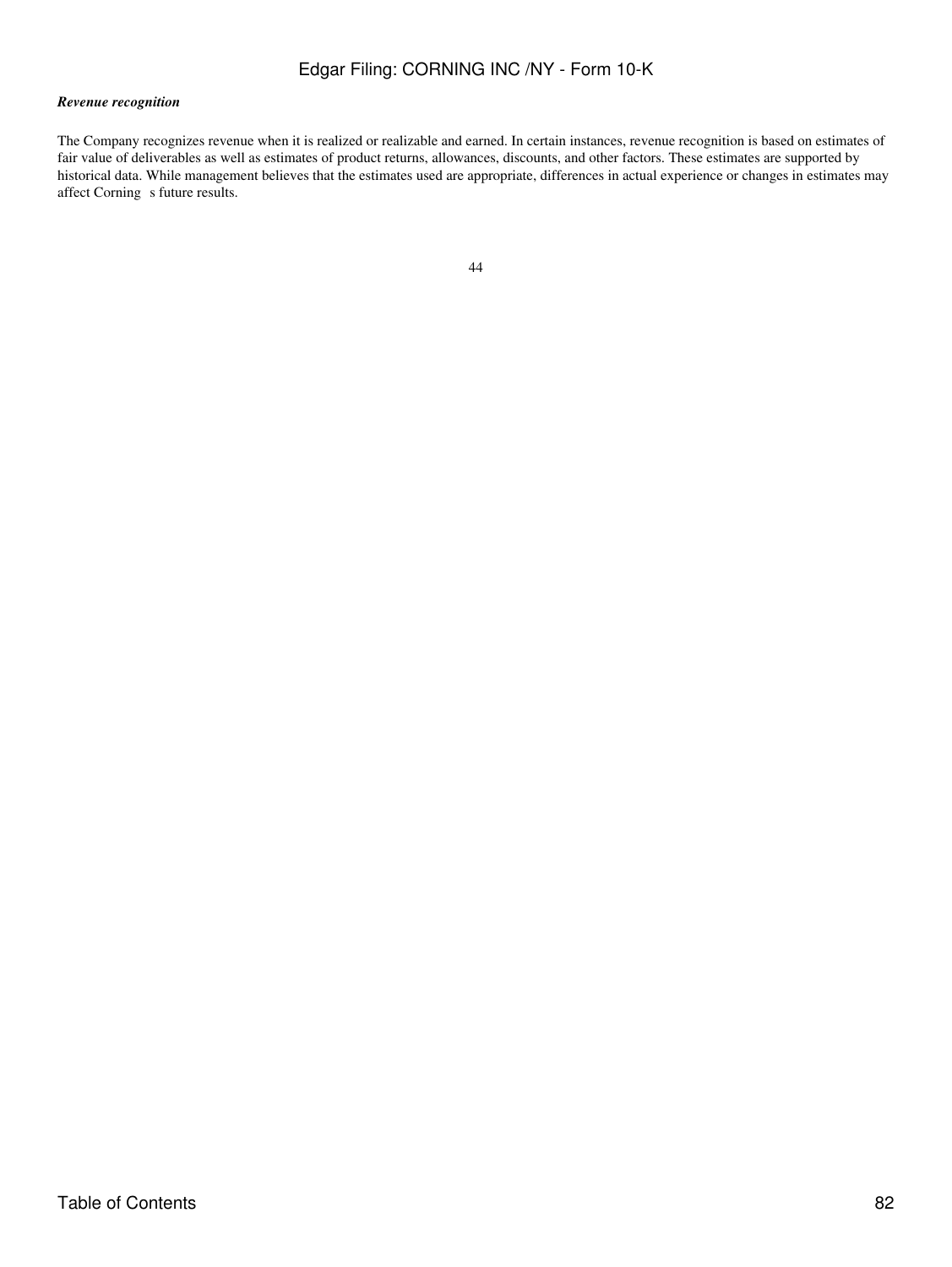#### *Stock compensation*

Stock-based compensation expense and disclosures are dependent on assumptions used in calculating such amounts. These assumptions include risk-free discount rates, expected term of the stock based compensation instrument granted, volatility of stock and option prices, expected time between grant date and date of exercise, attrition, performance, and other factors. These assumptions require us to exercise judgment. Our estimates of these assumptions typically are based upon our historical experience, currently available market place data, and forward looking explanatory variables. While management believes that the assumptions used are appropriate, differences in actual experience or changes in assumptions may affect Corning s future stock based compensation expense and disclosures.

#### **NEW ACCOUNTING STANDARDS**

Refer to Note 1 (Summary of Significant Accounting Policies) to the Consolidated Financial Statements.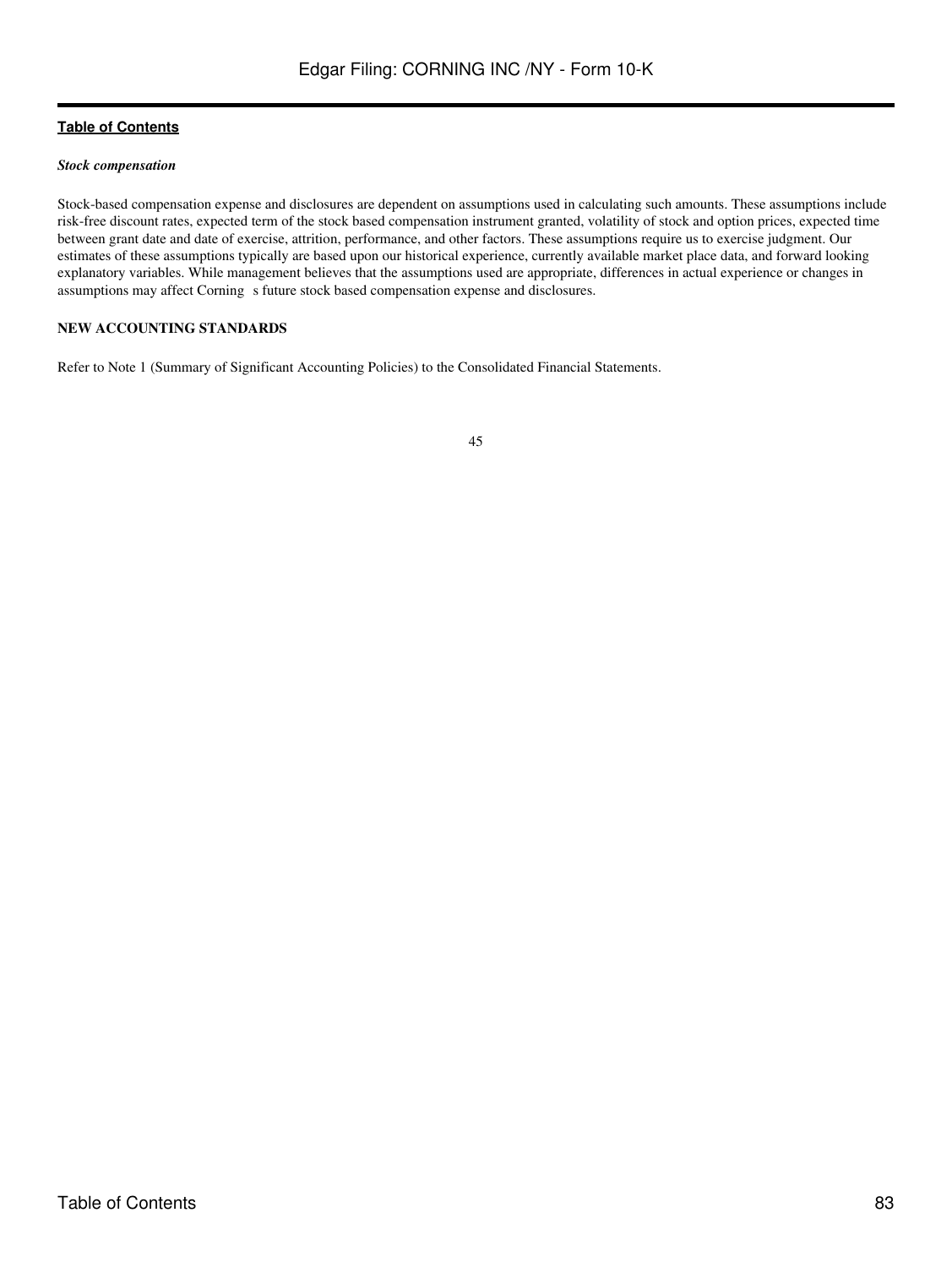#### **FORWARD-LOOKING STATEMENTS**

The statements in this Annual Report on Form 10-K, in reports subsequently filed by Corning with the Securities and Exchange Commission (SEC) on Forms 10-Q, Forms 8-K, and related comments by management which are not historical facts or information and contain words such as believes, expects, anticipates, estimates, forecasts, and similar expressions are forward-looking statements. These forward-looking statements involve risks and uncertainties that may cause the actual outcome to be materially different. Such risks and uncertainties include, but are not limited to:

- global business, financial, economic and political conditions;
- tariffs and import duties;
- currency fluctuations between the U.S. dollar and other currencies, primarily the Japanese yen, Euro, and Korean won;
- product demand and industry capacity;
- competitive products and pricing;
- availability and costs of critical components and materials;
- new product development and commercialization;
- order activity and demand from major customers;
- fluctuations in capital spending by customers;
- possible disruption in commercial activities due to terrorist activity, armed conflict, political or financial instability, natural disasters, or major health concerns;
- unanticipated disruption to equipment, facilities, or operations;
- facility expansions and new plant start-up costs;
- effect of regulatory and legal developments;
- ability to pace capital spending to anticipated levels of customer demand;
- credit rating and ability to obtain financing and capital on commercially reasonable terms;
- adequacy and availability of insurance;
- financial risk management;
- acquisition and divestiture activities;
- rate of technology change;
- level of excess or obsolete inventory;
- ability to enforce patents;
- adverse litigation;
- product and components performance issues;
- retention of key personnel;
- stock price fluctuations:
- trends for the continued growth of the Company s businesses;
- the ability of research and development projects to produce revenues in future periods;
- a downturn in demand or decline in growth rates for LCD glass substrates;
- customer ability, most notably in the Display Technologies segment, to maintain profitable operations and obtain financing to fund their manufacturing expansions and ongoing operations;
- loss of significant customers;
- fluctuations in supply chain inventory levels;
- equity company activities, principally at Dow Corning Corporation and Samsung Corning Precision;
- changes in tax laws and regulations;
- changes in accounting rules and standards;
- the potential impact of legislation, government regulations, and other government action and investigations;
- potential liability for losses not covered by, or in excess of, insurance;
- temporary idling of capacity;
- the ability to implement productivity, consolidation and cost reduction efforts, and to realize anticipated benefits;
- restructuring actions and charges; and
- other risks detailed in Corning s SEC filings.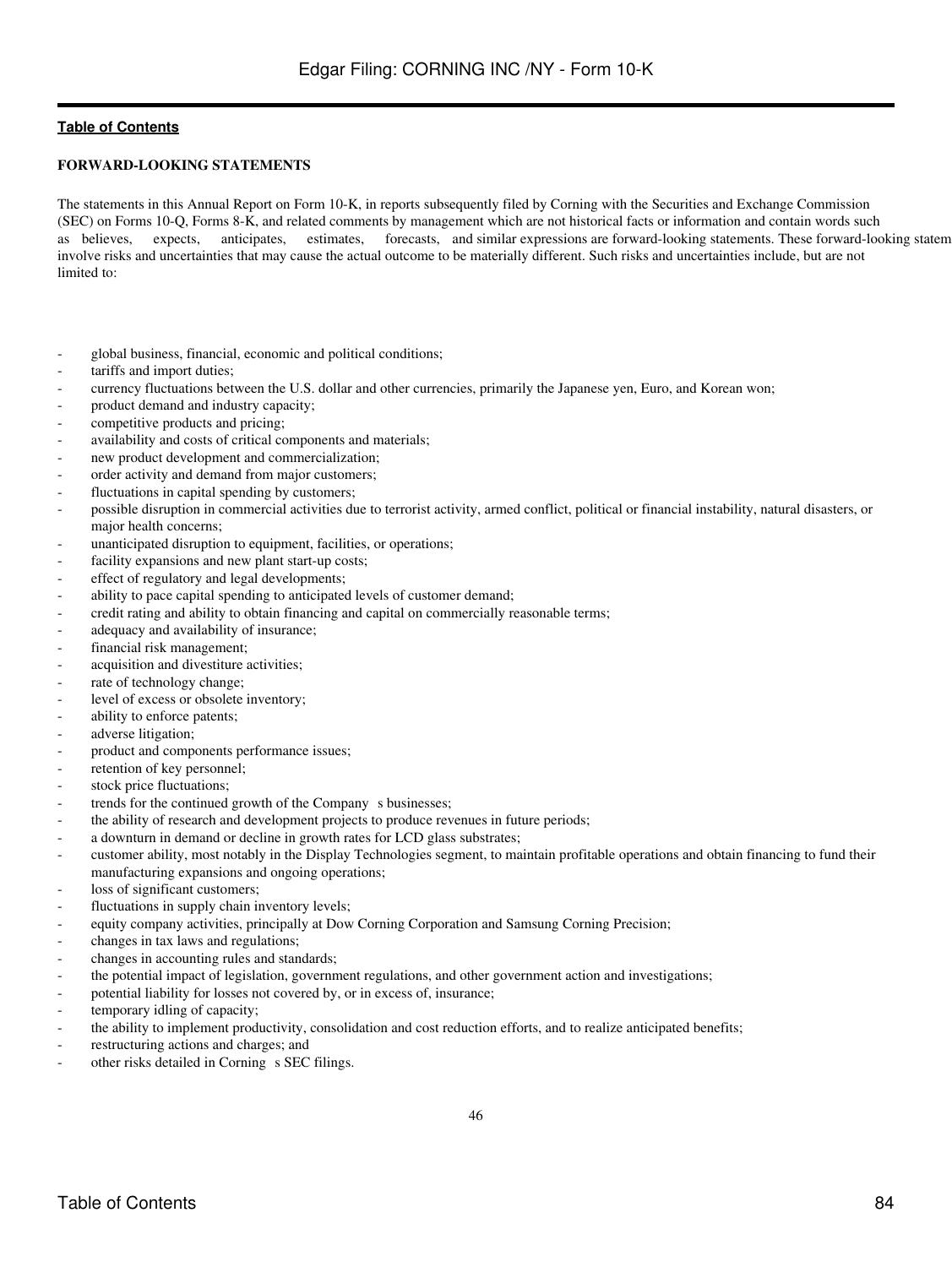#### **Item 7A. Quantitative and Qualitative Disclosures About Market Risks**

We operate and conduct business in many foreign countries and as a result are exposed to movements in foreign currency exchange rates. Our exposure to exchange rates has the following effects:

Exchange rate movements on financial instruments and transactions denominated in foreign currencies that impact earnings; and Exchange rate movements upon conversion of net assets and net income of foreign subsidiaries for which the functional currency is not the U.S. dollar, which impact our net equity.

We have foreign currency exposure to the Japanese yen, euro, New Taiwan dollar and Korean won. We selectively enter into foreign exchange forward and option contracts with durations generally 18 months or less to hedge our exposure to exchange rate risk on foreign source income and purchases. These hedges are scheduled to mature coincident with the timing of the underlying foreign currency commitments and transactions. The objective of these contracts is to neutralize the impact of exchange rate movements on our operating results. We also enter into foreign exchange forward contracts when situations arise where our foreign subsidiaries or Corning enter into lending situations, generally on an intercompany basis, denominated in currencies other than their local currency. We do not hold or issue derivative financial instruments for trading purposes. Corning uses derivative instruments (forwards) to limit the exposure to foreign currency fluctuations associated with certain monetary assets and liabilities. These derivative instruments are not designated as hedging instruments for accounting purposes and, as such, are referred to as undesignated hedges. Changes in the fair value of undesignated hedges, along with foreign currency gains and losses arising from the underlying monetary assets or liabilities, are recorded in current period earnings in Other (Expense) Income, Net in the consolidated statements of income.

Equity in earnings of affiliated companies has historically contributed a significant amount to our income from continuing operations. Equity in earnings of affiliated companies, net of impairments were \$1.4 billion in 2009 and 2008 with foreign-based affiliates comprising over 78% of this amount in 2009. Equity earnings from Samsung Corning Precision totaled \$1.1 billion for 2009 and \$927 million for 2008. Exchange rate fluctuations and actions taken by management of these entities can affect the earnings of these companies.

We use a sensitivity analysis to assess the market risk associated with our foreign currency exchange risk. Market risk is defined as the potential change in fair value of assets and liabilities resulting from an adverse movement in foreign currency exchange rates. At December 31, 2009, we had open forward contracts, and foreign denominated debt with values exposed to exchange rate movements, all of which were designated as hedges at December 31, 2009. A 10% adverse movement in quoted foreign currency exchange rates could result in a loss in fair value of these instruments of \$278 million compared to \$215 million at December 31, 2008. Specific to the Japanese yen, a 10% adverse movement in quoted yen exchange rates could result in a loss in fair value of these instruments of \$131 million compared to \$118 million at December 31, 2008. Specific to the euro, a 10% adverse movement in quoted euro exchange rates could result in a loss in fair value of these instruments of \$107 million compared to \$68 million at December 31, 2008.

As we derive approximately 76% of our net sales from outside the U.S., our sales and net income could be affected if the U.S. dollar significantly strengthens or weakens against foreign currencies, most notably the Japanese yen and euro. Our forecasts generally assume exchange rates during 2010 remain constant at January 2010 levels. A plus or minus 10 point movement in the U.S. dollar - Japanese yen exchange rate would result in a change to 2010 net sales of approximately \$246 million and net income of approximately \$340 million. A plus or minus 10 point movement in the U.S. dollar - euro exchange rate would result in a change to 2010 net sales of approximately \$34 million and net income of approximately \$8 million.

#### *Interest Rate Risk Management*

It is our policy to conservatively manage our exposure to changes in interest rates. At December 31, 2009, our consolidated debt portfolio contained less than 1% of variable rate instruments.

#### **Item 8. Financial Statements and Supplementary Data**

See Item 15 (a) 1.

#### **Item 9. Changes in and Disagreements with Accountants on Accounting and Financial Disclosure**

None.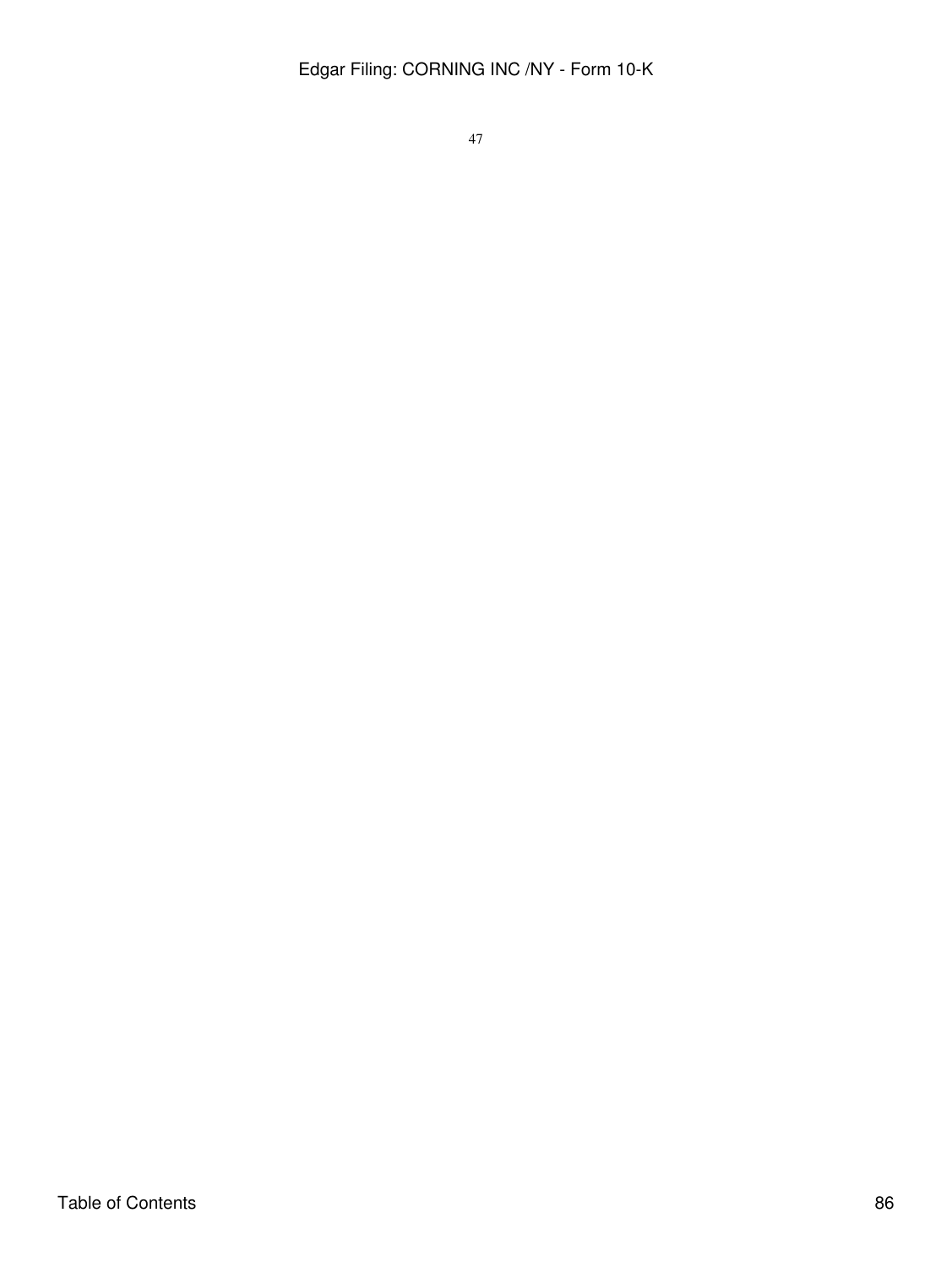#### **Item 9A. Controls and Procedures**

#### **Disclosure Controls and Procedures**

Our principal executive and principal financial officers, after evaluating the effectiveness of our disclosure controls and procedures (as defined in the Securities Exchange Act of 1934 (Exchange Act) Rules 13a-15(e) or 15d-15(e)) as of the end of the period covered by this report, have concluded that based on the evaluation of these controls and procedures required by paragraph (b) of Exchange Act Rules 13a-15 or 15d-15, that our disclosure controls and procedures were effective.

#### **Internal Control Over Financial Reporting**

#### (a) Management s Annual Report on Internal Control Over Financial Reporting

Management is responsible for establishing and maintaining adequate disclosure controls and procedures and adequate internal control over financial reporting for Corning. Management is also responsible for the assessment of the effectiveness of disclosure controls and procedures and the effectiveness of internal control over financial reporting.

Disclosure controls and procedures mean controls and other procedures of an issuer that are designed to ensure that information required to be disclosed by the issuer in the reports that it files or submits under the Exchange Act is recorded, processed, summarized, and reported, within the time periods specified in the SEC s rules and forms. Corning s disclosure controls and procedures include, without limitation, controls and procedures designed to ensure that information required to be disclosed by Corning in the reports that it files or submits under the Exchange Act is accumulated and communicated to Corning s management, including Corning s principal executive and principal financial officers, or other persons performing similar functions, as appropriate to allow timely decisions regarding required disclosure.

Corning s internal control over financial reporting is a process designed to provide reasonable assurance regarding the reliability of financial reporting and the preparation of financial statements for external purposes in accordance with accounting principles generally accepted in the United States of America. Corning s internal control over financial reporting includes those policies and procedures that (i) pertain to the maintenance of records that, in reasonable detail, accurately and fairly reflect the transactions and dispositions of Cornings assets; (ii) provide reasonable assurance that transactions are recorded as necessary to permit preparation of financial statements in accordance with accounting principles generally accepted in the United States of America, and that Corning s receipts and expenditures are being made only in accordance with authorizations of Corning s management and directors; and (iii) provide reasonable assurance regarding prevention or timely detection of unauthorized acquisition, use, or disposition of Corning s assets that could have a material effect on the financial statements. Because of its inherent limitations, internal control over financial reporting may not prevent or detect misstatements. Also, projections of any evaluation of effectiveness to future periods are subject to the risk that controls may become inadequate because of changes in conditions, or that the degree of compliance with the policies and procedures may deteriorate.

Management conducted an evaluation of the effectiveness of the system of internal control over financial reporting based on the framework in *Internal Control - Integrated Framework* issued by the Committee of Sponsoring Organizations of the Treadway Commission. Based on this evaluation, management concluded that Corning s internal control over financial reporting was effective as of December 31, 2009. The effectiveness of Corning s internal control over financial reporting as of December 31, 2009, has been audited by PricewaterhouseCoopers LLP, an independent registered public accounting firm, as stated in their report which is included herein.

(b) Attestation Report of the Independent Registered Public Accounting Firm Refer to Part IV, Item 15.

(c) Changes in Internal Control Over Financial Reporting

There were no changes in our internal control over financial reporting identified in connection with the evaluation required by paragraph (d) of Exchange Act Rules 13a-15 or 15d-15 that occurred during our last fiscal quarter that have materially affected, or are reasonably likely to materially affect, our internal control over financial reporting.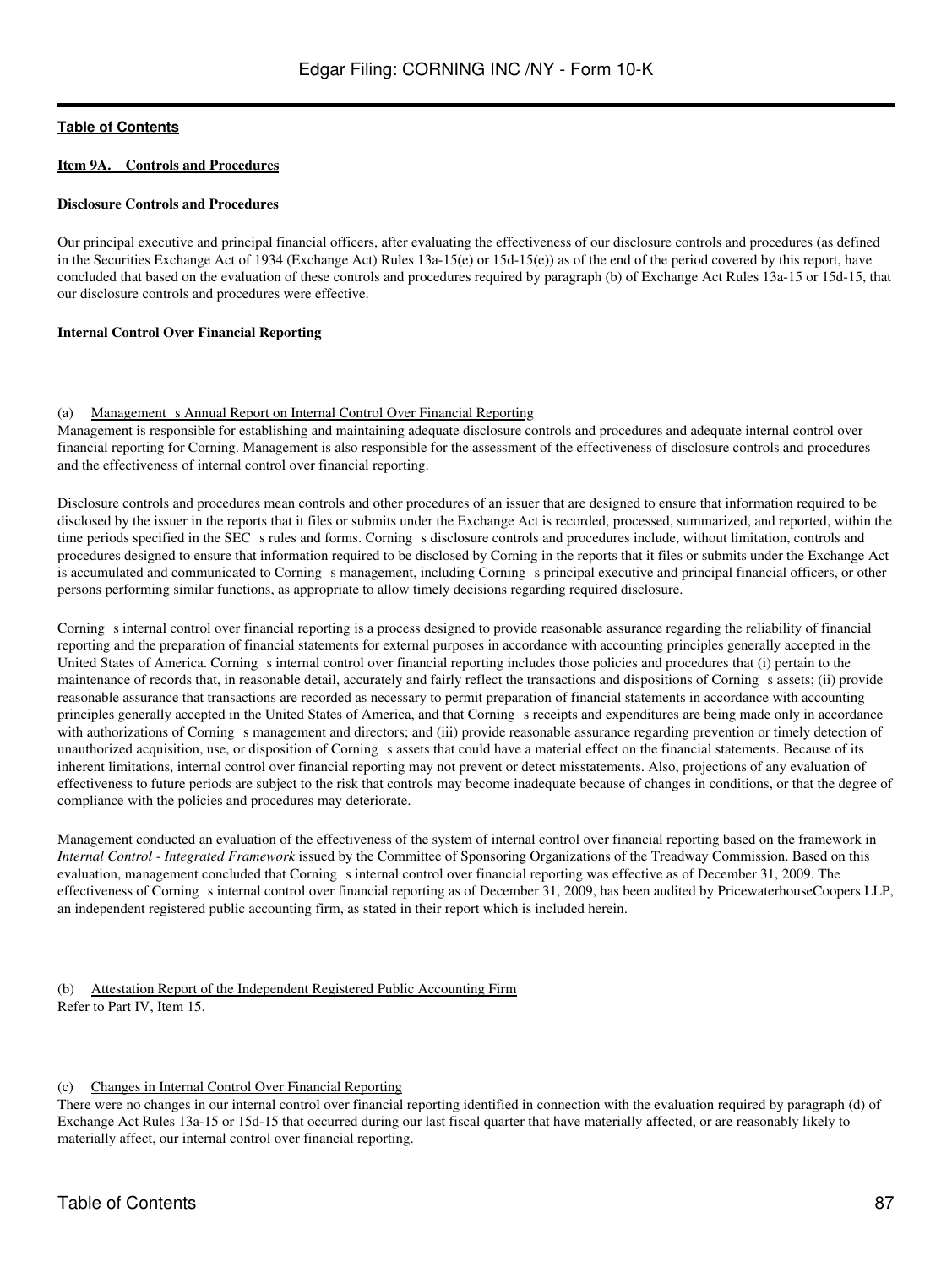# **Item 9B. Other Information**

None.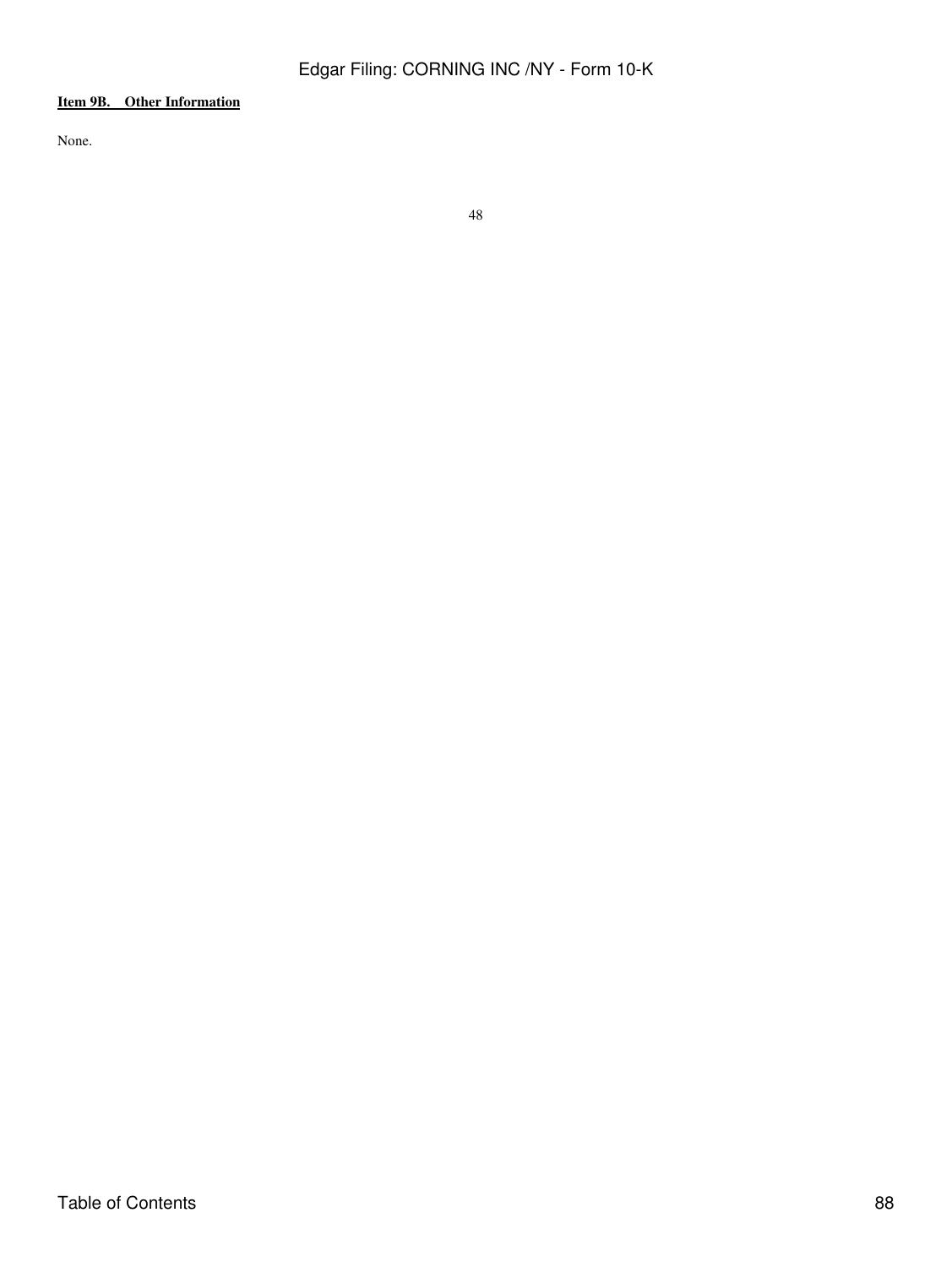#### **PART III**

#### **Item 10. Directors and Executive Officers of the Registrant**

#### Directors of the Registrant

The section entitled Nominees for Election as Directors in our Definitive Proxy Statement relating to our annual meeting of shareholders to be held on April 29, 2010, is incorporated by reference in this Annual Report on Form 10-K. Information regarding executive officers is presented in Item I of this report on Form 10-K under the caption Executive Officers of the Registrant.

#### Audit Committee and Audit Committee Financial Expert

Corning has an Audit Committee and has identified three members of the Audit Committee as Audit Committee Financial Experts. See sections entitled Meetings and Committees of the Board and Corporate Governance Matters in our Definitive Proxy Statement relating to our annual meeting of shareholders to be held on April 29, 2010, which are incorporated by reference in this Annual Report on Form 10-K.

#### Compliance with Section 16(a) of the Exchange Act

The section entitled Section 16(a) Beneficial Ownership Reporting Compliance in our Definitive Proxy Statement relating to our annual meeting of shareholders to be held on April 29, 2010, is incorporated by reference in this Annual Report on Form 10-K.

#### Code of Ethics

Our Board of Directors adopted the (i) Code of Ethics for the Chief Executive Officer and Financial Executives and the (ii) Code of Conduct for Directors and Executive Officers, which supplements the Code of Conduct. These Codes have been in existence for more than ten years and govern all employees and directors. During 2009, no amendments to or waivers of the provisions of the Code of Ethics were made with respect to any of our directors or executive officers. A copy of the Code of Ethics is available on our website at www.corning.com/investor\_relations/corporate\_governance/codes\_of\_conduct.aspx. We will also provide a copy of the Code of Ethics to shareholders without charge upon written request to Ms. Denise A. Hauselt, Vice President, Secretary and Assistant General Counsel, Corning Incorporated, HQ-E2-10, Corning, NY 14831. We will disclose future amendments to, or waivers from, the Code of Ethics on our website within four business days following the date of such amendment or waiver.

#### **Item 11. Executive Compensation**

The sections entitled Executive Compensation, Compensation Discussion and Analysis, Compensation Committee Report, and Directors Compensation in our Definitive Proxy Statement relating to the annual meeting of shareholders to be held on April 29, 2010, are incorporated by reference in this Annual Report on Form 10-K.

#### **Item 12. Security Ownership of Certain Beneficial Owners and Management and Related Stockholder Matters**

The section entitled Security Ownership of Certain Beneficial Owners in our Definitive Proxy Statement relating to the annual meeting of shareholders to be held on April 29, 2010, is incorporated by reference in this Annual Report on Form 10-K. The information required by this item related to the Company s securities authorized for issuance under equity compensation plans as of December 31, 2009 is included in Part I, Item 5. Market for Registrant s Common Equity Related Stockholder Matters and Issuer Purchases of Equity Securities of this Annual Report on Form 10-K.

#### **Item 13. Certain Relationships and Related Transactions**

The section entitled Corporate Governance Matters - Related Party Policy and Procedures, and Corporate Governance Matters in our Definitive Proxy Statement relating to the annual meeting of shareholders to be held on April 29, 2010, is incorporated by reference in this Annual Report on Form 10-K.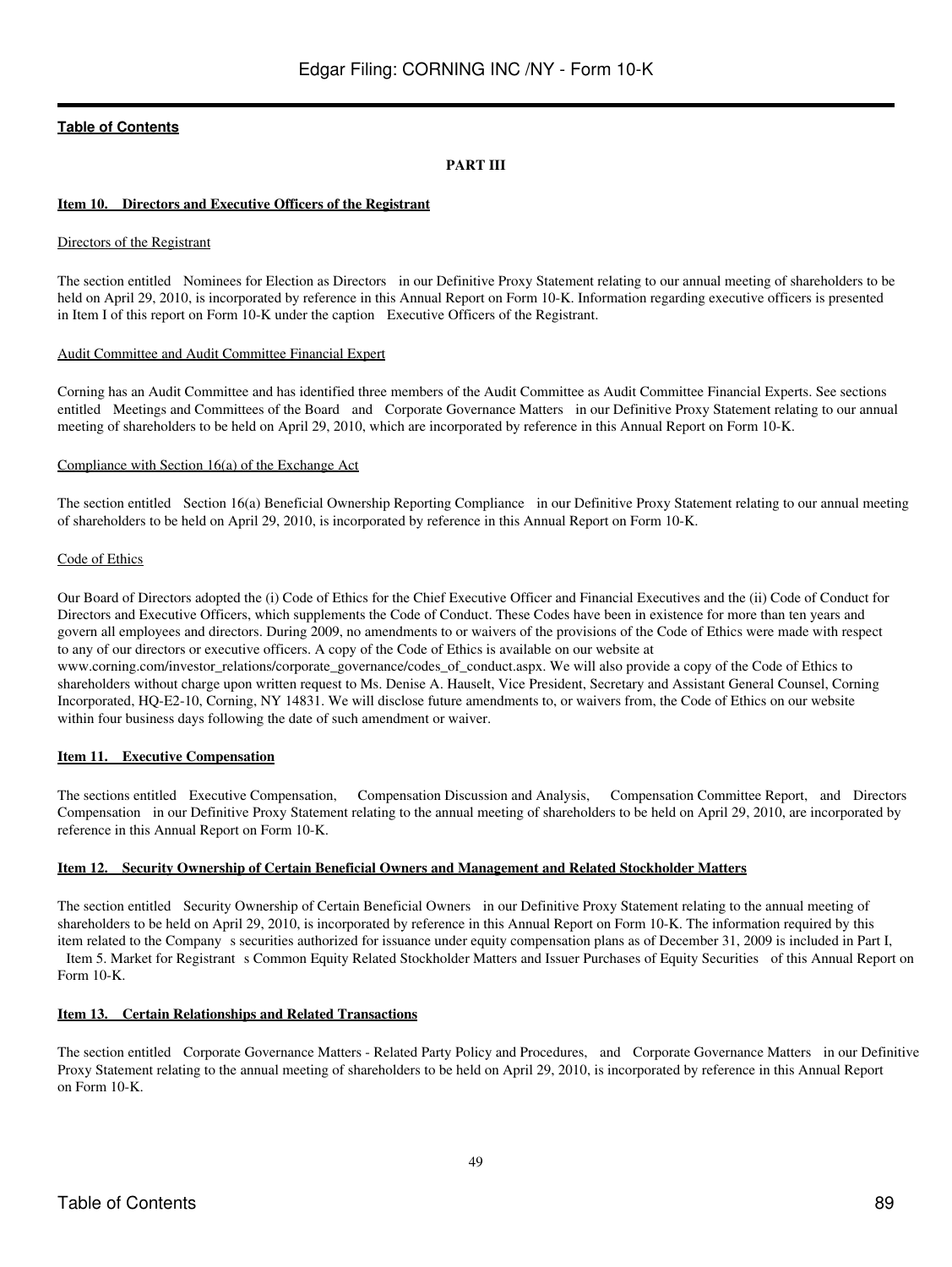## **Item 14. Principal Accounting Fees and Services**

The sections entitled Independent Registered Public Accounting Firm Fees Paid to Independent Registered Public Accounting Firm and Independent Registered Public Accounting Firm - Policy Regarding Audit Committee Pre-Approval of Audit and Permitted Non-Audit Services of Independent Registered Public Accounting Firm in our Definitive Proxy Statement relating to the annual meeting of shareholders to be held on April 29, 2010, are incorporated by reference in this Annual Report on Form 10-K.

In October 2009, PricewaterhouseCoopers LLP (PwC) issued its annual Public Company Accounting Oversight Board Rule 3526 independence letter to the Audit Committee of our Board of Directors and therein reported that it is independent under applicable standards in connection with its audit opinion for the financial statements contained in this report. The Audit Committee has discussed with PwC its independence from Corning and concurred with PwC.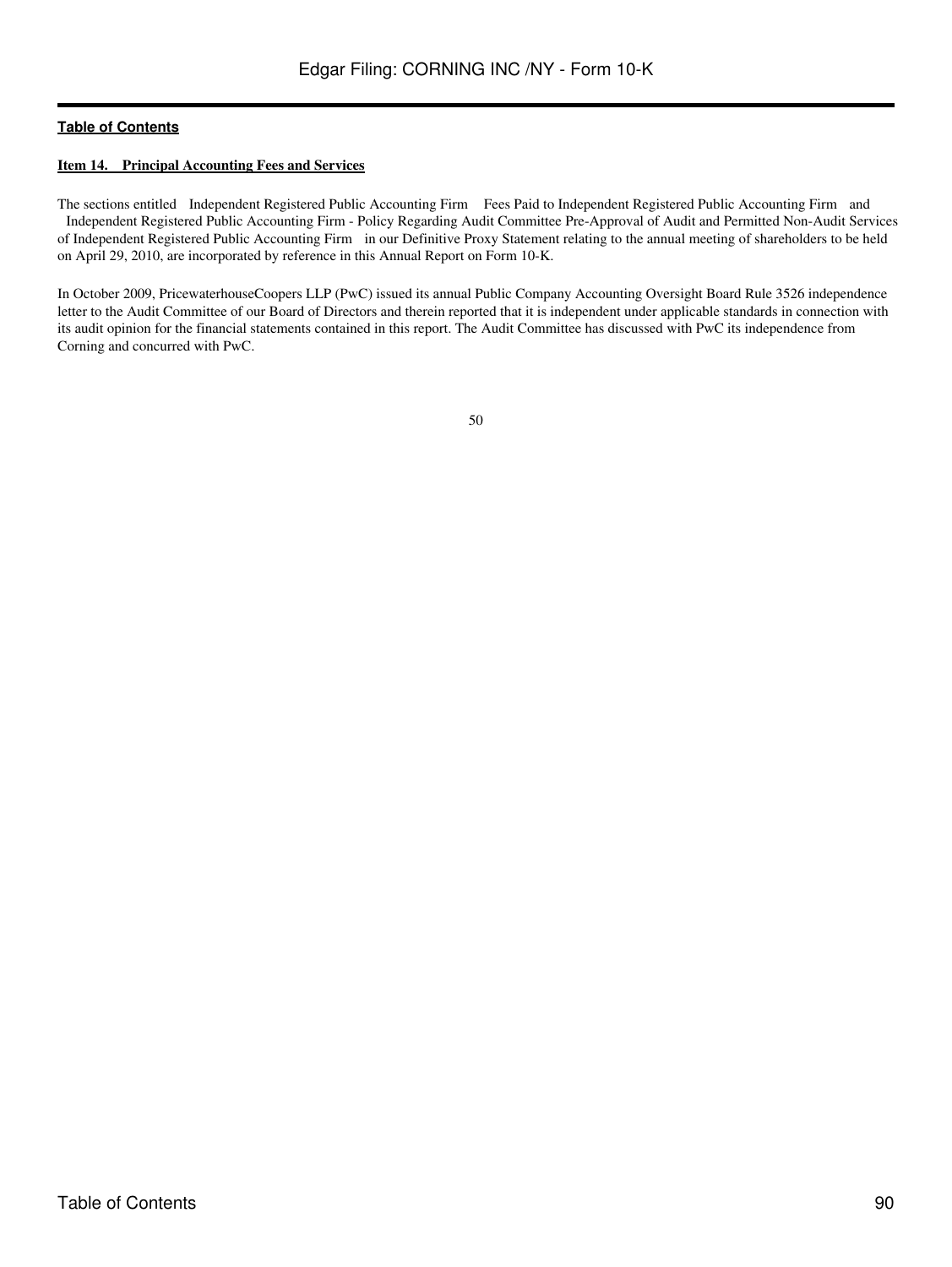#### **PART IV**

#### **Item 15. Exhibits and Financial Statement Schedules**

#### **(a) Documents filed as part of this report:**

|     |                                                                              | Page |
|-----|------------------------------------------------------------------------------|------|
| 1.  | <b>Financial statements</b>                                                  | 60   |
|     | 2. Financial statement schedule:                                             |      |
| (i) | Valuation accounts and reserves                                              | 108  |
|     | See separate index to financial statements and financial statement schedules |      |

## **(b) Exhibits filed as part of this report:**

| 3(i) 1 | Restated Certificate of Incorporation dated December 6, 2000, filed with the Secretary of State of the State of New York on |
|--------|-----------------------------------------------------------------------------------------------------------------------------|
|        | January 22, 2001 (Incorporated by reference to Exhibit 3(i) of Corning s Annual Report on Form 10-K for the year ended      |
|        | December 31, 2000).                                                                                                         |

- 3 (i) 2 Certificate of Amendment to Restated Certificate of Incorporation filed with the Secretary of State of the State of New York on August 5, 2002 (Incorporated by reference to Exhibit 99.1 to Corning s Form 8-K filed on August 7, 2002).
- 3 (ii) By-Laws of Corning amended to and effective as of February 4, 2009 (Incorporated by reference to Exhibit 3(ii) of Corning s Form 10-K filed February 24, 2009.
- 10.1 1994 Employee Equity Participation Program (Incorporated by reference to Exhibit 1 of Corning Proxy Statement, Definitive 14A filed March 16, 1994 for April 28, 1994 Annual Meeting of Shareholders).
- 10.2 1998 Variable Compensation Plan (Incorporated by reference to Exhibit 1 of Corning Proxy Statement, Definitive 14A filed March 9, 1998 for April 30, 1998 Annual Meeting of Shareholders).
- 10.3 1998 Worldwide Employee Share Purchase Plan (Incorporated by reference to Exhibit 2 of Corning Proxy Statement, Definitive 14A filed March 9, 1998 for April 30, 1998 Annual Meeting of Shareholders).
- 10.4 1998 Employee Equity Participation Program (Incorporated by reference to Exhibit 3 of Corning Proxy Statement, Definitive 14A filed March 9, 1998 for April 30, 1998 Annual Meeting of Shareholders).
- 10.5 2002 Worldwide Employee Share Purchase Plan (Incorporated by reference to Exhibit 1 of Corning Proxy Statement, Definitive 14A filed March 7, 2002 for April 25, 2002 Annual Meeting of Shareholders).
- 10.6 2000 Employee Equity Participation Program and 2003 Amendments (Incorporated by reference to Exhibit 1 of Corning Proxy Statement, Definitive 14A filed March 10, 2003 for April 24, 2003 Annual Meeting of Shareholders).
- 10.7 2003 Variable Compensation Plan (Incorporated by reference to Exhibit 2 of Corning Proxy Statement, Definitive 14A filed March 10, 2003 for April 24, 2003 Annual Meeting of Shareholders).
- 10.8 2003 Equity Plan for Non-Employee Directors (Incorporated by reference to Exhibit 3 of Corning Proxy Statement, Definitive 14A filed March 10, 2003 for April 24, 2003 Annual Meeting of Shareholders).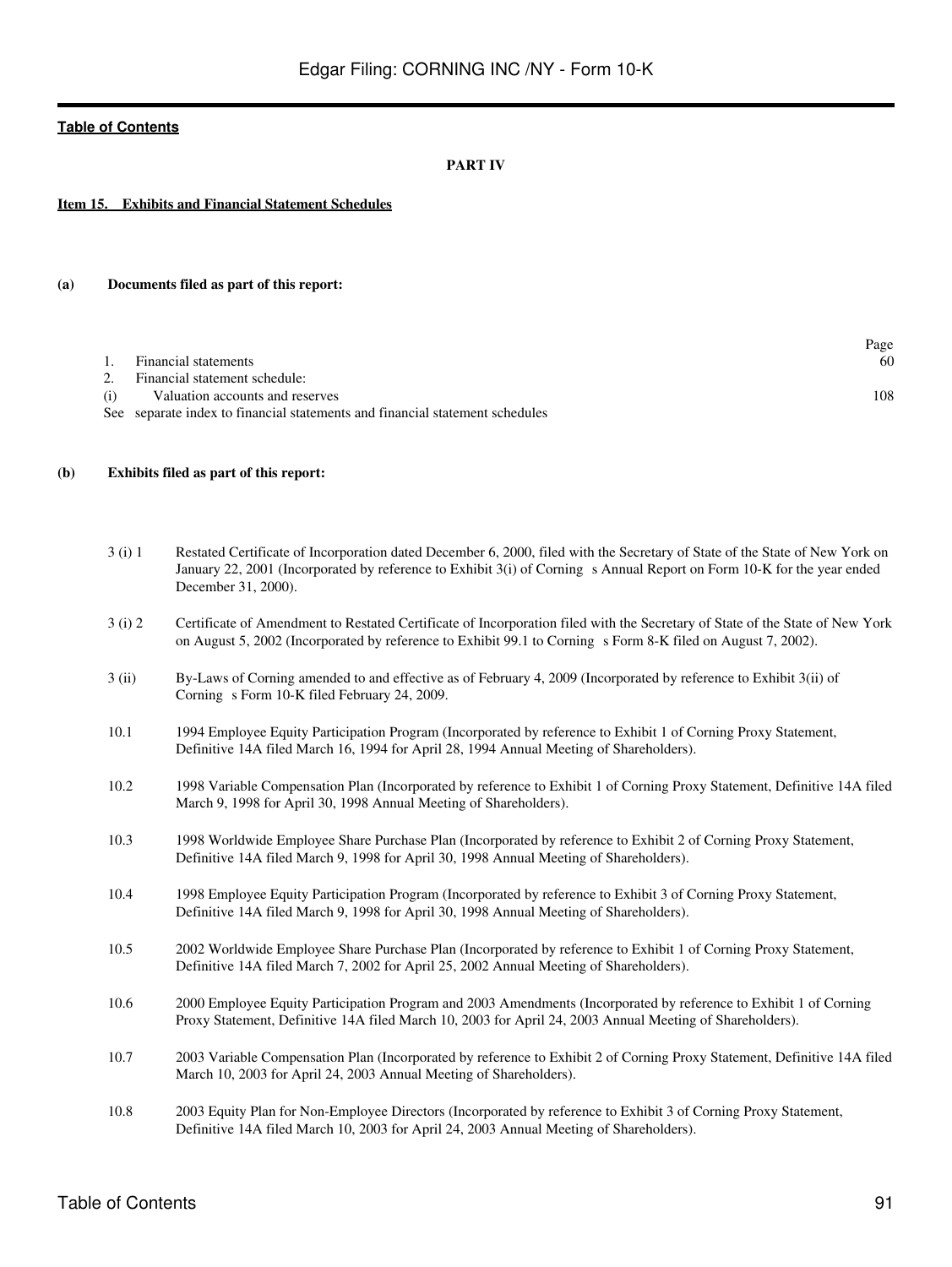- 10.9 Form of Officer Severance Agreement dated as of February 1, 2004 between Corning Incorporated and each of the following four individuals: James B. Flaws, James R. Houghton, and Peter F. Volanakis (Incorporated by reference to Exhibit 10.1 of Corning  $s$  10-Q filed May 4, 2004).
- 10.10 Officer Severance Agreement dated as of February 1, 2004 between Corning Incorporated and Joseph A. Miller, Jr. (Incorporated by reference to Exhibit 10.2 of Corning s 10-Q filed May 4, 2004).
- 10.11 Change In Control Agreement dated as of February 1, 2004 between Corning Incorporated and James R. Houghton (Incorporated by reference to Exhibit 10.3 of Corning s 10-Q filed May 4, 2004).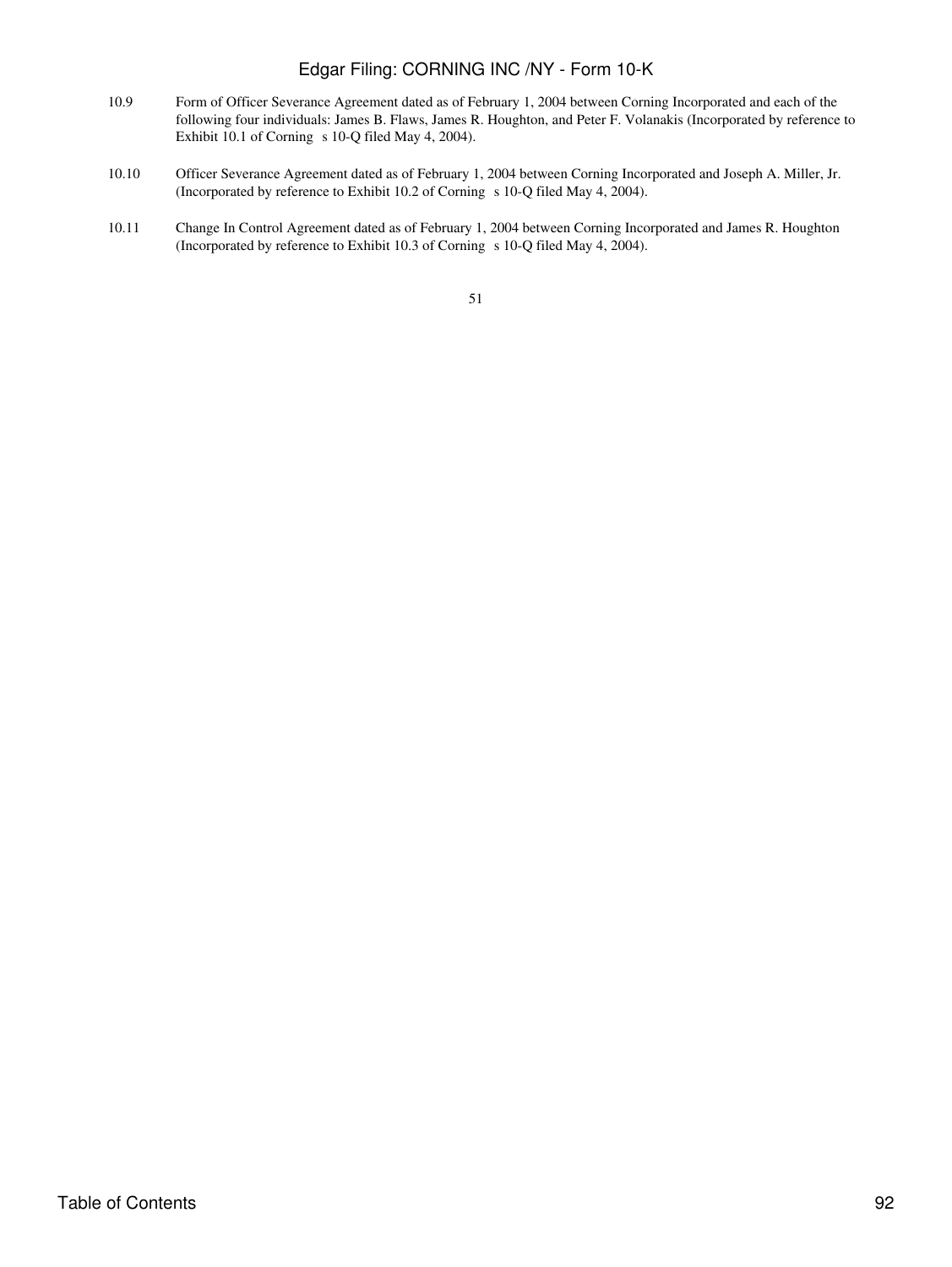- 10.12 Form of Amendment dated as of February 1, 2004 to Change In Control Agreement dated as of October 4, 2000 between Corning Incorporated and the following two individuals: James B. Flaws and Peter F. Volanakis (Incorporated by reference to Exhibit 10.4 of Corning s 10-Q filed May 4, 2004).
- 10.13 Form of Change In Control Amendment dated as of October 4, 2000 between Corning Incorporated and the following two individuals: James B. Flaws and Peter F. Volanakis (Incorporated by reference to Exhibit 10.5 of Corning s 10-Q filed May 4, 2004).
- 10.14 Amendment dated as of February 1, 2004 to Change In Control Agreement dated as of June 1, 2001 between Corning Incorporated and Joseph A. Miller, Jr. (Incorporated by reference to Exhibit 10.6 of Corning s 10-Q filed May 4, 2004).
- 10.15 Change In Control Agreement dated as of June 1, 2001 between Corning Incorporated and Joseph A. Miller, Jr. (Incorporated by reference to Exhibit  $10.7$  of Corning s  $10-Q$  filed May 4, 2004).
- 10.16 Amendment dated as of February 1, 2004 to Change In Control Agreement dated as of April 23, 2002 between Corning Incorporated and Wendell P. Weeks (Incorporated by reference to Exhibit 10.8 of Corning s 10-Q filed May 4, 2004).
- 10.17 Change In Control Agreement dated as of April 23, 2002 between Corning Incorporated and Wendell P. Weeks (Incorporated by reference to Exhibit 10.9 of Corning s 10-Q filed May 4, 2004).
- 10.18 Form of Corning Incorporated Incentive Stock Plan Agreement for Restricted Stock Grants (Incorporated by reference to Exhibit 10.1 of Corning s 10-Q filed October 28, 2004).
- 10.19 Form of Corning Incorporated Incentive Stock Plan Agreement for Restricted Stock Retention Grants (Incorporated by reference to Exhibit 10.2 of Corning s 10-Q filed October 28, 2004).
- 10.20 Form of Corning Incorporated Incentive Stock Option Agreement (Incorporated by reference to Exhibit 10.3 of Cornings 10-Q filed October 28, 2004).
- 10.21 Form of Corning Incorporated Non-Qualified Stock Option Agreement (Incorporated by reference to Exhibit 10.4 of Corning s 10-Q filed October 28, 2004).
- 10.22 2005 Employee Equity Participation Program (Incorporated by reference to Exhibit I of Corning Proxy Statement, Definitive 14A filed March 1, 2005 for April 28, 2005 Annual Meeting of Shareholders).
- 10.23 Amended and Restated Credit Agreement with Citibank, N.A.; J.P. Morgan Chase Bank, N.A.; Bank of America, N.A.; Bank of Tokyo-Mitsubishi UFJ, Ltd.; Wachovia Bank, National Association; Barclays Bank PLC; Deutsche Bank A.G. New York Branch Mizuho Corporate Bank, Ltd. and Standard Chartered Bank dated November 21, 2006 (Incorporated by reference to Exhibit 10.1 to Corning s Form 8-K filed November 27, 2006).
- 10.24 Amended 2002 Worldwide Employee Share Purchase Plan (Incorporated by reference to Appendix I of Corning Proxy Statement, Definitive 14A filed March 8, 2006 for April 27, 2006 Annual Meeting of Shareholders).
- 10.25 2006 Variable Compensation Plan (Incorporated by reference to Appendix J of Corning Proxy Statement, Definitive 14A filed March 8, 2006 for April 27, 2006 Annual Meeting of Shareholders).
- 10.26 Amended 2003 Equity Plan for Non-Employee Directors (Incorporated by reference to Appendix K of Corning Proxy Statement, Definitive 14A filed March 8, 2006 for April 27, 2006 Annual Meeting of Shareholders).
- 10.27 Corning Incorporated Amended 2002 Worldwide Employee Share Purchase Plan effective September 19, 2006 (Incorporated by reference to Exhibit 10.27 of Corning s Form 10-K filed February 25, 2007).
- 10.28 Amended Corning Incorporated 2003 Equity Plan for Non-Employee Directors effective October 4, 2006 (Incorporated by reference to Exhibit 10.28 of Corning s Form 10-K filed February 25, 2007).

10.29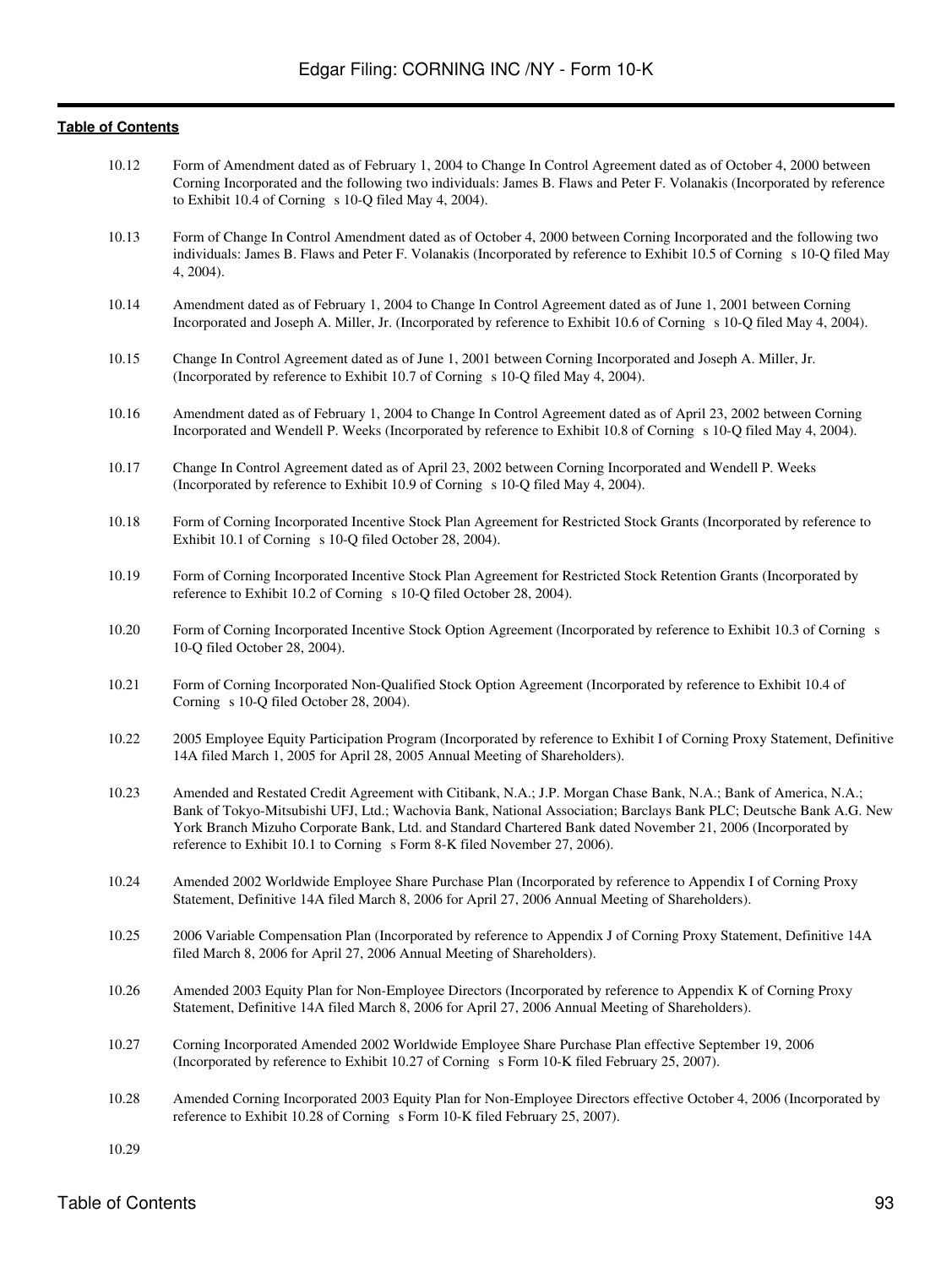Amended Corning Incorporated 2005 Employee Equity Participation Program effective October 4, 2006 (Incorporated by reference to Exhibit 10.29 of Corning s Form 10-K filed February 25, 2007).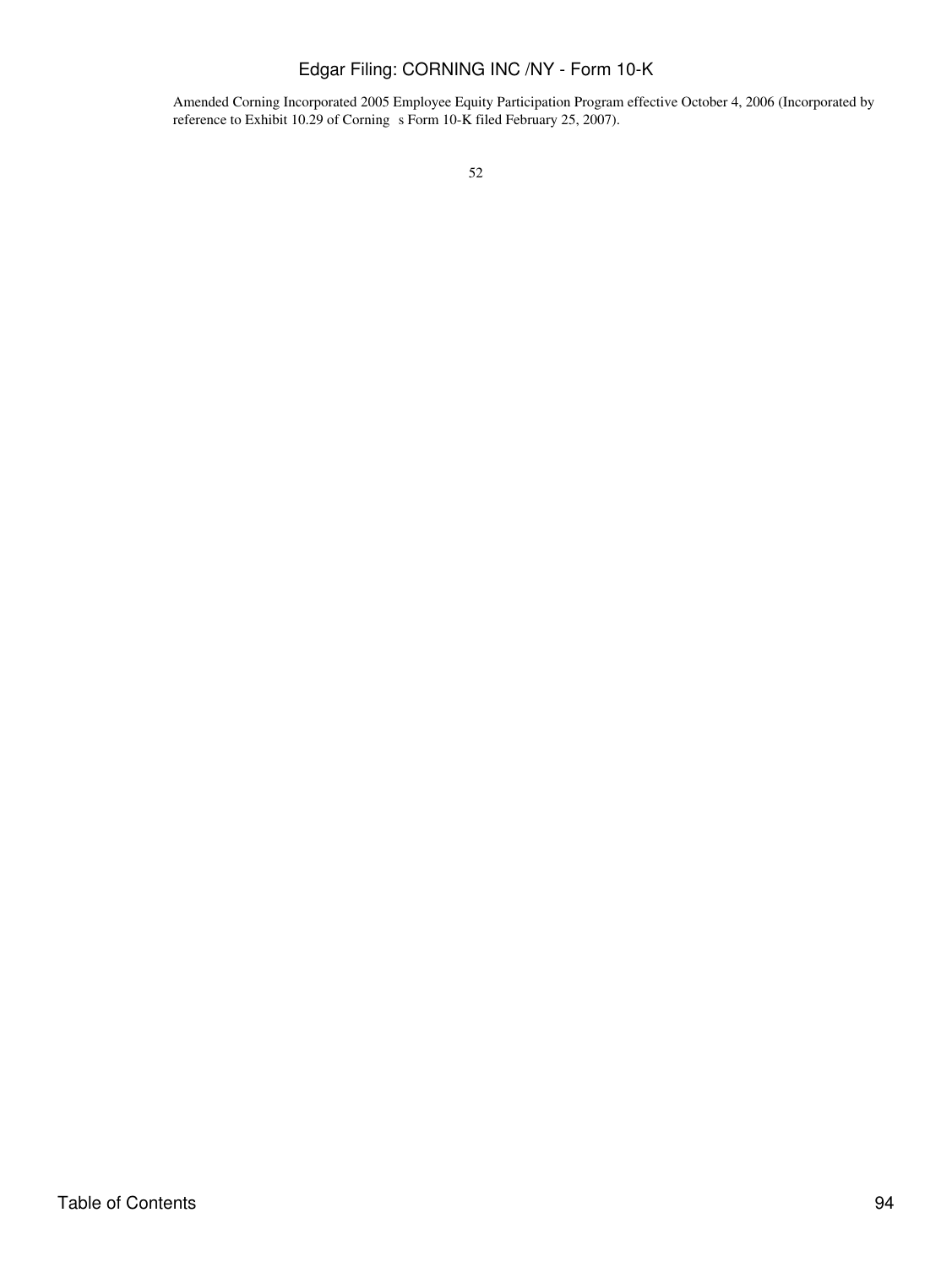- 10.30 Form of Corning Incorporated Incentive Stock Plan Agreement for Restricted Stock Grants, amended effective December 6, 2006 (Incorporated by reference to Exhibit 10.30 of Corning s Form 10-K filed February 25, 2007).
- 10.31 Executive Supplemental Pension Plan effective February 7, 2007 and signed February 12, 2007 (Incorporated by reference to Exhibit 10.31 of Corning s Form 10-K filed February 25, 2007).
- 10.32 Director Compensation Arrangements effective February 7, 2007 (Incorporated by reference to Exhibit 10.32 of Corning s Form 10-K filed February 25, 2007).
- 10.33 Executive Supplemental Pension Plan as restated and signed April 10, 2007 (Incorporated by reference to Exhibit 10 of Corning s Form 10-Q filed April 27, 2007).
- 10.34 Amendment No. 1 to 2006 Variable Compensation Plan dated October 3, 2007 (Incorporated by reference to Exhibit 10.34 of Corning s Form 10-K filed February 15, 2008).
- 10.35 Corning Incorporated Goalsharing Plan dated October 3, 2007 (Incorporated by reference to Exhibit 10.35 of Corning s Form 10-K filed February 15, 2008).
- 10.36 Corning Incorporated Performance Incentive Plan dated October 3, 2007 (Incorporated by reference to Exhibit 10.36 of Corning s Form 10-K filed February 15, 2008).
- 10.37 Amendment No. 1 to Deferred Compensation Plan for Directors dated October 3, 2007 (Incorporated by reference to Exhibit 10.37 of Corning s Form 10-K filed February 15, 2008).
- 10.38 Corning Incorporated Supplemental Pension Plan dated October 3, 2007 (Incorporated by reference to Exhibit 10.38 of Corning s Form 10-K filed February 15, 2008).
- 10.39 Corning Incorporated Supplemental Investment Plan dated October 3, 2007 (Incorporated by reference to Exhibit 10.39 of Corning s Form 10-K filed February 15, 2008).
- 10.40 Form of Corning Incorporated Incentive Stock Plan Agreement for Restricted Stock Grants, amended effective December 5, 2007 (Incorporated by reference to Exhibit 10.40 of Corning s Form 10-K filed February 15, 2008).
- 10.41 Form of Corning Incorporated Non-Qualified Stock Option Agreement, amended effective December 5, 2007 (Incorporated by reference to Exhibit 10.41 of Corning s Form 10-K filed February 15, 2008).
- 10.42 Amendment No. 2 dated February 13, 2008 and Amendment dated as of February 1, 2004 to Letter of Understanding between Corning Incorporated and Wendell P. Weeks, and Letter of Understanding dated April 23, 2002 between Corning Incorporated and Wendell P. Weeks (Incorporated by reference to Exhibit 10.42 of Cornings Form 10-K filed February 15, 2008).
- 10.43 Form of Change in Control Agreement Amendment No. 2, effective December 5, 2007 (Incorporated by reference to Exhibit 10.43 of Corning s Form 10-K filed February 15, 2008).
- 10.44 Form of Officer Severance Agreement Amendment, effective December 5, 2007 (Incorporated by reference to Exhibit 10.44 of Corning s Form 10-K filed February 15, 2008).
- 10.45 Amendment No. 1 to Corning Incorporated Supplemental Investment Plan, approved December 17, 2007 (Incorporated by reference to Exhibit 10.45 of Corning s Form 10-K filed February 15, 2008).
- 10.46 Amendment No. 1 to Corning Incorporated Supplemental Pension Plan, approved December 17, 2007 (Incorporated by reference to Exhibit 10.46 of Corning s Form 10-K filed February 15, 2008).
- 10.47 Amendment No. 1 to Corning Incorporated Executive Supplemental Pension Plan, approved December 17, 2007 (Incorporated by reference to Exhibit 10.47 of Corning s Form 10-K filed February 15, 2008).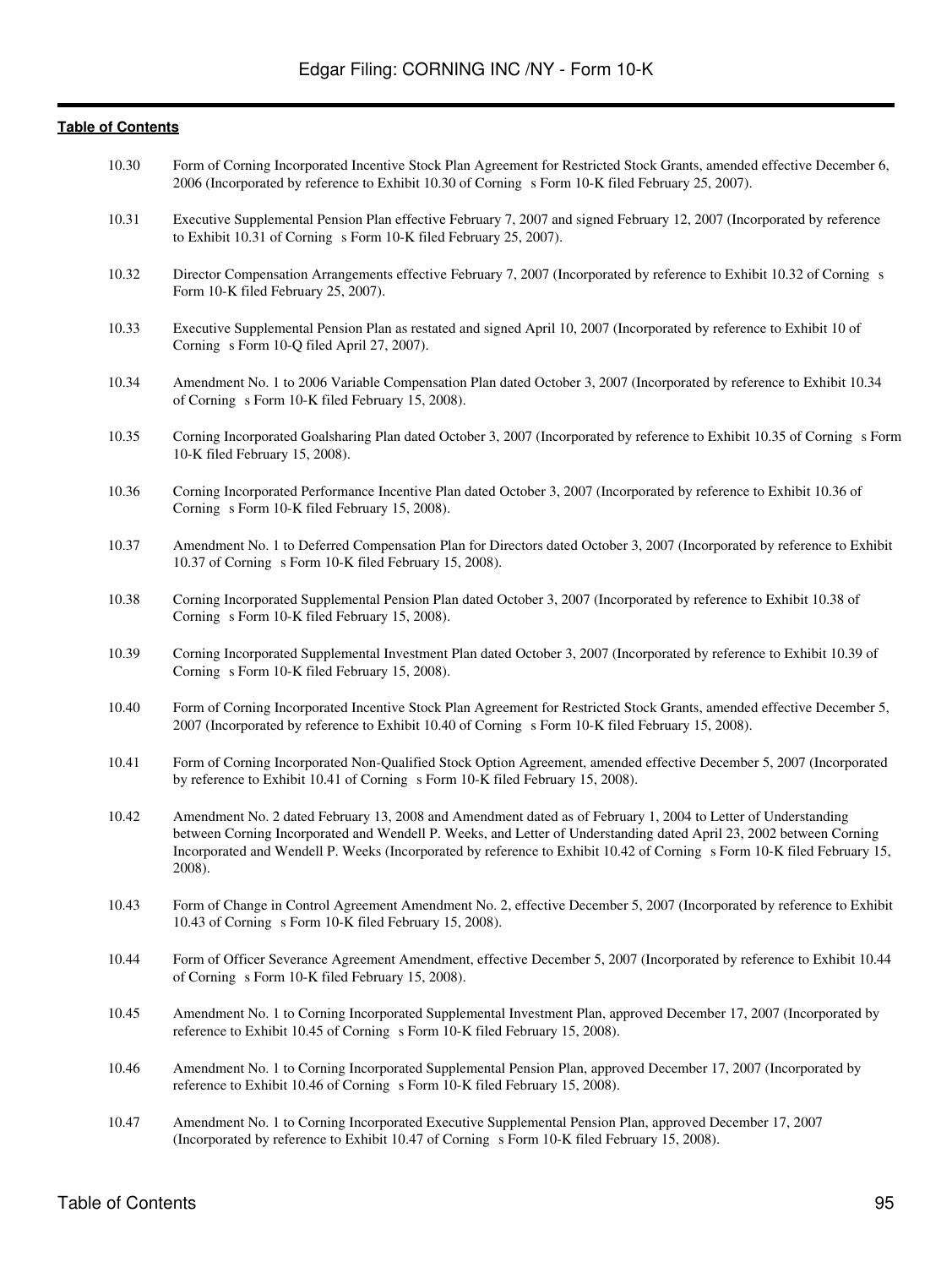10.48 Second Amended 2005 Employee Equity Participation Program (Incorporated by reference to Exhibit 10 of Corning s Form 8-K filed April 25, 2008).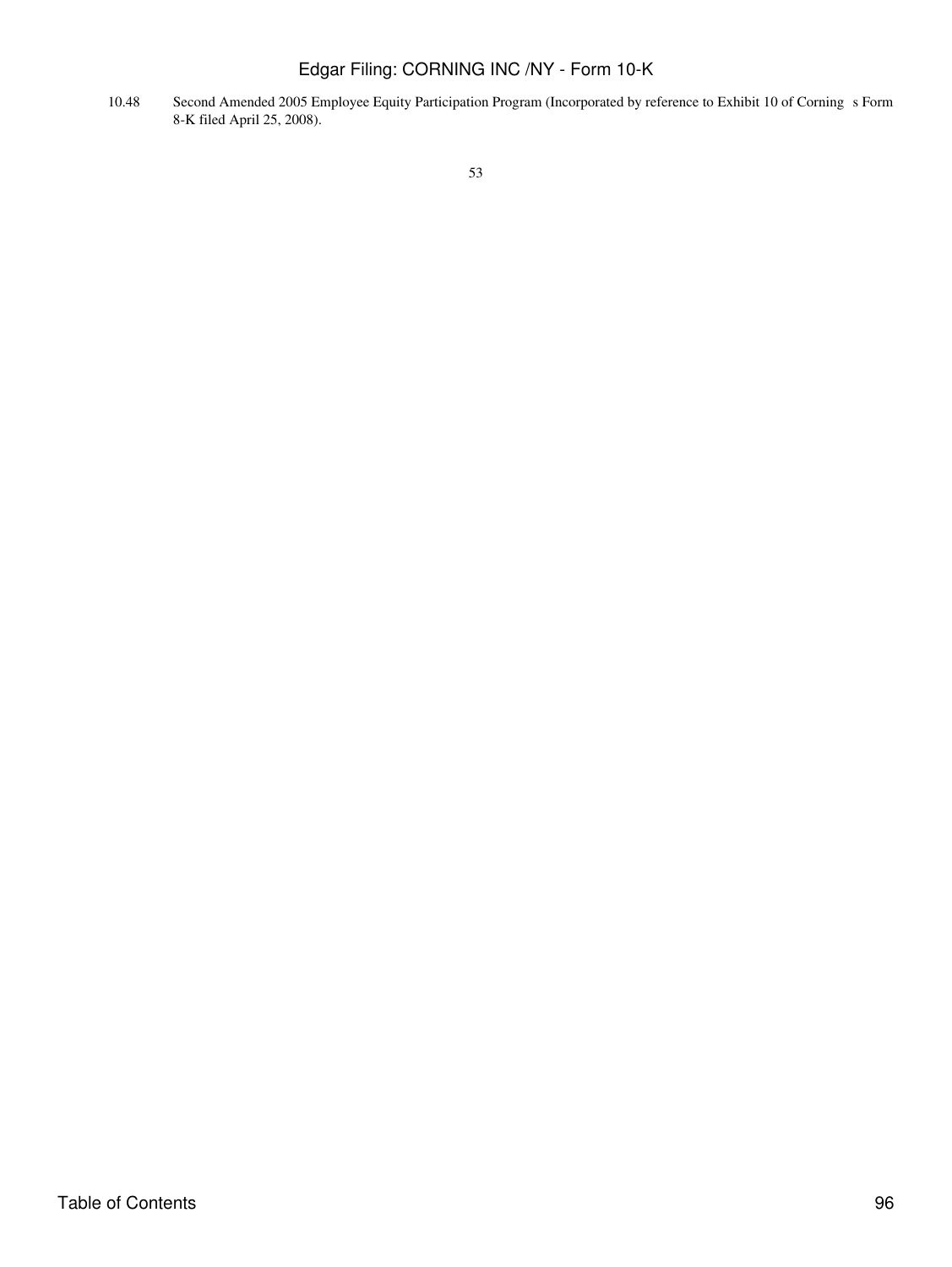| 10.49 | Amendment No. 2 to Executive Supplemental Pension Plan effective July 16, 2008 (Incorporated by reference to Exhibit<br>10 of Corning s Form 10-Q filed July 30, 2008).                                                                                                                                               |
|-------|-----------------------------------------------------------------------------------------------------------------------------------------------------------------------------------------------------------------------------------------------------------------------------------------------------------------------|
| 10.50 | Form of Corning Incorporated Non-Qualified Stock Option Agreement effective as of December 3, 2008 (Incorporated<br>by reference to Exhibit 10.50 of Corning s Form 10-K filed February 24, 2009).                                                                                                                    |
| 10.51 | Form of Corning Incorporated Incentive Stock Right Agreement effective as of December 3, 2008 (Incorporated by<br>reference to Exhibit 10.51 of Corning s Form 10-K filed February 24, 2009).                                                                                                                         |
| 10.52 | Form of Corning Incorporated Incentive Stock Plan Agreement for Restricted Stock Grants effective December 3, 2008<br>(Incorporated by reference to Exhibit 10.52 of Corning s Form 10-K filed February 24, 2009).                                                                                                    |
| 10.53 | Form of Change of Control Agreement Amendment No. 3 effective December 19, 2008 (Incorporated by reference to<br>Exhibit 10.53 of Corning s Form 10-K filed February 24, 2009).                                                                                                                                       |
| 10.54 | Form of Officer Severance Agreement Amendment No. 2 effective December 19, 2008 (Incorporated by reference to<br>Exhibit 10.54 of Corning s Form 10-K filed February 24, 2009).                                                                                                                                       |
| 10.55 | Amendment No. 3 dated December 19, 2008 to Letter of Understanding dated April 23, 2002 between Corning<br>Incorporated and Wendell P. Weeks (Incorporated by reference to Exhibit 10.55 of Corning s Form 10-K filed February<br>24, 2009).                                                                          |
| 10.56 | Amendment No. 2 to Corning Incorporated Supplemental Investment Plan approved April 29, 2009 (Incorporated by<br>reference to Exhibit 10.1 of Corning s Form 10-Q filed July 29, 2009).                                                                                                                               |
| 10.57 | Amendment No. 2 to Deferred Compensation Plan for Directors dated April 29, 2009 (Incorporated by reference to<br>Exhibit 10.2 of Corning s Form 10-Q filed July 29, 2009).                                                                                                                                           |
| 10.58 | Amendment No. 2 to 2006 Variable Compensation Plan dated December 2, 2009.                                                                                                                                                                                                                                            |
| 10.59 | Form of Corning Incorporated Cash Performance Unit Agreement, effective December 2, 2009.                                                                                                                                                                                                                             |
| 10.60 | Form of Corning Incorporated Incentive Stock Right Agreement for Time-Based Restricted Stock Units, effective<br>December 2, 2009.                                                                                                                                                                                    |
| 12    | Computation of Ratio of Earnings to Fixed Charges.                                                                                                                                                                                                                                                                    |
| 14    | Corning Incorporated Code of Ethics for Chief Executive Officer and Financial Executives, and Code of Conduct for<br>Directors and Executive Officers (Incorporated by reference to Appendix G of Corning Proxy Statement, Definitive 14A<br>filed March 16, 2009 for April 30, 2009 Annual Meeting of Shareholders). |
| 21    | Subsidiaries of the Registrant at December 31, 2009.                                                                                                                                                                                                                                                                  |
| 23    | Consent of Independent Registered Public Accounting Firm.                                                                                                                                                                                                                                                             |
| 24    | Powers of Attorney.                                                                                                                                                                                                                                                                                                   |
| 31.1  | Certification Pursuant to Rule 13a-15(e) and 15d-15(e), As Adopted Pursuant to Section 302 of the Sarbanes-Oxley Act<br>of 2002.                                                                                                                                                                                      |
| 31.2  | Certification Pursuant to Rule 13a-15(e) and 15d-15(e), As Adopted Pursuant to Section 302 of the Sarbanes-Oxley Act<br>of 2002.                                                                                                                                                                                      |
| 32    | Certification Pursuant to 18 U.S.C. Section 1350, As Adopted Pursuant to Section 906 of the Sarbanes-Oxley Act of<br>2002.                                                                                                                                                                                            |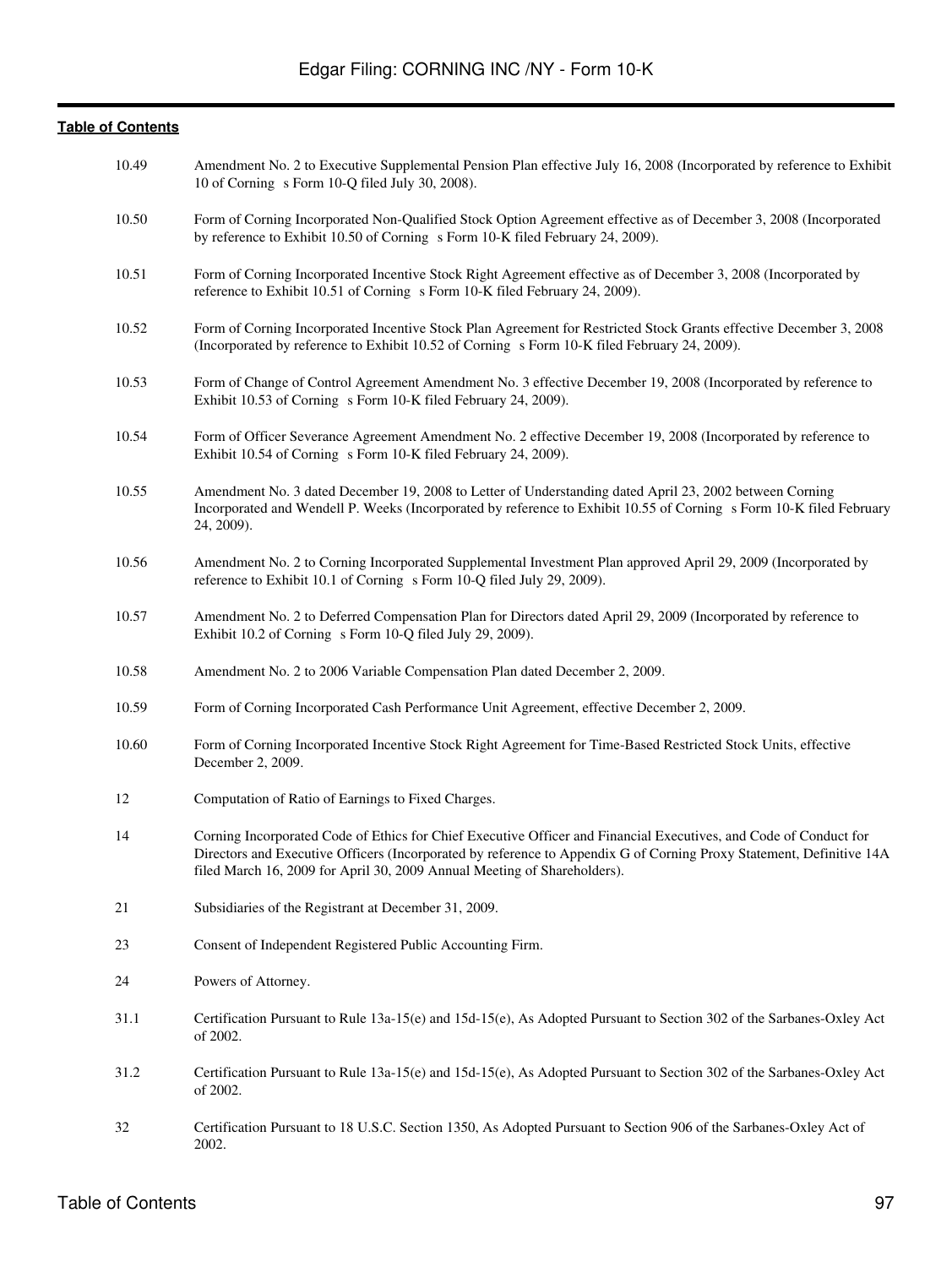- 101.INS XBRL Instance Document
- 101.SCH XBRL Taxonomy Extension Schema Document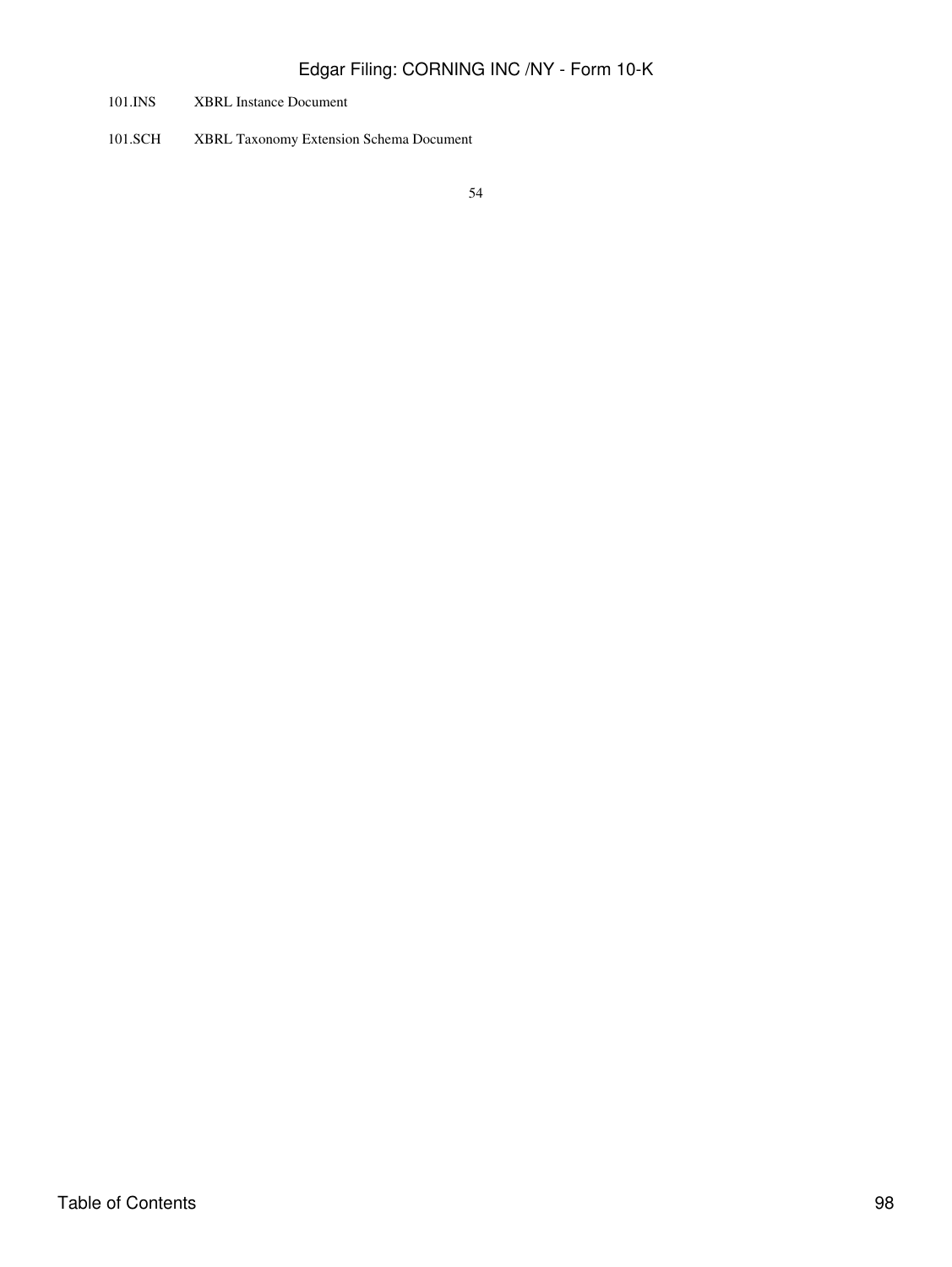| 101.CAL | <b>XBRL Taxonomy Calculation Linkbase Document</b>  |
|---------|-----------------------------------------------------|
| 101.LAB | <b>XBRL Taxonomy Label Linkbase Document</b>        |
| 101.PRE | <b>XBRL Taxonomy Presentation Linkbase Document</b> |
| 101.DEF | <b>XBRL Taxonomy Definition Document</b>            |

## **(c) Financial Statements**

- 1. Financial Statements of Dow Corning Corporation for the years ended December 31, 2009, 2008 and 2007 110
- 2. Financial Statements of Samsung Corning Precision Glass Co., Ltd. for the years ended December 31, 2009, 2008 and 2007 150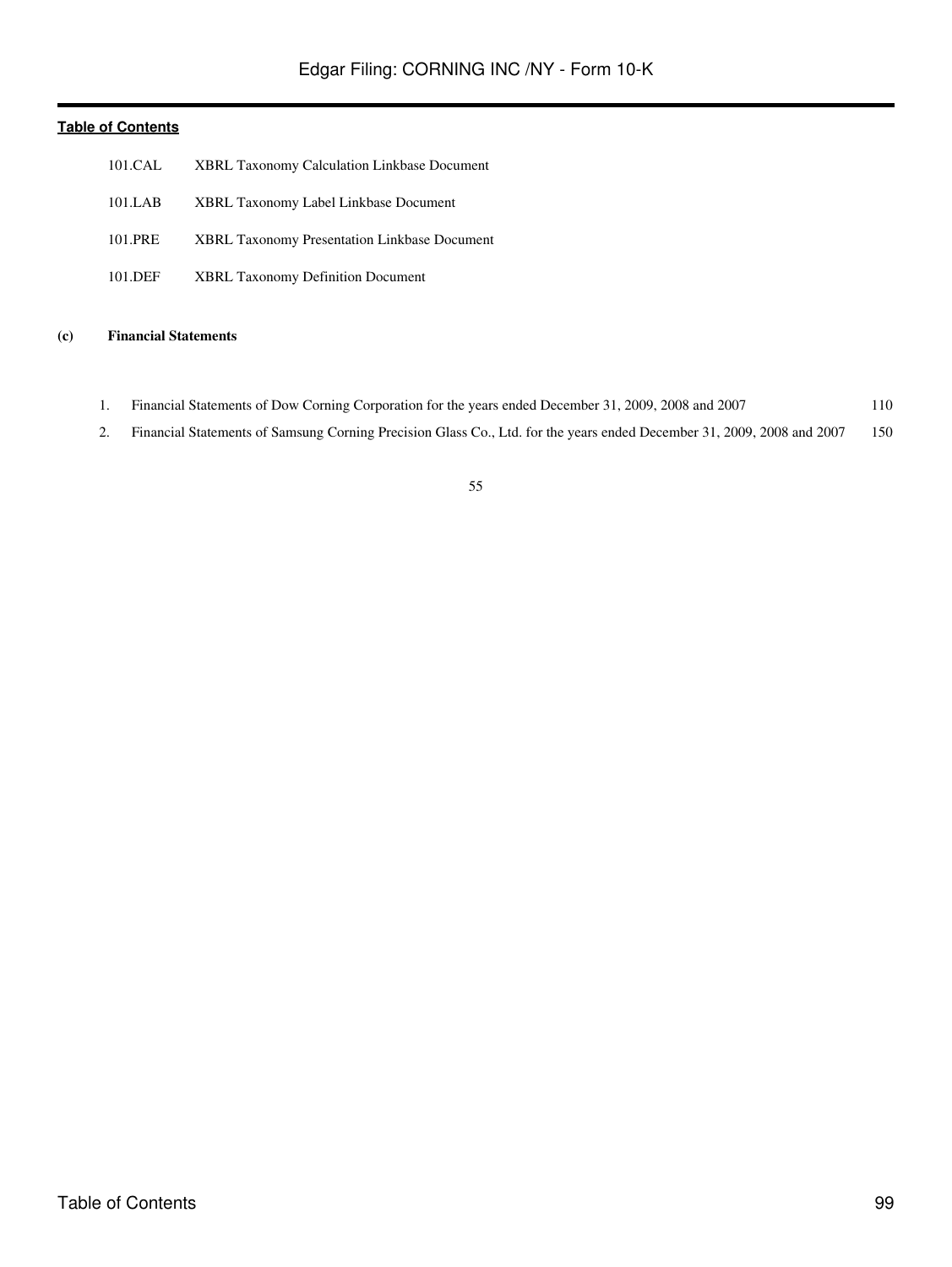#### **Signatures**

Pursuant to the requirements of Sections 13 or 15(d) of the Securities Exchange Act of 1934, the Registrant has duly caused this report to be signed on its behalf by the undersigned, thereunto duly authorized.

Corning Incorporated

By /s/ Wendell P. Weeks Chairman of the Board of Directors and Chief Executive Officer February 10, 2010 (Wendell P. Weeks) Pursuant to the requirements of the Securities Exchange Act of 1934, this report has been signed below by the following persons on behalf of the

Registrant and in the capacities and on the date indicated.

|                           | Capacity                                                                 | Date              |
|---------------------------|--------------------------------------------------------------------------|-------------------|
| /s/ Wendell P. Weeks      | Chairman of the Board of Directors and Chief<br><b>Executive Officer</b> | February 10, 2010 |
| (Wendell P. Weeks)        | (Principal Executive Officer)                                            |                   |
| /s/ James B. Flaws        | Vice Chairman of the Board of Directors and Chief<br>Financial Officer   | February 10, 2010 |
| (James B. Flaws)          | (Principal Financial Officer)                                            |                   |
| /s/ R. Tony Tripeny       | Senior Vice President - Corporate Controller                             | February 10, 2010 |
| (R. Tony Tripeny)         | (Principal Accounting Officer)                                           |                   |
| $\ast$                    | Director                                                                 | February 10, 2010 |
| (John Seely Brown)        |                                                                          |                   |
| $\ast$                    | Director                                                                 | February 10, 2010 |
| (Robert F. Cummings, Jr.) |                                                                          |                   |
| $\ast$                    | Director                                                                 | February 10, 2010 |
| (James B. Flaws)          |                                                                          |                   |
| $\ast$                    | Director                                                                 | February 10, 2010 |
| (Gordon Gund)             |                                                                          |                   |
| $\ast$                    | Director                                                                 | February 10, 2010 |
| (Carlos M. Gutierrez)     |                                                                          |                   |
| $\ast$                    | Director                                                                 | February 10, 2010 |
| (James R. Houghton)       |                                                                          |                   |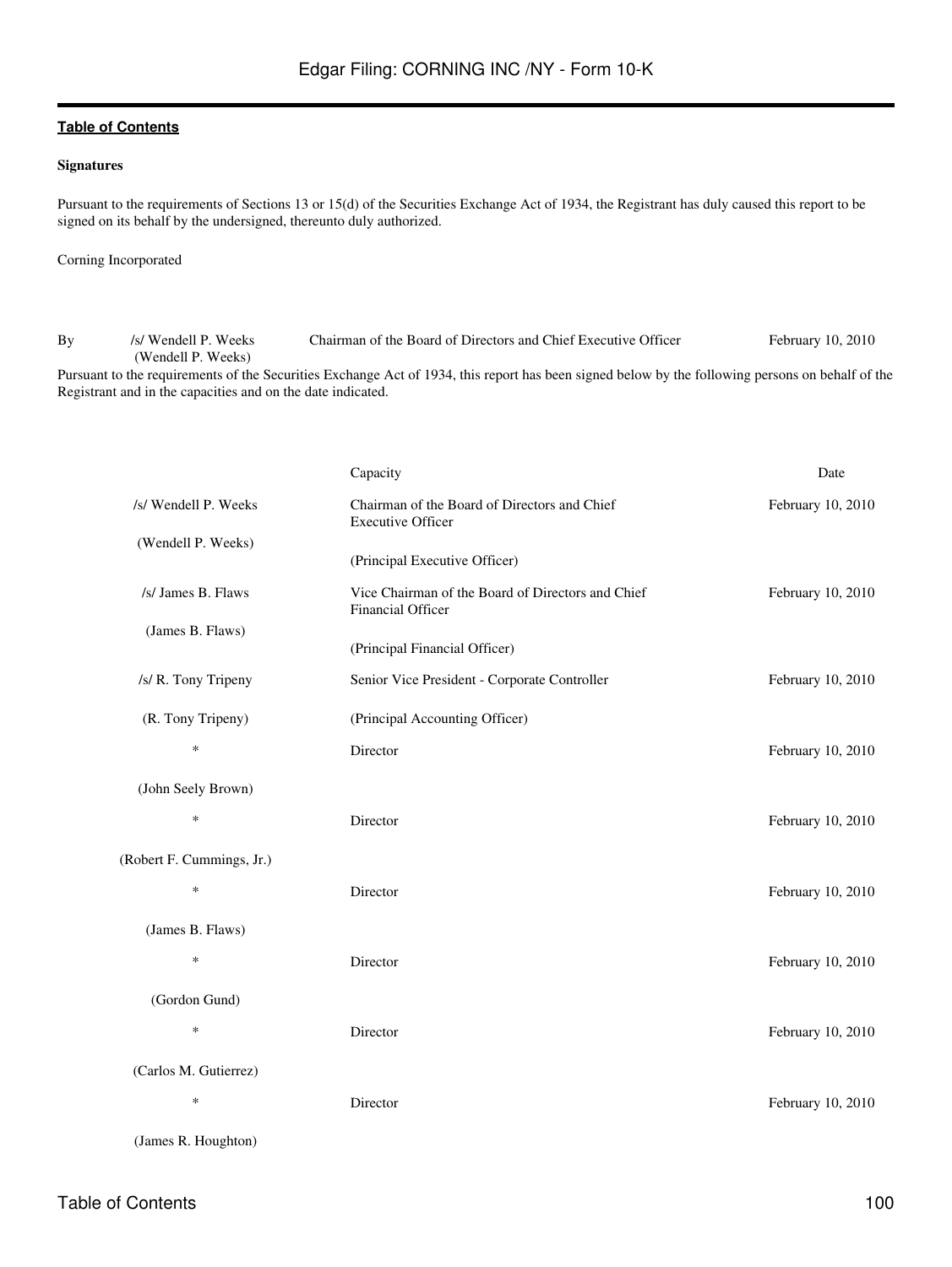| $\ast$              | Director | February 10, 2010 |
|---------------------|----------|-------------------|
| (Kurt M. Landgraf)  |          |                   |
| $\ast$              | Director | February 10, 2010 |
| (James J. O Connor) |          |                   |
| $\ast$              | Director | February 10, 2010 |
| (Deborah D. Rieman) |          |                   |
| $\ast$              | Director | February 10, 2010 |
| (H. Onno Ruding)    |          |                   |
| $\ast$              | Director | February 10, 2010 |

(William D. Smithburg)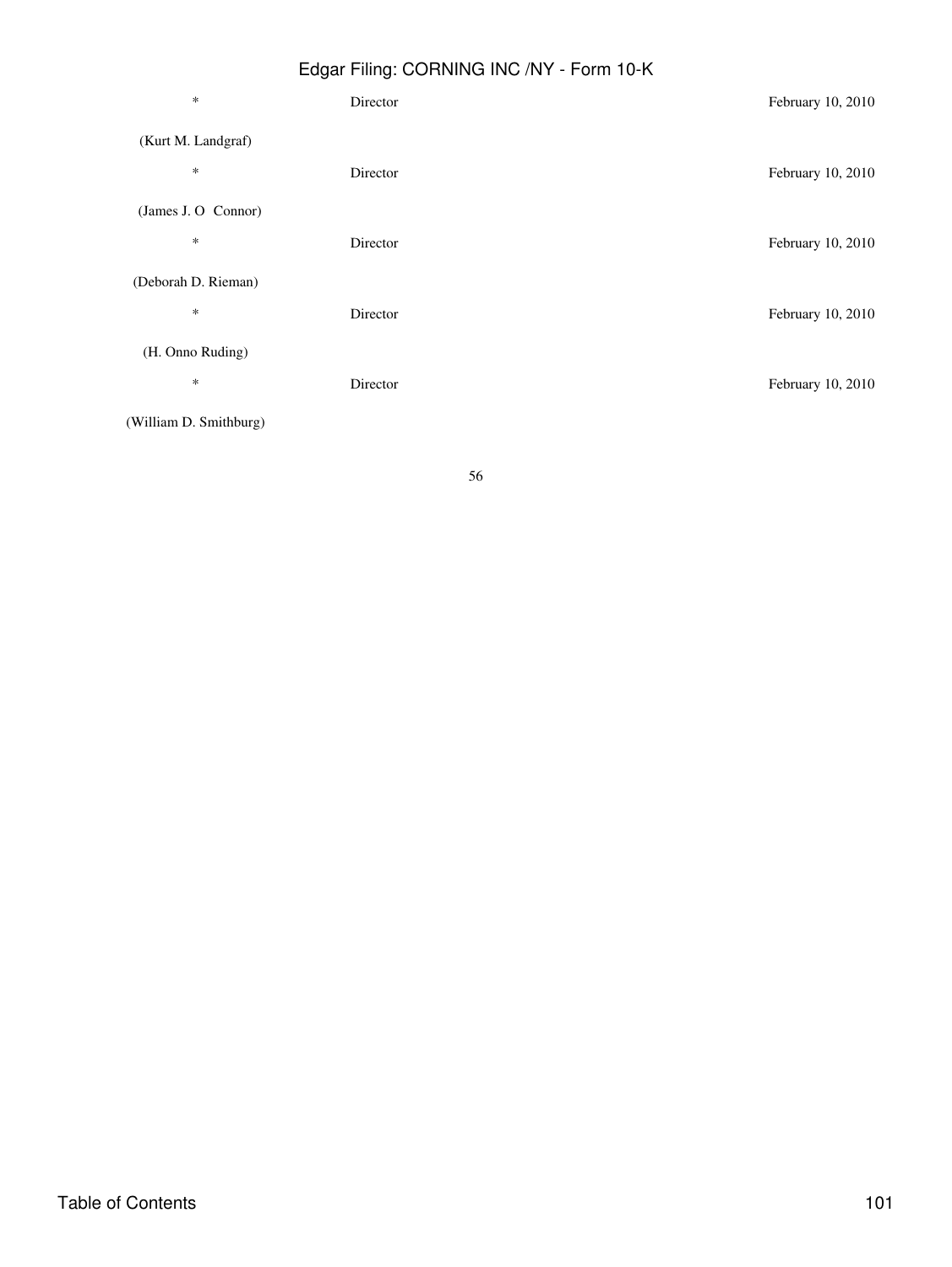| *                     | Director | February 10, 2010 |
|-----------------------|----------|-------------------|
| (Hansel E. Tookes II) |          |                   |
| *                     | Director | February 10, 2010 |
| (Peter F. Volanakis)  |          |                   |
| $\ast$                | Director | February 10, 2010 |
| (Mark S. Wrighton)    |          |                   |

\*By /s/ Vincent P. Hatton (Vincent P. Hatton, Attorney-in-fact)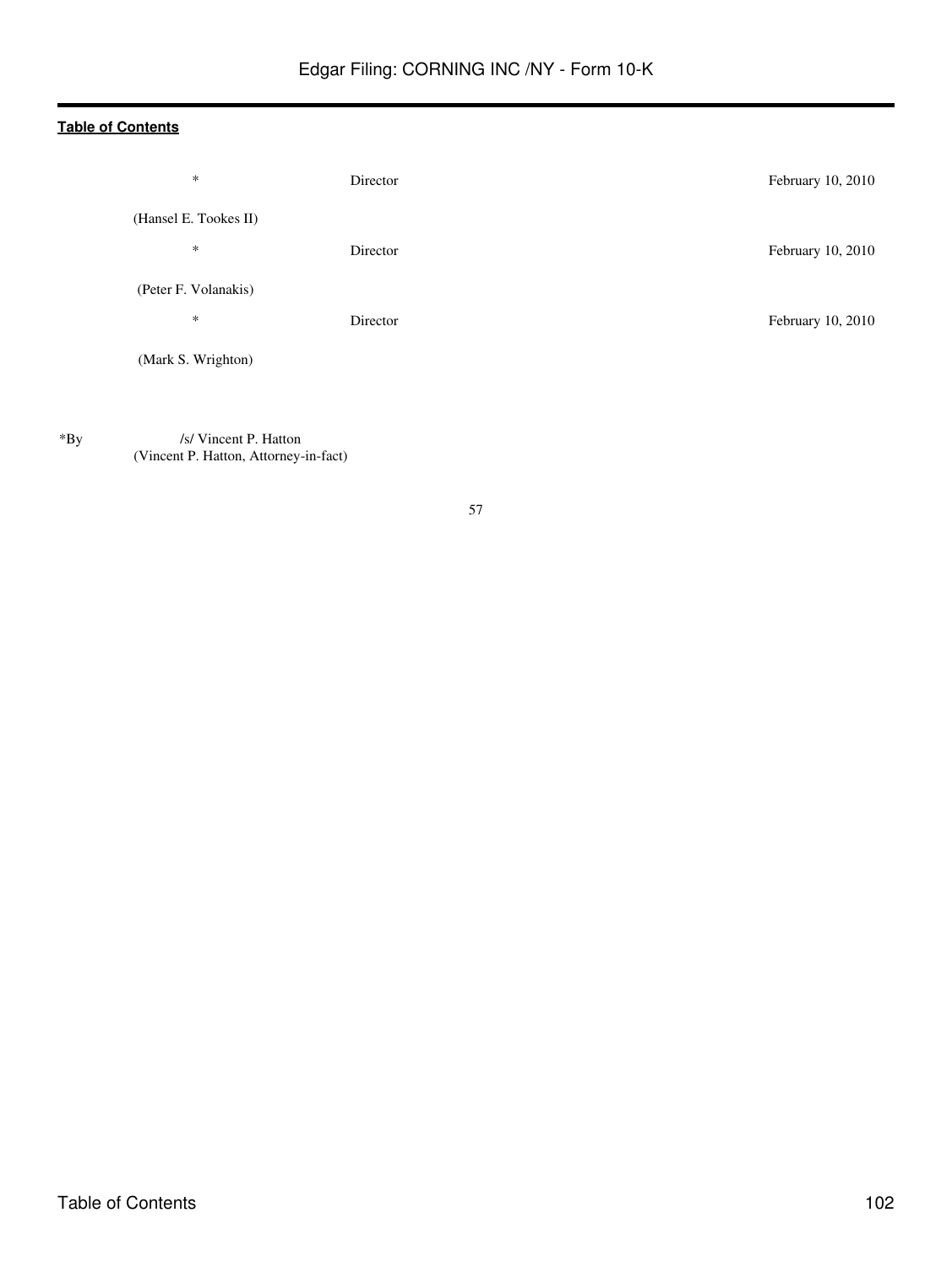# **Corning Incorporated**

### **2009 Annual Report**

## **Index to Financial Statements and Financial Statement Schedules**

<span id="page-102-0"></span>

|                                                                                                      | Page |
|------------------------------------------------------------------------------------------------------|------|
| Report of Independent Registered Public Accounting Firm                                              | 59   |
| <b>Consolidated Statements of Income</b>                                                             | 60   |
| <b>Consolidated Balance Sheets</b>                                                                   | 61   |
| <b>Consolidated Statements of Cash Flows</b>                                                         | 62   |
| Consolidated Statements of Changes in Shareholders Equity                                            | 63   |
| <b>Notes to Consolidated Financial Statements</b>                                                    |      |
| <b>Summary of Significant Accounting Policies</b>                                                    | 64   |
| Restructuring, Impairment and Other Charges (Credits)<br>$\overline{2}$                              | 70   |
| Available-for-Sale Investments<br><u>3.</u>                                                          | 72   |
| <b>Significant Customers</b><br><u>4.</u>                                                            | 73   |
| Inventories<br>5.                                                                                    | 73   |
| <b>Income Taxes</b><br><u>6.</u>                                                                     | 74   |
| Investments                                                                                          | 77   |
| <u>8.</u><br>Acquisition                                                                             | 84   |
| $\overline{9}$<br>Property, Net of Accumulated Depreciation                                          | 85   |
| Goodwill and Other Intangible Assets<br>10.                                                          | 85   |
| Other Liabilities<br>11.                                                                             | 86   |
| Debt<br><u>12. </u>                                                                                  | 87   |
| <b>Employee Retirement Plans</b><br>13.                                                              | 88   |
| Commitments, Contingencies, and Guarantees<br>14.                                                    | 93   |
| <b>Hedging Activities</b><br><u>15.</u>                                                              | 95   |
| <b>Fair Value Measurements</b><br>16.                                                                | 97   |
| Shareholders Equity<br>17.                                                                           | 98   |
| Earnings Per Common Share<br>18.                                                                     | 100  |
| <b>Share-based Compensation</b><br><u> 19. </u>                                                      | 100  |
| 20. Operating Segments                                                                               | 104  |
| <b>Financial Statement Schedule</b>                                                                  |      |
| <b>Valuation Accounts and Reserves</b><br>Ш.                                                         | 108  |
| <b>Quarterly Operating Results</b>                                                                   | 109  |
| Financial Statements of Dow Corning Corporation for the years ended December 31, 2009, 2008 and 2007 | 110  |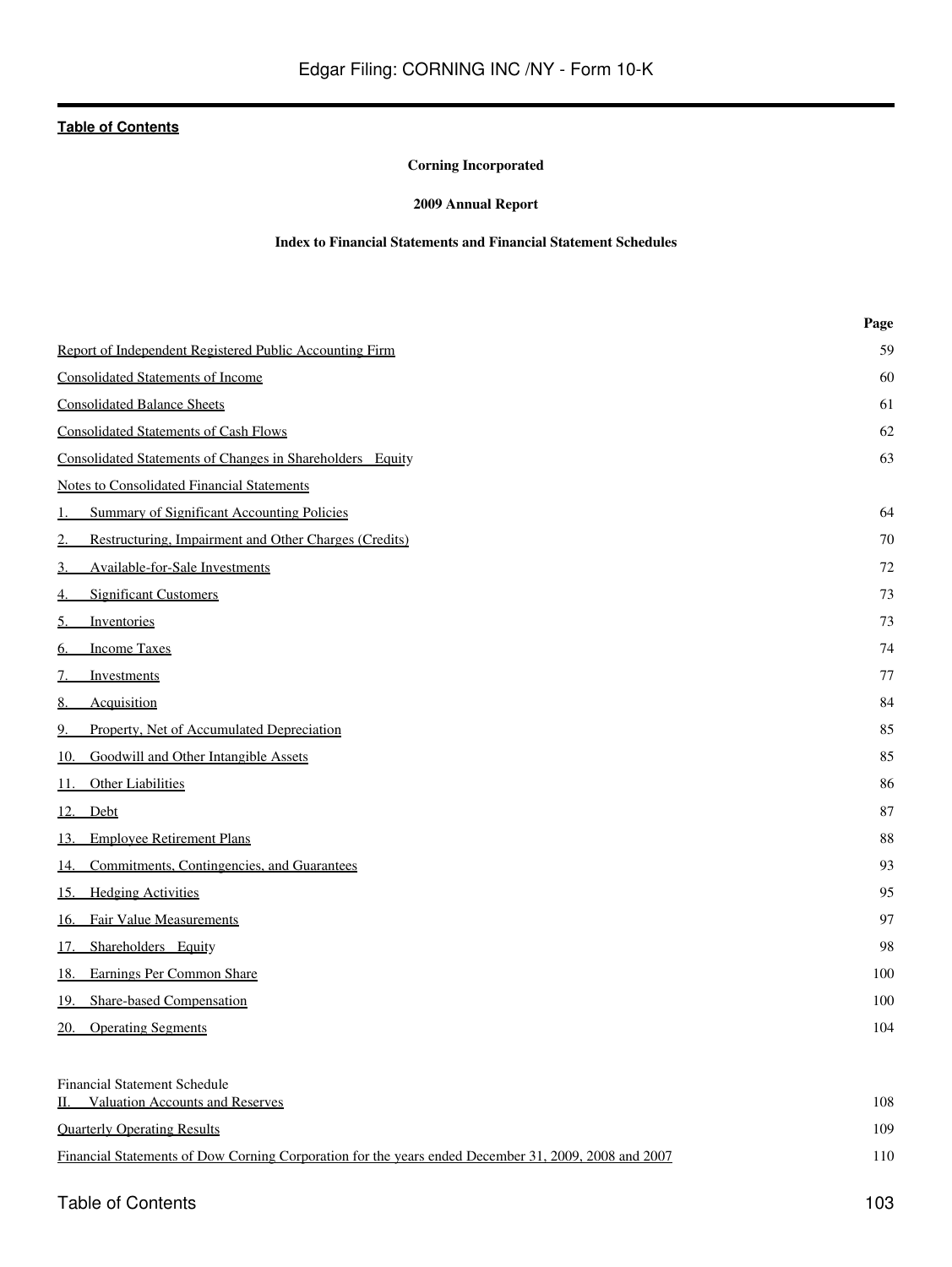# [Financial Statements of Samsung Corning Precision Glass Co., Ltd. for the years ended December 31, 2009, 2008 and 2007](#page-255-0) 150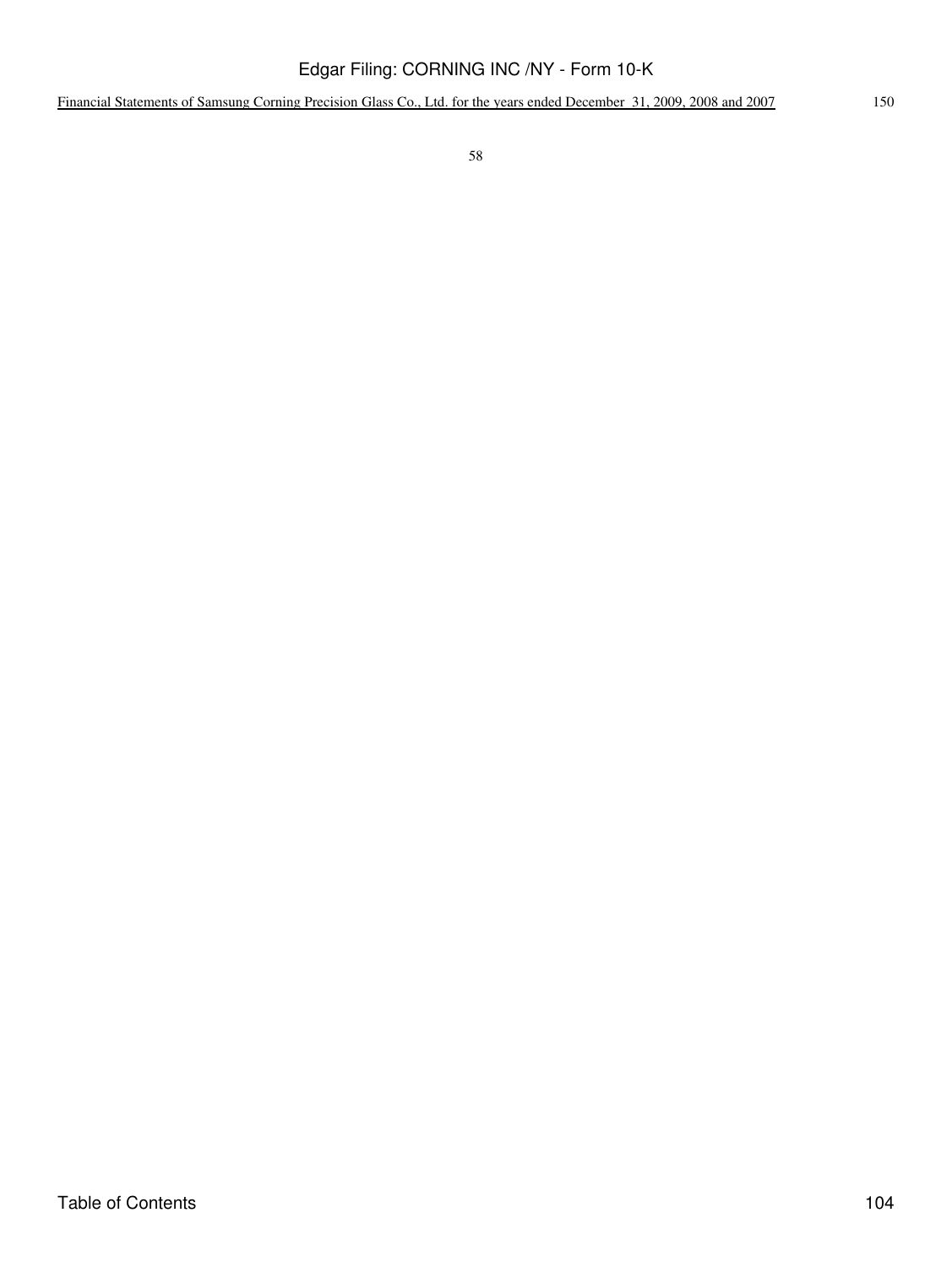#### <span id="page-104-0"></span>**Report of Independent Registered Public Accounting Firm**

To the Board of Directors and Shareholders of Corning Incorporated:

In our opinion, the consolidated financial statements listed in the accompanying index present fairly, in all material respects, the financial position of Corning Incorporated and its subsidiaries at December 31, 2009 and 2008, and the results of their operations and their cash flows for each of the three years in the period ended December 31, 2009 in conformity with accounting principles generally accepted in the United States of America. In addition, in our opinion, the financial statement schedule listed in the accompanying index presents fairly, in all material respects, the information set forth therein when read in conjunction with the related consolidated financial statements. Also in our opinion, the Company maintained, in all material respects, effective internal control over financial reporting as of December 31, 2009 based on criteria established in *Internal Control - Integrated Framework* issued by the Committee of Sponsoring Organizations of the Treadway Commission (COSO). The Companys management is responsible for these financial statements and financial statement schedule, for maintaining effective internal control over financial reporting and for its assessment of the effectiveness of internal control over financial reporting, included in Management s Annual Report on Internal Control Over Financial Reporting, appearing under Item 9A. Our responsibility is to express opinions on these financial statements, on the financial statement schedule, and on the Company s internal control over financial reporting based on our integrated audits. We conducted our audits in accordance with the standards of the Public Company Accounting Oversight Board (United States). Those standards require that we plan and perform the audits to obtain reasonable assurance about whether the financial statements are free of material misstatement and whether effective internal control over financial reporting was maintained in all material respects. Our audits of the financial statements included examining, on a test basis, evidence supporting the amounts and disclosures in the financial statements, assessing the accounting principles used and significant estimates made by management, and evaluating the overall financial statement presentation. Our audit of internal control over financial reporting included obtaining an understanding of internal control over financial reporting, assessing the risk that a material weakness exists, and testing and evaluating the design and operating effectiveness of internal control based on the assessed risk. Our audits also included performing such other procedures as we considered necessary in the circumstances. We believe that our audits provide a reasonable basis for our opinions.

A companys internal control over financial reporting is a process designed to provide reasonable assurance regarding the reliability of financial reporting and the preparation of financial statements for external purposes in accordance with generally accepted accounting principles. A companys internal control over financial reporting includes those policies and procedures that (i) pertain to the maintenance of records that, in reasonable detail, accurately and fairly reflect the transactions and dispositions of the assets of the company; (ii) provide reasonable assurance that transactions are recorded as necessary to permit preparation of financial statements in accordance with generally accepted accounting principles, and that receipts and expenditures of the company are being made only in accordance with authorizations of management and directors of the company; and (iii) provide reasonable assurance regarding prevention or timely detection of unauthorized acquisition, use, or disposition of the company s assets that could have a material effect on the financial statements.

Because of its inherent limitations, internal control over financial reporting may not prevent or detect misstatements. Also, projections of any evaluation of effectiveness to future periods are subject to the risk that controls may become inadequate because of changes in conditions, or that the degree of compliance with the policies or procedures may deteriorate.

/s/ PricewaterhouseCoopers LLP

New York, New York

February 10, 2010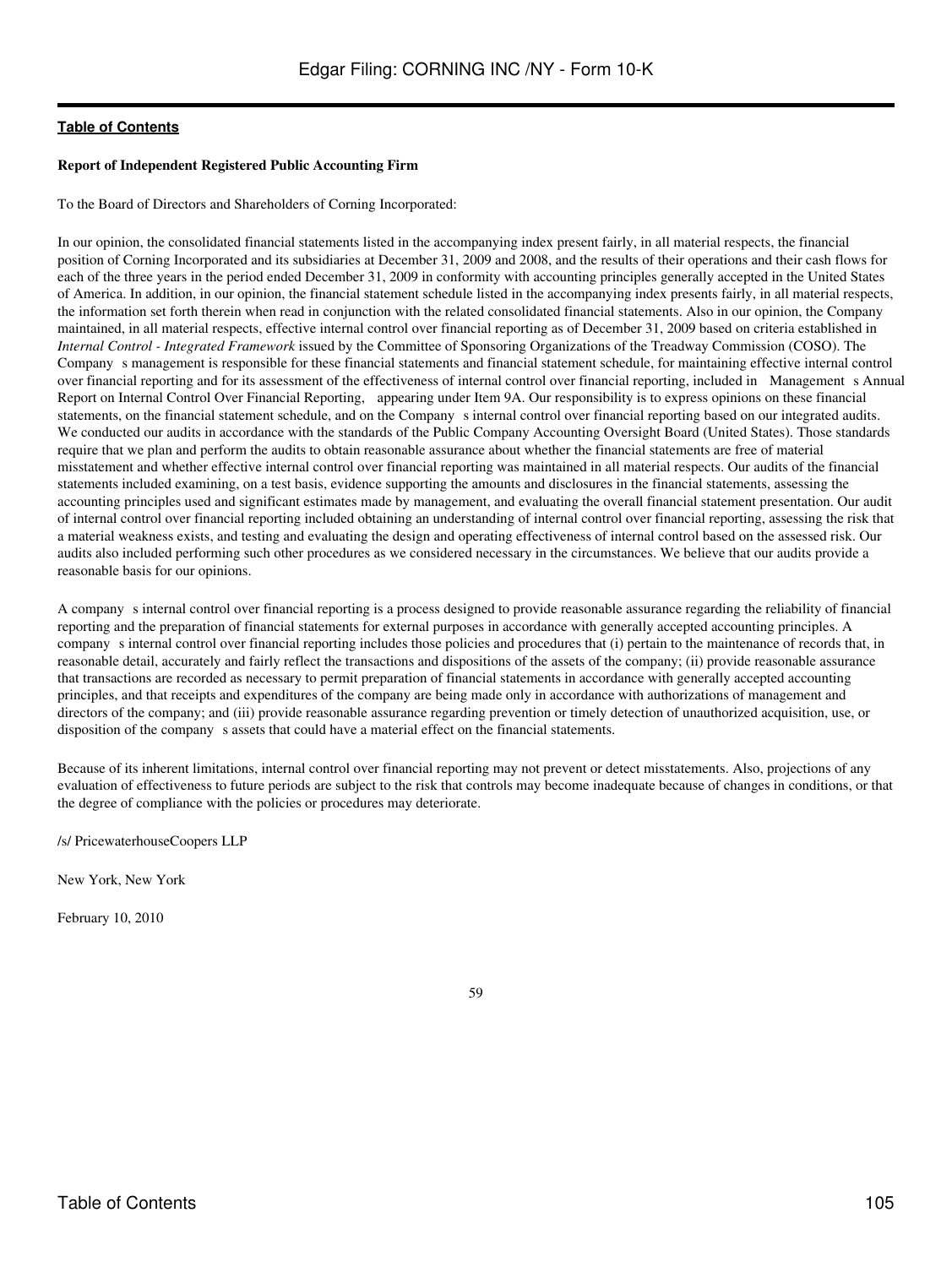<span id="page-105-0"></span>Consolidated Statements of Income **Consolidated Statements of Income Corning Incorporated and Subsidiary Companies** 

|                                                                                | Years ended December 31, |         |            |
|--------------------------------------------------------------------------------|--------------------------|---------|------------|
| (In millions, except per share amounts)                                        | 2009                     | 2008    | 2007       |
| Net sales                                                                      | \$5,395                  | \$5,948 | \$5,860    |
| Cost of sales                                                                  | 3,302                    | 3,210   | 3,111      |
| Gross margin                                                                   | 2,093                    | 2,738   | 2,749      |
| Operating expenses:                                                            |                          |         |            |
| Selling, general and administrative expenses                                   | 881                      | 901     | 912        |
| Research, development and engineering expenses                                 | 563                      | 627     | 565        |
| Amortization of purchased intangibles                                          | 10                       | 11      | 10         |
| Restructuring, impairment and other charges (credits) (Note 2)                 | 228                      | 19      | (4)        |
| Asbestos litigation charge (credit) (Note 7)                                   | 20                       | (340)   | 185        |
| Operating income                                                               | 391                      | 1,520   | 1,081      |
| Equity in earnings of affiliated companies (Note 7)                            | 1,435                    | 1,358   | 983        |
| Interest income                                                                | 19                       | 85      | 145        |
| Interest expense                                                               | (82)                     | (59)    | (82)       |
|                                                                                |                          |         |            |
| Other-than-temporary impairment (OTTI) losses (Note 3):                        |                          |         |            |
| <b>Total OTTI losses</b>                                                       | (16)                     |         |            |
| Portion of OTTI losses recognized in other comprehensive income (before taxes) | 14                       |         |            |
| Net OTTI losses recognized in earnings                                         | (2)                      |         |            |
| Other income (expense), net                                                    | 173                      | (22)    | 144        |
| Income before income taxes                                                     | 1,934                    | 2,882   | 2,271      |
| Benefit (provision) for income taxes (Note 6)                                  | 74                       | 2,375   | (121)      |
| Net income attributable to Corning Incorporated                                | \$2,008                  | \$5,257 | \$2,150    |
| Earnings per common share attributable to Corning Incorporated:                |                          |         |            |
| Basic (Note 18)                                                                | \$1.30                   | \$3.37  | \$1.37     |
| Diluted (Note 18)                                                              | \$<br>1.28               | \$3.32  | \$<br>1.34 |
| Dividends declared per common share                                            | \$0.20                   | \$0.20  | 0.10       |
|                                                                                |                          |         |            |

The accompanying notes are an integral part of these consolidated financial statements.

Certain amounts for prior periods were reclassified to conform to the 2009 presentation.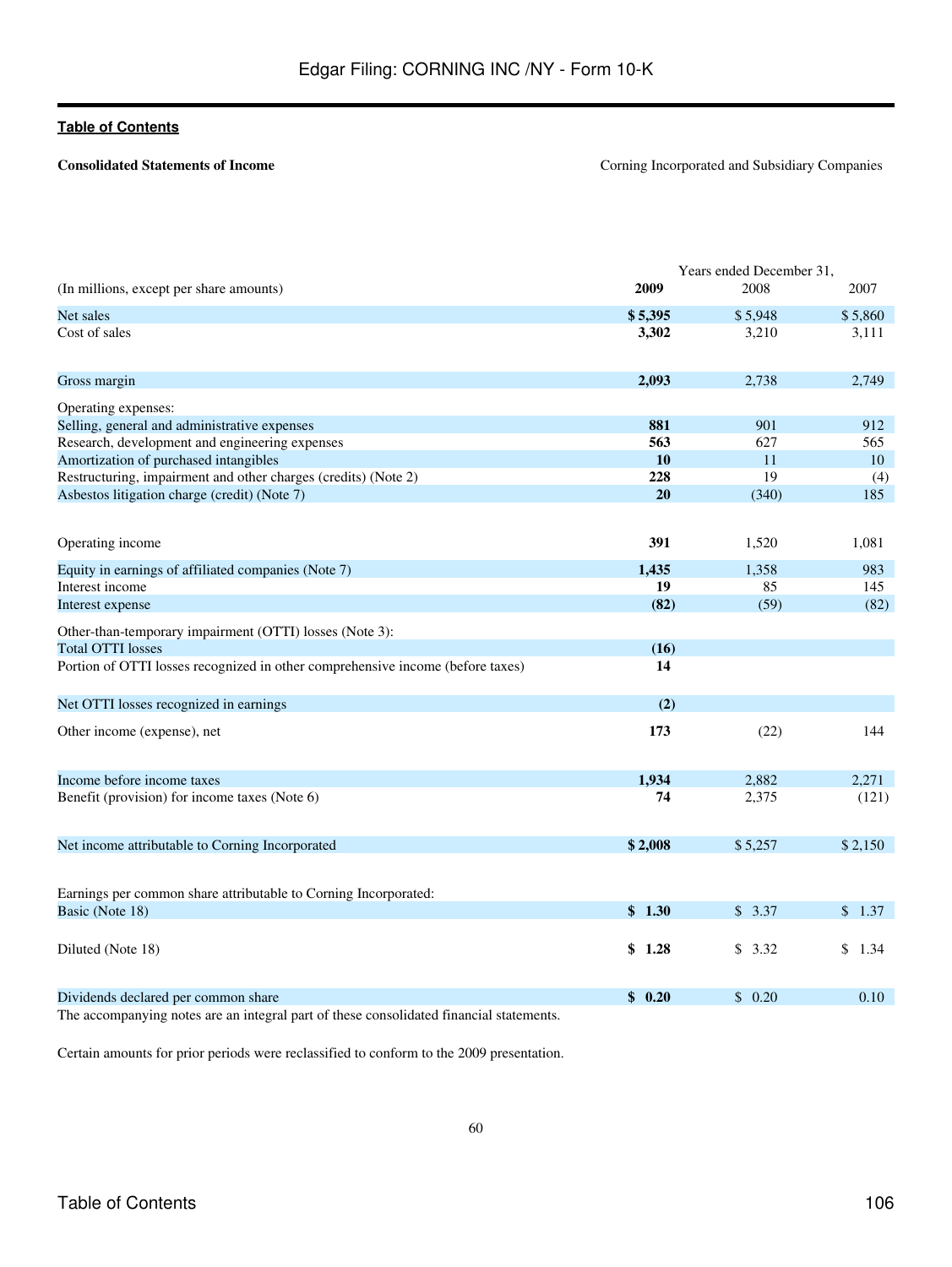# <span id="page-106-0"></span>Consolidated Balance Sheets **Consolidated Balance Sheets** Corning Incorporated and Subsidiary Companies

|                                                                                    |          | December 31,                    |  |
|------------------------------------------------------------------------------------|----------|---------------------------------|--|
| (In millions, except share and per share amounts)                                  | 2009     | 2008                            |  |
| Assets                                                                             |          |                                 |  |
| Current assets:                                                                    |          |                                 |  |
| Cash and cash equivalents                                                          | \$2,541  | \$1,873                         |  |
| Short-term investments, at fair value                                              | 1,042    | 943                             |  |
| Total cash, cash equivalents and short-term investments                            | 3,583    | 2,816                           |  |
| Trade accounts receivable, net of doubtful accounts and allowances - \$20 and \$20 | 753      | 512                             |  |
| Inventories (Note 5)                                                               | 579      | 798                             |  |
| Deferred income taxes (Note 6)                                                     | 235      | 158                             |  |
| Other current assets                                                               | 371      | 335                             |  |
| Total current assets                                                               | 5,521    | 4,619                           |  |
| Investments (Note 7)                                                               | 3,992    | 3,056                           |  |
| Property, net of accumulated depreciation - \$5,503 and \$5,070 (Note 9)           | 7,995    | 8,199                           |  |
| Goodwill and other intangible assets, net (Note 10)                                | 676      | 305                             |  |
| Deferred income taxes (Note 6)                                                     | 2,982    | 2,932                           |  |
| Other assets                                                                       | 129      | 145                             |  |
|                                                                                    |          |                                 |  |
| <b>Total Assets</b>                                                                | \$21,295 | \$19,256                        |  |
| <b>Liabilities and Equity</b>                                                      |          |                                 |  |
| Current liabilities:                                                               |          |                                 |  |
| Current portion of long-term debt (Note 12)                                        | \$<br>74 | $\boldsymbol{\mathsf{S}}$<br>78 |  |
| Accounts payable                                                                   | 550      | 846                             |  |
| Other accrued liabilities (Note 11)                                                | 915      | 1,128                           |  |
|                                                                                    |          |                                 |  |
| Total current liabilities                                                          | 1,539    | 2,052                           |  |
| Long-term debt (Note 12)                                                           | 1,930    | 1,527                           |  |
| Postretirement benefits other than pensions (Note 13)                              | 858      | 784                             |  |
| Other liabilities (Note 11)                                                        | 1,373    | 1,402                           |  |
| <b>Total liabilities</b>                                                           | 5,700    | 5,765                           |  |
|                                                                                    |          |                                 |  |
| Commitments and contingencies (Note 14)                                            |          |                                 |  |
| Shareholders equity (Note 17):                                                     |          |                                 |  |
| Common stock - Par value \$0.50 per share; shares authorized: 3.8 billion          |          |                                 |  |
| Shares issued: 1,617 million and 1,609 million                                     | 808      | 804                             |  |
| Additional paid-in capital                                                         | 12,707   | 12,502                          |  |
| Retained earnings                                                                  | 3,636    | 1,940                           |  |
| Treasury stock, at cost; shares held: 64 million and 61 million                    | (1,207)  | (1,160)                         |  |
| Accumulated other comprehensive loss                                               | (401)    | (643)                           |  |
| Total Corning Incorporated shareholders equity                                     | 15,543   | 13,443                          |  |
| Noncontrolling interests                                                           | 52       | 48                              |  |
|                                                                                    |          |                                 |  |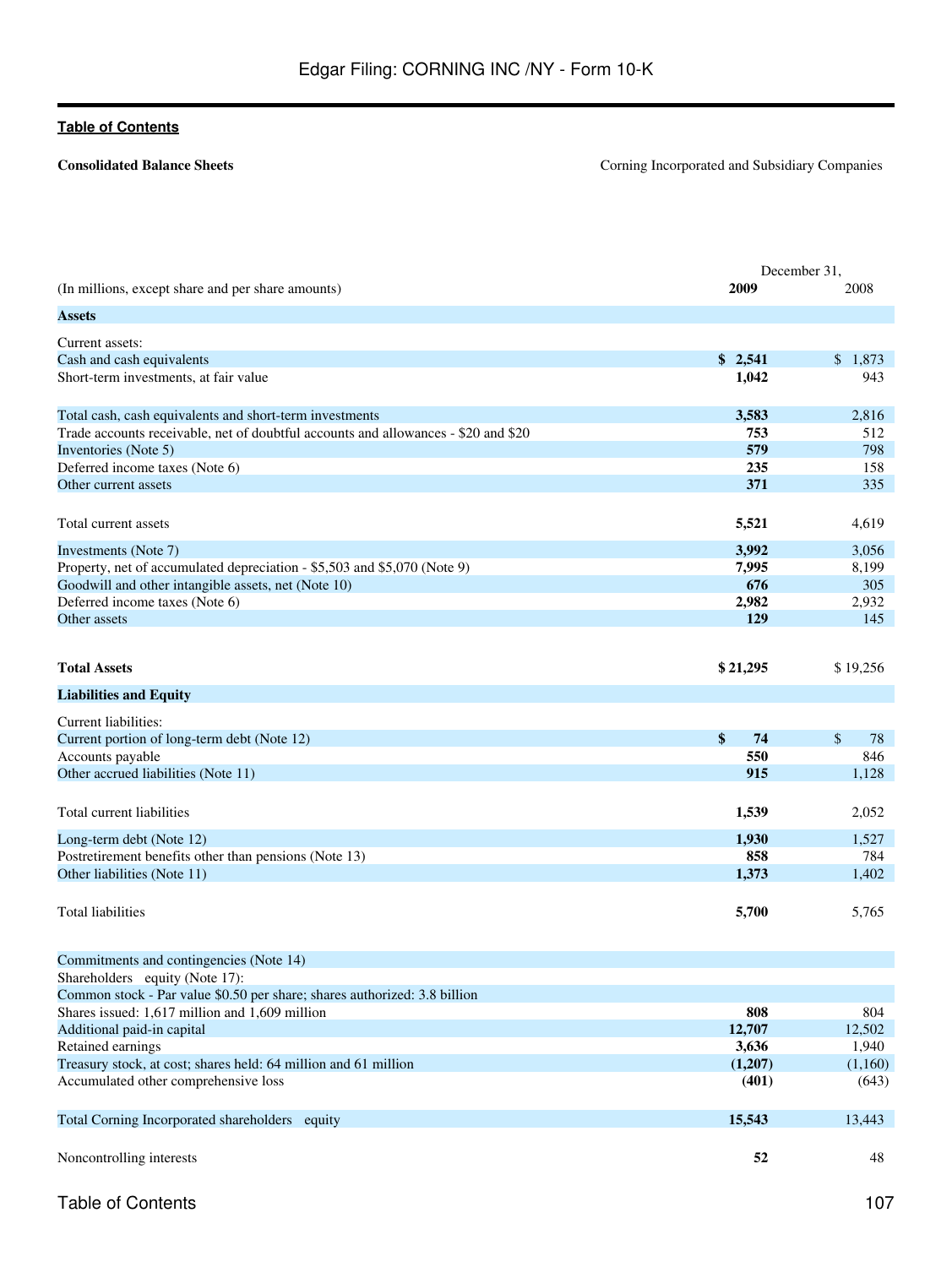| Total equity                                                                                                                   | 15,595   | 13,491   |
|--------------------------------------------------------------------------------------------------------------------------------|----------|----------|
| <b>Total Liabilities and Equity</b><br>The accompanying notes are an integral part of these consolidated financial statements. | \$21,295 | \$19.256 |

Certain amounts for prior periods were reclassified to conform to the 2009 presentation.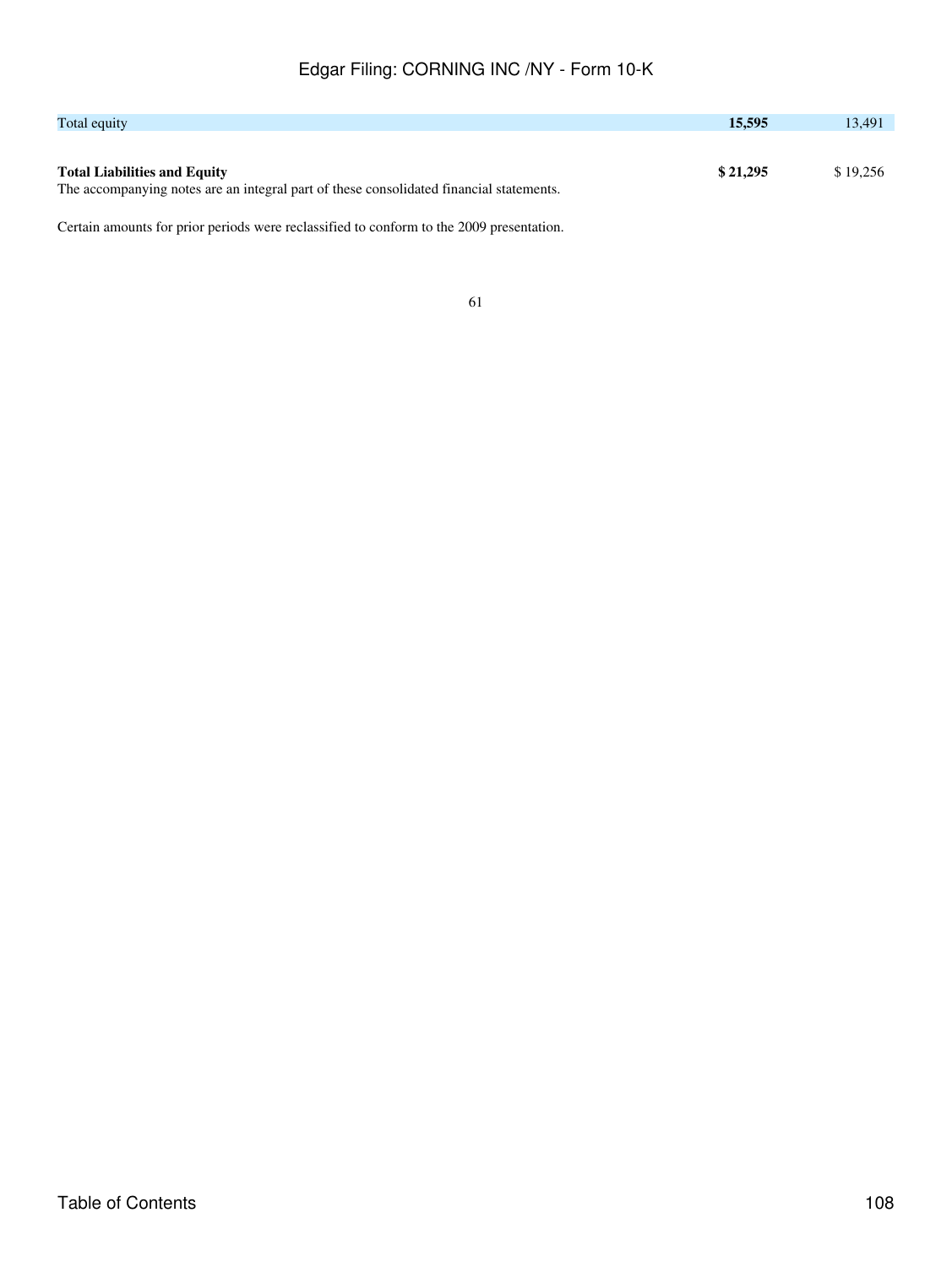Consolidated Statements of Cash Flows **Consolidated Statements of Cash Flows** Corning Incorporated and Subsidiary Companies

|                                                                                   | Years ended December 31, |         |         |  |
|-----------------------------------------------------------------------------------|--------------------------|---------|---------|--|
| (In millions)                                                                     | 2009                     | 2008    | 2007    |  |
| <b>Cash Flows from Operating Activities:</b>                                      |                          |         |         |  |
| Net income                                                                        | \$2,008                  | \$5,257 | \$2,150 |  |
| Adjustments to reconcile net income to net cash provided by operating activities: |                          |         |         |  |
| Depreciation                                                                      | 782                      | 684     | 597     |  |
| Amortization of purchased intangibles                                             | 10                       | 11      | 10      |  |
| Asbestos litigation                                                               | 20                       | (340)   | 185     |  |
| Restructuring, impairment and other charges (credits)                             | 228                      | 19      | (4)     |  |
| Loss on repurchases and retirement of debt                                        |                          |         | 15      |  |
| Stock compensation charges                                                        | 127                      | 118     | 138     |  |
| Loss (gain) on sale of business                                                   |                          | 14      | (19)    |  |
| Undistributed earnings of affiliated companies                                    | (680)                    | (812)   | (493)   |  |
| Deferred tax benefit                                                              | (218)                    | (2,585) | (95)    |  |
| Restructuring payments                                                            | (89)                     | (17)    | (39)    |  |
| Customer deposits, net of (credits) issued                                        | (253)                    | (266)   | (126)   |  |
| Employee benefit payments (in excess of) expense                                  | (10)                     | (47)    | (111)   |  |
| Changes in certain working capital items:                                         |                          |         |         |  |
| Trade accounts receivable                                                         | (201)                    | 410     | (128)   |  |
| <b>Inventories</b>                                                                | 238                      | (136)   | 5       |  |
| Other current assets                                                              | 16                       | (76)    | (27)    |  |
| Accounts payable and other current liabilities, net of restructuring payments     | 56                       | (210)   | 48      |  |
| Other, net                                                                        | 43                       | 104     | (29)    |  |
| Net cash provided by operating activities                                         | 2,077                    | 2,128   | 2,077   |  |
| <b>Cash Flows from Investing Activities:</b>                                      |                          |         |         |  |
| Capital expenditures                                                              | (890)                    | (1,921) | (1,262) |  |
| Acquisitions of businesses, net of cash received                                  | (410)                    | (15)    | (4)     |  |
| Net proceeds (payments) from sale or disposal of assets                           | 21                       | 19      | (5)     |  |
| Short-term investments - acquisitions                                             | (1,372)                  | (1,865) | (2,152) |  |
| Short-term investments - liquidations                                             | 1,281                    | 2,083   | 2,862   |  |
| Net cash used in investing activities                                             | (1,370)                  | (1,699) | (561)   |  |
| <b>Cash Flows from Financing Activities:</b>                                      |                          |         |         |  |
| Net repayments of short-term borrowings and current portion of long-term debt     | (86)                     | (24)    | (20)    |  |
| Proceeds from unwind of interest rate swap agreements                             |                          | 65      |         |  |
| Proceeds from issuance of long-term debt, net                                     | 346                      |         |         |  |
| Retirements of long-term debt                                                     |                          |         | (238)   |  |
| Principal payments under capital lease obligations                                | (10)                     |         |         |  |
| Proceeds from issuance of common stock, net                                       | 20                       | 23      | 21      |  |
| Proceeds from the exercise of stock options                                       | 24                       | 80      | 109     |  |
| Repurchases of common stock                                                       |                          | (625)   | (250)   |  |
| Dividends paid                                                                    | (312)                    | (313)   | (158)   |  |
| Other, net                                                                        | 3                        | (4)     | (3)     |  |
| Net cash used in financing activities                                             | (15)                     | (798)   | (539)   |  |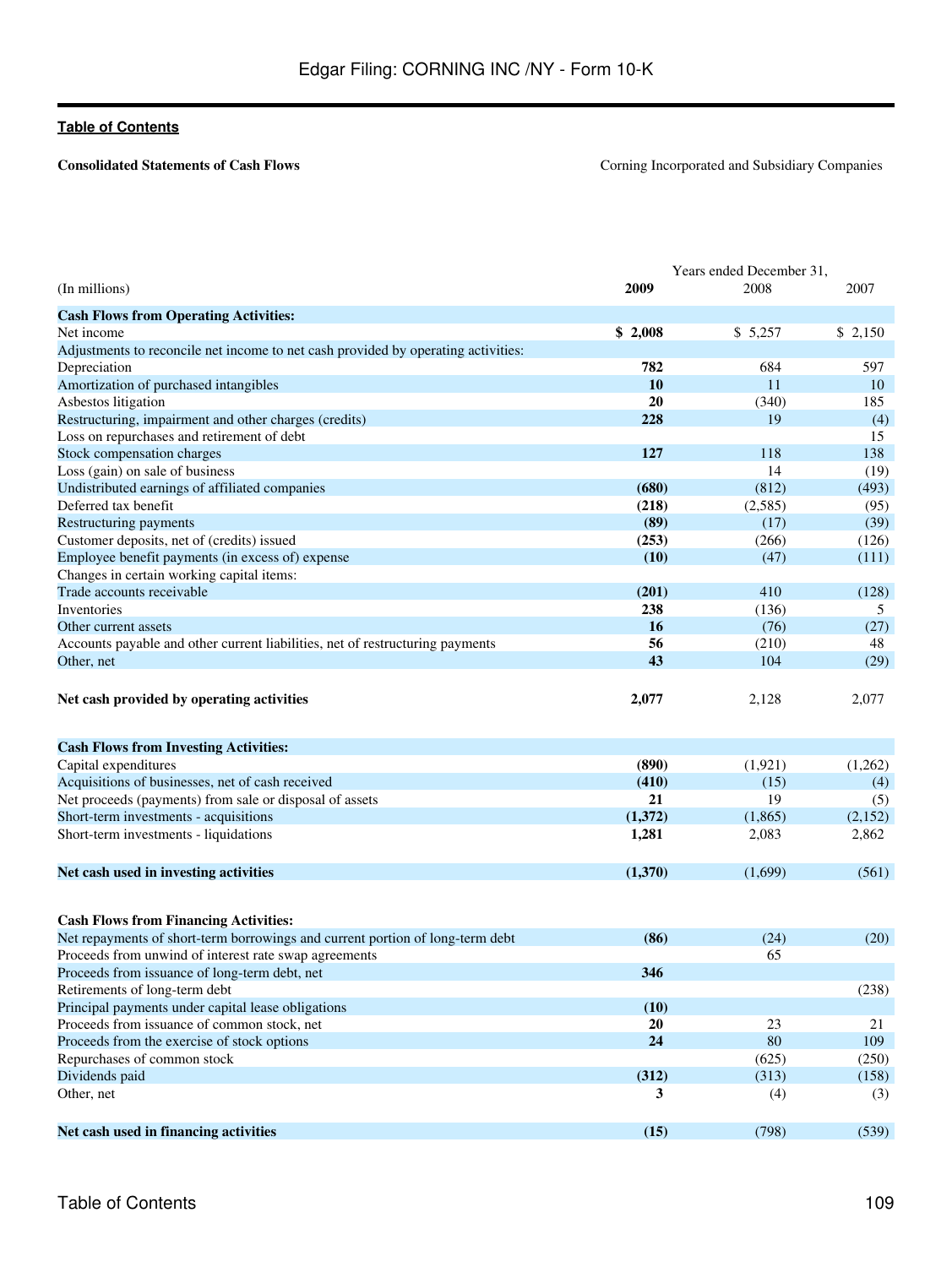| Effect of exchange rates on cash                                                        | (24)    | 26      | 82      |
|-----------------------------------------------------------------------------------------|---------|---------|---------|
| Net increase (decrease) in cash and cash equivalents                                    | 668     | (343)   | 1,059   |
| Cash and cash equivalents at beginning of year                                          | 1.873   | 2.216   | 1.157   |
| Cash and cash equivalents at end of year                                                | \$2.541 | \$1.873 | \$2,216 |
| The accompanying notes are an integral part of these consolidated financial statements. |         |         |         |

Certain amounts for prior periods were reclassified to conform to the 2009 presentation.

# 62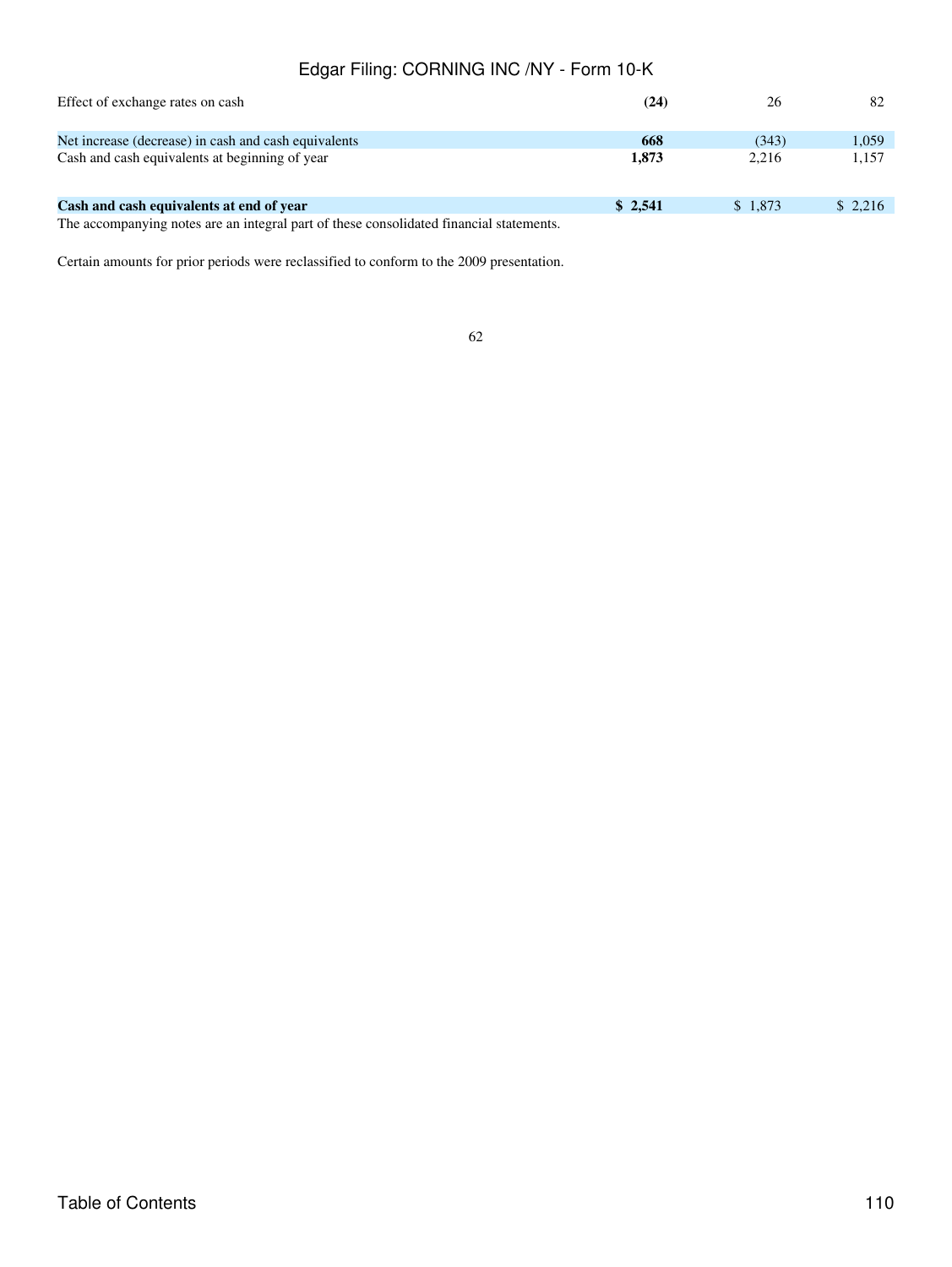# Consolidated Statements of Changes in Shareholders Equity **Consolidated Statements of Changes in Shareholders** Equity **Corning Incorporated and Subsidiary Companies**

| (In millions)                                                  | Common<br>stock     | Additional<br>paid-in<br>capital | (Accumulated<br>deficit)<br>retained<br>earnings | Treasury<br>stock      | Accumulated<br>other<br>comprehensive shareholders controlling<br>income (loss) | Total<br>Corning<br>Incorporated<br>equity | Non-<br>interests | Total   |
|----------------------------------------------------------------|---------------------|----------------------------------|--------------------------------------------------|------------------------|---------------------------------------------------------------------------------|--------------------------------------------|-------------------|---------|
| Balance, December 31, 2006                                     | \$791               | \$12,008                         | $\mathbb{S}$<br>(4,992)                          | (201)<br>$\mathsf{\$}$ | $\mathbb{S}$<br>(360)                                                           | $\mathcal{S}$<br>7,246                     | \$<br>45          | \$7,291 |
| Net income                                                     |                     |                                  | 2,150                                            |                        |                                                                                 | 2,150                                      | 3                 | 2,153   |
| Foreign currency translation<br>adjustment                     |                     |                                  |                                                  |                        | 165                                                                             | 165                                        | $\overline{2}$    | 167     |
| Net unrealized loss on<br>investments without credit<br>losses |                     |                                  |                                                  |                        | (11)                                                                            | (11)                                       |                   | (11)    |
| Unrealized loss on cash flow<br>hedges                         |                     |                                  |                                                  |                        | (49)                                                                            | (49)                                       |                   | (49)    |
| Reclassification adjustments on<br>cash flow hedges            |                     |                                  |                                                  |                        | 12                                                                              | 12                                         |                   | 12      |
| Amortized postretirement                                       |                     |                                  |                                                  |                        |                                                                                 |                                            |                   |         |
| benefit plans gains and prior                                  |                     |                                  |                                                  |                        |                                                                                 |                                            |                   |         |
| service costs                                                  |                     |                                  |                                                  |                        | 153                                                                             | 153                                        |                   | 153     |
| Total comprehensive income                                     |                     |                                  |                                                  |                        |                                                                                 | 2,420                                      | 5                 | 2,425   |
| Purchase of common stock for<br>treasury                       |                     |                                  |                                                  | (250)                  |                                                                                 | (250)                                      |                   | (250)   |
| Shares issued to benefit plans                                 |                     |                                  |                                                  |                        |                                                                                 |                                            |                   |         |
| and for option exercises                                       | $\,8\,$             | 273                              |                                                  | (12)                   |                                                                                 | 269                                        |                   | 269     |
| Dividends on shares                                            |                     |                                  | (158)                                            |                        |                                                                                 | (158)                                      |                   | (158)   |
| Other, net                                                     |                     |                                  | (2)                                              | (29)                   |                                                                                 | (31)                                       | (4)               | (35)    |
| Balance, December 31, 2007                                     | 799<br>$\mathbb{S}$ | \$12,281                         | \$<br>(3,002)                                    | (492)<br>\$            | \$<br>(90)                                                                      | \$<br>9,496                                | \$<br>46          | \$9,542 |
| Net income                                                     |                     |                                  | 5,257                                            |                        |                                                                                 | 5,257                                      | (1)               | 5,256   |
| Foreign currency translation<br>adjustment                     |                     |                                  |                                                  |                        | 99                                                                              | 99                                         | 3                 | 102     |
| Net unrealized loss on                                         |                     |                                  |                                                  |                        |                                                                                 |                                            |                   |         |
| investments without credit<br>losses                           |                     |                                  |                                                  |                        | (81)                                                                            | (81)                                       |                   | (81)    |
| Unrealized loss on cash flow                                   |                     |                                  |                                                  |                        |                                                                                 |                                            |                   |         |
| hedges<br>Reclassification adjustments on                      |                     |                                  |                                                  |                        | (61)                                                                            | (61)                                       |                   | (61)    |
| cash flow hedges                                               |                     |                                  |                                                  |                        | 45                                                                              | 45                                         |                   | 45      |
| Amortized postretirement                                       |                     |                                  |                                                  |                        |                                                                                 |                                            |                   |         |
| benefit plans losses and prior<br>service costs                |                     |                                  |                                                  |                        | (555)                                                                           | (555)                                      |                   | (555)   |
| Total comprehensive income                                     |                     |                                  |                                                  |                        |                                                                                 | 4,704                                      | $\overline{c}$    | 4,706   |
| Purchase of common stock for<br>treasury                       |                     |                                  |                                                  | (625)                  |                                                                                 | (625)                                      |                   | (625)   |
| Shares issued to benefit plans                                 |                     |                                  |                                                  |                        |                                                                                 |                                            |                   |         |
| and for option exercises                                       | 6                   | 222                              |                                                  | (6)                    |                                                                                 | 222                                        |                   | 222     |
| Dividends on shares                                            |                     |                                  | (313)                                            |                        |                                                                                 | (313)                                      |                   | (313)   |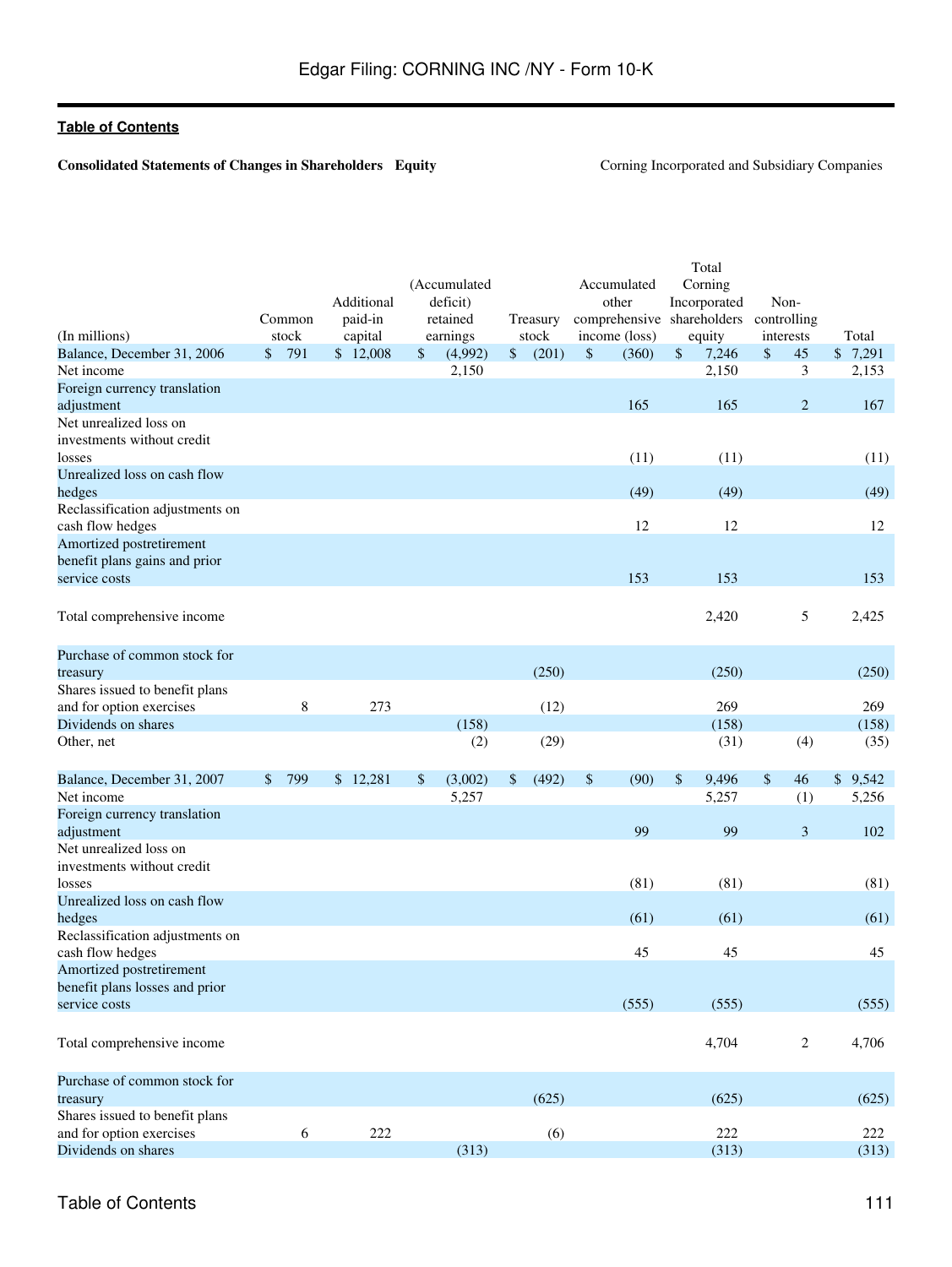| Other, net                                                                      |              | (1) | (1)            |              | (2)            | (37)    |              |       | (41)                  |               | (41)              |
|---------------------------------------------------------------------------------|--------------|-----|----------------|--------------|----------------|---------|--------------|-------|-----------------------|---------------|-------------------|
| Balance, December 31, 2008<br>Net income                                        | $\mathbb{S}$ | 804 | \$12,502       | $\mathbb{S}$ | 1,940<br>2,008 | (1,160) | $\mathbb{S}$ | (643) | \$<br>13,443<br>2,008 | \$<br>48<br>6 | \$13,491<br>2,014 |
| Foreign currency translation<br>adjustment                                      |              |     |                |              |                |         |              | 166   | 166                   |               | 166               |
| Net unrealized gain on<br>investments without credit<br>losses                  |              |     |                |              |                |         |              | 44    | 44                    |               | 44                |
| Unrealized gain on investments<br>with credit losses                            |              |     |                |              |                |         |              | 9     | 9                     |               | 9                 |
| Unrealized gain on cash flow<br>hedges                                          |              |     |                |              |                |         |              | 92    | 92                    |               | 92                |
| Reclassification adjustments on<br>cash flow hedges<br>Amortized postretirement |              |     |                |              |                |         |              | (53)  | (53)                  |               | (53)              |
| benefit plans losses and prior<br>service costs                                 |              |     |                |              |                |         |              | (16)  | (16)                  |               | (16)              |
| Total comprehensive income                                                      |              |     |                |              |                |         |              |       | 2,250                 | 6             | 2,256             |
| Shares issued to benefit plans<br>and for option exercises                      |              | 4   | 203            |              |                | (36)    |              |       | 171                   |               | 171               |
| Dividends on shares<br>Other, net                                               |              |     | $\overline{2}$ |              | (312)          | (11)    |              |       | (312)<br>(9)          | (2)           | (312)<br>(11)     |
| Balance, December 31, 2009                                                      | \$           | 808 | \$12,707       | \$           | 3,636          | (1,207) | \$           | (401) | \$<br>15,543          | \$<br>52      | \$15,595          |

The accompanying notes are an integral part of these consolidated financial statements.

63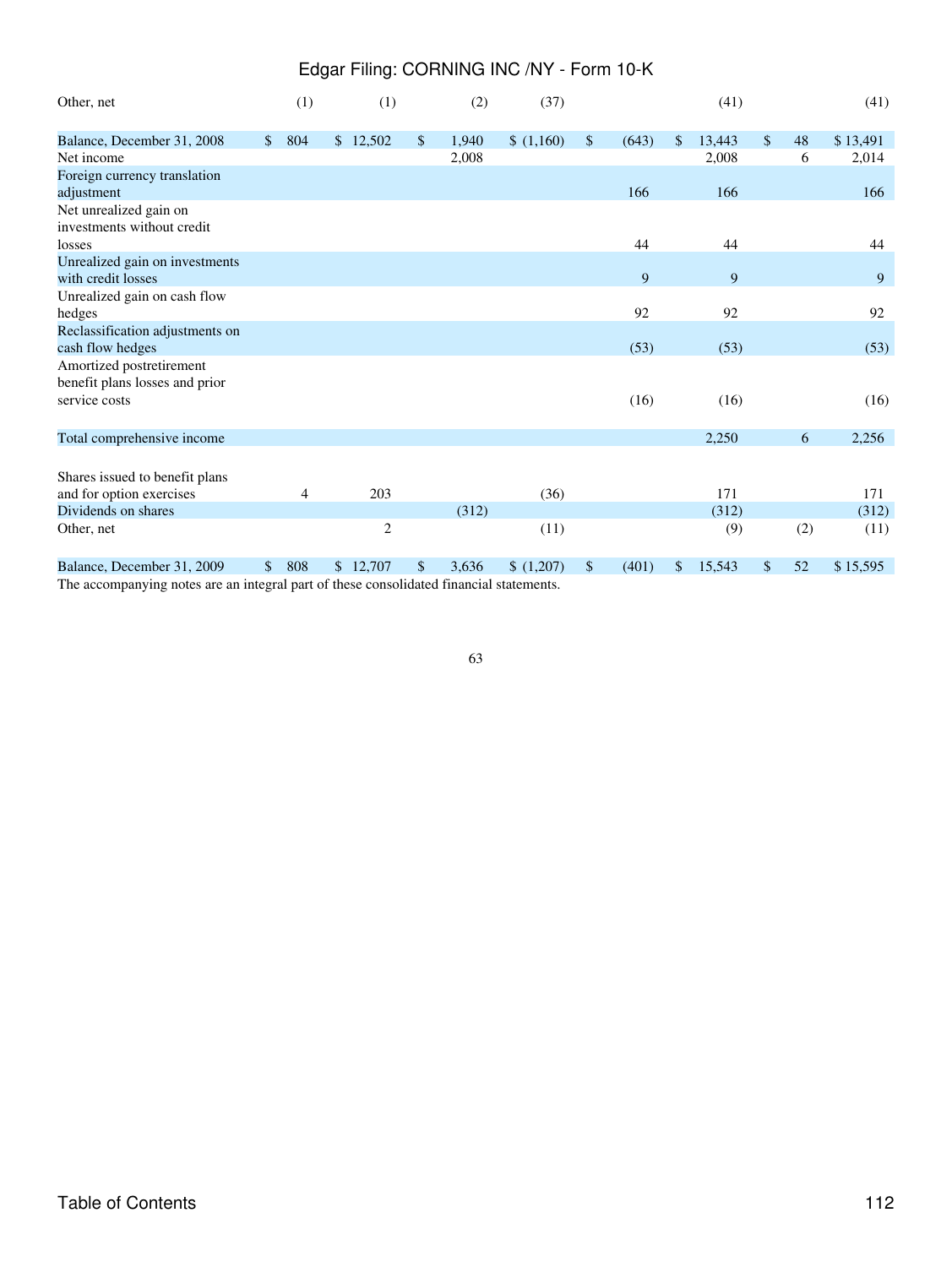**Notes to Consolidated Financial Statements** Corning Incorporated and Subsidiary Companies

#### **1. Summary of Significant Accounting Policies** *Organization*

Corning Incorporated is a provider of high-performance glass for LCD televisions, computer monitors, and other information display applications; optical fiber and cable and hardware and equipment products for the telecommunications industry; ceramic substrates for gasoline and diesel engines in automotive and heavy duty vehicle markets; laboratory products for the scientific community and specialized polymer products for biotechnology applications; advanced optical materials for the semiconductor industry and the scientific community; and other technologies. In these notes, the terms Corning, Company, we, us, or our mean Corning Incorporated and subsidiary companies.

### *Basis of Presentation and Principles of Consolidation*

Our consolidated financial statements were prepared in conformity with generally accepted accounting principles in the U.S. (U.S. GAAP) and include the assets, liabilities, revenues and expenses of all majority-owned subsidiaries over which Corning exercises control and, when applicable, entities for which Corning has a controlling financial interest.

The equity method of accounting is used for investments in affiliated companies that are not controlled by Corning and in which our interest is generally between 20% and 50% and we have significant influence over the entity. Our share of earnings or losses of affiliated companies, in which at least 20% of the voting securities is owned and we have significant influence but not control over the entity, is included in consolidated operating results.

We use the cost method to account for our investments in companies that we do not control and for which we do not have the ability to exercise significant influence over operating and financial policies. In accordance with the cost method, these investments are recorded at cost or fair value, as appropriate.

All material intercompany accounts, transactions and profits are eliminated in consolidation.

Certain prior year amounts have been reclassified to conform to the current-year presentation. These reclassifications had no impact on our results of operations, financial position, or changes in shareholders equity.

Effective September 30, 2009, the Financial Accounting Standards Board (FASB) established The FASB Accounting Standards Codification (ASC) as the source of authoritative accounting to be applied by nongovernmental entities in the preparation of financial statements in conformity with U.S. GAAP. Except for newly issued standards that have not been codified, references to codified literature have been updated to reflect this change.

Corning evaluates all events or transactions that occur after the balance sheet date through the date of issuance of our financial statements. For the year ended December 31, 2009, subsequent events were evaluated through February 10, 2010.

Effective January 1, 2009, the Company, as required, adopted U.S. GAAP requirements for reporting noncontrolling interests in financial statements. A noncontrolling interest, previously called a minority interest, is the portion of equity in a subsidiary not attributable, directly or indirectly, to a parent. Under the new standard, noncontrolling interests in subsidiaries are now included as a component of equity in the consolidated statements of financial position. This guidance also provides the required accounting treatment for changes in ownership of noncontrolling interests. As required, the related presentation and disclosure provisions have been applied retrospectively. For all years presented, amounts attributable to noncontrolling interests were not significant and therefore, are not presented separately on the consolidated statements of income. These amounts, which have been included in Other income (expense), net, are provided below.

Effective January 1, 2009, the Company changed the presentation of equity in earnings of affiliated companies in the Consolidated Statements of Income from below Benefit (provision) for income taxes to above Income before income taxes. The change in presentation reflects the strategic nature and economic importance of the Company s investments accounted for under the equity method of accounting. There was no effect on the Companys consolidated results of operation, financial condition, or cash flows as a result of this change.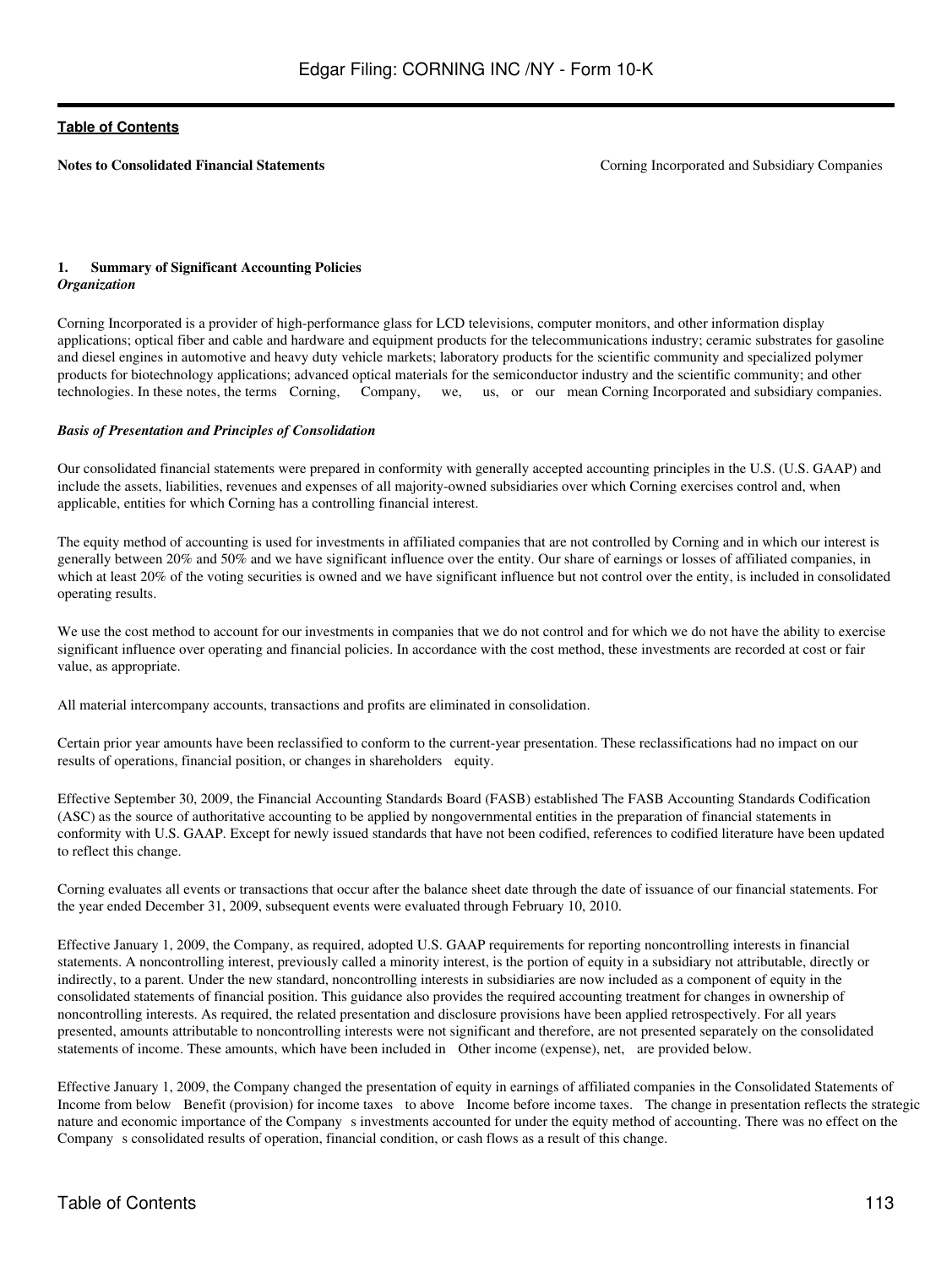64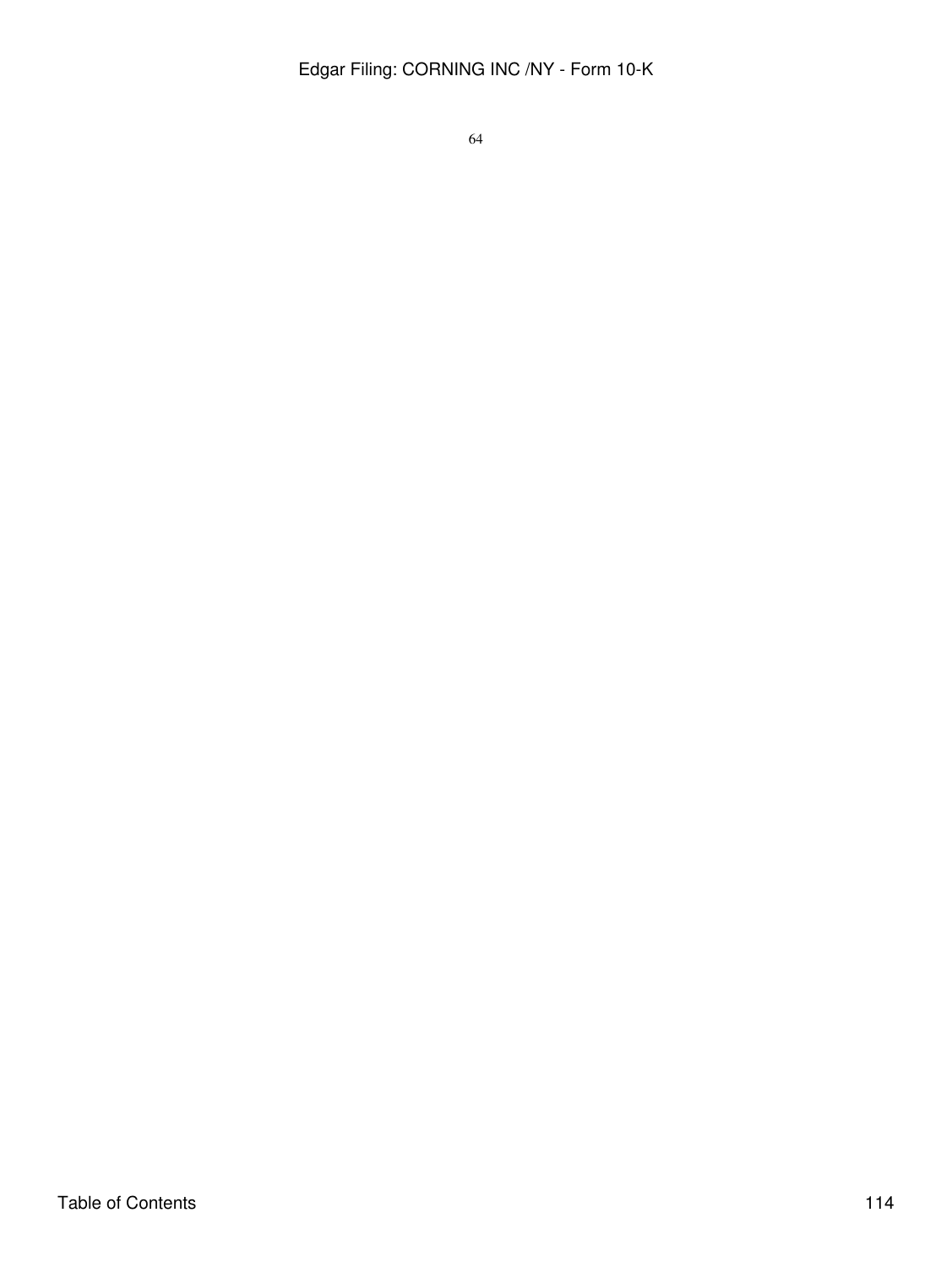#### **1. Summary of Significant Accounting Policies (continued)**

Effective April 1, 2009, the Company, as required, adopted the following which resulted from the issuance of new fair value accounting standards under U.S. GAAP:

We changed the method for determining whether an other-than temporary impairment exists for debt securities and for determining the amount of an impairment charge to be recorded in earnings;

We adopted new guidance for addressing the determination of (a) when a market for an asset or a liability is active or inactive and (b) when a particular transaction is distressed; and

If applicable, we will provide required disclosures about fair value of financial instruments for interim reporting periods as well as in annual financial statements.

The impact of adopting these fair value standards was not significant.

#### *Use of Estimates*

The preparation of financial statements in conformity with U.S. GAAP requires management to make estimates and assumptions that affect amounts reported in the consolidated financial statements and related notes. Significant estimates and assumptions in these consolidated financial statements include restructuring and other charges and credits, allowances for doubtful accounts receivable, estimates of fair value associated with goodwill and long-lived asset impairment tests, estimates of the fair value of assets held for disposal, estimates of fair value of investments, environmental and legal liabilities, warranty liabilities, income taxes and deferred tax valuation allowances, the determination of discount and other rate assumptions for pension and other postretirement employee benefit expenses and the determination of the fair value of stock based compensation involving assumptions about termination rates, stock volatility, discount rates, and expected time to exercise. Due to the inherent uncertainty involved in making estimates, actual results reported in future periods may be different from these estimates.

#### *Revenue Recognition*

Revenue for sales of goods is recognized when a firm sales agreement is in place, delivery has occurred and sales price is fixed or determinable and collectability is reasonably assured. If customer acceptance of products is not reasonably assured, sales are recorded only upon formal customer acceptance. Sales of goods typically do not include multiple product and/or service elements.

At the time revenue is recognized, allowances are recorded, with the related reduction to revenue, for estimated product returns, allowances and price discounts based upon historical experience and related terms of customer arrangements. Where we have offered product warranties, we also establish liabilities for estimated warranty costs based upon historical experience and specific warranty provisions. Warranty liabilities are adjusted when experience indicates the expected outcome will differ from initial estimates of the liability.

### *Other Income (Expense), Net*

Other income (expense), net in Corning s consolidated statements of income includes the following (in millions):

|                                                            | 2009  | Years ended December 31,<br>2008 | 2007  |
|------------------------------------------------------------|-------|----------------------------------|-------|
| Royalty income from Samsung Corning Precision              | \$232 | \$184                            | \$141 |
| Foreign currency exchange and hedge (losses) / gains       | (54)  | (112)                            | 29    |
| Net realized losses of available-for-sale securities       | (2)   | (53)                             | (6)   |
| Loss on sale of Steuben glass business                     |       | (14)                             |       |
| Gain on sale of Corning s submarine cabling business       |       |                                  | 19    |
| Loss on repurchase of debt, net                            |       |                                  | (15)  |
| Net (income) loss attributable to noncontrolling interests | (6)   |                                  | (3)   |
| Other, net                                                 | 3     | (28)                             | (21)  |
| Total                                                      | \$173 | $\frac{1}{2}$ (22)               | \$144 |
| <b>Research and Development Costs</b>                      |       |                                  |       |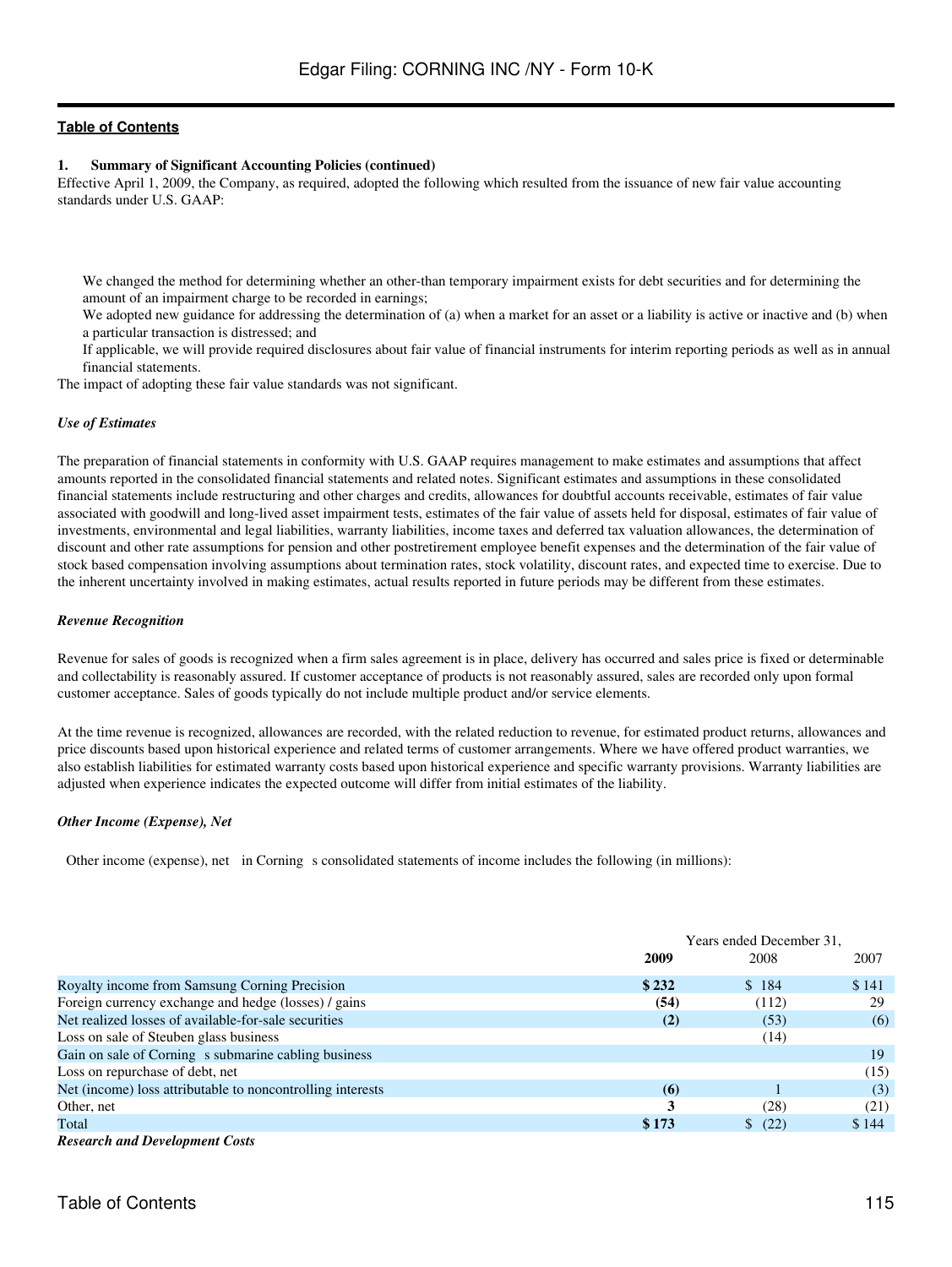Research and development costs are charged to expense as incurred. Research and development costs totaled \$465 million in 2009, \$510 million in 2008, and \$446 million in 2007.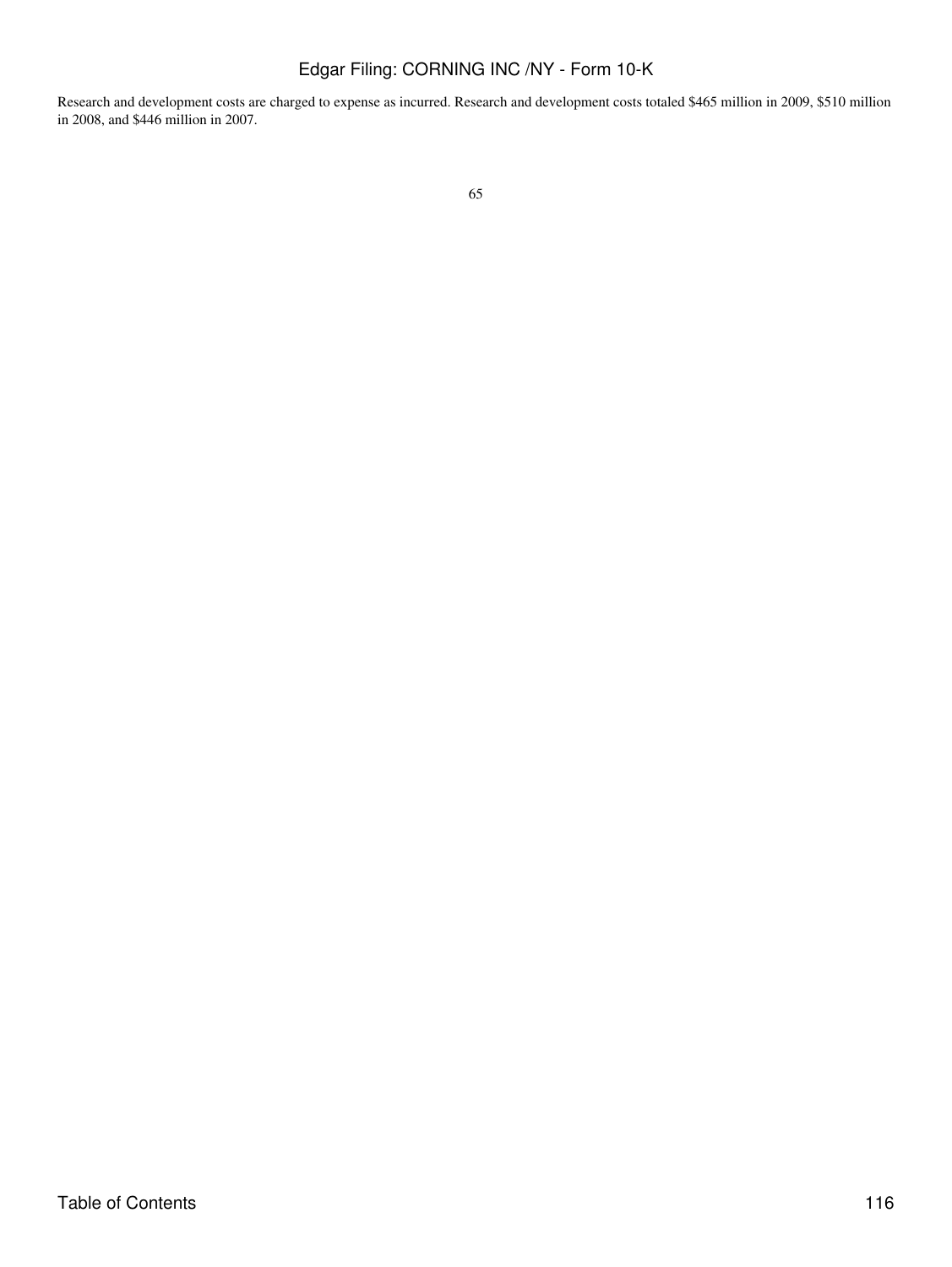#### **1. Summary of Significant Accounting Policies (continued)** *Foreign Currency Translation and Transactions*

The determination of the functional currency for Corning s foreign subsidiaries is made based on the appropriate economic factors. For most foreign operations, the local currencies are generally considered to be the functional currencies. Corning s most significant exception is our Taiwanese subsidiary which uses the Japanese yen as its functional currency. For all transactions denominated in a currency other than a subsidiary s functional currency, exchange rate gains and losses are included in income for the period in which the exchange rates changed.

Foreign subsidiary functional currency balance sheet accounts are translated at current exchange rates, and statement of operations accounts are translated at average exchange rates for the year. Translation gains and losses are recorded as a separate component of accumulated other comprehensive income (loss) in shareholders equity. The effects of remeasuring non-functional currency assets and liabilities into the functional currency are included in current earnings.

#### *Stock-Based Compensation*

Corning s stock-based compensation programs include employee stock option grants, time-based restricted stock awards, time-based restricted stock units, performance-based restricted stock awards, performance-based restricted stock units, and the Worldwide Employee Share Purchase Plan, as more fully described in Note 19 (Share-based Compensation). On January 1, 2006, the Company began expensing share-based payments using the prospective adoption transition method allowed under U.S. GAAP. Following the prospective adoption transition method, prior periods were not restated. We applied the stated and nominal vesting period attribution approach for any share-based awards granted prior to January 1, 2006. The Company elected the alternative transition method for calculating the tax effects of employee share-based compensation awards that were outstanding at January 1, 2006. All awards granted prior to January 1, 2006 were fully amortized as of December 31, 2009.

The cost of stock-based compensation awards is equal to the fair value of the award at the date of grant and compensation expense is recognized for those awards earned over the vesting period, except as noted below. Corning estimates the fair value of stock based awards using a lattice-based option valuation model, which incorporates assumptions including expected volatility, dividend yield, risk-free rate, expected time to exercise and departure rates.

Under U.S. GAAP, an award is considered vested when the employee s retention of the award is no longer contingent on providing subsequent service (the non-substantive vesting period approach). Prior to December 1, 2008, the terms and conditions of Corning s stock option agreement specified that employees continue to vest in option awards after retirement without providing any additional services. For awards granted from January 1, 2006 to December 1, 2008, compensation cost was recognized immediately for awards granted to retirement eligible employees. For employees who become retirement eligible during the vesting period, expense is recognized evenly from the grant date to the date of retirement eligibility.

On December 1, 2008, Corning amended the terms and conditions of its stock option agreement for awards to retirement eligible employees. Under the terms of this agreement, awards are earned ratably each month the employee provides service over the twelve months following the grant date, and the related compensation expense is recognized over this twelve month service period or over the period from the grant date to the date retirement eligibility is achieved, whichever is longer.

Refer to Note 19 (Share-based Compensation).

### *Cash and Cash Equivalents*

Cash equivalents consist of highly liquid investments that are readily convertible into cash. We consider securities with contractual maturities of three months or less, when purchased, to be cash equivalents. The carrying amount of these securities approximates fair value because of the short-term maturity of these instruments.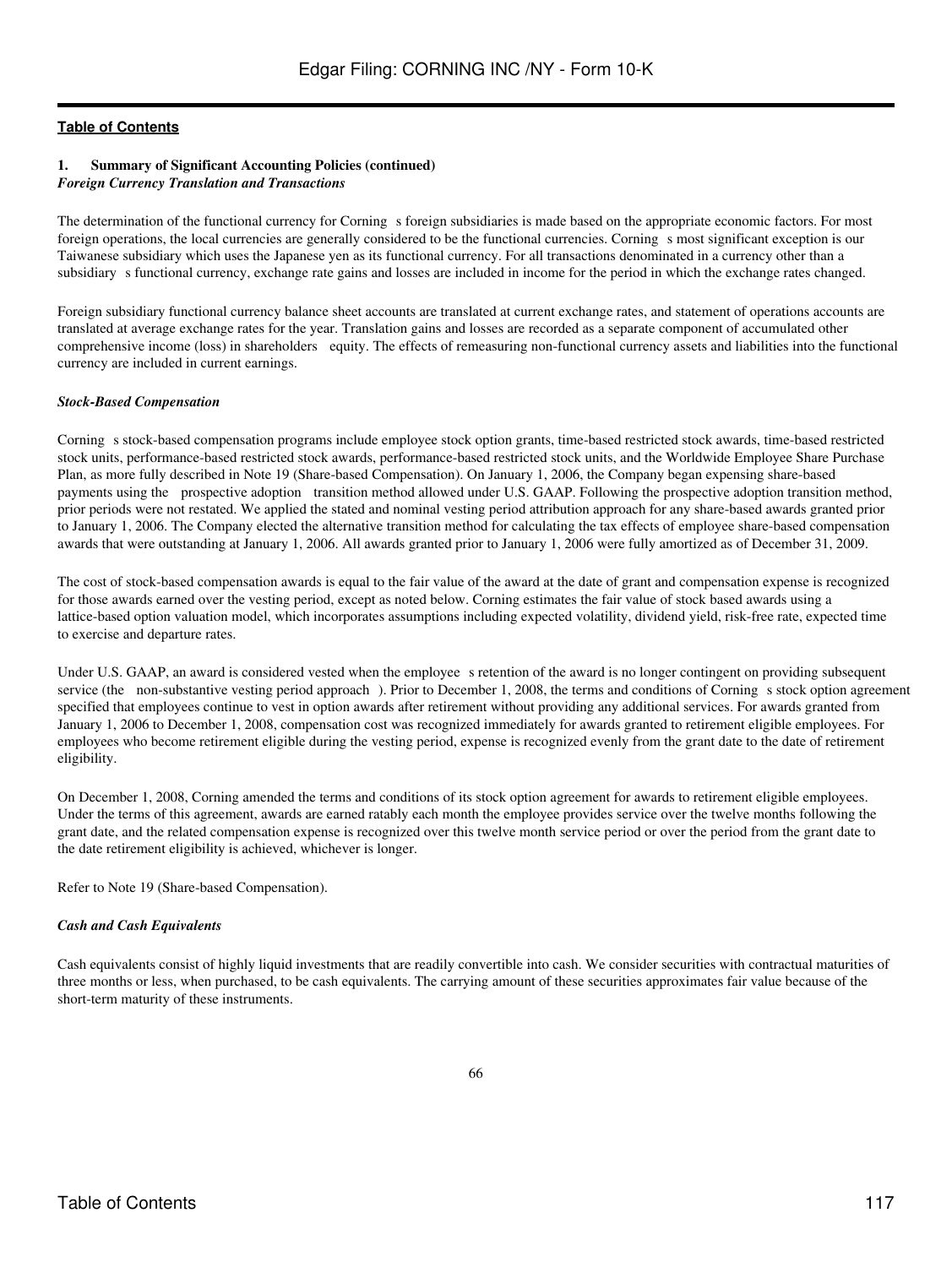### **1. Summary of Significant Accounting Policies (continued)**

Supplemental disclosure of cash flow information follows (in millions):

|                                                                    | Years ended December 31. |                 |       |
|--------------------------------------------------------------------|--------------------------|-----------------|-------|
|                                                                    | 2009                     | 2008            | 2007  |
| Non-cash transactions:                                             |                          |                 |       |
| Issued credit memoranda for settlement of customer receivables (1) | \$253                    | \$266           | \$231 |
| Capital leases                                                     | \$162                    | $\frac{1}{2}$ 6 | \$44  |
| Accruals for capital expenditures                                  | \$217                    | \$525           | \$244 |
| Cash paid for interest and income taxes:                           |                          |                 |       |
| Interest $(2)$                                                     | \$116                    | \$100           | \$113 |
| Income taxes, net of refunds received                              | \$164                    | \$287           | \$153 |

(1) Amounts represent credits applied to customer receivable balances for customers that made advance cash deposits under long-term purchase and supply agreements.

(2) Included in this amount are approximately \$29 million, \$31 million, and \$19 million of interest costs that were capitalized as part of property, net in 2009, 2008 and 2007, respectively.

#### *Short-Term Investments*

Our short-term investments consist of available-for-sale securities that are stated at fair value. Consistent with Cornings cash investment policy, our short-term investments consist primarily of fixed-income securities. Preservation of principal is the primary principle of our cash investment policy that is carried out by limiting interest rate, reinvestment, security, quality and event risk. Our investments are generally liquid and all are investment grade quality. The portfolio is invested predominantly in U.S. Treasury securities. Unrealized gains and losses, net of tax, are computed on the first-in first-out basis and are reported as a separate component of accumulated other comprehensive loss in shareholders equity until realized. Realized gains and losses are recorded in other income (expense), net.

### *Allowance for Doubtful Accounts*

The Company s allowance for doubtful accounts is determined based on a variety of factors that affect the potential collectability of the related receivables, including length of time receivables are past due, customer credit ratings, financial stability of customers, specific one-time events and past customer history. In addition, in circumstances where the Company is made aware of a specific customer s inability to meet its financial obligations, a specific allowance is established. The majority of accounts are individually evaluated on a regular basis and appropriate reserves are established as deemed appropriate based on the above criteria. The remainder of the reserve is based on management sestimates and takes into consideration the length of time receivables are past due, historical trends, market conditions, and the composition of the Companys customer base.

### *Environmental Liabilities*

The Company accrues for its environmental investigation, remediation, operating, and maintenance costs when it is probable that a liability has been incurred and the amount can be reasonably estimated. For environmental matters, the most likely cost to be incurred is accrued based on an evaluation of currently available facts with respect to each individual site, current laws and regulations and prior remediation experience. For sites with multiple potential responsible parties, the Company considers its likely proportionate share of the anticipated remediation costs and the ability of the other parties to fulfill their obligations in establishing a provision for those costs. Where no amount within a range of estimates is more likely to occur than another, the minimum is accrued. When future liabilities are determined to be reimbursable by insurance coverage, an accrual is recorded for the potential liability and a receivable is recorded related to the insurance reimbursement when reimbursement is virtually certain. The uncertain nature inherent in such remediation and the possibility that initial estimates may not reflect the final outcome could result in additional costs.

### *Inventories*

Inventories are stated at the lower of cost (first-in, first-out basis) or market.

### *Property, Net of Accumulated Depreciation*

# Table of Contents 118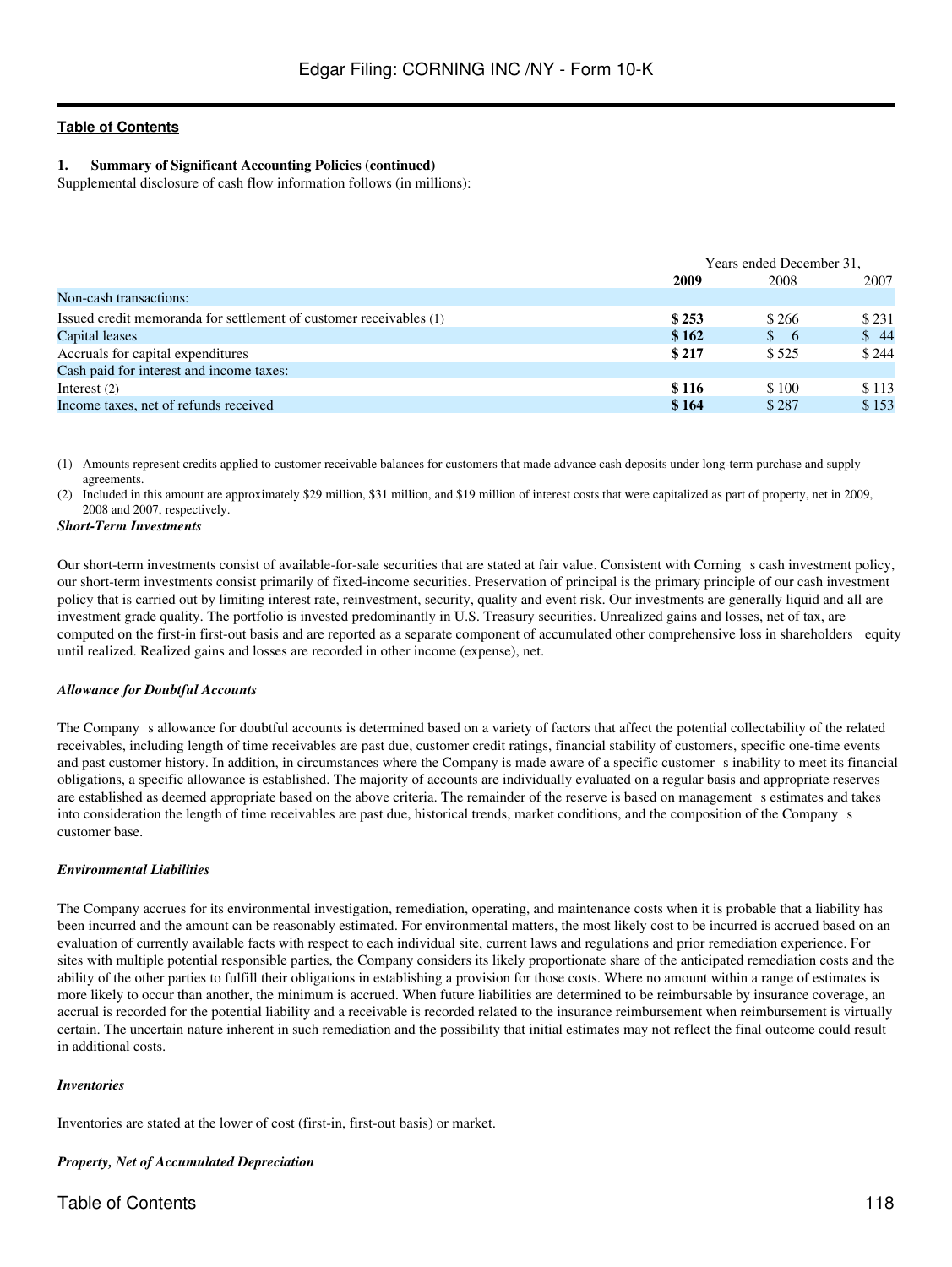Land, buildings, and equipment, including precious metals, are recorded at cost. Depreciation is based on estimated useful lives of properties using the straight-line method. Except as described in Note 2 (Restructuring, Impairment and Other Charges and (Credits)) related to accelerated depreciation arising from restructuring programs and Note 9 (Property, Net of Accumulated Depreciation) related to the depletion of precious metals, the estimated useful lives range from 10 to 40 years for buildings and 2 to 20 years for equipment.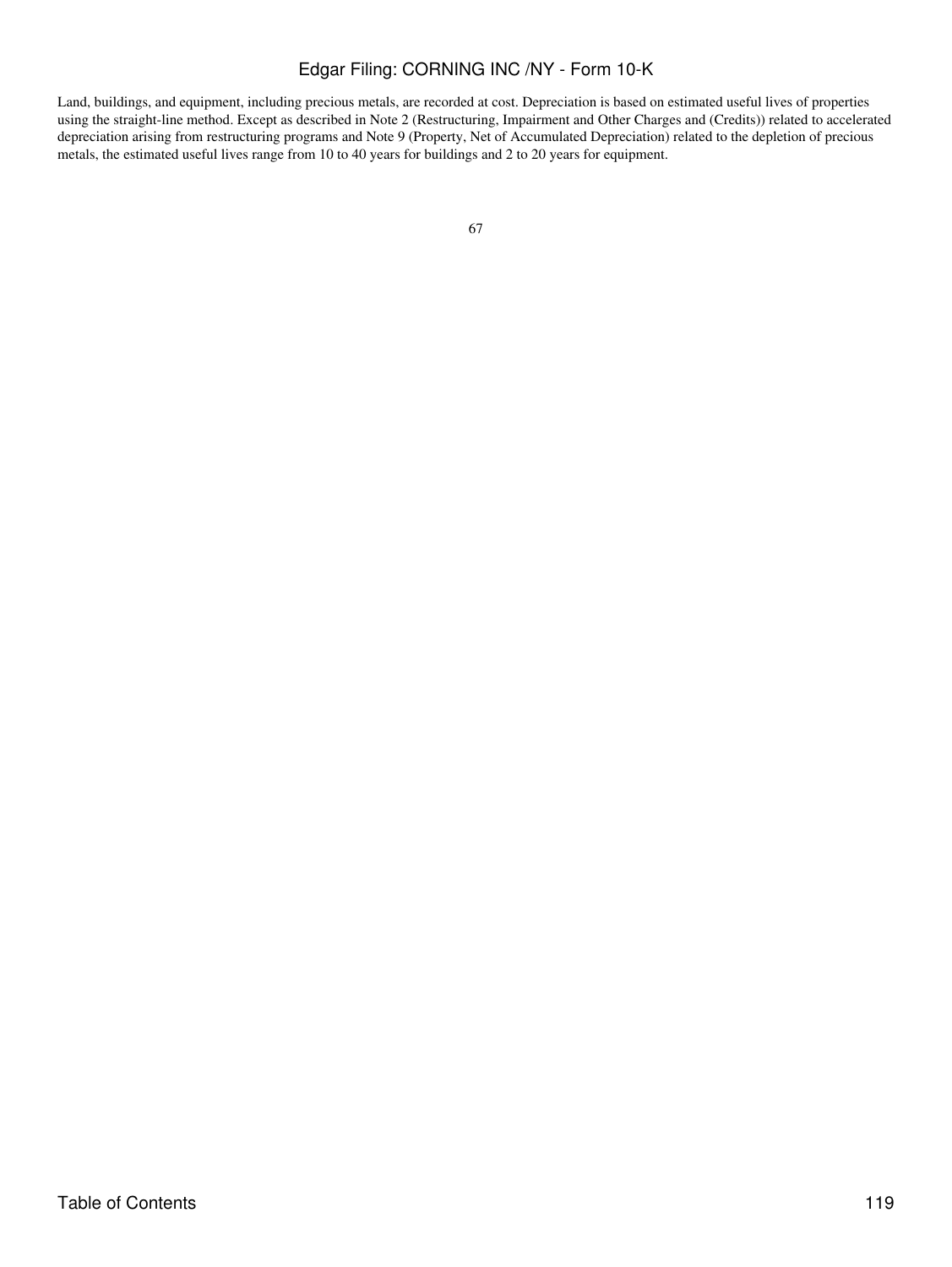### **1. Summary of Significant Accounting Policies (continued)**

Included in the subcategory of equipment are the following types of assets:

| Asset type                                                                                                                                   | Range of useful life |
|----------------------------------------------------------------------------------------------------------------------------------------------|----------------------|
| Computer hardware and software                                                                                                               | 3 to 7 years         |
| Manufacturing equipment                                                                                                                      | 2 to 15 years        |
| Furniture and fixtures                                                                                                                       | 5 to 10 years        |
| Transportation equipment                                                                                                                     | 5 to 20 years        |
| Manufacturing equipment includes certain components of production equipment that are constructed of precious metals. These assets are not    |                      |
| depreciated because they have very low physical losses and are repeatedly reclaimed and reused in our manufacturing process over a very long |                      |

depreciated because they have very low physical losses and are repeatedly reclaimed and reused in our manufacturing process over a very long useful life. We treat the physical loss of precious metals in the manufacturing and reclamation process as depletion and account for these losses as a period expense based on actual units lost. Precious metals are integral to many of our glass production processes. They are only acquired to support our operations and are not held for trading or other purposes.

#### *Goodwill and Other Intangible Assets*

Goodwill is the excess of cost of an acquired entity over the amounts assigned to assets acquired and liabilities assumed in a business combination. Goodwill is tested for impairment annually in the fourth quarter, and will be tested for impairment between annual tests if an event occurs or circumstances change that more likely than not would indicate the carrying amount may be impaired. Impairment testing for goodwill is done at a reporting unit level. Reporting units are either operating segments or one level below the operating segment. Goodwill relates to and is assigned directly to a specific reporting unit. An impairment loss generally would be recognized when the carrying amount of the reporting unit s net assets exceeds the estimated fair value of the reporting unit. The estimated fair value of a reporting unit is determined using a discounted cash flow analysis. Refer to Note 10 (Goodwill and Other Intangible Assets) for additional information.

Other intangible assets include patents, trademarks, and other intangible assets acquired from an independent party. Such intangible assets have a definite life and are amortized on a straight-line basis over estimated useful lives ranging from 4 to 50 years.

### *Impairment of Long-Lived Assets*

We review the recoverability of our long-lived assets, such as plant and equipment and intangible assets, when events or changes in circumstances occur that indicate that the carrying value of the asset or asset group may not be recoverable. When impairment indicators are present, we compare estimated undiscounted future cash flows, including the eventual disposition of the asset group at market value, to the assets carrying value to determine if the asset group is recoverable. The fair value of long-lived assets is determined using an income approach that starts with the forecast of all the expected future net cash flows including the eventual disposition at market value of long-lived assets, and also considers the fair market value of all precious metals. We assess the recoverability of the carrying value of long-lived assets at the lowest level for which identifiable cash flows are largely independent of the cash flows of other assets and liabilities. If there is an impairment, a loss is recorded to reflect the difference between the assets fair value and carrying value.

### *Treasury Stock*

Shares of common stock repurchased by us are recorded at cost as treasury stock and result in a reduction of shareholders equity in the consolidated balance sheets. From time to time, treasury shares may be reissued as contributions to our employee benefit plans and for the retirement or conversion of certain debt instruments. When shares are reissued, we use an average cost method for determining cost. The difference between the cost of the shares and the reissuance price is added to or deducted from additional paid-in capital.

### *Income Taxes*

The Company accounts for income taxes using the asset and liability method prescribed by U.S. GAAP. Under this method, deferred tax assets and liabilities are recognized for the future tax consequences attributable to operating loss and tax credit carry forwards and for differences between the carrying amounts of existing assets and liabilities and their respective tax bases.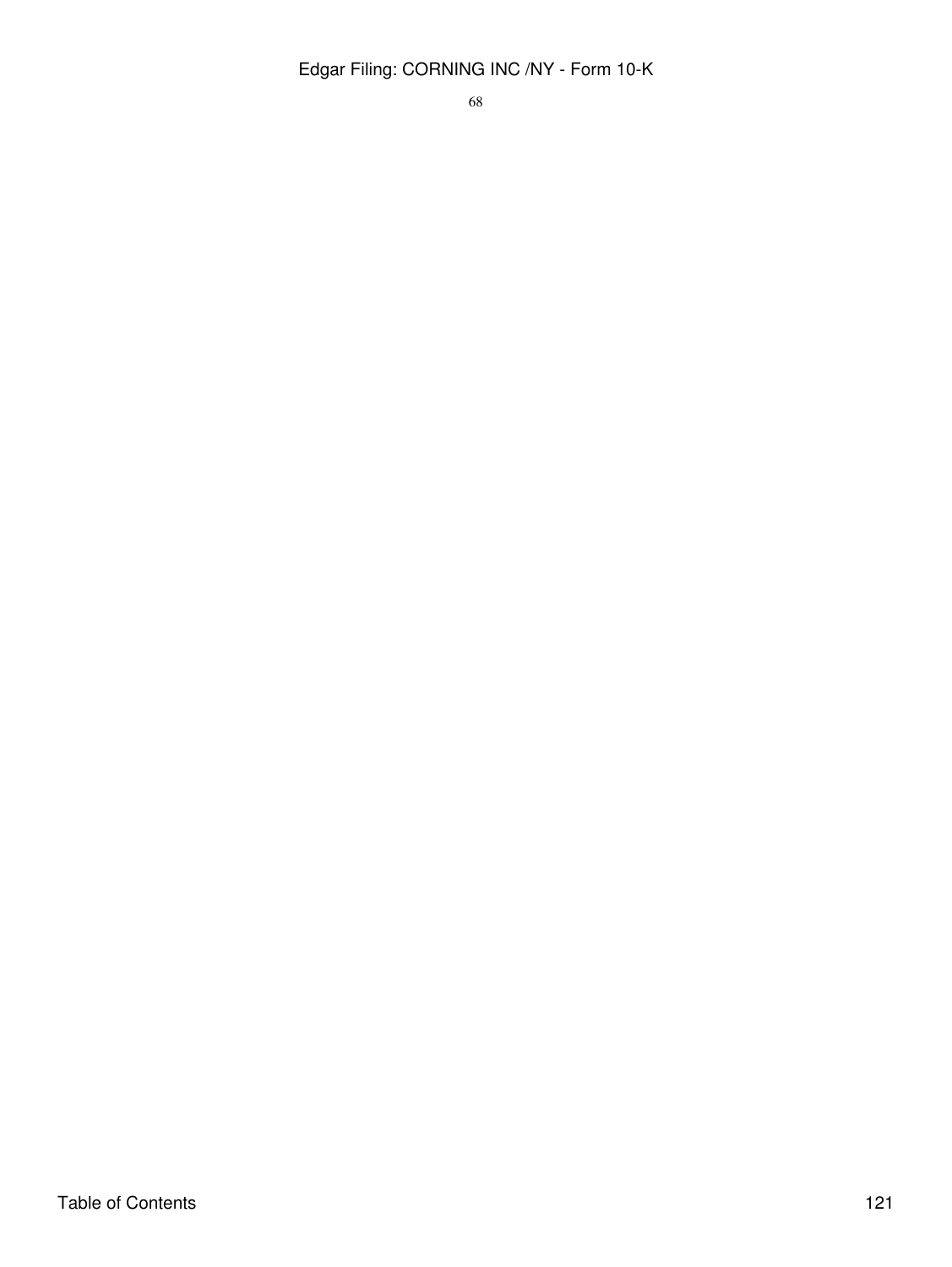#### **1. Summary of Significant Accounting Policies (continued)**

In determining our provision for income taxes, we use an annual effective income tax rate based on full year income, permanent differences between book and tax income, and statutory income tax rates. The effective income tax rate also reflects our assessment of the ultimate outcome of tax audits. In evaluating the tax benefits associated with our various tax filing positions, we record a tax benefit for uncertain tax positions using the highest cumulative tax benefit that is more likely than not to be realized. Adjustments are made to our liability for unrecognized tax benefits in the period in which we determine the issue is effectively settled with the tax authorities, the statute of limitations expires for the return containing the tax position or when more information becomes available. Our liability for unrecognized tax benefits, including accrued penalties and interest, is included in other long-term liabilities on our consolidated balance sheets and in income tax expense in our consolidated statements of earnings.

Discrete events such as audit settlements or changes in tax laws are recognized in the period in which they occur. Valuation allowances are established when management is unable to conclude that it is more likely than not that some portion, or all, of the deferred tax asset will ultimately be realized.

The Company is subject to income taxes in the United States and in numerous foreign jurisdictions. No provision is made for U.S. income taxes on the undistributed earnings of wholly owned foreign subsidiaries because substantially all such earnings are indefinitely reinvested in those companies. Provision for the tax consequences of distributions, if any, from consolidated foreign subsidiaries is recorded in the year in which the earnings are no longer indefinitely reinvested in those subsidiaries.

#### *Equity Method Investments*

Our equity method investments, as required, are reviewed for impairment on a periodic basis or if an event occurs or circumstances change that indicate the carrying amount may be impaired. This assessment is based on a review of the equity investments performance and a review of indicators of impairment to determine if there is evidence of a loss in value of an equity investment. Factors we consider include:

Absence of our ability to recover the carrying amount;

Inability of the equity affiliate to sustain an earnings capacity which would justify the carrying amount of the investment; and Significant litigation, bankruptcy or other events that could impact recoverability.

For an equity investment with impairment indicators, we measure fair value on the basis of discounted cash flows or other appropriate valuation methods, depending on the nature of the company involved. If it is probable that we will not recover the carrying amount of our investment, the impairment is considered other-than-temporary and recorded in earnings, and the equity investment balance is reduced to its fair value accordingly. We require our equity method affiliates to provide audited financial statements in accordance with U.S. GAAP. Consequently, required assessments of asset recoverability are included in their results. We also include these financial statements in our recoverability assessment.

### *Fair Value of Financial Instruments*

As prescribed by U.S. GAAP, major categories of financial assets and liabilities, including short-term investments, other assets and derivatives are measured at fair value on a recurring basis. Certain assets and liabilities including long-lived assets, goodwill, asset retirement obligations, and cost and equity investments are measured at fair value on a nonrecurring basis.

Fair value is the price that would be received from selling an asset or paid to transfer a liability in an orderly transaction between market participants at the measurement date. When determining the fair value measurements for assets and liabilities required to be recorded at fair value, we consider the principal or most advantageous market in which we would transact and consider assumptions that market participants would use when pricing the asset or liability, such as inherent risk, transfer restrictions, and risk of nonperformance.

#### *Derivative Instruments*

We participate in a variety of foreign exchange forward contracts and foreign exchange option contracts entered into in connection with the management of our exposure to fluctuations in foreign exchange rates. These financial exposures are managed in accordance with corporate policies and procedures.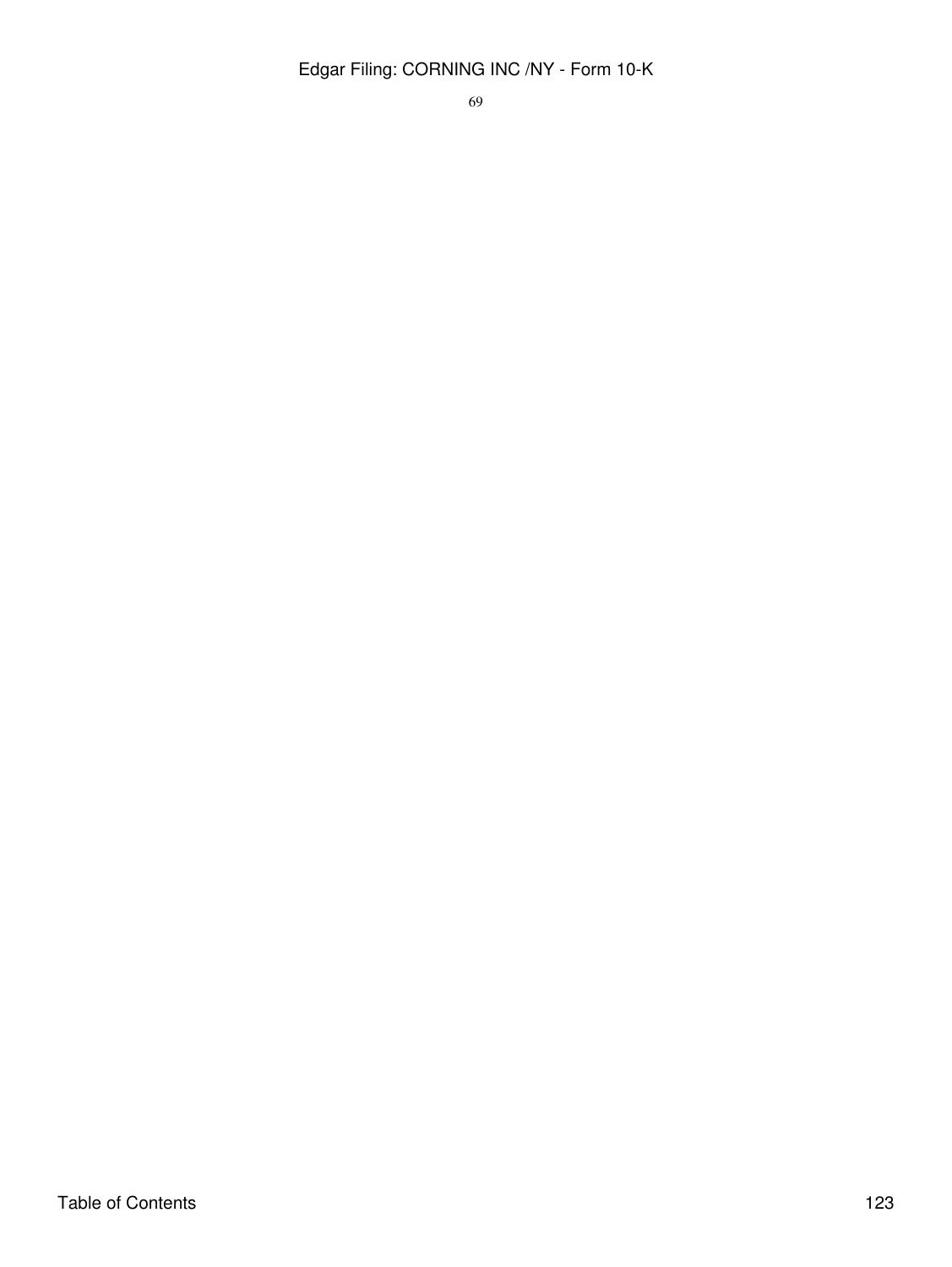#### **1. Summary of Significant Accounting Policies (continued)**

All derivatives are recorded at fair value on the balance sheet. Changes in the fair value of derivatives designated as cash flow hedges and hedges of net investments in foreign operations are recorded in accumulated other comprehensive income (loss). Amounts related to cash flow hedges are reclassified from accumulated other comprehensive income (loss) when the underlying hedged item impacts earnings. This reclassification is recorded in the same line item of the consolidated statement of operations as where the effects of the hedged item are recorded, typically sales, royalties, or cost of sales. Changes in the fair value of derivatives designated as fair value hedges are recorded currently in earnings offset, to the extent the derivative was effective, by the change in the fair value of the hedged item. Changes in the fair value of derivatives not designated as hedging instruments are recorded currently in earnings in the other income line of the consolidated statement of operations.

We have issued foreign currency denominated debt that has been designated as a hedge of the net investment in a foreign operation. The effective portion of the changes in fair value of the debt is reflected as a component of other comprehensive income (loss) as part of the foreign currency translation adjustment.

#### *Variable Interest Entities*

For variable interest entities, we assess the terms of our interest in each entity to determine if we are the primary beneficiary as prescribed under U.S. GAAP. The primary beneficiary of a variable interest entity is the party that absorbs a majority of the entity s expected losses, receives a majority of its expected residual returns, or both, as a result of holding variable interests, which are the ownership, contractual, or other pecuniary interests in an entity that change with changes in the fair value of the entitys net assets excluding variable interests.

Corning has performed the required assessments and has identified three entities as being variable interest entities. None of these entities are considered to be significant to Corning s consolidated statements of position.

#### *New Accounting Standards*

In June 2009, the FASB issued SFAS No. 167, Amendments to FASB Interpretation No. 46 (R) (SFAS 167). In December 2009, the FASB amended their codification for SFAS 167 to Accounting Standards Update 2009-17, Consolidations (Topic 810): Improvements to Financial Reporting by Enterprises Involved with Variable Interest Entities (ASU 2009-17). ASU 2009-17 revises the consolidation guidance for variable interest entities and modifies the approach for determining the primary beneficiary of a variable interest entity (VIE). Under ASU 2009-17, the primary beneficiary is the variable interest holder that has (1) the power to direct the activities of the VIE that most significantly impact the entity s economic performance and (2) the obligation to absorb losses of the VIE or the right to receive benefits from the VIE that could potentially be significant to the VIE. In addition, ASU 2009-17 provides guidance on shared power and joint venture relationships, removes the scope exemption for qualified special purpose entities, revises the definition of a VIE, and requires additional disclosures. ASU 2009-17 is effective for fiscal years beginning after November 15, 2009. Corning does not expect adoption of this standard to have a material impact on its consolidated results of operations and financial condition.

In October 2009, the FASB issued Accounting Standards Update No. 2009-13, Revenue Recognition (Topic 605): Multiple-Deliverable Revenue Arrangements - a consensus of the FASB Emerging Issues Task Force (ASU 2009-13). ASU 2009-13 addresses the accounting for sales arrangements that include multiple products or services by revising the criteria for when deliverables may be accounted for separately rather than as a combined unit. Specifically, this guidance establishes a selling price hierarchy for determining the selling price of a deliverable, which is necessary to separately account for each product or service. This hierarchy provides more options for establishing selling price than existing guidance. ASU 2009-13 is required to be applied prospectively to new or materially modified revenue arrangements in fiscal years beginning on or after June 15, 2010. Early adoption is permitted. Corning does not expect adoption of this standard to have a material impact on its consolidated results of operations and financial condition.

#### **2. Restructuring, Impairment and Other Charges (Credits)** *2009 Actions*

Corning recorded net charges of \$228 million in 2009. A summary of the charges follows: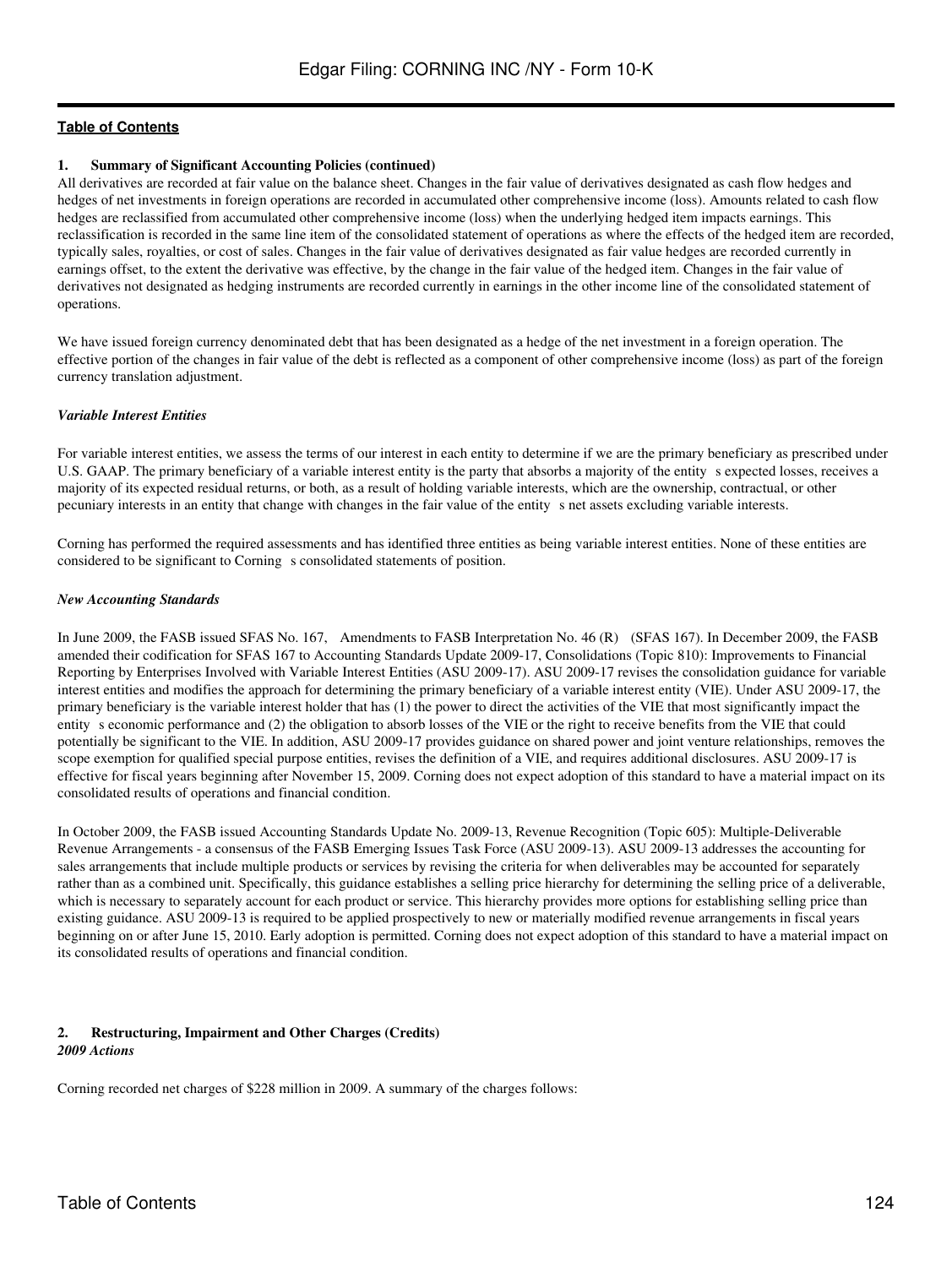We recorded a charge of \$228 million associated with a corporate-wide restructuring plan to reduce our global workforce in response to anticipated lower sales in 2009. The charge included costs for severance, special termination benefits, outplacement services, asset disposal costs, and the impact of a \$32 million curtailment loss for postretirement benefits in 2009. Total cash expenditures associated with this plan are expected to be approximately \$155 million with the majority of spending completed in 2010.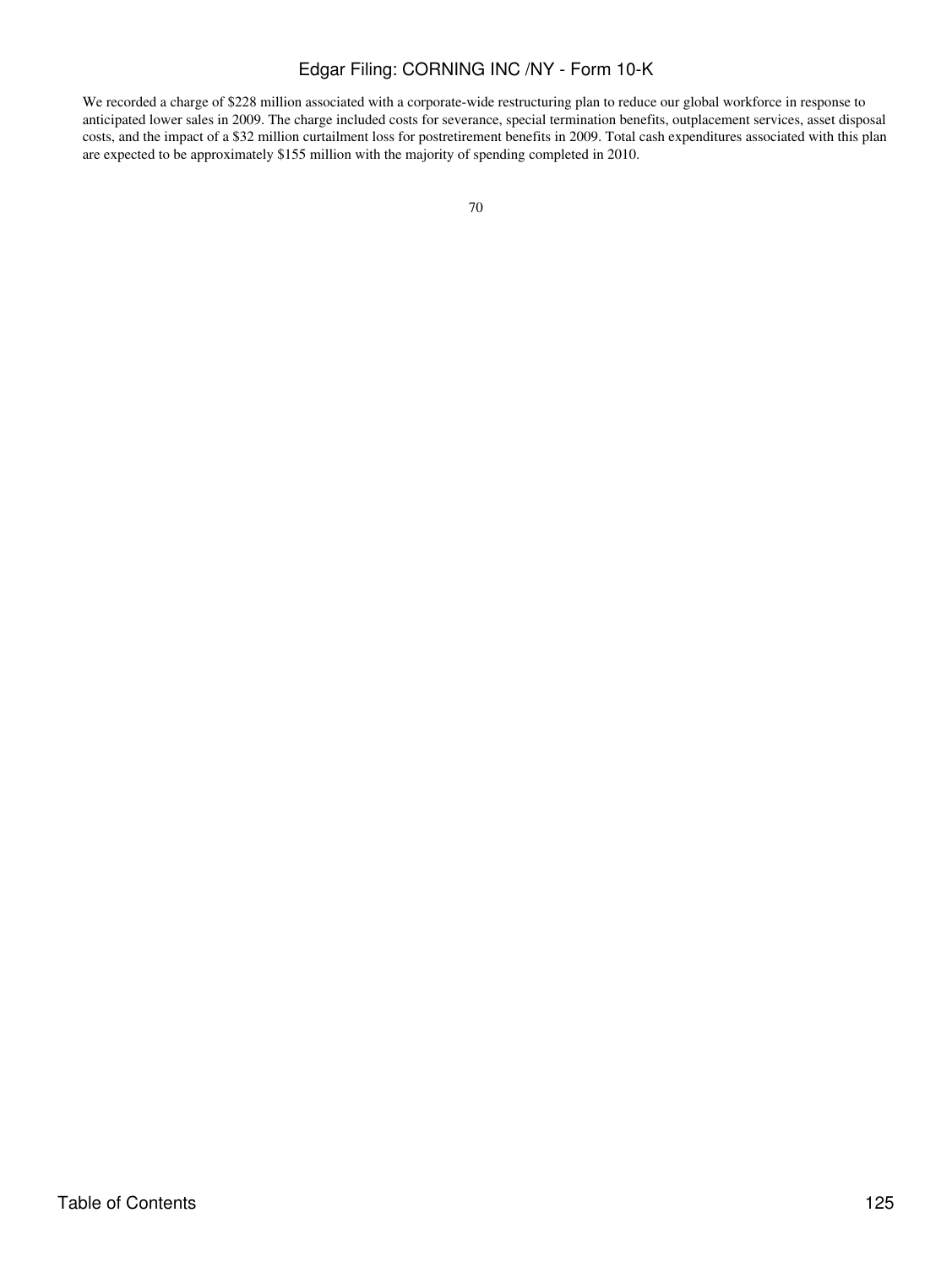#### **2. Restructuring, Impairment and Other Charges (Credits) (continued)**

The following table summarizes the restructuring, and other charges and (credits) as of and for the year ended December 31, 2009 (in millions):

|                                  | Reserve at<br>January 1,<br>2009 |    |              | Charges | Non-cash<br>settlements |      | Cash<br>payments |      | Reserve at<br>December 31,<br>2009 |     |
|----------------------------------|----------------------------------|----|--------------|---------|-------------------------|------|------------------|------|------------------------------------|-----|
| Restructuring:                   |                                  |    |              |         |                         |      |                  |      |                                    |     |
| Employee related costs           | \$                               | 17 | $\mathbb{S}$ | 203     | \$                      | (54) | \$               | (86) | \$                                 | 80  |
| Other charges (credits)          |                                  | 17 |              | 6       |                         |      |                  | (3)  |                                    | 20  |
| Total restructuring activity     | \$                               | 34 | $\mathbb{S}$ | 209     | \$                      | (54) | \$               | (89) | \$                                 | 100 |
| Impairment of long-lived assets: |                                  |    |              |         |                         |      |                  |      |                                    |     |
| Assets to be disposed of         |                                  |    | \$           | 19      |                         |      |                  |      |                                    |     |
| Total impairment charges         |                                  |    | \$           | 19      |                         |      |                  |      |                                    |     |

Total restructuring, impairment and other charges \$ 228 The year-to-date cost of these plans for each of our reportable operating segments was as follows (in millions):

|                                                   | Employee-<br>related |
|---------------------------------------------------|----------------------|
|                                                   | and other            |
| Operating segment                                 | costs                |
| Display Technologies                              | 31<br>Ф              |
| Telecommunications                                | 42                   |
| <b>Environmental Technologies</b>                 | 28                   |
| <b>Specialty Materials</b>                        | 17                   |
| Life Sciences                                     | 8                    |
| Corporate and All Other                           | 102                  |
| Total restructuring, impairment and other charges | 228                  |
| <b>2008 Actions</b>                               |                      |

Corning recorded net charges of \$19 million in 2008. A summary of the charges and credits follows:

We recorded a charge of \$22 million, which was comprised primarily of severance costs for a restructuring plan in the Telecommunications segment.

We recorded net credit adjustments of \$3 million for revisions to existing restructuring plans.

The following table summarizes the restructuring, and other charges and (credits) as of and for the year ended December 31, 2008 (in millions):

|         |         | Year ended December 31, 2008 |            |             |          |          |
|---------|---------|------------------------------|------------|-------------|----------|----------|
| Reserve |         | <b>Revisions</b>             |            |             |          | Reserve  |
| at      |         | tο                           |            |             |          | at       |
| Jan. 1, |         | existing                     | <b>Net</b> | Non-cash    | Cash     | Dec. 31. |
| 2008    | Charges | plans                        | charges    | settlements | payments | 2008     |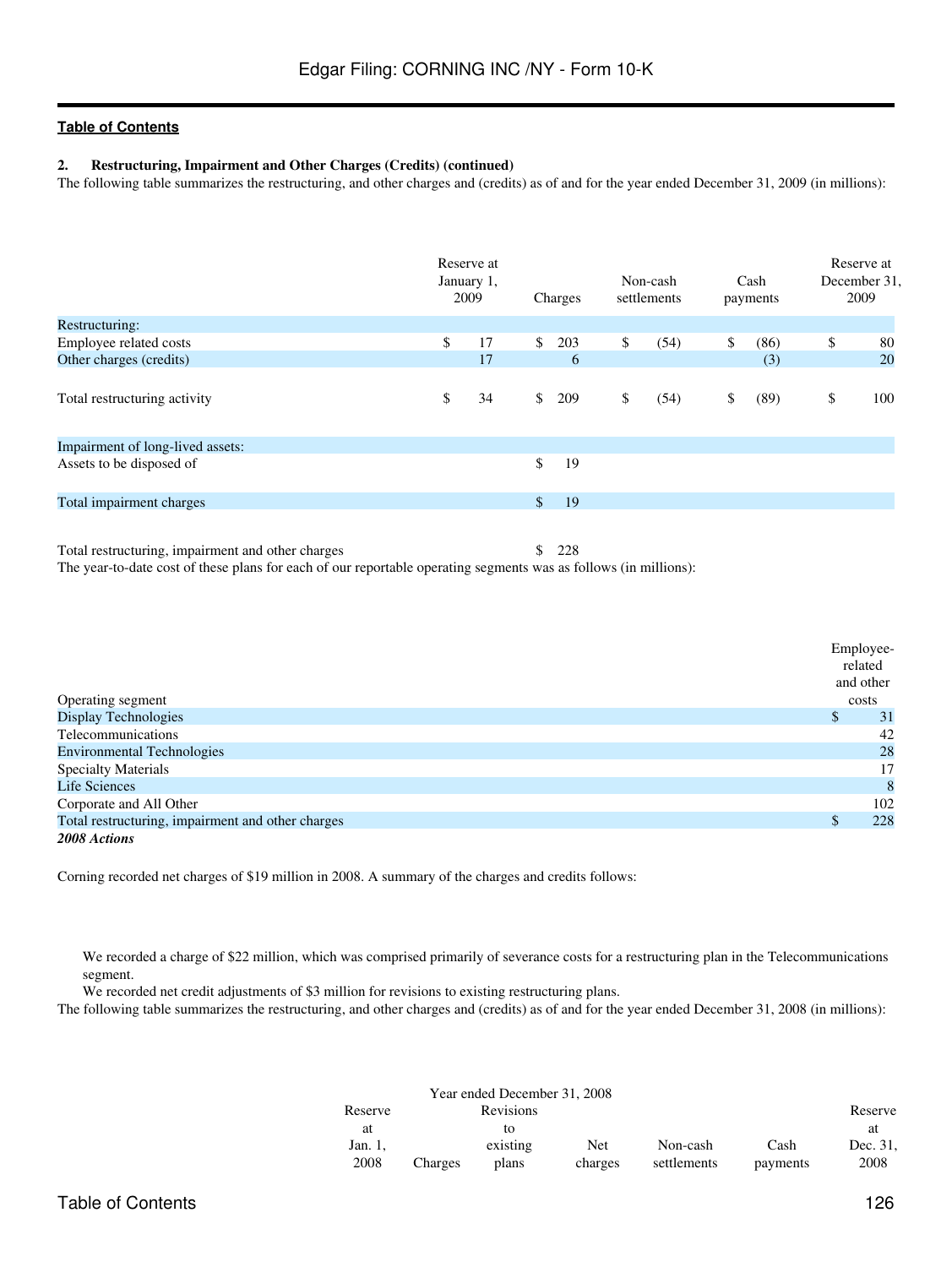| Restructuring:               |    |      |     |    |    |     |      |    |
|------------------------------|----|------|-----|----|----|-----|------|----|
| Employee related costs       |    | \$22 | (3) | S. | 19 | (2) | (12) |    |
| Other charges (credits)      | ∠∠ |      |     |    |    |     |      |    |
| Total restructuring activity |    | \$22 | (3) | S. | 19 | (2) | (17) | 34 |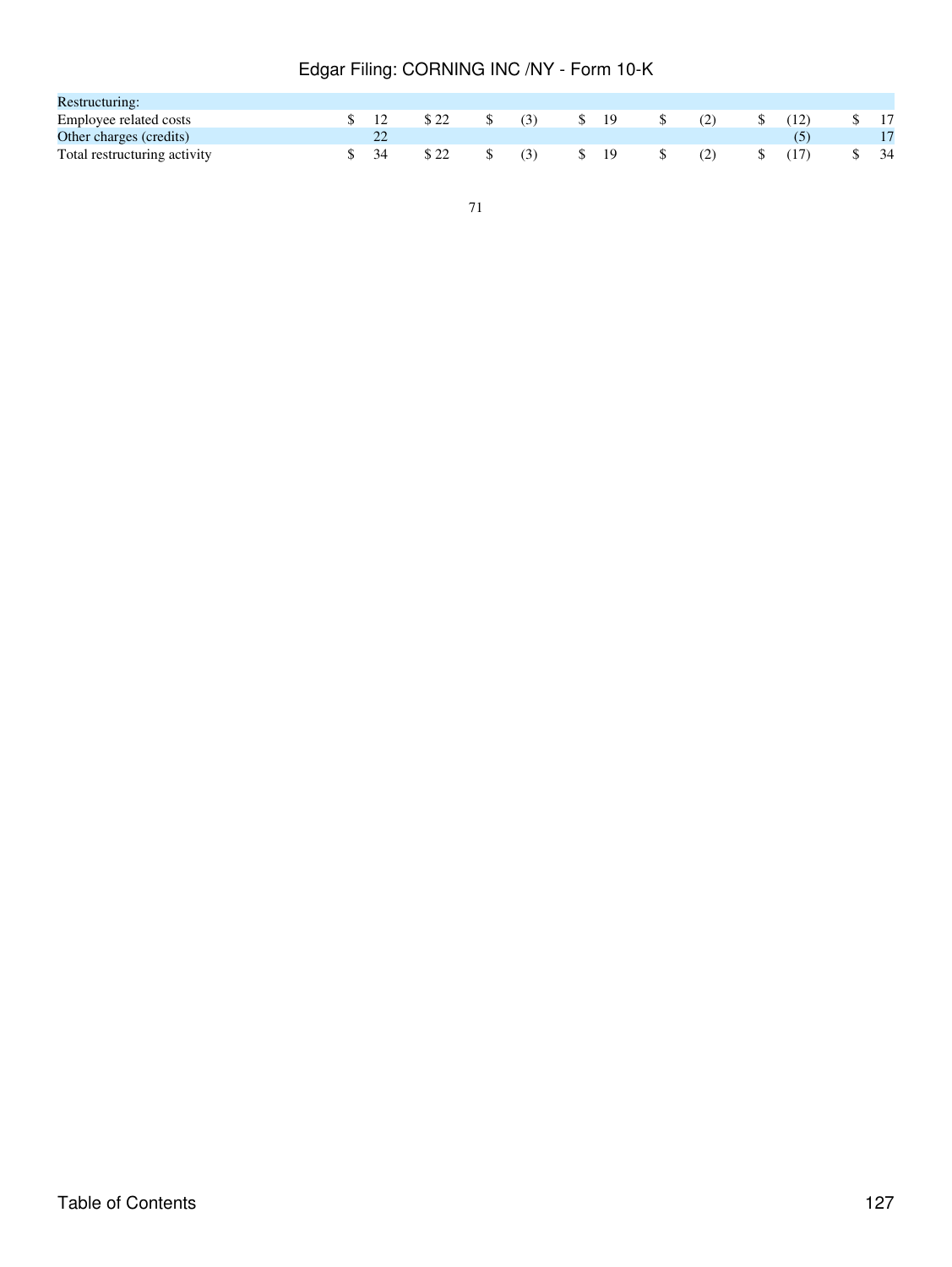### **2. Restructuring, Impairment and Other Charges (Credits) (continued)**

*2007 Actions*

In 2007, Corning recorded net credit adjustments of \$4 million for revisions to existing restructuring plans.

The following table summarizes the restructuring, impairment, and other charges and (credits) as of and for the year ended December 31, 2007 (in millions):

|                                                   | Reserve at<br>Jan. 1,<br>2007 | 2007<br>Revisions to<br>existing plans |     | Cash<br>payments |      | Reserve at<br>Dec. 31,<br>2007 |    |
|---------------------------------------------------|-------------------------------|----------------------------------------|-----|------------------|------|--------------------------------|----|
| Restructuring:                                    |                               |                                        |     |                  |      |                                |    |
| Employee related costs                            | \$<br>40                      |                                        |     | \$               | (28) | \$                             | 12 |
| Other charges (credits)                           | 36                            | \$                                     | (3) |                  | (11) |                                | 22 |
| Total restructuring activity                      | \$<br>76                      | \$                                     | (3) | \$               | (39) | \$                             | 34 |
| Impairment of long-lived assets:                  |                               |                                        |     |                  |      |                                |    |
| Assets to be held and used                        |                               | \$                                     | (1) |                  |      |                                |    |
| Total impairment activity                         |                               | $\mathbb{S}$                           | (1) |                  |      |                                |    |
| Total restructuring, impairment and other credits |                               | \$                                     | (4) |                  |      |                                |    |

### **3. Available-for-Sale Investments**

The following is a summary of the fair value of available-for-sale securities (in millions):

|                                    |           | Amortized cost<br>December 31. |            | Fair value<br>December 31, |  |
|------------------------------------|-----------|--------------------------------|------------|----------------------------|--|
|                                    | 2009      | 2008                           | 2009       | 2008                       |  |
| Bonds, notes and other securities: |           |                                |            |                            |  |
| U.S. government and agencies       | 973<br>\$ | \$733                          | 975<br>SS. | \$737                      |  |
| Asset-backed securities            |           | 6                              |            |                            |  |
| Other debt securities              | 66        | 210                            | 67         | 201                        |  |
| Total short-term investments       | \$1,039   | \$949                          | \$1,042    | \$943                      |  |
| Asset-backed securities            | 75        | \$ 87                          | 42<br>\$   | \$40                       |  |
| Total long-term investments        | 75        | \$87                           | 42         | \$40                       |  |

Long-term investment securities are comprised of asset-backed securities with a fair value of \$42 million at December 31, 2009. We do not intend to sell, nor do we believe it is more likely than not that we would be required to sell, the \$75 million amortized cost-basis of these asset-backed securities (which are collateralized by mortgages) before recovery of their amortized cost basis. It is possible that a significant degradation in the delinquency or foreclosure rates in the underlying assets could cause further temporary or other-than-temporary impairments in the future.

The following table summarizes the contractual maturities of available-for-sale securities at December 31, 2009 (in millions):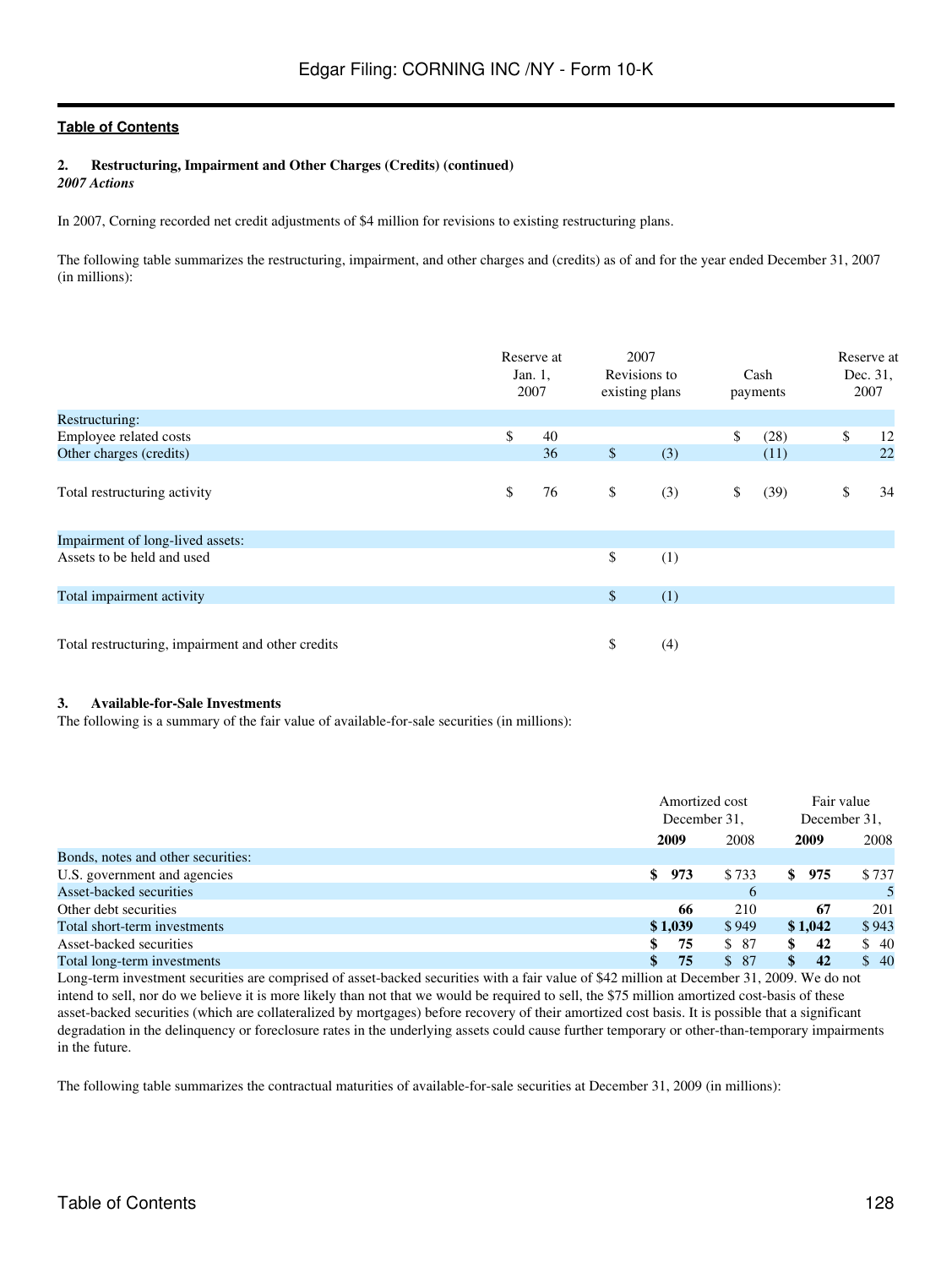| Less than one year         | \$921        |
|----------------------------|--------------|
| Due in 1-5 years           | 114          |
| Due in $5-10$ years        | $\mathbf{0}$ |
| Due after $10$ years $(1)$ | 49           |
| Total                      | \$1,084      |

(1) Included in the maturity table is \$42 million of asset-based securities that mature over time and are being reported at their final maturity dates.

#### 72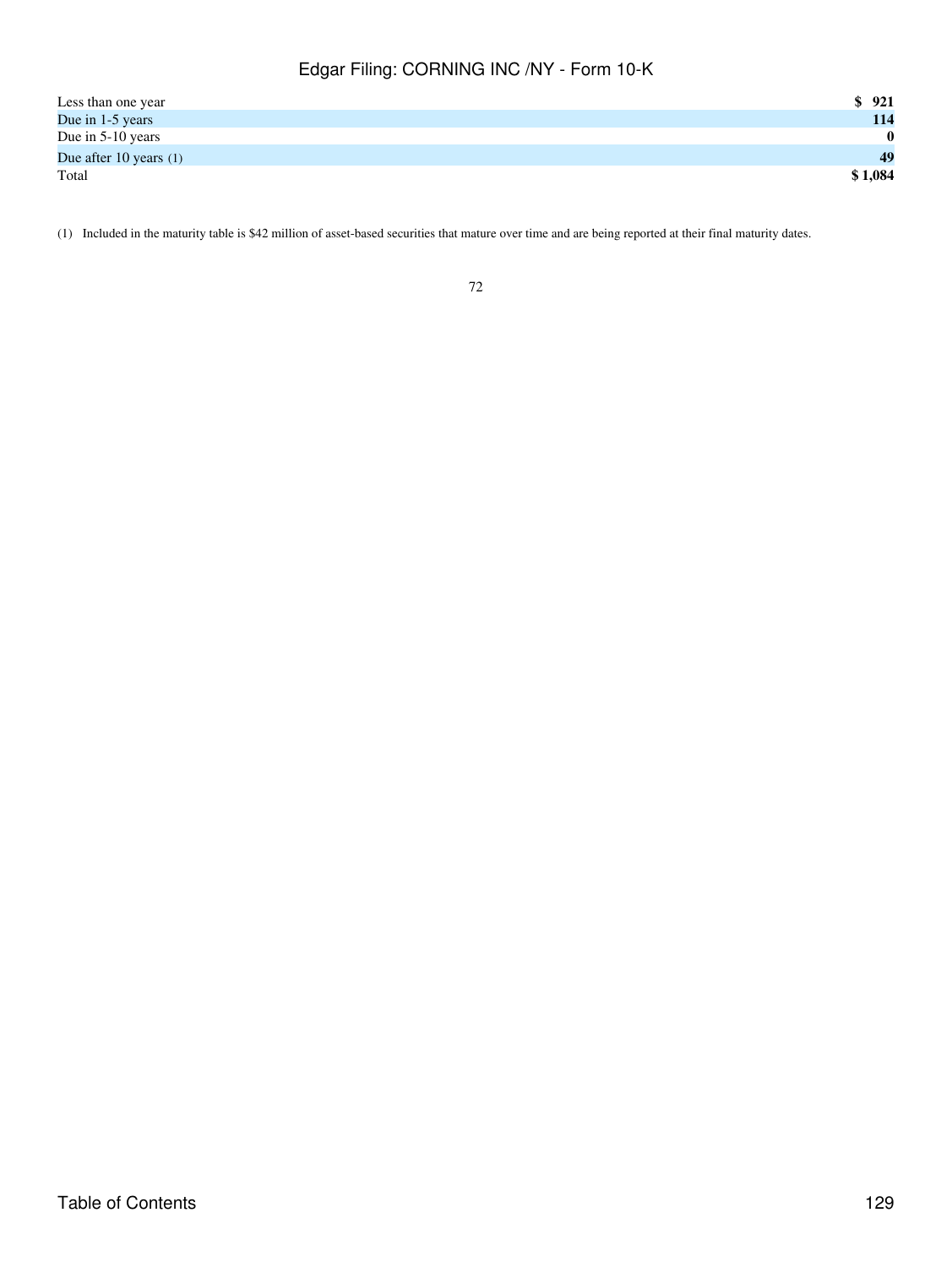#### **3. Available-for-Sale Investments (continued)**

The following table provides the fair value and gross unrealized losses of the Company s investments and unrealized losses that are not deemed to be other-than-temporarily impaired, aggregated by investment category and length of time that individual securities have been in a continuous unrealized loss position at December 31, 2009 (in millions):

|                                   |               | Period ended December 31, 2009 |                      |               |                      |                      |               |  |                      |
|-----------------------------------|---------------|--------------------------------|----------------------|---------------|----------------------|----------------------|---------------|--|----------------------|
|                                   |               | Less than 12 months            |                      |               | 12 months or greater |                      | Total         |  |                      |
|                                   | Fair<br>value |                                | Unrealized<br>losses | Fair<br>value |                      | Unrealized<br>losses | Fair<br>value |  | Unrealized<br>losses |
| Bonds, notes and other securities |               |                                |                      |               |                      |                      |               |  |                      |
| U.S. government and agencies      | \$320         | \$                             | $\overline{0}$       |               |                      |                      | \$320         |  |                      |
| Asset-backed securities           |               |                                |                      |               |                      |                      |               |  |                      |
| Other debt securities             |               |                                |                      |               |                      |                      |               |  |                      |
| Total short-term investments      | \$320         | \$                             | $\mathbf{0}$         |               |                      |                      | \$320         |  | $\Omega$             |
| Asset-backed securities           |               |                                |                      | $\frac{1}{2}$ | \$                   | (33)                 | \$42          |  | (33)                 |
| Total long-term investments       |               |                                |                      | $\frac{1}{2}$ | \$                   | (33)                 | \$42          |  | (33)                 |

|                       | December 31, |                 |               |
|-----------------------|--------------|-----------------|---------------|
|                       | 2009         | 2008            | 2007          |
| Gross realized gains  |              | $\frac{1}{2}$ 6 | $\frac{1}{2}$ |
| Gross realized losses | \$ (6)       | \$ (59)(1)      | \$ (8)        |

(1) Realized losses in 2008 include other-than-temporary impairments of \$37 million for financial industry securities and \$22 million of losses from the sale of asset-backed debt securities and debt securities of financial institutions as Corning reduced its exposure to these sectors.

A reconciliation of the changes in credit losses recognized in earnings for the year ended December 31, 2009 (in millions):

| Beginning balance of credit losses, April 1, 2009                                                                                           | \$0           |
|---------------------------------------------------------------------------------------------------------------------------------------------|---------------|
| Additions for credit losses not previously recognized in earnings                                                                           | $\mathcal{D}$ |
| Ending balance of credit losses, December 31, 2009                                                                                          | \$2           |
| The \$2 million loss represents management s estimate of credit losses inherent in the securities considering projected cash flows using    |               |
| assumptions of delinquency rates, loss severities, and other estimates of future collateral performance. These credit losses are limited to |               |
| asset-backed securities in our investment portfolio.                                                                                        |               |

Proceeds from sales and maturities of short-term investments totaled \$1.3 billion, \$2.1 billion, and \$2.9 billion in 2009, 2008, and 2007, respectively.

#### **4. Significant Customers**

For 2009, 2008, and 2007, Corning s sales to AU Optronics Corporation, a customer of our Display Technologies segment, represented 13%, 11%, and 12%, respectively, of the Companys consolidated net sales. For 2008, Cornings sales to Chi Mei Optoelectronics Corporation, another customer of our Display Technologies segment, represented 10% of the Company s consolidated net sales.

#### **5. Inventories**

Inventories comprise the following (in millions):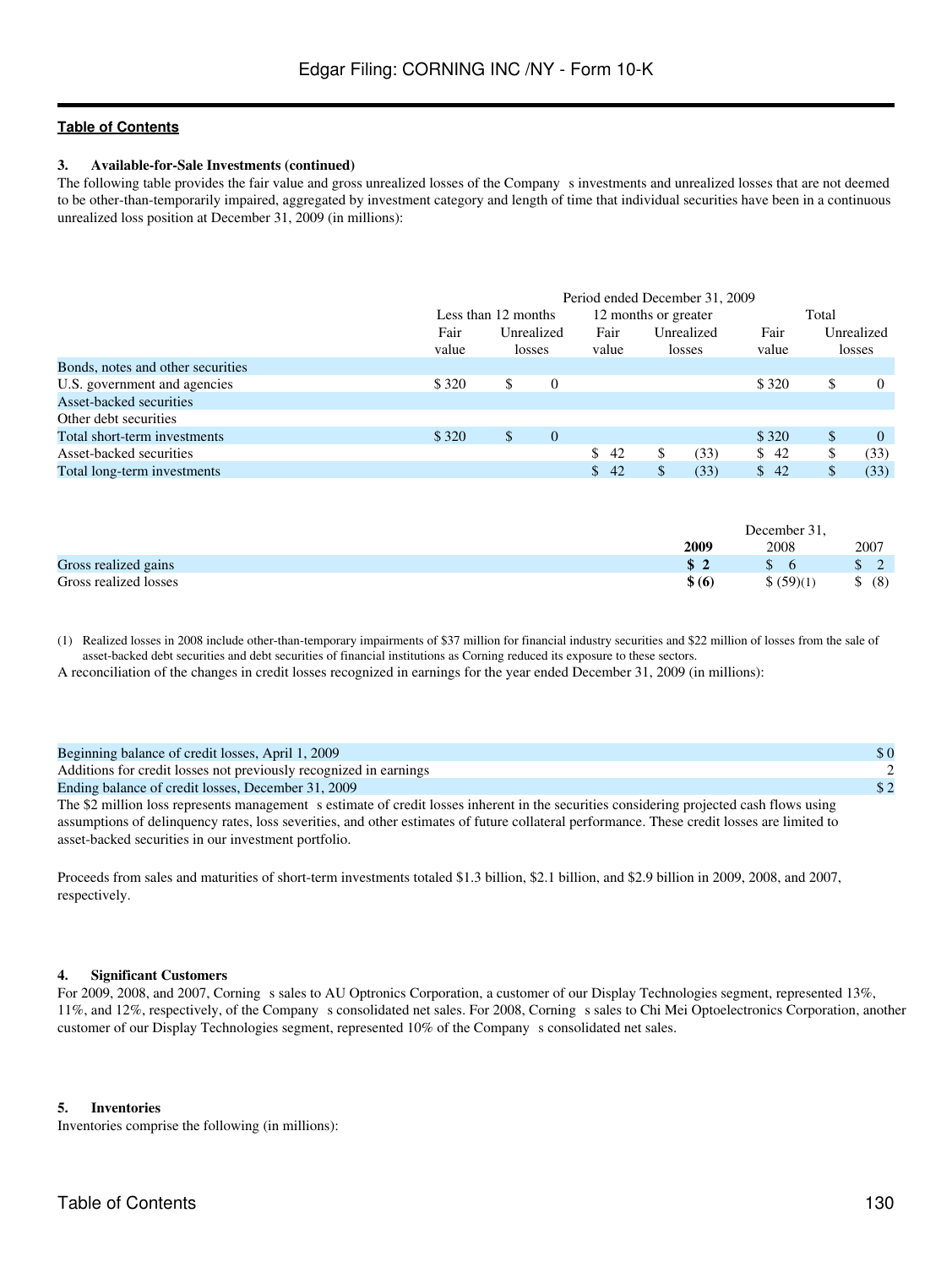|                                | December 31. |       |
|--------------------------------|--------------|-------|
|                                | 2009         | 2008  |
| Finished goods                 | \$175        | \$293 |
| Work in process                | 113          | 197   |
| Raw materials and accessories  | 114          | 120   |
| Supplies and packing materials | 177          | 188   |
| Total inventories              | \$579        | \$798 |

73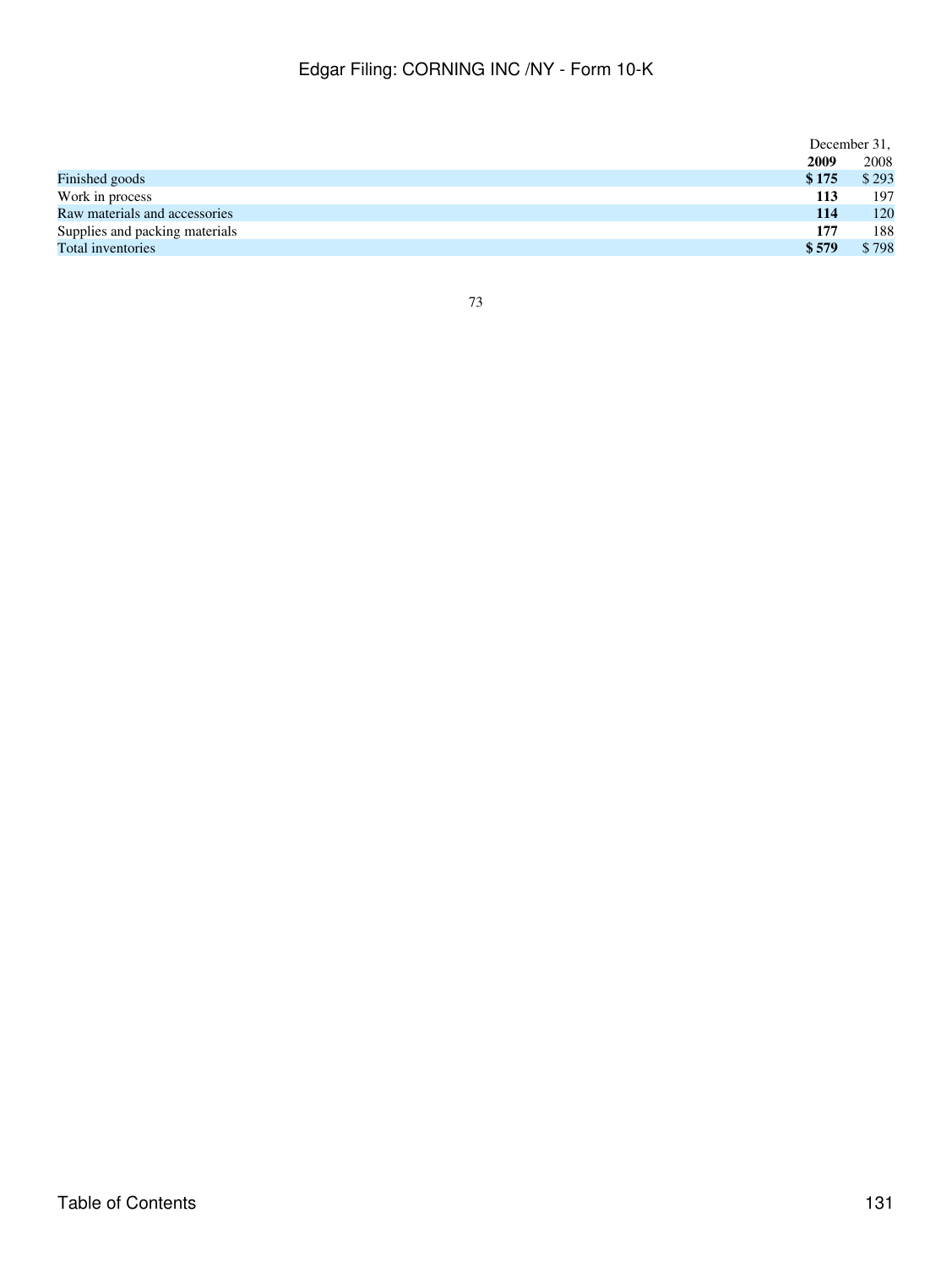# **6. Income Taxes**

Income before income taxes follows (in millions):

|                                                                  | Years ended December 31, |                        |         |  |
|------------------------------------------------------------------|--------------------------|------------------------|---------|--|
|                                                                  | 2009<br>2008             |                        | 2007    |  |
| U.S. companies                                                   | 202<br>\$.               | - 801<br>$\mathcal{S}$ | 586     |  |
| Non-U.S. companies                                               | 1.732                    | 2.081                  | 1,685   |  |
| Income before income taxes                                       | \$1.934                  | \$2.882                | \$2,271 |  |
| $\mathbf{T}^{1}$ , it is a case to a control of $\mathbf{I}^{1}$ |                          |                        |         |  |

The current and deferred amounts of the provision (benefit) for income taxes follow (in millions):

|                                                                                                                                                                               | Years ended December 31, |                      |                      |
|-------------------------------------------------------------------------------------------------------------------------------------------------------------------------------|--------------------------|----------------------|----------------------|
|                                                                                                                                                                               | 2009                     | 2008                 | 2007                 |
| Current:                                                                                                                                                                      |                          |                      |                      |
| Federal                                                                                                                                                                       | \$<br>(8)                | \$<br>$\overline{4}$ |                      |
| State and municipal                                                                                                                                                           |                          |                      | \$<br>$\overline{2}$ |
| Foreign                                                                                                                                                                       | 152                      | 206                  | 214                  |
| Deferred:                                                                                                                                                                     |                          |                      |                      |
| Federal                                                                                                                                                                       | (115)                    | (2,350)              |                      |
| State and municipal                                                                                                                                                           | 34                       | (215)                | (3)                  |
| Foreign                                                                                                                                                                       | (137)                    | (20)                 | (92)                 |
| (Benefit) provision for income taxes                                                                                                                                          | \$ (74)                  | \$(2,375)            | \$121                |
| $\mathcal{A}$ and $\mathcal{A}$ are the set of $\mathcal{A}$ . The set of $\mathcal{A}$ and $\mathcal{A}$ are the set of $\mathcal{A}$<br>and the contract of the contract of |                          |                      |                      |

Amounts are reflected in the preceding tables based on the location of the taxing authorities.

Reconciliation of the U.S. statutory income tax rate to our effective tax rate for continuing operations follows:

|                                                             | Years ended December 31, |              |             |  |
|-------------------------------------------------------------|--------------------------|--------------|-------------|--|
|                                                             | 2009                     | 2008         | 2007        |  |
| Statutory U.S. income tax (benefit) rate                    | $35.0\%$                 | 35.0%        | 35.0%       |  |
| State income tax (benefit), net of federal benefit          | (0.5)                    | 0.1          | 0.3         |  |
| Tax holidays (1)                                            | (7.3)                    | (5.3)        | (6.9)       |  |
| Investment and other tax credits (2)                        | $(3.7)$ (8)              | (0.6)        | (0.9)       |  |
| Rate difference on foreign earnings                         | (1.4)                    | 3.0          | (1.8)       |  |
| Equity earnings impact (9)                                  | (24.2)                   | (15.4)       | (13.3)      |  |
| Deferred tax adjustment (10)                                | (2.1)                    |              |             |  |
| Tax rate changes                                            | 0.1                      |              | 7.5(3)      |  |
| Valuation allowances:                                       |                          |              |             |  |
| Release of prior period valuation allowances                | 0.6                      | $(89.1)$ (4) | $(7.1)$ (5) |  |
| Tax (expenses) benefits not recorded on (income) losses (6) | 0.4                      | (8.7)        | (7.7)       |  |
| Audit settlement (7)                                        | (0.1)                    | (1.4)        |             |  |
| Other items, net                                            | (0.6)                    |              | 0.2         |  |
| Effective income tax (benefit) rate                         | $(3.8)\%$                | $(82.4)\%$   | 5.3%        |  |

Significant items that cause our effective tax rate to vary from the U.S. statutory rate of 35% are as follows:

(1) Certain foreign subsidiaries in China and Taiwan are operating under tax holiday arrangements. The nature and extent of such arrangements vary, and the benefits of existing arrangements phase out in future years (through 2013) according to the specific terms and schedules of the relevant taxing jurisdictions. The impact of tax holidays on net income per share on a diluted basis was \$0.09 in 2009, and \$0.10 in 2008 and 2007.

(2) Primarily related to investment tax credits in Taiwan, employment credits in Mexico and research & development credits in U.S. and France.

(3) In 2007, certain U.S. and German deferred taxes were revised for enacted law changes.

(4) In 2008, we released \$2.5 billion of valuation allowances resulting from a change in judgment about the realizability of deferred tax assets in future years, as described below.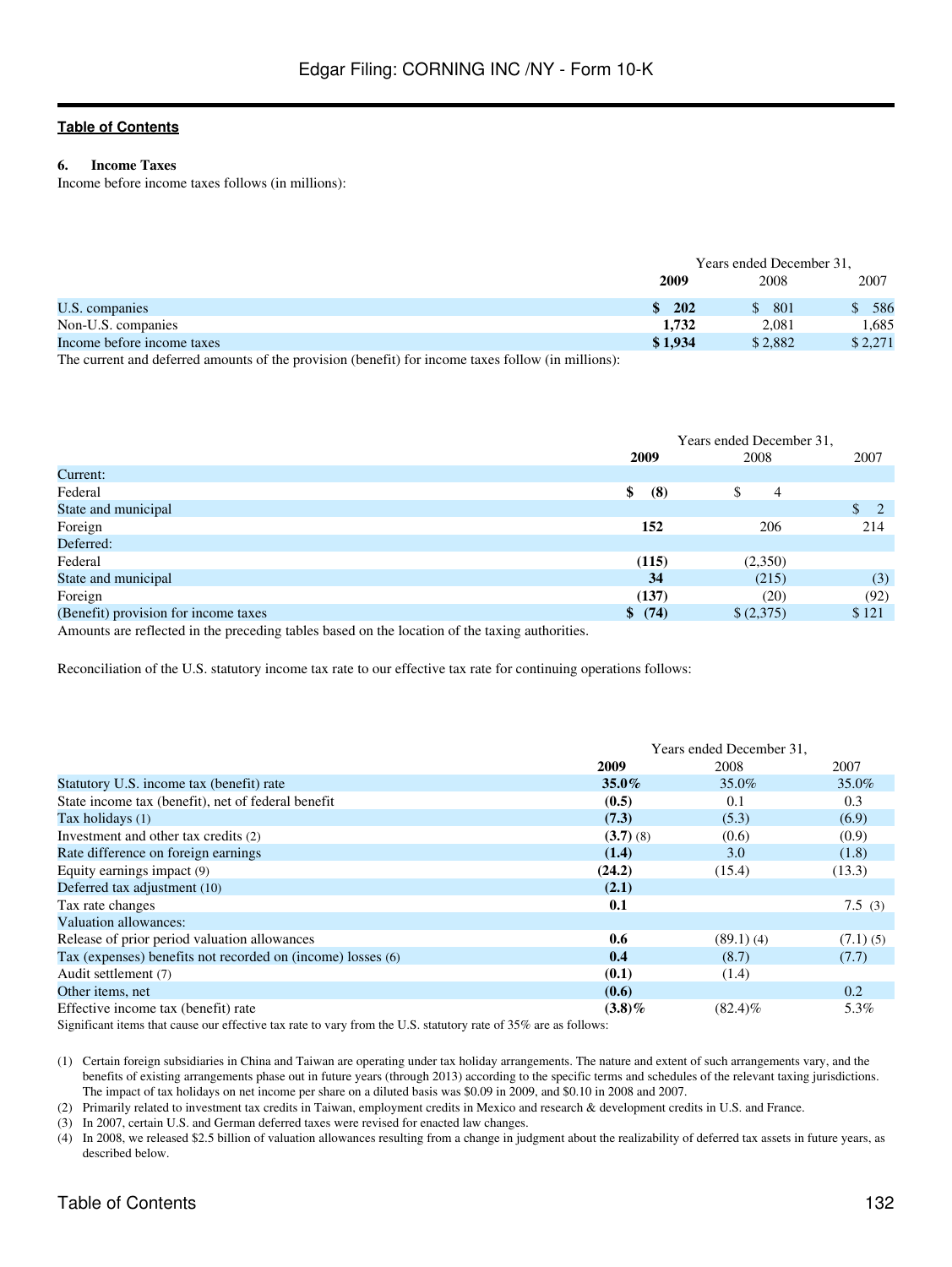- (5) In 2007, due to sustained profitability and positive earnings projections for our overall German operations, we concluded that it is more likely than not that the German national deferred tax assets are realizable and that the related valuation allowance was no longer required.
- (6) For all three years presented, we generated positive income from continuing operations in the U.S. In 2008 and 2007, the tax expense on such income was fully offset by the tax benefit of releasing a portion of valuation allowance to reflect the realization of deferred taxes resulting from the generation of U.S. income. The impact of the release of valuation allowance and consequently not recording tax expense on income generated in the U.S. was a reduction in the rate of 8.6 and 8.1 percentage points for 2008 and 2007 respectively.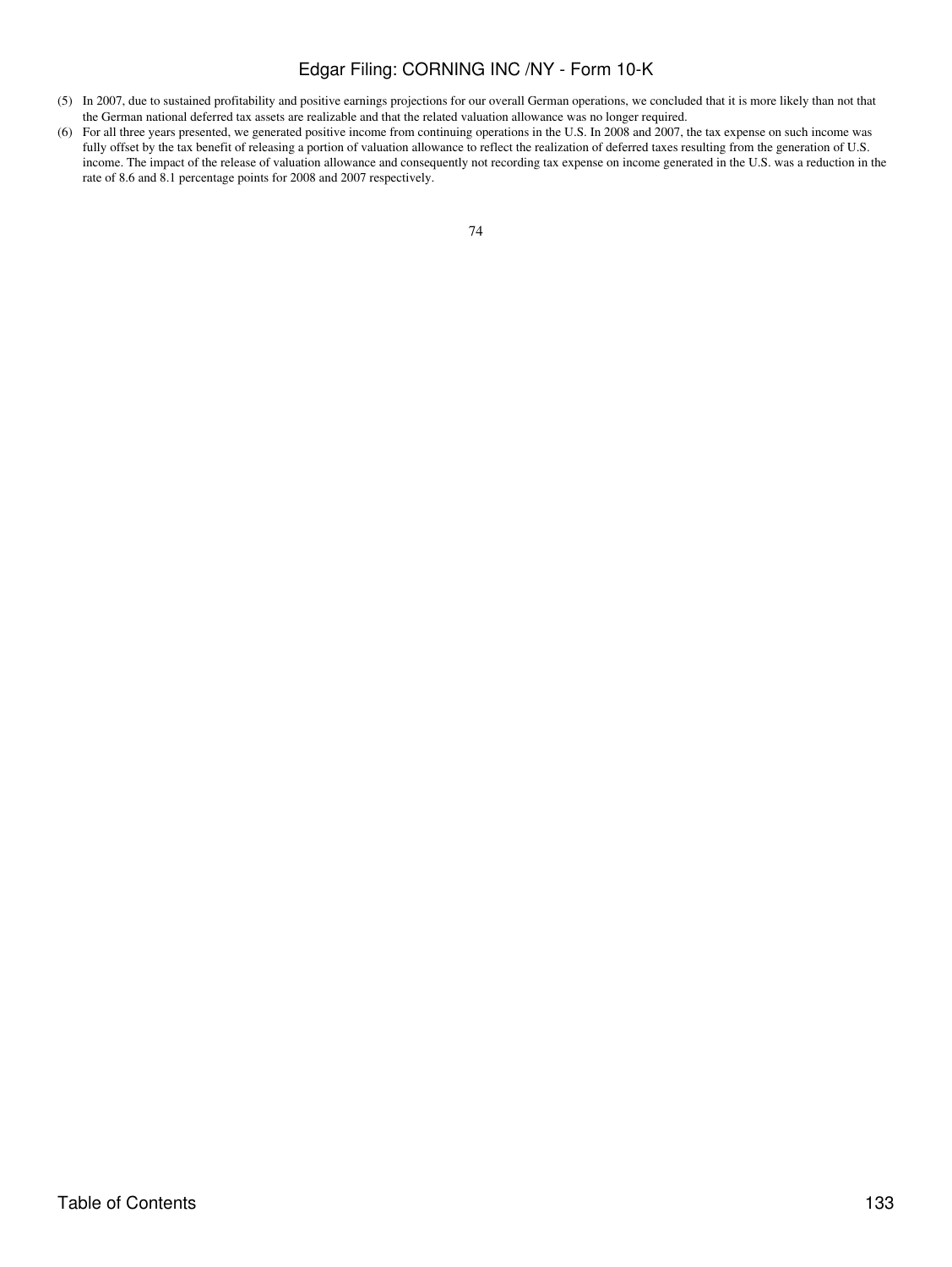#### **6. Income Taxes (continued)**

(7) In 2009 and 2008, we recorded a \$2 million and \$40 million benefit, respectively, related to a favorable tax settlement with the Canadian Revenue Agency.

(8) In 2009, we recorded a \$37 million tax credit for U.S. Research and Experimentation - expenses incurred from 2005-2009.

(9) Equity in earnings of nonconsolidated affiliates reported in the financials net of tax.

(10) In 2009, we recorded an additional deferred tax asset related to tax free OPEB subsidies.

The tax effects of temporary differences and carryforwards that gave rise to significant portions of the deferred tax assets and liabilities follows (in millions):

|                                              | December 31, |         |
|----------------------------------------------|--------------|---------|
|                                              | 2009         | 2008    |
| Loss and tax credit carryforwards            | \$2,134      | \$1,998 |
| Capitalized research and development         | 96           | 76      |
| Asset impairments and restructuring reserves | 212          | 193     |
| Postretirement medical and life benefits     | 396          | 322     |
| Inventory                                    | 37           | 53      |
| Intangible and other assets                  |              | 62      |
| Other accrued liabilities                    | 252          | 261     |
| Other employee benefits                      | 368          | 353     |
| Gross deferred tax assets                    | 3,495        | 3,318   |
| Valuation allowance                          | (245)        | (230)   |
| Total deferred tax assets                    | 3,250        | 3,088   |
| Fixed assets                                 | (43)         | (15)    |
| Intangible and other assets                  | (3)          |         |
| Total deferred tax liabilities               | (46)         | (15)    |
| Net deferred tax assets                      | \$3,204      | \$3,073 |

The net deferred tax assets are included in (in millions):

|                                                                                                                                                                                                                                                                                                                                                                                                                                                                           | December 31, |         |
|---------------------------------------------------------------------------------------------------------------------------------------------------------------------------------------------------------------------------------------------------------------------------------------------------------------------------------------------------------------------------------------------------------------------------------------------------------------------------|--------------|---------|
|                                                                                                                                                                                                                                                                                                                                                                                                                                                                           | 2009         | 2008    |
| Current assets                                                                                                                                                                                                                                                                                                                                                                                                                                                            | \$235        | \$158   |
| Other assets                                                                                                                                                                                                                                                                                                                                                                                                                                                              | 2,982        | 2,932   |
| Other current liabilities                                                                                                                                                                                                                                                                                                                                                                                                                                                 | (1)          | (1)     |
| Other noncurrent liabilities                                                                                                                                                                                                                                                                                                                                                                                                                                              | (12)         | (16)    |
| Net deferred tax assets                                                                                                                                                                                                                                                                                                                                                                                                                                                   | \$3,204      | \$3,073 |
| $\mathbf{D} + \mathbf{H} = \mathbf{1} \cdot \mathbf{C} + \mathbf{1} \cdot \mathbf{C} + \mathbf{1} \cdot \mathbf{C} + \mathbf{1} \cdot \mathbf{C} + \mathbf{1} \cdot \mathbf{D} + \mathbf{1} \cdot \mathbf{A} \cdot \mathbf{A} \cdot \mathbf{A} \cdot \mathbf{A} \cdot \mathbf{A} \cdot \mathbf{A} \cdot \mathbf{A} \cdot \mathbf{A} \cdot \mathbf{A} \cdot \mathbf{A} \cdot \mathbf{A} \cdot \mathbf{A} \cdot \mathbf{A} \cdot \mathbf{A} \cdot \mathbf{A} \cdot \mathbf$ |              |         |

Details on deferred tax assets for loss and tax credit carryforwards at December 31, 2009 follow (in millions):

|                                |         | Expiration |           |           |            |
|--------------------------------|---------|------------|-----------|-----------|------------|
|                                | Amount  | 2010-2014  | 2015-2019 | 2020-2029 | Indefinite |
| Net operating losses           | \$1.774 | \$45       | 228       | 1.294     | 207        |
| Capital losses                 | 28      | 28         |           |           |            |
| Tax credits                    | 332     | 69         | 124       | 102       | 37         |
| Totals as of December 31, 2009 | \$2,134 | \$142      | 352       | .396      | 244        |

The recognition of windfall tax benefits from stock-based compensation deducted on the tax return is prohibited until realized through a reduction of income tax payable. Cumulative tax benefits totaling \$248 million will be recorded in additional paid-in-capital when the net operating loss carry forward is utilized and the windfall tax benefit can be realized.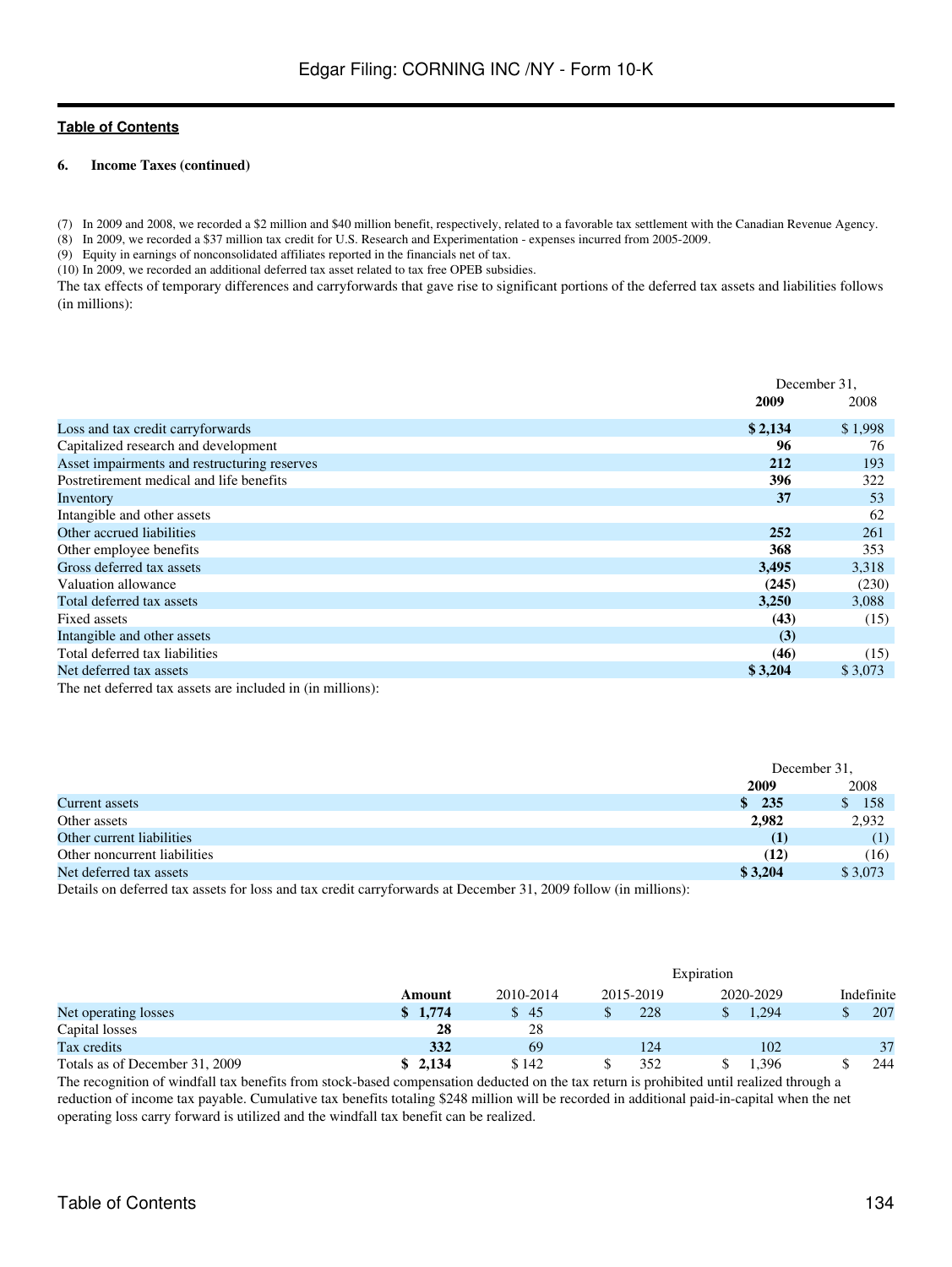Under U.S. GAAP, deferred tax assets are to be reduced by a valuation allowance if, based on the weight of available positive and negative evidence, it is more likely than not (a likelihood of greater than 50 percent) that some portion or all of the deferred tax assets will not be realized. At December 31, 2007, all of our U.S. deferred tax assets had full valuation allowances.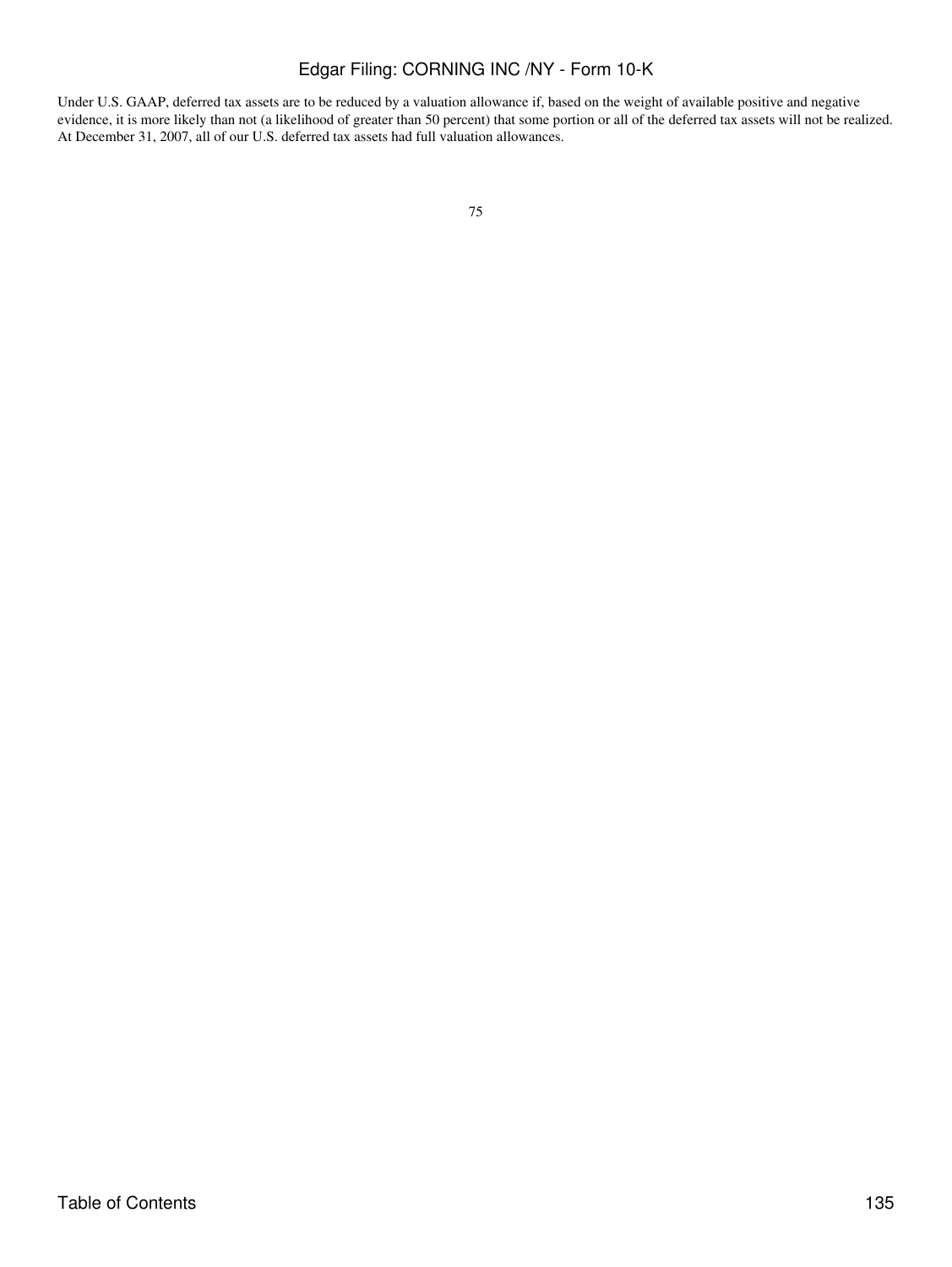#### **6. Income Taxes (continued)**

In the second quarter of 2008, we concluded that it was more likely than not that we would realize substantially all of our U.S. deferred tax assets because we expect to generate sufficient levels of income in the U.S. As a result, we released \$2.4 billion of valuation allowances on our U.S. deferred tax assets in the second quarter of 2008. We considered all available evidence, both positive and negative, to determine whether, based on the weight of that evidence, a valuation allowance was needed.

The evaluation of the realizability of deferred tax assets is inherently subjective. Following are the key items that provided positive evidence to support the release of the valuation allowance for a large portion of our deferred tax assets in the second quarter of 2008:

Positive pre-tax income in the U.S. for the first half of 2008 and the preceding year;

The impact of positive results in the Display Technologies operating segment and the royalty income generated from the foreign locations in this segment;

The number of years remaining to utilize our net operating loss carryforwards; and

Increased confidence in our longer-term forecasted income levels, which were supported by detailed sensitivity analyses.

At June 30, 2008, the following items were considered as negative evidence in our valuation allowance assessment, but were less heavily weighted than our positive evidence:

Uncertainty of future taxable earnings;

Historical utilization of deferred tax assets caused largely by non-recurring items; and

Economic and consumer demand uncertainty.

U.S. deferred tax liabilities totaled \$26 million at December 31, 2008, and therefore, were not a significant factor in our assessment of the realizability of deferred tax assets.

As prescribed by U.S. GAAP, in the second half of 2008 we utilized a portion of the remaining valuation allowance to offset U.S. income tax expense (or benefit) that would otherwise have been recorded on income (or losses) in the U.S. and therefore, reflected no net U.S. income tax expense. As our income for the second half of 2008 was lower than our June 30, 2008 forecast for this period, we released an additional \$115 million of valuation allowances in the second half of 2008. In 2009, we began providing U.S. income tax expense (or benefit) on U.S. earnings (losses).

U.S. profits of approximately \$8.3 billion will be required to fully realize the deferred tax assets as of December 31, 2009. Of that amount, \$3.6 billion of U.S. profits will be required over the next 16 years to fully realize the deferred tax assets associated with federal net operating loss carry forwards.

Certain shorter-lived deferred tax assets such as those represented by capital loss carry forwards and state tax net operating loss carry forwards, as well as other federal and state tax credits, will remain with a valuation allowance recorded against them as of December 31, 2009, because we cannot conclude that it is more likely than not that we will earn income of the character required to utilize these assets before they expire. The amount of U.S. and foreign deferred tax assets that have remaining valuation allowances at December 31, 2009 and 2008 was \$245 million, and \$230 million, respectively.

We do not provide income taxes on the post-1992 earnings of domestic subsidiaries that we expect to recover tax-free without significant cost. Income taxes have been provided for post-1992 unremitted earnings of domestic corporate joint ventures that we do not expect to recover tax-free. Unremitted earnings of domestic subsidiaries and corporate joint ventures that arose in fiscal years beginning on or before December 31, 1992 have been indefinitely reinvested. Our cash, cash equivalents, and short-term investments are held in various locations throughout the world. At December 31, 2009, about half of the consolidated amount was held outside of the U.S. Almost all of the amounts held outside of the U.S. are available for repatriation subject to relevant tax consequences. We utilize a variety of tax planning and financing strategies to ensure that our worldwide cash is available in the locations in which it is needed. We currently provide income taxes on the earnings of foreign subsidiaries and affiliated companies to the extent these earnings are currently taxable or expected to be remitted. As of December 31, 2009, taxes have not been provided on approximately \$7.3 billion of accumulated foreign unremitted earnings that are expected to remain invested indefinitely. It is not practical to calculate the unrecognized deferred tax liability on those earnings.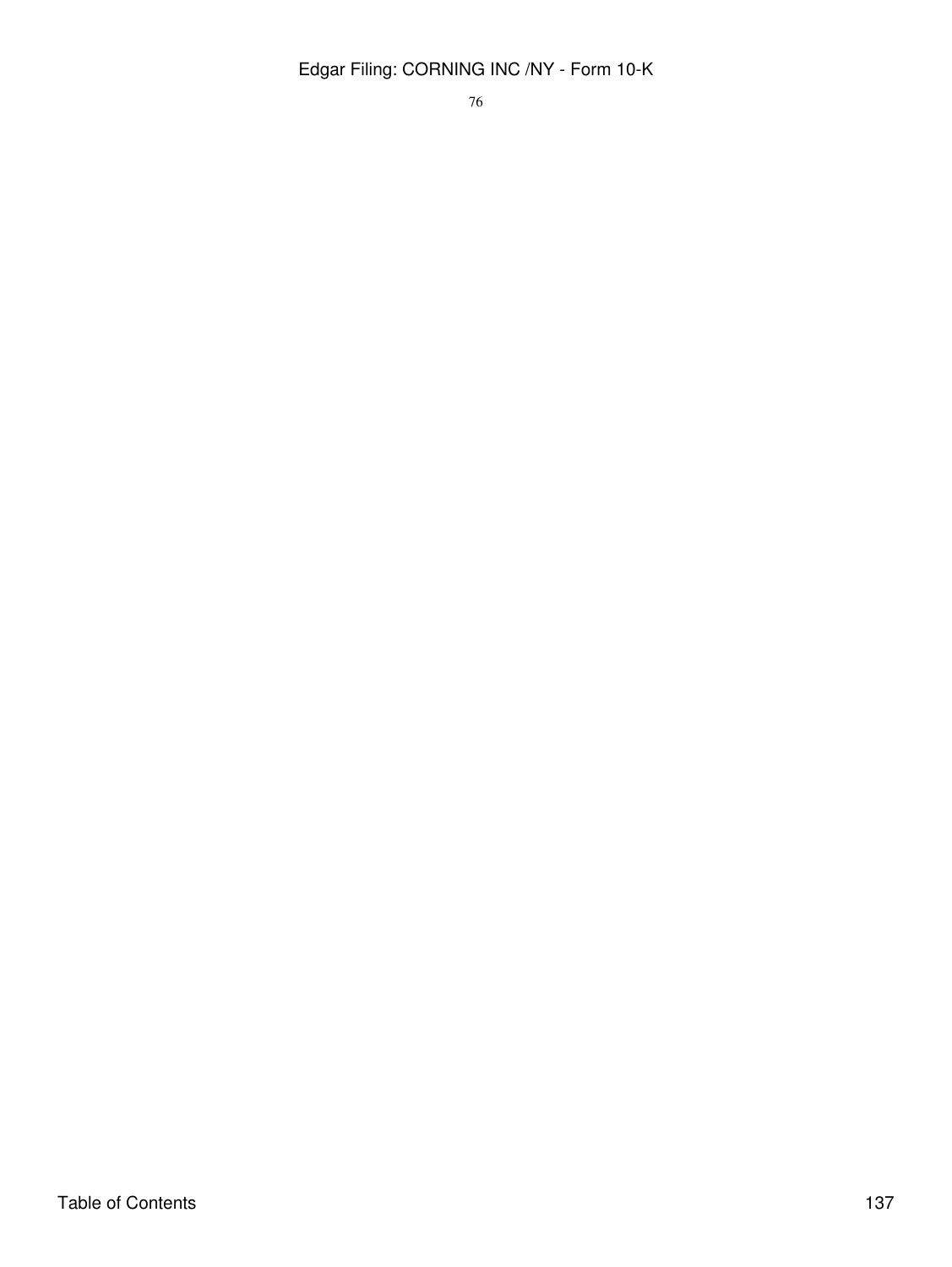### **6. Income Taxes (continued)**

On January 1, 2007, as prescribed by U.S. GAAP, we recognized a \$25 million increase in the liability for unrecognized tax benefits and a decrease to the January 1, 2007, balance of retained earnings of \$4 million. A reconciliation of the beginning and ending amount of unrecognized tax benefits is as follows (in millions):

|                                                                                                                                              | 2009 | 2008 |
|----------------------------------------------------------------------------------------------------------------------------------------------|------|------|
| <b>Balance at January 1</b>                                                                                                                  | \$40 | \$40 |
| Additions based on tax positions related to the current year                                                                                 | o    |      |
| Additions for tax positions of prior years                                                                                                   | 14   | -6   |
| Reductions for tax positions of prior years                                                                                                  | (4)  | (1)  |
| Settlements and lapse of statute of limitations                                                                                              | (16) | (12) |
| Balance at December 31                                                                                                                       | \$40 | \$40 |
| Included in the helenes at December 21, 2000 and 2009 are \$25 million and \$20 million geometricaly of unreseasized toy henofite that would |      |      |

Included in the balance at December 31, 2009 and 2008 are \$35 million and \$29 million, respectively, of unrecognized tax benefits that would impact our effective tax rate if recognized.

We recognize accrued interest and penalties associated with uncertain tax positions as part of tax expense. For the years ended December 31, 2009, 2008 and 2007, the amounts recognized in interest expense and income were immaterial. The amounts accrued at December 31, 2009 and 2008 for the payment of interest and penalties were not significant.

Corning Incorporated, as the common parent company, and all 80%-or-more-owned U.S. subsidiaries join in the filing of consolidated U.S. federal income tax returns. All such returns for periods ended through December 31, 2004, have been audited by and settled with the Internal Revenue Service (IRS). The statute of limitations to audit the 2005 U.S. federal income tax expired in 2009, except to the extent that the loss generated in 2005 is utilized in a subsequent year. In that instance, the statute for the 2005 year may be re-opened.

Corning Incorporated and U.S. subsidiaries file income tax returns on a combined, unitary or stand-alone basis in multiple state and local jurisdictions, which generally have statutes of limitations ranging from 3 to 5 years. Various state income tax returns are currently in the process of examination or administrative appeal.

Our foreign subsidiaries file income tax returns in the countries in which they have operations. Generally, these countries have statutes of limitations ranging from 3 to 7 years. Years still open to examination by foreign tax authorities in major jurisdictions include Japan (2006 onward) and Taiwan (2004 and 2007 onward).

While we expect the amount of unrecognized tax benefits to change in the next 12 months, we do not expect the change to have a significant impact on the results of operations or our financial position.

#### **7. Investments**

Investments comprise the following (dollars in millions):

December 31,

|                                                             | Ownership<br>interest $(1)$ | 2009    | 2008    |
|-------------------------------------------------------------|-----------------------------|---------|---------|
| Affiliated companies accounted for under the equity method: |                             |         |         |
| Samsung Corning Precision Glass Co., Ltd.                   | 50%                         | \$2,772 | \$1,965 |
| Dow Corning Corporation                                     | 50%                         | 992     | 866     |
| All other                                                   | 20%-50%                     | 224     | 221     |
|                                                             |                             |         |         |
|                                                             |                             | 3.988   | 3.052   |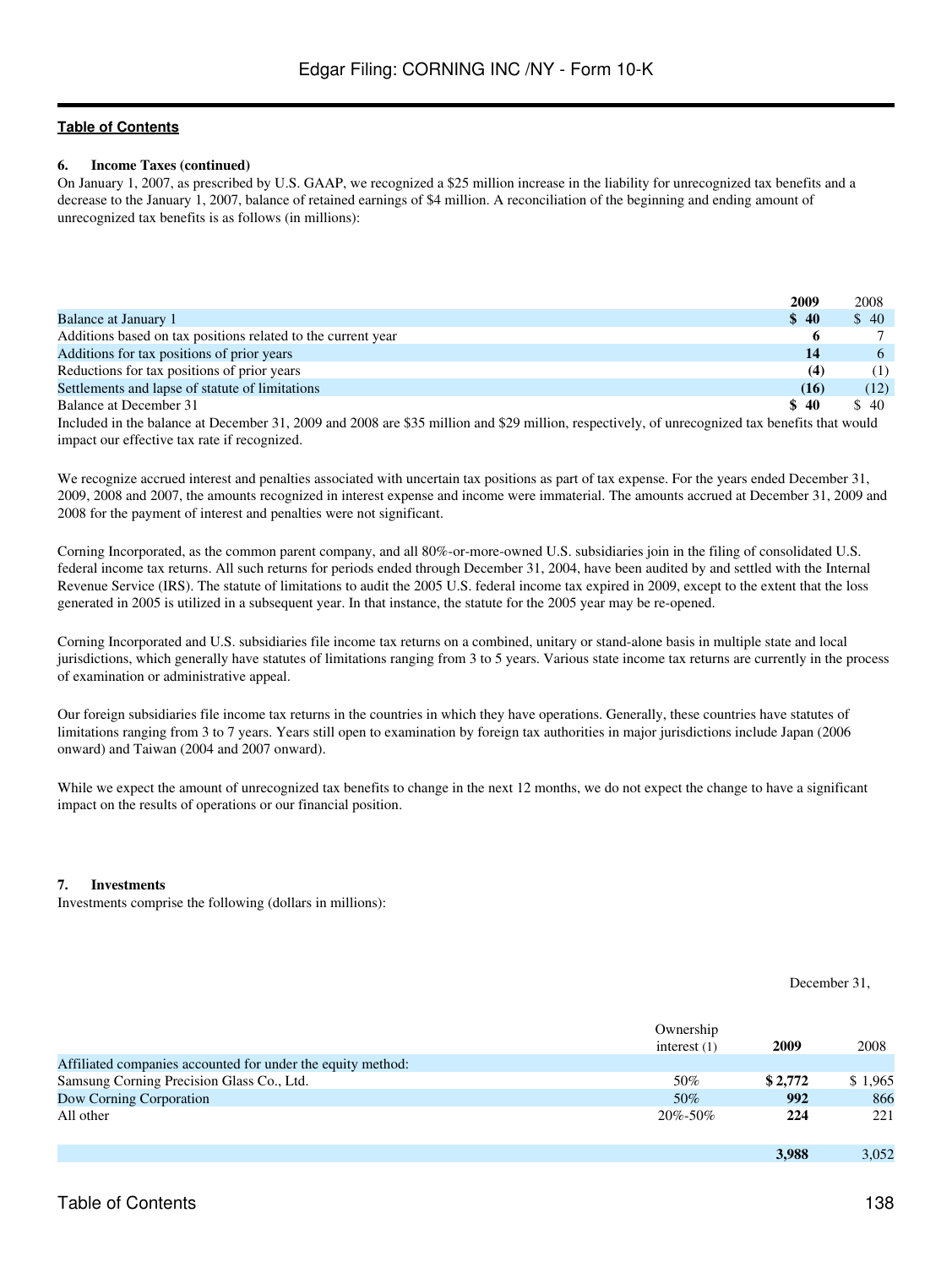|  |  | Other investments |
|--|--|-------------------|
|--|--|-------------------|

(1) Amounts reflect Corning s direct ownership interests in the respective affiliated companies. Corning does not control any of such entities.

77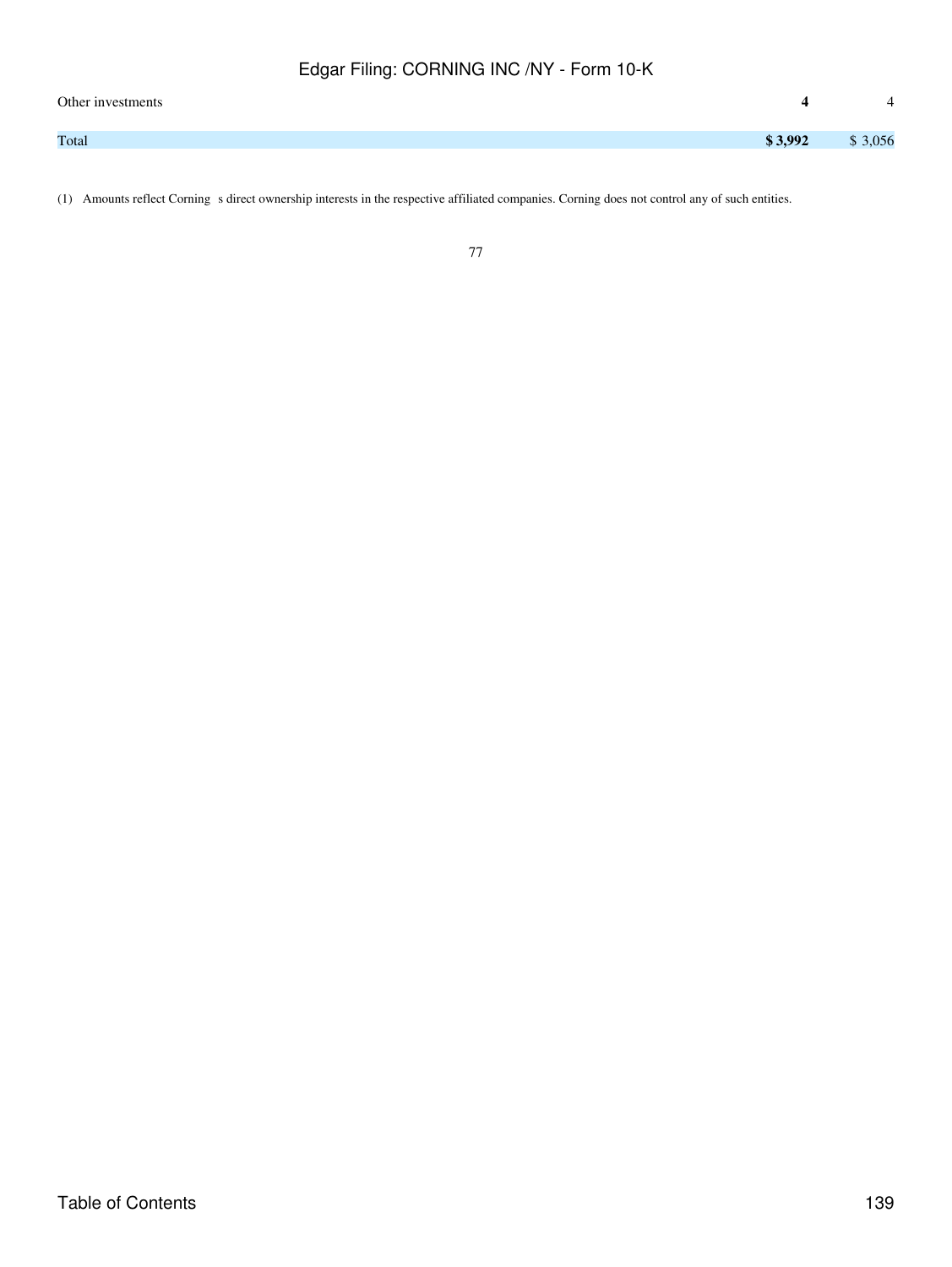# **7. Investments (continued)**

*Affiliated Companies at Equity*

The results of operations and financial position of the investments accounted for under the equity method follow (in millions):

|                                                                   | Years ended December 31, |              |          |              |         |
|-------------------------------------------------------------------|--------------------------|--------------|----------|--------------|---------|
|                                                                   | 2009                     |              | 2008     |              | 2007    |
| Statement of operations:                                          |                          |              |          |              |         |
| Net sales                                                         | \$10,211                 |              | \$10,049 |              | \$8,837 |
| Gross profit                                                      | \$5,043                  |              | \$4,752  |              | \$3,852 |
| Net income                                                        | \$2,944                  |              | \$2,724  |              | \$1,978 |
| Corning s equity in earnings of affiliated companies (1)          | \$1,435                  |              | \$1,358  |              | \$983   |
| Related party transactions:                                       |                          |              |          |              |         |
| Corning sales to affiliated companies                             | \$<br>50                 | \$           | 41       | $\mathbb{S}$ | 51      |
| Corning purchases from affiliated companies                       | \$<br>56                 | \$           | 46       | S            | 32      |
| Corning transfers of assets, at cost, to affiliated companies (2) | \$<br>78                 | $\mathbb{S}$ | 173      | \$.          | 110     |
| Dividends received from affiliated companies                      | \$<br>755                | \$           | 546      | \$.          | 490     |
| Royalty income from affiliated companies                          | 234                      | \$           | 188      | \$.          | 149     |
| Corning services to affiliates                                    | \$<br>22                 |              |          |              |         |

|                                                                    | December 31. |                |                      |  |
|--------------------------------------------------------------------|--------------|----------------|----------------------|--|
|                                                                    | 2009         |                | 2008                 |  |
| <b>Balance sheet:</b>                                              |              |                |                      |  |
| Current assets                                                     | \$7,236      |                | \$5,297              |  |
| Noncurrent assets                                                  | \$11,081     |                | \$9,520              |  |
| Short-term borrowings, including current portion of long-term debt | \$           | 690            | 937<br>\$            |  |
| Other current liabilities                                          | \$2,145      |                | \$1,879              |  |
| Long-term debt                                                     |              | 745            | \$<br>-97            |  |
| Other long-term liabilities                                        | \$5,362      |                | \$4,571              |  |
| Non-controlling interest                                           |              | 588            | \$.<br>540           |  |
| Related party transactions:                                        |              |                |                      |  |
| Balances due from affiliated companies                             |              | 122            | \$<br>20             |  |
| Balances due to affiliated companies                               | \$.          | $\overline{2}$ | \$<br>$\overline{2}$ |  |

(1) Amounts include the following restructuring, impairment and other charges and (credits):

In 2009, equity in earnings of affiliated companies included a charge of \$29 million (\$27 million after-tax) for our share of the restructuring charges and a credit of \$29 million (\$27 million after-tax) primarily for excess foreign tax credits that Dow Corning Corporation generated from foreign dividends. In 2008, Dow Corning recorded an other-than-temporary impairment for certain securities of Fannie Mae and Freddie Mac, which reduced Corning s equity earnings by \$18 million.

In 2007, equity earnings from Samsung Corning Co. Ltd. were reduced by \$40 million primarily due to restructuring and impairment charges.

(2) Corning purchases machinery and equipment on behalf of Samsung Corning Precision to support its capital expansion initiatives. The machinery and equipment are transferred to Samsung Corning Precision at our cost basis, resulting in no revenue or gain being recognized on the transaction.

We have contractual agreements with several of our equity affiliates which include sales, purchasing, licensing and technology agreements.

At December 31, 2009, approximately \$4.1 billion of equity in undistributed earnings of equity companies was included in our retained earnings.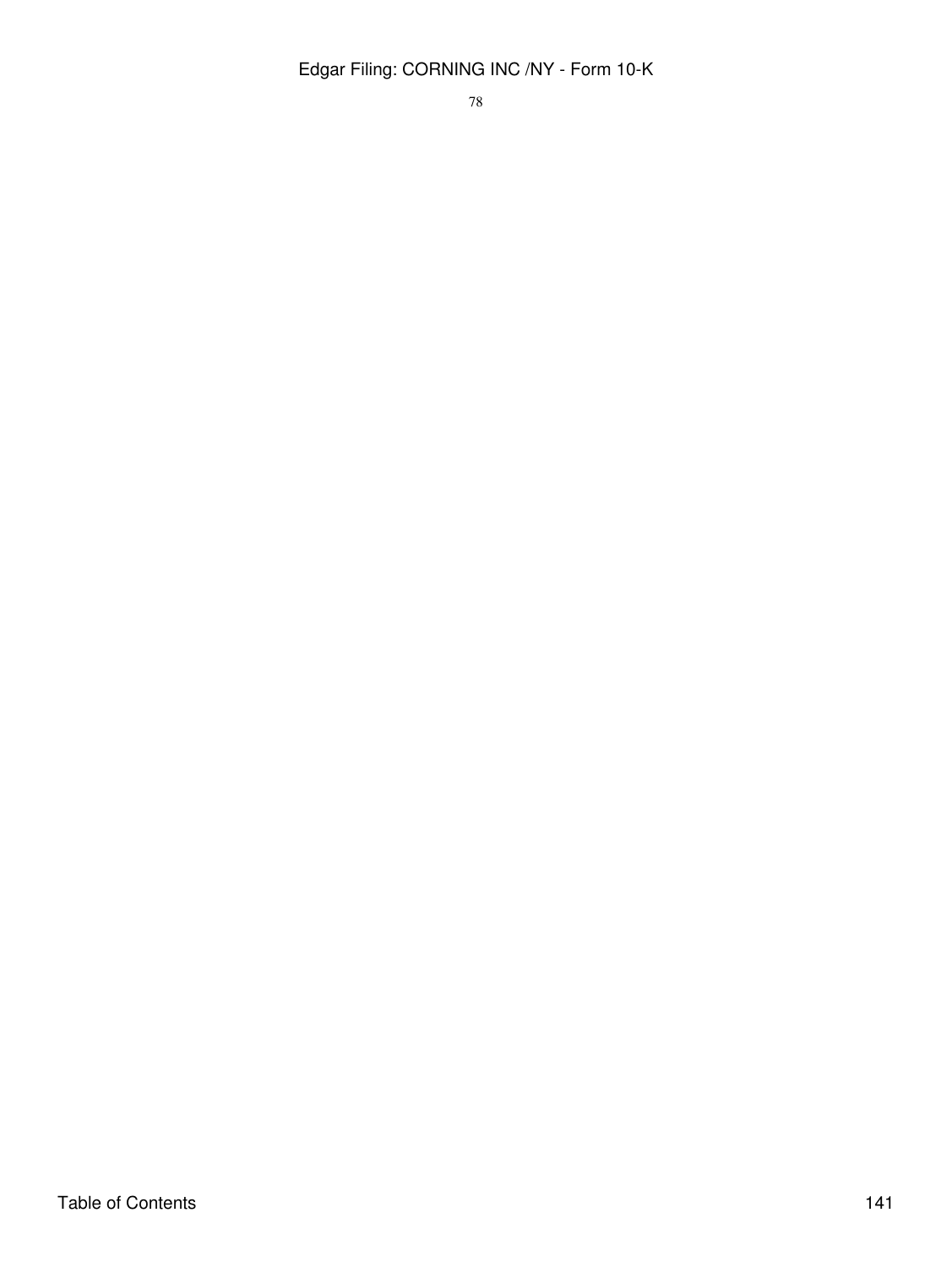#### **7. Investments (continued)**

A discussion and summarized results of Corning s significant affiliates at December 31, 2009 follows:

#### Samsung Corning Precision Glass Co., Ltd. (Samsung Corning Precision)

Samsung Corning Precision is a South Korea-based manufacturer of liquid crystal display glass for flat panel displays. Samsung Corning Precision s financial position and results of operations follow (in millions):

|                                                                       |         | Years ended December 31, |                     |     |               |  |
|-----------------------------------------------------------------------|---------|--------------------------|---------------------|-----|---------------|--|
|                                                                       | 2009    |                          | 2008                |     | 2007          |  |
| Statement of operations:                                              |         |                          |                     |     |               |  |
| Net sales                                                             | \$4,250 |                          | \$3,636             |     | \$ 2,400      |  |
| Gross profit                                                          | \$3,053 |                          | \$2,521             |     | \$1,681       |  |
| Net income                                                            | \$2,212 |                          | \$1,874             |     | \$1,193       |  |
| Corning s equity in earnings of Samsung Corning Precision             | \$1,115 |                          | 927<br>$\mathbb{S}$ |     | \$596         |  |
| Related party transactions:                                           |         |                          |                     |     |               |  |
| Corning sales to Samsung Corning Precision                            | \$      | 30                       | 9<br>$\mathbb{S}$   | \$  | <sup>20</sup> |  |
| Corning purchases from Samsung Corning Precision                      | \$      | 37                       | \$<br>30            | \$  | 17            |  |
| Corning transfer of assets, at cost, to Samsung Corning Precision (1) |         | 78                       | \$.<br>173          | \$. | 110           |  |
| Dividends received from Samsung Corning Precision                     |         | 490                      | 278<br>S.           | \$  | 217           |  |
| Royalty income from Samsung Corning Precision                         | 231     |                          | 184                 | S.  | 141           |  |

|                                                                    | December 31, |                   |  |
|--------------------------------------------------------------------|--------------|-------------------|--|
|                                                                    | 2009         | 2008              |  |
| <b>Balance sheet:</b>                                              |              |                   |  |
| Current assets                                                     | \$2,963      | \$1,495           |  |
| Noncurrent assets                                                  | \$3,409      | \$3,118           |  |
| Short-term borrowings, including current portion of long-term debt |              |                   |  |
| Other current liabilities                                          | \$565        | $\frac{1}{2}$ 456 |  |
| Long-term debt                                                     |              |                   |  |
| Other long-term liabilities                                        | - 189<br>SS. | $\frac{133}{ }$   |  |
| Non-controlling interest                                           | 31<br>\$     | 31                |  |

(1) Corning purchases machinery and equipment on behalf of Samsung Corning Precision to support its capital expansion initiatives. The machinery and equipment are transferred to Samsung Corning Precision at our cost basis, resulting in no revenue or gain being recognized on the transaction. Balances due from Samsung Corning Precision were \$36 million at December 31, 2009. Balances due to Samsung Corning Precision were \$14 million at December 31, 2009. Balances due from Samsung Corning Precision were \$17 million at December 31, 2008.

Corning owns 50% of Samsung Corning Precision. Samsung Electronics Co., Ltd. owns 43% and other shareholders own the remaining 7%.

On December 31, 2007, Samsung Corning Precision acquired all of the outstanding shares of Samsung Corning. After the transaction, Corning retained its 50% interest in Samsung Corning Precision. As a result of this transaction, a difference now exists between the carrying amount of Corning s investment in Samsung Corning Precision and 50% of the net assets of Samsung Corning Precision because Samsung Corning Precision accounted for the transaction at fair value, while Corning accounted for the transaction at historical cost.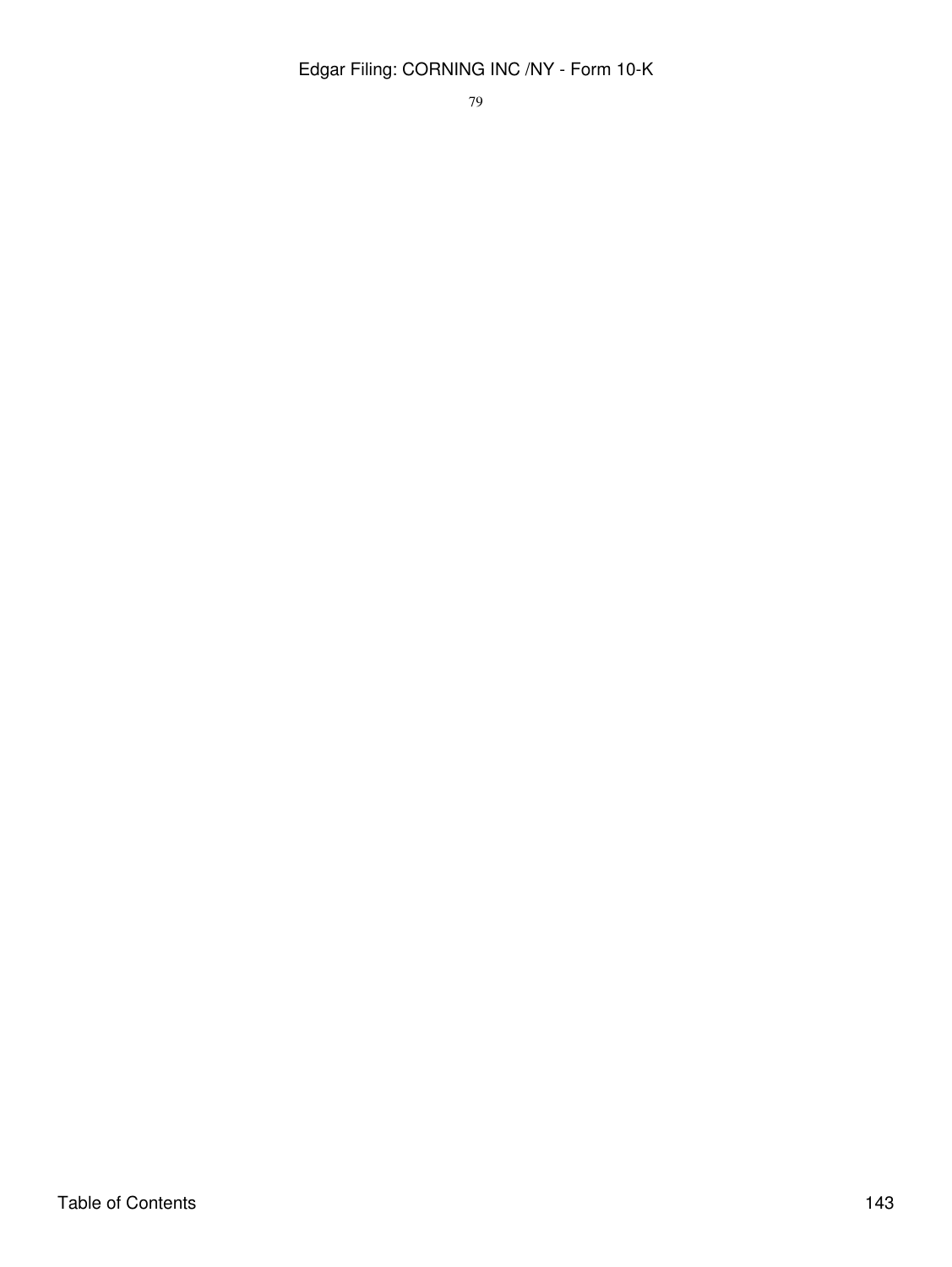### **7. Investments (continued)**

Prior to their merger, Samsung Corning Precision Glass Co., Ltd. (Samsung Corning Precision) and Samsung Corning Co. Ltd. (Samsung Corning) were two of approximately thirty co-defendants in a lawsuit filed by Seoul Guarantee Insurance Co. and thirteen other creditors (SGI and Creditors) for alleged breach of an agreement that approximately twenty-eight affiliates of the Samsung group (Samsung Affiliates) entered into with SGI and Creditors on August 24, 1999 (the Agreement). The lawsuit is pending in the courts of South Korea. Under the Agreement it is alleged that the Samsung Affiliates agreed to sell certain shares of Samsung Life Insurance Co., Ltd. (SLI), which had been transferred to SGI and Creditors in connection with the petition for court receivership of Samsung Motor Inc. In the lawsuit, SGI and Creditors allege a breach of the Agreement by the Samsung Affiliates and are seeking the loss of principal (approximately \$1.95 billion) for loans extended to Samsung Motors Inc., default interest and a separate amount for breach. On January 31, 2008, the Seoul District Court ordered the Samsung Affiliates: to pay approximately \$1.30 billion by disposing of 2,334,045 shares of SLI less 1,165,955 shares of SLI previously sold by SGI and Creditors and paying the proceeds to SGI and Creditors; to satisfy any shortfall by participating in the purchase of equity or subordinate debentures issued by them; and pay default interest of 6% per annum. The ruling has been appealed. On November 10, 2009, the Appellate Court directed the parties to attempt to resolve this matter through mediation. As a result, the parties are discussing the possibility of a settlement of this matter. Due to the uncertainties around the financial impact to each of the respective Samsung affiliates, Samsung Corning Precision is unable to reasonably estimate the amount of potential loss, if any, associated with this case and therefore no provision for such loss is reflected in its financial statements. Other than as described above, no claim in these matters has been asserted against Corning or any of its affiliates.

In connection with an investigation by the Commission of the European Communities, Competition DG, of alleged anticompetitive behavior relating to the worldwide production of LCD glass, Corning and Samsung Corning Precision received a request on March 30, 2009, for certain information from the Competition DG. Corning and Samsung Corning Precision have responded to those requests for information. On October 9, 2009, in connection with its investigation, the Competition DG made a further request for information from both Corning and Samsung Corning Precision to which each party has responded. Samsung Corning Precision has also responded to the Competition DG and authorities in other jurisdictions, including the United States in connection with similar investigations of alleged anticompetitive behavior relating to worldwide production of cathode ray tube glass.

In September 2009, Corning and Samsung Corning Precision formed Corsam Technologies LLC (Corsam), a new equity affiliate established to provide glass technology research for future product applications. Samsung Corning Precision invested \$124 million in cash and Corning contributed intellectual property with a corresponding value. Corning and Samsung Corning Precision each own 50% of the common stock of Corsam, and Corning has agreed to provide research and development services at arms length to Corsam. Corning does not control Corsam because Samsung Corning Precision s other investors maintain significant participating voting rights. In addition, Corsam has sufficient equity to finance its activities, the voting rights of investors in Corsam are considered substantive, and the risks and rewards of Corsams research are shared only by those investors noted. As a result, Corsam is accounted for under the equity method of accounting for investments.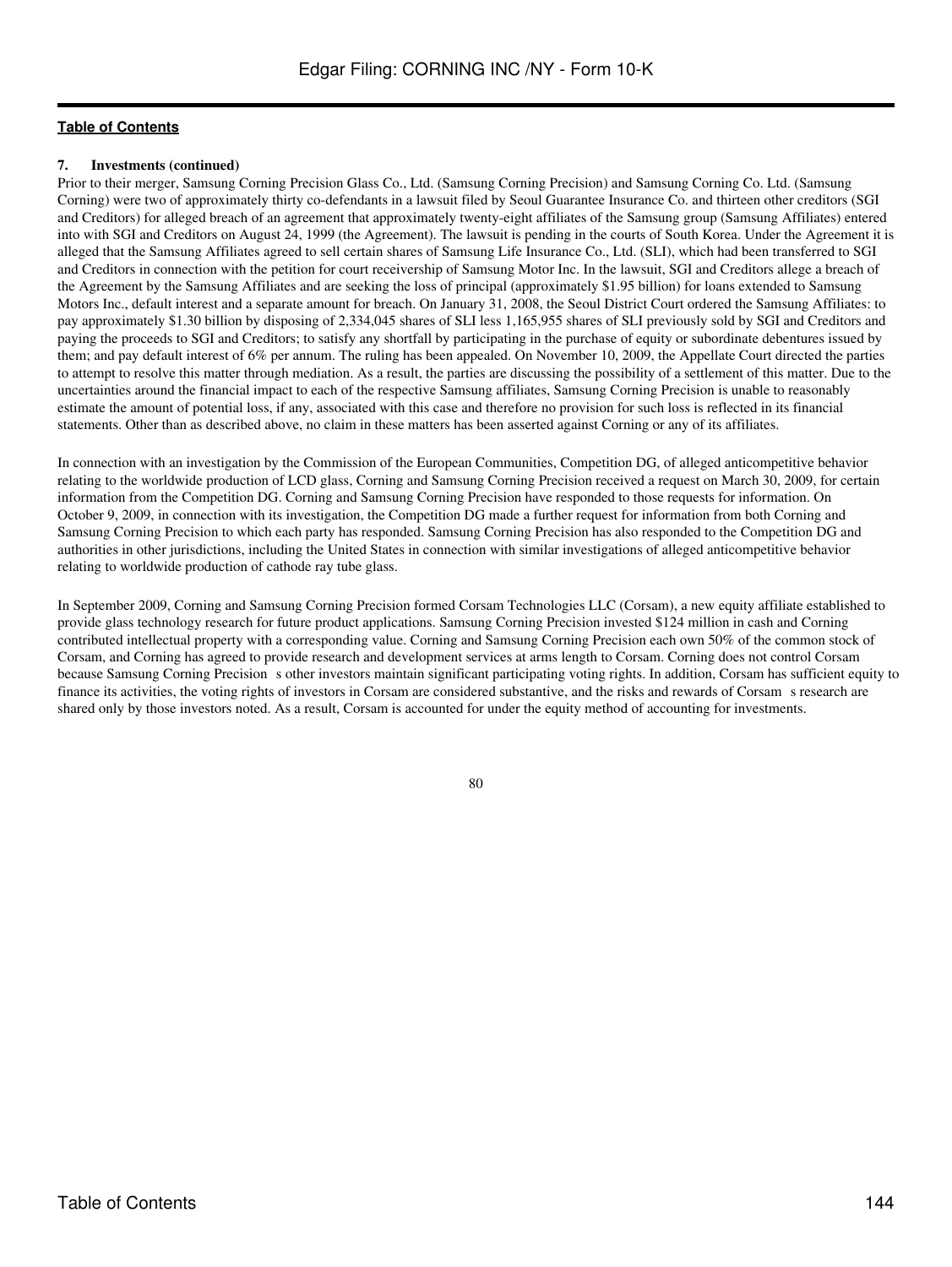### **7. Investments (continued)**

### Dow Corning Corporation (Dow Corning)

Dow Corning is a U.S.-based manufacturer of silicone products. Corning and the Dow Chemical Company (Dow Chemical) each own half of Dow Corning.

Dow Corning s financial position and results of operations follow (in millions):

|                                             |            | Years ended December 31, |       |              |       |  |
|---------------------------------------------|------------|--------------------------|-------|--------------|-------|--|
|                                             | 2009       | 2008                     |       |              | 2007  |  |
| Statement of operations:                    |            |                          |       |              |       |  |
| Net sales                                   | \$5,093    | S.                       | 5.450 | S.           | 4,943 |  |
| Gross profit                                | \$1,760    | \$                       | 1,953 | $\mathbb{S}$ | 1,747 |  |
| Net income attributable to Dow Corning      | 573<br>\$. | \$                       | 739   | \$           | 690   |  |
| Corning s equity in earnings of Dow Corning | 287<br>\$. | \$                       | 369   | \$           | 345   |  |
| Related party transactions:                 |            |                          |       |              |       |  |
| Corning purchases from Dow Corning          | -17        | \$.                      | 14    | \$           | 13    |  |
| Dividends received from Dow Corning         | 222        | \$.                      | 206   | \$           | 130   |  |

|                                                                    | December 31, |                       |  |
|--------------------------------------------------------------------|--------------|-----------------------|--|
|                                                                    | 2009         | 2008                  |  |
| <b>Balance sheet:</b>                                              |              |                       |  |
| Current assets                                                     | \$3,581      | $\frac{1}{2}$ 3,213   |  |
| Noncurrent assets                                                  | \$7,203      | \$6,010               |  |
| Short-term borrowings, including current portion of long-term debt | 683<br>SS.   | \$<br>891             |  |
| Other current liabilities                                          | \$1,230      | 1,117<br>$\mathbb{S}$ |  |
| Long-term debt                                                     | 742<br>\$    | 87                    |  |
| Other long-term liabilities                                        | \$5,108      | 4,388<br>\$.          |  |
| Non-controlling interest                                           | 558          | 509                   |  |

At December 31, 2009, Dow Corning s marketable securities included approximately \$1.1 billion of auction rate securities, net of impairments of \$20.2 million. As a result of a temporary impairment, unrealized losses of \$16.8 million, net of \$3.4 million for a minority interests share, were included in accumulated other comprehensive income in Dow Corning s consolidated balance sheet. Corning s share of this unrealized loss was \$8.4 million and is included in Corning s accumulated other comprehensive income.

In January 2010, Dow Corning received approval for U.S. Federal Advanced Energy Manufacturing Tax Credits of approximately \$169 million. The tax credits were granted as part of the American Reinvestment and Recovery Act of 2009, and are focused on job creation from U.S. manufacturing capacity which supplies clean and renewable energy products. The impact of tax credits will be recognized by Dow Corning as prescribed by U.S. GAAP.

In 2008, Dow Corning recorded an other-than-temporary impairment of \$37 million, net of \$14 million for a minority interests share, which was included in Dow Corning s net income for certain securities of Fannie Mae and Freddie Mac. Corning s share of this loss was \$18 million and is included in equity earnings in Corning s consolidated statements of income. No additional impairment on the Fannie Mae and Freddy Mac securities was recorded during the year ended December 31, 2009. The majority of Dow Corning s securities are collateralized by portfolios of student loans that are guaranteed by the U.S. government. Auctions for these securities have failed since the first quarter of 2008, reducing the immediate liquidity of these investments. Since Dow Corning does not know when a market will return or develop for these securities, Dow Corning has classified these securities as non-current. Market conditions could result in additional unrealized or realized losses for Dow Corning. Corning s equity earnings from Dow Corning would be reduced by our 50% share of any future impairment that is considered to be other-than-temporary.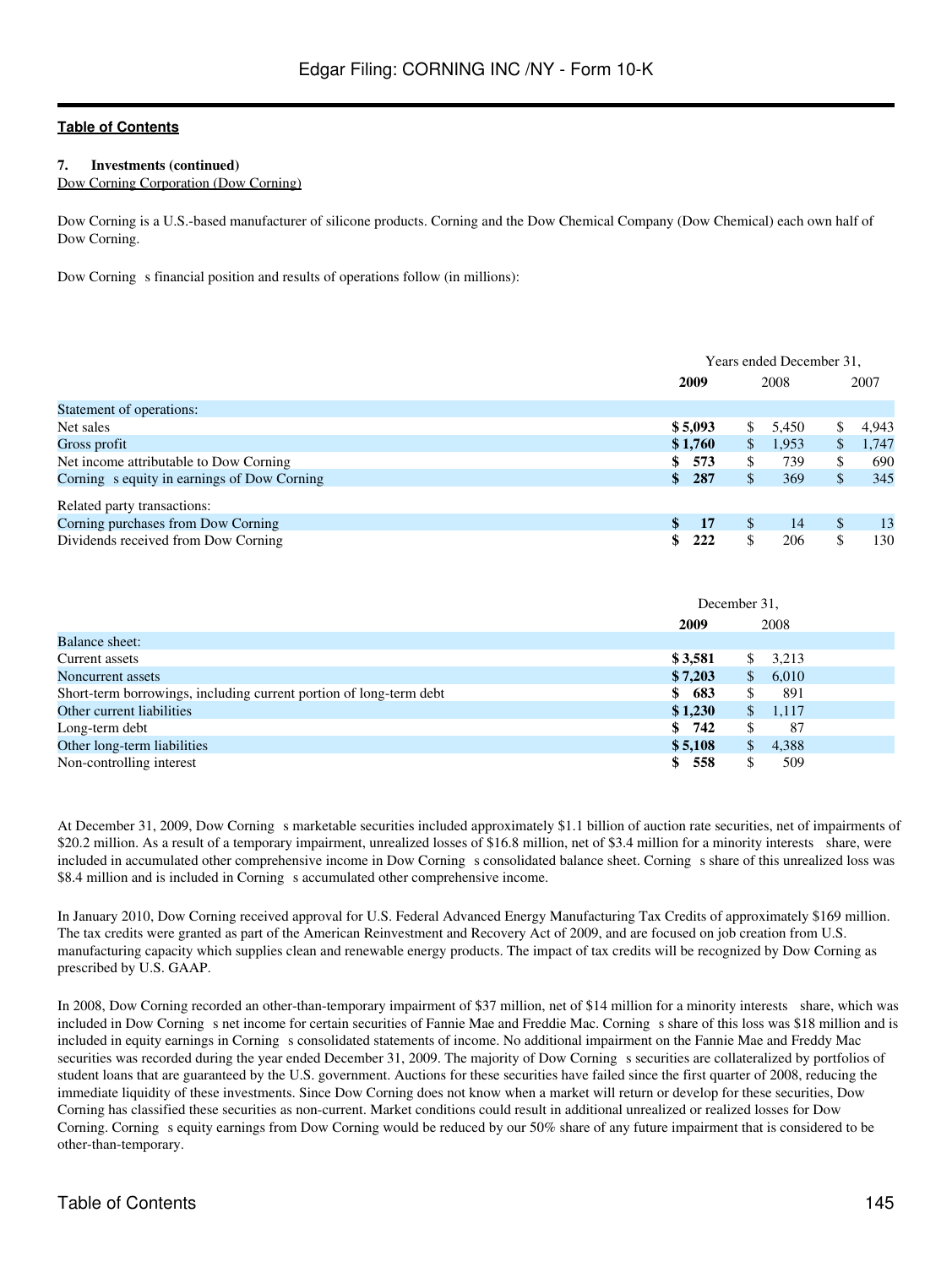In 2008, Dow Corning changed its depreciation method and the estimated useful lives of certain fixed assets. These changes were accounted for as a change in estimate resulting in increased net income of \$40 million of which Corning s share was \$20 million.

Dow Corning has borrowed the full amount under its \$500 million revolving credit facility and believes it has adequate liquidity to fund operations, its capital expenditure plan, breast implant settlement liabilities, and shareholder dividends.

<sup>81</sup>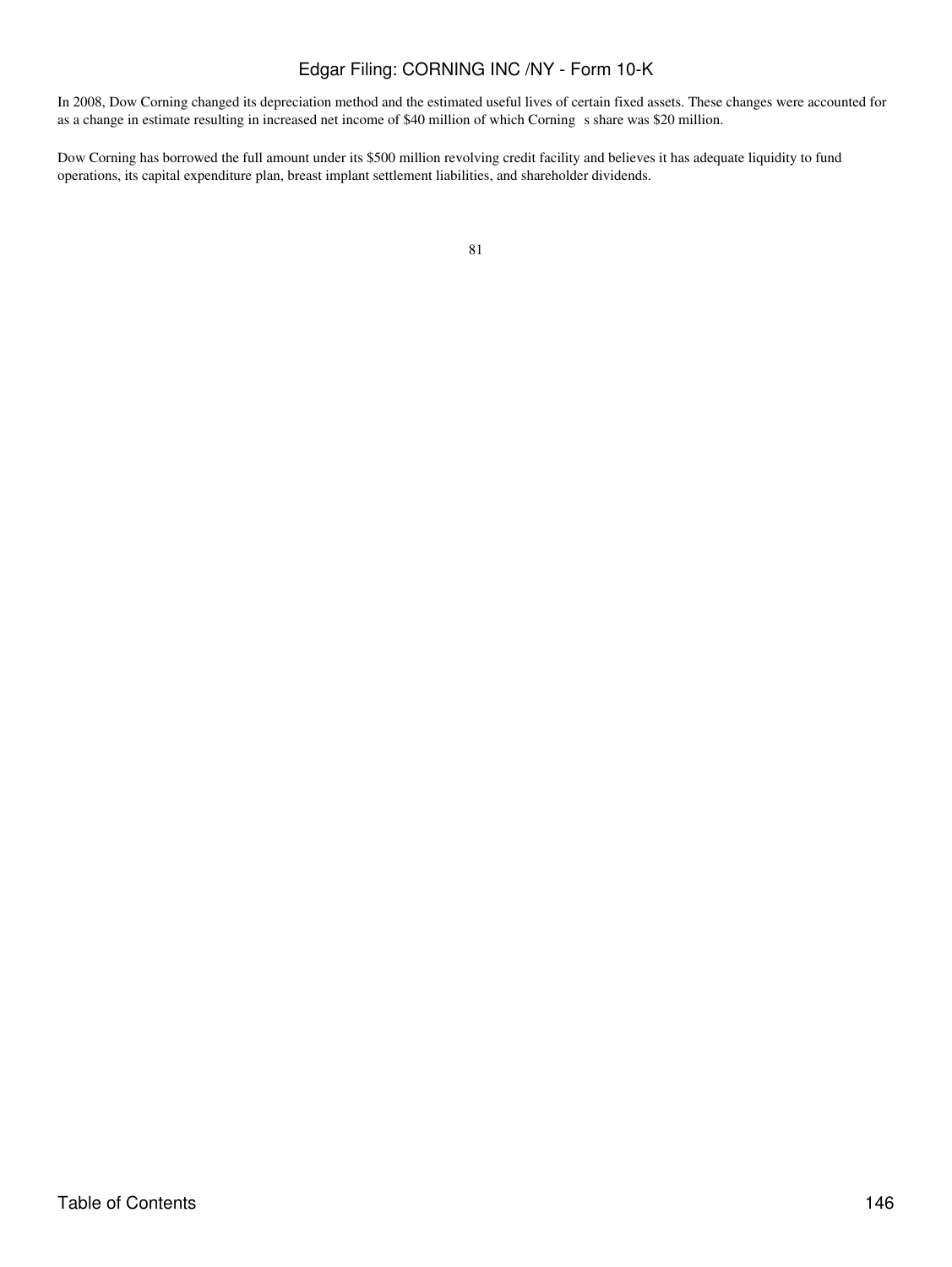## **7. Investments (continued)**

In 1995, Corning fully impaired its investment of Dow Corning upon its entry into bankruptcy proceedings and did not recognize net equity earnings from the second quarter of 1995 through the end of 2002. Corning began recognizing equity earnings in the first quarter of 2003 when management concluded that Dow Corning s emergence from bankruptcy protection was probable. Dow Corning emerged from bankruptcy in 2004. See discussion below for additional information and for a history of this matter. Corning considers the \$249 million difference between the carrying value of its investment in Dow Corning and its 50% share of Dow Corning s equity to be permanent.

Corning and Dow Chemical each own 50% of the common stock of Dow Corning. In May 1995, Dow Corning filed for bankruptcy protection to address pending and claimed liabilities arising from many thousands of breast implant product lawsuits. On June 1, 2004, Dow Corning emerged from Chapter 11 with a Plan of Reorganization (the Plan), which provided for the settlement or other resolution of implant claims. The Plan also includes releases for Corning and Dow Chemical as shareholders in exchange for contributions to the Plan.

Under the terms of the Plan, Dow Corning has established and is funding a Settlement Trust and a Litigation Facility to provide a means for tort claimants to settle or litigate their claims. Inclusive of insurance, Dow Corning has paid approximately \$1.6 billion to the Settlement Trust. As of December 31, 2009, Dow Corning had recorded a reserve for breast implant litigation of \$1.6 billion and anticipates insurance receivables of \$16 million. As a separate matter arising from the bankruptcy proceedings, Dow Corning is defending claims asserted by a number of commercial creditors who claim additional interest at default rates and enforcement costs, during the period from May 1995 through June 2004. As of December 31, 2009, Dow Corning has estimated the liability to commercial creditors to be within the range of \$83 million to \$260 million. As Dow Corning management believes no single amount within the range appears to be a better estimate than any other amount within the range, Dow Corning has recorded the minimum liability within the range. Should Dow Corning not prevail in this matter, Cornings equity earnings would be reduced by its 50% share of the amount in excess of \$83 million, net of applicable tax benefits. In addition, the London Market Insurers (the LMI Claimants) have claimed a reimbursement right with respect to a portion of insurance proceeds previously paid by the LMI Claimants to Dow Corning. This claim is based on a theory that the LMI Claimants overestimated Dow Corning s liability for the resolution of implant claims pursuant to the Plan. The LMI Claimants offered two calculations of their claim amount: \$54 million and \$93 million, plus minimum interest of \$67 million and \$116 million, respectively. These estimates were explicitly characterized as preliminary and subject to change. Litigation regarding this claim is in the discovery stage. Dow Corning disputes the claim and is unable to reasonably estimate any potential liability. There are a number of other claims in the bankruptcy proceedings against Dow Corning awaiting resolution by the U.S. District Court, and it is reasonably possible that Dow Corning may record bankruptcy-related charges in the future. There are no remaining tort claims against Corning, other than those that will be channeled by the Plan into facilities established by the Plan or otherwise defended by the Litigation Facility.

### Pittsburgh Corning Corporation (PCC)

Corning and PPG Industries, Inc. (PPG) each own 50% of the capital stock of Pittsburgh Corning Corporation (PCC). Over a period of more than two decades, PCC and several other defendants have been named in numerous lawsuits involving claims alleging personal injury from exposure to asbestos. On April 16, 2000, PCC filed for Chapter 11 reorganization in the U.S. Bankruptcy Court for the Western District of Pennsylvania. At the time PCC filed for bankruptcy protection, there were approximately 11,800 claims pending against Corning in state court lawsuits alleging various theories of liability based on exposure to PCC s asbestos products and typically requesting monetary damages in excess of one million dollars per claim. Corning has defended those claims on the basis of the separate corporate status of PCC and the absence of any facts supporting claims of direct liability arising from PCC s asbestos products. Corning is also currently involved in approximately 10,400 other cases (approximately 38,800 claims) alleging injuries from asbestos and similar amounts of monetary damages per case. Those cases have been covered by insurance without material impact to Corning to date. As described below, several of Corning s insurance carriers have filed a legal proceeding concerning the extent of any insurance coverage for these claims. Asbestos litigation is inherently difficult, and past trends in resolving these claims may not be indicators of future outcomes.

On March 28, 2003, Corning announced that it had reached agreement with the representatives of asbestos claimants for the resolution of all current and future asbestos claims against it and PCC, which might arise from PCC products or operations (the 2003 Plan). The 2003 Plan would have required Corning to relinquish its equity interest in PCC, contribute its equity interest in Pittsburgh Corning Europe N.V. (PCE), a Belgian corporation, contribute 25 million shares of Corning common stock, and pay a total of \$140 million in six annual installments (present value \$131 million at March 2003), beginning one year after the plans effective date, with 5.5 percent interest from June 2004. In addition, the 2003 Plan provided that Corning would assign certain insurance policy proceeds from its primary insurance and a portion of its excess insurance.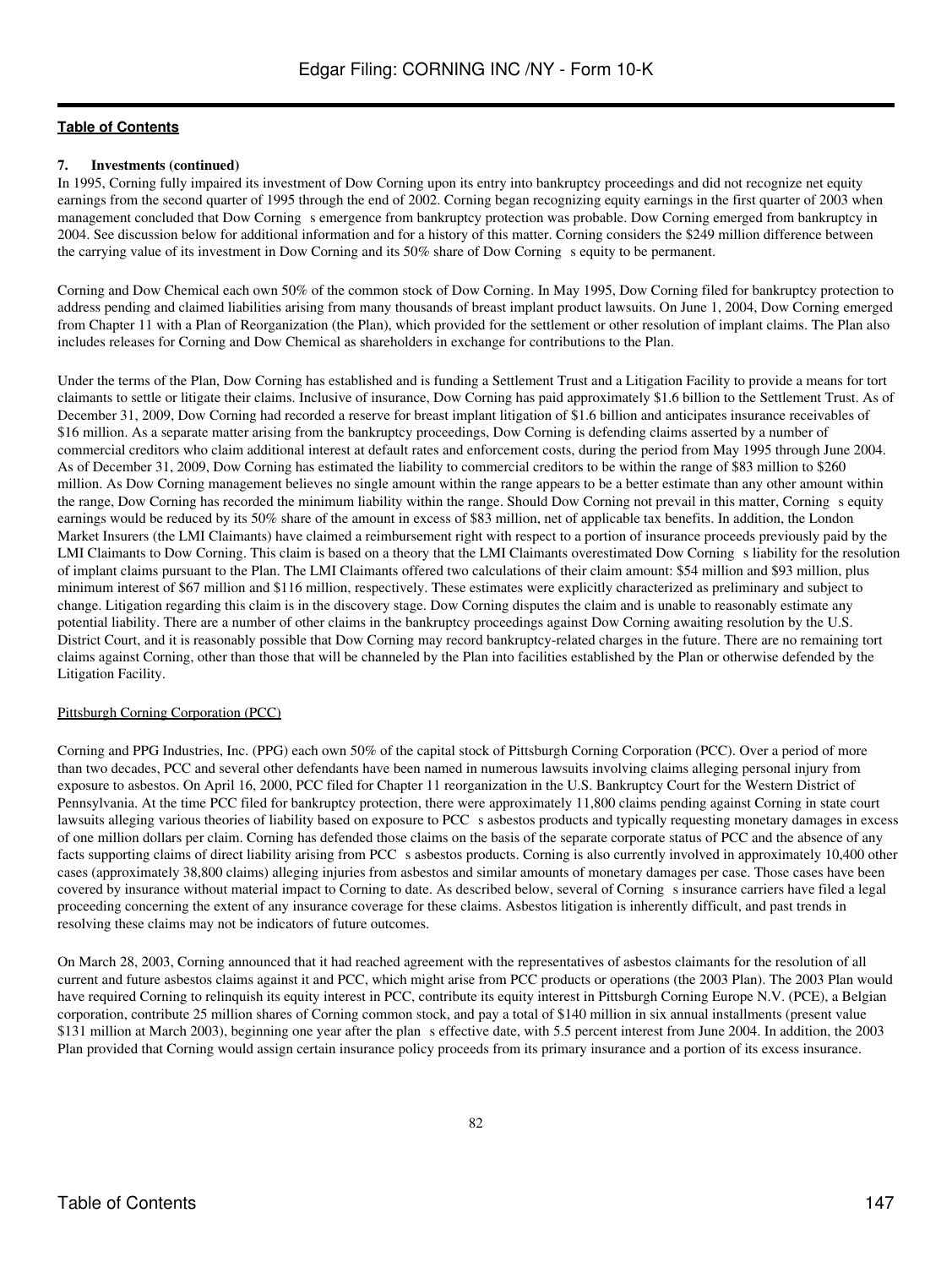### **7. Investments (continued)**

On December 21, 2006, the Bankruptcy Court issued an order denying confirmation of the 2003 Plan for reasons it set out in a memorandum opinion. Several parties, including Corning, filed motions for reconsideration. These motions were argued on March 5, 2007, and the Bankruptcy Court reserved decision.

On January 10, 2008, some of the parties in the proceeding advised the Bankruptcy Court that they had made substantial progress on a proposed amended plan of reorganization (the Amended PCC Plan) that resolved issues raised by the Court in denying the confirmation of the 2003 Plan and that would therefore make it unnecessary for the Bankruptcy Court to decide the motion for reconsideration. On March 27, 2008 and May 22, 2008, the parties further informed the Bankruptcy Court on the progress toward the Amended PCC Plan. The parties filed a partial tentative plan on August 8, 2008. The parties continued to inform the Bankruptcy Court of the status of their discussions on the Amended PCC Plan. The complete Amended PCC Plan and its ancillary documents were filed with the Bankruptcy Court on January 29, 2009.

As a result, Corning believes the Amended PCC Plan now represents the most probable outcome of this matter and expects that the Amended PCC Plan will be confirmed by the Court. At the same time, Corning believes the 2003 Plan no longer serves as the basis for the Company s best estimate of liability. Key provisions of the Amended PCC Plan address the concerns expressed by the Bankruptcy Court. Accordingly, in the first quarter of 2008, Corning adjusted its asbestos litigation liability to reflect components of the Amended PCC Plan. The proposed resolution of PCC asbestos claims under the Amended PCC Plan requires Corning to contribute its equity interests in PCC and PCE and to contribute a fixed series of payments, recorded at present value. Corning will have the option to use its shares rather than cash to make these payments, but the liability is fixed by dollar value and not the number of shares. The Amended PCC Plan would require Corning to make (1) one payment of \$100 million one year from the date the Amended PCC Plan becomes effective and certain conditions are met and (2) five additional payments of \$50 million, on each of the five subsequent anniversaries of the first payment, the final payment of which is subject to reduction based on the application of credits under certain circumstances.

The Amended PCC Plan does not include non-PCC asbestos claims that may be or have been raised against Corning. Corning has recorded an additional \$150 million for such claims in its estimated asbestos litigation liability. The liability for non-PCC claims was estimated based upon industry data for asbestos claims since Corning does not have recent claim history due to the injunction issued by the Bankruptcy Court. The estimated liability represents the undiscounted projection of claims and related legal fees over the next 20 years. The amount may need to be adjusted in future periods as more Company-specific data becomes available.

The liability for the Amended PCC Plan and the non-PCC asbestos claims was estimated to be \$682 million at December 31, 2009, compared with an estimate of liability of \$662 million at December 31, 2008. For the year ended December 31, 2009, Corning recorded asbestos litigation expense of \$20 million. The entire obligation is classified as a non-current liability as installment payments for the cash portion of the obligation are not planned to commence until more than 12 months after the Amended PCC Plan becomes effective and the PCE portion of the obligation will be fulfilled through the direct contribution of Corning s investment in PCE (currently recorded as a non-current other equity method investment).

In the first quarter of 2008, Corning recorded a credit to asbestos settlement expense of \$327 million as a result of the increase in likelihood of a settlement under the Amended PCC Plan and a corresponding decrease in the likelihood of a settlement under the 2003 Plan. For the year ended December 31, 2008, after the first quarter adjustment to the settlement amount, Corning recorded a benefit of \$13 million to reflect the change in value of the estimated liability under an Amended PCC Plan.

The Amended PCC Plan is subject to a number of contingencies. Payment of the amounts required to fund the Amended PCC Plan from insurance and other sources are subject to a number of conditions which may not be achieved. The approval of the Amended PCC Plan by the Bankruptcy Court is not certain and faces objections by some parties. Any approval of the Amended PCC Plan by the Bankruptcy Court is subject to appeal. The Amended PCC Plan is subject to a vote of PCC s creditors. For these and other reasons, Corning s liability for these asbestos matters may be subject to changes in subsequent quarters. The estimate of the cost of resolving the non-PCC asbestos claims may also be subject to change as developments occur. Management continues to believe that the likelihood of the uncertainties surrounding these proceedings causing a material adverse impact to Cornings financial statements is remote.

Several of Corning s insurers have commenced litigation for a declaration of the rights and obligations of the parties under insurance policies, including rights that may be affected by the potential resolutions described above. Corning is vigorously contesting these cases. Management is unable to predict the outcome of this insurance litigation and therefore cannot estimate the range of any possible loss.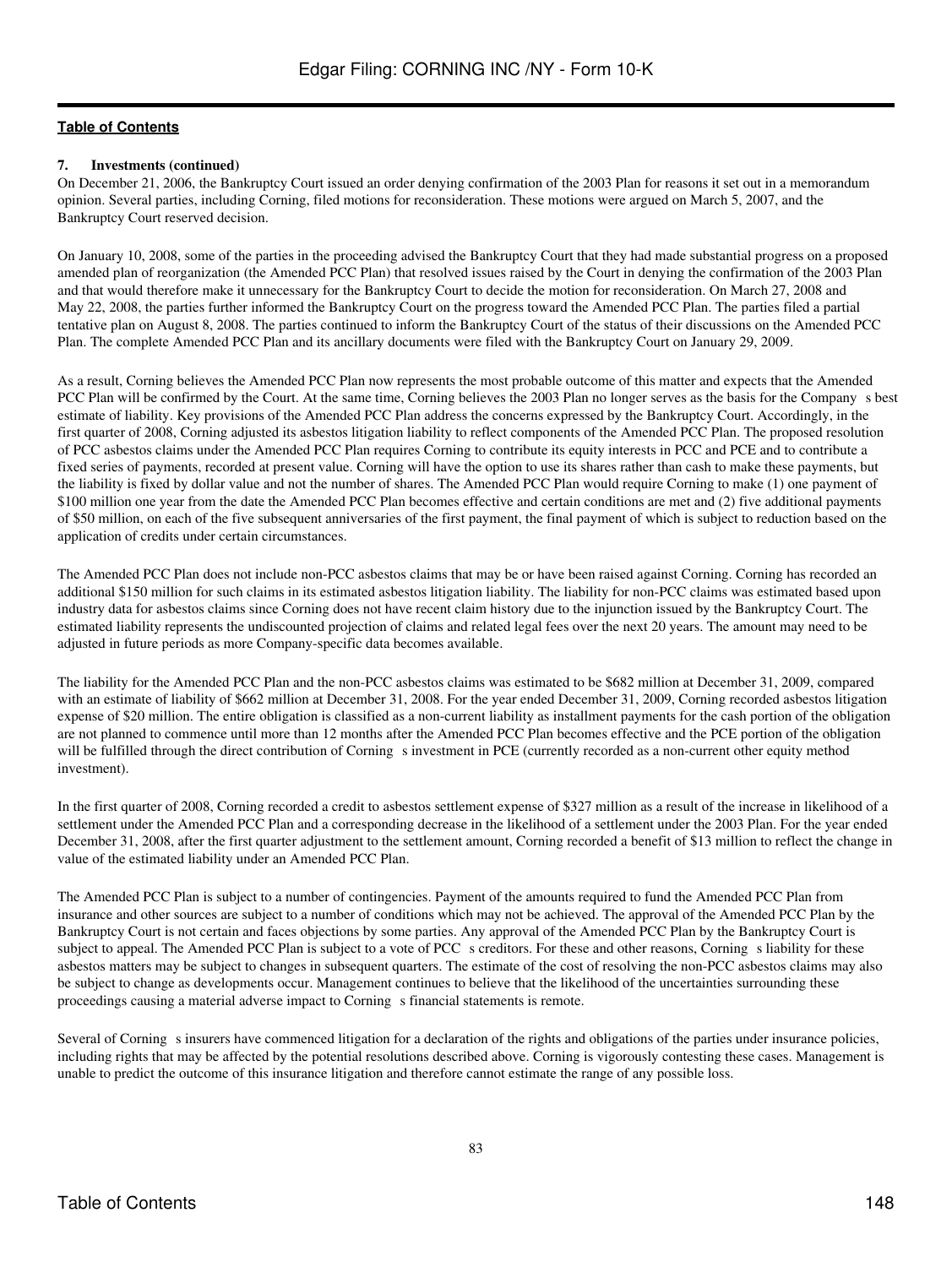### **7. Investments (continued)**

At December 31, 2009 and 2008, the fair value of PCE significantly exceeded is carrying value of \$125 million and \$112 million, respectively. There have been no impairment indicators for our investment in PCE and we continue to recognize equity earnings of this affiliate. PCC filed for Chapter 11 reorganization in the U.S. Bankruptcy Court on April 16, 2000. At that time, Corning determined it lacked the ability to recover the carrying amount of its investment in PCC and its investment was other than temporarily impaired. As a result, we reduced our investment in PCC to zero.

### Samsung Corning Co., Ltd. (Samsung Corning)

Samsung Corning was a South Korea-based manufacturer of glass panels and funnels for cathode ray tube (CRT) television and display monitors.

In the fourth quarter of 2007, Samsung Corning recorded a gain of approximately \$17 million on metal and scrap sales and asset impairment and restructuring charges of \$28 million. These items reduced Corning s equity earnings by \$6 million in the fourth quarter. During 2007, Samsung Corning incurred impairment and other charges totaling \$94 million as a result of a decline in the projected operating results for certain display businesses and gains of approximately \$30 million on the sale of precious metals. These items reduced Corning sequity earnings by \$32 million for the full year.

Samsung Corning s results of operations follow (in millions):

|                                                                                                                                                                                                                                                                                     | Year ended<br>December 31.<br>2007 |
|-------------------------------------------------------------------------------------------------------------------------------------------------------------------------------------------------------------------------------------------------------------------------------------|------------------------------------|
| Statement of operations:                                                                                                                                                                                                                                                            |                                    |
| Net sales                                                                                                                                                                                                                                                                           | 521                                |
| Gross profit                                                                                                                                                                                                                                                                        | 103                                |
| Net loss                                                                                                                                                                                                                                                                            | (80)                               |
| Corning s equity in (losses) earnings of Samsung Corning                                                                                                                                                                                                                            | (42)                               |
| Related party transactions:                                                                                                                                                                                                                                                         |                                    |
| Dividends received from Samsung Corning                                                                                                                                                                                                                                             | 75                                 |
| Royalty income from Samsung Corning                                                                                                                                                                                                                                                 | 4                                  |
| Until December 31, 2007, Corning had a 50% interest in Samsung Corning Company, Ltd. (Samsung Corning), a producer of glass panels and<br>funnels for cathode ray tubes for televisions and computer monitors, with manufacturing facilities in Korea, Germany, China and Malaysia. |                                    |

Samsung Electronics Company, Ltd. and affiliates owned the remaining 50% interest in Samsung Corning. On December 31, 2007, Samsung Corning Precision acquired all of the outstanding shares of Samsung Corning in a transaction accounted for by Samsung Corning Precision as a purchase. After the transaction, Corning retained its 50% interest in Samsung Corning Precision.

### **8. Acquisition**

On September 15, 2009, Corning acquired all of the shares of Axygen Bioscience, Inc. and its subsidiaries from American Capital Ltd. for \$410 million, net of \$7 million cash received. Axygen is a leading manufacturer and distributor of high-quality life sciences plastic consumable labware, liquid handling products, and bench-top laboratory equipment.

The purchase price of the acquisition was allocated to the net tangible and other intangible assets acquired with the remainder recorded as goodwill on the basis of fair value. The following amounts represent preliminary estimates and are subject to revision when valuations are finalized (in millions):

Total current assets \$ 63 Other tangible assets 49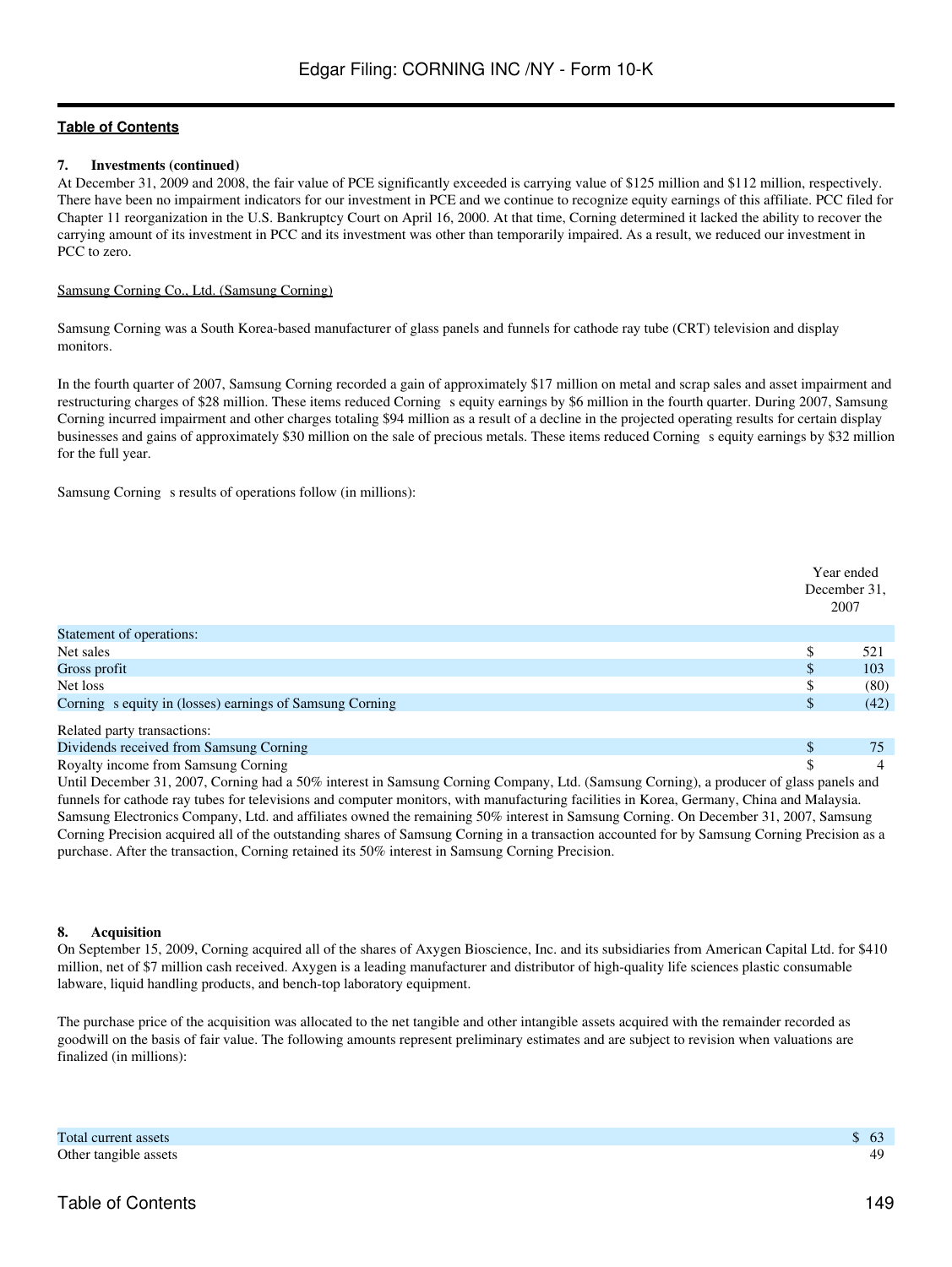| Other intangible assets                 | 153   |
|-----------------------------------------|-------|
| Current and non-current liabilities     | (80)  |
| Net tangible and intangible assets      | \$185 |
| Purchase price, including cash received | 417   |
| Goodwill (1)                            | \$232 |
|                                         |       |

(1) None of the goodwill recognized is deductible for U.S. income tax purposes. The goodwill was allocated to the Life Sciences segment.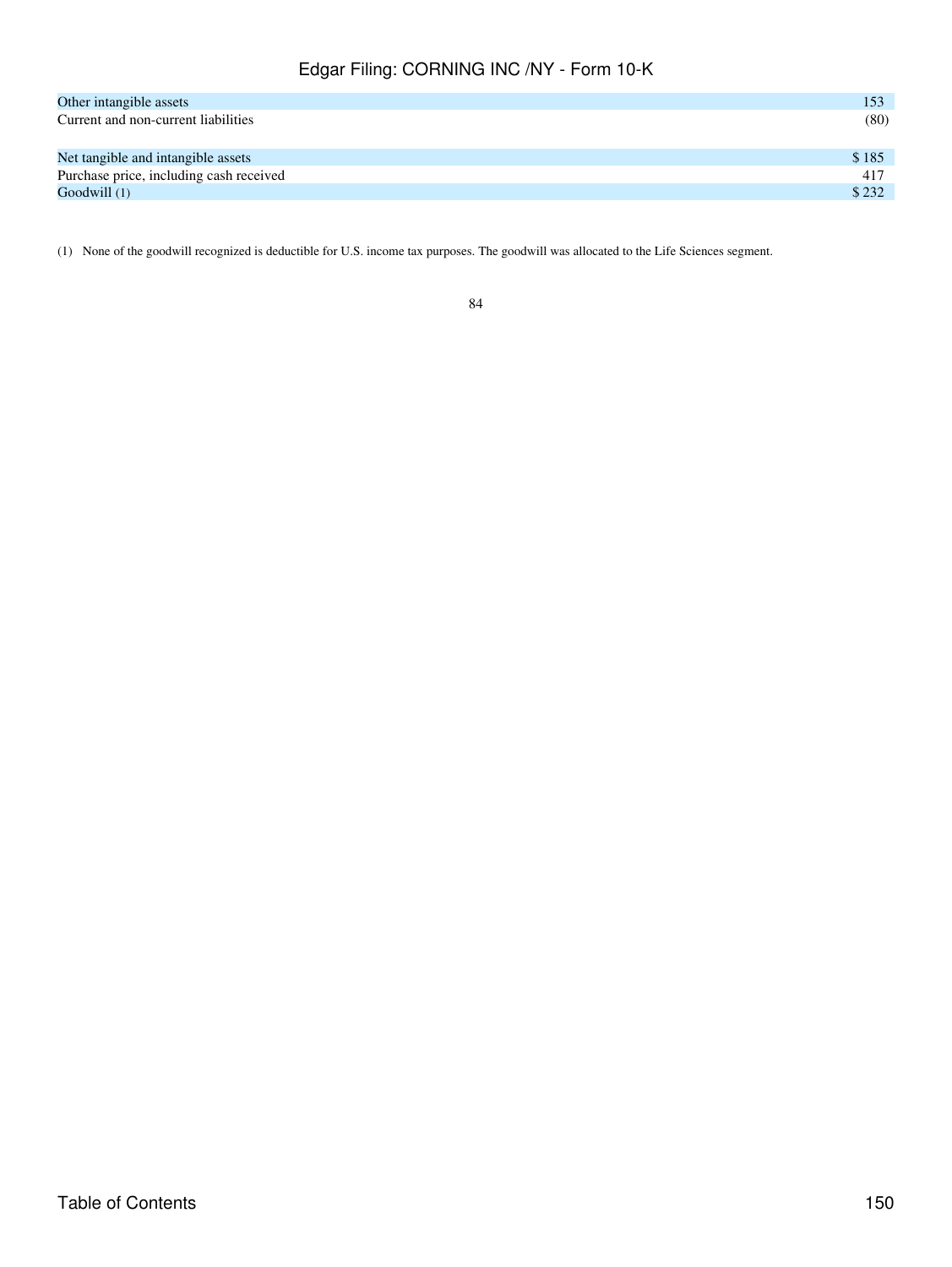### **8. Acquisition (continued)**

Goodwill is primarily related to the value of Axygen s product portfolio and distribution network and its combination with Corning s existing life science platform, as well as synergies and other intangibles that do not qualify for separate recognition. Acquisition-related costs of \$4 million in 2009 included costs for legal, accounting, valuation and other professional services and were included in selling, general and administrative expense in the Consolidated Statements of Income. Supplemental pro forma information was not provided because Axygen is not material to Corning s consolidated financial statements.

## **9. Property, Net of Accumulated Depreciation**

Property, net follows (in millions):

|                          |          | December 31,          |
|--------------------------|----------|-----------------------|
|                          | 2009     | 2008                  |
| Land                     | 96<br>a. | 71<br>ъ               |
| <b>Buildings</b>         | 3,443    | 2,906                 |
| Equipment                | 9,237    | 8,364                 |
| Construction in progress | 722      | 1,928                 |
|                          | 13,498   | 13,269                |
| Accumulated depreciation | (5,503)  | (5,070)               |
| Total                    | \$7,995  | 8,199<br>$\mathbb{S}$ |

Approximately \$29 million, \$31 million, and \$19 million of interest costs were capitalized as part of property, net in 2009, 2008 and 2007, respectively.

Manufacturing equipment includes certain components of production equipment that are constructed of precious metals. At December 31, 2009 and 2008, the recorded value of precious metals totaled \$1.8 billion. Depletion expense related to the years ended December 31, 2009, 2008, and 2007 totaled \$12 million, \$13 million, and \$16 million, respectively.

#### **10. Goodwill and Other Intangible Assets** *Goodwill*

Changes in the carrying amount of goodwill for the twelve months ended December 31, 2009 and 2008 are as follows (in millions):

|                                     | Telecommunications | Display | Technologies | Specialty<br>Materials | Life<br>Sciences | Total |
|-------------------------------------|--------------------|---------|--------------|------------------------|------------------|-------|
| Balance at December 31, 2008        | 118                |         |              | 150                    |                  | \$277 |
| Acquired goodwill (1)               |                    |         |              |                        | 232              | \$232 |
| <b>Balance at December 31, 2009</b> | 118                |         |              | 150                    | 232              | \$509 |

(1) The Company recorded goodwill associated with the purchase of Axygen Bioscience, Inc. in the third quarter 2009. Refer to Note 8 (Acquisition) for additional information. *Other Intangible Assets*

Other intangible assets follow (in millions):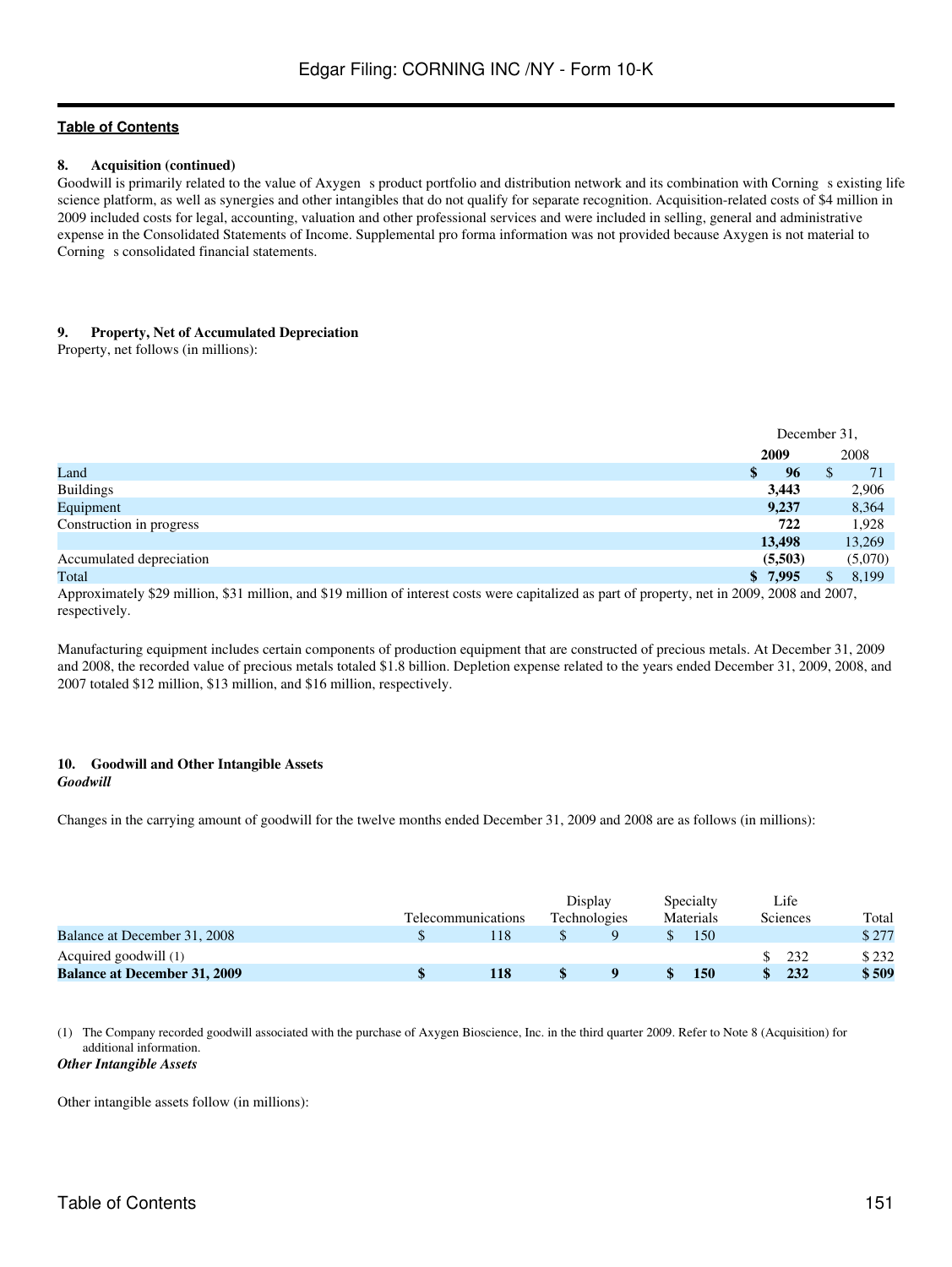|                                      | December 31. |  |              |            |             |  |              |      |  |
|--------------------------------------|--------------|--|--------------|------------|-------------|--|--------------|------|--|
|                                      | 2009         |  |              |            | 2008        |  |              |      |  |
|                                      | Accumulated  |  |              |            | Accumulated |  |              |      |  |
|                                      | Gross        |  | amortization | <b>Net</b> | Gross       |  | amortization | Net  |  |
| Amortized intangible assets:         |              |  |              |            |             |  |              |      |  |
| Patents, trademarks & tradenames (1) | \$206        |  | 122          | SS.<br>84  | \$129       |  | 112          | \$17 |  |
| Non-competition agreements           | 98           |  | 93           | 5          | 98          |  | 90           | 8    |  |
| Other $(1)$                          | 80           |  |              | 78         |             |  | 2            | 3    |  |
| Total                                | \$384        |  | 217          | \$167      | \$232       |  | 204          | \$28 |  |
|                                      |              |  |              |            |             |  |              |      |  |

(1) The Company recorded other identifiable intangible assets associated with the purchase of Axygen Bioscience, Inc. in the third quarter 2009. Refer to Note 8 (Acquisition) for additional information.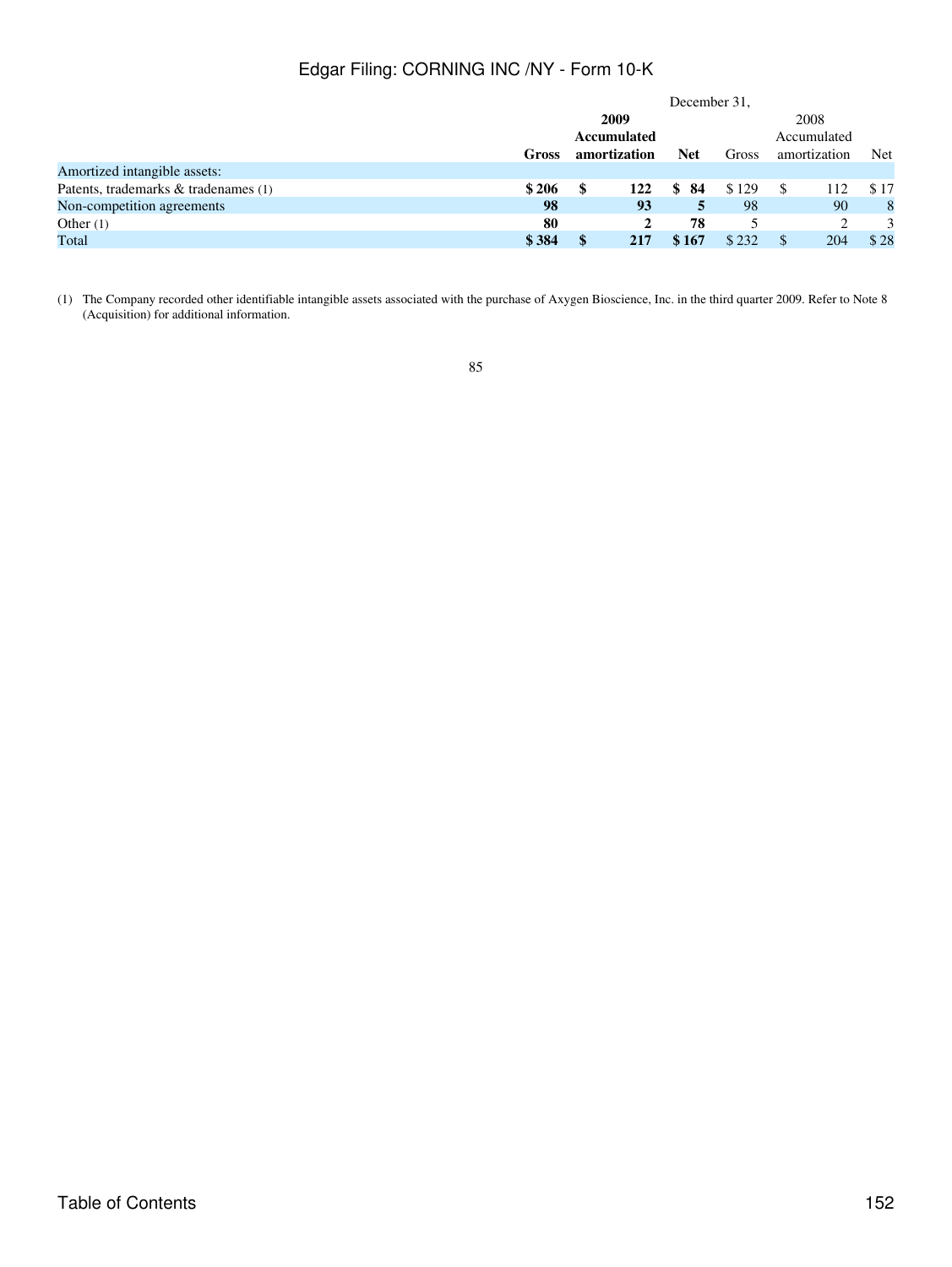### **10. Goodwill and Other Intangible Assets (continued)**

Amortized intangible assets are primarily related to the Telecommunications and Life Sciences segments. Amortization expense related to these intangible assets was approximately \$10 million annually for the periods presented. Amortization expense is estimated to be approximately \$6 million for 2010, and \$6 million thereafter.

### **11. Other Liabilities**

Other accrued liabilities follow (in millions):

|                               | December 31, |            |      |       |
|-------------------------------|--------------|------------|------|-------|
|                               |              | 2009       |      | 2008  |
| Current liabilities:          |              |            |      |       |
| Wages and employee benefits   | \$           | <b>393</b> | -S   | 317   |
| Income taxes                  |              | 125        |      | 171   |
| Customer deposits             |              | 80         |      | 320   |
| Other current liabilities     |              | 317        |      | 320   |
| Other accrued liabilities     | \$           | 915        | \$.  | 1,128 |
| Non-current liabilities:      |              |            |      |       |
| Asbestos litigation           | \$           | 682        | - \$ | 662   |
| Customer deposits             |              | 24         |      | 49    |
| Other non-current liabilities |              | 667        |      | 691   |
| Other liabilities             |              | \$1,373    |      | 1,402 |
| Asbestos Litigation           |              |            |      |       |

At December 31, 2009, Corning s liability for asbestos litigation reflected the components of a proposed resolution that requires Corning to contribute its equity interest in PCC and PCE and to contribute a fixed series of cash payments, recorded at present value on December 31, 2009. Corning will have the option to use its shares rather than cash to settle the liability, but the liability is fixed by dollar value and not the number of shares. This proposed resolution would require Corning to make one payment of \$100 million one year from the date the Amended PCC Plan becomes effective and certain conditions are met and five additional payments of \$50 million on subsequent anniversaries of the first payment, subject to certain credits applicable under certain circumstances to Corning s final payment.

In addition, an amount is included in the asbestos litigation liability for non-PCC asbestos claims that may be or have been raised against Corning. Corning has recorded an additional amount for such claims in its estimated asbestos litigation liability. The liability for non-PCC claims was estimated based upon industry data for asbestos claims since Corning does not have recent claim history due to the injunction issued by the PCC Bankruptcy Court. The estimated liability represents the undiscounted projection of claims and related legal fees over the next 20 years. The amount may need to be adjusted in future periods as more Company-specific data becomes available. Refer to Note 7 (Investments) for additional information on the asbestos litigation.

### *Customer Deposits*

In 2005 and 2004, several of Corning s customers entered into long-term purchase and supply agreements in which Corning s Display Technologies segment would supply large-size glass substrates to these customers over periods of up to six years. As part of the agreements, these customers agreed to make advance cash deposits to Corning for a portion of the contracted glass to be purchased.

Upon receipt of the cash deposits made by customers, we recorded a customer deposit liability. This liability is reduced at the time of future product sales over the life of the agreements. As product is shipped to a customer, Corning recognizes revenue at the selling price and issues credit memoranda for an agreed amount of the customer deposit liability. The credit memoranda are applied against customer receivables resulting from the sale of product, thus reducing operating cash flows in later periods as these credits are applied for cash deposits received in earlier periods.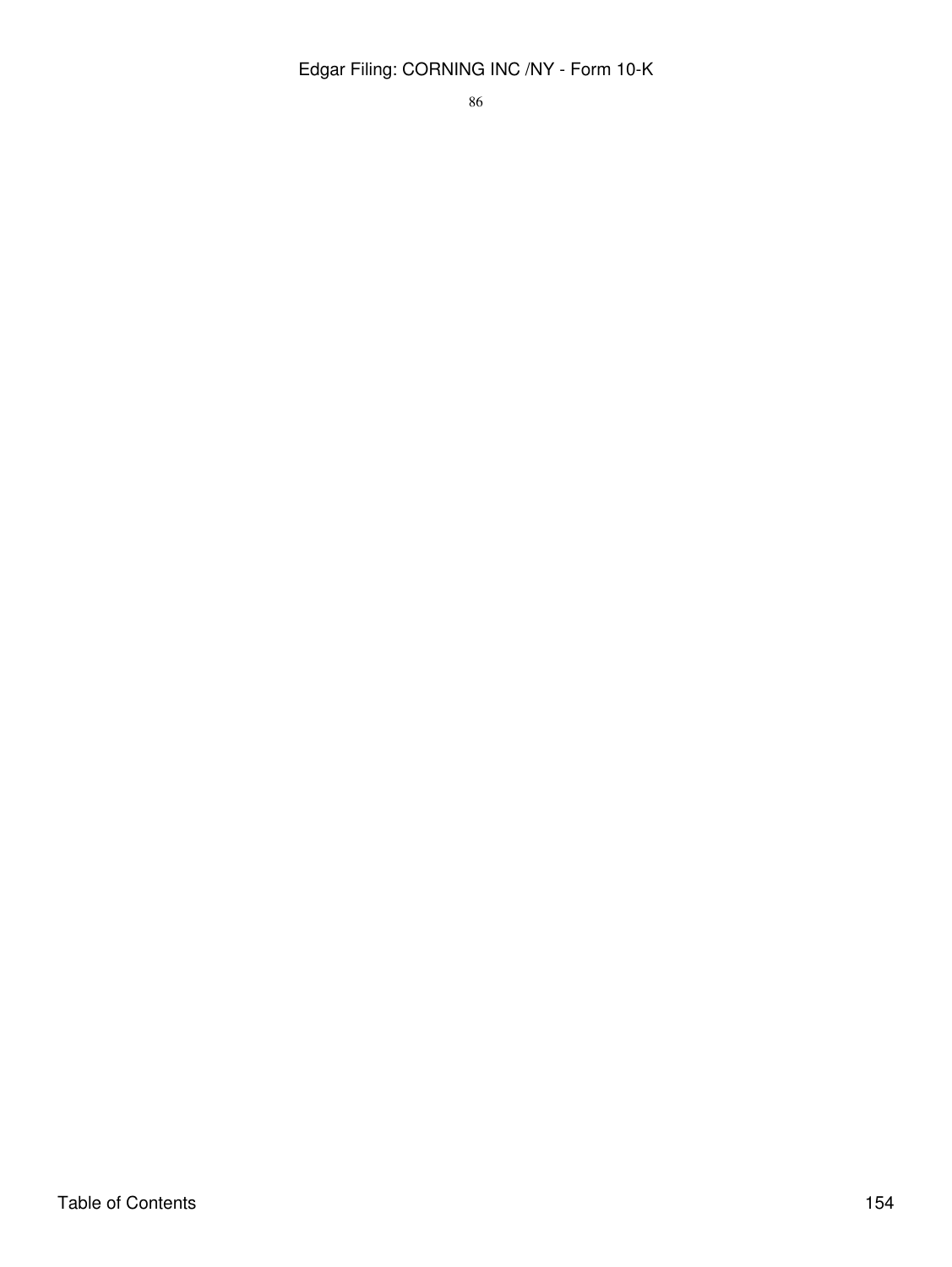### **11. Other Liabilities (continued)**

Between 2004 and 2007, we received a total of \$937 million for customer deposit agreements. In 2007, we received our last deposit of \$105 million. We do not expect to receive additional deposits related to these agreements. In 2009, 2008 and 2007, we issued \$253 million, \$266 million, and \$231 million, respectively, in credits that were applied to customer receivable balances when payments were due. In 2010, we expect to issue approximately \$80 million in credits. In the event customers elect not to purchase the agreed upon quantities of product, subject to specific conditions outlined in the agreements, Corning may retain certain amounts of the customer deposits. If Corning does not deliver agreed upon product quantities, subject to specific conditions outlined in the agreements, Corning may be required to return certain amounts of customer deposits.

#### **12. Debt** (In millions):

|                                                                                                                                         |         |            | December 31. |       |
|-----------------------------------------------------------------------------------------------------------------------------------------|---------|------------|--------------|-------|
|                                                                                                                                         |         | 2009       |              | 2008  |
| Current portion of long-term debt                                                                                                       |         | 74         | $\mathbb{S}$ | 78    |
| Long-term debt                                                                                                                          |         |            |              |       |
| Notes, 6.3%, due 2009                                                                                                                   |         |            | \$           | 54    |
| Euro notes, 6.25%, due 2010                                                                                                             | \$      | 51         |              | 49    |
| Debentures, 6.75%, due 2013                                                                                                             |         | 100        |              | 100   |
| Debentures, 5.90%, due 2014                                                                                                             |         | <b>200</b> |              | 200   |
| Debentures, callable, 6.05%, due 2015                                                                                                   |         | <b>100</b> |              | 100   |
| Debentures, 6.20%, due 2016                                                                                                             |         | 216        |              | 218   |
| Debentures, 8.875%, due 2016                                                                                                            |         | 84         |              | 85    |
| Debentures, 6.625%, due 2019                                                                                                            |         | <b>250</b> |              |       |
| Debentures, 8.875%, due 2021                                                                                                            |         | 90         |              | 91    |
| Medium-term notes, average rate 7.66%, due through 2023                                                                                 |         | 45         |              | 45    |
| Debentures, 7.00%, due 2024                                                                                                             |         | 99         |              |       |
| Debentures, 6.85%, due 2029                                                                                                             |         | 177        |              | 179   |
| Debentures, callable, 7.25%, due 2036                                                                                                   |         | 248        |              | 250   |
| Other, average rate 3.2%, due through 2015                                                                                              |         | 344        |              | 234   |
| Total long-term debt                                                                                                                    |         | 2,004      |              | 1,605 |
| Less current portion of long-term debt                                                                                                  |         | 74         |              | 78    |
| Long-term debt                                                                                                                          | \$1,930 |            | S.           | 1,527 |
| At December 21, 2000 and 2009, the worshted everges interest rate on everyont portion of lang term debt wee 5.0% and 5.1%, respectively |         |            |              |       |

At December 31, 2009 and 2008, the weighted-average interest rate on current portion of long-term debt was 5.0% and 5.1%, respectively.

Based on borrowing rates currently available to us for loans with similar terms and maturities, the fair value of long-term debt was \$2.0 billion at December 31, 2009 and \$1.5 billion at December 31, 2008.

The following table shows debt maturities by year at December 31, 2009 (in millions):

| 2010      | 2011             | 2012                   | 2013 | 2014 | m<br>hereafter |
|-----------|------------------|------------------------|------|------|----------------|
| <b>47</b> | $\uparrow$<br>ພົ | <b>ወጣ</b><br>$D\Delta$ | 9L2  | 9444 | 44             |

In the fourth quarter of 2006, we amended our existing revolving credit facility. The amended facility provides us access to a \$1.1 billion unsecured multi-currency line of credit and expires in November 2011. The facility includes two financial covenants, including a leverage test (debt to capital ratio), and an interest coverage ratio (calculated on the most recent four quarters). As of December 31, 2009, we were in compliance with these covenants.

### *Debt Issuances and Retirements*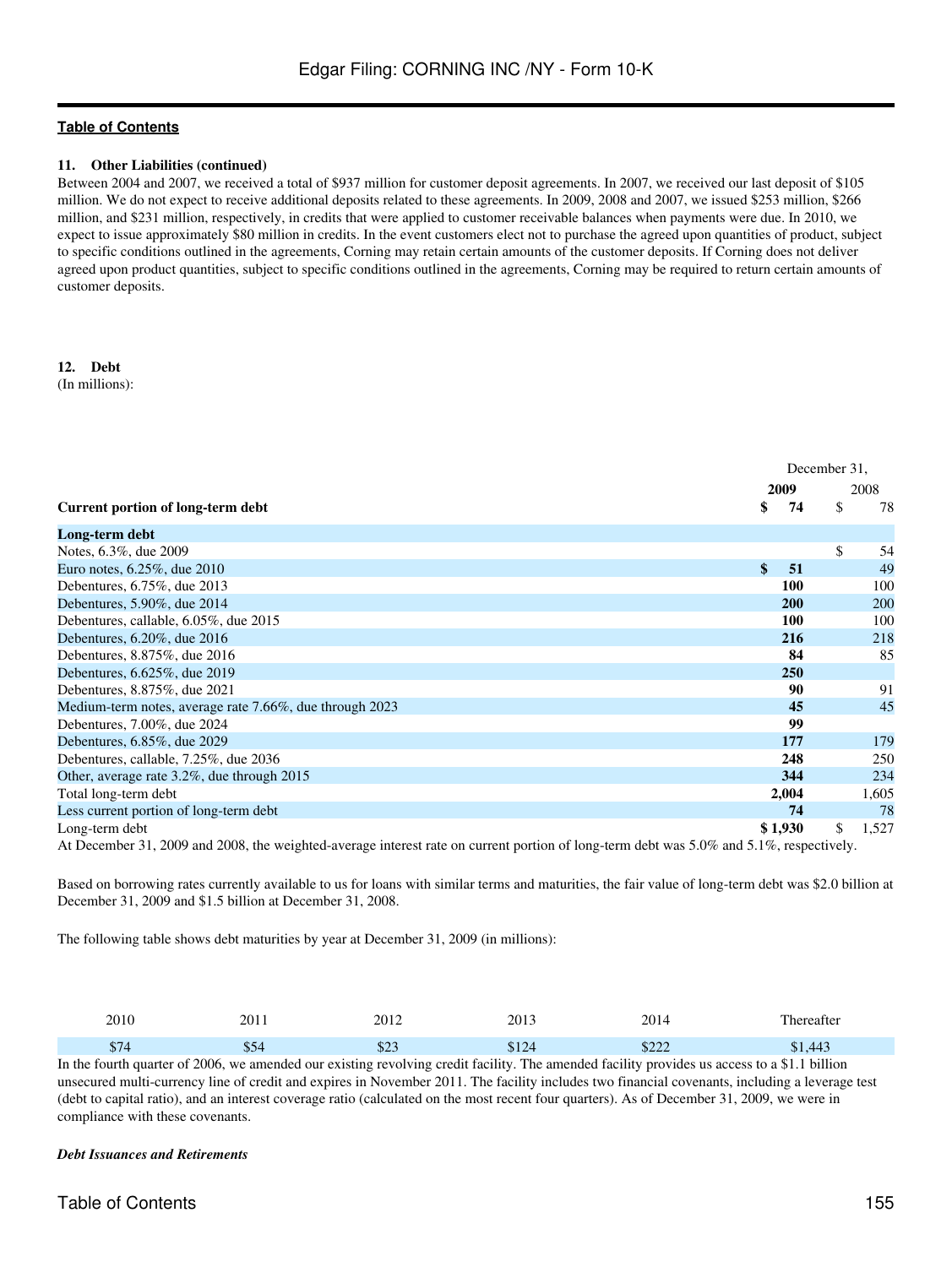During the year ended December 31, 2009, we recorded the impact of a capital lease obligation associated with a manufacturing facility in our Display Technologies segment. The balance of this obligation at December 31, 2009 was \$150 million and is included in our long-term debt balance.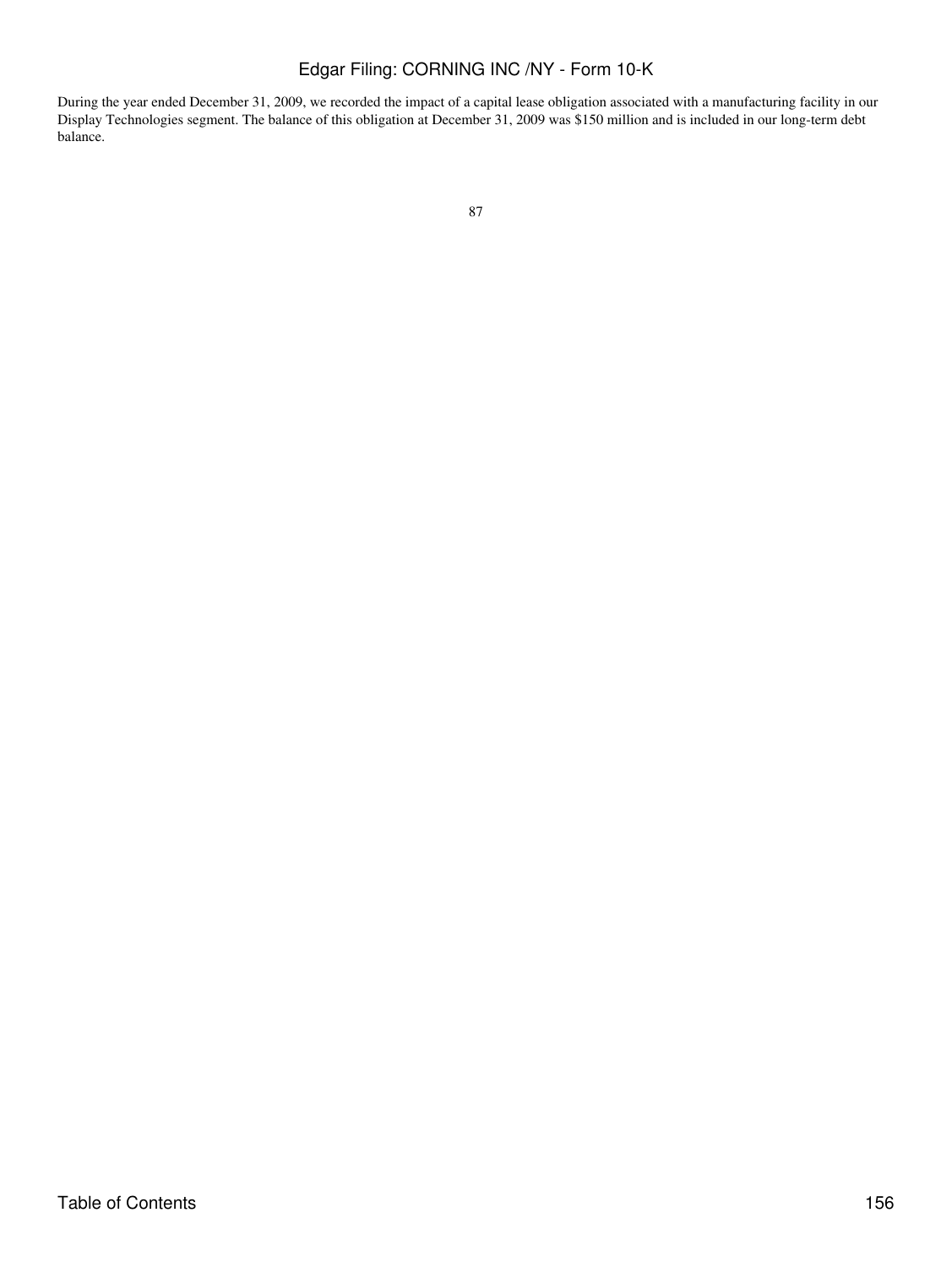### **12. Debt (continued)**

In the second quarter of 2009, we issued \$250 million of 6.625% senior unsecured notes and \$100 million of 7% senior unsecured notes for net proceeds of approximately \$248 million and \$98 million, respectively. The 6.625% notes mature on May 15, 2019 and the 7% notes mature on May 15, 2024. We may redeem these debentures at any time.

Corning redeemed \$54 million principal amount of our 6.3% notes due March 1, 2009. There were no other significant debt reductions during 2009.

On December 1, 2008, we filed a shelf registration statement with the SEC that registered an indeterminate amount and number of securities, and allows us to offer such securities in numbers and amounts determined at the time of such offering.

During the year ended December 31, 2007, we paid \$238 million to redeem \$223 million principal amount of our 6.25% Euro notes due 2010. We recognized a loss of \$15 million upon the early redemption of these notes.

### **13. Employee Retirement Plans** *Defined Benefit Plans*

We have defined benefit pension plans covering certain domestic and international employees. Our funding policy has been to contribute, as necessary, an amount in excess of the minimum requirements in order to achieve the Companys long-term funding targets. In 2009, we made a voluntary contribution of \$80 million to our domestic and international pension plans. In 2008, we made voluntary contributions of \$52 million to our domestic and international pension plans.

In 2000, we amended our U.S. pension plan to include a cash balance pension feature. Certain salaried and non-union hourly employees remain in the traditional defined benefit plan. All salaried and non-union hourly employees hired after July 1, 2000, are automatically participants in the new cash balance plan. Under the cash balance plan, employee accounts are credited monthly with a percentage of eligible pay based on age and years of service. The Pension Protection Act of 2006 requires vesting after three years for cash balance plans by January 1, 2008. Corning adopted this measure on January 1, 2008.

Corning offers postretirement plans that provide health care and life insurance benefits for retirees and eligible dependents. Certain employees may become eligible for such postretirement benefits upon reaching retirement age. Prior to January 1, 2003, our principal retiree medical plans required retiree contributions each year equal to the excess of medical cost increases over general inflation rates. For current retirees (including surviving spouses) and active employees eligible for the salaried retiree medical program, we have placed a cap on the amount we will contribute toward retiree medical coverage in the future. The cap is equal to 120% of our 2005 contributions toward retiree medical benefits. Once our contributions toward salaried retiree medical costs reach this cap, impacted retirees will have to pay the excess amount in addition to their regular contributions for coverage. This cap was attained for post-65 retirees in 2008 and has impacted their contribution rate in 2009. The pre-65 retirees are expected to trigger the cap in 2011. Furthermore, employees hired or rehired on or after January 1, 2007 will be eligible for Corning retiree medical upon retirement; however, these employees will pay 100% of the cost.

In 2009, Corning recorded restructuring charges of \$50 million for U.S. pension and postretirement benefit plans. This included a curtailment charge of \$33 million for the qualified defined benefit plan (U.S. pension plan) and the U.S. postretirement benefit plan. Accordingly, we remeasured the U.S. pension and postretirement benefit plan as of March 31, 2009. The remeasurement resulted in an increase of \$115 million to the Companys U.S. pension liability and a decrease of \$12 million to the U.S. postretirement benefit plan liability. As part of the remeasurement, we updated the assumed discount rate for both plans to 6.25%, which reflected a 25 basis point increase from December 31, 2008.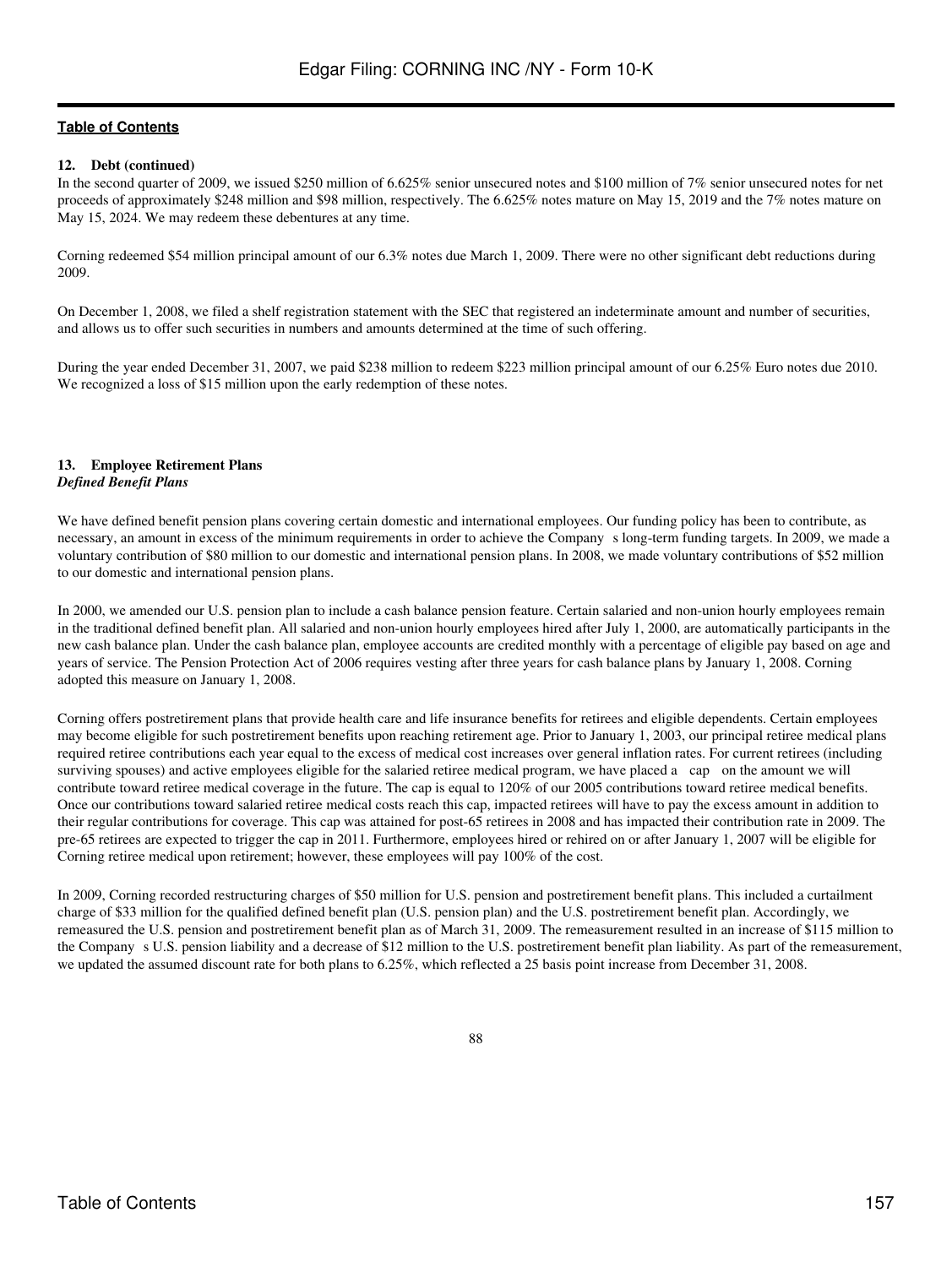## **13. Employee Retirement Plans (continued)**

Obligations and Funded Status

The change in benefit obligation and funded status of our employee retirement plans follow (in millions):

| Pension benefits                                                     |              | Postretirement benefits |                |          |                |    |              |
|----------------------------------------------------------------------|--------------|-------------------------|----------------|----------|----------------|----|--------------|
| December 31,                                                         | 2009<br>2008 |                         |                | 2009     |                |    | 2008         |
| Change in benefit obligation                                         |              |                         |                |          |                |    |              |
| Benefit obligation at beginning of year                              | \$2,601      | \$                      | 2,589          | \$843    |                | \$ | 804          |
| Service cost                                                         | 46           |                         | 51             |          | 11             |    | 12           |
| Interest cost                                                        | 157          |                         | 150            |          | 51             |    | 47           |
| Plan participants contributions                                      | $\mathbf{1}$ |                         | $\overline{2}$ |          | $\overline{7}$ |    | 5            |
| Amendments                                                           |              |                         | (5)            |          |                |    |              |
| Curtailment loss                                                     | 19           |                         |                |          | 11             |    |              |
| Actuarial losses (gains)                                             | 112          |                         | 20             |          | 67             |    | 36           |
| Special termination benefits                                         | 19           |                         | 7              |          | $\mathbf{1}$   |    | $\mathbf{1}$ |
| Other                                                                |              |                         | 5              |          |                |    |              |
| Benefits paid                                                        | (184)        |                         | (164)          |          | (69)           |    | (68)         |
| Medicare subsidy received                                            |              |                         |                |          | 6              |    | 6            |
| Foreign currency translation                                         | 20           |                         | (54)           |          |                |    |              |
| Benefit obligation at end of year                                    | \$2,791      | \$                      | 2,601          | \$       | 928            | \$ | 843          |
| <b>Change in plan assets</b>                                         |              |                         |                |          |                |    |              |
| Fair value of plan assets at beginning of year                       | 2,043        |                         | 2,597          |          |                |    |              |
| Actual gain (loss) on plan assets                                    | 288          |                         | (398)          |          |                |    |              |
| <b>Employer contributions</b>                                        | 101          |                         | 77             |          |                |    |              |
| Acquisition (divestitures)                                           |              |                         | (6)            |          |                |    |              |
| Plan participants contributions                                      | 1            |                         | 2              |          |                |    |              |
| Benefits paid                                                        | (184)        |                         | (164)          |          |                |    |              |
| Foreign currency translation                                         | 21           |                         | (65)           |          |                |    |              |
| Fair value of plan assets at end of year                             | \$2,270      | $\mathbb{S}$            | 2,043          |          |                |    |              |
| Funded status at end of year                                         |              |                         |                |          |                |    |              |
| Fair value of plan assets                                            | \$2,270      | \$                      | 2,043          |          |                |    |              |
| <b>Benefit obligations</b>                                           | (2,791)      |                         | (2,601)        | \$ (928) |                | \$ | (843)        |
| Funded status of plans                                               | \$ (521)     | \$                      | (558)          | \$ (928) |                | \$ | (843)        |
| Amounts recognized in the consolidated balance sheets consist of:    |              |                         |                |          |                |    |              |
| Noncurrent asset                                                     |              | \$                      | 16             |          |                |    |              |
| Current liability                                                    | \$<br>(9)    |                         | (10)           | \$ (70)  |                | \$ | (59)         |
| Noncurrent liability                                                 | (512)        |                         | (564)          |          | (858)          |    | (784)        |
| Recognized (liability) asset                                         | \$<br>(521)  | \$                      | (558)          | \$ (928) |                | \$ | (843)        |
| Amounts recognized in accumulated other comprehensive income consist |              |                         |                |          |                |    |              |
| of:                                                                  |              |                         |                |          |                |    |              |
| Net actuarial loss                                                   | \$<br>937    | \$                      | 967            | \$       | 256            | \$ | 201          |
| Prior service cost (credit)                                          | 20           |                         | 29             |          | (16)           |    | (20)         |
| <b>Transition</b> asset                                              | (1)          |                         | (1)            |          |                |    |              |
| Amount recognized at end of year                                     | \$<br>956    | \$                      | 995            | \$       | <b>240</b>     | \$ | 181          |

The accumulated benefit obligation for defined benefit pension plans was \$2.7 billion and \$2.5 billion at December 31, 2009 and 2008, respectively.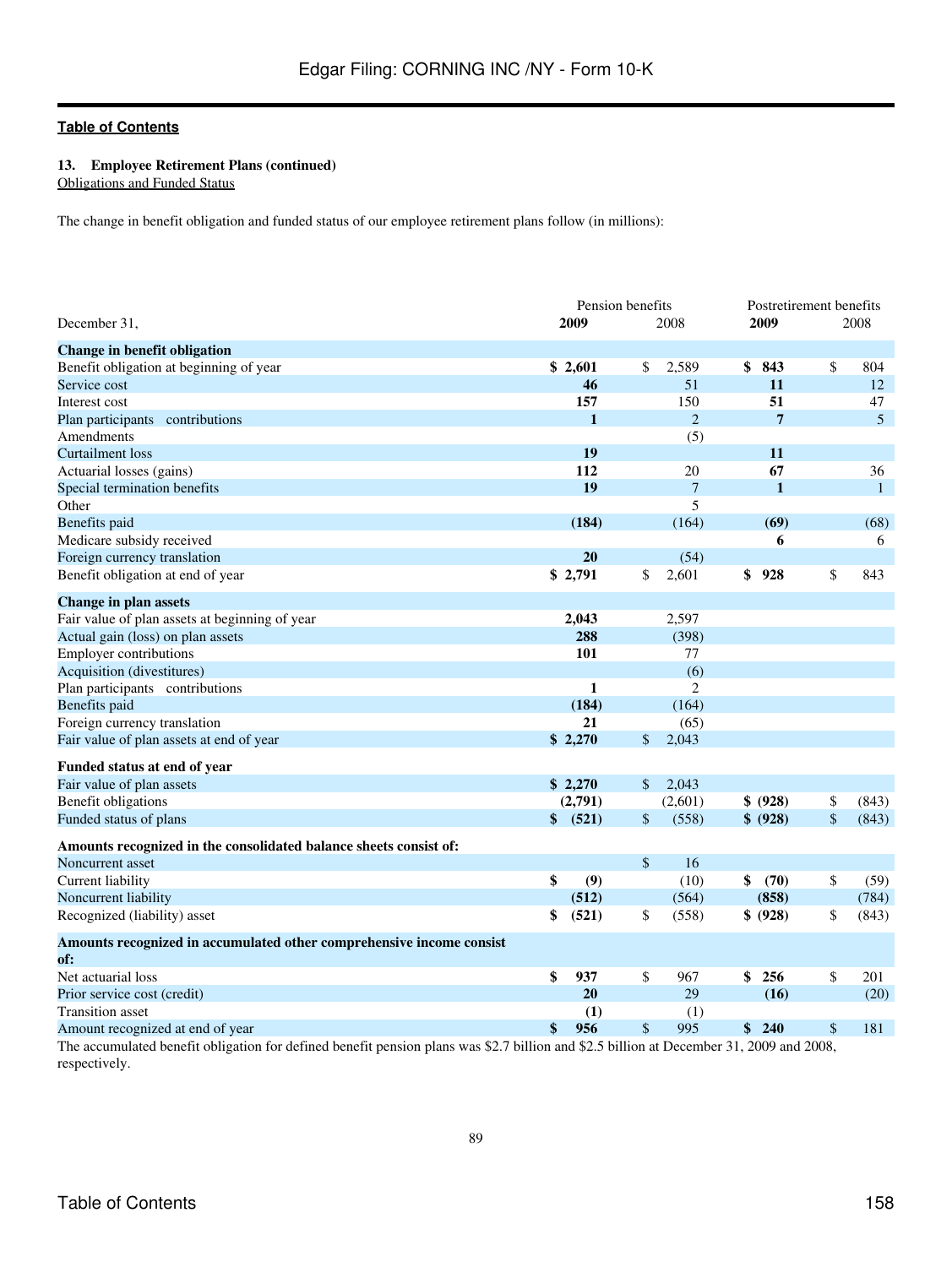### **13. Employee Retirement Plans (continued)**

The following information is presented for pension plans where the projected benefit obligation and the accumulated benefit obligation as of December 31, 2009 and 2008 exceeded the fair value of plan assets (in millions):

|                                | December 31,      |
|--------------------------------|-------------------|
|                                | 2008<br>2009      |
| Projected benefit obligation   | $$2,791$ $$2,452$ |
| Accumulated benefit obligation | $$2,677$ $$2,342$ |
| Fair value of plan assets      | $$2,270$ $$1,878$ |

The components of net periodic benefit expense for our employee retirement plans follow (in millions):

|                                                                                                   | Pension benefits |                |     |       |     |       |                      | Postretirement benefits |      |              |      |  |
|---------------------------------------------------------------------------------------------------|------------------|----------------|-----|-------|-----|-------|----------------------|-------------------------|------|--------------|------|--|
| Years ended December 31,                                                                          |                  | 2009           |     | 2008  |     | 2007  | 2009                 |                         | 2008 |              | 2007 |  |
| Service cost                                                                                      | \$               | 46             | \$  | 51    | \$. | 53    | \$<br>11             | \$                      | 12   | \$           | 12   |  |
| Interest cost                                                                                     |                  | 157            |     | 150   |     | 145   | 51                   |                         | 47   |              | 44   |  |
| Expected return on plan assets                                                                    |                  | (179)          |     | (196) |     | (182) |                      |                         |      |              |      |  |
| Amortization of net loss                                                                          |                  | 31             |     | 14    |     | 12    | 11                   |                         | 8    |              | 6    |  |
| Amortization of prior service cost (credit)                                                       |                  | 8              |     | 10    |     | 30    | (3)                  |                         | (3)  |              | (3)  |  |
| Total periodic benefit expense                                                                    | \$               | 63             | \$  | 29    | \$  | 58    | \$<br>70             | \$                      | 64   | \$           | 59   |  |
| Curtailment charge                                                                                |                  | 22             |     |       |     |       | 10                   |                         |      |              |      |  |
| Total expense                                                                                     | \$.              | 85             | \$  | 29    | \$  | 58    | \$<br>80             | \$                      | 64   | \$           | 59   |  |
| Other changes in plan assets and benefit obligations<br>recognized in other comprehensive income: |                  |                |     |       |     |       |                      |                         |      |              |      |  |
| Curtailment effects                                                                               | \$               | (2)            |     |       |     |       | \$<br>$\overline{2}$ |                         |      |              |      |  |
| Current year actuarial loss (gain)                                                                |                  | $\overline{2}$ | \$. | 615   | \$  | (106) | 66                   | $\mathbb{S}$            | 36   | $\mathbb{S}$ | 6    |  |
| Amortization of actuarial loss                                                                    |                  | (31)           |     | (14)  |     | (30)  | (11)                 |                         | (8)  |              | (6)  |  |
| Amortization of prior service (cost) credit                                                       |                  | (9)            |     | (10)  |     | (12)  |                      | 3                       | 3    |              | 3    |  |
| Total recognized in other comprehensive income                                                    | \$               | (40)           | \$  | 591   | \$  | (148) | \$<br>60             | \$                      | 31   | \$           | 3    |  |
| Total recognized in net periodic benefit cost and other<br>comprehensive income                   | \$               | 45             | \$  | 620   | \$  | (90)  | \$140                | \$                      | 95   | \$           | 62   |  |

The Company expects to recognize \$52 million of net loss and \$8 million of net prior service cost as components of net periodic pension cost in 2010 for its defined benefit pension plans. The Company expects to recognize \$15 million of net loss and \$2 million of net prior service credit as components of net periodic postretirement benefit cost in 2010.

Corning uses a hypothetical yield curve and associated spot rate curve to discount the plans projected benefit payments. Once the present value of projected benefit payments is calculated, the suggested discount rate is equal to the level rate that results in the same present value. The yield curve is based on actual high-quality corporate bonds across the full maturity spectrum, which also includes private placements as well as Eurobonds that are denominated in U.S. currency. The curve is developed from yields on approximately 550-600 bonds from four grading sources, Moody s, S&P, Fitch and the Dominion Bond Rating Service. A bond will be included if at least half of the grades from these sources are Aa, non-callable bonds. The very highest and lowest 10th percentile yields are excluded from the curve to eliminate outliers in the bond population.

Measurement of postretirement benefit expense is based on assumptions used to value the postretirement benefit obligation at the beginning of the year.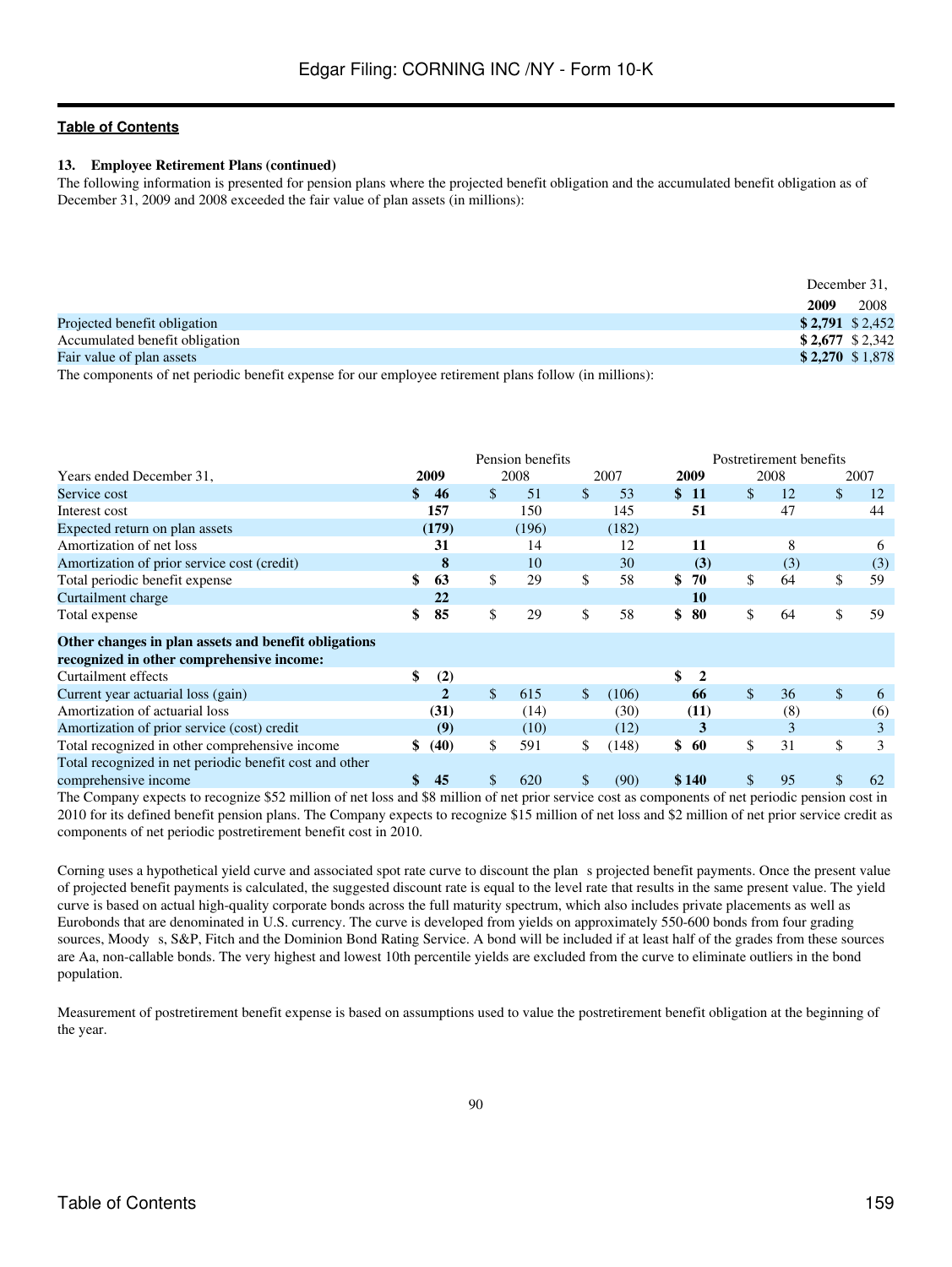### **13. Employee Retirement Plans (continued)**

The weighted-average assumptions used to determine benefit obligations at December 31 follow:

|                               |                                         | <b>Pension benefits</b> |          |          |          |                 |          | <b>Postretirement benefits</b> |          |
|-------------------------------|-----------------------------------------|-------------------------|----------|----------|----------|-----------------|----------|--------------------------------|----------|
|                               | <b>International</b><br><b>Domestic</b> |                         |          |          |          | <b>Domestic</b> |          |                                |          |
|                               | 2009                                    | 2008                    | 2007     | 2009     | 2008     | 2007            | 2009     | 2008                           | 2007     |
| Discount rate                 | $5.75\%$                                | $6.00\%$                | $6.00\%$ | $5.75\%$ | $5.12\%$ | 4.58%           | $5.75\%$ | $6.00\%$                       | $6.00\%$ |
| Rate of compensation increase | $4.25\%$                                | 5.00%                   | 5.00%    | $4.04\%$ | $4.20\%$ | $3.99\%$        |          |                                |          |

The weighted-average assumptions used to determine net periodic benefit cost for years ended December 31 follow:

|                                |                   | <b>Pension benefits</b> |       |          |                      |                   |                                                 |                | <b>Postretirement benefits</b> |  |
|--------------------------------|-------------------|-------------------------|-------|----------|----------------------|-------------------|-------------------------------------------------|----------------|--------------------------------|--|
|                                |                   | <b>Domestic</b>         |       |          | <b>International</b> |                   | <b>Domestic</b>                                 |                |                                |  |
|                                | 2009              | 2008                    | 2007  | 2009     | 2008                 | 2007              | 2009                                            | 2008           | 2007                           |  |
| Discount rate                  | $6.00/6.25\%$ (1) |                         |       |          |                      |                   | $6.00\%$ 5.75% 5.12% 4.58% 4.59% 6.00/6.25% (1) | $6.00\%$ 5.75% |                                |  |
| Expected return on plan assets | $7.75\%$          | 8.00%                   | 8.00% | $6.08\%$ | 6.73%                | 6.81%             |                                                 |                |                                |  |
| Rate of compensation increase  | $5.00\%$          | $5.00\%$                | 5.00% | $4.20\%$ |                      | $3.99\%$ $3.89\%$ |                                                 |                |                                |  |

(1) The discount rate at December 31, 2008 was 6.00%. At March 31, 2009 remeasurement date, the discount rate was changed to 6.25%.

The assumed rate of return was determined based on the current interest rate environment and historical market premiums relative to fixed income rates of equities and other asset classes. Reasonableness of the results is tested using models provided by investment consultants and the plan actuaries.

| Assumed health care trend rates at December 31      | 2009    | 2008 |
|-----------------------------------------------------|---------|------|
| Health care cost trend rate assumed for next year   | $8.5\%$ | 8.2% |
| Rate that the cost trend rate gradually declines to | 5%      | 5%   |
| Year that the rate reaches the ultimate trend rate  | 2017    | 2013 |

Assumed health care cost trend rates have a significant effect on the amounts reported for the health care plans. A one-percentage-point change in assumed health care cost trend rates would have the following effects (in millions):

|                                                     | One-percentage-point |  | One-percentage-point |
|-----------------------------------------------------|----------------------|--|----------------------|
|                                                     | increase             |  | decrease             |
| Effect on annual total of service and interest cost |                      |  |                      |
| Effect on postretirement benefit obligation         | 50                   |  | (41)                 |
| Plan Assets                                         |                      |  |                      |

The Company s overall investment strategy is to obtain sufficient return and provide adequate liquidity to meet the benefit obligations of the pension plan. Investments are made in public securities to ensure adequate liquidity to support benefit payments. Domestic and international stocks and bonds provide diversification to the portfolio. The target allocation for domestic equity investment is 12.5% which includes large, mid and small cap companies. The target allocation of international equities is 12.5%, which includes investments in both developed and emerging markets. The target allocation for bond investments is 55%, which predominately includes both government and corporate bonds. Long duration fixed income assets are utilized to mitigate the sensitivity of funding ratios to changes in interest rates. The target allocation for non-public investments in private equity and real estate is 15%, and is used to enhance returns and offer additional asset diversification. The target allocation for commodities is 5%, which provides some inflation protection to the portfolio.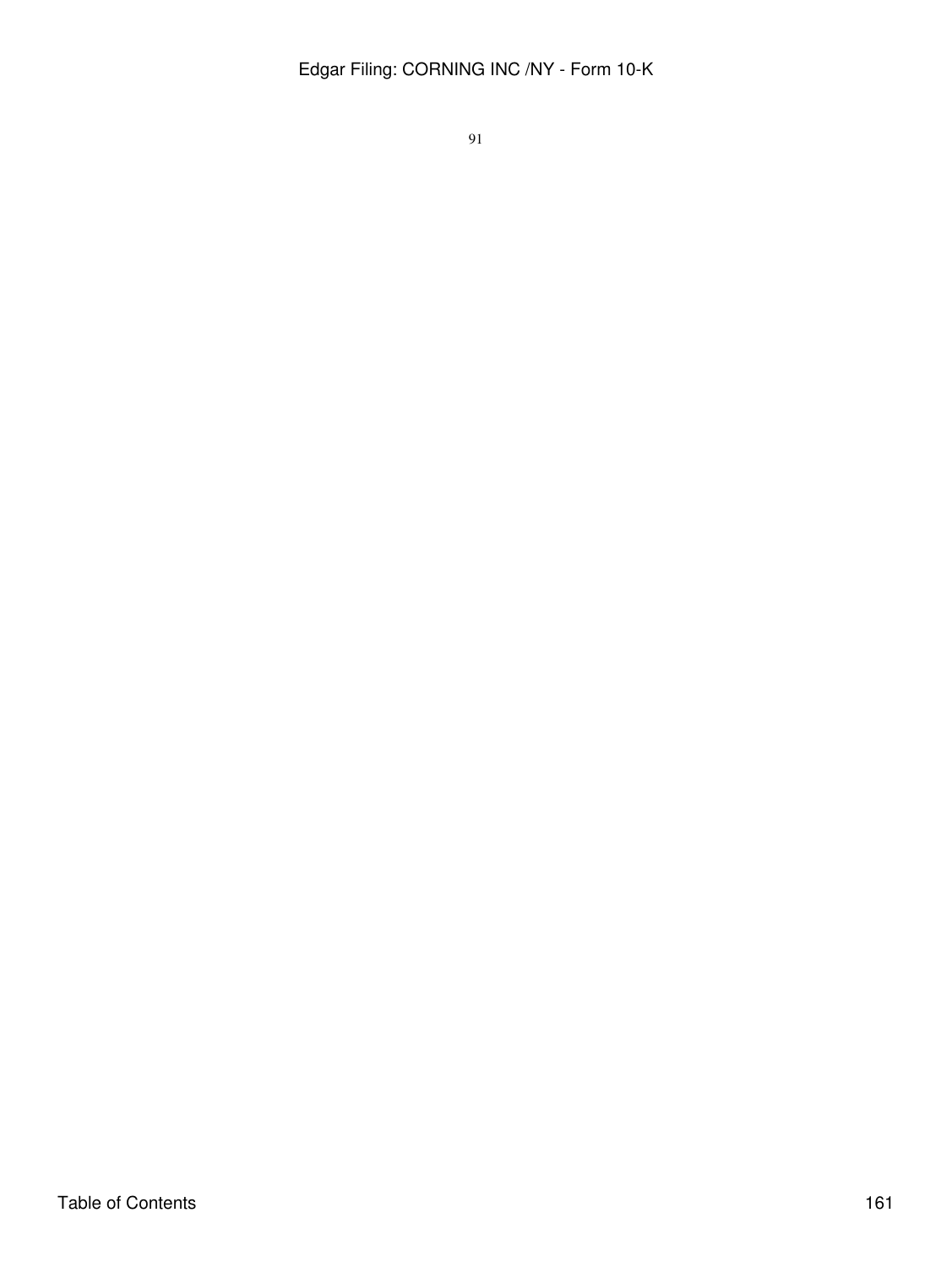### **13. Employee Retirement Plans (continued)**

The following table provides fair value measurement information for the Company s major categories of defined benefit plan assets (in millions):

|                            | December 31,<br>2009 |           | Significant<br>other<br>observable<br>inputs<br>(Level 2) | Fair value measurements at reporting date using<br>Significant<br>unobservable<br>inputs<br>(Level 3) |     |
|----------------------------|----------------------|-----------|-----------------------------------------------------------|-------------------------------------------------------------------------------------------------------|-----|
| Equity securities:         |                      |           |                                                           |                                                                                                       |     |
| U.S. companies             | \$<br>270            | \$<br>190 | \$<br>80                                                  |                                                                                                       |     |
| International companies    | 330                  | 41        | 289                                                       |                                                                                                       |     |
| Fixed income:              |                      |           |                                                           |                                                                                                       |     |
| U.S. treasuries/agencies   | 158                  |           | 158                                                       |                                                                                                       |     |
| U.S. corporate bonds       | 857                  |           | 857                                                       |                                                                                                       |     |
| International fixed income | 194                  |           | 194                                                       |                                                                                                       |     |
| Other fixed income         | 19                   |           | 19                                                        |                                                                                                       |     |
| Private equity (1)         | 222                  |           |                                                           | $\mathbf{\$}$                                                                                         | 222 |
| Real estate (2)            | 61                   |           |                                                           |                                                                                                       | 61  |
| Insurance contracts        | 5                    |           |                                                           |                                                                                                       | 5   |
| Cash equivalents           | 47                   | 11        | 36                                                        |                                                                                                       |     |
| Commodities (3)            | 107                  |           | 107                                                       |                                                                                                       |     |
| Total                      | \$<br>2,270          | \$242     | \$<br>1,740                                               | \$                                                                                                    | 288 |

(1) This category includes venture capital, leverage buyouts and distressed debt limited partnerships invested primarily in the U.S. companies. The inputs are valued by internally generated Discounted Cash Flow Analysis and comparable sale analysis.

(2) This category includes industrial, office, apartments, hotels, infrastructure, and retail investments which are limited partnerships predominately in the U.S. The inputs are valued by internally generated Discounted Cash Flow Analysis; comparable sale analysis and periodic external appraisals.

(3) This category includes investments in energy, industrial metals, precious metals, agricultural and livestock primarily through futures, options, swaps, and exchange traded funds.

The table below sets forth a summary of changes in the fair value of the defined benefit plans Level 3 assets for the year ended December 31, 2009 (in millions):

|                                                                                  |                   | Level 3 assets<br>Year ended December 2009 |                        |    |  |  |
|----------------------------------------------------------------------------------|-------------------|--------------------------------------------|------------------------|----|--|--|
|                                                                                  | Private<br>equity | Real<br>estate                             | Insurance<br>contracts |    |  |  |
| Beginning balance at December 31, 2008                                           | \$225             | \$86                                       | <sup>\$</sup>          | -5 |  |  |
| Actual return on plan assets relating to assets still held at the reporting date | (14)              | (32)                                       |                        |    |  |  |
| Purchases, sales, and settlements                                                |                   |                                            |                        |    |  |  |
| Transfers in and/or out of level 3                                               | 11                |                                            |                        |    |  |  |
| Ending balance at December 31, 2009                                              | \$222             | \$61                                       |                        |    |  |  |
| Credit Risk                                                                      |                   |                                            |                        |    |  |  |

37% of plan assets are invested in long duration corporate bonds. The average rating for these bonds is A. These bonds are subject to credit risk, such that a decline in credit ratings for the underlying companies would result in a decline in the value of the bonds. These bonds are also subject to default risk.

### Currency Risk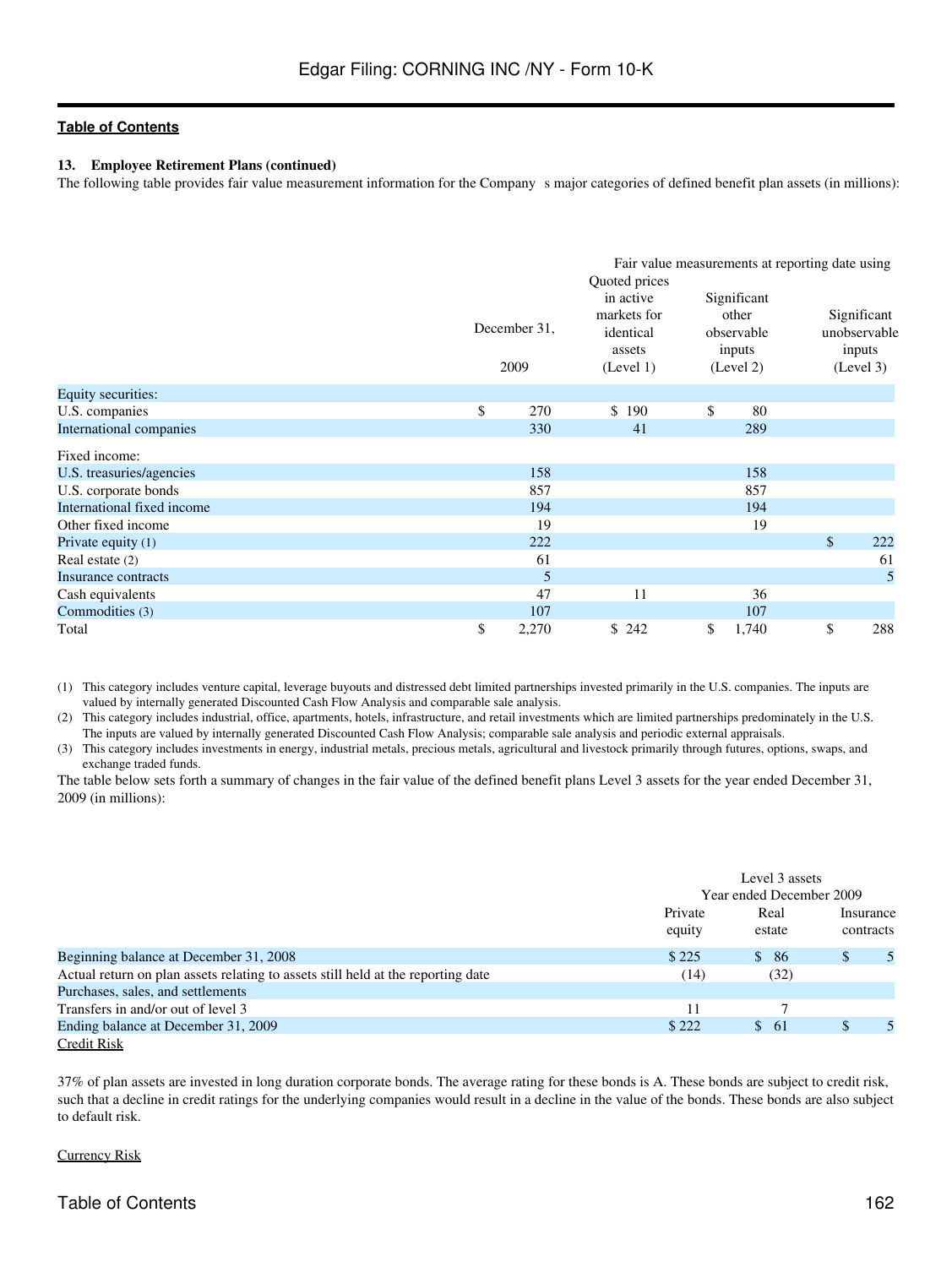24% of assets are valued in non U.S. dollar denominated investments that are subject to currency fluctuations. The value of these securities will decline if the U.S. dollar increases in value relative to the value of the currencies in which these investments are denominated.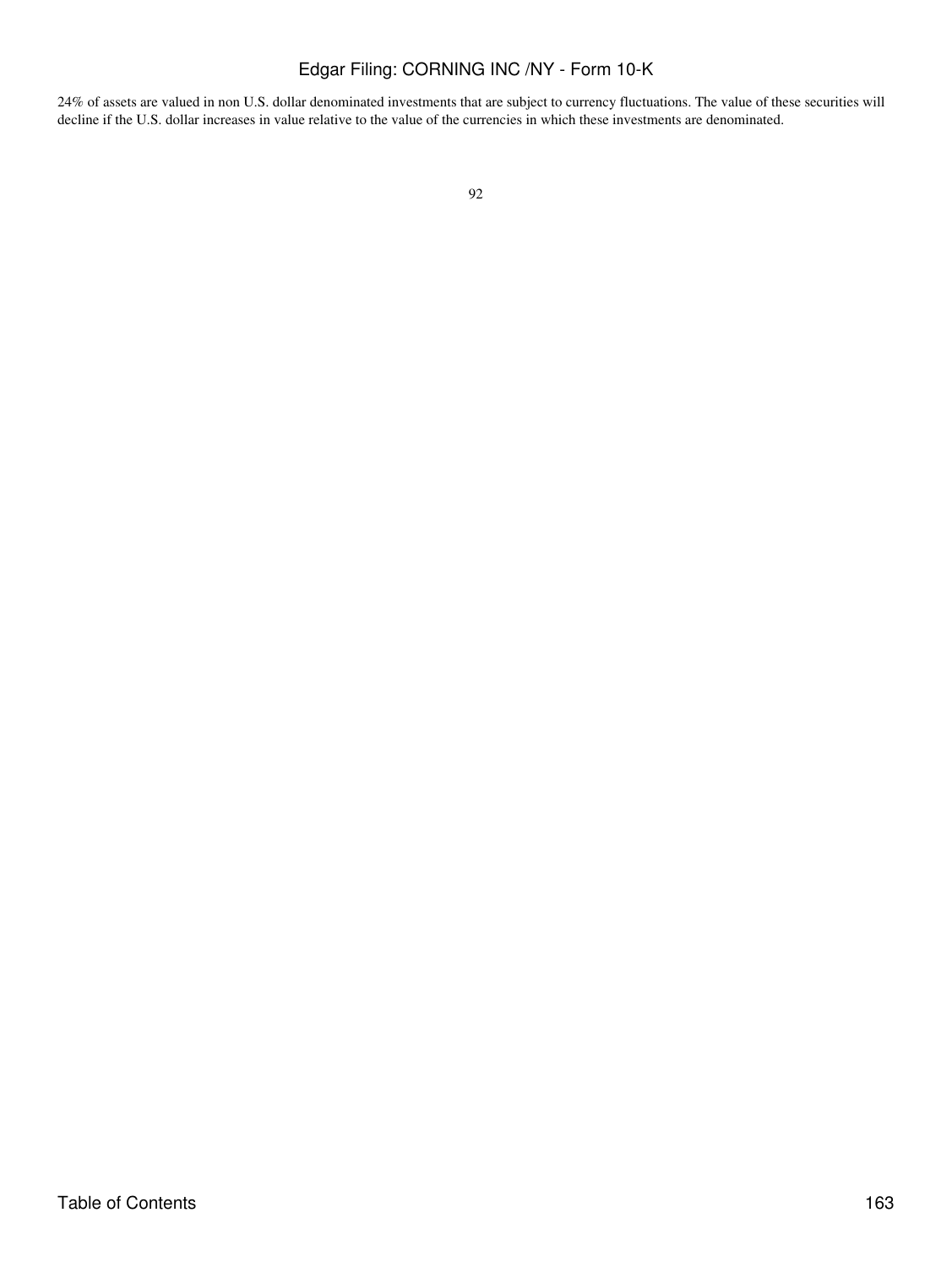## **13. Employee Retirement Plans (continued)**

Liquidity Risk

13% of the securities are invested in Level 3 securities. These are long-term investments in private equity and private real estate investments that may not mature or be sellable in the near-term without significant loss.

At December 31, 2009 and 2008, the amount of Corning common stock included in equity securities was not significant.

### Cash Flow Data

We anticipate making voluntary cash contributions of approximately \$230 million to our domestic and international plans in 2010.

The following reflects the gross benefit payments which are expected to be paid for the domestic and international plans and the gross amount of annual Medicare Part D federal subsidy expected to be received (in millions):

|                            | Expected benefit payments |    |            |      |                                                       |  |  |  |  |
|----------------------------|---------------------------|----|------------|------|-------------------------------------------------------|--|--|--|--|
|                            |                           |    |            |      | Pension PostretiremEntpected federal subsidy payments |  |  |  |  |
|                            | benefits                  |    | benefits   |      | post retirement benefits                              |  |  |  |  |
| 2010                       | 187                       |    | 82         |      |                                                       |  |  |  |  |
| 2011                       | 192                       |    | 87         |      |                                                       |  |  |  |  |
| 2012                       | 199                       |    | $92 \quad$ |      |                                                       |  |  |  |  |
| 2013                       | 204                       | -S | 95         |      |                                                       |  |  |  |  |
| 2014                       | 210                       |    | 99         | - \$ |                                                       |  |  |  |  |
| 2015-2019                  | 1.161                     |    | 538        |      | 49                                                    |  |  |  |  |
| <b>Other Benefit Plans</b> |                           |    |            |      |                                                       |  |  |  |  |

We offer defined contribution plans covering employees meeting certain eligibility requirements. Total consolidated defined contribution plan expense was \$50 million, \$53 million and \$39 million for the years ended December 31, 2009, 2008 and 2007, respectively.

#### **14. Commitments, Contingencies, and Guarantees**

The amounts of our obligations follow (in millions):

|                                                           |       |     | Amount of commitment and contingency expiration per period |           |    |            |    |            |              |          |              |             |  |
|-----------------------------------------------------------|-------|-----|------------------------------------------------------------|-----------|----|------------|----|------------|--------------|----------|--------------|-------------|--|
|                                                           |       |     |                                                            | Less than |    | $1$ to $2$ |    | $2$ to $3$ |              | $3$ to 4 |              | 5 years and |  |
|                                                           | Total |     |                                                            | 1 year    |    | years      |    | years      |              | years    |              | thereafter  |  |
| Performance bonds and guarantees                          | \$    | 58  | \$                                                         | 28        | \$ | 10         | \$ | 3          |              |          | $\mathbb{S}$ | 17          |  |
| Credit facilities for equity companies                    |       | 125 |                                                            | 25        |    | 25         |    | 25         | \$           | 25       |              | 25          |  |
| Stand-by letters of credit (1)                            |       | 60  |                                                            | 59        |    |            |    |            |              |          |              |             |  |
| Loan guarantees                                           |       | 9   |                                                            |           |    |            |    |            |              |          |              | 9           |  |
| Subtotal of commitment expirations per period             | \$    | 252 | \$.                                                        | 112       | \$ | 36         | \$ | 28         | $\mathbb{S}$ | 25       | \$.          | 51          |  |
| Purchase obligations                                      | \$    | 63  | \$                                                         | 37        | \$ | 12         | \$ |            | \$           | 5        | \$.          | 2           |  |
| Capital expenditure obligations (2)                       |       | 217 |                                                            | 217       |    |            |    |            |              |          |              |             |  |
| Total debt (3)                                            | 1,706 |     |                                                            | 72        |    | 23         |    | 21         |              | 122      |              | 1,468       |  |
| Minimum rental commitments                                |       | 201 |                                                            | 41        |    | 34         |    | 28         |              | 24       |              | 74          |  |
| Capital leases $(3)(4)$                                   |       | 385 |                                                            | 16        |    | 43         |    | 13         |              | 13       |              | 300         |  |
| Interest on long-term debt (5)                            | 1,334 |     |                                                            | 111       |    | 107        |    | 107        |              | 107      |              | 902         |  |
| Uncertain tax positions (6)                               |       | 9   |                                                            | 3         |    | 2          |    | 2          |              | C        |              |             |  |
| Subtotal of contractual obligation payments due by period | 3,915 |     |                                                            | 497       |    | 221        |    | 178        |              | 273      |              | 2.746       |  |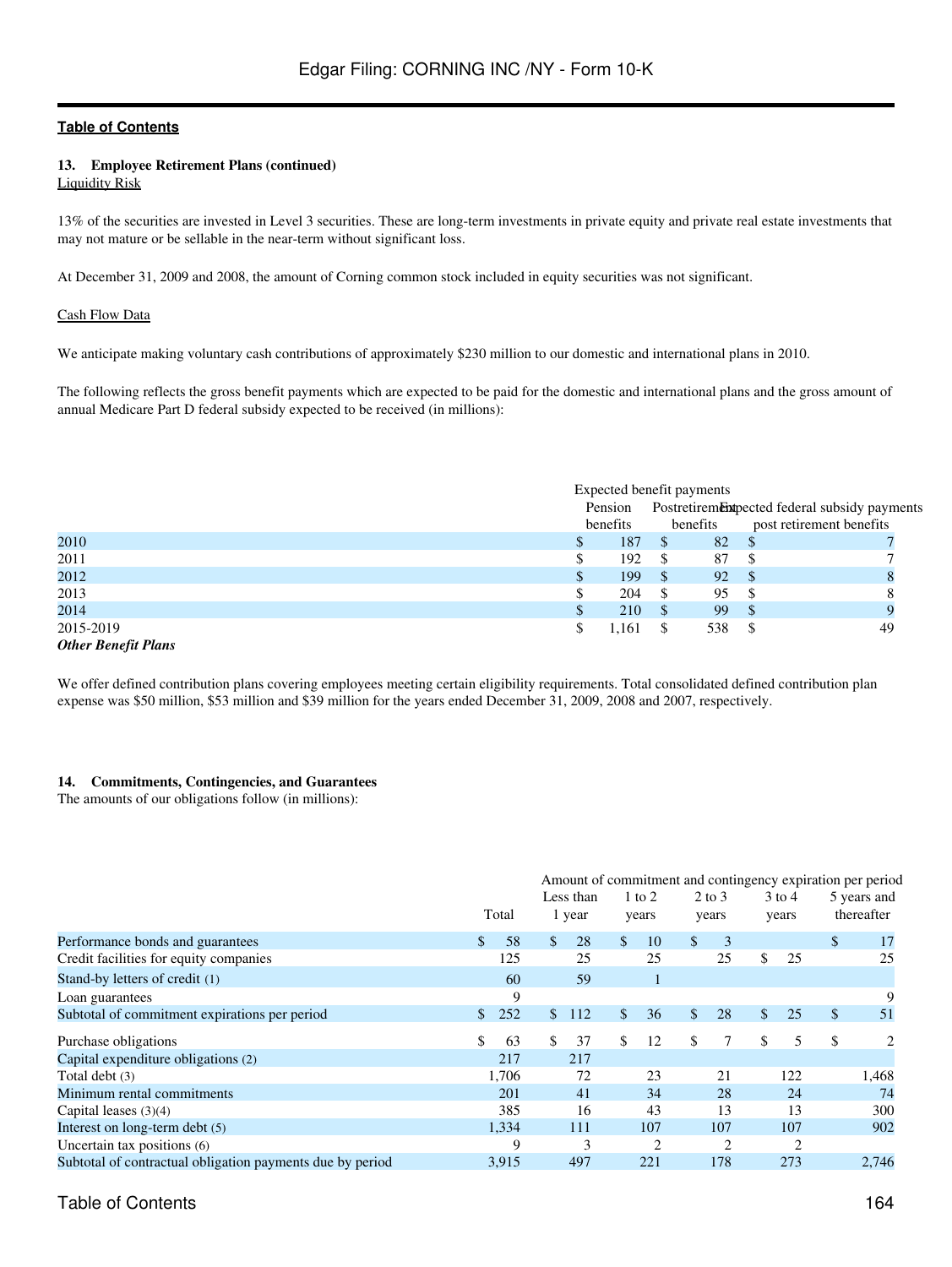| Total commitments and contingencies |  |  |  | \$4,167 \$609 \$257 \$206 \$298 \$2,797 |  |  |  |
|-------------------------------------|--|--|--|-----------------------------------------|--|--|--|
|-------------------------------------|--|--|--|-----------------------------------------|--|--|--|

(1) At December 31, 2009, \$41 million of the \$60 million was included in other accrued liabilities on our consolidated balance sheets.

(2) Capital expenditure obligations, primarily related to our Display Technologies segment expansions, are included on our balance sheet.

- (3) At December 31, 2009, \$2.0 billion was included on our balance sheet. Total debt above is stated at maturity value.
- (4) At December 31, 2009, \$151 million of the \$385 million represents imputed interest.
- (5) The estimate of interest payments assumes interest is paid through the date of maturity or expiration of the related debt, based upon stated rates in the respective debt instruments.
- (6) At December 31, 2009, \$16 million was included on our balance sheet related to uncertain tax positions. Of this amount, we are unable to estimate when \$7 million of that amount will become payable.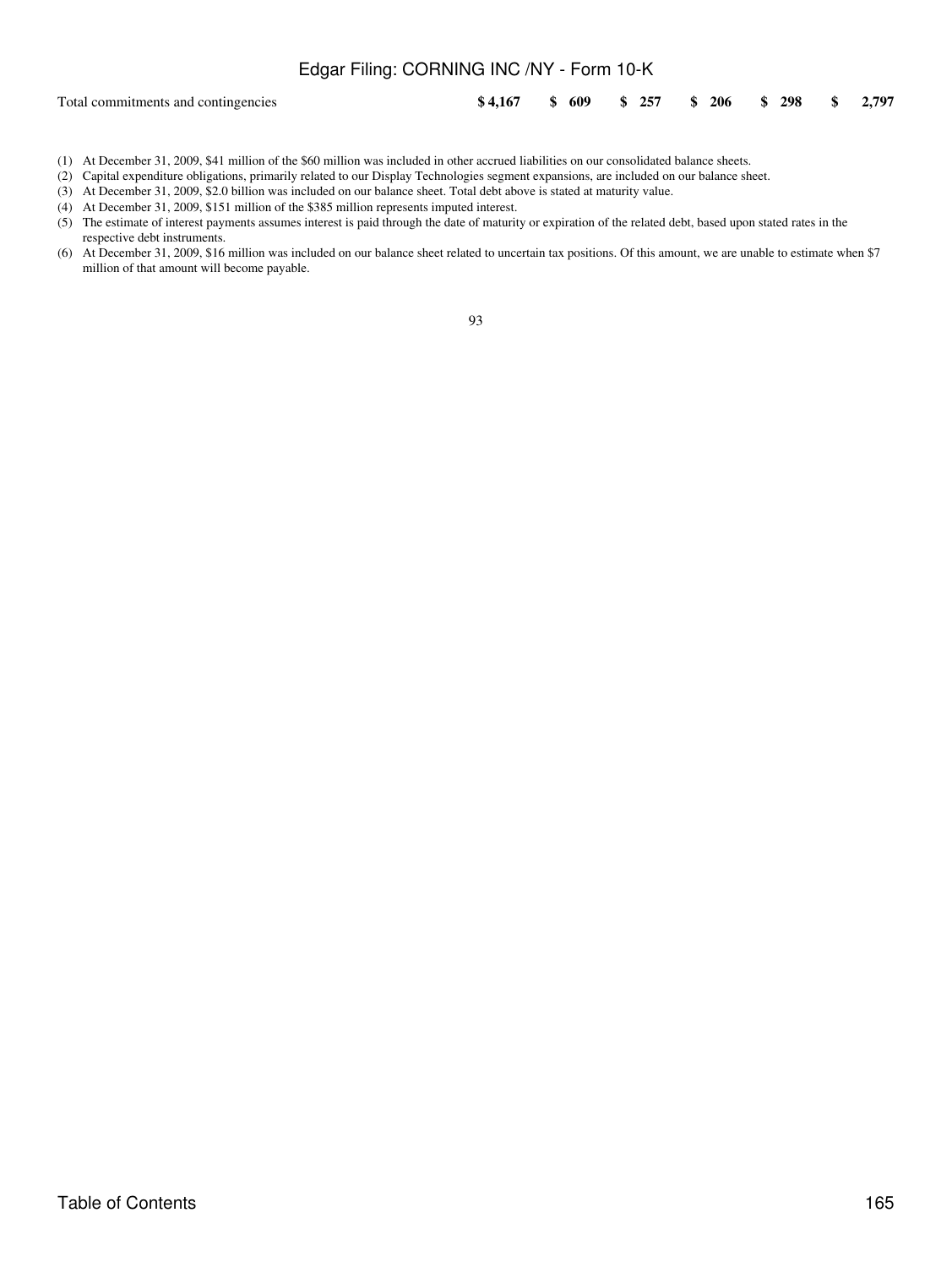### **14. Commitments, Contingencies, and Guarantees (continued)**

We are required, at the time a guarantee is issued, to recognize a liability for the fair value or market value of the obligation it assumes. In the normal course of our business, we do not routinely provide significant third-party guarantees. Generally, third-party guarantees provided by Corning are limited to certain financial guarantees, including stand-by letters of credit and performance bonds, and the incurrence of contingent liabilities in the form of purchase price adjustments related to attainment of milestones. These guarantees have various terms, and none of these guarantees are individually significant.

We have agreed to provide a credit facility related to Dow Corning. The funding of the Dow Corning credit facility will be required only if Dow Corning is not otherwise able to meet its scheduled funding obligations in its confirmed Bankruptcy Plan. The purchase obligations primarily represent raw material and energy-related take-or-pay contracts. We believe a significant majority of these guarantees and contingent liabilities will expire without being funded.

Minimum rental commitments under leases outstanding at December 31, 2009 follow (in millions):

| zulu allu  |      |                      |      |                               |                 |
|------------|------|----------------------|------|-------------------------------|-----------------|
| thereafter | 2014 | 2013                 | 2012 | 2011                          | 2010            |
| \$54       | \$20 | $\mathcal{L}$<br>Ψ∠⊣ | \$28 | $\uparrow$ $\uparrow$<br>∸ر ⊄ | 34 <sub>1</sub> |

Total rental expense was \$65 million for 2009, \$59 million for 2008 and \$69 million for 2007.

A reconciliation of the changes in the product warranty liability for the year ended December 31 follows (in millions):

|                                                          | 2009 |     |  | 2008 |  |  |
|----------------------------------------------------------|------|-----|--|------|--|--|
| <b>Balance at January 1</b>                              |      |     |  |      |  |  |
| Adjustments for warranties issued for current year sales |      |     |  |      |  |  |
| Adjustments for warranties related to prior year sales   |      |     |  |      |  |  |
| Settlements made during the current year                 |      | (2) |  | (1)  |  |  |
| <b>Balance at December 31</b>                            |      |     |  |      |  |  |

Corning is a defendant in various lawsuits, including environmental, product-related suits, the Dow Corning and PCC matters discussed in Note 7 (Investments), and is subject to various claims that arise in the normal course of business. In the opinion of management, the likelihood that the ultimate disposition of these matters will have a material adverse effect on Cornings consolidated financial position, liquidity, or results of operations, is remote. Other than certain asbestos related claims, there are no other material loss contingencies related to litigation.

Corning has been named by the Environmental Protection Agency (the Agency) under the Superfund Act, or by state governments under similar state laws, as a potentially responsible party for 21 active hazardous waste sites. Under the Superfund Act, all parties who may have contributed any waste to a hazardous waste site, identified by the Agency, are jointly and severally liable for the cost of cleanup unless the Agency agrees otherwise. It is Corning s policy to accrue for its estimated liability related to Superfund sites and other environmental liabilities related to property owned by Corning based on expert analysis and continual monitoring by both internal and external consultants. At December 31, 2009, and December 31, 2008, Corning had accrued approximately \$26 million (undiscounted) and \$21 million (undiscounted), respectively, for the estimated liability for environmental cleanup and related litigation. Based upon the information developed to date, management believes that the accrued reserve is a reasonable estimate of the Company s liability and that the risk of an additional loss in an amount materially higher than that accrued is remote.

The ability of certain subsidiaries and affiliated companies to transfer funds is limited by provisions of foreign government regulations, affiliate agreements and certain loan agreements. At December 31, 2009, the amount of equity subject to such restrictions for consolidated subsidiaries was not significant. While this amount is legally restricted, it does not result in operational difficulties since we have generally permitted subsidiaries to retain a majority of equity to support their growth programs.

 $2015$  and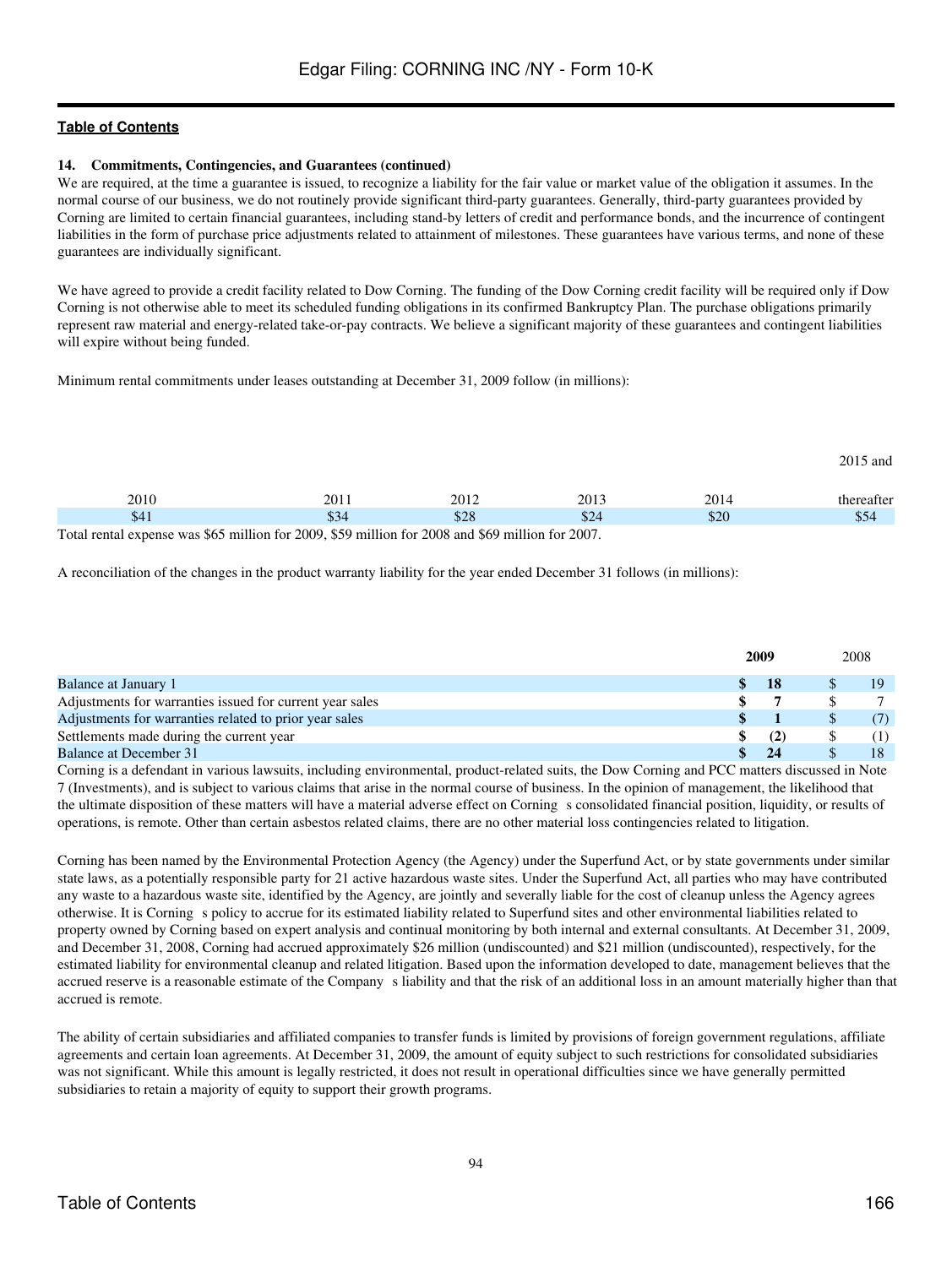### **15. Hedging Activities**

Effective January 1, 2009, Corning adopted U.S. GAAP requirements for enhanced disclosures about derivatives. As required, we provide qualitative disclosures about objectives and strategies for using derivatives, quantitative disclosures about fair value amounts of and gains and losses on derivative instruments, and disclosures about credit-risk related contingent features in derivative agreements. The adoption of these requirements did not have a material impact on the Companys consolidated results of operation or financial condition.

Corning operates and conducts business in many foreign countries and as a result is exposed to movements in foreign currency exchange rates. The areas in which exchange rate fluctuations affect us include:

Financial instruments and transactions denominated in foreign currencies, which impact earnings; and

The translation of net assets in foreign subsidiaries for which the functional currency is not the U.S. dollar, which impact our net equity. Our most significant foreign currency exposures relate to the Japanese yen, Korean won, New Taiwan dollar, and euro. We selectively enter into foreign exchange forward and option contracts with durations of generally 18 months or less to hedge our exposure to exchange rate risk on foreign source income and purchases. The hedges are scheduled to mature coincident with the timing of the underlying foreign currency commitments and transactions. The objective of these contracts is to neutralize the impact of exchange rate movements on our operating results.

We engage in foreign currency hedging activities to reduce the risk that changes in exchange rates will adversely affect the eventual net cash flows resulting from the sale of products to foreign customers and purchases from foreign suppliers. The hedge contracts reduce the exposure to fluctuations in exchange rate movements because the gains and losses associated with foreign currency balances and transactions are generally offset with gains and losses of the hedge contracts. Because the impact of movements in foreign exchange rates on the value of hedge contracts offsets the related impact on the underlying items being hedged, these financial instruments help alleviate the risk that might otherwise result from currency exchange rate fluctuations.

The following table summarizes the notional amounts and respective fair values of Corning s derivative financial instruments, which mature at varying dates (in millions):

|                                                   | <b>Asset derivatives</b><br><b>Balance</b> |                 |                         |               |      | <b>Liability derivatives</b><br><b>Balance</b> |               |         |
|---------------------------------------------------|--------------------------------------------|-----------------|-------------------------|---------------|------|------------------------------------------------|---------------|---------|
|                                                   |                                            | <b>Notional</b> | sheet                   |               |      | sheet                                          |               |         |
| As of December 31, 2009                           | amount                                     |                 | location                | Fair<br>value |      | location                                       | Fair<br>value |         |
| Derivatives designated as hedging instruments     |                                            |                 |                         |               |      |                                                |               |         |
|                                                   |                                            |                 | Other current           |               |      |                                                |               |         |
| Foreign exchange contracts                        | \$                                         | 424             | assets                  |               | \$17 | Other accrued<br>liabilities                   | \$            | (1)     |
| Derivatives not designated as hedging instruments |                                            |                 |                         |               |      |                                                |               |         |
| Foreign exchange contracts                        | \$                                         | 1,540           | Other current<br>assets | \$            | 36   | Other accrued<br>liabilities                   |               | \$ (13) |

Total derivatives  $$ 1,964$   $$ 53$   $$ (14)$ Corning uses derivative instruments (forwards and options) to limit exposures to fluctuations related to certain monetary assets, monetary liabilities, and net earnings in foreign currencies. These derivative instruments are not designated as hedging instruments for accounting purposes and, as such, are referred to as undesignated derivatives. Changes in the fair value of undesignated derivatives are recorded in current period earnings in the other income, net component, along with the foreign currency gains and losses arising from the underlying monetary assets or liabilities in the consolidated statement of operations. The notional amount of the undesignated derivatives at each of December 31, 2009 and December 31, 2008 was \$1.5 billion.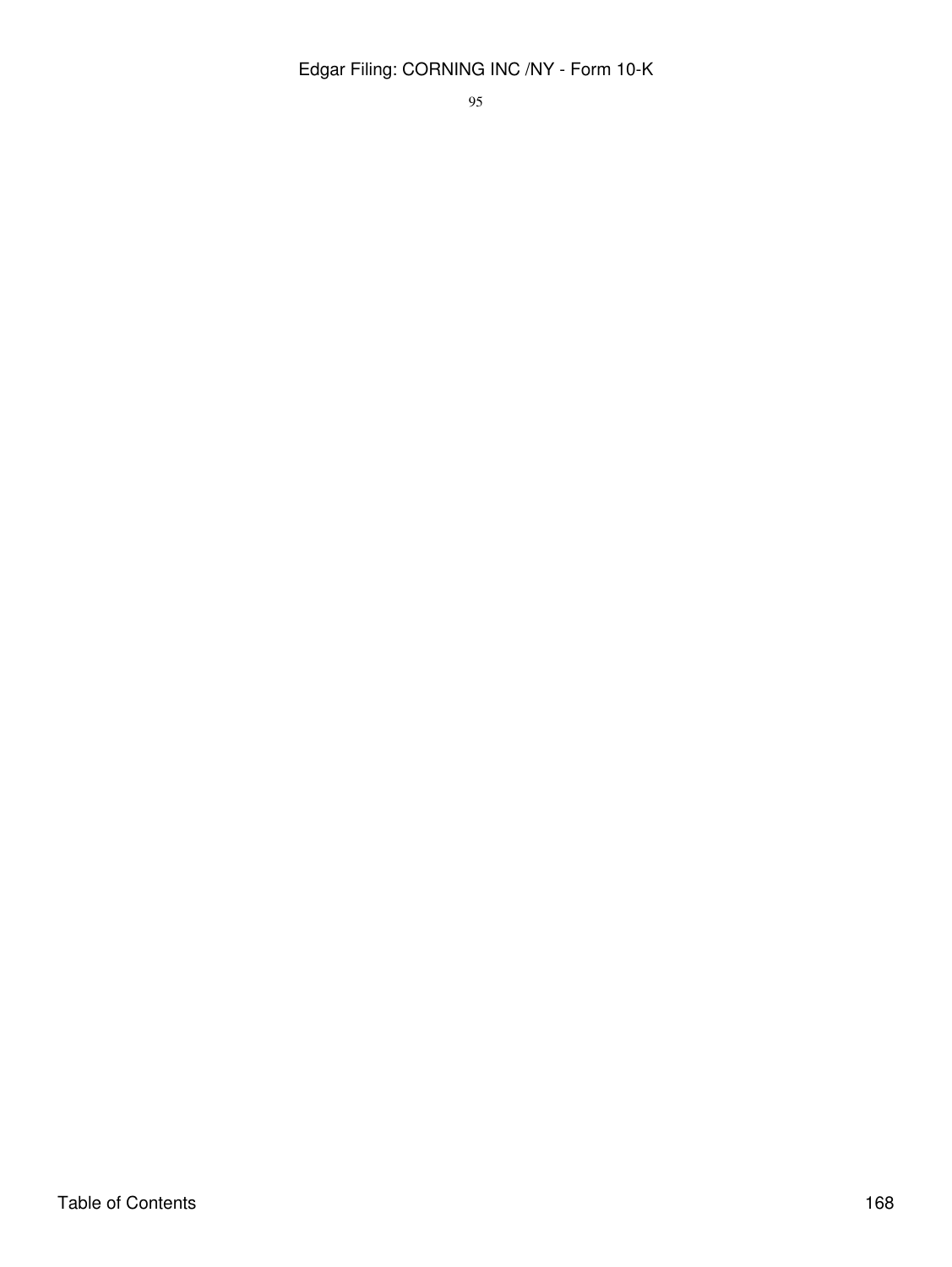### **15. Hedging Activities (continued)**

The following tables summarize the effect on the consolidated financial statements relating to Corning s derivative financial instruments, which mature at varying dates (in millions):

### **Effect of derivative instruments on the consolidated financial statements For the year ended December 31, 2009 Location of**

**gain/(loss)**

**reclassified**

**from**

| Derivatives in<br>hedging<br>relationships | Gain/(loss)<br>recognized<br>in other<br>comprehensive<br>income (OCI) | accumulated<br><b>OCI</b><br>into income<br>(effective) | Gain/(loss)<br>reclassified<br>from<br>accumulated<br><b>OCI</b><br>into income<br>(effective) |      | <b>Location of</b><br>gain/(loss)<br>related to<br><i>ineffectiveness</i><br>& excluded<br>from<br>effectiveness<br>testing | ineffectiveness | Gain/(loss)<br>related to<br>& excluded<br>from<br>effectiveness<br>testing |
|--------------------------------------------|------------------------------------------------------------------------|---------------------------------------------------------|------------------------------------------------------------------------------------------------|------|-----------------------------------------------------------------------------------------------------------------------------|-----------------|-----------------------------------------------------------------------------|
| <b>Cash flow hedges</b>                    |                                                                        |                                                         |                                                                                                |      |                                                                                                                             |                 |                                                                             |
| Foreign exchange contracts                 |                                                                        |                                                         |                                                                                                |      | Other income/                                                                                                               |                 |                                                                             |
|                                            | \$22                                                                   | Cost of sales                                           | \$                                                                                             | 2    | (expense)                                                                                                                   | \$              | $\theta$                                                                    |
| Foreign exchange contracts                 |                                                                        |                                                         |                                                                                                |      | Other income/                                                                                                               |                 |                                                                             |
|                                            | 6                                                                      | Royalties $(1)$                                         | $\mathbb{S}$                                                                                   | (32) | (expense)                                                                                                                   | \$              | $\mathbf{0}$                                                                |
|                                            |                                                                        |                                                         |                                                                                                |      |                                                                                                                             |                 |                                                                             |
| Total cash flow hedges                     | \$28                                                                   |                                                         | \$                                                                                             | (30) |                                                                                                                             | \$              | $\theta$                                                                    |
| Net investment hedges                      |                                                                        |                                                         |                                                                                                |      |                                                                                                                             |                 |                                                                             |
| Foreign denominated debt                   | \$(1)                                                                  |                                                         |                                                                                                |      |                                                                                                                             |                 |                                                                             |
| Total net investment hedges                | \$(1)                                                                  |                                                         |                                                                                                |      |                                                                                                                             |                 |                                                                             |

| Undesignated               | <b>Location of</b><br>gain/(loss)<br>recognized in | Gain/(loss)<br>recognized |
|----------------------------|----------------------------------------------------|---------------------------|
| derivatives                | income                                             | in income                 |
|                            | Other<br>income/                                   |                           |
| Foreign exchange contracts | (expense)                                          | $\frac{1}{2}$             |
| Total undesignated         |                                                    | $\frac{1}{2}$             |

(1) Included in this amount is a loss of \$8 million relating to derivatives that were de-designated by the company in the fourth quarter of 2008 for which the amounts recorded in accumulated OCI were determined to still be probable or reasonably possible of occurring as originally forecasted.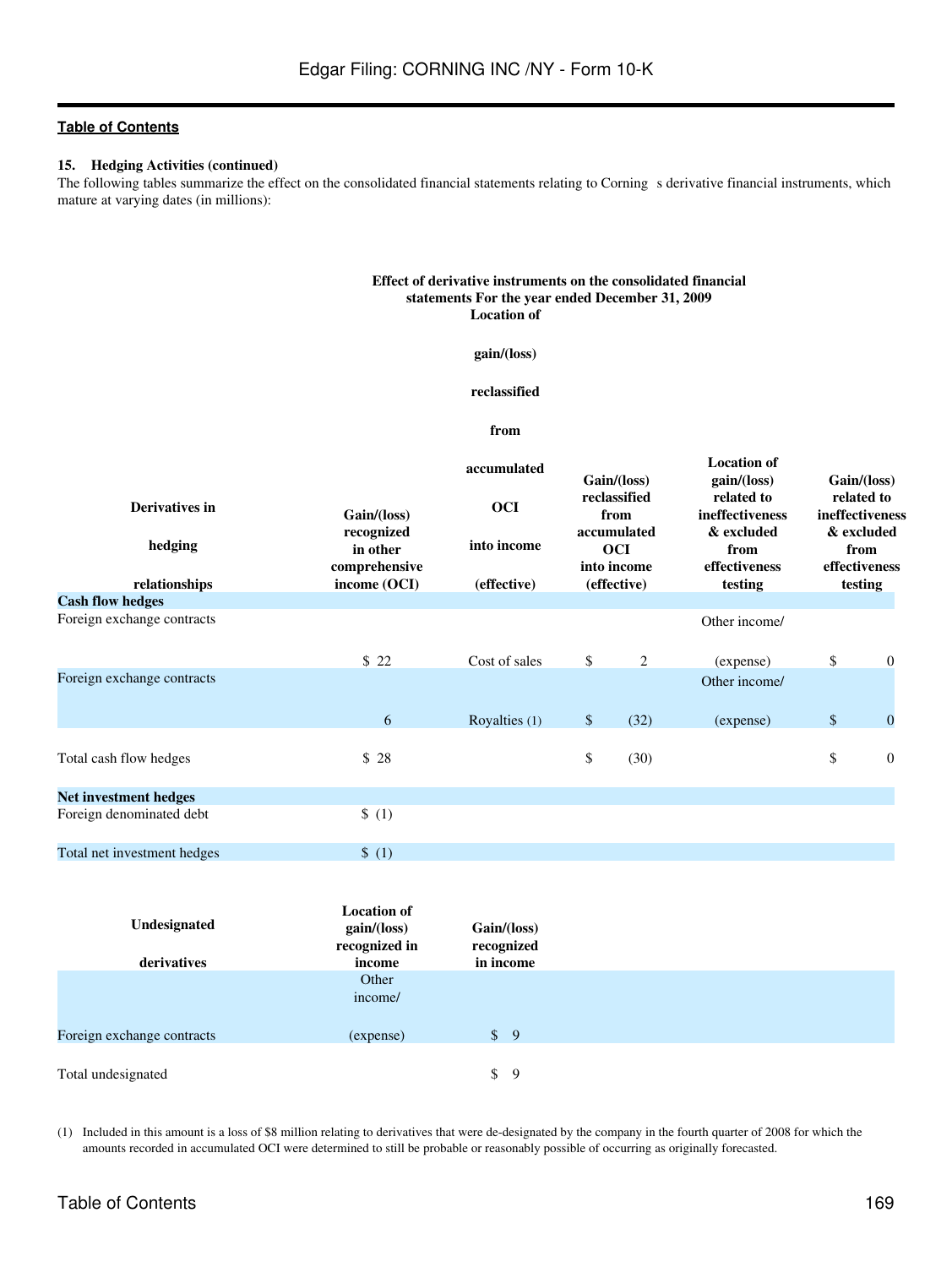The forward and option contracts we use in managing our foreign currency exposures contain an element of risk in that the counterparties may be unable to meet the terms of the agreements. However, we minimize this risk by selecting our counterparties from a diverse group of highly-rated major domestic and international financial institutions with which we have other financial relationships. We are exposed to potential losses in the event of non-performance by these counterparties; however, we do not expect to record any losses as a result of counterparty default. Neither we nor our counterparties are required to post collateral for these financial instruments.

The amount of ineffectiveness, related to derivatives, at December 31, 2009 was insignificant. The amount of ineffectiveness at December 31, 2008 was a loss of \$19 million.

### Cash Flow Hedges

Corning typically has cash flow hedges that are comprised of foreign exchange forward and option contracts. Corning utilizes a regression analysis for the effectiveness analysis of its cash flow hedges, both prospectively and retrospectively.

Corning defers net gains and losses from cash flow hedges into accumulated other comprehensive income on the consolidated balance sheet until such time as the hedged item impacts earnings. At that time, Corning reclassifies net gains and losses from cash flow hedges into the same line item of the consolidated statements of income where the effects of the hedged item are recorded, typically sales, cost of sales, or royalty income. At December 31, 2009, the amount of net losses expected to be reclassified into earnings within the next 12 months was \$16 million.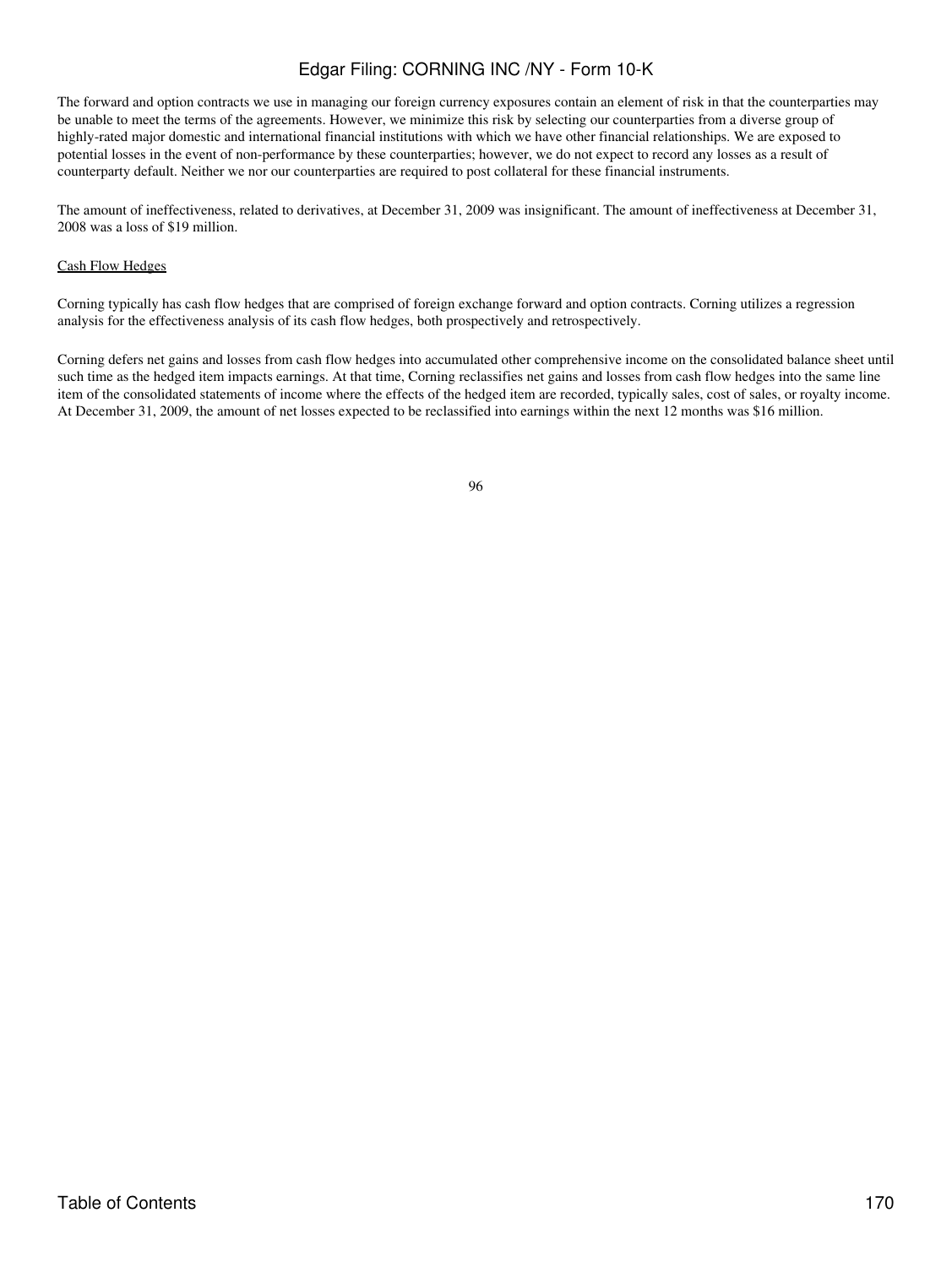## **15. Hedging Activities (continued)**

Net Investment in Foreign Operations

We have issued foreign currency denominated debt that has been designated as a hedge of the net investment in foreign operations. The effective portion of the changes in fair value of the debt is reflected as a component of other accumulated comprehensive income (loss) as part of the foreign currency translation adjustment. Net losses related to this investment included in the cumulative translation adjustment at December 31, 2009 and December 31, 2008, were \$142 million, and \$141 million, respectively.

#### **16. Fair Value Measurements**

The Company adopted the U.S. GAAP standards for fair value effective January 1, 2008 for all financial assets and liabilities as required. The adoption of these standards was not material to Corning s financial statements or results of operations. The standard defines fair value, establishes a framework for measuring fair value in applying generally accepted accounting principles, and expands disclosures about fair value measurements. The standards also identify two kinds of inputs that are used to determine the fair value of assets and liabilities: observable and unobservable. Observable inputs are based on market data or independent sources while unobservable inputs are based on the Companys own market assumptions. Once inputs have been characterized, the inputs are prioritized into one of three broad levels (provided in the table below) used to measure fair value.

The standard applies whenever an entity is measuring fair value under other accounting pronouncements that require or permit fair value measurement and requires the use of observable market data when available. As of December 31, 2009 and 2008, the Company did not have any financial assets or liabilities that were measured using unobservable (or Level 3) inputs.

The following tables provide fair value measurement information for the Company s major categories of financial assets and liabilities measured on a recurring basis (in millions):

|                        |                   | Fair value measurements at reporting date using            |    |                                           |                                       |  |
|------------------------|-------------------|------------------------------------------------------------|----|-------------------------------------------|---------------------------------------|--|
|                        |                   | Quoted prices in<br>active markets for<br>identical assets |    | Significant other<br>observable<br>inputs | Significant<br>unobservable<br>inputs |  |
|                        | December 31, 2009 | (Level 1)                                                  |    | (Level 2)                                 | (Level 3)                             |  |
| Assets                 |                   |                                                            |    |                                           |                                       |  |
| Short-term investments | \$<br>1,042       | \$969                                                      | \$ | 73(2)                                     |                                       |  |
| Other assets           | \$<br>42          |                                                            |    | 42                                        |                                       |  |
| Derivatives (1)        | \$<br>53          |                                                            | J  | 53                                        |                                       |  |
| Liabilities            |                   |                                                            |    |                                           |                                       |  |
| Derivatives (1)        | \$<br>14          |                                                            | \$ | 14                                        |                                       |  |

(1)Derivative assets and liabilities include foreign exchange contracts which are measured using observable quoted prices for similar assets and liabilities. (2)Short-term investments are measured using observable quoted prices for similar assets.

Decer

|                          | Fair value measurements at reporting date using |
|--------------------------|-------------------------------------------------|
| Quoted prices in         |                                                 |
|                          |                                                 |
|                          |                                                 |
| a aktore ne antonko fano |                                                 |

|               | active markets for | Significant other    |                             |
|---------------|--------------------|----------------------|-----------------------------|
|               | identical assets   | observable<br>inputs | Significant<br>unobservable |
|               |                    |                      | inputs                      |
| nber 31, 2008 | (Level 1)          | (Level 2)            | (Level 3)                   |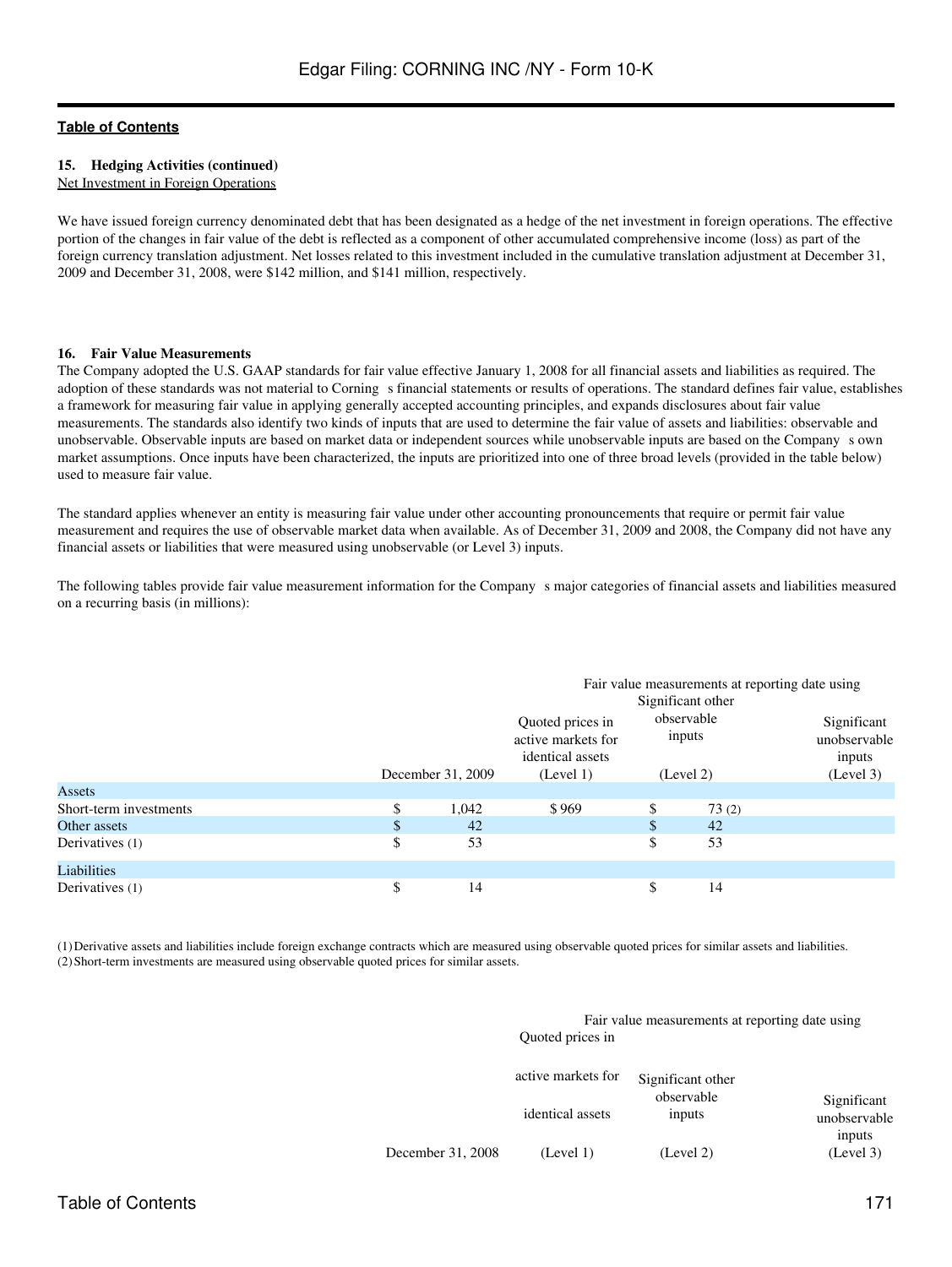| Assets                 |     |       |         |
|------------------------|-----|-------|---------|
| Short-term investments | 943 | \$531 | 412(2)  |
| Other assets           | 40  |       | 40      |
| Derivatives (1)        | 22  |       | 22<br>∼ |
| Liabilities            |     |       |         |
| Derivatives (1)        | 81  |       | 81      |

(1)Derivative assets and liabilities include foreign exchange contracts that are measured using observable quoted prices for similar assets and liabilities. (2)Short-term investments are measured using observable quoted prices for similar assets.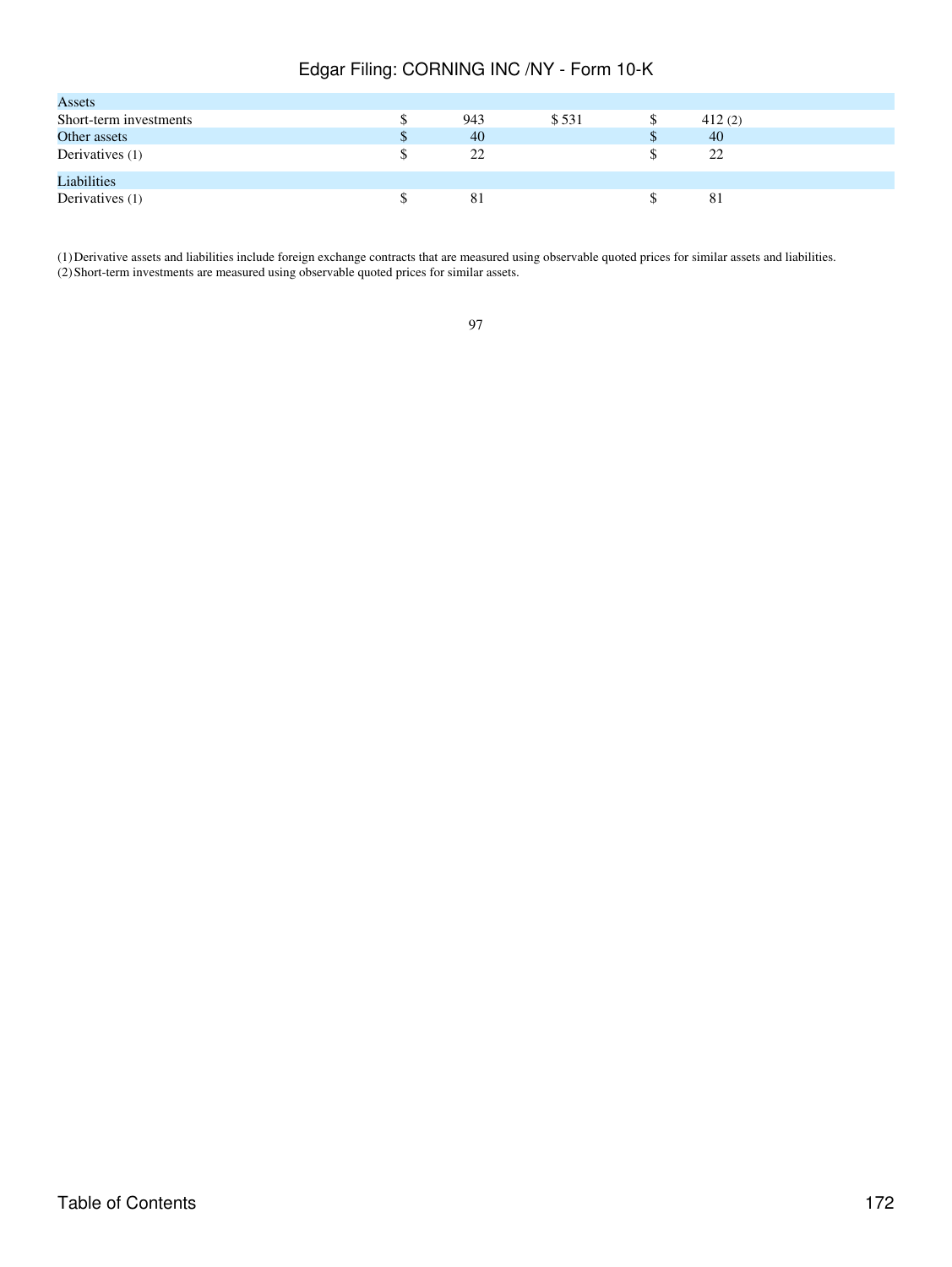## **17. Shareholders Equity**

The following table presents changes in capital stock for the period from January 1, 2007 to December 31, 2009 (in millions):

|                                                         | Common stock  |              |           | Treasury stock |              |           |
|---------------------------------------------------------|---------------|--------------|-----------|----------------|--------------|-----------|
|                                                         | <b>Shares</b> |              | Par value | <b>Shares</b>  |              | Cost      |
| Balance at December 31, 2006                            | 1,582         | \$           | 791       | (17)           | $\mathbb{S}$ | (201)     |
| Shares issued to benefit plans and for option exercises | 15            |              | 8         | (1)            |              | (12)      |
| Shared purchased for treasury                           |               |              |           | (11)           |              | (250)     |
| Other                                                   |               |              |           | (1)            |              | (29)      |
| Balance at December 31, 2007                            | 1,598         | \$           | 799       | (30)           | $\mathbb{S}$ | (492)     |
| Shares issued to benefit plans and for option exercises | 11            |              | 6         |                |              | (6)       |
| Shared purchased for treasury                           |               |              |           | (30)           |              | (625)     |
| Other                                                   |               |              | (1)       | (2)            |              | (37)      |
| Balance at December 31, 2008                            | 1.609         | $\mathbb{S}$ | 804       | (62)           |              | \$(1,160) |
| Shares issued to benefit plans and for option exercises |               |              | 4         | (1)            |              | (36)      |
| Shared purchased for treasury                           |               |              |           |                |              |           |
| Other                                                   |               |              |           | (1)            |              | (11)      |
| <b>Balance at December 31, 2009</b>                     | 1,616         | \$           | 808       | (64)           |              | \$(1,207) |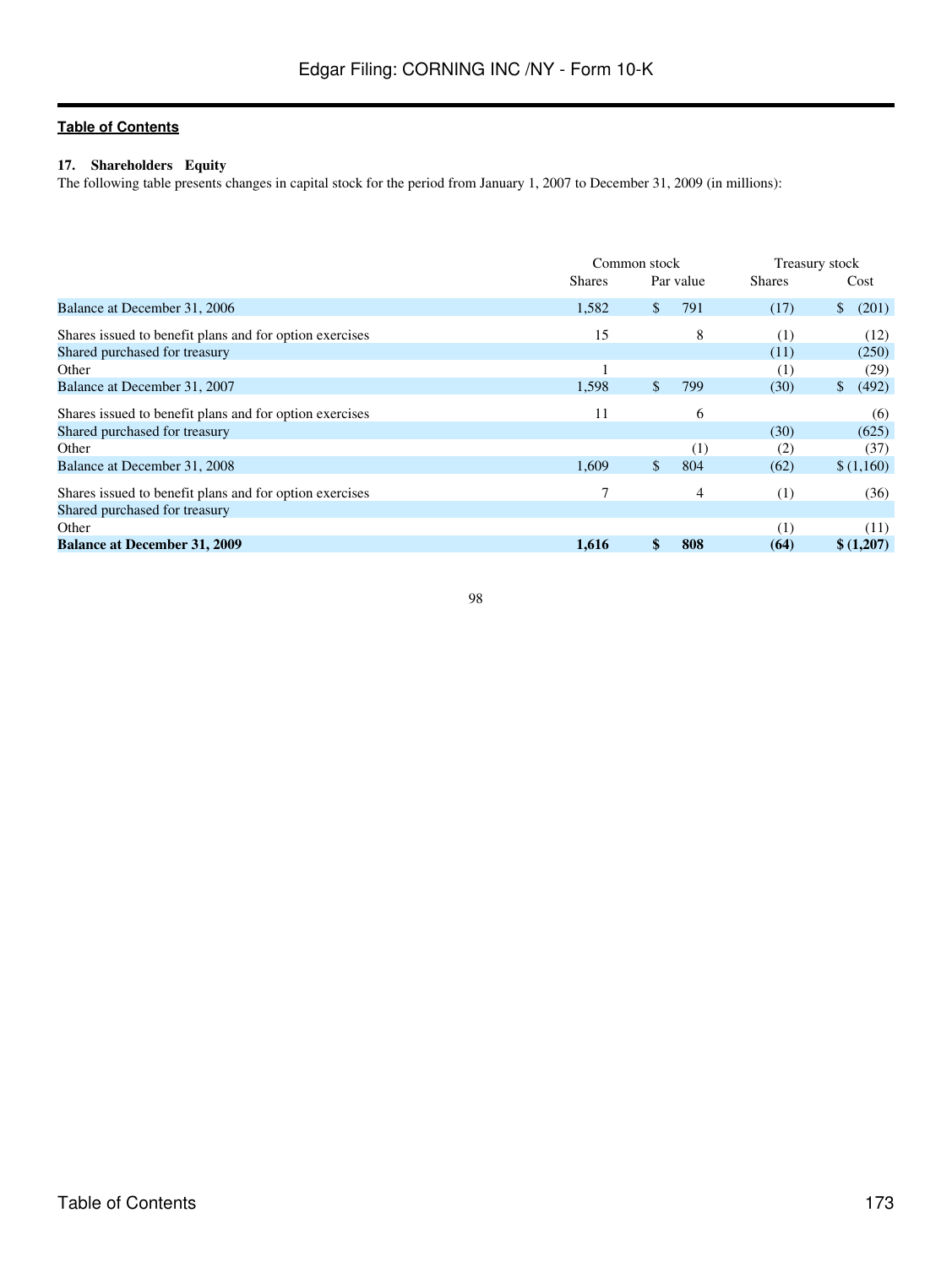### **17. Shareholders Equity (continued)** *Accumulated Other Comprehensive Income (Loss)*

A summary of the components of other comprehensive income (loss), including our proportionate share of equity method investees other comprehensive income (loss), is as follows (in millions):

|                                                           |                    | Foreign<br>currency<br>translation<br>adjustment |              | Unamortized<br>pension<br>losses and<br>prior services<br>costs |              | <b>Net</b><br>unrealized<br>gains<br>(losses) on<br>investments |               | Net<br>unrealized<br>gains<br>(losses) on<br>cash flow<br>hedges |      | Accumulated<br>other<br>comprehensive<br>income (loss) |
|-----------------------------------------------------------|--------------------|--------------------------------------------------|--------------|-----------------------------------------------------------------|--------------|-----------------------------------------------------------------|---------------|------------------------------------------------------------------|------|--------------------------------------------------------|
| Balance at December 31, 2006                              | $\mathbf{\hat{S}}$ | 378                                              | \$           | (753)                                                           | $\mathbb{S}$ | $\mathbf{0}$                                                    | $\mathsf{\$}$ | 15                                                               | \$   | (360)                                                  |
| Foreign currency translation adjustment (2)               |                    | 165                                              |              |                                                                 |              |                                                                 |               |                                                                  |      | 165                                                    |
| Net unrealized loss on investments (3)                    |                    |                                                  |              |                                                                 |              | (11)                                                            |               |                                                                  |      | (11)                                                   |
| Unrealized derivative loss on cash flow<br>hedges $(5)$   |                    |                                                  |              |                                                                 |              |                                                                 |               | (49)                                                             |      | (49)                                                   |
| Reclassification adjustments on cash flow                 |                    |                                                  |              |                                                                 |              |                                                                 |               |                                                                  |      |                                                        |
| hedges $(5)$                                              |                    |                                                  |              |                                                                 |              |                                                                 |               | 12                                                               |      | 12                                                     |
| Unamortized postretirement benefit plans losses           |                    |                                                  |              |                                                                 |              |                                                                 |               |                                                                  |      |                                                        |
| and prior service costs (4)                               |                    |                                                  |              | 153                                                             |              |                                                                 |               |                                                                  |      | 153                                                    |
| Balance at December 31, 2007                              | $\mathbf{\hat{S}}$ | 543                                              | \$           | (600)                                                           | \$           | (11)                                                            | \$            | (22)                                                             | $\$$ | (90)                                                   |
| Foreign currency translation adjustment $(1)(2)$          |                    | 99                                               |              |                                                                 |              |                                                                 |               |                                                                  |      | 99                                                     |
| Net unrealized loss on investments $(1)(3)$               |                    |                                                  |              |                                                                 |              | (81)                                                            |               |                                                                  |      | (81)                                                   |
| Unrealized derivative loss on cash flow                   |                    |                                                  |              |                                                                 |              |                                                                 |               |                                                                  |      |                                                        |
| hedges $(1)(5)$                                           |                    |                                                  |              |                                                                 |              |                                                                 |               | (61)                                                             |      | (61)                                                   |
| Reclassification adjustments on cash flow<br>hedges $(5)$ |                    |                                                  |              |                                                                 |              |                                                                 |               | 45                                                               |      | 45                                                     |
| Unamortized postretirement benefit plans losses           |                    |                                                  |              |                                                                 |              |                                                                 |               |                                                                  |      |                                                        |
| and prior service costs (1)(4)                            |                    |                                                  |              | (555)                                                           |              |                                                                 |               |                                                                  |      | (555)                                                  |
| Balance at December 31, 2008                              | $\mathcal{S}$      | 642                                              | $\mathbb{S}$ | (1, 155)                                                        | \$           | (92)                                                            | $\frac{1}{2}$ | (38)                                                             | \$   | (643)                                                  |
| Foreign currency translation adjustment (1)(2)            |                    | 166                                              |              |                                                                 |              |                                                                 |               |                                                                  |      | 166                                                    |
| Net unrealized gain on investments without                |                    |                                                  |              |                                                                 |              |                                                                 |               |                                                                  |      |                                                        |
| credit losses $(1)(3)$                                    |                    |                                                  |              |                                                                 |              | 44                                                              |               |                                                                  |      | 44                                                     |
| Net unrealized gain on investments with credit            |                    |                                                  |              |                                                                 |              |                                                                 |               |                                                                  |      |                                                        |
| losses $(1)(3)$                                           |                    |                                                  |              |                                                                 |              | 9                                                               |               |                                                                  |      | 9                                                      |
| Unrealized derivative loss on cash flow                   |                    |                                                  |              |                                                                 |              |                                                                 |               |                                                                  |      |                                                        |
| hedges $(1)(5)$                                           |                    |                                                  |              |                                                                 |              |                                                                 |               | 92                                                               |      | 92                                                     |
| Reclassification adjustments on cash flow                 |                    |                                                  |              |                                                                 |              |                                                                 |               |                                                                  |      |                                                        |
| hedges $(5)$                                              |                    |                                                  |              |                                                                 |              |                                                                 |               | (53)                                                             |      | (53)                                                   |
| Unamortized postretirement benefit plans losses           |                    |                                                  |              |                                                                 |              |                                                                 |               |                                                                  |      |                                                        |
| and prior service costs (1)(4)                            |                    |                                                  |              | (16)                                                            |              |                                                                 |               |                                                                  |      | (16)                                                   |
| <b>Balance at December 31, 2009</b>                       | \$                 | 808                                              | \$           | (1,171)                                                         | \$           | (39)                                                            | \$            | $\mathbf{1}$                                                     | \$   | (401)                                                  |
|                                                           |                    |                                                  |              |                                                                 |              |                                                                 |               |                                                                  |      |                                                        |

(1) Includes adjustments from Dow Corning.

(2) Net of tax effect of \$0.3 million in 2009, \$(2) million in 2008 and zero tax effect for 2007. Refer to Note 6 (Income Taxes) for an explanation of Cornings tax paying position.

(3) Net of tax effect of \$(18) million in 2009, \$9 million in 2008 and zero tax effect of 2007.

(4) Net of tax effect of \$(7) million in 2009, \$246 million in 2008, and \$(8) million in 2007.

(5) Net of tax effect of \$(19) million in 2009, \$4 million in 2008 and zero tax effect for 2007.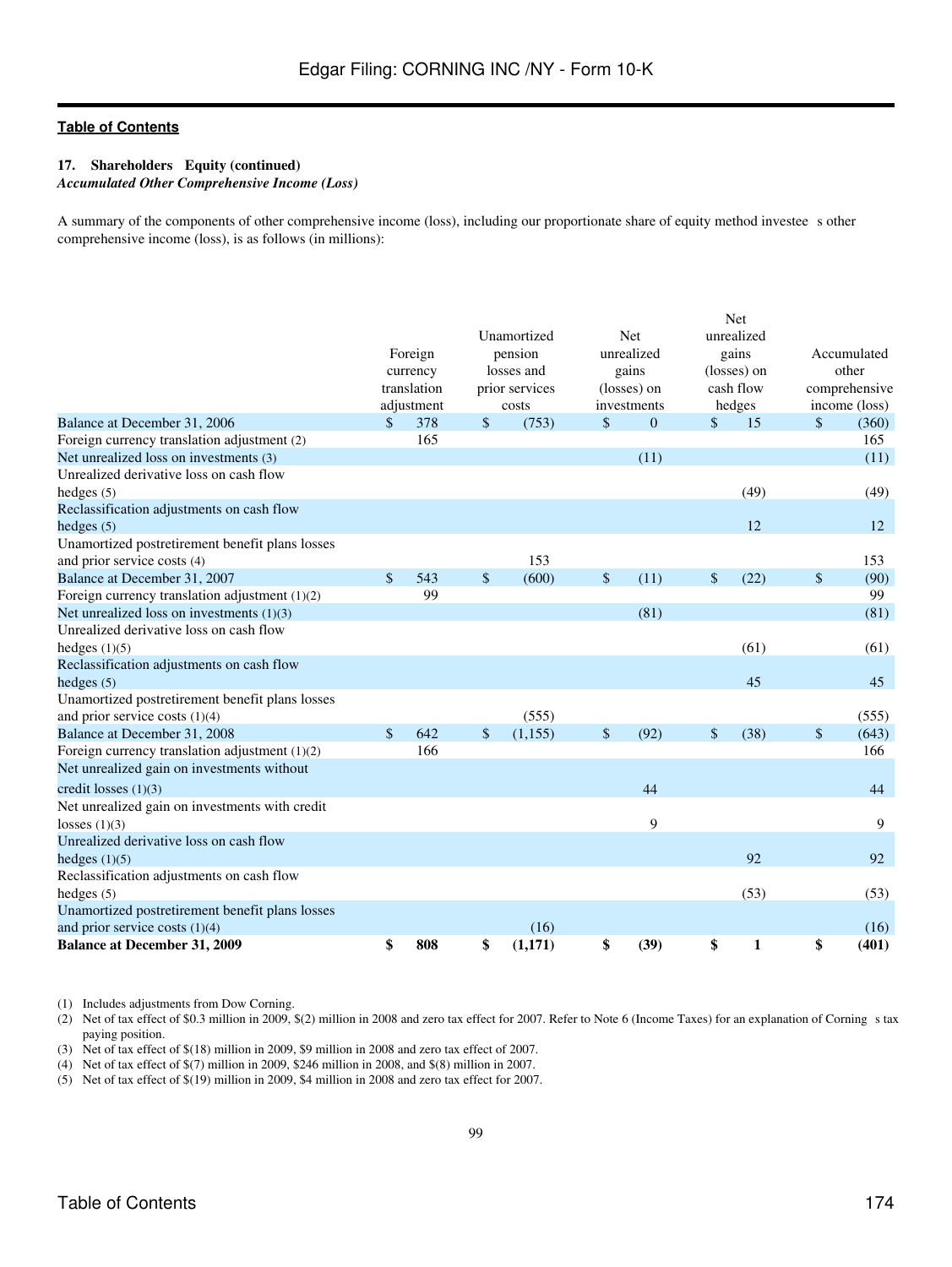### **18. Earnings Per Common Share**

Basic earnings per common share is computed by dividing income attributable to common shareholders by the weighted-average number of common shares outstanding for the period. Diluted earnings per common share assumes the issuance of common shares for all potentially dilutive securities outstanding.

The reconciliation of the amounts used to compute basic and diluted earnings per common share from continuing operations follows (in millions, except per share amounts):

|                                   |                     | Years ended December 31, |            |                     |           |              |                     |               |        |  |  |
|-----------------------------------|---------------------|--------------------------|------------|---------------------|-----------|--------------|---------------------|---------------|--------|--|--|
|                                   | 2009                |                          |            |                     | 2008      |              | 2007                |               |        |  |  |
|                                   | <b>Net</b>          |                          |            | Net                 |           |              | Net                 |               |        |  |  |
|                                   | income              |                          |            | <i>n</i> come       |           |              |                     | <i>n</i> come |        |  |  |
|                                   | attributable        |                          |            | attributable        |           | attributable |                     |               |        |  |  |
|                                   | to                  | Weighted-                | Per        | to                  | Weighted- | Per          | to                  | Weighted-     | Per    |  |  |
|                                   | Corning             | average                  | share      | Corning             | average   | share        | Corning             | average       | share  |  |  |
|                                   | <b>Incorporated</b> | shares                   |            | amount Incorporated | shares    |              | amount Incorporated | shares        | amount |  |  |
| Basic earnings per common share   | \$2,008             | 1,550                    | 1.30<br>\$ | \$5,257             | 1,560     | \$3.37       | \$2,150             | 1,566         | \$1.37 |  |  |
| Effect of dilutive securities:    |                     |                          |            |                     |           |              |                     |               |        |  |  |
| Employee stock options and awards |                     | 18                       |            |                     | 24        |              |                     | 37            |        |  |  |
| Diluted earnings per common       |                     |                          |            |                     |           |              |                     |               |        |  |  |
| share                             | \$2,008             | 1.568                    | 1.28       | \$5.257             | 1,584     | \$3.32       | \$2.150             | 1.603         | 1.34   |  |  |

The following potential common shares were excluded from the calculation of diluted earnings per common share because their inclusion would have been anti-dilutive. In addition, the following performance-based restricted stock awards have been excluded from the calculation of diluted earnings per common share because the number of shares ultimately issued is contingent on our performance against certain targets established for the performance period (in millions):

|                                                                                      |      | Years ended December 31, |      |
|--------------------------------------------------------------------------------------|------|--------------------------|------|
|                                                                                      | 2009 | 2008                     | 2007 |
| Potential common shares excluded from the calculation of diluted earnings per share: |      |                          |      |
| Employee stock options and awards                                                    | 57   | 49                       | 34   |
| Performance-based restricted stock awards                                            |      |                          |      |
| Total                                                                                | 60   | 51                       | 36   |

#### **19. Share-based Compensation Stock Compensation Plans**

Corning s share-based compensation programs include the following: employee stock options, time-based restricted stock and stock units, performance-based restricted stock and restricted stock units, and the Worldwide Employee Share Purchase Plan (WESPP). At December 31, 2009, our stock compensation programs were in accordance with the 2005 Employee Equity Participation Program, as amended, and the 2003 Equity Plan for Non-Employee Directors, as amended. Any ungranted shares from prior years will be available for grant in the current year. Any remaining shares available for grant, but not yet granted, may be carried over and used in the following year. At December 31, 2009, there were approximately 59 million shares available for grant.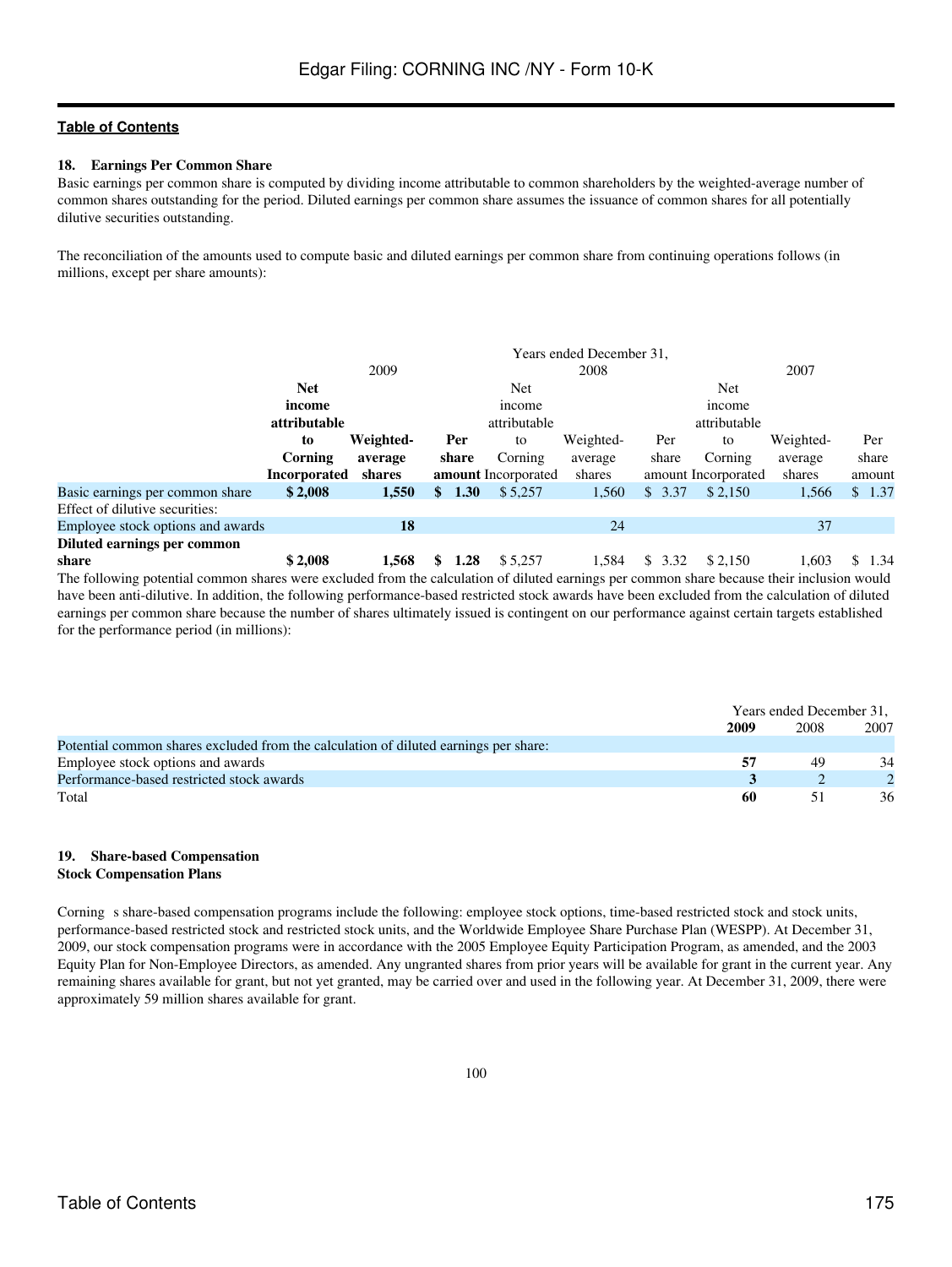### **19. Share-based Compensation (continued)**

For share-based payment grants on or after December 1, 2005, the Company estimated the fair value of such grants using a lattice-based option valuation model. Prior to December 1, 2005, the Company estimated the fair value of share-based payment awards using the Black-Scholes option pricing model.

The fair value of awards granted subsequent to January 1, 2006 that are expected to ultimately vest is recognized as expense over the requisite service periods. The number of options expected to vest equals the total options granted less an estimation of the number of forfeitures expected to occur prior to vesting. The forfeiture rate is calculated based on 15 years of historical data and is adjusted if actual forfeitures differ significantly from the original estimates. The effect of any change in estimated forfeitures would be recognized through a cumulative catch-up adjustment that would be included in compensation cost in the period of the change in estimate.

Total share-based compensation cost of \$127 million, \$118 million, and \$138 million was disclosed in operating activities on the Companys Consolidated Statements of Cash Flows for the years ended December 31, 2009, 2008 and 2007, respectively.

#### **Stock Options**

Our stock option plans provide non-qualified and incentive stock options to purchase authorized but unissued or treasury shares at the market price on the grant date and generally become exercisable in installments from one to five years from the grant date. The maximum term of non-qualified and incentive stock options is 10 years from the grant date.

The following table summarizes information concerning options outstanding including the related transactions under the options plans for the year ended December 31, 2009:

|                                             | Number of<br>shares |    | Weighted-<br>average | Weighted-<br>average<br>remaining<br>contractual | Aggregate<br>intrinsic<br>value |
|---------------------------------------------|---------------------|----|----------------------|--------------------------------------------------|---------------------------------|
|                                             | (in thousands)      |    | exercise price       | term in years                                    | (in thousands)                  |
| Options outstanding as of December 31, 2008 | 89.630              | \$ | 26.92                |                                                  |                                 |
| Granted                                     | 9.647               |    | 10.40                |                                                  |                                 |
| Exercised                                   | (2,921)             | S  | 8.24                 |                                                  |                                 |
| Forfeited and expired                       | (3,852)             | \$ | 26.06                |                                                  |                                 |
| Options outstanding as of December 31, 2009 | 92,504              | \$ | 25.83                | 4.48                                             | 425,427                         |
| Options exercisable as of December 31, 2009 | 73,849              | S  | 28.51                | 3.45                                             | 324.511                         |

The aggregate intrinsic value (market value of stock less option exercise price) in the preceding table represents the total pretax intrinsic value, based on the Company s closing stock price on December 31, 2009, which would have been received by the option holders had all option holders exercised their options as of that date. The total number of in-the-money options exercisable on December 31, 2009, was approximately 35 million.

The weighted-average grant-date fair value for options granted for the years ended December 31, 2009, 2008 and 2007 was \$4.47, \$7.39, and \$9.65, respectively. The total fair value of options that vested during the years ended December 31, 2009, 2008 and 2007 was approximately \$57 million, \$68 million, and \$58 million, respectively. Compensation cost related to stock options for the years ended December 31, 2009, 2008 and 2007, was approximately \$65 million, \$67 million, and \$69 million, respectively.

As of December 31, 2009, there was approximately \$33 million of unrecognized compensation cost related to stock options granted under the Plan. The cost is expected to be recognized over a weighted-average period of 2 years.

Proceeds received from the exercise of stock options were \$24 million for the year ended December 31, 2009, which were included in financing activities on the Company s Consolidated Statements of Cash Flows. The total intrinsic value of options exercised for the years ended December 31, 2009, 2008 and 2007 was approximately \$24 million, \$126 million, and \$221 million, respectively, which is currently deductible for tax purposes. Refer to Note 6 (Income Taxes) to the Consolidated Financial Statements.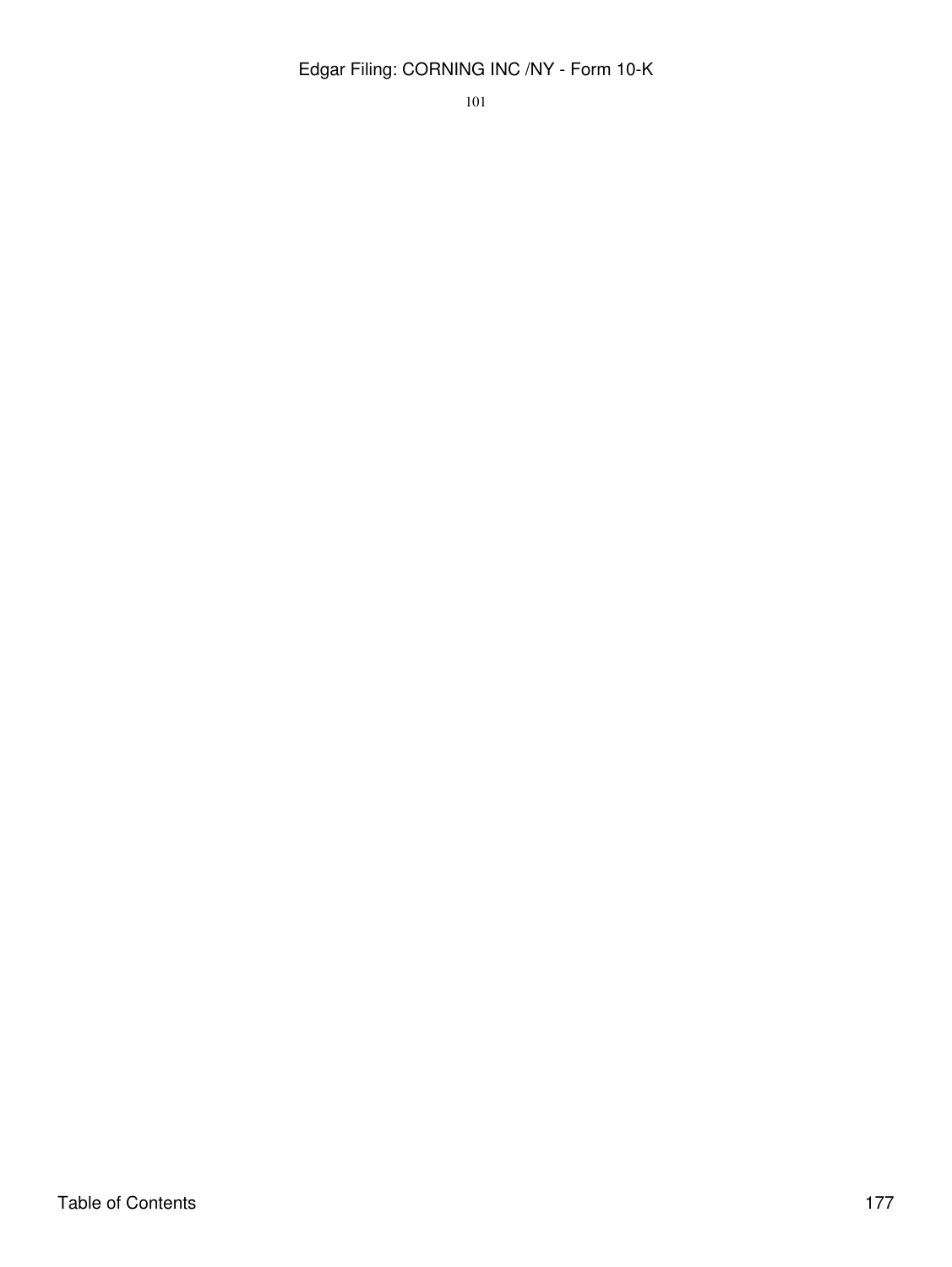### **19. Share-based Compensation (continued)**

An award is considered vested when the employee s retention of the award is no longer contingent on providing subsequent service (the non-substantive vesting period approach). Prior to December 1, 2008, the terms and conditions of Cornings stock option agreement specified that employees continue to vest in option awards after retirement without providing any additional services. For awards granted from January 1, 2006 to December 1, 2008, compensation cost was recognized immediately for awards granted to retirement eligible employees or over the period from the grant date to the date retirement eligibility is achieved, if that is expected to occur during the stated or nominal vesting period. Corning amended the terms and conditions of its stock option agreement on December 1, 2008 for awards to retirement eligible employees. Awards are earned ratably each month that the employee provides service over the twelve months following the grant date, and the related compensation expense is recognized over this twelve month service period or over the period from the grant date to the date of retirement eligibility for employees that become age 55 during the vesting period.

The lattice-based valuation model, used to estimate the fair values of option and restricted stock grants after November 30, 2005, incorporates the assumptions (including ranges of assumptions) noted in the table below. Expected volatility is based on the blended short-term volatility (the arithmetic average of the implied volatility and the short-term historical volatility), long-term historical volatility of Corning s stock, and other factors.

Corning also uses historical data as well as forward looking explanatory variables, to estimate future option exercises and employee termination within the valuation model. Separate groups of employees that have similar historical exercise behavior are considered separately for valuation purposes. The expected time to exercise of options granted is derived using a regression model and represents the period of time that options granted are expected to be outstanding. The range given below results from certain groups of employees exhibiting different behavior. The risk-free rates used in the lattice model are derived from the U.S. Treasury yield curve in effect from the grant date to the options expiration date. Since period-by-period calculations are employed in the lattice model, Corning uses risk-free rates that apply from one period to the next, generally quarter to quarter. Such rates are typically referred to as forward rates. Being essentially marginal rates, forward rates both vary during the contractual term of the option and exhibit greater variation than the yield curve from which they are derived.

The following inputs for the lattice-based valuation model were used for option grants under our Stock Option Plans for the years presented:

|                                      | 2009            | 2008            | 2007            |
|--------------------------------------|-----------------|-----------------|-----------------|
| Expected volatility                  | $40 - 60\%$     | $31 - 88\%$     | $35 - 54\%$     |
| Weighted-average volatility          | $54 - 55\%$     | 49-58%          | 51-52%          |
| Dividend yield                       | $1.40 - 1.59\%$ | $0.82 - 1.31\%$ | $0.88 - 0.91\%$ |
| Risk-free rate                       | $0.1 - 5.6\%$   | $0.02 - 6.0\%$  | $3.6 - 5.7\%$   |
| Average risk-free rate               | $2.7 - 3.8\%$   | $2.8 - 4.1\%$   | $4.4 - 5.0\%$   |
| Expected time to exercise (in years) | $1.6 - 5.8$     | $1.9 - 6.7$     | $2.1 - 5.4$     |
| Pre-vesting departure rate           | $1.3 - 2.8\%$   | $1.4 - 2.7\%$   | $1.5 - 2.6\%$   |
| Post vesting departure rate          | $1.3 - 3.8\%$   | $3.3 - 6.3\%$   | $3.5 - 6.7\%$   |
| <b>Incentive Stock Plans</b>         |                 |                 |                 |

The Corning Incentive Stock Plan permits stock and stock unit grants, either determined by specific performance goals or issued directly, in most instances, subject to the possibility of forfeiture and without cash consideration. Restricted stock and stock units under the Incentive Stock Plan are generally granted at-the-money, contingently vest over a period of generally 1 to 10 years, and generally have contractual lives of 1 to 10 years.

The fair value of each restricted stock grant or restricted stock unit awarded under the Incentive Stock Plans was estimated on the date of grant for performance based grants assuming that performance goals will be achieved. The expected term for grants under the Incentive Stock Plans is generally 1 to 10 years.

### Time-Based Restricted Stock and Restricted Stock Units:

Time-based restricted stock and restricted stock units are issued by the Company on a discretionary basis, and are payable in shares of the Company s common stock upon vesting. The fair value is based on the market price of the Company s stock on the grant date. Compensation cost is recognized over the requisite vesting period and adjusted for actual forfeitures before vesting.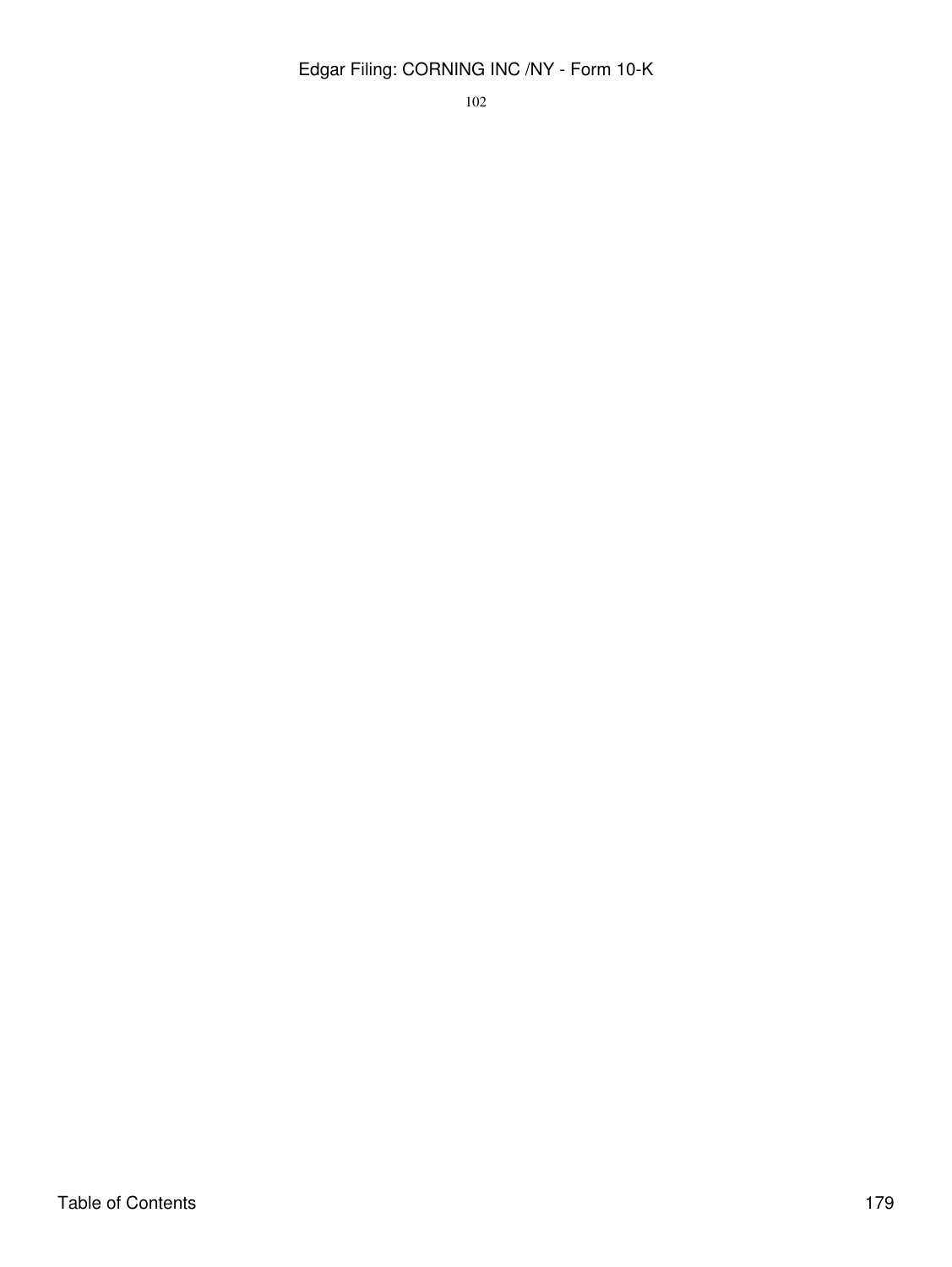### **19. Share-based Compensation (continued)**

The following table represents a summary of the status of the Company s nonvested time-based restricted stock and restricted stock units as of December 31, 2008, and changes during the year ended December 31, 2009:

|                                                       | <b>Shares</b><br>(000 s) | Weighted-<br>average<br>grant-date<br>fair value |       |
|-------------------------------------------------------|--------------------------|--------------------------------------------------|-------|
| Nonvested shares at December 31, 2008                 | 2.065                    | S                                                | 21.01 |
| Granted                                               | 2.047                    |                                                  | 16.66 |
| Vested                                                | (223)                    |                                                  | 23.30 |
| Forfeited                                             | (9)                      |                                                  | 34.07 |
| Nonvested shares and share units at December 31, 2009 | 3,880                    |                                                  | 18.59 |

As of December 31, 2009, there was approximately \$46 million of unrecognized compensation cost related to nonvested time-based restricted stock and restricted stock units compensation arrangements granted under the Plan. The cost is expected to be recognized over a weighted-average period of 3.0 years. The total fair value of time-based restricted stock that vested during the years ended December 31, 2009, 2008 and 2007 was approximately \$5 million, \$5 million, and \$1 million, respectively. Compensation cost related to time-based restricted stock and restricted stock units was approximately \$14 million, \$11 million, and \$5 million for the years ended December 31, 2009, 2008 and 2007, respectively.

### Performance-Based Restricted Stock and Restricted Stock Units:

Performance-based restricted stock and restricted stock units are earned upon the achievement of certain targets, and are payable in shares of the Company s common stock upon vesting typically over a three-year period. The fair value is based on the market price of the Company s stock on the grant date and assumes that the target payout level will be achieved. Compensation cost is recognized over the requisite vesting period and adjusted for actual forfeitures before vesting. During the performance period, compensation cost may be adjusted based on changes in the expected outcome of the performance-related target.

The following table represents a summary of the status of the Company s nonvested performance-based restricted stock and restricted stock units as of December 31, 2008, and changes during the year ended December 31, 2009:

| Nonvested restricted stock at December 31, 2008                            | <b>Shares</b><br>(000 s)<br>8.942 | \$. | Weighted-<br>average<br>grant-date<br>fair value<br>15.51 |
|----------------------------------------------------------------------------|-----------------------------------|-----|-----------------------------------------------------------|
| Granted                                                                    |                                   |     |                                                           |
| Vested                                                                     | (2,408)                           |     | 20.99                                                     |
| Forfeited                                                                  | (157)                             |     | 14.30                                                     |
| Nonvested restricted stock and restricted stock units at December 31, 2009 | 6,377                             |     | 13.47                                                     |

As of December 31, 2009, there was approximately \$25 million of unrecognized compensation cost related to nonvested performance-based restricted stock and restricted stock unit compensation arrangements granted under the Plan. The cost is expected to be recognized over a weighted-average period of 2 years. The total fair value of performance-based restricted stock that vested during the years ended December 31, 2009, 2008 and 2007, was approximately \$50 million, \$49 million, and \$27 million, respectively. Compensation cost related to performance-based restricted stock and restricted stock units was approximately \$44 million, \$35 million, and \$60 million for the years ended December 31, 2009, 2008 and 2007, respectively.

### **Worldwide Employee Share Purchase Plan**

In addition to the Stock Option Plan and Incentive Stock Plans, we have a Worldwide Employee Share Purchase Plan (WESPP). Under the WESPP, substantially all employees can elect to have up to 10% of their annual wages withheld to purchase our common stock. The purchase price of the stock is 85% of the end-of-quarter closing market price. Compensation cost related to the WESPP for all periods presented is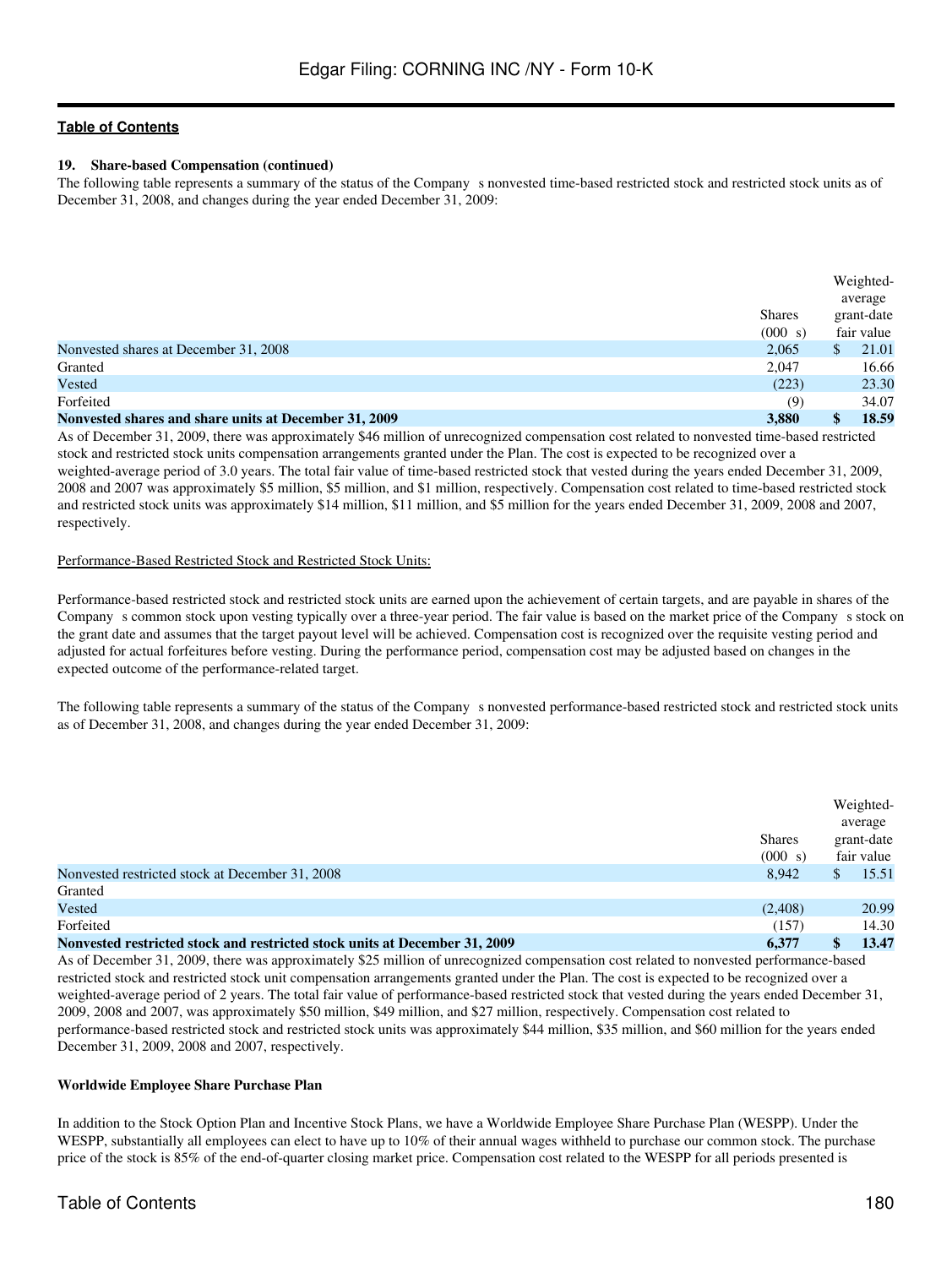immaterial.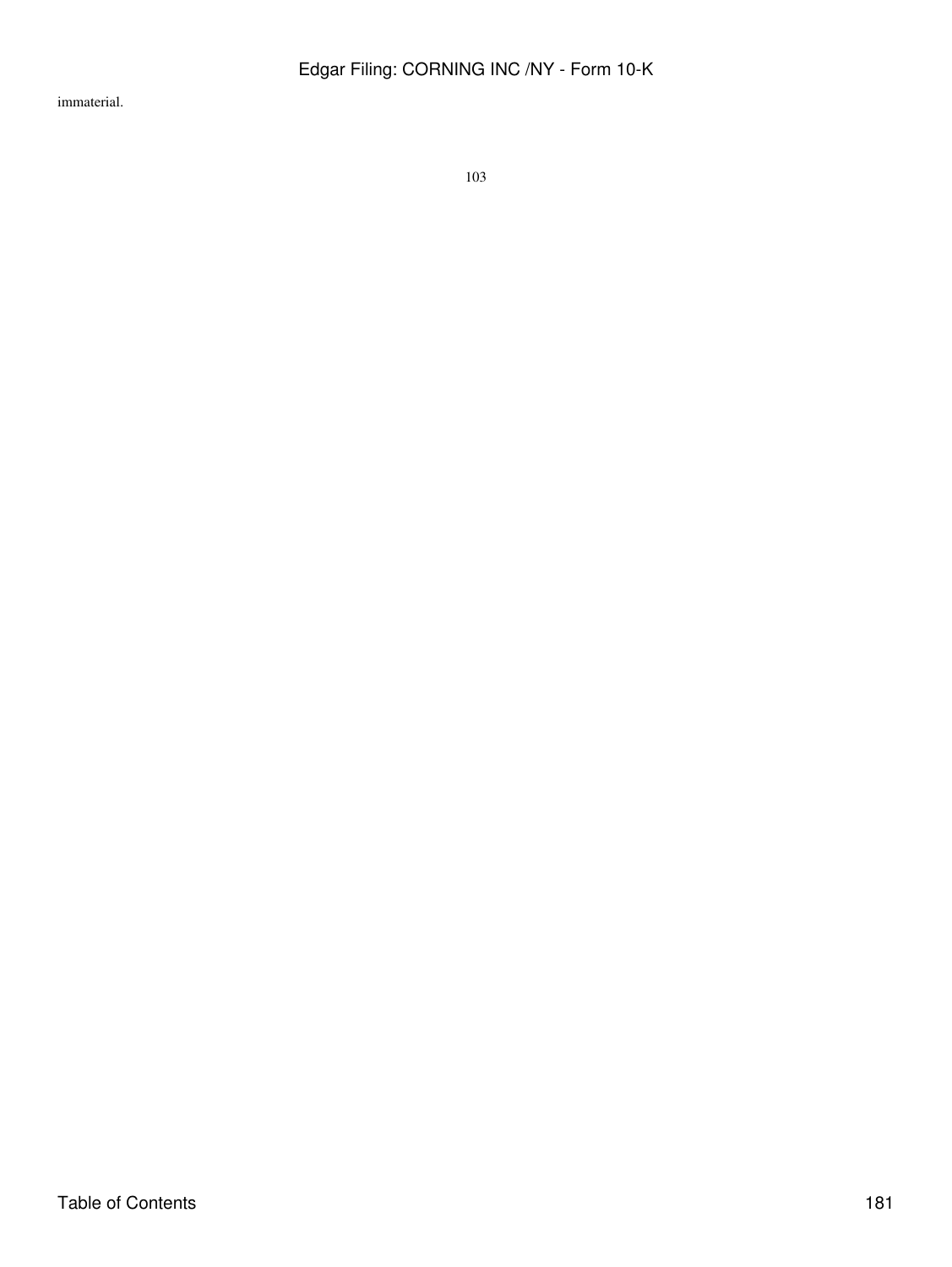#### **20. Operating Segments**

Effective January 1, 2008, Corning changed its internal reporting structure to better reflect the Companys focus on new business development and later-stage research projects and to provide more transparency on our Specialty Materials operating segment. As a result, our segment reporting includes the following changes which are in accordance with the requirements for disclosures about segments:

We have provided separate financial information for the Specialty Materials operating segment. This operating segment was previously included in All Other.

Certain later-stage development projects, such as advanced flow reactors and green lasers, meet the criteria for operating segments and are included in All Other. Spending for these projects was previously part of Exploratory Research and was reported in the reconciliation of reportable segment net income to total net income.

Certain other new product lines meet the criteria for operating segments and are included in All Other. Spending related to these businesses was previously included in our Life Sciences and Display Technologies operating segments.

Our reportable operating segments are now as follows:

Display Technologies - manufactures liquid crystal display glass for flat panel displays.

Telecommunications - manufactures optical fiber and cable and hardware and equipment components for the telecommunications industry. Environmental Technologies - manufactures ceramic substrates and filters for automotive and diesel applications. This reportable operating segment is an aggregation of our Automotive and Diesel operating segments as these two segments share similar economic characteristics, products, customer types, production processes and distribution methods.

Specialty Materials - manufactures products that provide more than 150 material formulations for glass, glass ceramics and fluoride crystals to meet demand for unique customer needs.

Life Sciences - manufactures glass and plastic consumables for scientific applications.

All other operating segments that do not meet the quantitative threshold for separate reporting have been grouped as All Other. This group is primarily comprised of development projects and results for new product lines.

We prepared the financial results for our reportable segments on a basis that is consistent with the manner in which we internally disaggregate financial information to assist in making internal operating decisions. We included the earnings of equity affiliates that are closely associated with our operating segments in the respective segment s net income. We have allocated certain common expenses among segments differently than we would for stand-alone financial information prepared in accordance with U.S. GAAP. Segment net income may not be consistent with measures used by other companies. The accounting policies of our reportable segments are the same as those applied in the consolidated financial statements.

Effective January 1, 2009, we began providing U.S. tax expense (or benefit) on U.S. earnings (losses) due to the change in our conclusion about the realizability of our U.S. deferred tax assets in 2008. As a result of the change in our tax position, we adjusted the allocation of taxes to our operating segments in 2009 to reflect this difference. The impact of this change was not significant.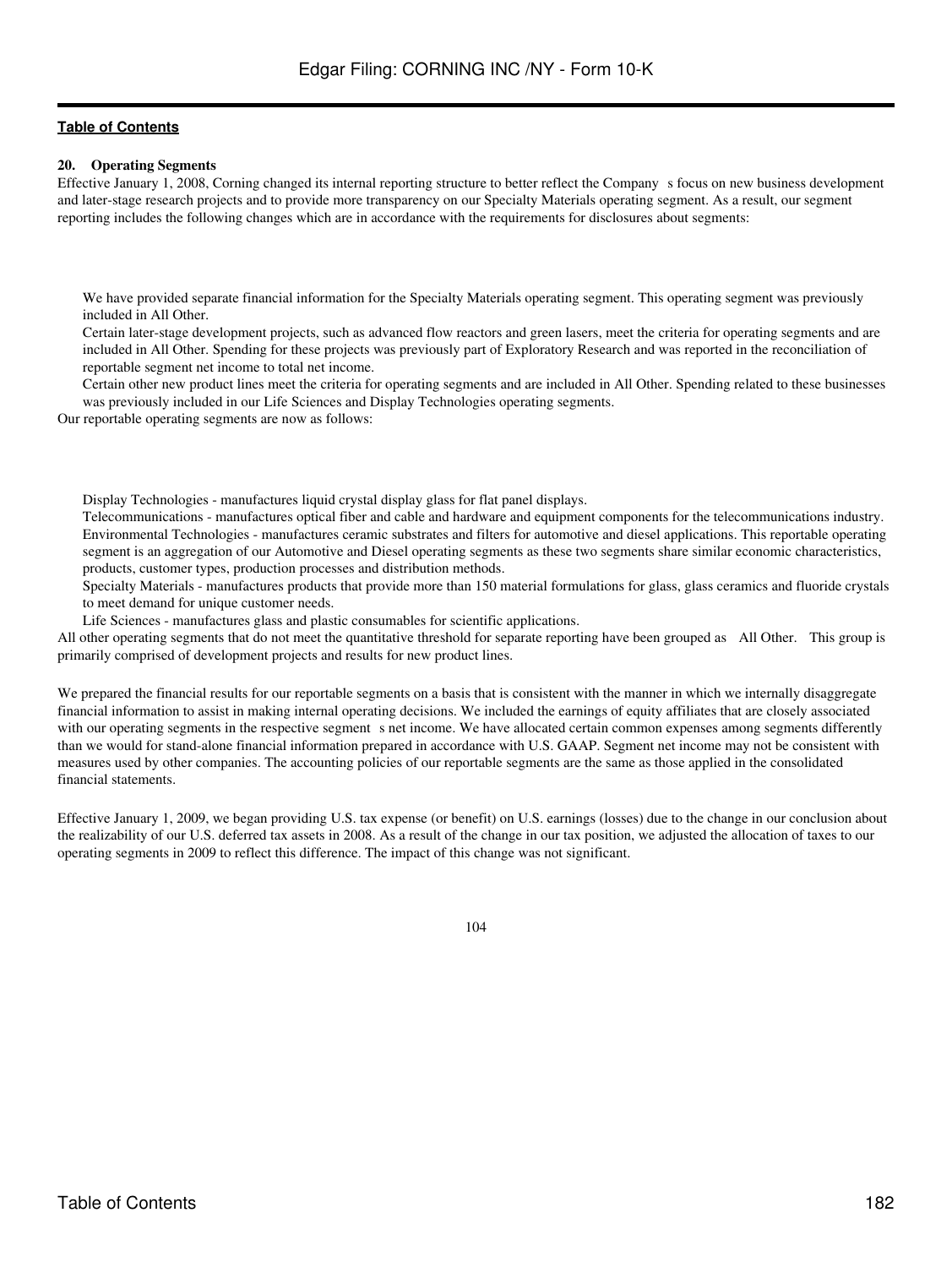# **20. Operating Segments (continued)**

The following provides historical segment information as described above:

#### **Segment Information** (in millions)

|                                                |              | Display      |      | Telecom-       |        | Environmental    |                           | Specialty |               | Life        |              | All            |             |
|------------------------------------------------|--------------|--------------|------|----------------|--------|------------------|---------------------------|-----------|---------------|-------------|--------------|----------------|-------------|
|                                                |              | Technologies |      | munications    |        | Technologies     |                           | Materials |               | Sciences    |              | Other          | Total       |
| For the year ended December 31, 2009           |              |              |      |                |        |                  |                           |           |               |             |              |                |             |
| Net sales                                      | \$           | 2,426        | \$   | 1,677          | \$     | 590              | \$                        | 331       | \$            | 366         | \$           | 5              | \$<br>5,395 |
| Depreciation (1)                               | $\mathbb{S}$ | 479          | $\$$ | 130            | \$     | 98               | \$                        | 46        | $\$$          | 20          | $\mathbb{S}$ | 13             | \$<br>786   |
| Amortization of purchased intangibles          |              |              | \$   | 10             |        |                  |                           |           |               |             |              |                | \$<br>10    |
| Research, development and engineering          |              |              |      |                |        |                  |                           |           |               |             |              |                |             |
| expenses (2)                                   | $\$$         | 81           | $\$$ | 94             | $\$$   | 107              | $\$$                      | 58        | \$            | 12          |              | \$125          | \$<br>477   |
| Restructuring, impairment and other            |              |              |      |                |        |                  |                           |           |               |             |              |                |             |
| charges $(3)$                                  | \$           | 31           | \$   | 42             | \$     | 28               | \$                        | 17        | \$            | 8           | \$           | 4              | \$<br>130   |
| Equity in earnings (loss) of affiliated        |              |              |      |                |        |                  |                           |           |               |             |              |                |             |
| companies (4)                                  | \$           | 1,102        | \$   | (3)            | $\$\,$ | $\boldsymbol{7}$ |                           |           |               |             | \$           | 32             | \$<br>1,138 |
| Income tax (provision) benefit                 | \$           | (279)        | \$   | (19)           | \$     | 24               | \$                        | $28\,$    | \$            | (19)        | \$           | 45             | \$<br>(220) |
| Net income $(\text{loss})$ (5)                 | \$           | 1,992        | $\$$ | 19             | $\$\,$ | (42)             | $\sqrt{\ }$               | (54)      | $\frac{1}{2}$ | 39          | \$           | (80)           | \$<br>1,874 |
| Investment in affiliated companies, at equity  | \$           | 2,618        | \$   | 18             | \$     | 34               |                           |           |               |             | \$           | 206            | \$<br>2,876 |
| Segment assets (6)                             | \$           | 8,699        | \$   | 967            | \$     | 874              | \$                        | 319       | \$            | 229         | \$           | 206            | \$11,294    |
| Capital expenditures                           | \$           | 552          | \$   | 65             | \$     | 51               | \$                        | 33        | \$            | 26          | \$           | 14             | \$<br>741   |
| For the year ended December 31, 2008           |              |              |      |                |        |                  |                           |           |               |             |              |                |             |
| Net sales                                      | \$           | 2,724        | \$   | 1,799          | \$     | 711              | \$                        | 372       | \$            | 326         | \$           | 16             | \$<br>5.948 |
| Depreciation (1)                               | \$           | 407          | $\$$ | 117            | $\$$   | 95               | \$                        | 36        | \$            | 14          | \$           | 12             | \$<br>681   |
| Amortization of purchased intangibles          |              |              | \$   | 11             |        |                  |                           |           |               |             |              |                | \$<br>11    |
| Research, development and engineering          |              |              |      |                |        |                  |                           |           |               |             |              |                |             |
| expenses (2)                                   | $\$$         | 109          | $\$$ | 93             | $\$$   | 125              | $\$\,$                    | 45        | \$            | $\,$ 8 $\,$ |              | \$163          | \$<br>543   |
| Restructuring, impairment and other            |              |              |      |                |        |                  |                           |           |               |             |              |                |             |
| charges $(3)$                                  |              |              | \$   | 17             |        |                  | \$                        | 2         |               |             |              |                | \$<br>19    |
| Equity in earnings of affiliated companies (4) | \$           | 916          |      |                | $\$$   | 4                |                           |           |               |             | \$           | 56             | \$<br>976   |
| Income tax provision                           | \$           | (205)        | \$   | (14)           | \$     | (11)             |                           |           | \$            | (9)         | \$           | (3)            | \$<br>(242) |
| Net income $(\text{loss})$ (5)                 | \$           | 2,221        | $\$$ | 45             | $\$\,$ | 33               | $\$$                      | (7)       | $\$$          | 53          |              | \$(168)        | \$<br>2,177 |
| Investment in affiliated companies, at equity  | \$           | 1,819        | \$   | 18             | \$     | 37               |                           |           |               |             | \$           | 202            | \$2.076     |
| Segment assets (6)                             | \$           | 7,902        | $\$$ | 1,088          | \$     | 911              | \$                        | 297       | \$            | 140         | \$           | 202            | \$10,540    |
| Capital expenditures                           | \$           | 1,431        | \$   | 91             | \$     | 155              | \$                        | 37        | \$            | 16          | \$           | 35             | \$<br>1,765 |
| For the year ended December 31, 2007           |              |              |      |                |        |                  |                           |           |               |             |              |                |             |
| Net sales                                      | \$           | 2,613        | \$   | 1,779          | \$     | 757              | \$                        | 379       | \$            | 305         | \$           | 27             | \$<br>5,860 |
| Depreciation (1)                               | \$           | 325          | \$   | 123            | \$     | 89               | \$                        | 32        | \$            | 15          | \$           | $\overline{7}$ | \$<br>591   |
| Amortization of purchased intangibles          |              |              | \$   | 10             |        |                  |                           |           |               |             |              |                | \$<br>10    |
| Research, development and engineering          |              |              |      |                |        |                  |                           |           |               |             |              |                |             |
| expenses (2)                                   | \$           | 102          | \$   | 82             | \$     | 125              | $\mathcal{S}$             | 41        | \$            | 8           |              | \$121          | \$<br>479   |
| Restructuring, impairment and other            |              |              |      |                |        |                  |                           |           |               |             |              |                |             |
| charges $(3)$                                  |              |              | \$   | (4)            |        |                  |                           |           |               |             |              |                | \$<br>(4)   |
| Equity in earnings of affiliated companies (4) | \$           | 596          | $\$$ | $\overline{4}$ | $\$\,$ | $\overline{c}$   |                           |           |               |             | \$           | 18             | \$<br>620   |
| Income tax provision                           | \$           | (152)        | \$   | (35)           | \$     | (15)             |                           |           | \$            | (13)        | \$           | (19)           | \$<br>(234) |
| Net income (loss) (5)                          | \$           | 2,015        | \$   | 118            | \$     | 61               | $\boldsymbol{\mathsf{S}}$ | (3)       | $\frac{1}{2}$ | 44          |              | \$(161)        | \$<br>2,074 |
| Investment in affiliated companies, at equity  | \$           | 1,733        | \$   | 19             | \$     | 32               |                           |           |               |             | \$           | 213            | \$<br>1,997 |
| Segment assets (6)                             | \$           | 5,853        | \$   | 1,105          | \$     | 853              | \$                        | 292       | \$            | 150         | $\mathbb{S}$ | 235            | \$<br>8,488 |
| Capital expenditures                           | \$           | 883          | \$   | 66             | \$     | 67               | \$                        | 30        | \$            | 16          | \$           | 3              | \$<br>1.065 |

(1) Depreciation expense for Corning s reportable segments includes an allocation of depreciation of corporate property not specifically identifiable to a segment.

(2) Research, development, and engineering expenses include direct project spending that is identifiable to a segment.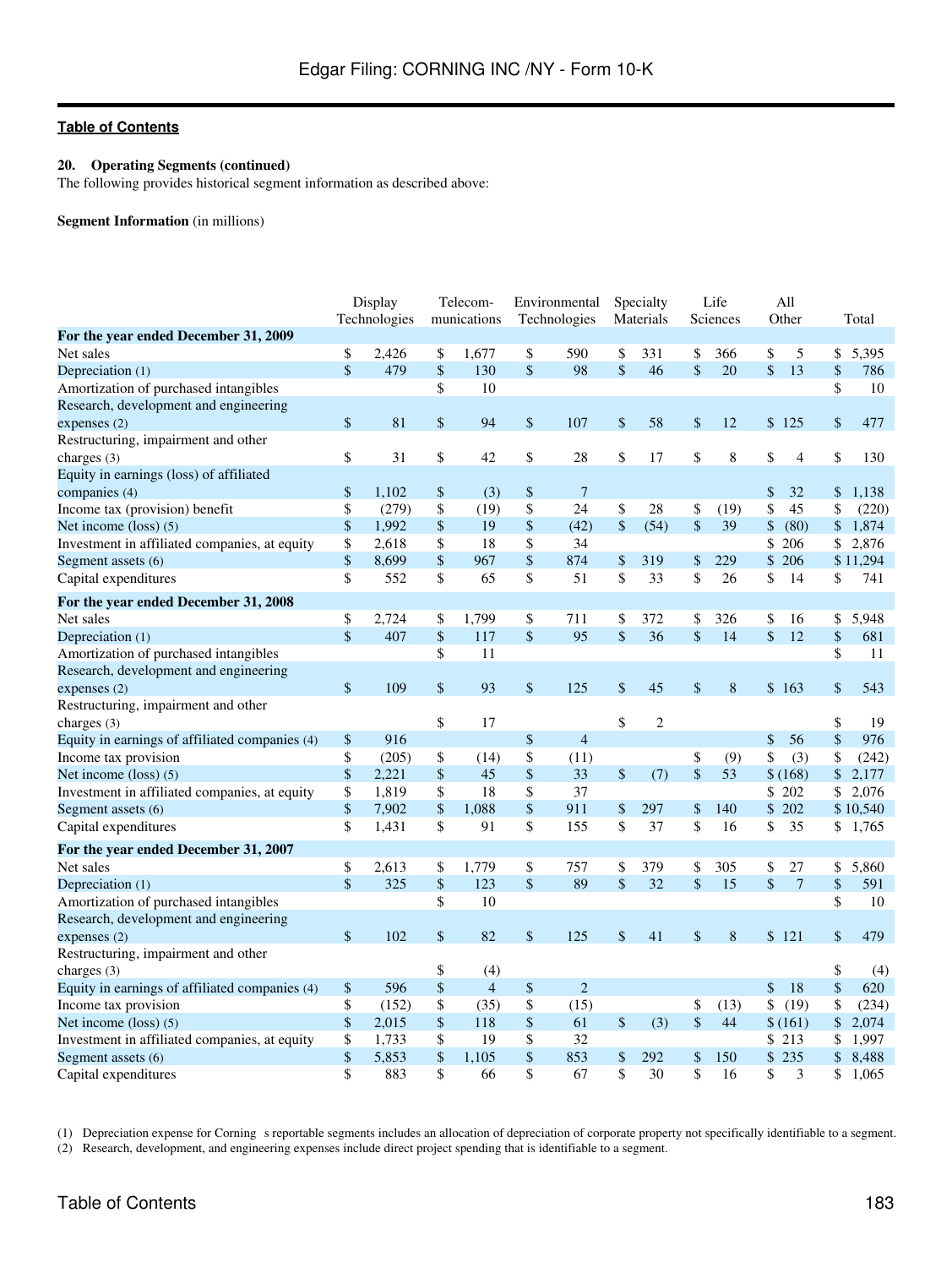- (3) In 2008, restructuring, impairment and other charges and (credits) include a charge of \$22 million that was primarily comprised of severance costs for a restructuring plan in the Telecommunications segment.
- (4) In 2007, equity in earnings of affiliated companies, included \$40 million related to impairments and other charges and credits for Samsung Corning in the All Other segment.
- (5) Many of Corning s administrative and staff functions are performed on a centralized basis. Where practicable, Corning charges these expenses to segments based upon the extent to which each business uses a centralized function. Other staff functions, such as corporate finance, human resources and legal are allocated to segments, primarily as a percentage of sales. In 2008, net income (loss) included a \$12 million litigation settlement in the Display Technologies segment and a \$14 million loss on the sale of a business in the All Other segment. In 2007, net income (loss) of the Telecommunications segment included a \$19 million gain on the sale of the European submarine cabling business.
- (6) Segment assets include inventory, accounts receivable, property and associated equity companies and cost investments.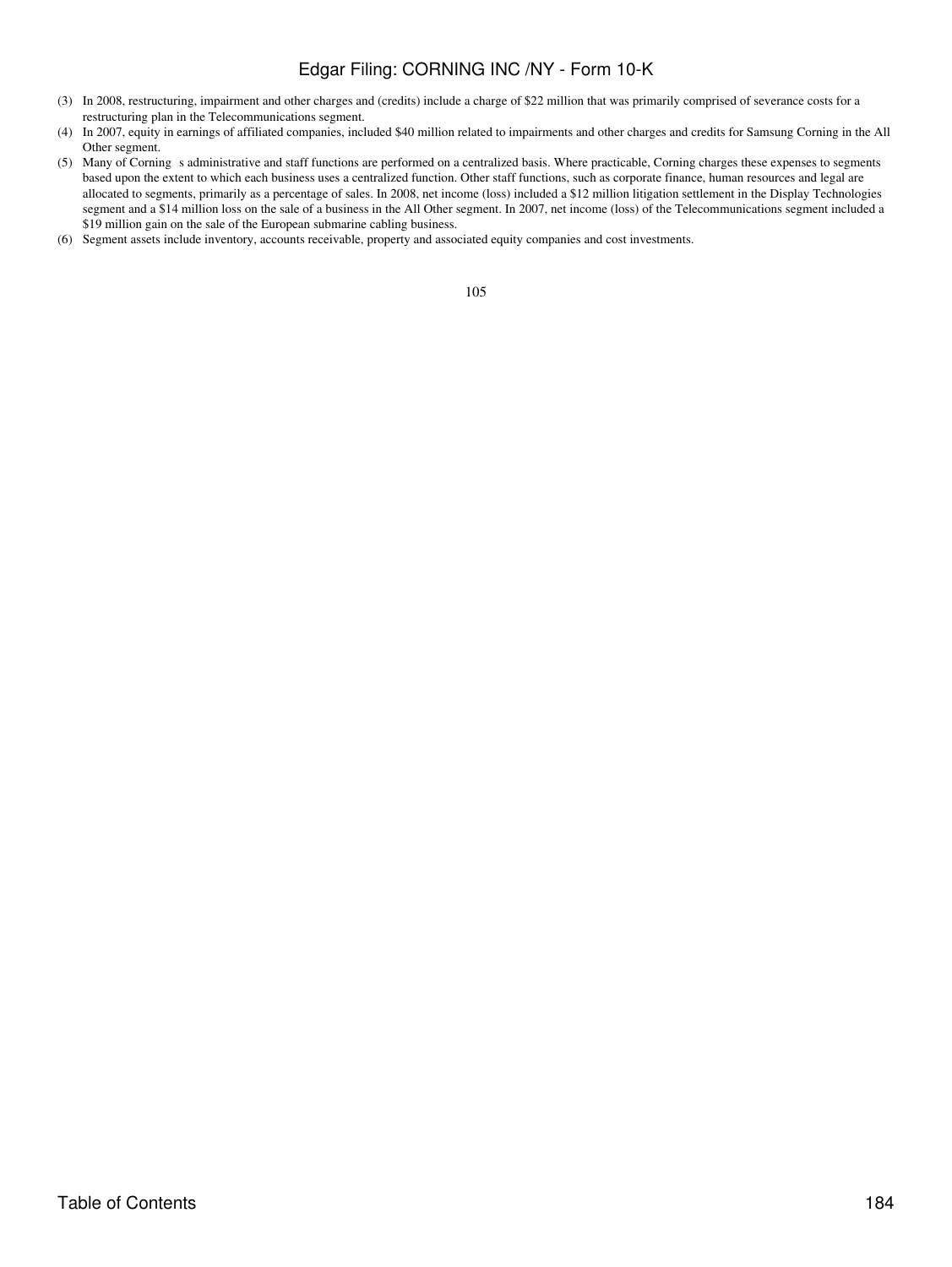#### **20. Operating Segments (continued)**

For the year ended December 31, 2009, the following number of customers, which individually accounted for 10% or more of each segment s sales, represented the following concentration of segment sales:

In the Display Technologies segment, three customers accounted for 62% of total segment sales.

In the Telecommunications segment, one customer accounted for 12% of total segment sales.

In the Environmental Technologies segment, three customers accounted for 85% of total segment sales.

In the Specialty Materials segment, there were no customers that accounted for 10% of segment sales.

In the Life Sciences segment, two customers accounted for 45% of segment sales.

A significant amount of specialized manufacturing capacity for our Display Technologies segment is concentrated in Asia. It is at least reasonably possible that the use of a facility located outside of an entity s home country could be disrupted. Due to the specialized nature of the assets, it would not be possible to find replacement capacity quickly. Accordingly, loss of these facilities could produce a near-term severe impact to our display business and the Company as a whole.

A reconciliation of reportable segment net income (loss) to consolidated net income (loss) follows (in millions):

|                                                                    | Years ended December 31. |         |         |
|--------------------------------------------------------------------|--------------------------|---------|---------|
|                                                                    | 2009                     | 2008    | 2007    |
| Net income of reportable segments                                  | \$1.954                  | \$2,345 | \$2,235 |
| Non-reportable segments                                            | (80)                     | (168)   | (161)   |
| Unallocated amounts:                                               |                          |         |         |
| Net financing costs $(1)$                                          | (122)                    | 15      | 36      |
| Stock-based compensation expense                                   | (127)                    | (118)   | (138)   |
| Exploratory research                                               | (61)                     | (69)    | (67)    |
| Corporate contributions                                            | (27)                     | (35)    | (32)    |
| Equity in earnings of affiliated companies, net of impairments (2) | 297                      | 382     | 363     |
| Asbestos litigation (3)                                            | (20)                     | 340     | (185)   |
| Other corporate items (4)                                          | 194                      | 2,565   | 99      |
| Net income                                                         | \$2,008                  | \$5,257 | \$2,150 |

- (1) Net financing costs include interest expense, interest income, and interest costs and investment gains and losses associated with benefit plans.
- (2) Equity in earnings of affiliated companies, net of impairments and taxes is primarily equity in earnings of Dow Corning Corporation, which includes the following items:

In 2009, a \$29 million credit primarily for our share of excess foreign tax credits from foreign dividends and a \$29 million charge for our share of restructuring charges.

In 2008, an \$18 million charge representing our share of an other-than-temporary impairment of auction rate securities.

(3) In 2009, Corning recorded charges of \$20 million to adjust the asbestos liability for the change in value of certain components of the amended PCC Plan and the estimated liability for non-PCC asbestos claims. In 2008, Corning reduced its liability for asbestos litigation by \$327 million as a result of the increase in the likelihood of a settlement under recently proposed terms and a corresponding decrease in the likelihood of a settlement under terms established in 2003. Also, in 2008, Corning recorded a credit of \$13 million to adjust the asbestos liability for the change in value of certain components of the Amended PCC Plan. In 2007, Corning recorded a charge of \$185 million for the change in the estimated fair value of the components of the asbestos litigation liability under the terms of the 2003 plan.

(4) Other corporate items include the tax impact of the unallocated amounts and the following significant items: In 2009, Corning recorded \$10 million of additional valuation allowance due to a change in judgment about the realizability of U.S. and United Kingdom deferred tax assets in future years; a \$41 million tax benefit to reflect a deferred tax asset associated with Medicare Part D subsidies; a \$27 million U.S. tax credit for research and experimentation expenses incurred from 2005 to 2008; and \$98 million of restructuring charges.

In 2008, Corning released \$2.5 billion of valuation allowances including \$2.4 billion due to sustained profitability and positive future earnings projections for U.S. entities and \$115 million from a change in estimate regarding 2008 U.S. taxable income. Also, we recorded a \$40 million gain related to a favorable tax settlement with the Canadian Revenue Agency and net losses of \$53 million on certain available-for-sale securities included in cash and short-term investments.

In 2007, Corning recorded a loss of \$15 million from the repurchase of \$223 million principal amount of our 6.25% Euro notes due 2010 and a credit of \$103 million from the release of a valuation allowance on German tax benefits.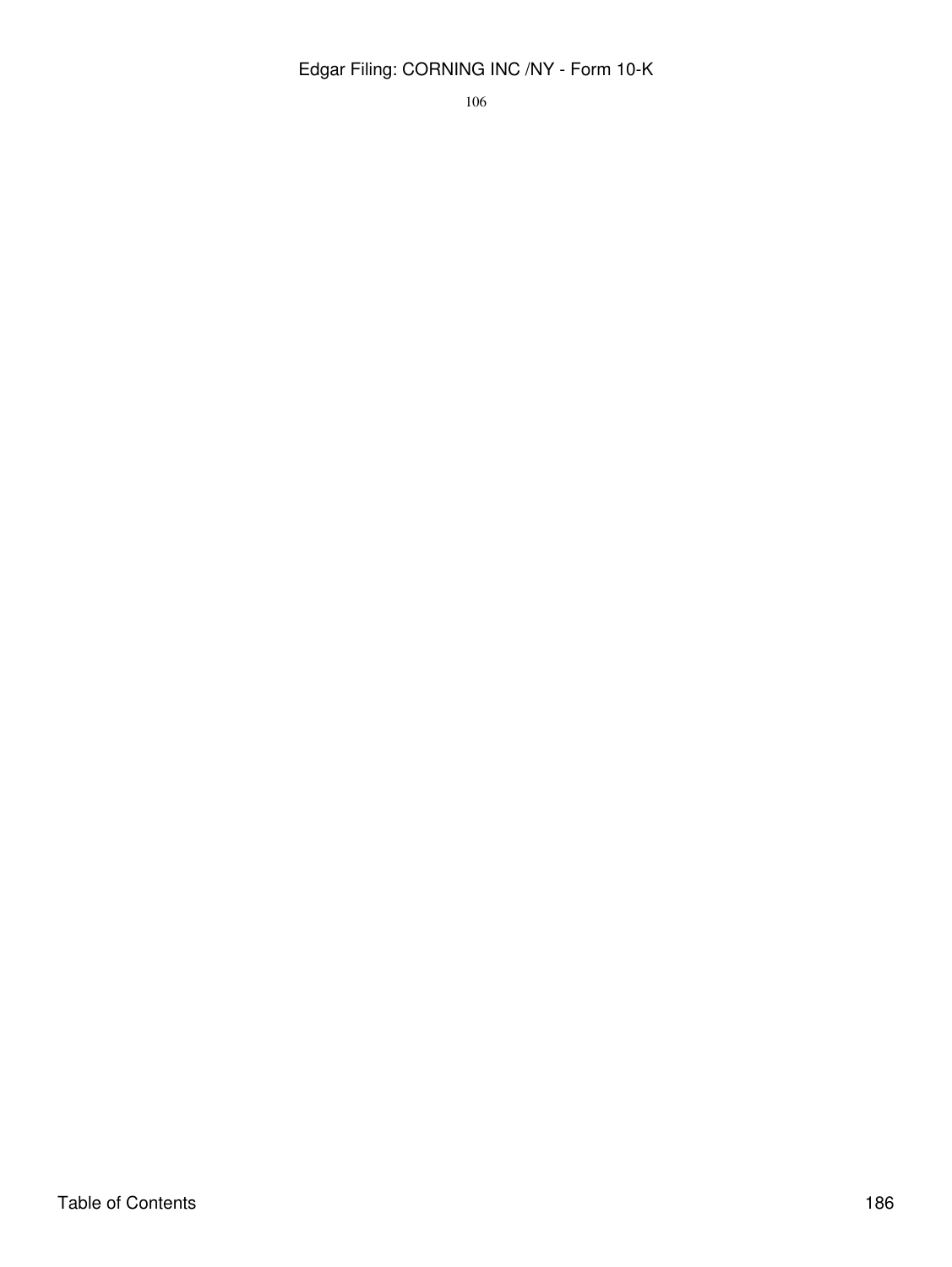# **20. Operating Segments (continued)**

A reconciliation of reportable segment net assets to consolidated net assets follows (in millions):

|                                     | Years ended December 31, |          |          |  |
|-------------------------------------|--------------------------|----------|----------|--|
|                                     | 2009                     | 2008     | 2007     |  |
| Total assets of reportable segments | \$11,088                 | \$10,338 | \$8,253  |  |
| Non-reportable segments             | 206                      | 202      | 235      |  |
| Unallocated amounts:                |                          |          |          |  |
| Current assets $(1)$                | 4.203                    | 3.327    | 3,808    |  |
| Investments $(2)$                   | 1.116                    | 980      | 1,039    |  |
| Property, net (3)                   | 895                      | 1.027    | 981      |  |
| Other non-current assets (4)        | 3.787                    | 3.382    | 899      |  |
| Total assets                        | \$21,295                 | \$19,256 | \$15.215 |  |

(1) Includes current corporate assets, primarily cash, short-term investments and deferred taxes.

(2) Represents corporate investments in affiliated companies, at both cost and equity (primarily Dow Corning Corporation).

(3) Represents corporate property not specifically identifiable to an operating segment.

(4) Includes non-current corporate assets, pension assets and deferred taxes.

Information concerning principal geographic areas was as follows (in millions):

|                            |                     | 2009 |                                | 2008         |    |                                | 2007         |                                |         |
|----------------------------|---------------------|------|--------------------------------|--------------|----|--------------------------------|--------------|--------------------------------|---------|
|                            | <b>Net</b><br>sales |      | Long-<br>lived<br>assets $(1)$ | Net<br>sales |    | Long-<br>lived<br>assets $(1)$ | Net<br>sales | Long-<br>lived<br>assets $(1)$ |         |
| <b>North America</b>       |                     |      |                                |              |    |                                |              |                                |         |
| <b>United States</b>       | \$1,314             | \$   | 4,625                          | \$1,568      | \$ | 4,455                          | \$1,630      | \$                             | 4,256   |
| Canada                     | 112                 |      |                                | 113          |    |                                | 132          |                                |         |
| Mexico                     | 44                  |      | 64                             | 50           |    | 72                             | 48           |                                | 64      |
| <b>Total North America</b> | 1,470               |      | 4,689                          | 1,731        |    | 4,527                          | 1,810        |                                | 4,320   |
| Asia Pacific               |                     |      |                                |              |    |                                |              |                                |         |
| Japan                      | 630                 |      | 2,095                          | 803          |    | 1,784                          | 670          |                                | 1,025   |
| Taiwan                     | 1,735               |      | 2,518                          | 1,966        |    | 2,678                          | 1,932        |                                | 1,906   |
| China                      | 638                 |      | 400                            | 293          |    | 372                            | 296          |                                | 151     |
| Korea                      | 61                  |      | 2,766                          | 57           |    | 1,960                          | 79           |                                | 1,865   |
| Other                      | 105                 |      | 10                             | 162          |    | 3                              | 182          |                                | 3       |
| <b>Total Asia Pacific</b>  | 3,169               |      | 7,789                          | 3,281        |    | 6,797                          | 3,159        |                                | 4,950   |
| Europe                     |                     |      |                                |              |    |                                |              |                                |         |
| Germany                    | 190                 |      | 57                             | 237          |    | 154                            | 269          |                                | 110     |
| France                     | 48                  |      | 125                            | 60           |    | 121                            | 53           |                                | 150     |
| United Kingdom             | 92                  |      |                                | 95           |    | 14                             | 73           |                                | 27      |
| Italy                      |                     |      |                                |              |    |                                | 32           |                                |         |
| Other                      | 264                 |      | 63                             | 417          |    | 17                             | 343          |                                | 139     |
| <b>Total Europe</b>        | 594                 |      | 245                            | 809          |    | 306                            | 770          |                                | 426     |
| Latin America              |                     |      |                                |              |    |                                |              |                                |         |
| <b>Brazil</b>              | 19                  |      |                                | 24           |    |                                | 22           |                                |         |
| Other                      | 16                  |      |                                | 11           |    | 15                             | 10           |                                | 15      |
| <b>Total Latin America</b> | 35                  |      |                                | 35           |    | 15                             | 32           |                                | 15      |
| All Other                  | 127                 |      | 26                             | 92           |    | 20                             | 89           |                                | $\,8\,$ |
| Total                      | \$5,395             |      | \$12,749                       | \$5,948      |    | \$11,665                       | \$5,860      | \$                             | 9,719   |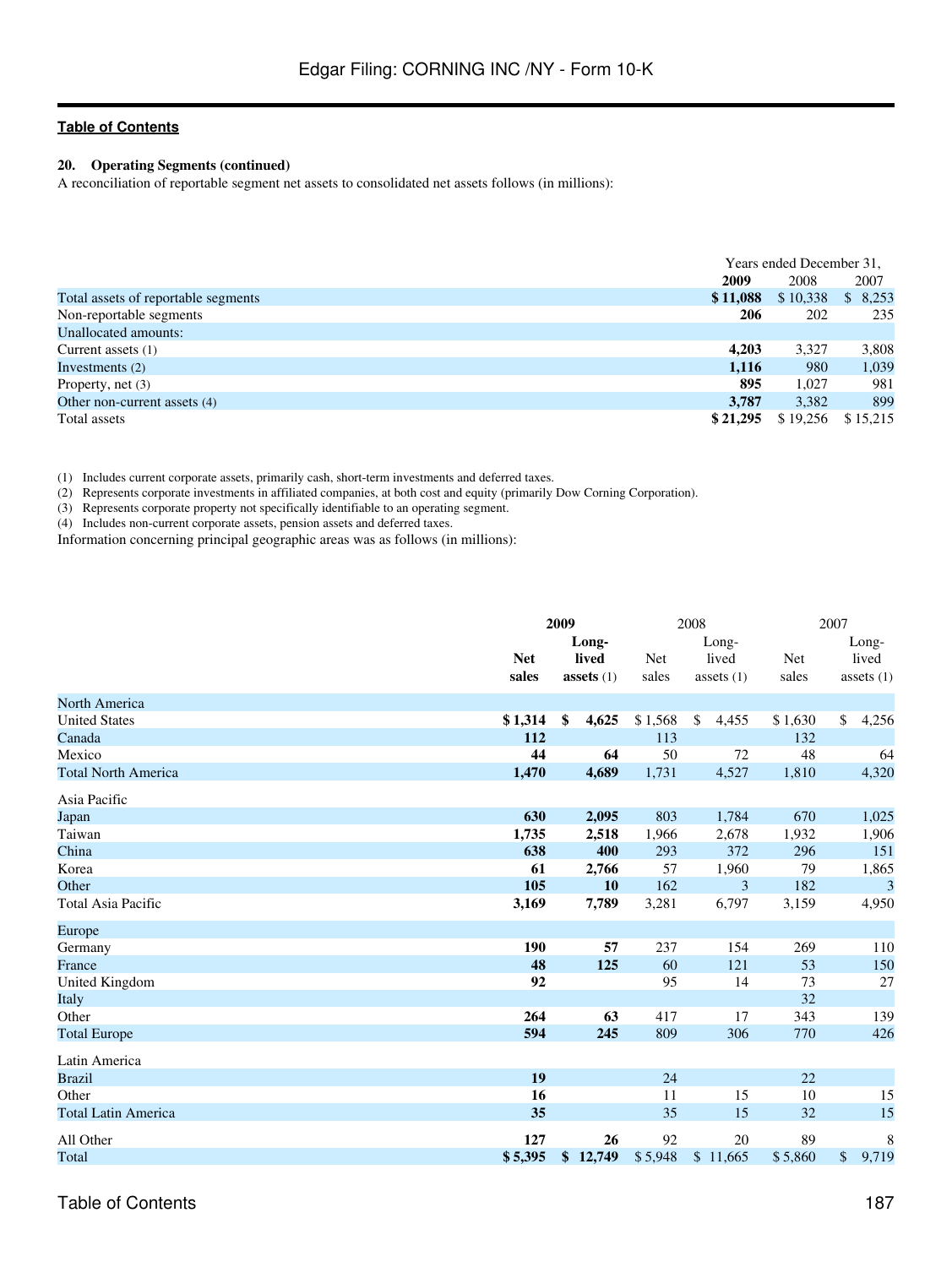(1) Long-lived assets primarily include investments, plant and equipment, goodwill and other intangible assets. Assets in the U.S. and Korea include investments in Dow Corning Corporation and Samsung Corning Precision.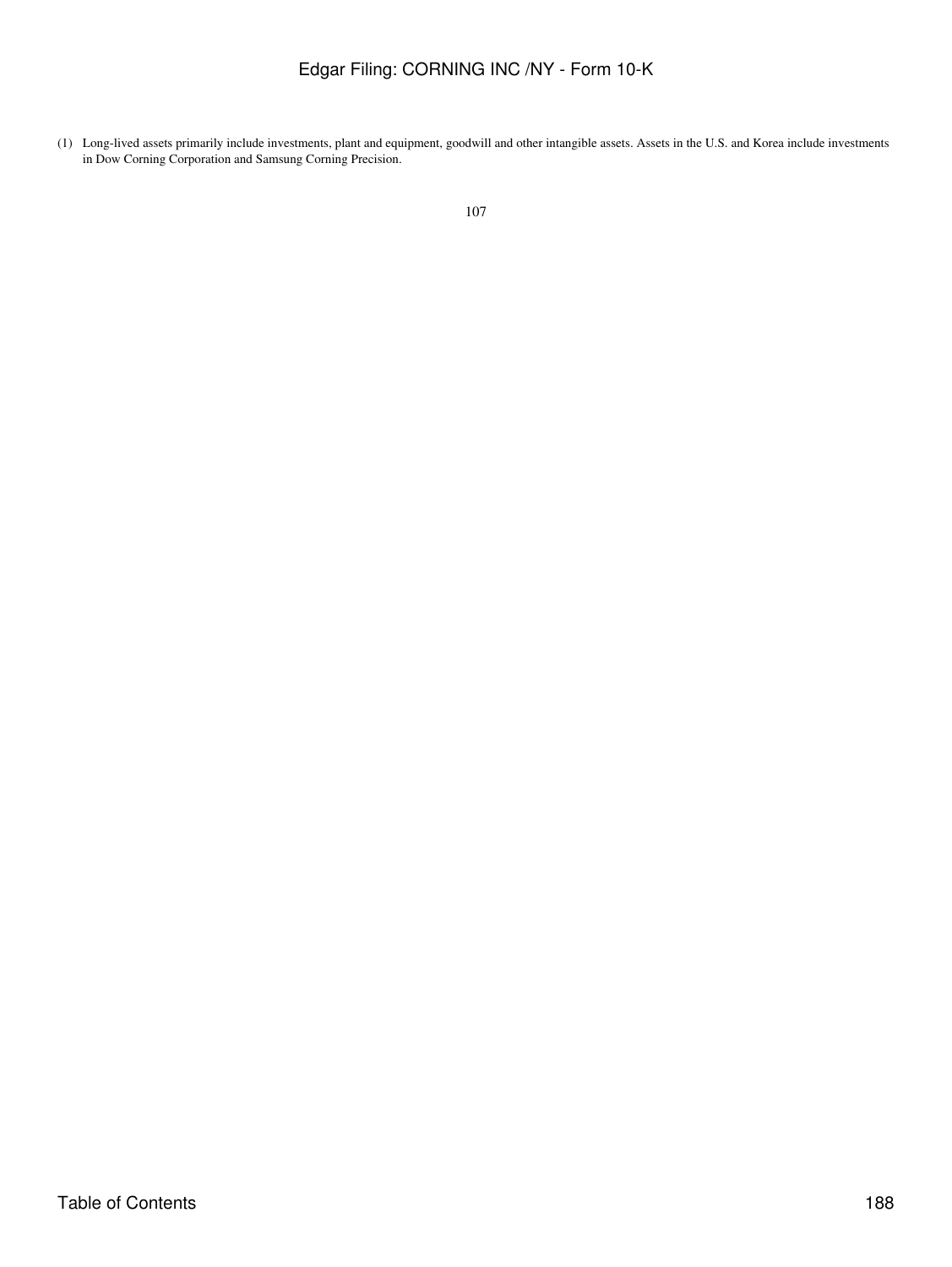**Corning Incorporated and Subsidiary Companies**

#### **Schedule II - Valuation Accounts and Reserves**

(in millions)

| Year ended December 31, 2009                         |    | <b>Balance at</b><br>beginning of period | <b>Additions</b> | <b>Net deductions</b><br>and other |   | <b>Balance at</b><br>end of period |
|------------------------------------------------------|----|------------------------------------------|------------------|------------------------------------|---|------------------------------------|
| Doubtful accounts and allowances                     | S. | <b>20</b>                                |                  |                                    | S | 20                                 |
| Deferred tax assets valuation allowance              |    | 230                                      | 15               |                                    |   | 245                                |
| Accumulated amortization of purchased intangible     |    |                                          |                  |                                    |   |                                    |
| assets                                               |    | 204                                      | 13               |                                    | æ | 217                                |
| Reserves for accrued costs of business restructuring |    | 34                                       | 209              | 143                                | S | 100                                |

| Year ended December 31, 2008                         | Balance at<br>beginning of period |       |  | <b>Additions</b> | Net deductions<br>and other | Balance at<br>end<br>of period |     |
|------------------------------------------------------|-----------------------------------|-------|--|------------------|-----------------------------|--------------------------------|-----|
| Doubtful accounts and allowances                     |                                   | 20    |  |                  |                             |                                | 20  |
| Deferred tax assets valuation allowance              |                                   | 3.181 |  |                  | 2.951                       |                                | 230 |
| Accumulated amortization of purchased intangible     |                                   |       |  |                  |                             |                                |     |
| assets                                               |                                   | 210   |  |                  |                             |                                | 204 |
| Reserves for accrued costs of business restructuring |                                   | 34    |  | 19               | (19)                        |                                | 34  |

| Year ended December 31, 2007                         | Balance at<br>beginning of period | <b>Additions</b> | Net deductions<br>and other | Balance at<br>end<br>of period |
|------------------------------------------------------|-----------------------------------|------------------|-----------------------------|--------------------------------|
| Doubtful accounts and allowances                     | 21                                |                  |                             | 20                             |
| Deferred tax assets valuation allowance              | 3.542                             |                  | 361                         | 3.181                          |
| Accumulated amortization of purchased intangible     |                                   |                  |                             |                                |
| assets                                               | \$<br>229                         | 16               | 35                          | 210                            |
| Reserves for accrued costs of business restructuring | 76                                |                  | 42                          | 34                             |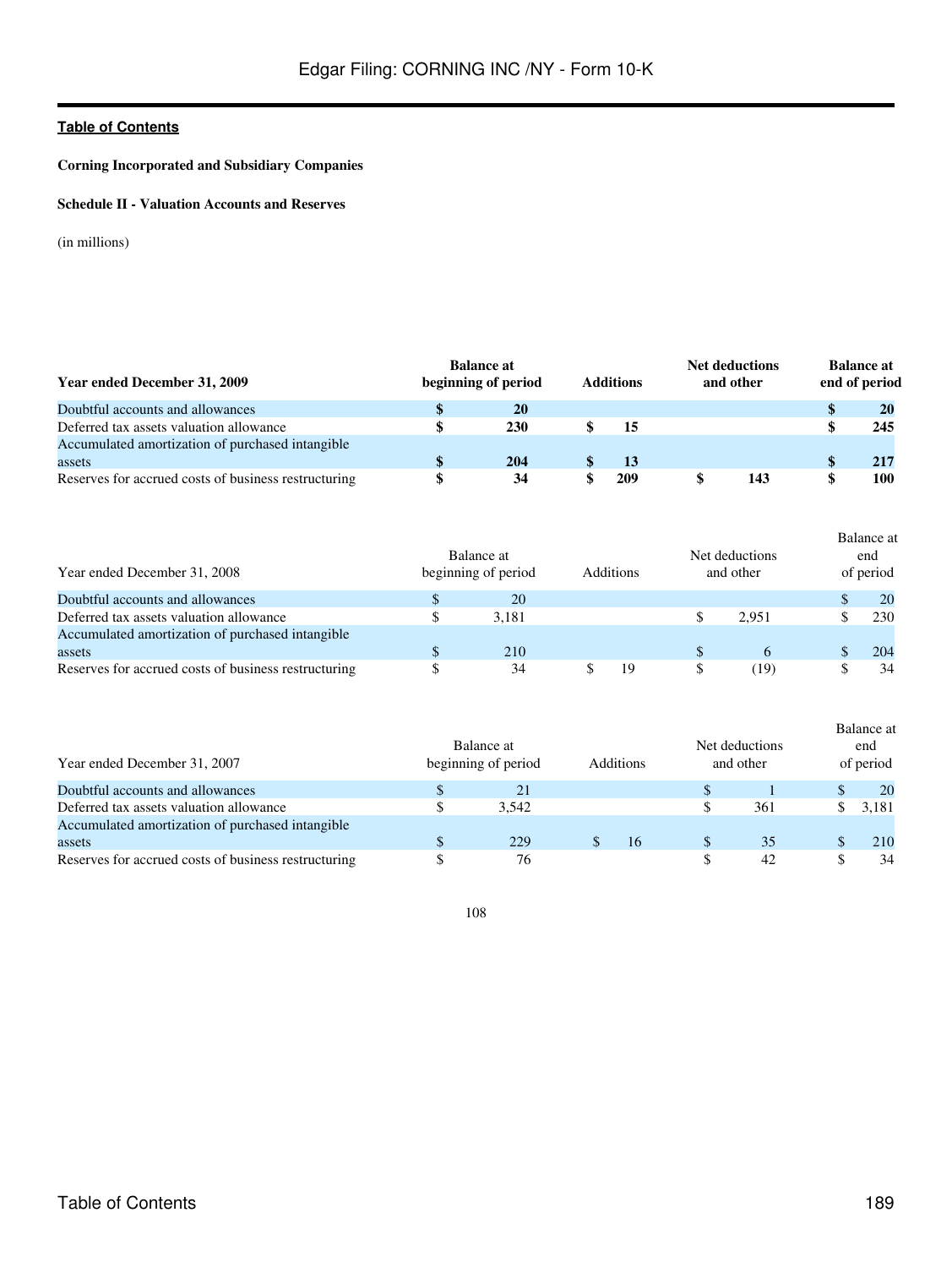# **Quarterly Operating Results**

### (unaudited)

(In millions, except per share amounts)

|    |      |                  |      |                              |      |                                    |      | <b>Total</b>                 |
|----|------|------------------|------|------------------------------|------|------------------------------------|------|------------------------------|
|    |      |                  |      |                              |      |                                    |      | year                         |
| \$ | 989  |                  |      |                              |      |                                    |      | \$5,395                      |
| \$ | 270  | \$               | 575  | \$                           | 599  | \$                                 | 649  | \$2,093                      |
|    | 165  |                  |      | \$                           | 10   | \$                                 | 53   | 228<br>\$                    |
|    | 4    | \$               | 5    | \$                           | 6    | \$                                 | 5    | <b>20</b><br>\$              |
| \$ | 195  | \$               | 361  | \$                           | 418  | \$                                 | 461  | \$1,435                      |
| æ  | -66  | S                | 4    | \$                           | (32) | \$                                 | 36   | \$<br>- 74                   |
|    | 14   | \$.              | 611  | \$                           | 643  | \$                                 | 740  | \$2,008                      |
| \$ | 0.01 | \$               | 0.39 | \$                           | 0.41 | \$                                 | 0.48 | 1.30<br>\$.                  |
|    | 0.01 | \$               | 0.39 | \$                           | 0.41 | \$.                                | 0.47 | \$1.28                       |
|    |      | First<br>quarter |      | Second<br>quarter<br>\$1,395 |      | <b>Third</b><br>quarter<br>\$1,479 |      | Fourth<br>quarter<br>\$1,532 |

|                                                 | First       | Second    | Third     | Fourth                | Total     |
|-------------------------------------------------|-------------|-----------|-----------|-----------------------|-----------|
| 2008                                            | quarter     | quarter   | quarter   | quarter               | year      |
| Net sales                                       | \$1,617     | \$1,692   | \$1,555   | \$1,084               | \$5,948   |
| Gross margin                                    | 844<br>S.   | 852<br>\$ | 735<br>S. | 307<br>\$             | \$2,738   |
| Restructuring, impairment and other charges     | S.<br>(1)   |           | (2)<br>\$ | -22<br><sup>\$</sup>  | -19<br>\$ |
| Asbestos litigation (credits) charges           | \$ (327)    | 9         | \$<br>6   | \$.<br>(28)           | \$ (340)  |
| Equity in earnings of affiliated companies      | \$312       | 367<br>S. | \$<br>391 | $\mathbb{S}$<br>- 288 | \$1,358   |
| (Provision) benefit for income taxes            | \$.<br>(74) | \$2.381   | \$<br>-51 | S.<br>-17             | \$2,375   |
| Net income attributable to Corning Incorporated | \$1.029     | \$3,211   | \$<br>768 | $\frac{1}{249}$       | \$5,257   |
| Basic earnings per common share                 | \$0.66      | \$2.05    | \$0.49    | \$0.16                | \$3.37    |
| Diluted earnings per common share               | \$0.64      | \$2.01    | \$0.49    | \$0.16                | \$3.32    |
|                                                 |             |           |           |                       |           |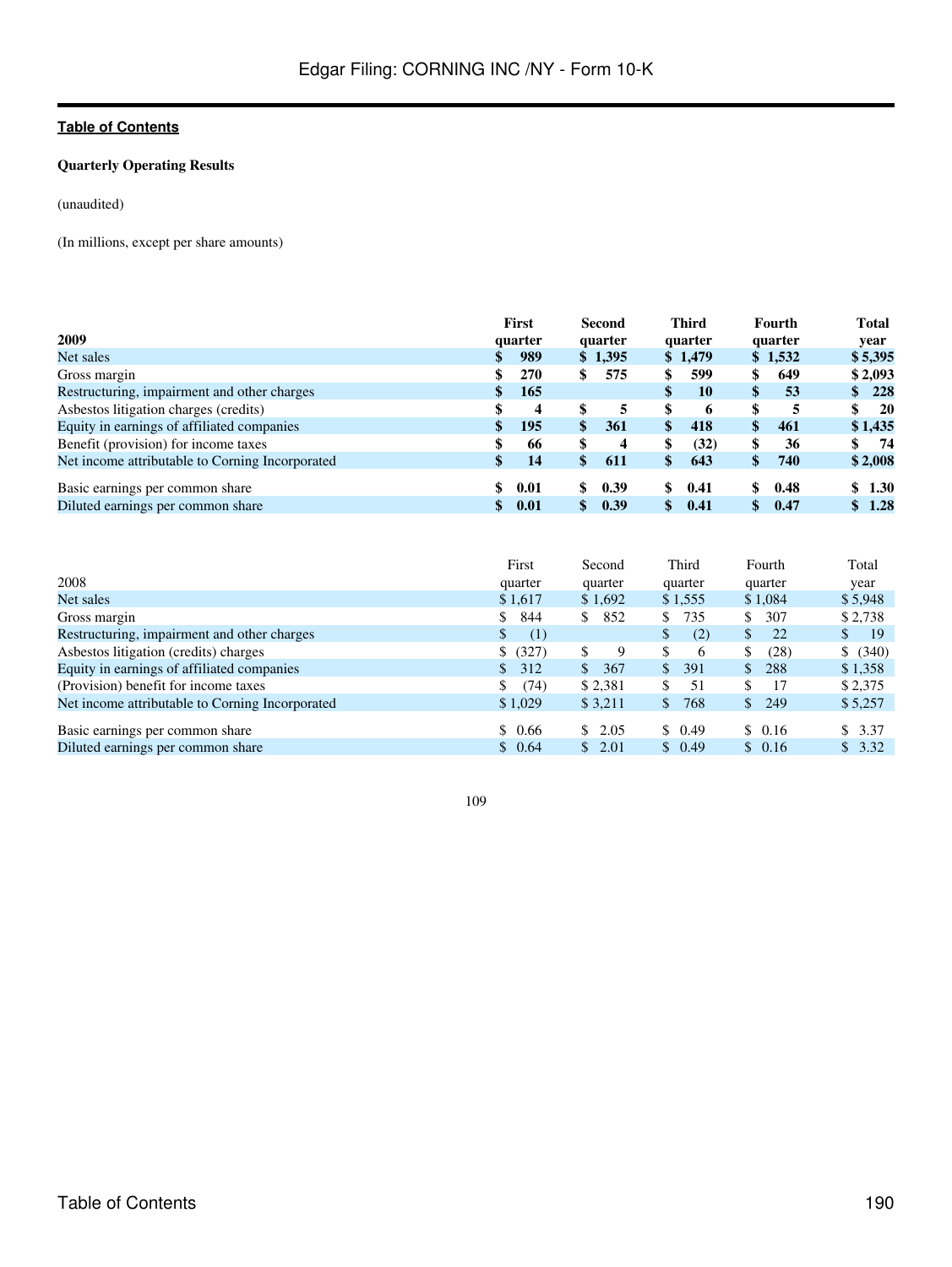# **DOW CORNING CORPORATION**

# **AND SUBSIDIARIES**

# **CONSOLIDATED FINANCIAL STATEMENTS**

**For the period ended December 31, 2009**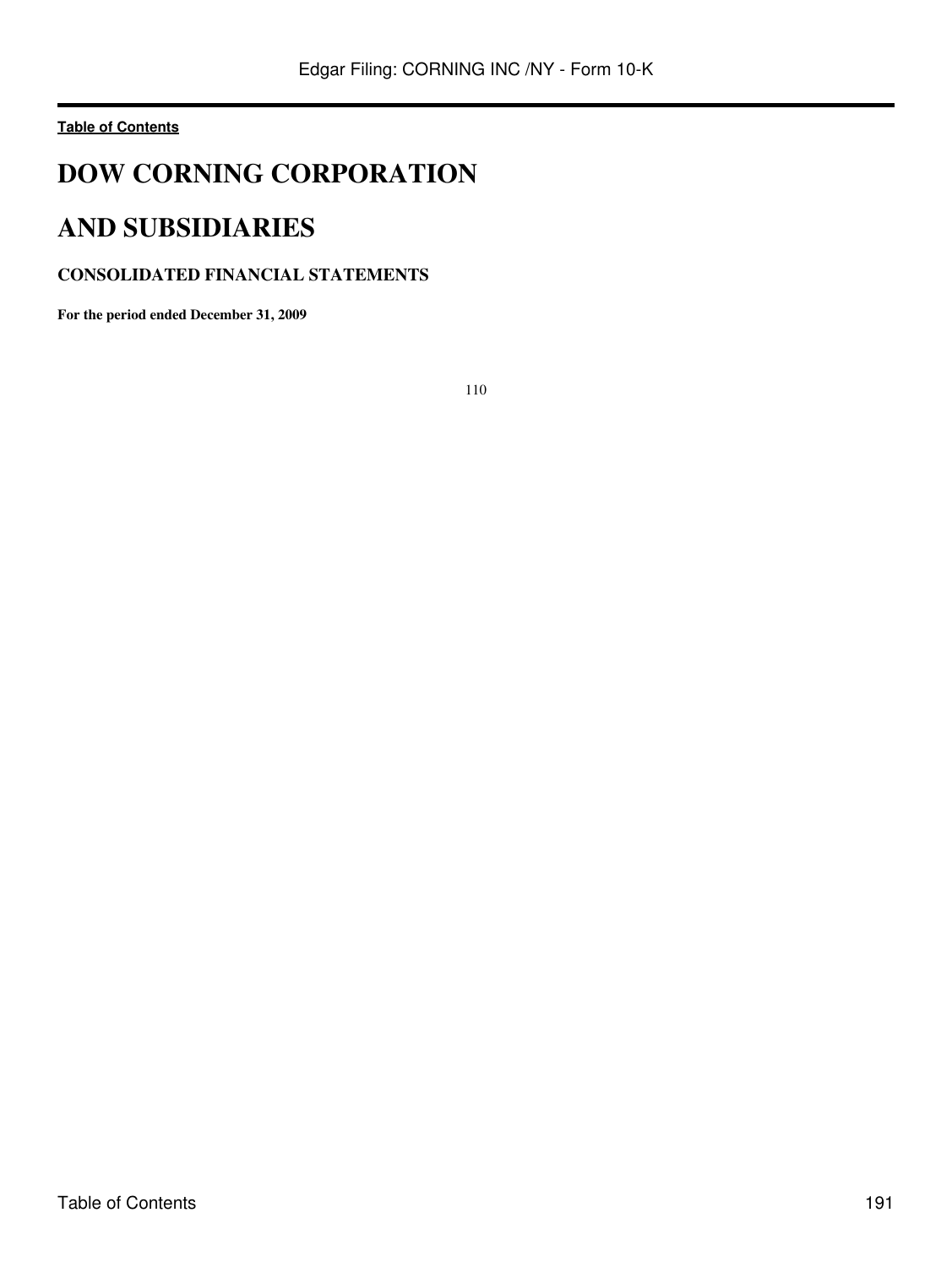# **DOW CORNING CORPORATION AND SUBSIDIARIES**

# **INDEX TO CONSOLIDATED FINANCIAL STATEMENTS**

|                                                                                                     | Page |
|-----------------------------------------------------------------------------------------------------|------|
| Report of Independent Auditors                                                                      | 112  |
| Consolidated Statements of Income for the years ended December 31, 2009, 2008 and 2007              | 113  |
| Consolidated Balance Sheets at December 31, 2009 and 2008                                           | 114  |
| Consolidated Statements of Cash Flows for the years ended December 31, 2009, 2008 and 2007          | 116  |
| Consolidated Statements of Equity for the years ended December 31, 2009, 2008 and 2007              | 117  |
| Notes to Consolidated Financial Statements                                                          | 118  |
| Supplementary Data - Quarterly Financial Information for the years ended December 31, 2009 and 2008 | 149  |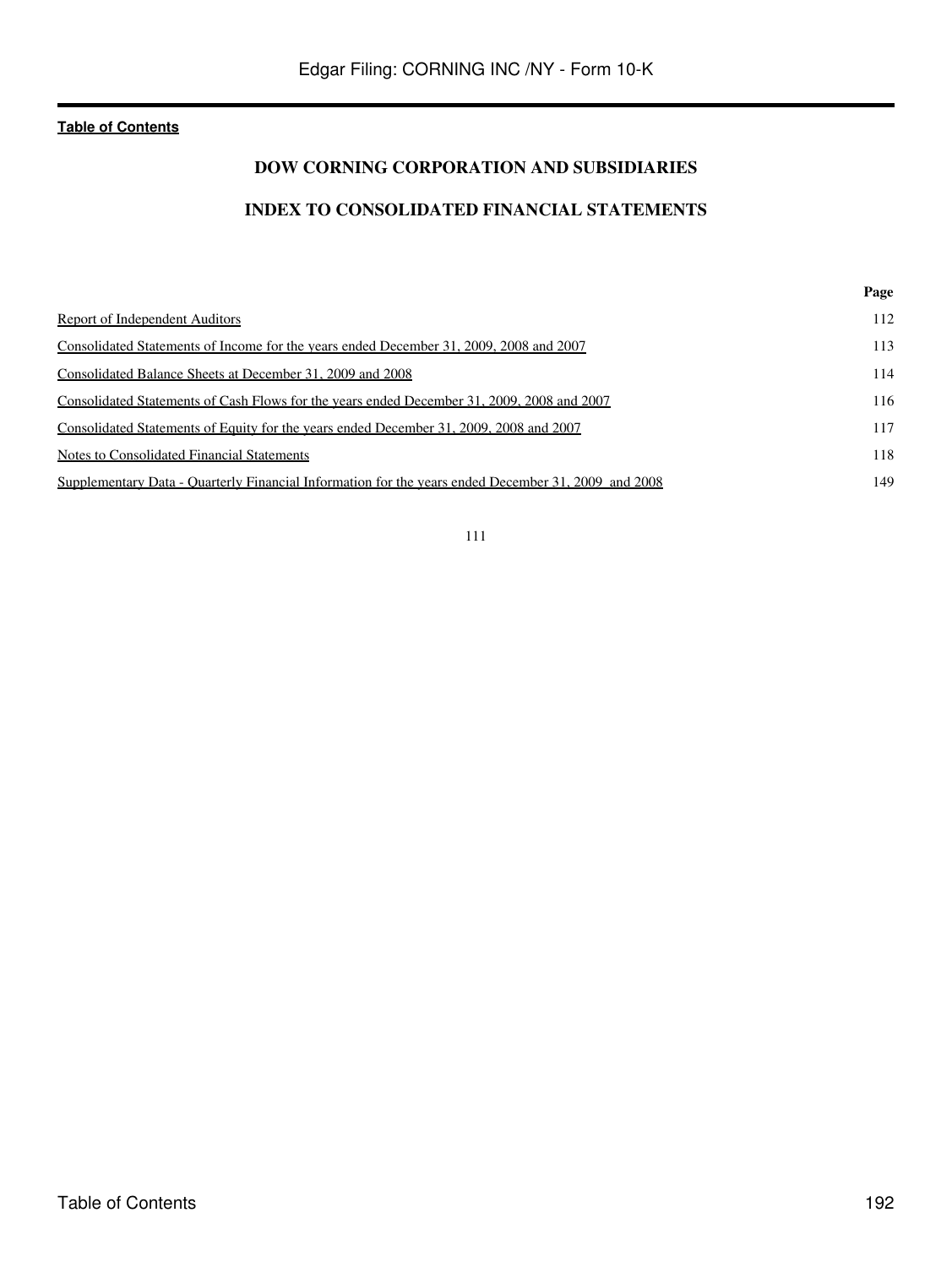#### **Report of Independent Registered Public Accounting Firm**

<span id="page-192-0"></span>To the Stockholders and

Board of Directors of

Dow Corning Corporation

In our opinion, the accompanying consolidated balance sheets and the related consolidated statements of income, cash flows and equity present fairly, in all material respects, the financial position of Dow Corning Corporation and its subsidiaries at December 31, 2009 and 2008, and the results of their operations and their cash flows for each of the three years in the period ended December 31, 2009 in conformity with accounting principles generally accepted in the United States of America. These financial statements are the responsibility of the Companys management. Our responsibility is to express an opinion on these financial statements based on our audits. We conducted our audits of these statements in accordance with the standards of the Public Company Accounting Oversight Board (United States). Those standards require that we plan and perform the audit to obtain reasonable assurance about whether the financial statements are free of material misstatement. An audit includes examining, on a test basis, evidence supporting the amounts and disclosures in the financial statements, assessing the accounting principles used and significant estimates made by management, and evaluating the overall financial statement presentation. We believe that our audits provide a reasonable basis for our opinion.

As discussed in Note 2 to the consolidated financial statements, the Company changed its method of computing depreciation effective January 1, 2008. In addition, also as discussed in Note 2, the Company changed the presentation of ownership interests in subsidiaries held by parties other than the parent to a separate component of equity.

/s/ PricewaterhouseCoopers LLP

Detroit, Michigan

February 8, 2010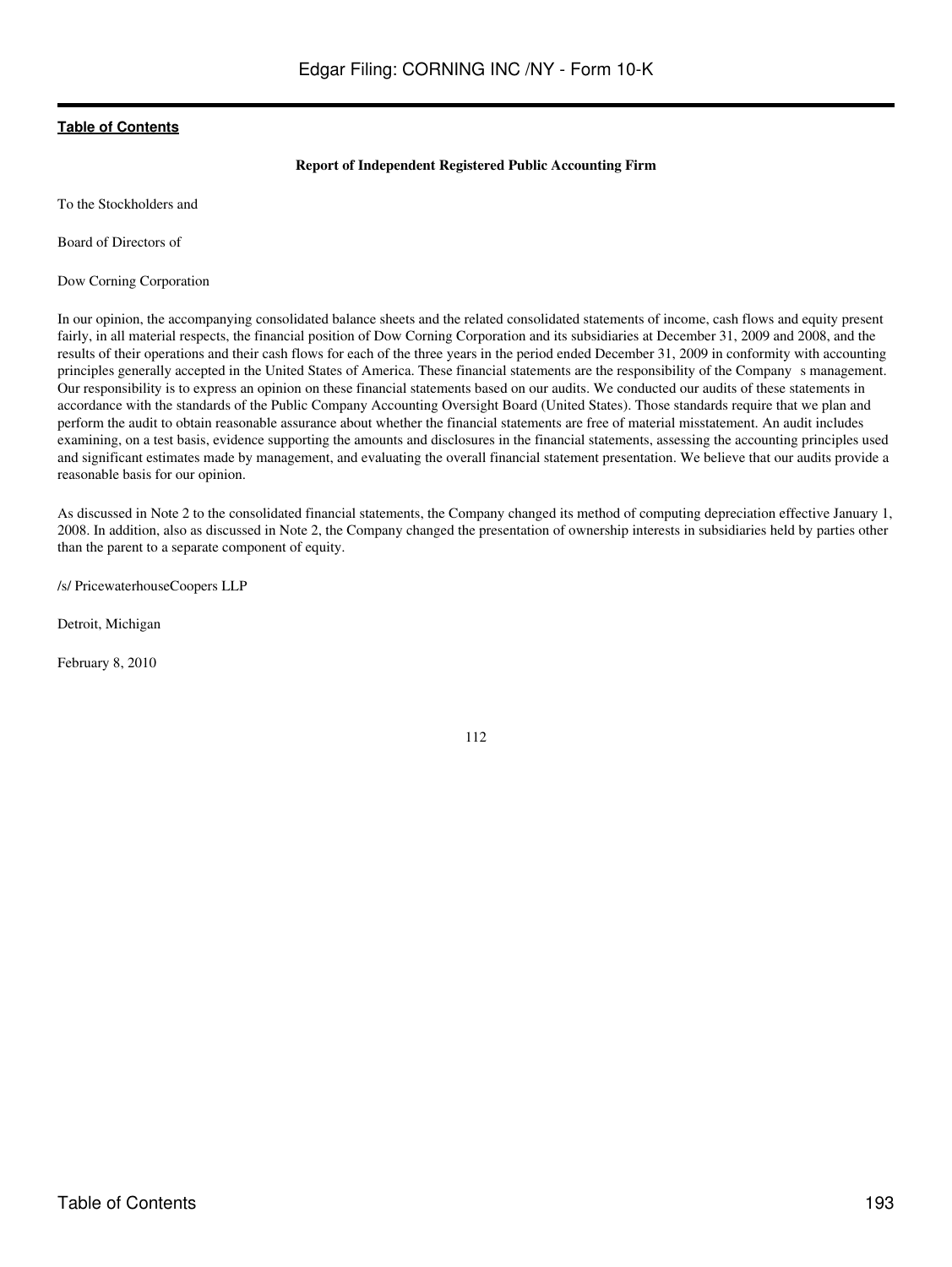### **DOW CORNING CORPORATION AND SUBSIDIARIES**

## **CONSOLIDATED STATEMENTS OF INCOME**

(in millions of U.S. dollars, except for per share amounts)

<span id="page-193-0"></span>

|                                                                  | Year Ended December 31, |                  |                  |  |  |
|------------------------------------------------------------------|-------------------------|------------------|------------------|--|--|
|                                                                  | 2009                    | 2008             | 2007             |  |  |
| <b>Net Sales</b>                                                 | \$5,092.5               | \$5,450.0        | \$4,943.1        |  |  |
| Operating Costs and Expenses:                                    |                         |                  |                  |  |  |
| Cost of sales                                                    | 3,332.1                 | 3,496.7          | 3,196.0          |  |  |
| Marketing and administrative expenses                            | 580.3                   | 542.5            | 568.8            |  |  |
| Restructuring expenses                                           | 101.6                   |                  |                  |  |  |
| Total operating costs and expenses                               | 4,014.0                 | 4,039.2          | 3,764.8          |  |  |
| <b>Operating Income</b>                                          | 1,078.5                 | 1,410.8          | 1,178.3          |  |  |
| Interest income                                                  | 17.4                    | 74.2             | 64.5             |  |  |
| Other nonoperating (expense) income, net                         | (29.3)                  | (66.4)           | 22.2             |  |  |
| Income before Income Taxes<br>Income tax provision               | 1,066.6<br>331.1        | 1,418.6<br>495.9 | 1,265.0<br>410.6 |  |  |
| Net Income<br>Less: Noncontrolling interests share in net income | 735.5<br>155.9          | 922.7<br>184.0   | 854.4<br>164.3   |  |  |
| Net Income Attributable to Dow Corning Corporation               | 579.6<br>\$             | \$<br>738.7      | \$<br>690.1      |  |  |
| Weighted-Average Common Shares Outstanding (basic and diluted)   | 2.5                     | 2.5              | 2.5              |  |  |
| Net Income per Share (basic and diluted)                         | \$231.84                | 295.48<br>\$     | \$<br>276.04     |  |  |
| Dividends Declared per Common Share                              | \$177.60                | \$164.80         | 104.00<br>\$     |  |  |

(See Notes to the Consolidated Financial Statements)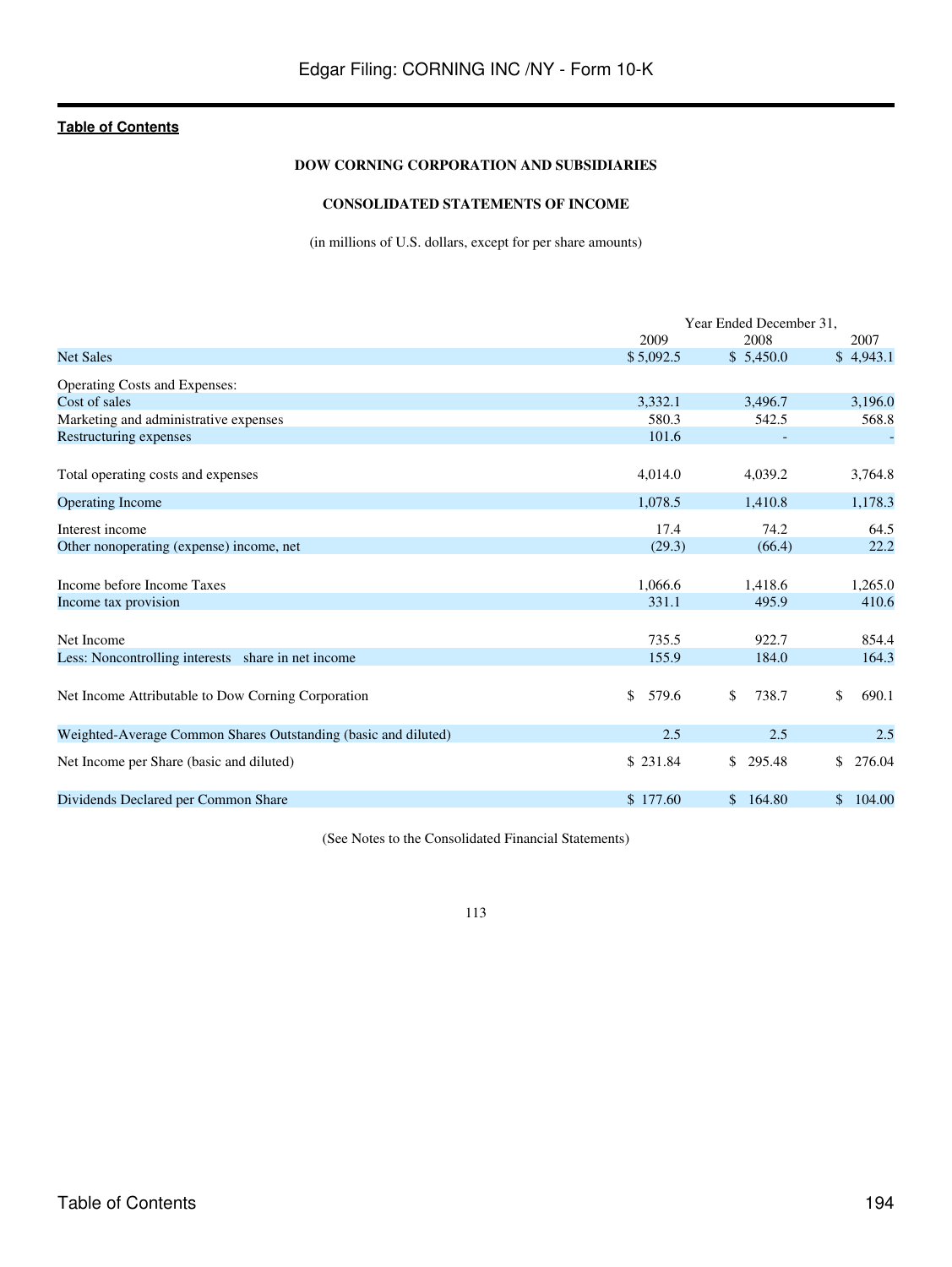# **DOW CORNING CORPORATION AND SUBSIDIARIES**

# **CONSOLIDATED BALANCE SHEETS**

(in millions of U.S. dollars)

<span id="page-194-0"></span>

|                                                       | December 31, 2009 | December 31, 2008       |
|-------------------------------------------------------|-------------------|-------------------------|
| <b>ASSETS</b>                                         |                   |                         |
| <b>Current Assets:</b>                                |                   |                         |
| Cash and cash equivalents                             | \$<br>1,716.1     | $\mathbb{S}$<br>1,281.7 |
| Accounts receivable (net of allowance for doubtful    |                   |                         |
| accounts of \$9.8 in 2009 and \$11.1 in 2008)         | 679.8             | 525.2                   |
| Notes and other receivables                           | 204.4             | 172.3                   |
| Inventories                                           | 706.3             | 932.0                   |
| Deferred income taxes                                 | 203.9             | 130.0                   |
| Other current assets                                  | 59.2              | 171.4                   |
| Total current assets                                  | 3,569.7           | 3,212.6                 |
|                                                       |                   |                         |
| Property, Plant and Equipment                         | 9,149.2           | 7,748.0                 |
| Less - Accumulated Depreciation                       | (4,130.7)         | (3,992.1)               |
| Net property, plant and equipment                     | 5,018.5           | 3,755.9                 |
| Other Assets:                                         |                   |                         |
| Marketable securities                                 | 1,072.9           | 1,109.0                 |
| Deferred income taxes                                 | 740.7             | 867.1                   |
| Intangible assets (net of accumulated amortization of |                   |                         |
| \$37.9 in 2009 and \$32.5 in 2008)                    | 72.2              | 42.5                    |
| Goodwill                                              | 75.0              | 72.6                    |
| Other                                                 | 290.7             | 162.5                   |
| Total other assets                                    | 2,251.5           | 2,253.7                 |
|                                                       |                   |                         |
| <b>Total Assets</b>                                   | \$<br>10,839.7    | \$<br>9,222.2           |

(See Notes to the Consolidated Financial Statements)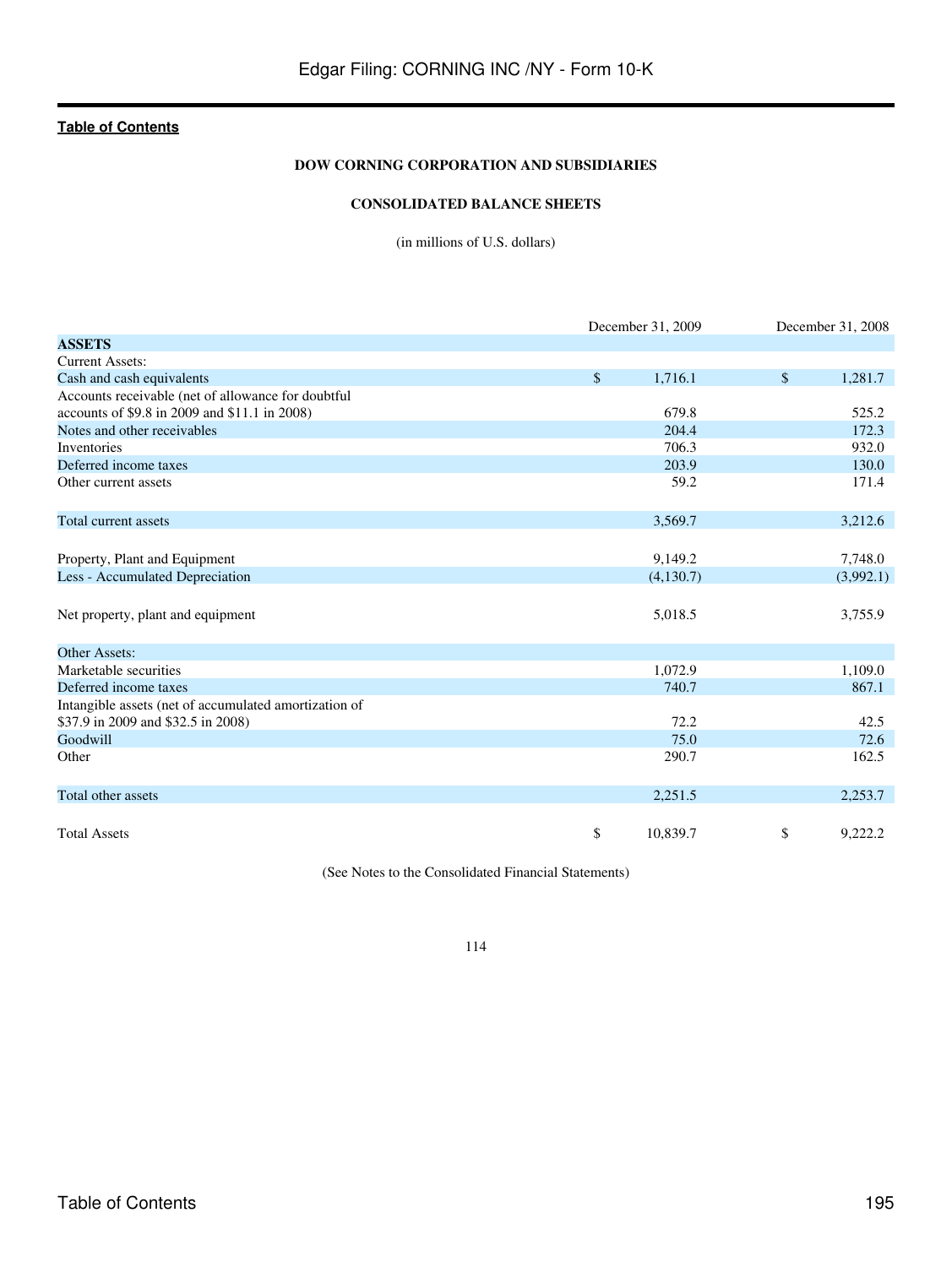# **DOW CORNING CORPORATION AND SUBSIDIARIES**

# **CONSOLIDATED BALANCE SHEETS**

(in millions of U.S. dollars)

|                                                                          | December 31, 2009 |    | December 31, 2008 |  |
|--------------------------------------------------------------------------|-------------------|----|-------------------|--|
| <b>LIABILITIES AND STOCKHOLDERS EQUITY</b>                               |                   |    |                   |  |
| <b>Current Liabilities:</b>                                              |                   |    |                   |  |
| Short-term borrowings and current maturities of long-term debt           | \$<br>682.8       | \$ | 890.5             |  |
| Trade accounts payable                                                   | 527.1             |    | 487.4             |  |
| Accrued payrolls and employee benefits                                   | 184.2             |    | 184.0             |  |
| <b>Accrued</b> taxes                                                     | 85.5              |    | 96.1              |  |
| Accrued interest                                                         | 78.1              |    | 80.4              |  |
| Accrued restructuring expenses                                           | 20.9              |    |                   |  |
| Current deferred revenue                                                 | 209.1             |    | 119.2             |  |
| Other current liabilities                                                | 138.3             |    | 150.2             |  |
| Total current liabilities                                                | 1,926.0           |    | 2,007.8           |  |
| Other Liabilities:                                                       |                   |    |                   |  |
| Long-term debt                                                           | 742.0             |    | 86.7              |  |
| Implant reserve                                                          | 1,580.3           |    | 1,597.6           |  |
| <b>Employee benefits</b>                                                 | 1,084.3           |    | 1,168.1           |  |
| Deferred revenue                                                         | 2,324.3           |    | 1,537.5           |  |
| Other noncurrent liabilities                                             | 154.8             |    | 85.1              |  |
| Total other liabilities                                                  | 5,885.7           |    | 4,475.0           |  |
| Equity:                                                                  |                   |    |                   |  |
| Stockholders equity:                                                     |                   |    |                   |  |
| Common stock (\$5.00 par value - 2,500,000 shares authorized, issued and |                   |    |                   |  |
| outstanding)                                                             | 12.5              |    | 12.5              |  |
| Retained earnings                                                        | 2,895.9           |    | 2,760.3           |  |
| Accumulated other comprehensive loss                                     |                   |    |                   |  |
| Cumulative translation adjustment                                        | 204.8             |    | 195.2             |  |
| Pension and other postretirement benefit adjustments                     | (617.6)           |    | (629.6)           |  |
| Other equity adjustments                                                 | (25.4)            |    | (107.9)           |  |
| Total accumulated other comprehensive loss                               | (438.2)           |    | (542.3)           |  |
| Dow Corning Corporation s stockholders equity                            | 2,470.2           |    | 2,230.5           |  |
| Noncontrolling interest in consolidated subsidiaries                     | 557.8             |    | 508.9             |  |
|                                                                          |                   |    |                   |  |
| <b>Total Equity</b>                                                      | 3,028.0           |    | 2,739.4           |  |
| <b>Total Liabilities and Equity</b>                                      | \$<br>10,839.7    | \$ | 9,222.2           |  |

(See Notes to the Consolidated Financial Statements)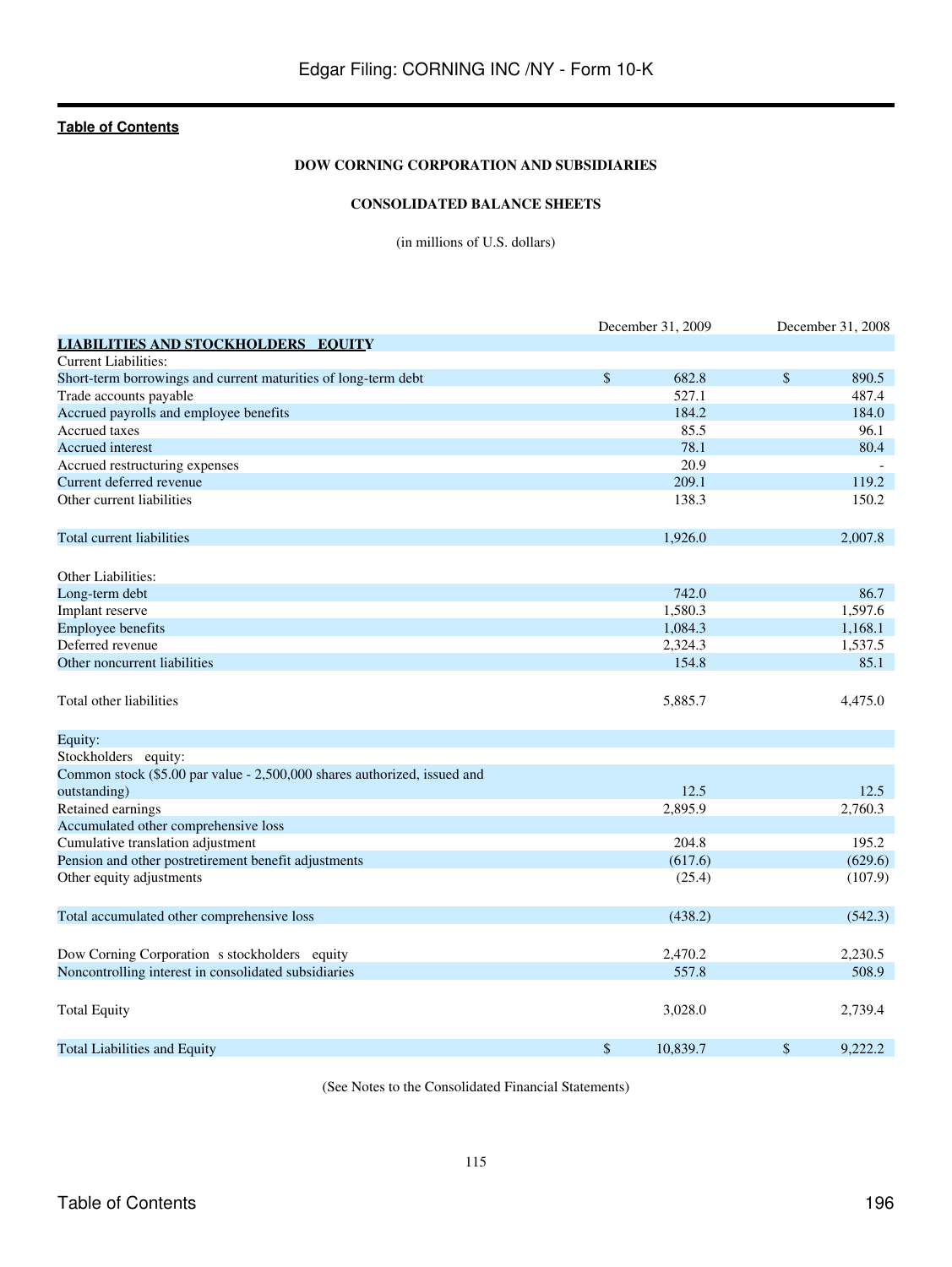# **DOW CORNING CORPORATION AND SUBSIDIARIES**

# **CONSOLIDATED STATEMENTS OF CASH FLOWS**

(in millions of U.S. dollars)

<span id="page-196-0"></span>

|                                                           |             | Year ended December 31, |             |  |  |  |
|-----------------------------------------------------------|-------------|-------------------------|-------------|--|--|--|
|                                                           | 2009        | 2008                    | 2007        |  |  |  |
| <b>Cash Flows from Operating Activities</b>               |             |                         |             |  |  |  |
| Net income                                                | \$<br>735.5 | \$<br>922.7             | \$<br>854.4 |  |  |  |
| Depreciation and amortization                             | 198.9       | 223.5                   | 244.8       |  |  |  |
| Changes in deferred revenue, net                          | 876.7       | 763.0                   | 543.1       |  |  |  |
| Changes in deferred taxes, net                            | 82.7        | 90.8                    | 29.9        |  |  |  |
| Changes in restructuring accrual                          | 20.9        |                         |             |  |  |  |
| Other, net                                                | (27.6)      | 59.0                    | 25.3        |  |  |  |
| Changes in operating assets and liabilities               |             |                         |             |  |  |  |
| Changes in accounts and notes receivable                  | (73.5)      | 25.2                    | (14.9)      |  |  |  |
| Changes in accounts payable                               | 61.7        | (83.2)                  | 121.2       |  |  |  |
| Changes in inventory                                      | 232.8       | (214.1)                 | (131.4)     |  |  |  |
| Changes in other operating assets and liabilities         | (1.5)       | (102.3)                 | 23.5        |  |  |  |
| Cash Flows Related to Reorganization                      |             |                         |             |  |  |  |
| Reorganization costs                                      | (5.5)       | (5.7)                   | (3.7)       |  |  |  |
| Implant reserve and other payments                        | (33.5)      | (67.6)                  | (46.3)      |  |  |  |
| Payments under co-insurance arrangement                   | (8.8)       | (16.6)                  | (7.5)       |  |  |  |
| Implant insurance reimbursements                          | 42.3        | 81.5                    | 53.8        |  |  |  |
|                                                           |             |                         |             |  |  |  |
| Cash provided by operating activities                     | 2,101.1     | 1,676.2                 | 1,692.2     |  |  |  |
| <b>Cash Flows from Investing Activities</b>               |             |                         |             |  |  |  |
| Capital expenditures                                      | (1,465.1)   | (1,370.2)               | (1,080.4)   |  |  |  |
| Acquisitions of business interests                        | (158.6)     |                         |             |  |  |  |
| Proceeds from sales and maturities of securities          | 135.4       | 1,226.7                 | 5,488.6     |  |  |  |
| Purchases of securities                                   | (1.6)       | (938.1)                 | (5,744.4)   |  |  |  |
| Other, net                                                | (51.8)      | 45.3                    | (23.1)      |  |  |  |
| Cash used in investing activities                         | (1, 541.7)  | (1,036.3)               | (1,359.3)   |  |  |  |
| <b>Cash Flows from Financing Activities</b>               |             |                         |             |  |  |  |
| Proceeds from long-term debt                              | 681.4       | 20.8                    | 1.8         |  |  |  |
| Payments of long-term debt                                | (26.7)      | (1.7)                   | (2.8)       |  |  |  |
| Change in short-term borrowings                           | (213.2)     | 869.8                   | (17.6)      |  |  |  |
| Distributions to shareholders of noncontrolling interests | (177.1)     | (91.5)                  | (86.8)      |  |  |  |
| Cash received from noncontrolling shareholders            | 46.5        | 41.0                    |             |  |  |  |
| Dividends paid to stockholders                            | (444.0)     | (412.0)                 | (260.0)     |  |  |  |
| Cash (used in) provided by financing activities           | (133.1)     | 426.4                   | (365.4)     |  |  |  |
| <b>Effect of Exchange Rate Changes on Cash</b>            | 8.1         | (10.0)                  | 5.9         |  |  |  |
| <b>Changes in Cash and Cash Equivalents</b>               |             |                         |             |  |  |  |
| Net increase (decrease) in cash and cash equivalents      | 434.4       | 1,056.3                 | (26.6)      |  |  |  |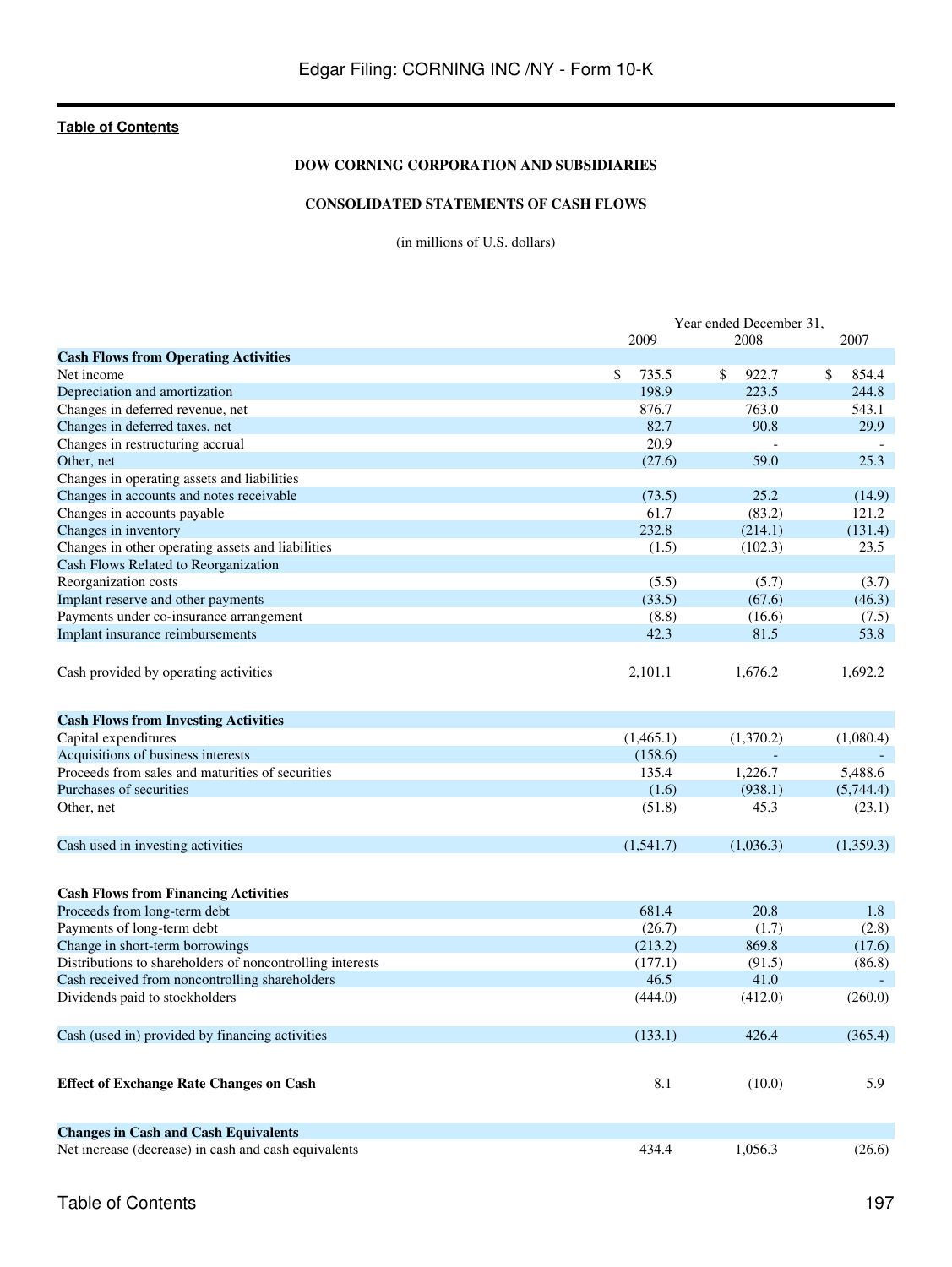| Edgar Filing: CORNING INC /NY - Form 10-K |  |
|-------------------------------------------|--|
|                                           |  |

| Cash and cash equivalents at beginning of period | 1.281.7   | 225.4     | 252.0 |
|--------------------------------------------------|-----------|-----------|-------|
|                                                  |           |           |       |
| Cash and cash equivalents at end of period       | \$1.716.1 | \$1.281.7 | 225.4 |

(See Notes to the Consolidated Financial Statements)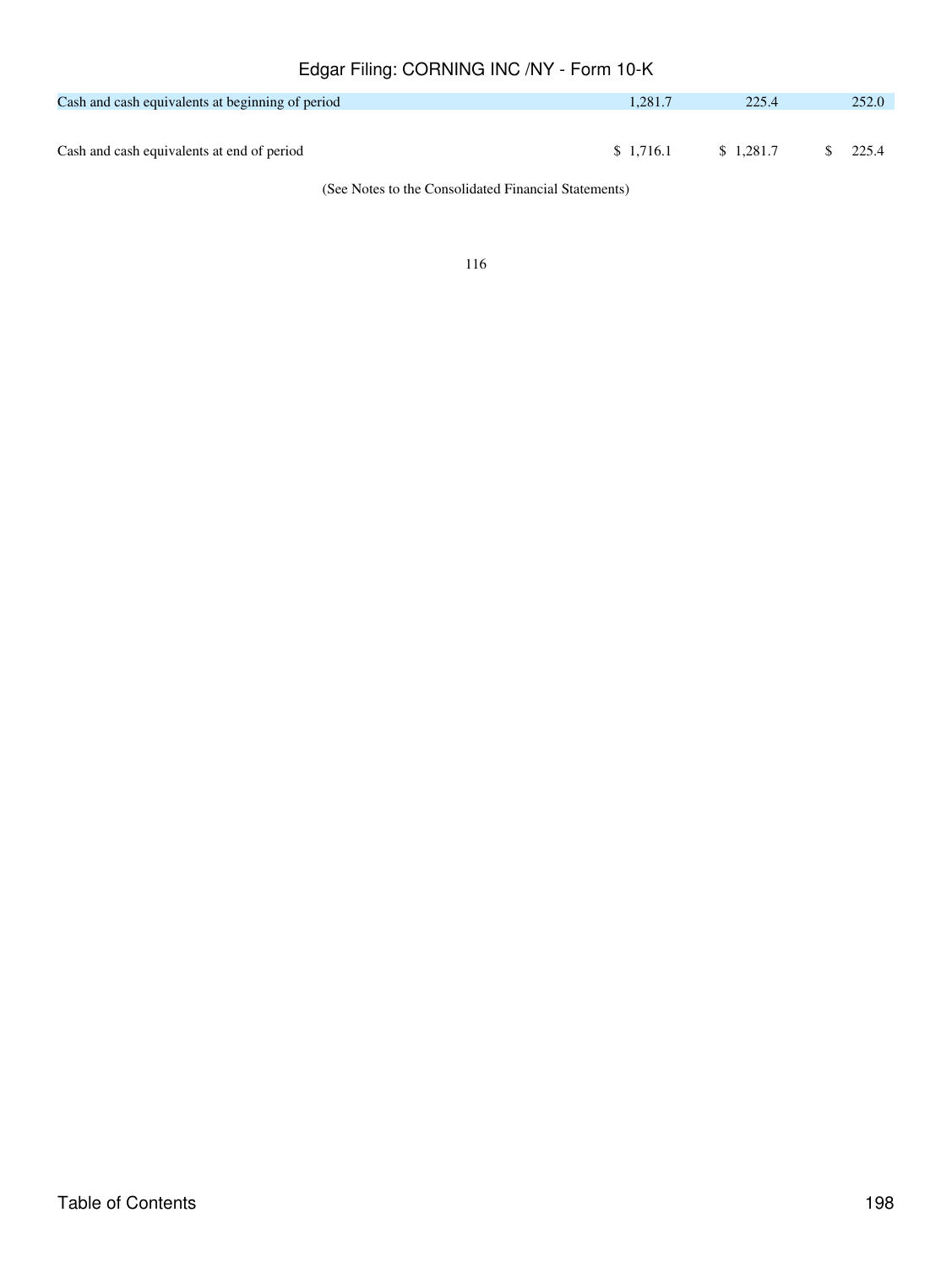# **DOW CORNING CORPORATION AND SUBSIDIARIES**

# **CONSOLIDATED STATEMENTS OF EQUITY**

(in millions of U.S. dollars)

<span id="page-198-0"></span>

|                                           |           |               |               | Dow Corning Corporation Stockholders Equity |                      |                       |
|-------------------------------------------|-----------|---------------|---------------|---------------------------------------------|----------------------|-----------------------|
|                                           |           | Comprehensive | Retained      |                                             |                      | Common Noncontrolling |
|                                           | Total     | Income        | Earnings      | AOCI(1)                                     | Stock                | Interest              |
| Balance at December 31, 2006              | \$2,161.5 |               | \$2,003.2     | \$ (152.5)                                  | $\mathbb{S}$<br>12.5 | \$<br>298.3           |
| Net Income                                | 854.4     | 854.4         | 690.1         |                                             |                      | 164.3                 |
| Other comprehensive income (loss), net of |           |               |               |                                             |                      |                       |
| tax:                                      |           |               |               |                                             |                      |                       |
| Foreign currency translation adjustments  | 88.3      | 88.3          |               | 81.6                                        |                      | 6.7                   |
| Unrealized net loss on available for sale |           |               |               |                                             |                      |                       |
| securities                                | 0.4       | 0.4           |               | 0.1                                         |                      | 0.3                   |
| Net loss on cash flow hedges              | 6.1       | 6.1           |               | 6.1                                         |                      |                       |
| Pension and other postretirement benefit  |           |               |               |                                             |                      |                       |
| adjustments                               | (21.1)    | (21.1)        |               | (20.9)                                      |                      | (0.2)                 |
|                                           |           |               |               |                                             |                      |                       |
| Other comprehensive income (loss), net of |           |               |               |                                             |                      |                       |
| tax:                                      | 73.7      | 73.7          |               |                                             |                      |                       |
|                                           |           |               |               |                                             |                      |                       |
|                                           |           |               |               |                                             |                      |                       |
| Comprehensive income                      | 928.1     | 928.1         |               |                                             |                      |                       |
|                                           |           |               |               |                                             |                      |                       |
| Cash received from noncontrolling         |           |               |               |                                             |                      |                       |
| shareholders                              | 0.7       |               |               |                                             |                      | 0.7                   |
| Dividends declared on common stock        | (346.8)   |               | (260.0)       |                                             |                      | (86.8)                |
|                                           |           |               |               |                                             |                      |                       |
| Balance at December 31, 2007              | \$2,743.5 |               | \$<br>2,433.3 | \$<br>(85.6)                                | \$<br>12.5           | \$<br>383.3           |
|                                           |           |               |               |                                             |                      |                       |
| Adoption of Uncertain Tax Positions       |           |               |               |                                             |                      |                       |
| Guidance                                  | 0.3       | 0.3           | 0.3           |                                             |                      |                       |
| Net Income                                | 922.7     | 922.7         | 738.7         |                                             |                      | 184.0                 |
| Other comprehensive income (loss), net of |           |               |               |                                             |                      |                       |
| tax:                                      |           |               |               |                                             |                      |                       |
| Foreign currency translation adjustments  | 32.2      | 32.2          |               | 14.1                                        |                      | 18.1                  |
| Unrealized net loss on available for sale |           |               |               |                                             |                      |                       |
| securities                                | (115.8)   | (115.8)       |               | (88.0)                                      |                      | (27.8)                |
| Net loss on cash flow hedges              | (17.7)    | (17.7)        |               | (17.7)                                      |                      |                       |
| Pension and other postretirement benefit  |           |               |               |                                             |                      |                       |
| adjustments                               | (363.3)   | (363.3)       |               | (365.1)                                     |                      | 1.8                   |
|                                           |           |               |               |                                             |                      |                       |
| Other comprehensive income (loss), net of |           |               |               |                                             |                      |                       |
| tax:                                      | (464.6)   | (464.6)       |               |                                             |                      |                       |
|                                           |           |               |               |                                             |                      |                       |
| Comprehensive income                      | 458.4     | 458.4         |               |                                             |                      |                       |
|                                           |           |               |               |                                             |                      |                       |
|                                           |           |               |               |                                             |                      |                       |
| Cash received from noncontrolling         |           |               |               |                                             |                      |                       |
| shareholders                              | 41.0      |               |               |                                             |                      | 41.0                  |
| Dividends declared on common stock        | (503.5)   |               | (412.0)       |                                             |                      | (91.5)                |
|                                           |           |               |               |                                             |                      |                       |
| Balance at December 31, 2008              | \$2,739.4 |               | 2,760.3<br>\$ | \$ (542.3)                                  | \$<br>12.5           | \$<br>508.9           |
|                                           |           |               |               |                                             |                      |                       |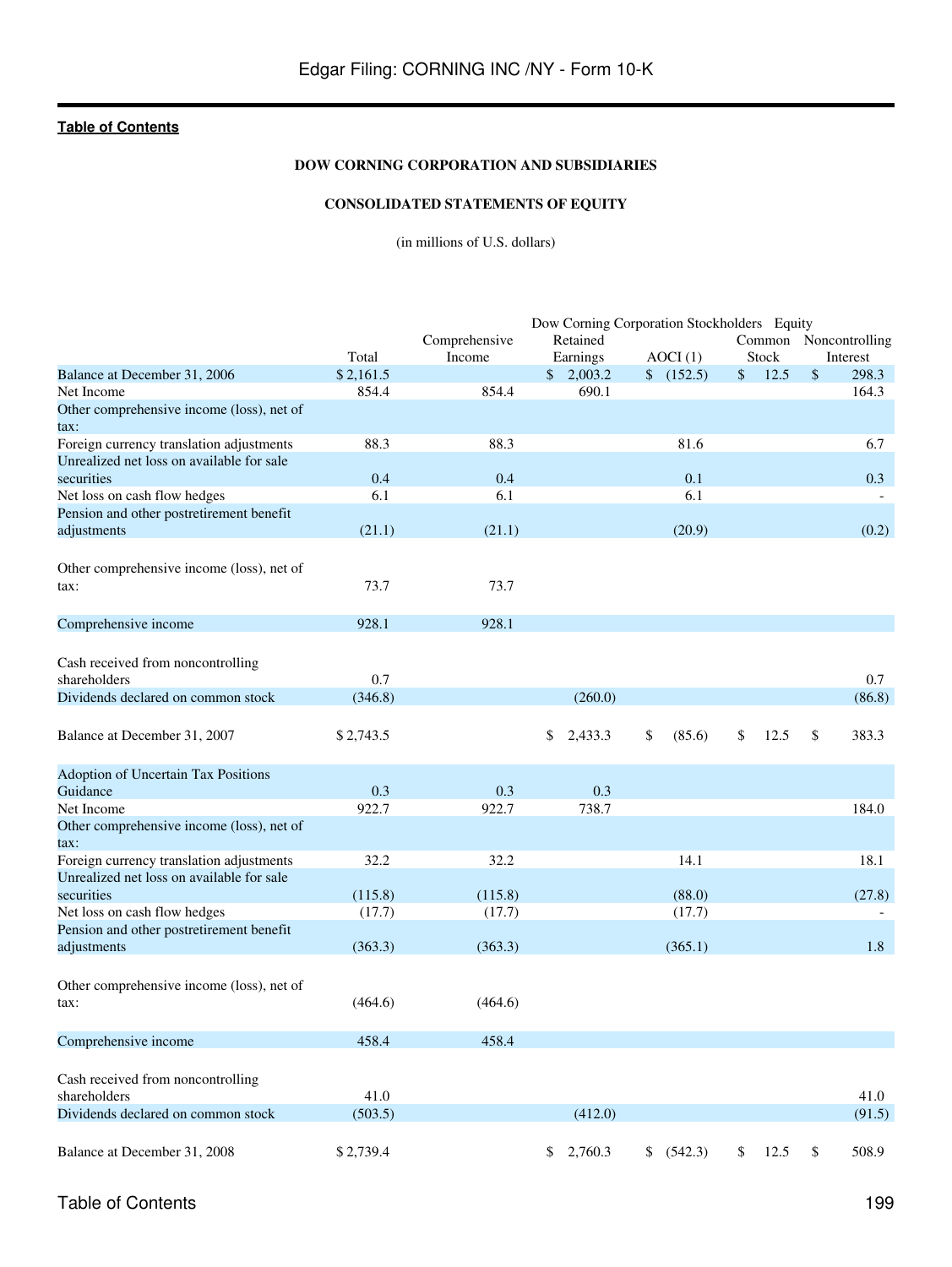| Net Income                                | 735.5     | 735.5 | 579.6                     |                         |        |              | 155.9   |
|-------------------------------------------|-----------|-------|---------------------------|-------------------------|--------|--------------|---------|
| Other comprehensive income (loss), net of |           |       |                           |                         |        |              |         |
| tax:                                      |           |       |                           |                         |        |              |         |
| Foreign currency translation adjustments  | 9.1       | 9.1   |                           | 9.6                     |        |              | (0.5)   |
| Unrealized net gain on available for sale |           |       |                           |                         |        |              |         |
| securities                                | 96.0      | 96.0  |                           | 71.5                    |        |              | 24.5    |
| Net gain on cash flow hedges              | 11.0      | 11.0  |                           | 11.0                    |        |              |         |
| Pension and other postretirement benefit  |           |       |                           |                         |        |              |         |
| adjustments                               | 11.6      | 11.6  |                           | 12.0                    |        |              | (0.4)   |
|                                           |           |       |                           |                         |        |              |         |
| Other comprehensive income (loss), net of |           |       |                           |                         |        |              |         |
| tax:                                      | 127.7     | 127.7 |                           |                         |        |              |         |
|                                           |           |       |                           |                         |        |              |         |
| Comprehensive income                      | 863.2     | 863.2 |                           |                         |        |              |         |
|                                           |           |       |                           |                         |        |              |         |
| Cash received from noncontrolling         |           |       |                           |                         |        |              |         |
| shareholders                              | 46.5      |       |                           |                         |        |              | 46.5    |
|                                           |           |       |                           |                         |        |              |         |
| Dividends declared on common stock        | (621.1)   |       | (444.0)                   |                         |        |              | (177.1) |
|                                           |           |       |                           |                         |        |              |         |
| Balance at December 31, 2009              | \$3,028.0 |       | 2,895.9<br>$\mathbb{S}^-$ | (438.2)<br>$\mathbb{S}$ | \$12.5 | $\mathbb{S}$ | 557.8   |

(1) Accumulated Other Comprehensive Income (AOCI)

(See Notes to the Consolidated Financial Statements)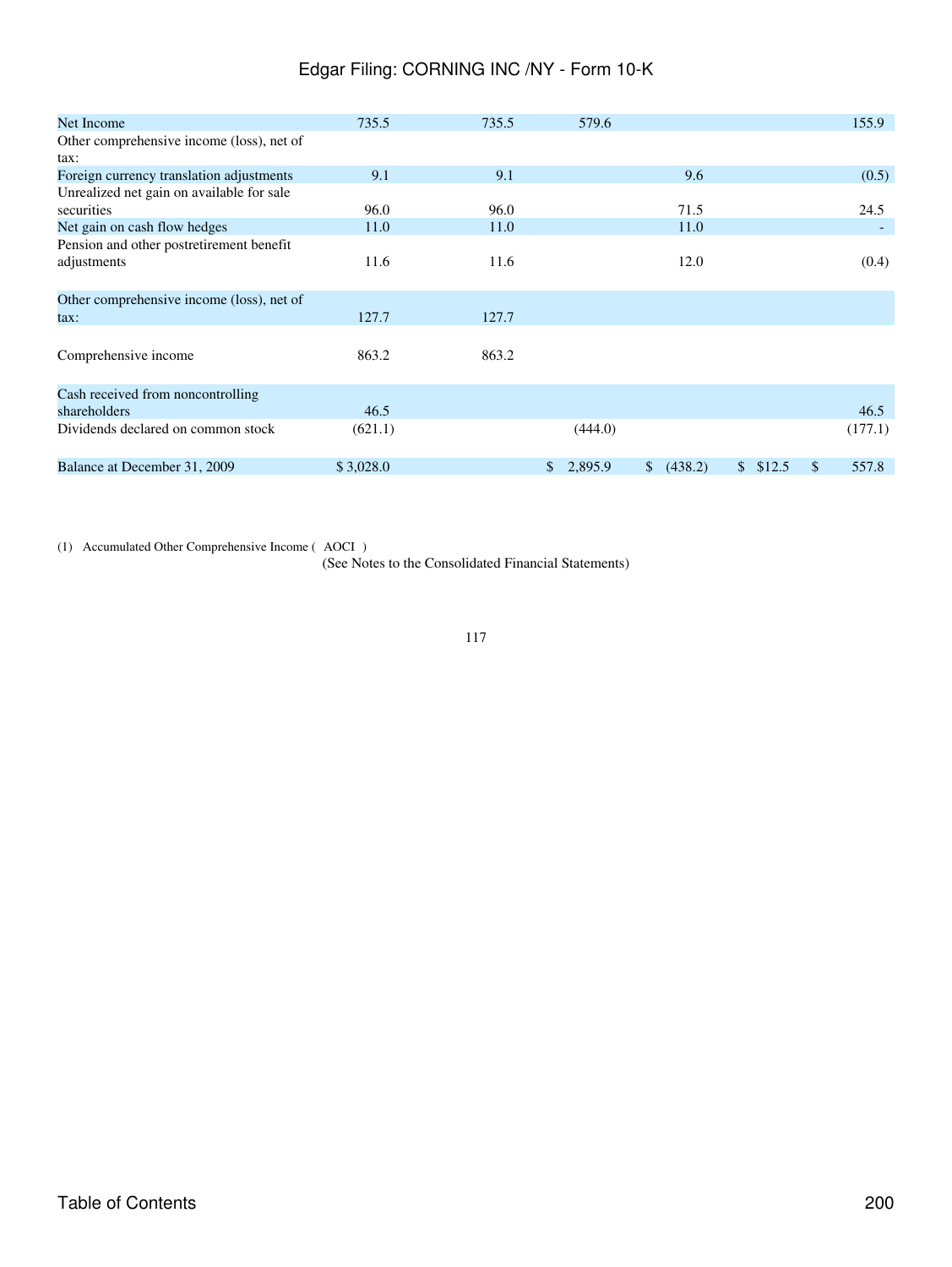# **DOW CORNING CORPORATION AND SUBSIDIARIES**

# **NOTES TO CONSOLIDATED FINANCIAL STATEMENTS**

#### **TABLE OF CONTENTS**

| <b>Note</b> |                                                  | Page |
|-------------|--------------------------------------------------|------|
| 1           | <b>BUSINESS AND BASIS OF PRESENTATION</b>        | 119  |
| 2           | SUMMARY OF SIGNIFICANT ACCOUNTING POLICIES       | 119  |
| 3           | <b>RESTRUCTURING</b>                             | 125  |
| 4           | <b>ACOUISITIONS OF BUSINESS INTERESTS</b>        | 125  |
| 5           | <b>INVESTMENTS</b>                               | 126  |
| 6           | <b>INVENTORIES</b>                               | 129  |
| 7           | <b>INCOME TAXES</b>                              | 129  |
| 8           | DERIVATIVE INSTRUMENTS AND HEDGING ACTIVITIES    | 132  |
| 9           | PROPERTY, PLANT AND EQUIPMENT                    | 134  |
| 10          | <b>GOODWILL AND OTHER INTANGIBLE ASSETS</b>      | 134  |
| 11          | NOTES PAYABLE AND CREDIT FACILITIES              | 135  |
| 12          | DEFERRED REVENUE                                 | 136  |
| 13          | PENSION AND OTHER POSTRETIREMENT BENEFITS        | 137  |
| 14          | PROCEEDING UNDER CHAPTER 11                      | 142  |
| 15          | <b>COMMITMENTS, CONTINGENCIES AND GUARANTEES</b> | 145  |
| 16          | RELATED PARTY TRANSACTIONS                       | 147  |
| 17          | <b>SUBSEQUENT EVENT</b>                          | 148  |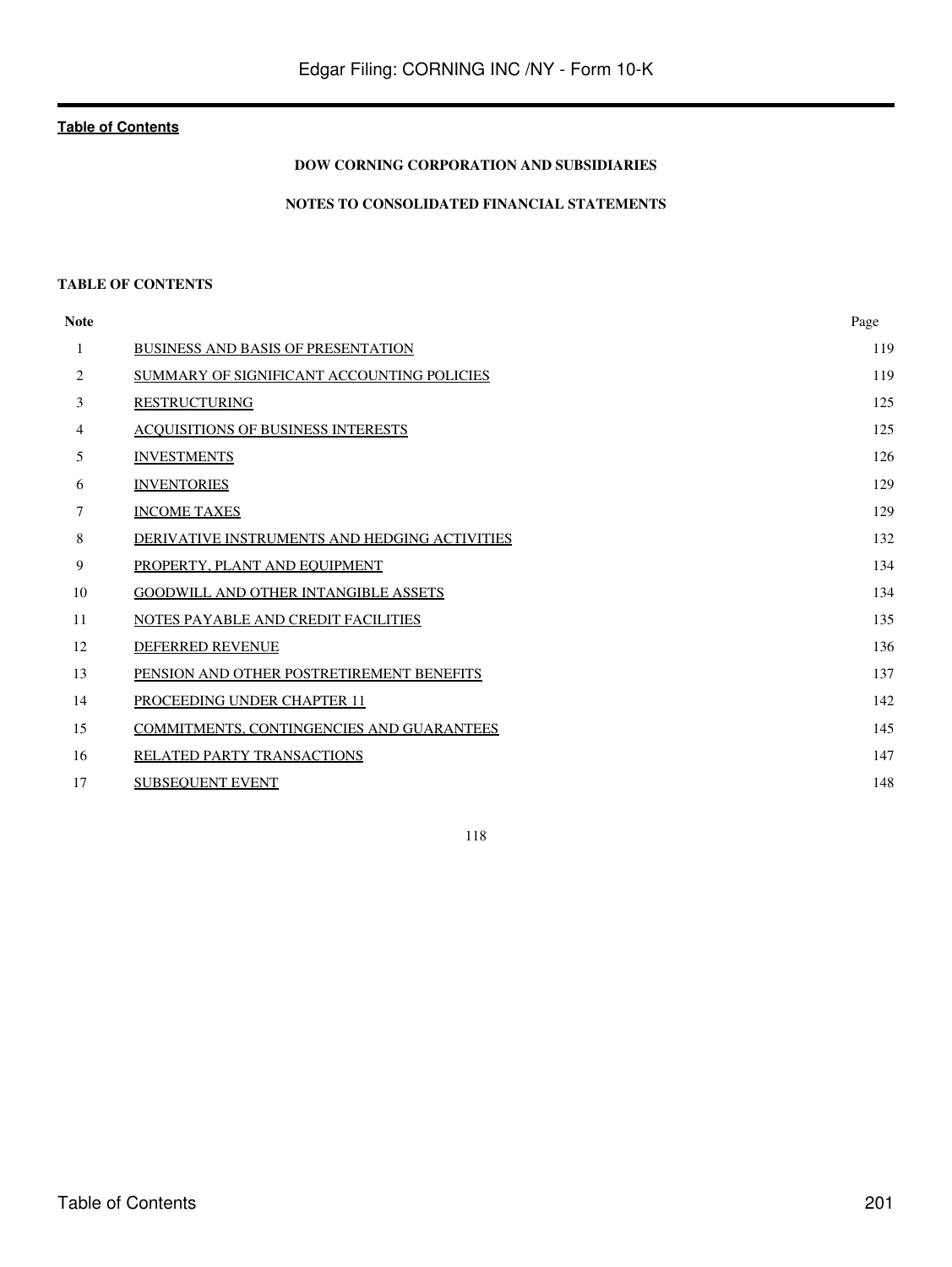# **DOW CORNING CORPORATION AND SUBSIDIARIES**

# **NOTES TO CONSOLIDATED FINANCIAL STATEMENTS**

(in millions of U.S. dollars, except where noted)

#### <span id="page-201-1"></span><span id="page-201-0"></span>**NOTE 1 BUSINESS AND BASIS OF PRESENTATION**

Dow Corning Corporation (Dow Corning) was incorporated in 1943 by Corning Glass Works, now Corning Incorporated (Corning) and The Dow Chemical Company (Dow Chemical) for the purpose of developing and producing polymers and other materials based on silicon chemistry. Dow Corning operates in various countries around the world through numerous wholly owned or majority owned subsidiary corporations (hereinafter, the consolidated operations of Dow Corning and its subsidiaries may be referred to as the Company).

Dow Corning built its business based on silicon chemistry. Silicon is one of the most abundant elements in the world. Most of Dow Corning s products are based on polymers known as silicones, which have a silicon-oxygen-silicon backbone. Through various chemical processes, Dow Corning manufactures silicones that have an extremely wide variety of characteristics, in forms ranging from fluids, gels, greases and elastomeric materials to resins and other rigid materials. Silicones combine the temperature and chemical resistance of glass with the versatility of plastics. Regardless of form or application, silicones generally possess such qualities as electrical resistance, resistance to extreme temperatures, resistance to deterioration from aging, water repellency, lubricating characteristics, relative chemical and physiological inertness and resistance to ultraviolet radiation.

The Company engages primarily in the discovery, development, manufacturing, marketing and distribution of silicon-based materials and offers related services. Since its inception, Dow Corning has been engaged in a continuous program of basic and applied research on silicon-based materials to develop new products and processes, to improve and refine existing products and processes and to develop new applications for existing products. The Company manufactures over 7,000 products and serves approximately 25,000 customers worldwide, with no single customer accounting for more than five percent of the Companys sales in any of the past three years. Principal United States manufacturing plants are located in Kentucky and Michigan. Principal foreign manufacturing plants are located in Belgium, China, France, Germany, Japan, South Korea and the United Kingdom. The Company operates research and development facilities and/or technical service centers in the United States, Belgium, Brazil, China, Germany, Japan, South Korea, Taiwan and the United Kingdom.

The consolidated financial statements include the accounts of the Company and its subsidiaries. Management has evaluated subsequent events through February 8, 2010, the date the financial statements were available to be issued. Certain prior year items have been reclassified to conform to the 2009 presentation.

#### Bankruptcy Proceedings

On May 15, 1995, the company voluntarily filed for protection under Chapter 11 of the U.S. Bankruptcy Code with the U.S. Bankruptcy Court for the Eastern District of Michigan, Northern Division in order to resolve the Company s breast implant liabilities and related matters. The Company emerged from its Chapter 11 proceedings on June 1, 2004. See Note 14 for further information.

#### <span id="page-201-2"></span>**NOTE 2 SUMMARY OF SIGNIFICANT ACCOUNTING POLICIES**

#### Principles of Consolidation

The consolidated financial statements include the accounts of Dow Corning and all of its wholly owned and majority owned domestic and foreign subsidiaries. The Company s interests in 20% to 50% owned subsidiaries are carried on the equity basis and are included in Other Assets - Other in the consolidated balance sheets. Intercompany transactions and balances have been eliminated in consolidation. In accordance with the Financial Accounting Standards Board (FASB) guidance related to consolidations the Companys policy is to include the accounts of entities in which the Company holds a controlling interest based on exposure to economic risks and potential rewards (variable interests), and for which it is the primary beneficiary, in the Company s consolidated financial statements.

#### Use of Estimates

The preparation of financial statements in conformity with accounting principles generally accepted in the United States requires management to make estimates and assumptions that affect the reported amounts of assets and liabilities, the reported amounts of revenues and expenses during

# Table of Contents 202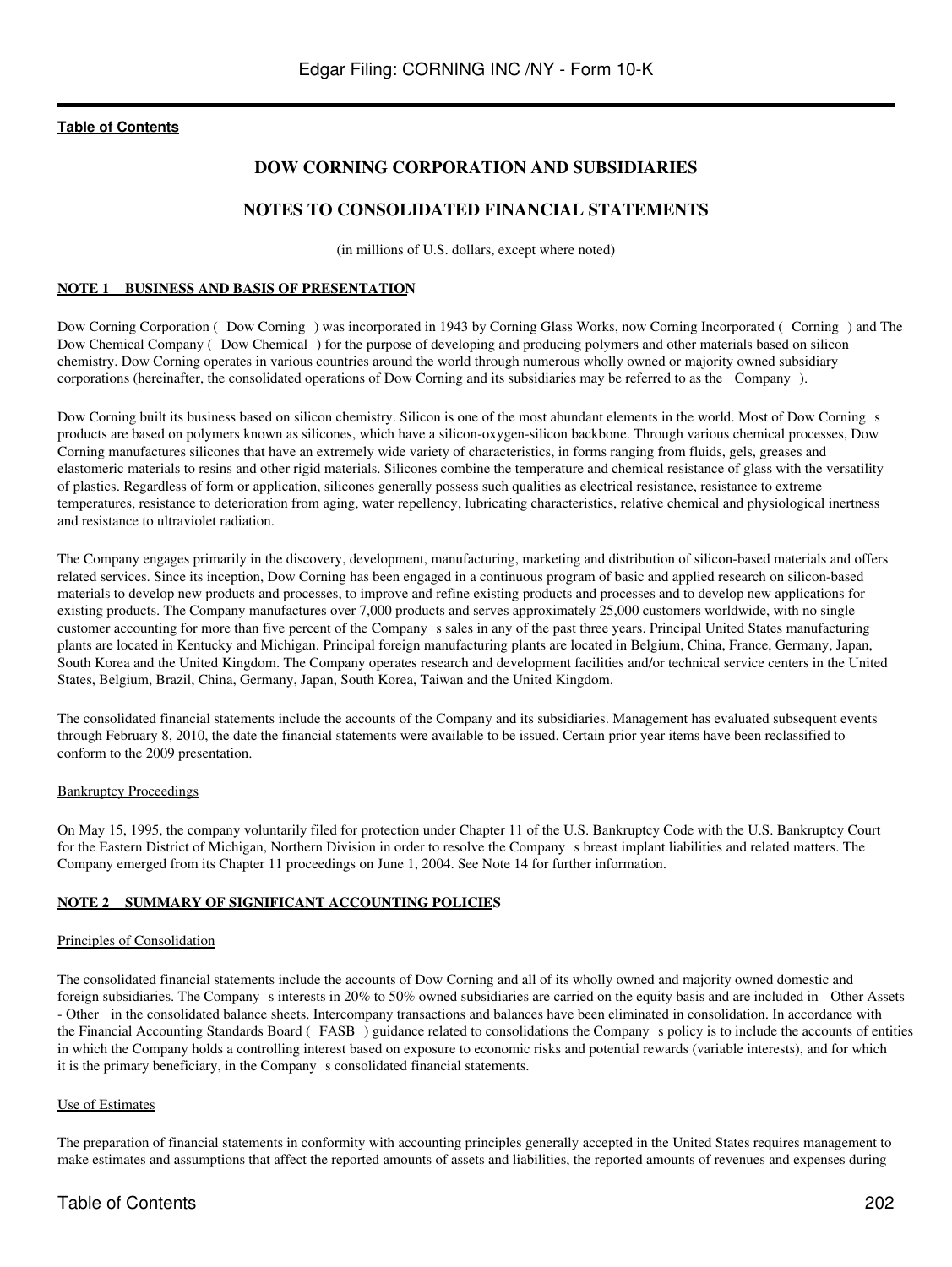the reporting period and disclosure of contingent assets and liabilities at the date of the financial statements. Actual results could differ from those estimates.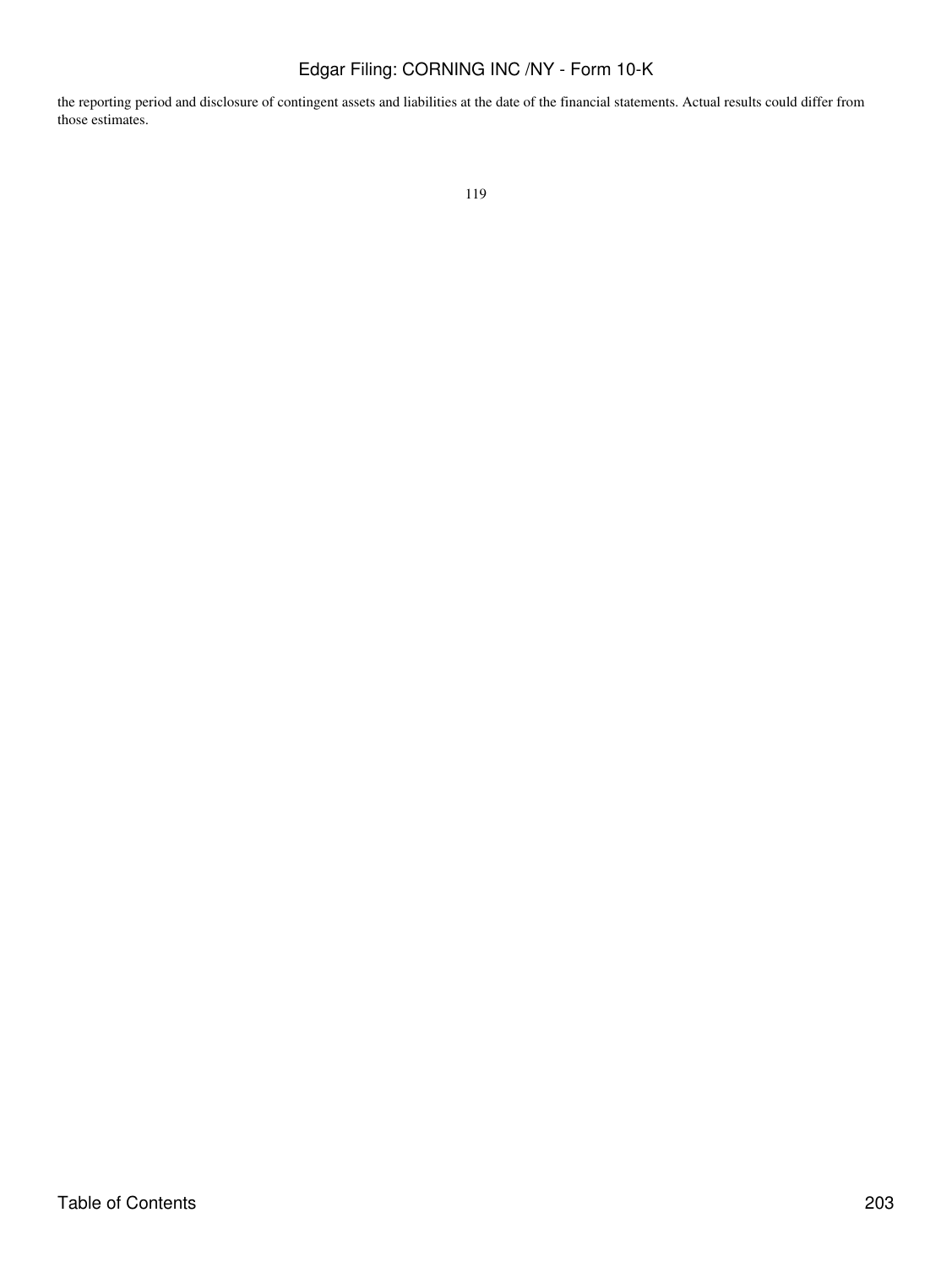#### **NOTE 2 SUMMARY OF SIGNIFICANT ACCOUNTING POLICIES (Continued)**

#### Fair Value Measurements

Assets and liabilities measured at fair value are classified in their entirety based on the lowest level of input that is significant to the fair value measurement. Fair value is defined as the price that would be received to sell an asset or paid to transfer a liability in an orderly transaction between market participants. Level 1 inputs are unadjusted, quoted prices for identical assets or liabilities in active markets. Level 2 inputs are quoted prices, not included in Level 1, that are either directly or indirectly observable, including quoted prices for similar assets or liabilities in active markets or quoted prices for identical assets or liabilities in inactive markets. Level 3 inputs are unobservable inputs and include the Company s assumptions that would be used by market participants.

#### Cash and Cash Equivalents

Cash equivalents include all highly liquid investments with an original maturity of ninety days or less. The carrying amounts for cash equivalents approximate their fair values. Cash equivalents are measured using Level 1 inputs as defined by FASB guidance related to fair value measurements and disclosures.

#### Inventories

The value of inventories is determined using lower of cost or market as the basis. Produced goods are valued using a first-in, first-out cost flow methodology, while purchased materials and supplies are valued using an average cost flow methodology. See Note 6 for further information.

#### Property and Depreciation

Property, plant and equipment are carried at cost less any impairment and are depreciated over estimated useful lives using the straight-line method. The Company periodically monitors actual experience to determine whether events and circumstances have occurred that may warrant revision of the estimated useful lives of property, plant and equipment. Engineering and other costs directly related to the construction of property, plant and equipment are capitalized as construction in progress until construction is complete and such property, plant and equipment is ready and available to perform its specifically assigned function. Upon retirement or other disposal, the asset cost and related accumulated depreciation are removed from the accounts and the net amount, less any proceeds, is charged or credited to income. If an asset is determined to be impaired, the carrying amount of the asset is reduced to its fair value and the difference is charged to income in the period incurred.

Effective January 1, 2008, the Company changed its deprecation method for its property, plant and equipment from accelerated methods to straight-line. The change was accounted for as a change in estimate effected by a change in accounting principle and applied prospectively in accordance with FASB guidance related to accounting changes and error corrections. The straight-line method is preferable because it will better allocate the cost of assets to the pattern of consumption due to technological advances and improved maintenance systems and processes which have occurred over time. The change increased pre-tax income by \$43.0 and increased net income by \$27.1 for the year ended December 31, 2008.

Effective October 1, 2008, the Company changed the useful lives of certain property, plant and equipment as a result of the Companys historical experience which demonstrated longer useful lives for certain classes of assets. The change was accounted for as a change in estimate and applied prospectively in accordance with FASB guidance related to accounting changes and error corrections. The effect of the change to depreciation expense increased pre-tax income by \$21.7 and increased net income by \$13.7 for the year ended December 31, 2008.

The Company capitalizes the costs of internal-use software in accordance with FASB guidance related to intangibles. Amounts capitalized during the years ended December 31, 2009 and 2008 were \$11.0 and \$9.7, respectively. As of December 31, 2009 and 2008, unamortized software costs were \$10.7 and \$10.2, respectively. Amortization expense of \$10.5, \$10.5 and \$7.4 were recognized during the years ended December 31, 2009, 2008 and 2007, respectively, related to such capitalized software costs.

Expenditures for maintenance and repairs are charged against income as incurred. Expenditures that significantly increase asset value, extend useful asset lives or adapt property to a new or different use are capitalized.

The Company follows the policy of capitalizing interest as a component of the cost of capital assets constructed for its own use. See Note 9 for further information.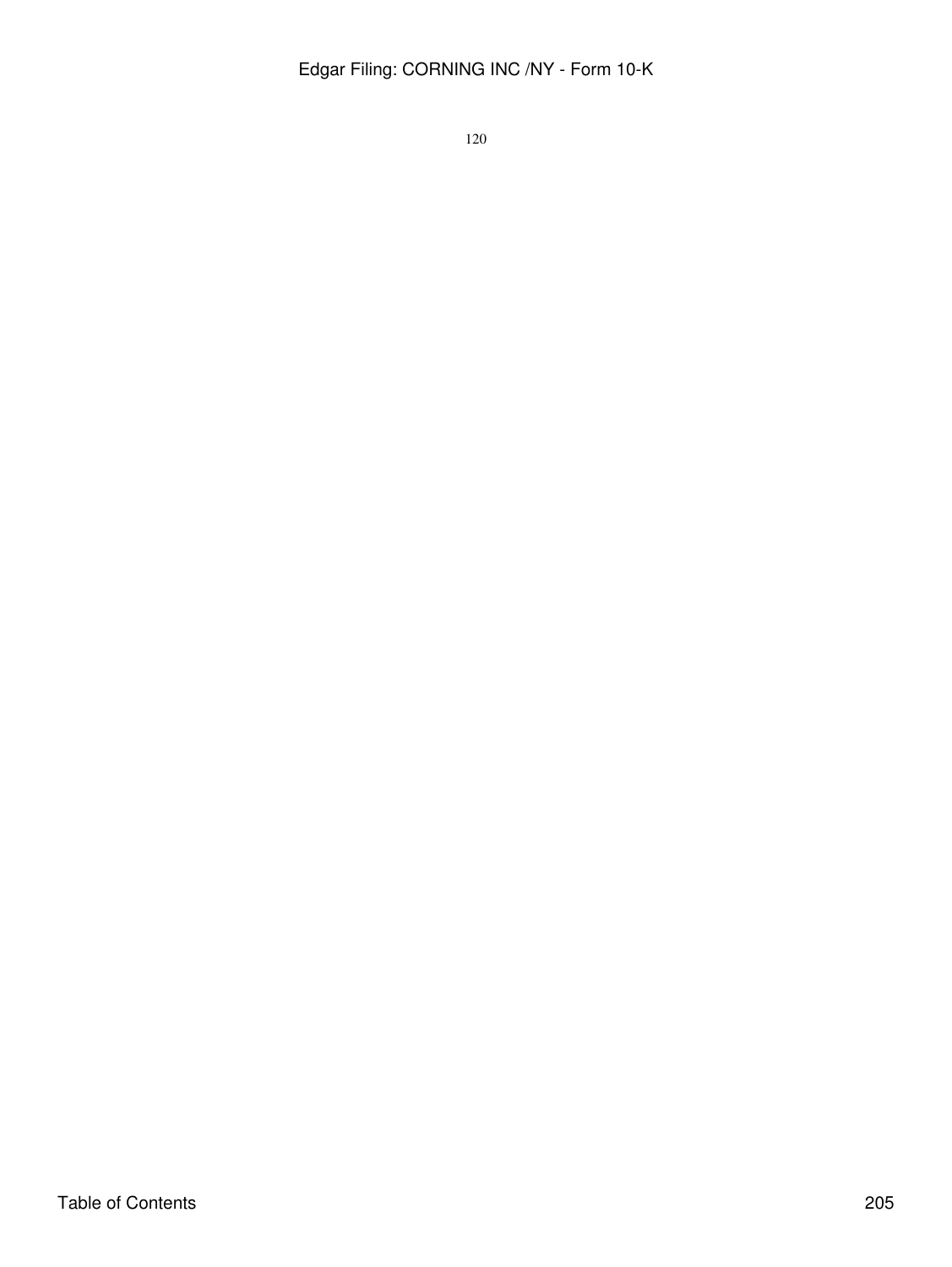#### **NOTE 2 SUMMARY OF SIGNIFICANT ACCOUNTING POLICIES (Continued)**

The Company accounts for asset retirement obligations in accordance with FASB guidance. This guidance requires companies to record an asset and related liability for the costs associated with the retirement of long-lived tangible assets when a legal liability to retire the assets exists. These obligations may result from acquisition, construction, or the normal operation of a long-lived asset. The Company records asset retirement obligations at fair value in the period in which they are incurred. As of December 31, 2009 and 2008, the Company had noncurrent liabilities of \$8.7 and \$7.5, respectively, for asset retirement obligations primarily related to landfill closure costs recorded in the consolidated balance sheets as Other noncurrent liabilities.

In addition, the Company has identified conditional asset retirement obligations, such as for the removal of asbestos and records such obligations when there are plans in place to undertake major renovations or plans to exit a facility. Due to the nature of the Company s operations, the Company believes that there is an indeterminate settlement date for the existing conditional asset retirement obligations as the range of time over which the Company may settle the obligation is unknown or cannot be estimated. Therefore, the Company cannot reasonably estimate the fair value of the liability.

#### Marketable Securities

The Company accounts for investments in debt and equity securities in conformity with FASB guidance. This guidance requires the use of fair value accounting for trading or available for sale securities, while retaining the use of the amortized cost method for investments in debt securities that the Company has the positive intent and ability to hold to maturity. Investments in debt and equity securities are included in Marketable securities in the consolidated balance sheets. All such investments are considered to be available for sale. Because the Company does not intend to sell, nor is it likely to be forced to sell, its available-for-sale securities, declines in fair value are considered temporary. In addition, the Company regularly evaluates available evidence to determine if it will be able to recover the cost of these securities. If the Company is unable to recover the cost of the securities, an other-than-temporary impairment has occurred and credit losses are charged to income in the period incurred. Temporary declines in the fair value of investments are included in Accumulated other comprehensive income/(loss). For the purpose of computing realized gain or loss on the disposition of investments, the specific identification method is used. The Company s policy is to purchase investment grade securities. See Note 5 for further information.

#### Credit Risk

Financial instruments that potentially subject the Company to concentrations of credit risk consist principally of cash, investments, derivative financial instruments and trade receivables. The Company s policies limit the amount of credit exposure to any single counterparty for cash and investments. The Company uses major financial institutions with high credit ratings to engage in transactions involving investments and derivative instruments. The Company minimizes credit risk in its receivables from customers through its sale of products to a wide variety of customers and markets in locations throughout the world. The Company performs ongoing credit evaluations of its customers and generally does not require collateral. The Company maintains reserves for potential credit losses, and historically such losses have been within expectations.

#### Intangibles

Intangible assets of the Company include goodwill, patents and licenses and other assets acquired by the Company that are separable and measurable apart from goodwill. Goodwill, representing the excess of cost over the fair value of net assets of businesses acquired, is tested at least annually for impairment in accordance with FASB guidance for accounting for goodwill and intangibles. The Company completed its tests for impairment of goodwill during the three month period ended September 30, 2009. Other intangible assets with finite lives are amortized on a straight-line basis over their estimated useful lives. See Note 10 for further information.

#### **Revenue**

The Company recognizes revenue only when persuasive evidence of an arrangement exists, delivery has occurred or services have been rendered, the price to the customer is fixed or determinable and collectability is reasonably assured. Revenue is recognized when title and risk of loss transfer to the customer for products and as work is performed for professional services. Amounts billed to a customer in a sale transaction related to shipping costs are classified as revenue. The Company reduces revenue for product returns, allowances and price discounts. Amounts billed to customers in excess of amounts recognized as revenue are reported as deferred revenue in the consolidated balance sheets. See Note 12 for further information. The Company s revenue recognition policies comply with FASB guidance.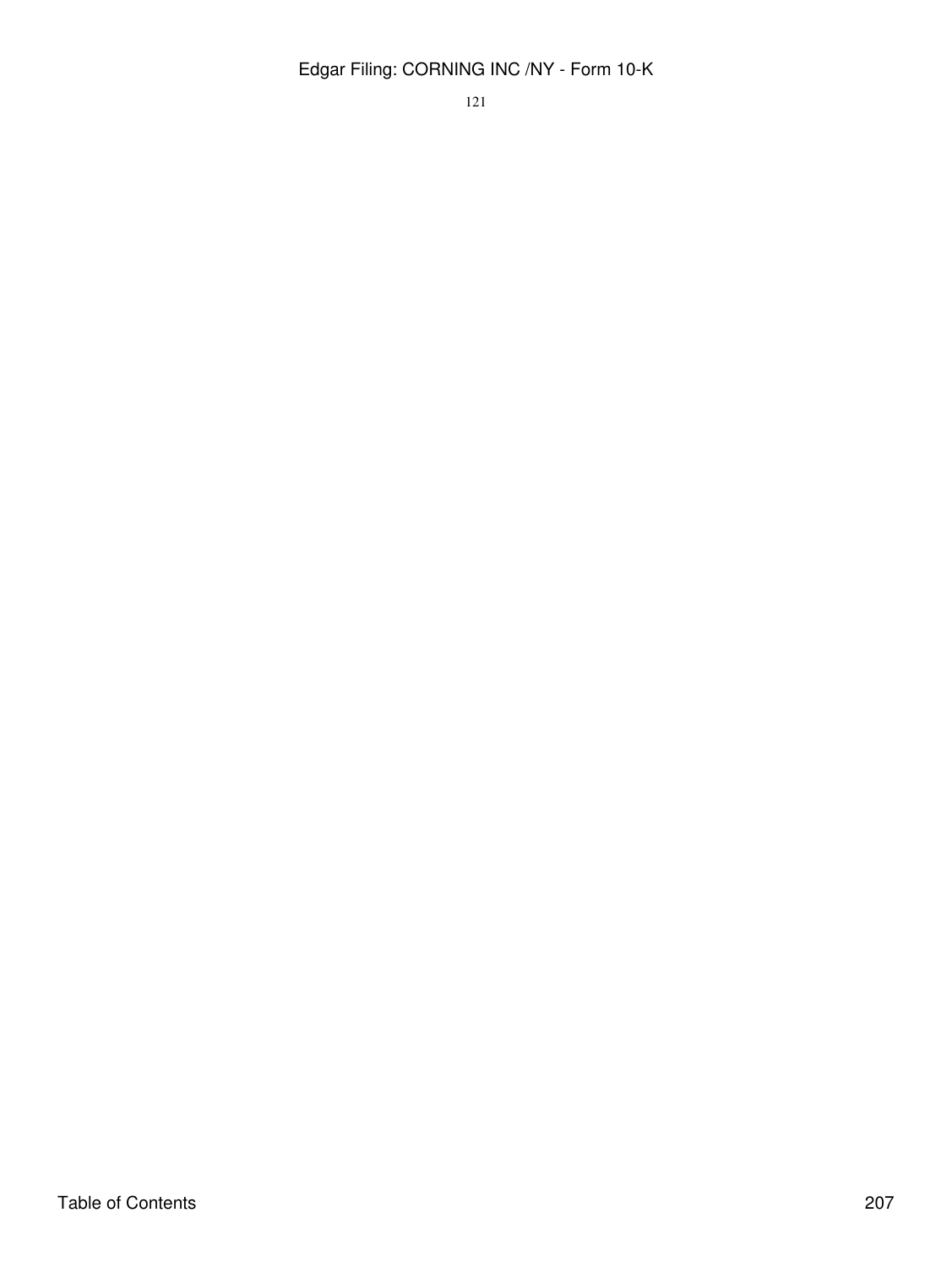#### **NOTE 2 SUMMARY OF SIGNIFICANT ACCOUNTING POLICIES (Continued)**

#### Shipping Costs

Shipping costs are primarily comprised of payments to third party shippers. The Company records shipping costs incurred as a component of Cost of sales in the consolidated statements of income. Shipping costs were \$138.3, \$151.0 and \$134.3 for the years ended December 31, 2009, 2008 and 2007, respectively.

#### Research and Development Costs

Research and development costs are charged to operations when incurred and are included in Cost of sales in the consolidated statements of income. These costs are comprised of primarily labor costs, outside services and depreciation. Research and development costs were \$216.6, \$227.6 and \$229.5 for the years ended December 31, 2009, 2008 and 2007, respectively.

#### Income Taxes

The Company accounts for income taxes in conformity with the provisions of FASB guidance. This guidance requires a company to recognize deferred tax assets and liabilities for the expected future tax consequences of events that have been recognized in a companys financial statements or tax returns. Under this method, deferred tax assets and liabilities are determined based on the difference between the financial statement carrying amounts and tax bases of assets and liabilities using enacted tax rates in effect in the years in which the differences are expected to reverse. The Company records a valuation allowance on deferred tax assets when appropriate to reflect the expected future tax benefits to be realized. In determining the appropriate valuation allowance, certain judgments are made relating to recoverability of deferred tax assets, use of tax loss carryforwards, level of expected future taxable income and available tax planning strategies. These judgments are routinely reviewed by management. Further, the Company recognizes tax liabilities stemming from uncertain tax positions in accordance with FASB guidance for accounting for uncertainty in income taxes. At December 31, 2009 and 2008, the Company had net deferred tax asset balances of \$943.6 and \$995.4, respectively, after valuation allowances of \$85.9 and \$104.7, respectively. See Note 7 for further information.

#### Currency Translation

The value of the U.S. dollar fluctuates against foreign currencies. Because the Company conducts business in many countries, these fluctuations affect the Company s consolidated financial position and results of operations. The Company accounts for these fluctuations in accordance with FASB guidance related to foreign currency matters.

Subsidiaries in Europe, Japan and China translate their assets and liabilities, stated in their functional currency, into U.S. dollars at exchange rates in effect at the end of the current period. The resulting gains or losses are reflected in Cumulative translation adjustment in the stockholders equity section of the consolidated balance sheets. Changes in the functional currency value of monetary assets and liabilities denominated in foreign currencies are recognized in Other nonoperating income, net in the consolidated statements of income. The revenues and expenses of these non-U.S. subsidiaries are translated into U.S. dollars at the average exchange rates that prevailed during the period. Therefore, the reported U.S. dollar results included in the consolidated statements of income fluctuate from period to period, depending on the value of the U.S. dollar against foreign currencies.

For non-U.S. subsidiaries outside of Europe, Japan and China, where the U.S. dollar is the functional currency, inventories, property, plant and equipment and other non-monetary assets, together with their related elements of expense, are translated at historical rates of exchange. All other assets and liabilities are translated at current exchange rates. All other revenues and expenses are translated at average exchange rates. Translation gains and losses for these subsidiaries are recognized in Other nonoperating income, net in the consolidated statements of income.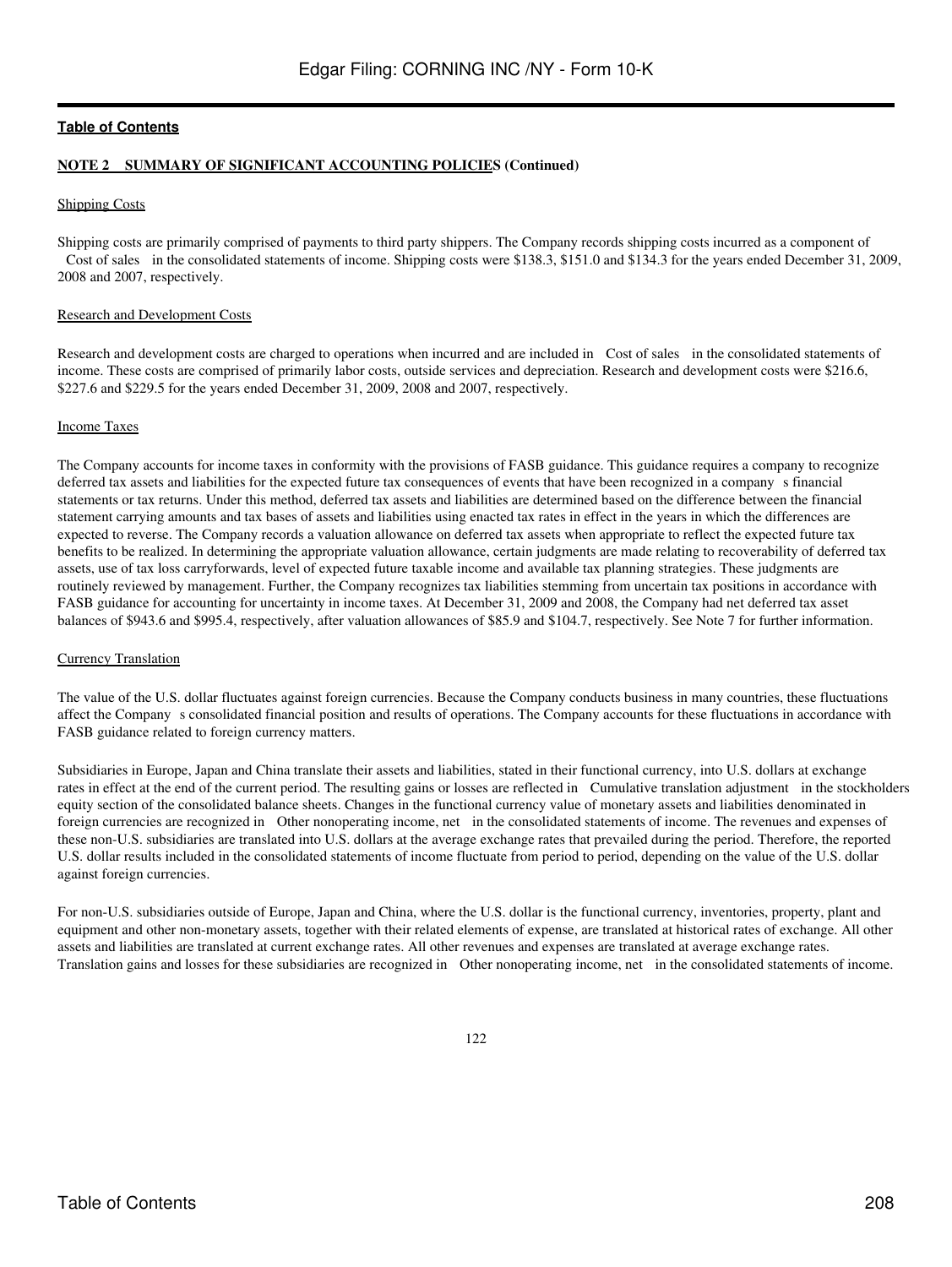#### **NOTE 2 SUMMARY OF SIGNIFICANT ACCOUNTING POLICIES (Continued)**

#### Derivative Financial Instruments

The Company recognizes all derivatives as Other current assets, Other noncurrent assets, Other current liabilities, or Other noncurrent liabilities in the consolidated balance sheets at fair value. On the date the derivative instrument is entered into, if the Company is designating the instrument as a hedge, the Company designates the derivative as either (1) a hedge of the exposure to changes in the fair value of a recognized asset or liability or an unrecognized firm commitment (fair value hedge), (2) a hedge of the exposure to variability in cash flows of a forecasted transaction (cash flow hedge), or (3) a hedge of the foreign currency exposure of a net investment in a foreign operation. Changes in the fair value of a derivative that is designated as and meets all the required criteria for a fair value hedge, along with the gain or loss on the hedged asset or liability that is attributable to the hedged risk are recorded in current period earnings. Changes in the fair value of a derivative that is designated as and meets all the required criteria for a cash flow hedge are recorded in accumulated other comprehensive income and reclassified into earnings as the underlying hedged item affects earnings. Changes in the fair value of a derivative or non-derivative that is designated as and meets all the required criteria for a hedge of a net investment are recorded in accumulated other comprehensive income. Changes in the fair value of a derivative that is not designated as a hedge are recorded immediately in earnings. Cash flows from derivatives designated as hedges are classified in the same category of the consolidated statements of cash flows as the items being hedged. Cash flows from derivatives not designated as hedging instruments are classified in the investing activities section of the consolidated statements of cash flows.

Where an instrument is designated as a hedge, the Company formally documents all relationships between the hedging instruments and hedged items, as well as its risk management objective and strategy for undertaking various hedge transactions. This process includes relating all derivatives that are designated as fair value or cash flow hedges to specific assets and liabilities on the balance sheet or to specific firm commitments or forecasted transactions. The Company also formally assesses both at the inception of the hedge and on an ongoing basis, whether each derivative is highly effective in offsetting changes in fair values or cash flows of the hedged item. If it is determined that a derivative is not highly effective as a hedge, or if a derivative ceases to be a highly effective hedge, the Company will discontinue hedge accounting with respect to that derivative prospectively. See Note 8 for further information.

#### Litigation

The Company is subject to legal proceedings and claims arising out of the normal course of business. The Company routinely assesses the likelihood of any adverse judgments or outcomes to these matters, as well as ranges of probable losses. A determination of the amount of the reserves required, if any, for these contingencies is made after analysis of each known issue and an analysis of historical claims experience for incurred but not reported matters. The Company expenses legal costs, including those expected to be incurred in connection with a loss contingency, as incurred. The Company has an active risk management program consisting of numerous insurance policies secured from many carriers. These policies provide coverage that is utilized to mitigate the impact, if any, of certain of the legal proceedings. The required reserves may change in the future due to new developments in each matter. See Notes 14 and 15 for further information.

#### Environmental Matters

The Company determines the costs of environmental remediation for its facilities, facilities formerly owned by the Company and third party waste disposal facilities based on evaluations of current law and existing technologies. Inherent uncertainties exist in these evaluations primarily due to unknown conditions, changing governmental regulations and legal standards regarding liability and evolving technologies. The Company records a charge to earnings for environmental matters when it is probable that a liability has been incurred and the Companys costs can be reasonably estimated. The recorded liabilities are adjusted periodically as remediation efforts progress or as additional technical or legal information becomes available. See Note 15 for further information.

#### **New Accounting Standards**

In December 2009, the FASB issued guidance related to the accounting and disclosure requirements for transfers of financial assets. This guidance requires greater transparency and additional disclosures for transfers of financial assets and the entitys continuing involvement with them. The guidance also changes the requirements for derecognizing the transferred assets and eliminates the concept of a qualifying special purpose entity. The guidance is effective for financial statements issued for fiscal years beginning after November 15, 2009. The Company is in the process of assessing the impact of the adoption of this guidance on the Company s financial position and results of operations.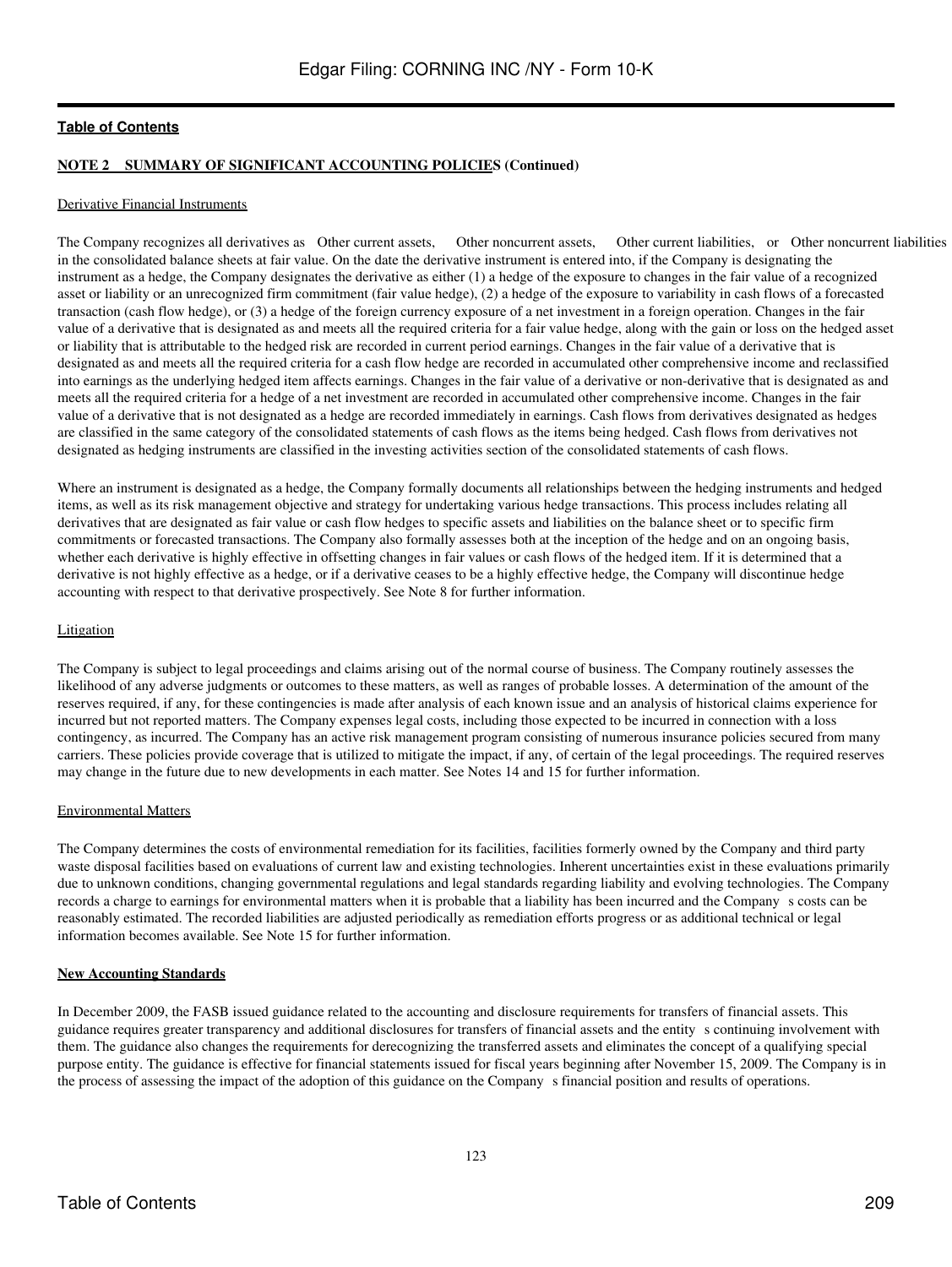#### **NOTE 2 SUMMARY OF SIGNIFICANT ACCOUNTING POLICIES (Continued)**

In December 2009, the FASB issued guidance related to the accounting and disclosure requirements for the consolidation of variable interest entities (VIEs). This guidance requires an enterprise to perform a qualitative analysis on a continual basis to determine whether or not it must consolidate a VIE. Additionally, the guidance requires enhanced disclosures about an enterprises involvement with VIEs as well as disclosure of any significant assumptions and judgments used to determine whether or not to consolidate a VIE. The guidance is effective for financial statements issued for fiscal years beginning after November 15, 2009. The Company is in the process of assessing the impact of the adoption of this guidance on the Company s financial position and results of operations.

In October 2009, the FASB issued new guidance related to revenue recognition for multiple-deliverable revenue arrangements expanding the disclosure requirements related to such arrangements. The guidance is effective for revenue arrangements entered into or materially modified in fiscal years beginning on or after June 15, 2010. The adoption is not expected to impact the Companys financial position and results of operations.

In July 2009, the FASB issued the Accounting Standards Codification and the Hierarchy of Generally Accepted Accounting Principles. The FASB named the Codification the single authoritative source of generally accepted accounting principles in the United States. The Company adopted the Codification effective September 1, 2009. The adoption did not impact the Companys financial position and results of operations.

In May 2009, the FASB issued new guidance for subsequent events disclosure. This guidance establishes general standards of accounting for and disclosure of events that occur after the balance sheet date but before the financial statements are issued. The Company adopted the new guidance effective April 1, 2009. The adoption did not impact the Companys financial position and results of operations. See Note 1 Business and Basis of Presentation.

In April 2009, the FASB issued new guidance for interim disclosures about the fair value of financial instruments. This guidance requires summarized disclosures about the fair value of financial instruments for interim reporting periods. The Company adopted the new guidance effective April 1, 2009. The adoption did not impact the Company s financial position and results of operations.

In April 2009, the FASB issued new guidance for recognition and presentation of other-than-temporary impairments. This guidance amends other-than-temporary impairment guidance for debt securities to make the guidance more operational and to improve the presentation and disclosure of other-than-temporary impairments on debt and equity securities in the financial statements. The Company adopted the new guidance effective April 1, 2009. The adoption did not impact the Companys financial position and results of operations. See Note 5 Investments.

In April 2009, the FASB issued new guidance for determining the fair value when the level of market activity has significantly decreased and for identifying transactions that are not orderly. The Company adopted the new guidance effective April 1, 2009. The adoption did not impact the Company s financial position and results of operations. See Note 5 Investments.

In December 2008, the FASB issued new guidance for employers disclosures about postretirement benefit plan assets to require expanded disclosures. The guidance is effective for financial statements issued for fiscal years ending after December 15, 2009. The Company adopted the new guidance effective December 31, 2009. The adoption did not impact the Companys financial position and results of operations.

In April 2008, the FASB issued new guidance that amended the assumptions to be used by the Company when determining the useful lives of intangible assets. The Company adopted the guidance effective January 1, 2009. The adoption did not impact the Company s financial position and results of operations.

In March 2008, the FASB issued new guidance which requires additional disclosures about derivative instruments and hedging activities. The Company adopted the guidance effective January 1, 2009. The adoption did not impact the Company s financial position and results of operations. See Note 8 Derivative Instruments and Hedging Activities.

In February 2008, the FASB issued new guidance deferring the effective date of new guidance for fair value measurements for nonfinancial assets and liabilities that are not disclosed at fair value on a recurring basis. The new guidance was effective for fiscal years beginning after November 15, 2008. The Company adopted the guidance January 1, 2009. The adoption did not impact the Company s financial position and results of operations.

In December 2007, the FASB issued new guidance for noncontrolling interests. This guidance changes the classification of ownership interests in subsidiaries held by parties other than the parent to a separate component of equity. The guidance requires retrospective adoption of the

# Table of Contents 210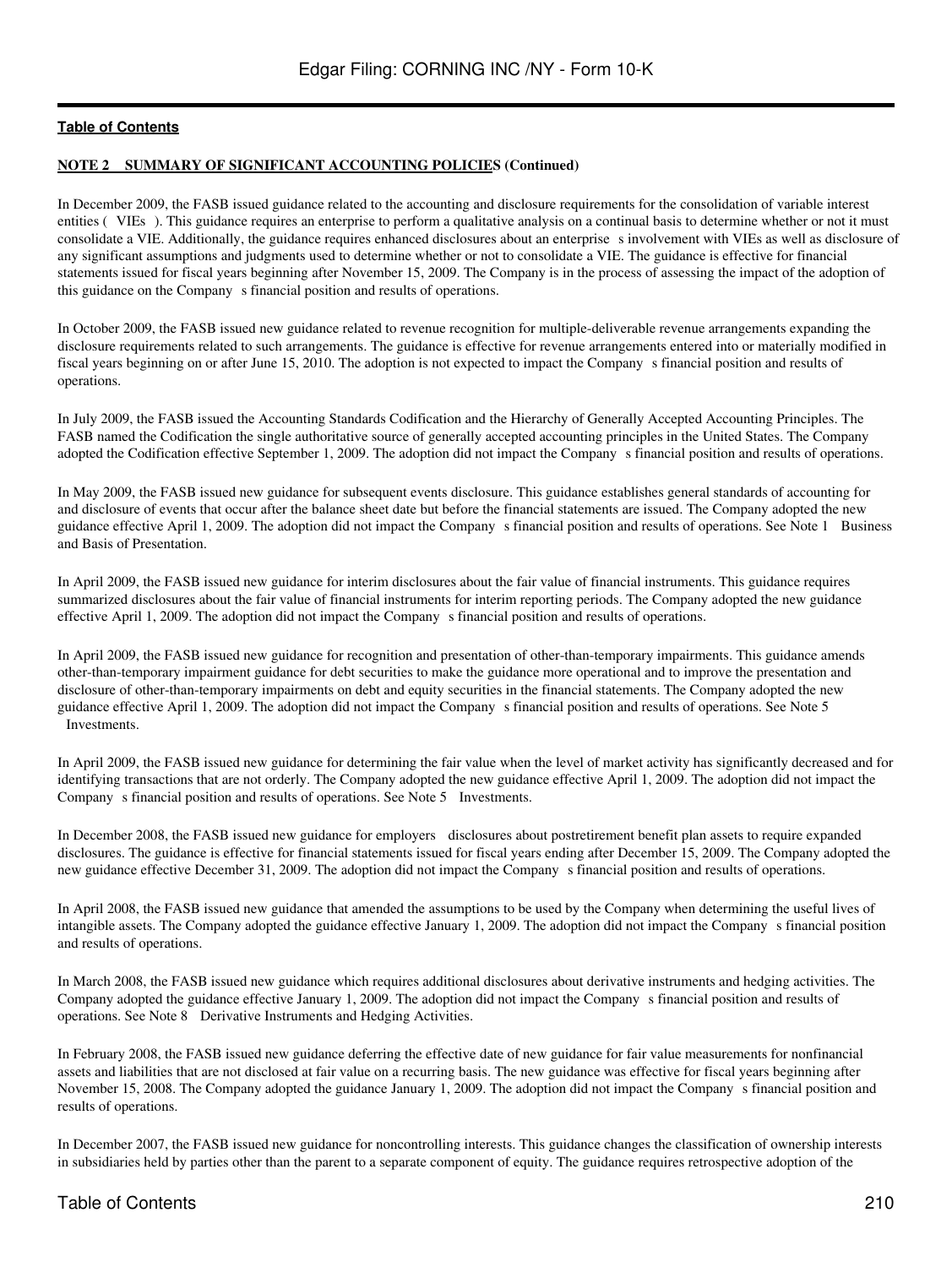presentation and disclosure requirements for existing noncontrolling interests. The Company adopted the guidance effective January 1, 2009. The adoption did not impact the Company s financial position and results of operations.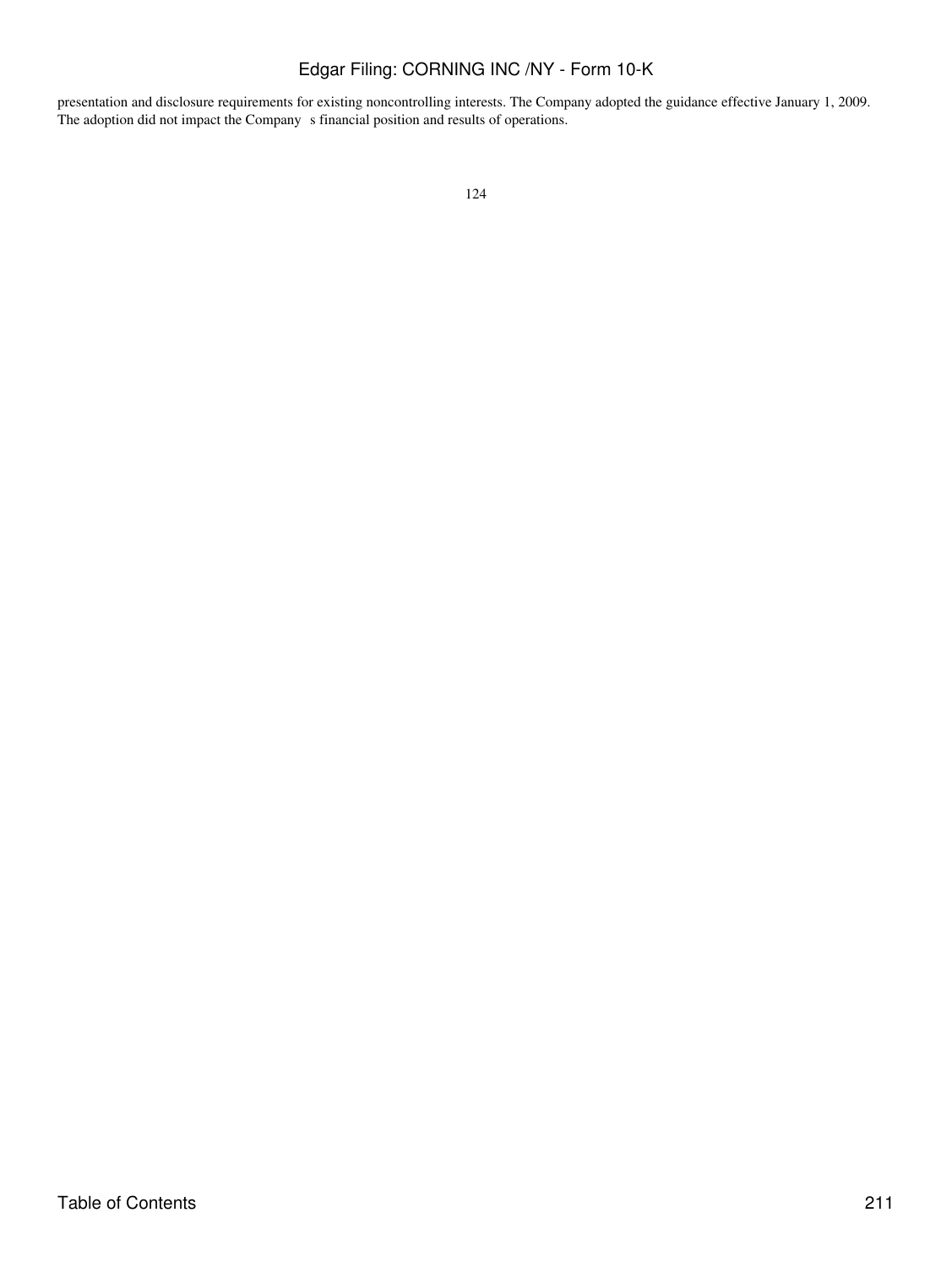### <span id="page-211-0"></span>**NOTE 3 RESTRUCTURING**

In February 2009, in response to current economic challenges, Dow Corning announced it would reduce its workforce through reduction-in-force programs and site closures globally. These actions were part of broader cost-saving measures taken by the Company, including efforts to maximize operational efficiency and tightly controlling expenses. The Companys restructuring liability is expected to be settled by December 31, 2010. The Company recorded restructuring expenses of \$101.6 during the year ended December 31, 2009. This amount was comprised of approximately \$95.6 for employee-related costs associated with ongoing benefit arrangements and one-time termination benefits and \$6.0 for lease terminations, asset disposals and demolitions. No further material costs are expected.

The following table summarizes activities related to restructuring for the year ended December 31, 2009:

|                                        | Severance |
|----------------------------------------|-----------|
|                                        | Costs     |
| Accrued liability at January 1, 2009   |           |
| Accrual of restructuring expenses      | 96.6      |
| Adjustment to liability                | (4.2)     |
| Cash payments                          | (74.1)    |
| Foreign currency impact                | 2.6       |
|                                        |           |
| Accrued liability at December 31, 2009 | 20.9      |

#### <span id="page-211-1"></span>**NOTE 4 ACQUISITIONS OF BUSINESS INTERESTS**

On November 5, 2009, the Company acquired 100% of the equity of Globe Metais Industria e Comercio S.A. (Metais), a silicon metal producer with manufacturing operations in Brazil. Concurrently, the Company contributed cash in exchange for 49% of the equity interests of Globe Metallurgical Inc. s silicon manufacturing operation, WVA Manufacturing LLC (WVA), a silicon metal producer with manufacturing operations in West Virginia. The Company paid approximately \$75.0 in cash in exchange for the stock of Metais and \$100.0 in cash for the equity interests in WVA. Direct costs of the acquisition were approximately \$3.6 related to legal and advisory services. The Company believes that these transactions enhance both the security of supply and cost effectiveness of a key raw material.

The acquisition of the controlling interest of Metais was accounted for as a business combination in accordance with FASB guidance. The balance sheet and results of operations of Metais were included in the Company s consolidated financial statements as of December 31, 2009. Because the Company does not hold a controlling interest in WVA, the investment was accounted for by the equity method of accounting for investments in accordance with FASB guidance and included in Other in the Companys consolidated balance sheet as of December 31, 2009. The results of operations of Metais and the equity results of WVA were not material to the consolidated statement of income.

As of December 31, 2009, determination of the fair value of the assets and liabilities at the acquisition date for the Metais business combination was not complete. Determining the fair values of certain of the acquired assets and assumed liabilities required the Company to exercise significant judgment. Additional information including the valuation of forestry assets, the final appraisal of property, plant and equipment and valuation of certain intangible assets, as well as a complete evaluation of contingent liabilities is expected to be completed during the first several months of 2010.

The Company s initial estimates resulted in a fair value of assets and liabilities which exceeded the purchase price for Metais by approximately \$14.8. This amount has been recorded as a bargain purchase gain in Other nonoperating (expense) income, net of the consolidated statement of income as of December 31, 2009. The gain was primarily related to access to a stable and favorably priced supply of electricity under a long-term contract, the relative condition of property, plant and equipment in relation to replacement cost and the benefit of a net operating loss carryforward that the Company expects to be able to utilize based on its strategic plans for this business. Final determinations of the fair values of assets acquired and liabilities assumed may result in adjustments to the values presented below and a corresponding adjustment to the bargain purchase gain recorded as of December 31, 2009.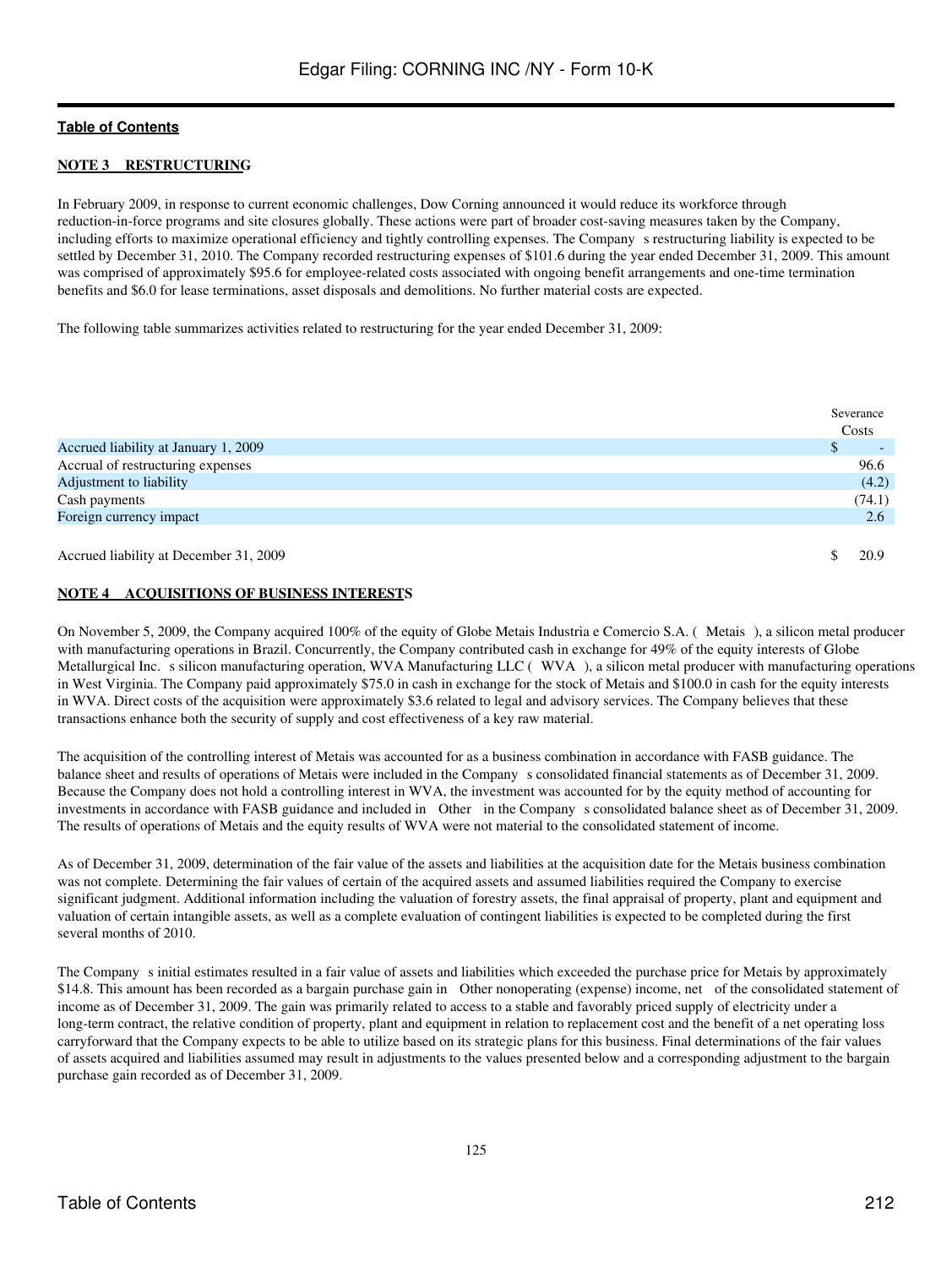#### **NOTE 4 ACQUISITIONS OF BUSINESS INTERESTS (Continued)**

The fair values of the assets acquired and liabilities assumed on November 5, 2009 related to Metais were as follows:

|                                         | Metais        |        |
|-----------------------------------------|---------------|--------|
| Cash and marketable securities          | <sup>\$</sup> | 16.7   |
| Other current assets                    |               | 15.3   |
| Property, plant and equipment, net      |               | 30.4   |
| Other intangible assets                 |               | 35.3   |
| Other assets                            |               | 55.3   |
| Current and noncurrent liabilities      |               | (47.2) |
| Debt                                    |               | (16.1) |
|                                         |               |        |
| Net tangible and intangible assets      |               | 89.7   |
| Purchase price, including cash received |               | 74.9   |
| Gain on bargain purchase                | \$            | 14.8   |

#### <span id="page-212-0"></span>**NOTE 5 INVESTMENTS**

Investments reflected in Other current assets and Marketable securities in the consolidated balance sheets at December 31, 2009 and 2008 were \$1,075.5 and \$1,109.0, respectively. These investments have been classified as available for sale.

As of December 31, 2009, all debt securities with fair value less than cost have been in an unrealized loss position for 12 months or more. The cost, gross unrealized gains, gross unrealized losses and fair value of the investments as of December 31 were as follows:

|                                                 |                     | 2009                |                          |                     |                          |              |           |  |  |
|-------------------------------------------------|---------------------|---------------------|--------------------------|---------------------|--------------------------|--------------|-----------|--|--|
|                                                 |                     | Gross<br>Unrealized |                          | Gross<br>Unrealized |                          |              | Fair      |  |  |
|                                                 | Cost                |                     | Gains                    |                     | (Losses)                 |              | Value     |  |  |
| <b>Debt Securities:</b>                         |                     |                     |                          |                     |                          |              |           |  |  |
| Auction rate securities backed by student loans | \$1,006.2           | \$                  | $\overline{\phantom{0}}$ | \$                  | (11.4)                   | \$.          | 994.8     |  |  |
| Auction rate preferred securities and other     | 79.2                |                     | 0.8                      |                     | (8.8)                    |              | 71.2      |  |  |
| <b>Total Debt Securities</b>                    | \$1,085.4           | \$                  | 0.8                      | \$                  | (20.2)                   |              | \$1,066.0 |  |  |
| <b>Foreign Equity Securities</b>                | $\mathbb{S}$<br>2.0 | $\sqrt{\ }$         | 1.3                      | \$                  | $\overline{\phantom{a}}$ | $\mathbb{S}$ | 3.3       |  |  |
| Other                                           | 6.2                 |                     | -                        |                     | $\overline{\phantom{a}}$ |              | 6.2       |  |  |
| <b>Total Marketable Securities</b>              | \$1,093.6           | $\mathbb{S}$        | 2.1                      | \$                  | (20.2)                   |              | \$1,075.5 |  |  |

|                                                 |           | 2008                     |              |           |  |  |  |  |
|-------------------------------------------------|-----------|--------------------------|--------------|-----------|--|--|--|--|
|                                                 |           | Gross                    | Gross        |           |  |  |  |  |
|                                                 |           | Unrealized               | Unrealized   | Fair      |  |  |  |  |
|                                                 | Cost      | Gains                    | (Losses)     | Value     |  |  |  |  |
| <b>Debt Securities:</b>                         |           |                          |              |           |  |  |  |  |
| Auction rate securities backed by student loans | \$1,122.1 | $\overline{\phantom{a}}$ | (80.1)<br>\$ | \$1,042.0 |  |  |  |  |
| Auction rate preferred securities and other     | 98.0      | $\overline{\phantom{0}}$ | (34.5)       | 63.5      |  |  |  |  |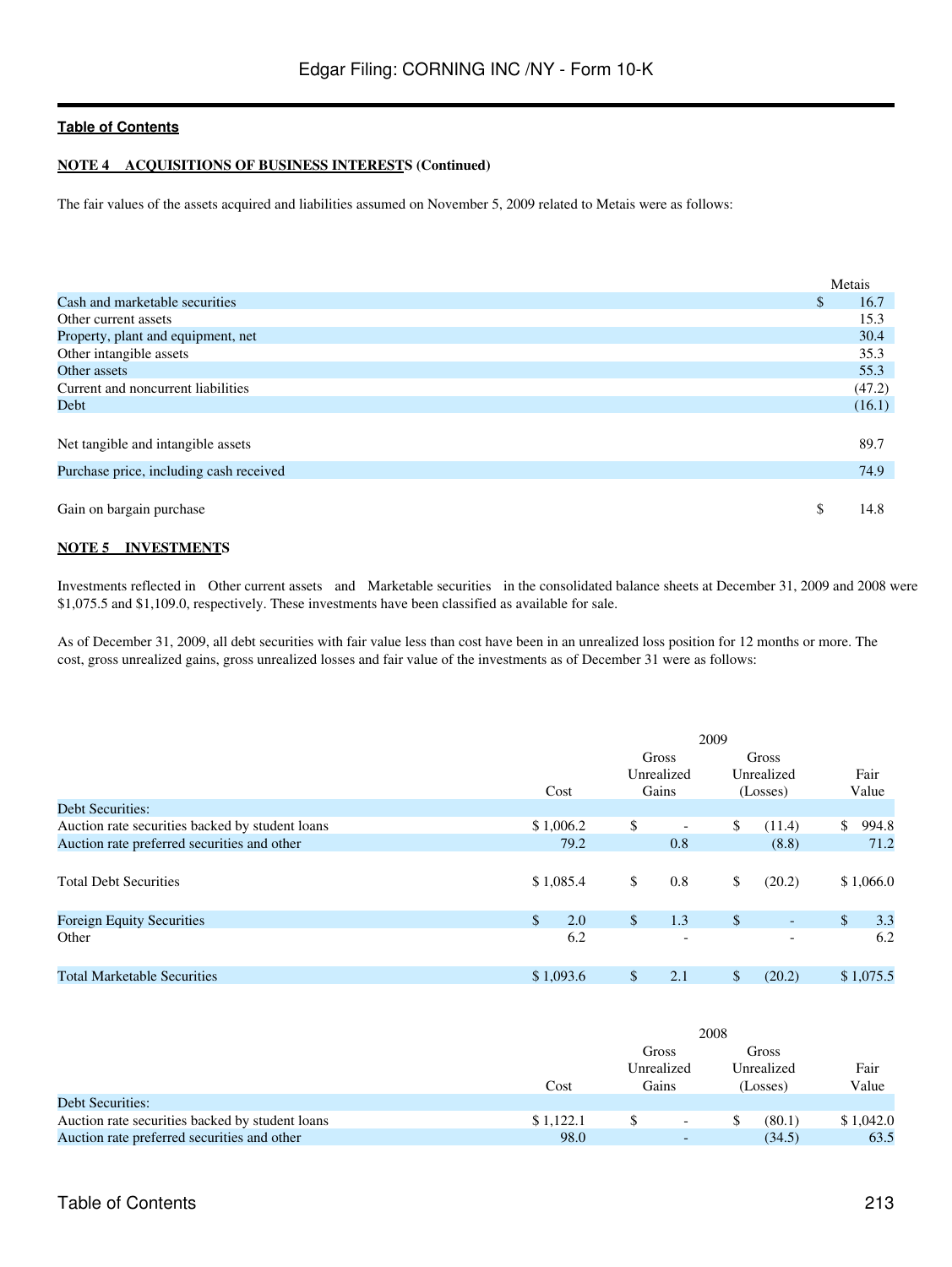| <b>Total Debt Securities</b>              | \$1,220.1 |            | <sup>\$</sup> | $\overline{\phantom{a}}$ | \$<br>(114.6)                           | \$1,105.5 |            |
|-------------------------------------------|-----------|------------|---------------|--------------------------|-----------------------------------------|-----------|------------|
| <b>Foreign Equity Securities</b><br>Other |           | 1.9<br>1.1 |               | 0.7<br>-                 | \$<br>(0.2)<br>$\overline{\phantom{0}}$ |           | 2.4<br>1.1 |
| <b>Total Marketable Securities</b>        | \$1,223.1 |            |               | 0.7                      | (114.8)                                 | \$1,109.0 |            |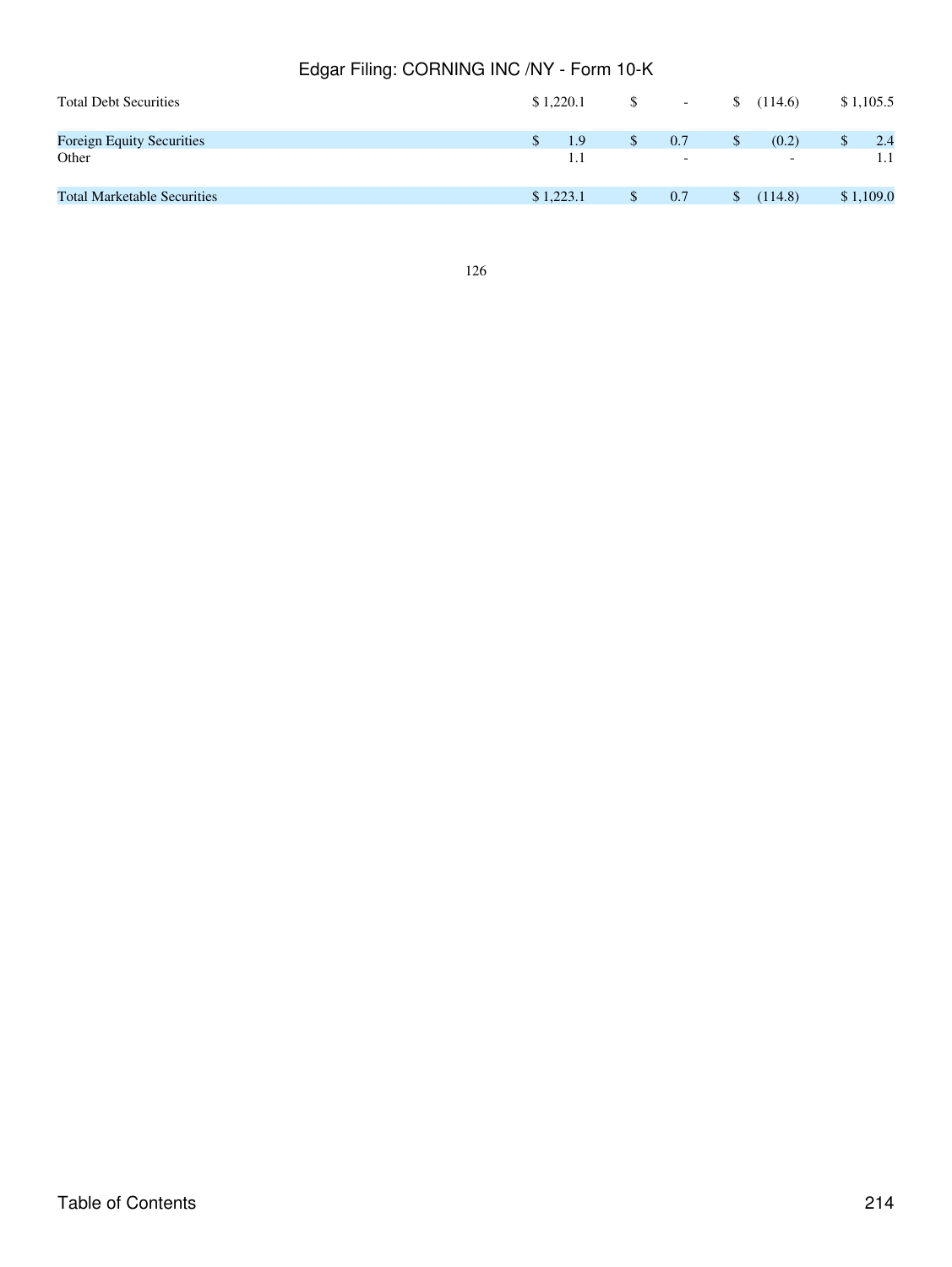#### **NOTE 5 INVESTMENTS (Continued)**

Assets and liabilities measured at fair value are classified in their entirety based on the lowest level of input that is significant to the fair value measurement. The classifications as of the balance sheet dates as of December 31 were as follows:

|         |            | Fair Value |  |
|---------|------------|------------|--|
|         | 2009       | 2008       |  |
| Level 1 | 11.8<br>\$ | 7.5<br>\$  |  |
| Level 2 | 1.7        | 0.9        |  |
| Level 3 | 1,062.0    | 1,100.6    |  |
|         |            |            |  |
| Total   | \$1,075.5  | \$1,109.0  |  |

The changes in fair value of Level 3 assets as of December 31 were as follows:

|                                                         |           | Fair Value |  |
|---------------------------------------------------------|-----------|------------|--|
|                                                         | 2009      | 2008       |  |
| Beginning balance                                       | \$1,100.6 |            |  |
| Transfers in to Level 3                                 |           | 1,387.0    |  |
| Transfers out of Level 3                                |           | (51.5)     |  |
| Change in unrealized losses in other comprehensive loss | 92.6      | (114.5)    |  |
| Sales of assets classified as Level 3                   | (131.2)   | (120.4)    |  |
|                                                         |           |            |  |
| Ending balance                                          | \$1.062.0 | \$1.100.6  |  |

Level 3 available for sale securities with a par value of \$132.9 were sold or redeemed during the year ended December 31, 2009. These sales and redemptions related to securities backed by student loans and auction rate preferred securities. The sales or redemptions were at a weighted average of 99% of par.

The contractual maturities of the debt securities, excluding auction rate preferred securities, as of December 31 were as follows:

|                                          | 2009                     |
|------------------------------------------|--------------------------|
| Mature in one year or less               | 2.3                      |
| Mature after one year through five years | $\overline{\phantom{0}}$ |
| Mature after five years                  | 994.8                    |
|                                          |                          |
| Total debt securities                    | 997.1                    |

#### **Auction Rate Securities**

As of December 31, 2009, the Company held auction rate securities of \$1,062.0 included in the consolidated balance sheet. These securities consisted principally of revenue bonds backed by student loans that are guaranteed by the U. S. Government, revenue bonds backed by insured student loans and bundled preferred equity securities.

Historically, the cost of the auction rate securities approximated fair value. The Company had experienced a long history of successful auctions. However, in mid-February 2008, auctions began to fail and continued to fail for virtually all of these securities because there were an insufficient number of buy bids. Upon failure of an auction, the Company is required to hold the security until the next auction date at a contractually predetermined interest rate generally higher than the risk-free treasury rate. A failed auction reduces the immediate liquidity available to the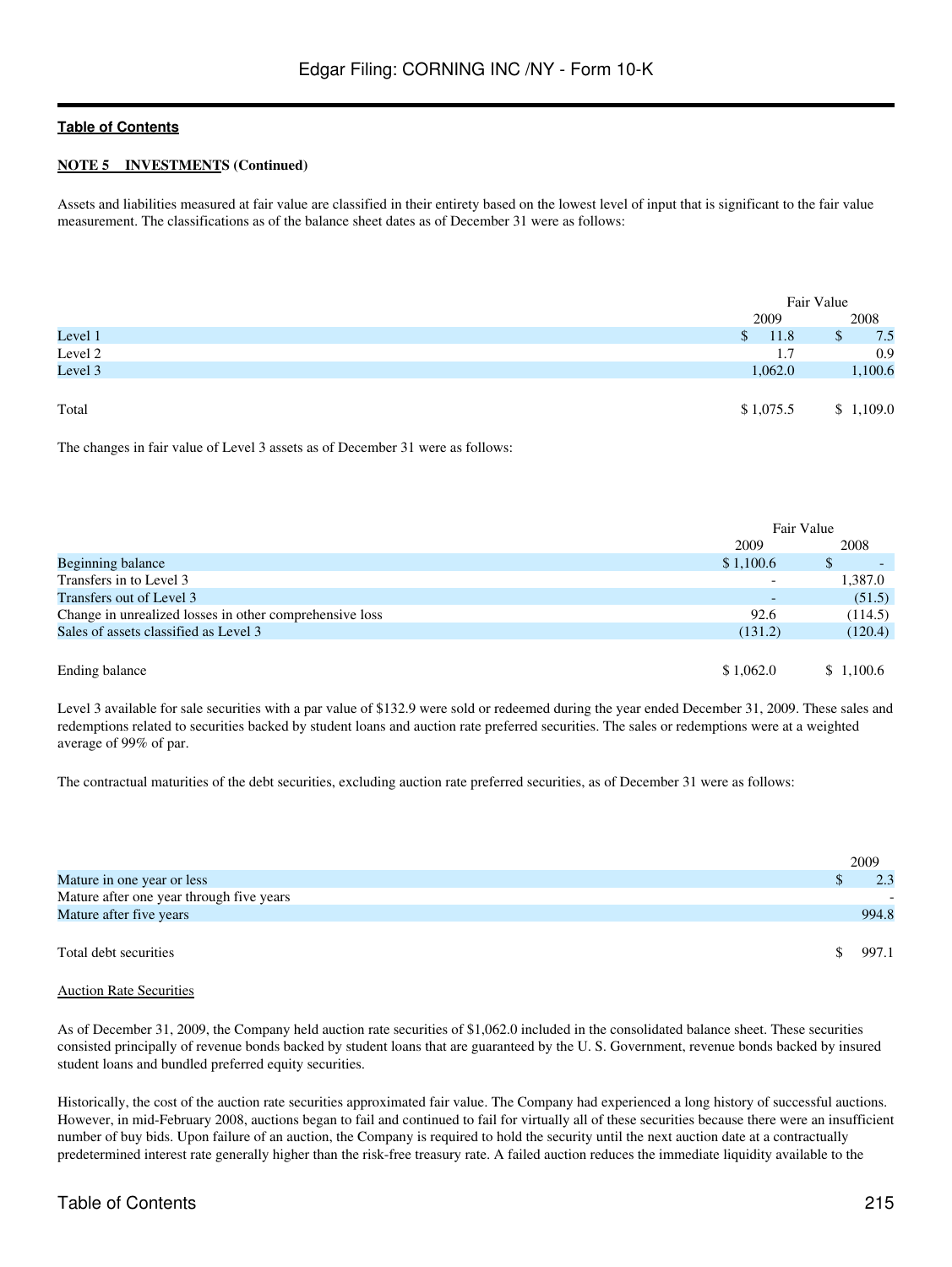Company, since there are currently no secondary markets for the auction rate securities held by the Company. Since the Company does not know when a market will return or develop, securities valued at \$1,062.0 were classified as noncurrent assets as of December 31, 2009. Management believes the Company has sufficient sources of liquidity to fund its operations, capital expenditure plan, breast implant settlement liabilities and shareholder dividends through cash on hand, cash generated by operations or access to credit markets.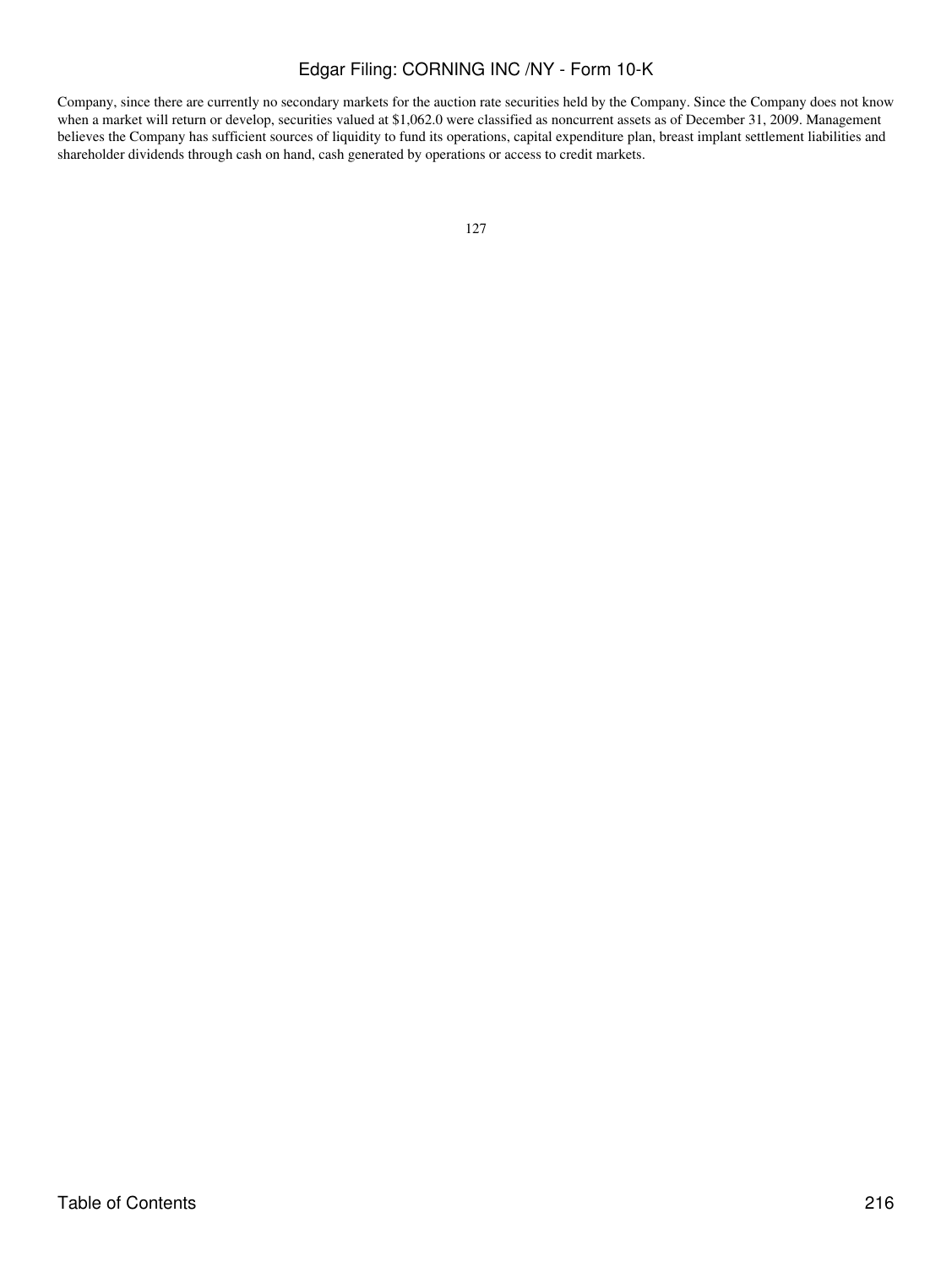## **NOTE 5 INVESTMENTS (Continued)**

Due to the absence of observable prices in an active market for the same or similar securities, the fair value of \$1,062.0 of the securities was based on a discounted cash flow analysis using forecasts of future cash flows and interest rates. The data used for the forecasts included benchmark interest rates such as LIBOR and U.S. Treasury rates, commercial paper rates and other interest rate indices reflecting market required rates of return. The valuation considered variable coupon payments, the restriction in liquidity due to failed auctions, the credit risk related to each group of securities and the probability of recovery or replacement of the auction rate securities market. Other considerations also included the nature of the collateralizations, guarantees, contractual structures of the securities and issuers indication of intent to redeem. In accordance with fair value measurement guidance, the auction rate securities were included in Level 3 at December 31, 2009 because certain of the cash flow model inputs were not readily observable.

### Auction Rate Securities backed by Student Loans

The Company held auction rate securities backed by student loans valued at \$994.8 included in the consolidated balance sheet as of December 31, 2009. The securities had the following credit ratings: AAA 88%, A 5%, A-5% and CCC 2%. These auction rate securities were variable rate debt instruments with underlying securities that have contractual maturities that range from 14 to 33 years and whose interest rates are reset every 28 to 35 days through an auction process. Since the auctions have failed, default interest rates are applicable and each issuer has continued to pay required interest payments. Because the fair value of these securities was lower than the cost, an unrealized loss of \$8.8, net of the noncontrolling interests share of \$2.6, was recorded in Accumulated other comprehensive loss in the year ended December 31, 2009.

## Auction Rate Preferred Securities

The Company held auction rate securities backed by preferred equity securities valued at \$67.2 included in the consolidated balance sheets as of December 31, 2009. The securities had the following ratings: A-  $10\%$ , BB 73% and BBB+ 17%. The interest rates reset on these variable rate equity instruments every 16 to 38 days through an auction process. Since the auctions have failed, default dividend allocation methods are in effect. The issuers of the underlying preferred equity securities have continued to remit dividends consistent with historical practices. Because the fair value of these securities was lower than the cost, an unrealized loss of \$8.0, net of the noncontrolling interests share of \$0.8, was recorded in Accumulated other comprehensive loss in the year ended December 31, 2009.

#### Classification of Unrealized Losses

As of December 31, 2009, the Company had no intent to sell, nor was expected to be required to sell, auction rate securities backed by student loans and auction rate preferred securities before the anticipated recovery in market value. In determining that the unrealized losses related to these securities were not other-than-temporary, the Company considered several other factors. These factors included the financial condition and prospects of the issuer, expected continuation of interest and dividend payments, the magnitude of losses compared with the cost of the investments, the length of time the investments have been in an unrealized loss position and the credit rating of the security. Management believes the decline in fair value is primarily related to the current interest rate environment and market inefficiencies and not to the credit deterioration of the individual issuers. Total unrealized losses of \$16.8, net of \$3.4 for the noncontrolling interests share, related to auction rate securities were included in Accumulated Other comprehensive loss in the consolidated balance sheet as of December 31, 2009. The fair value of these securities could be subject to further adjustments in the future if indicated by either observable prices in an active market or a change in the results of valuations.

## Fannie Mae and Freddie Mac

The year ended December 31, 2008 included an unrealized loss of \$50.6 in Other nonoperating expense, net related to auction rate preferred securities with a par value of \$51.5 issued by Fannie Mae and Freddie Mac. On September 7, 2008, the Federal Housing Finance Agency announced that it was placing Fannie Mae and Freddie Mac under conservatorship and the payments of dividends on the preferred securities of the type owned by the Company were suspended. Accordingly, management believed the fair value of these securities was other-than-temporarily impaired, and credit losses were incurred in the amount of \$50.6.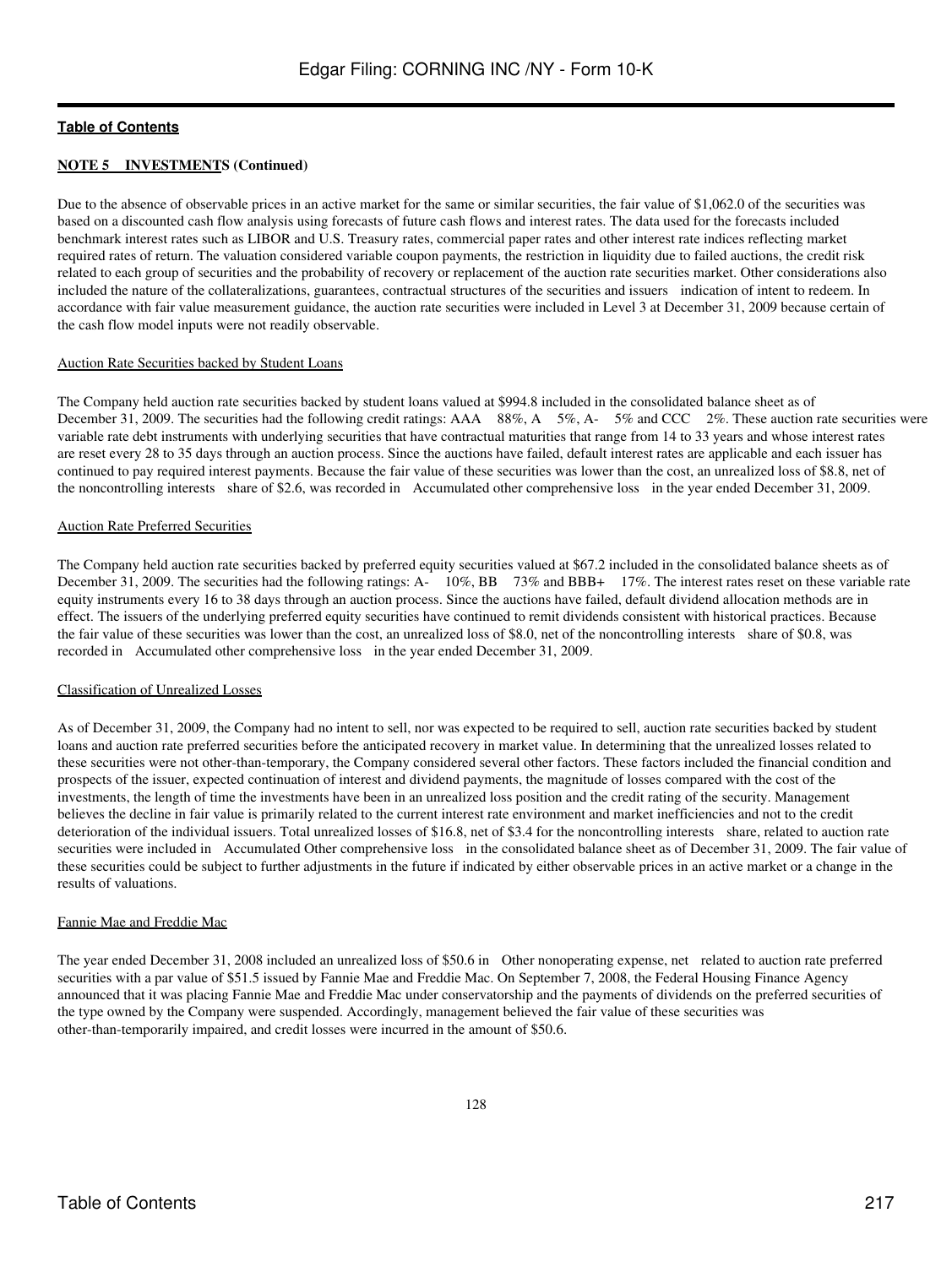## **NOTE 6 INVENTORIES**

The value of inventories is determined using the lower of cost or market as the basis. Produced goods are valued using a first-in, first-out (FIFO) cost flow methodology, while purchased materials and supplies are valued using an average cost flow methodology. The components of inventories as of December 31 were as follows:

|                          |     | 2009  | 2008  |
|--------------------------|-----|-------|-------|
| Produced goods           | S.  | 547.6 | 731.6 |
| Purchased materials      |     | 76.9  | 133.0 |
| Maintenance and supplies |     | 81.8  | 67.4  |
|                          |     |       |       |
| <b>Total Inventory</b>   | \$. | 706.3 | 932.0 |

Produced goods include both work-in-process and finished goods. Due to the nature of the Company s operations, it is impractical to classify inventory between work-in-process and finished goods as such classifications can be interchangeable for certain inventoriable items. Purchased materials primarily consist of the Company s raw material inventories. Maintenance and supplies included in inventory primarily represent spare component parts that are critical to the Company s manufacturing processes.

## **NOTE 7 INCOME TAXES**

The components of income before income taxes and noncontrolling interests for the year ended December 31 were as follows:

|          | 2009        | 2008      | 2007      |
|----------|-------------|-----------|-----------|
| Domestic | 964.3<br>\$ | \$1,219.1 | \$1,065.2 |
| Foreign  | 102.3       | 199.5     | 199.8     |
| Total    | \$1,066.6   | \$1,418.6 | \$1,265.0 |

The components of the income tax provision for the year ended December 31 were as follows:

|          |         | 2009     |         |         | 2008       |         |         | 2007     |         |
|----------|---------|----------|---------|---------|------------|---------|---------|----------|---------|
|          | Current | Deferred | Total   | Current | Deferred   | Total   | Current | Deferred | Total   |
| Domestic | \$172.9 | 92.9     | \$265.8 | \$328.8 | 89.3<br>\$ | \$418.1 | \$310.0 | 22.6     | \$332.6 |
| Foreign  | 75.5    | (10.2)   | 65.3    | 76.3    |            | 77.8    | 70.7    | 7.3      | 78.0    |
| Total    | \$248.4 | 82.7     | \$331.1 | \$405.1 | 90.8       | \$495.9 | \$380.7 | 29.9     | \$410.6 |

The tax effects of the principal temporary differences giving rise to deferred tax assets and liabilities as of December 31 were as follows:

|                                    | 2009  | 2008  |
|------------------------------------|-------|-------|
| Deferred Tax Assets:               |       |       |
| Implant costs                      | 572.4 | 572.0 |
| Accruals and other                 | 168.9 | 179.1 |
| Postretirement benefit obligations | 409.0 | 399.5 |
| Inventories                        | 80.0  | 40.4  |
| Long-term debt                     | 33.8  | 32.7  |

## Table of Contents 218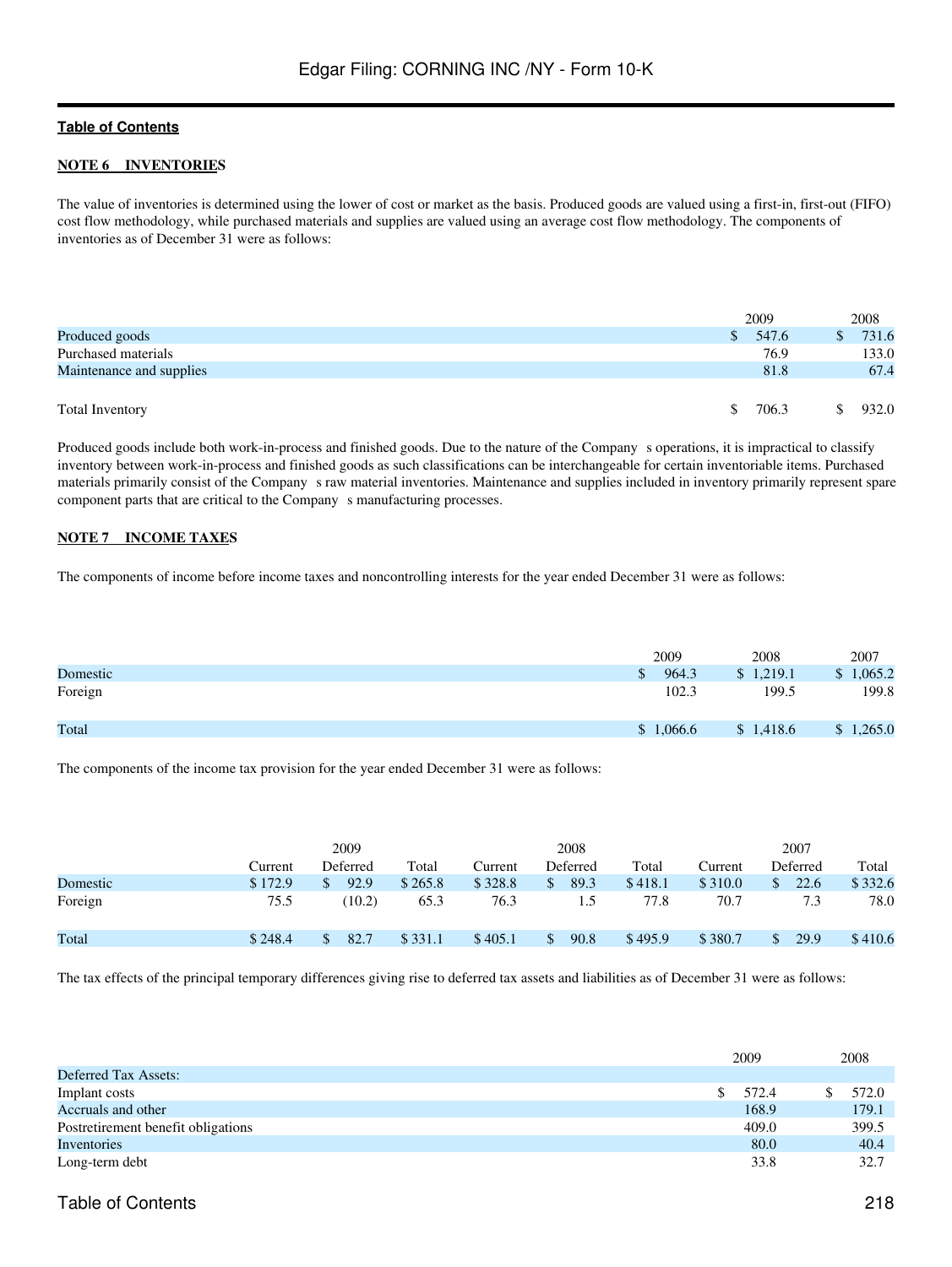| Foreign tax credit carryforward                     | 47.0         |           |
|-----------------------------------------------------|--------------|-----------|
| Tax loss carryforwards                              | 155.6        | 96.9      |
|                                                     |              |           |
| <b>Total Deferred Tax Assets</b>                    | \$1,466.7    | \$1,320.6 |
| Deferred Tax Liabilities:                           |              |           |
| Property, plant and equipment                       | (437.2)      | (220.5)   |
|                                                     |              |           |
| Net Deferred Tax Asset Prior to Valuation Allowance | \$1,029.5    | \$1,100.1 |
| Less: Valuation Allowance                           | (85.9)       | (104.7)   |
|                                                     |              |           |
| Net Deferred Tax Asset                              | \$.<br>943.6 | 995.4     |
|                                                     |              |           |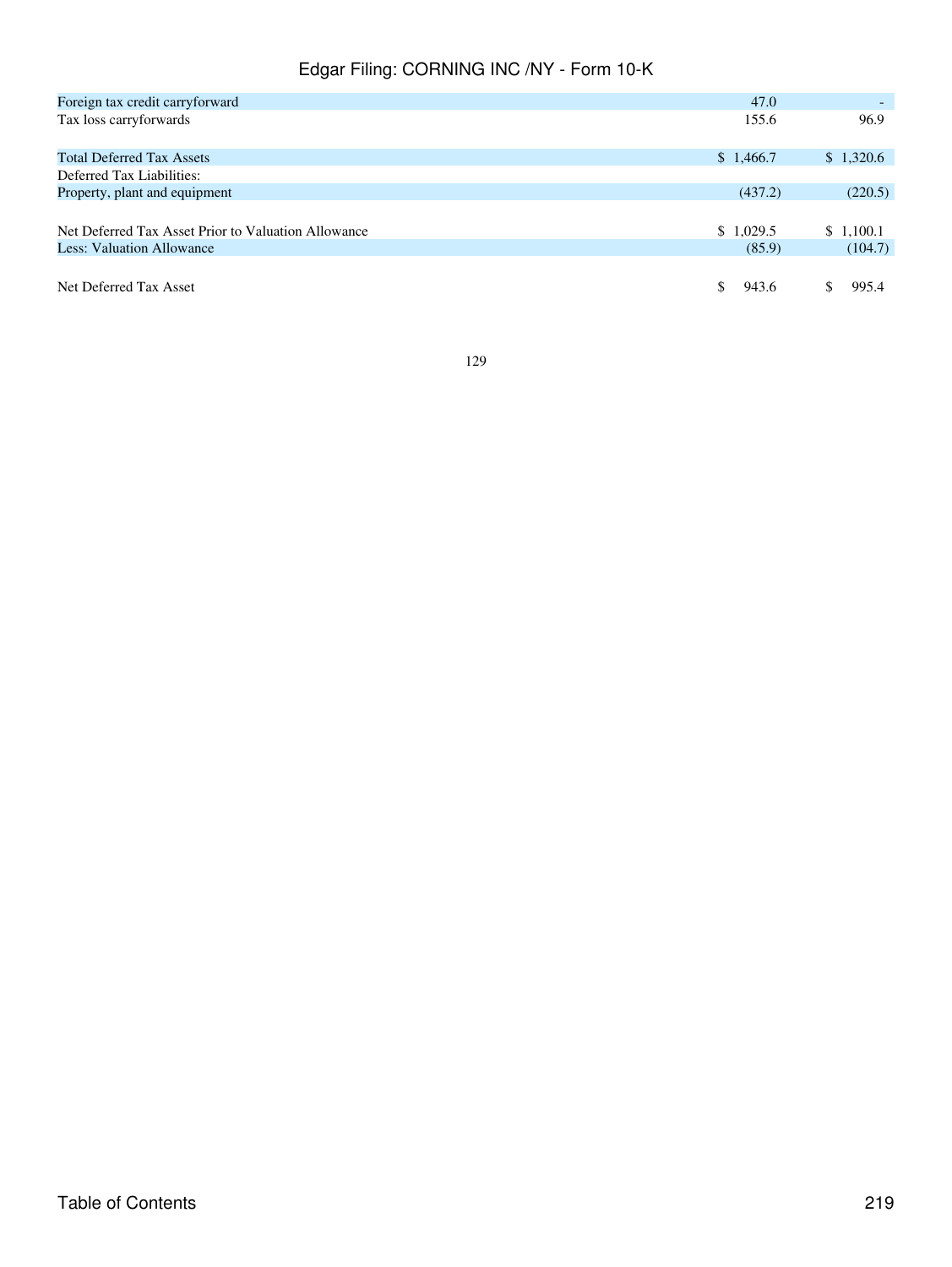## **NOTE 7 INCOME TAXES (Continued)**

The Company believes that it is more likely than not that the net deferred tax asset will be realized. This belief is based on criteria established in FASB guidance related to income taxes. The criteria that management considered in making this determination were historical and projected operating results, the ability to utilize tax planning strategies and the period of time over which the tax benefits can be utilized.

Tax effected operating loss carryforwards at December 31, 2009 amounted to \$155.6 compared to \$96.9 at December 31, 2008. Substantially all of the tax effected operating loss carryforwards are subject to an indefinite carryforward period and were generated by the Companys subsidiaries in Brazil and the United Kingdom. The carryforward period of net operating losses in these countries is unlimited. The Company has determined that no valuation allowance is needed for the net operating losses.

The valuation allowance of \$85.9 at December 31, 2009 includes \$11.6 attributable to the inability to utilize net operating loss carryforwards from the Company s subsidiaries of \$10.8 in China and \$0.8 in the United States. The operating loss carryforward period in China is five years. The majority of the remaining valuation allowance is attributable to realized and unrealized capital losses on marketable securities of \$27.1 and \$47.2 from Chinese subsidiaries that are in the initial start-up phase of operations.

Cash paid during the year for income taxes, net of refunds received, was \$234.4 in 2009, \$399.8 in 2008 and \$360.7 in 2007.

The income tax provision at the effective rate may differ from the income tax provision at the United States federal statutory tax rate. A reconciliation of the tax rate for the year ended December 31 is illustrated in the following table:

|                                                   | 2009         | 2008                   | 2007                  |
|---------------------------------------------------|--------------|------------------------|-----------------------|
| Income Tax Provision at Statutory Rate            | 373.3<br>\$  | $\mathcal{S}$<br>496.5 | $\mathbb{S}$<br>442.7 |
| Foreign provisions and related items              | (2.6)        | (6.8)                  | (16.6)                |
| Change in foreign tax rates                       |              | 0.5                    | 13.5                  |
| China joint venture losses                        | 28.4         | 15.9                   | 12.2                  |
| Domestic joint venture dividends                  | 18.0         | 11.0                   | 4.4                   |
| Domestic manufacturing deduction                  | (15.6)       | (21.1)                 | (21.3)                |
| U.S. tax effect of foreign earnings and dividends | (68.9)       | 1.3                    | (6.6)                 |
| State income taxes                                | 5.9          | 13.1                   | 8.7                   |
| Tax exempt interest income                        | (3.3)        | (19.0)                 | (15.8)                |
| Audit settlement                                  |              | (7.0)                  |                       |
| Valuation allowance on capital losses             | 0.6          | 19.4                   |                       |
| Other, net                                        | (4.7)        | (7.9)                  | (10.6)                |
| Total Income Tax Provision at Effective Rate      | 331.1<br>\$. | $\mathcal{S}$<br>495.9 | \$<br>410.6           |
| <b>Effective Rate</b>                             | 31.0%        | 35.0%                  | 32.5%                 |

During 2009, the Company s subsidiary in the Netherlands paid a dividend to the United States that resulted in a \$62.9 reduction in the income tax provision for the year ended December 31, 2009.

During 2008, the Company settled a United States Internal Revenue Service (IRS ) audit for the 2004 and 2005 calendar years. This settlement resulted in a \$7.0 reduction in the income tax provision for the year ended December 31, 2008. In July 2008, the United Kingdom tax authority enacted a new tax law that resulted in a reduction in tax liability of \$9.1 recognized in the year ended December 31, 2008.

As of December 31, 2009, income and remittance taxes have not been recorded on \$625.2 of undistributed earnings of foreign subsidiaries, either because any taxes on dividends would be offset substantially by foreign tax credits or because the Company intends to reinvest those earnings indefinitely.

The Company files income tax returns in the U.S. federal jurisdiction and various state, local and foreign jurisdictions. With few exceptions, the Company is no longer subject to U.S. federal, state, local or non-U.S. income tax examination by tax authorities for years before 2005.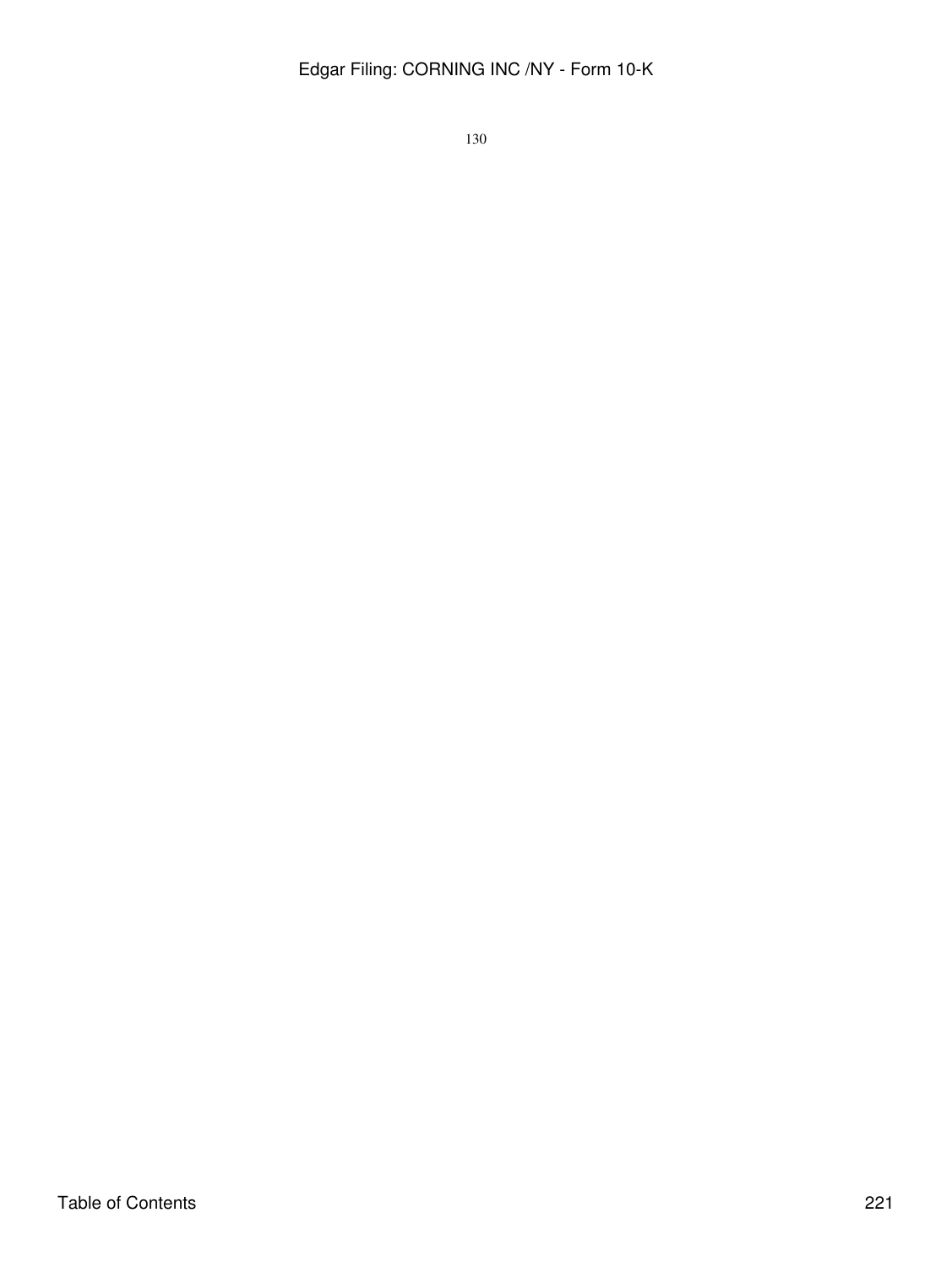## **NOTE 7 INCOME TAXES (Continued)**

The following table indicates, for each significant jurisdiction, the earliest tax year that remains subject to examination:

|                      | Year |
|----------------------|------|
| France               | 2008 |
| Belgium              | 2007 |
| Germany              | 2007 |
| Japan                | 2007 |
| Korea                | 2007 |
| United Kingdom       | 2007 |
| <b>Brazil</b>        | 2005 |
| <b>United States</b> | 2005 |
| China                | 2003 |

The IRS commenced an examination of the Company s U.S. income tax returns for 2006 and 2007 during 2008. The Company is also participating in the IRS Compliance Assurance Process (CAP) for the 2008 and 2009 tax years. In addition, certain foreign jurisdictions and certain states have commenced examinations of returns filed by the Company and some of its foreign subsidiaries. Management anticipates that, except for the 2009 tax year, these audits will be closed during 2010. Management anticipates that the 2009 audit will be completed in 2011. As of December 31, 2009, no jurisdiction has proposed any significant adjustments to the Companys tax returns that would materially affect the Companys financial position. In addition, the effect of any proposed adjustment would either be offset by overpayments currently on deposit with the appropriate jurisdictions or would be immaterial. The Company anticipates that no additional payments will be made during 2010 related to any audit activity, and that any changes to its liability for unrecognized tax benefits would be immaterial.

The Company adopted the provisions of FASB guidance for accounting for uncertainty in income taxes, as of January 1, 2007. As a result of the implementation of this guidance, the Company recognized a decrease of approximately \$0.3 in the liability for unrecognized tax benefits, which was accounted for as an addition to the January 1, 2007 balance of retained earnings. A reconciliation of the beginning and ending amount of unrecognized tax benefits as of December 31 were as follows:

|                                                               | 2009  | 2008  | 2007  |
|---------------------------------------------------------------|-------|-------|-------|
| Unrecognized tax benefits as of January 1                     | 16.7  | 18.8  | 9.8   |
| Additions based on tax positions related to the current year  | 0.4   | 1.6   |       |
| Reductions based on tax positions related to the current year | (0.8) |       |       |
| Additions for tax positions of prior years                    |       | 1.4   | 7.5   |
| Reductions for tax positions of prior years                   | (1.0) | (1.3) | (1.2) |
| <b>Settlements</b>                                            | (0.2) | (3.8) |       |
|                                                               |       |       |       |
| Balance as of December 31                                     |       | 16.7  |       |

As of December 31, 2009, the Company had approximately \$15.1 total gross unrecognized tax benefits. Of this total, \$12.4, net of the federal benefit on state issues, represents the amounts of the unrecognized tax benefits that, if recognized, would affect the effective income tax rate in any future periods. The Company recognizes interest accrued related to unrecognized tax benefits and penalties in income tax expense. During the year ended December 31, 2009 the Company did not incur any interest and penalties. During the years ended December 31, 2008 and 2007, the Company recognized approximately \$1.0 and \$0.6, respectively, in interest and penalties. The Company had approximately \$3.4, \$3.6 and \$3.1 accrued for the payment of interest and penalties as of December 31, 2009, 2008 and 2007, respectively.

## Tax Effect of Other Comprehensive Income

The following table details the tax (expense) benefit of other comprehensive income amounts recognized during the year ended December 31: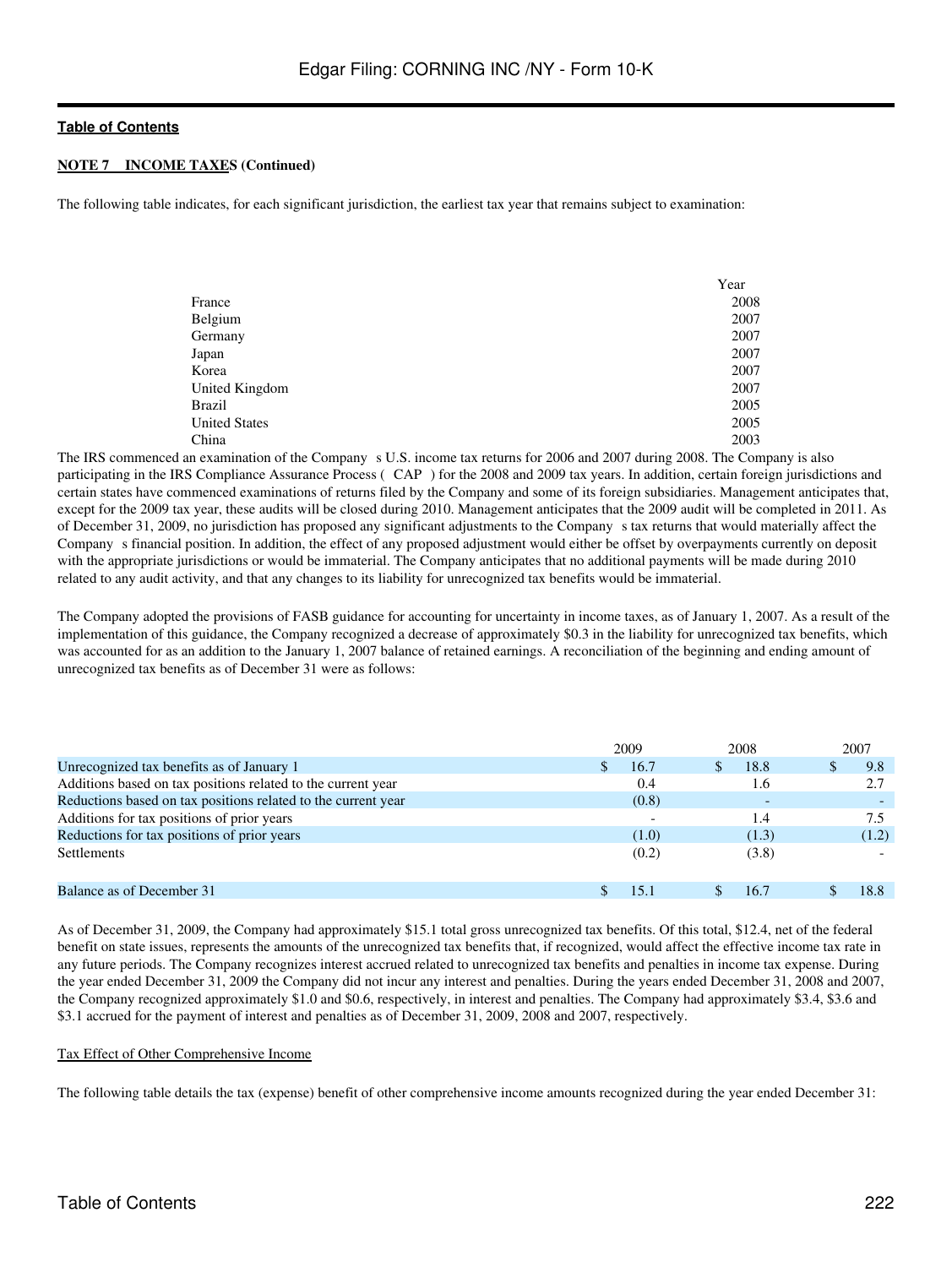|                                                           | 2009  |       | 2008  |                          | 2007 |       |
|-----------------------------------------------------------|-------|-------|-------|--------------------------|------|-------|
| Foreign currency translation adjustments                  |       |       |       | $\overline{\phantom{0}}$ |      |       |
| Unrealized net gain/loss on available for sale securities |       | -     |       |                          |      | (0.3) |
| Net gain/loss on cash flow hedges                         | (5.0) |       | 10.3  |                          |      | (5.1) |
| Pension and other postretirement benefit adjustments      |       | (3.4) | 210.8 |                          |      |       |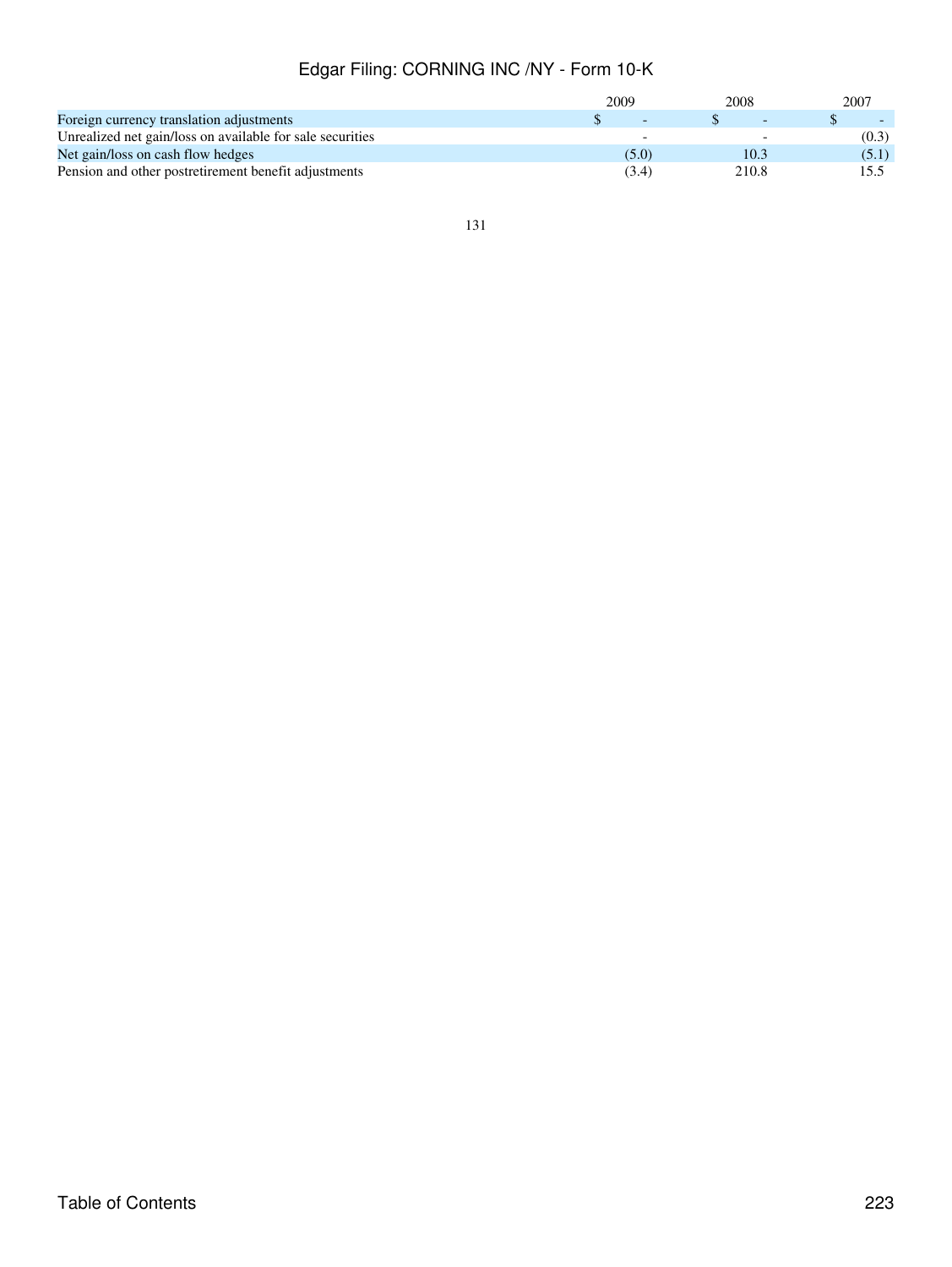## **NOTE 8 DERIVATIVE INSTRUMENTS AND HEDGING ACTIVITIES**

The Company uses derivative financial instruments to reduce the impact of changes in foreign exchange rates on its earnings, cash flows and fair values of assets and liabilities. In addition, the Company uses derivative financial instruments to reduce the impact of changes in natural gas and other commodity prices on its earnings and cash flows. The Company enters into derivative financial contracts based on analysis of specific and known economic exposures. The Company s policy prohibits holding or issuing derivative financial instruments for trading or speculative purposes. The types of instruments typically used are forward contracts, but may also include option combinations and purchased option contracts.

## Cash Flow Hedges

The Company uses forward contracts and options to hedge the exposure to changes in the prices of commodities, primarily natural gas. Net unrealized gains and losses on these contracts are recorded as a component of Accumulated other comprehensive loss in the Companys consolidated balance sheets and are reclassified into earnings in the same period or periods during which the underlying hedged item impacts earnings. Gains or losses on the derivatives representing either hedge ineffectiveness or hedge components excluded from the assessment of hedge effectiveness are recognized in current earnings. As of December 31, 2009, the Company had outstanding commodity forward contracts to hedge forecasted purchases of 7.9 million mmbtu of natural gas. Net losses of \$12.6 (\$7.9 after tax) are expected to be reclassified from Accumulated other comprehensive loss to the consolidated statements of income and included as part of cost of sales in the next 12 months. The

forward contracts and options outstanding at December 31, 2009 hedge forecasted transactions expected to occur within the next 24 months.

Foreign exchange options are also used to hedge specific firm commitments or forecasted transactions by locking in exchange rates for such anticipated cash flows. Gains and losses on these instruments are recorded as a component of Accumulated other comprehensive loss in the consolidated balance sheets until the forecasted transaction occurs. As of December 31, 2009, the Company did not have outstanding foreign currency cash flow hedges. Net losses of \$0.9 (\$0.6 after tax) are expected to be reclassified from Accumulated other comprehensive loss to the consolidated statements of income and included as part of Other nonoperating (expense) income, net during the next 12 months. The options outstanding as of December 31, 2009 hedge forecasted transactions expected to occur within the next 3 months.

## Economic Hedges

Contracts used to hedge the economic exposure to foreign currency fluctuations associated with certain monetary assets and liabilities are not designated as hedging instruments. Changes in the fair value of these items are recorded in earnings to offset the foreign exchange gains and losses of the monetary assets and liabilities. As of December 31, 2009, the total notional amount of the Company s non-designated foreign currency fair value hedges was \$644.7, expressed as U.S. dollars.

The location and amounts of derivative fair values in the Company s statement of financial position are included in the following table.

|                                   | December 31, 2009    |           |                         |                       |  |
|-----------------------------------|----------------------|-----------|-------------------------|-----------------------|--|
|                                   | Derivative Assets    |           | Derivatives Liabilities |                       |  |
|                                   | <b>Balance Sheet</b> | Fair      | <b>Balance Sheet</b>    | Fair                  |  |
|                                   | Location             | Value     | Location                | Value                 |  |
| Designated hedging instruments    |                      |           |                         |                       |  |
|                                   | Other current        |           |                         |                       |  |
|                                   |                      |           | Other current           |                       |  |
| Commodity contracts               | assets               | \$0.7     | liabilities             | $\mathbb{S}$<br>(9.8) |  |
|                                   | Other noncurrent     |           |                         |                       |  |
|                                   |                      |           | Other noncurrent        |                       |  |
| Commodity contracts $> 12$ months | assets               | -         | liabilities             | (0.2)                 |  |
| Economic hedges not designated    |                      |           |                         |                       |  |
|                                   | Other current        |           | Other current           |                       |  |
| Foreign exchange contracts        | assets               | 4.0       | liabilities             |                       |  |
|                                   |                      |           |                         |                       |  |
| Total derivatives                 |                      | \$<br>4.7 |                         | \$(10.0)              |  |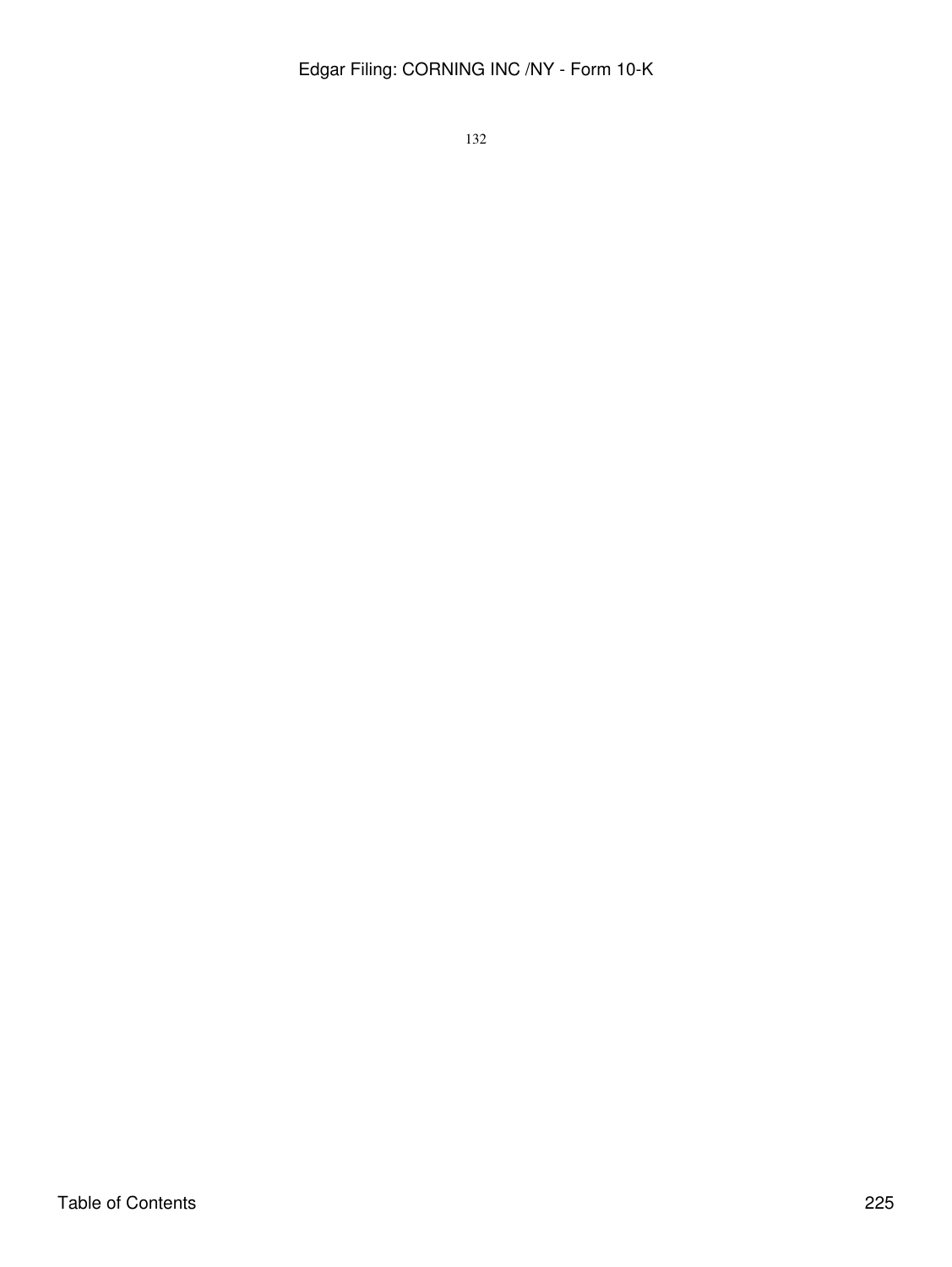## **NOTE 8 DERIVATIVE INSTRUMENTS AND HEDGING ACTIVITIES (Continued)**

The location and amounts of derivative gains and losses in the Company s income statement are included in the following table.

|                                               | December 31, 2009                   |           |
|-----------------------------------------------|-------------------------------------|-----------|
|                                               | Location of Amount                  | Year      |
|                                               | Recognized in Income                | Ended     |
| Derivatives designated as hedging instruments |                                     |           |
| Foreign exchange contracts                    | Other nonoperating income (expense) | \$ (3.8)  |
| Commodity contracts                           | Cost of sales                       | (19.7)    |
|                                               |                                     |           |
| Total derivatives designated as hedges        |                                     | (23.5)    |
| Economic hedges not designated                |                                     |           |
| Foreign exchange contracts                    | Other nonoperating income (expense) | (34.8)    |
| Tax hedging contracts                         | Tax provision                       | 4.1       |
|                                               |                                     |           |
| Total derivatives not designated as hedges    |                                     | (30.7)    |
|                                               |                                     |           |
| Total derivative impact on income statement   |                                     | \$ (54.2) |

The table below details gains and losses recognized in Other comprehensive loss (OCI) and gains and losses reclassified from Accumulated other comprehensive income (AOCI) related to derivatives that were designated as cash flow hedges during the year ended December 31, 2009. The amount of ineffectiveness related to existing cash flow hedges at December 31, 2009 was immaterial.

|                            | (Gain)/Loss<br>Gain / (Loss)<br>Reclassified from<br>in OCI<br>AOCI into Income |        |  | Location of Gain/(Loss) Reclassified |                                     |
|----------------------------|---------------------------------------------------------------------------------|--------|--|--------------------------------------|-------------------------------------|
| Foreign exchange contracts | \$                                                                              | 7.5    |  | 3.8                                  | Other nonoperating income (expense) |
| Commodity contracts        |                                                                                 | (15.0) |  | 19.7                                 | Cost of sales                       |
| Total                      |                                                                                 | (7.5)  |  | 23.5                                 |                                     |

Derivative options held by the Company as of December 31, 2009 were valued using observable market inputs and the Black-Scholes model. Forward contracts were also valued using observable market inputs. The inputs used in valuation were considered Level 2 because the inputs are readily observable for the derivative asset or liability.

The amounts below represent fair value classifications of derivative instruments held as of the balance sheet dates and are prior to consideration of counterparty netting arrangements. The net assets and liabilities are recorded in Other current assets and Other current liabilities in the consolidated balance sheets as of December 31, accordingly.

|         |                                 | 2009 |                          |                                          | 2008             |                          |
|---------|---------------------------------|------|--------------------------|------------------------------------------|------------------|--------------------------|
|         | Assets                          |      | Liabilities              | Assets                                   |                  | Liabilities              |
| Level 1 | \$.<br>$\overline{\phantom{0}}$ | D    | $\overline{\phantom{0}}$ | $\mathbb{S}$<br>$\overline{\phantom{a}}$ | $\triangle$<br>ъ | $\overline{\phantom{0}}$ |
| Level 2 | 4.7                             |      | (10.0)                   | 14.7                                     |                  | (45.3)                   |
| Level 3 | $\overline{\phantom{a}}$        |      |                          | $\overline{\phantom{0}}$                 |                  |                          |
|         |                                 |      |                          |                                          |                  |                          |
|         | \$4.7                           |      | (10.0)                   | \$14.7                                   | \$               | (45.3)                   |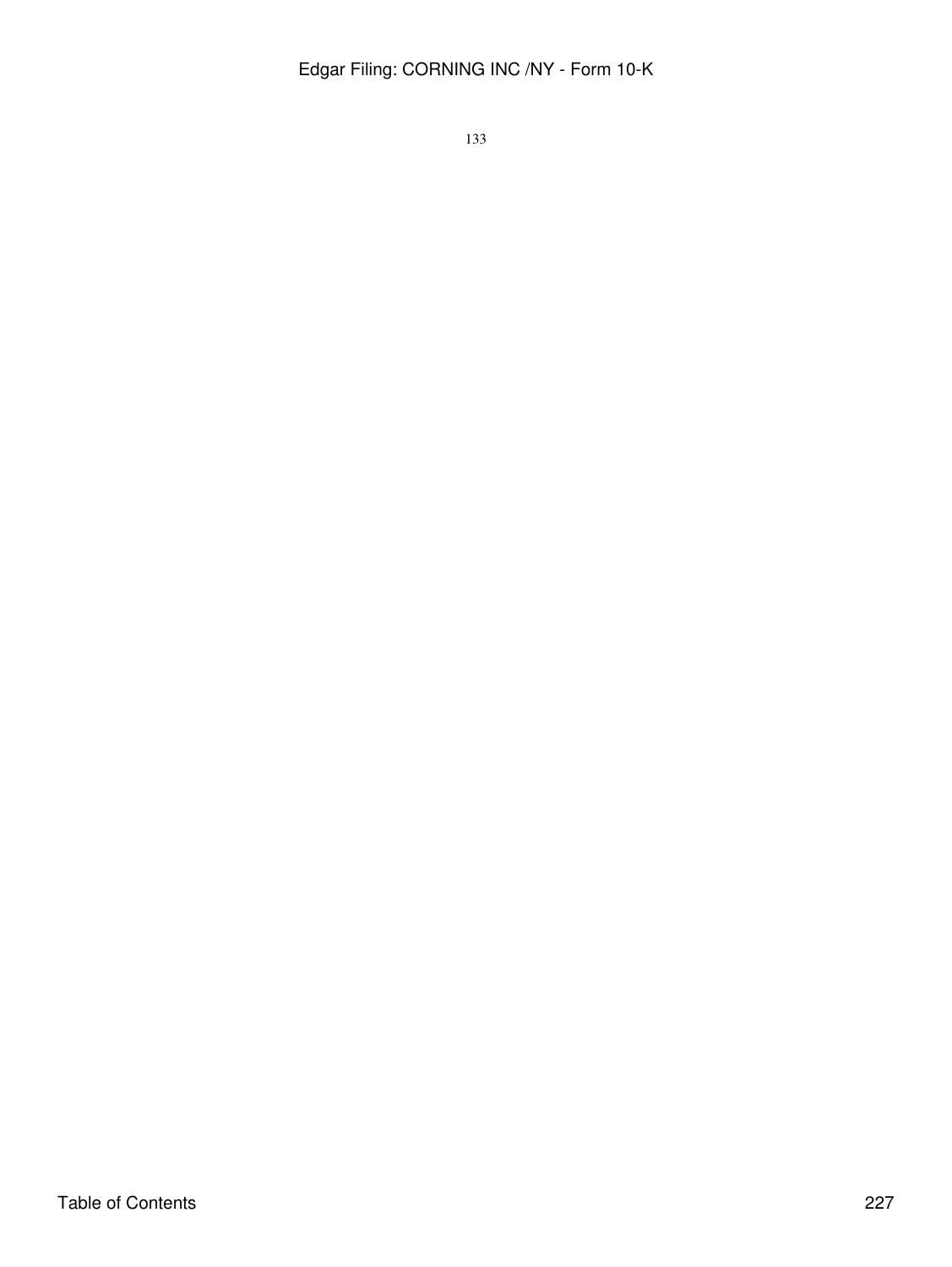## **NOTE 9 PROPERTY, PLANT AND EQUIPMENT**

The components of property, plant and equipment as of December 31 were as follows:

|                                     | <b>Estimated Useful</b> |              |             |
|-------------------------------------|-------------------------|--------------|-------------|
|                                     | Life (Years)            | 2009         | 2008        |
| Land                                |                         | 164.1<br>\$. | 109.0<br>\$ |
| Land improvements                   | $11-20$                 | 276.0        | 213.6       |
| <b>Buildings</b>                    | 18-33                   | 1,717.6      | 1,302.9     |
| Machinery and equipment             | $3 - 25$                | 5,414.6      | 4,842.2     |
| Construction-in-progress            |                         | 1,576.9      | 1,280.3     |
|                                     |                         |              |             |
| Total property, plant and equipment |                         | \$9,149.2    | \$7,748.0   |
| Accumulated depreciation            |                         | (4,130.7)    | (3,992.1)   |
|                                     |                         |              |             |
| Net property, plant and equipment   |                         | \$5,018.5    | \$3,755.9   |

The Company recorded depreciation expense of \$192.7, \$218.4 and \$240.2 for the years ended December 31, 2009, 2008 and 2007, respectively.

The amount of interest capitalized as a component of the cost of capital assets constructed for the years ended December 31, 2009, 2008 and 2007 was \$49.1, \$32.8 and \$8.6, respectively. The Company includes interest expense incurred on all liabilities, including interest related to commercial creditor obligations, in the amount of interest expense subject to capitalization. See Note 14 for additional details on interest payable to the Company s commercial creditors.

## **NOTE 10 GOODWILL AND OTHER INTANGIBLE ASSETS**

The gross and net amounts of intangible assets, excluding goodwill, as of December 31 were as follows:

|                                    |                 | 2009         |  |                        |  |
|------------------------------------|-----------------|--------------|--|------------------------|--|
|                                    | Gross           | Accumulated  |  | Net                    |  |
|                                    | Carrying Amount | Amortization |  | <b>Carrying Amount</b> |  |
| Patents and licenses               | \$15.2          | (5.4)        |  | 9.8                    |  |
| Customer/Distributor relationships | 21.1            | (15.6)       |  | 5.5                    |  |
| Completed technology               | 17.2            | (9.3)        |  | 7.9                    |  |
| Other                              | 56.6            | (7.6)        |  | 49.0                   |  |
|                                    |                 |              |  |                        |  |
| Total                              | \$110.1         | (37.9)       |  | 72.2                   |  |

|                                    |                 |              | 2008   |                        |
|------------------------------------|-----------------|--------------|--------|------------------------|
|                                    | Gross           | Accumulated  |        | <b>Net</b>             |
|                                    | Carrying Amount | Amortization |        | <b>Carrying Amount</b> |
| Patents and licenses               | \$10.9          |              | (2.7)  | \$<br>8.2              |
| Customer/Distributor relationships | 27.7            |              | (14.4) | 13.3                   |
| Completed technology               | 13.8            |              | (5.3)  | 8.5                    |
| Other                              | 22.6            |              | (10.1) | 12.5                   |
|                                    |                 |              |        |                        |
| Total                              | \$75.0          |              | (32.5) | 42.5                   |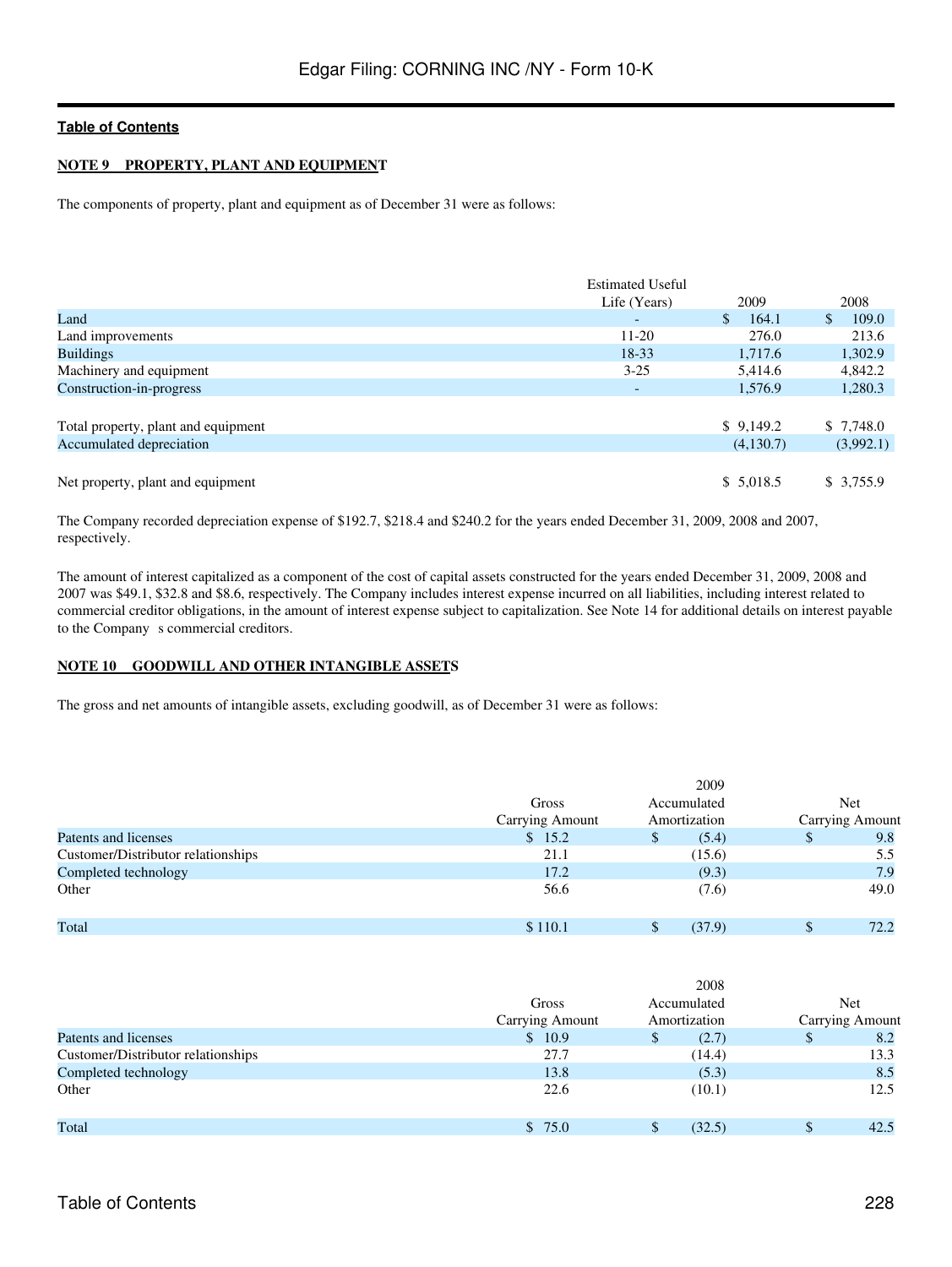As of December 31, 2009, other intangible assets include \$35.3 for a contractual relationship acquired in conjunction with the purchase of 100% of the equity of Metais. See Note 3 Acquisitions of Business Interests for further information about the transaction. The intangible asset acquired will be fully amortized over the expected useful life of approximately 10 years.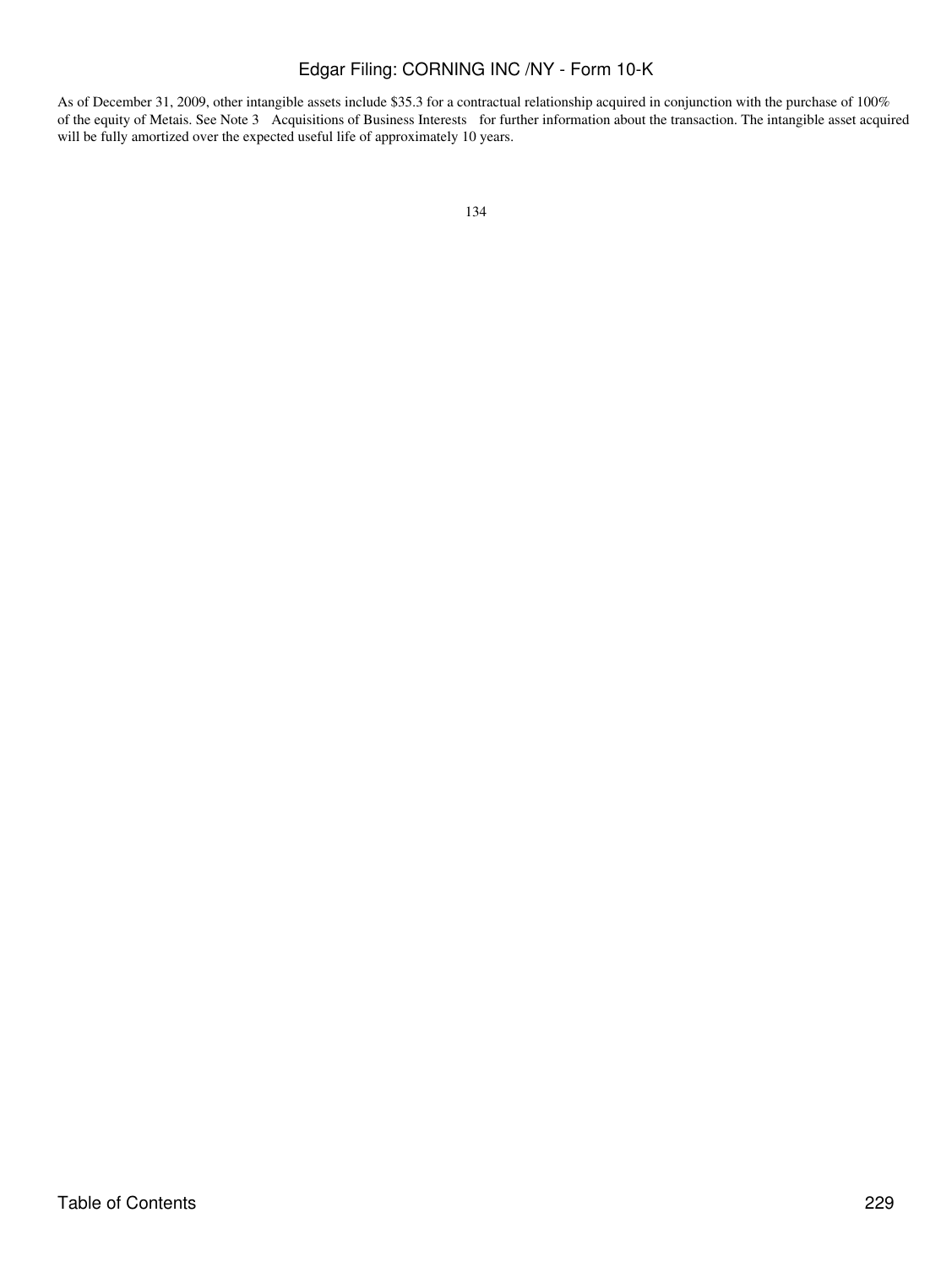## **NOTE 10 GOODWILL AND OTHER INTANGIBLE ASSETS (Continued)**

The Company recorded amortization expense related to these intangible assets of \$6.2, \$5.1 and \$4.6 for the years ended December 31, 2009, 2008 and 2007, respectively. The estimated aggregate amortization expense to be recorded in each of the next five years is as follows:

| 2010 | \$<br>9.7 |
|------|-----------|
| 2011 | 6.7       |
| 2012 | 6.6       |
| 2013 | 6.2       |
| 2014 | 5.9       |

The changes in the carrying amount of goodwill for the year ended December 31 were as follows:

|                       | 2009 | 2008                     |
|-----------------------|------|--------------------------|
| Beginning balance     | 72.6 | 75.4                     |
| Purchases             |      |                          |
| Disposals             |      | $\overline{\phantom{0}}$ |
| Translation and other | 2.4  | (2.8)                    |
| Total ending balance  | 75.0 | 72.6                     |

## **NOTE 11 NOTES PAYABLE AND CREDIT FACILITIES**

The Company has a \$500.0 revolving credit arrangement which expires in 2011. The revolving credit agreement allows for borrowing in various currencies for general corporate purposes of the Company and its subsidiaries and requires the payment of commitment fees. The credit arrangement sets the interest rate at LIBOR at the time of borrowing plus a margin representing a credit spread, which is reset quarterly. The Company is in compliance with its debt covenants, including leverage and interest coverage ratios, related to this credit arrangement. As of December 31, 2009 and 2008, the Company had borrowed the maximum allowed under this credit arrangement. The Company also had outstanding short-term debt of \$169.1 in Asia. The borrowings in Asia consisted of \$30.0 denominated in U.S. dollars with an interest rate of LIBOR plus 250 basis points. The remaining borrowings in Asia are denominated in Renminbi with an interest rate generally set by the People s Bank of China at the time of borrowing. The weighted average interest rate for the outstanding short-term borrowings was 1.81% at December 31, 2009.

In April 2009, a majority owned subsidiary of the Company entered into an unsecured five year term loan facility with a syndicate of commercial banks in China. The amount of the facility was 4.2 billion Renminbi (approximately \$615.0 U.S. dollars). The facility permits borrowing in various currencies with repayment required to begin two years after the drawdown date. Repayment will begin in April 2011. The subsidiary is in compliance with its debt covenants, including interest coverage ratio and tangible net worth, related to this credit arrangement. As of December 31, 2009, the subsidiary had borrowed approximately \$607.8 under the facility.

In October 2009, a majority owned subsidiary of the Company entered into an unsecured term loan facility with a syndicate of commercial banks in China that will expire in 4.5 years. The amount of the facility was 1.6 billion Renminbi (approximately \$234.3 U.S. dollars) and permits borrowing in Renminbi only. Repayment is required to begin 18 months after the drawdown date. Repayment will begin in April 2011. The subsidiary is in compliance with its debt covenants, including interest coverage ratio and tangible net worth, related to this credit arrangement. As of December 31, 2009, the subsidiary had borrowed approximately \$73.2 under the facility. On January 18, 2010, the subsidiary borrowed an additional \$161.0 against the facility.

Since the interest rates for the borrowings in the U.S. and Asia are reset regularly based on market conditions, management believes the carrying value of the debt approximates its fair value.

In addition, the Company had unused and committed credit facilities for use by foreign subsidiaries at December 31, 2009 and 2008 with various U.S. and foreign banks totaling \$416.2 and \$323.1, respectively. These credit facilities require the payment of commitment fees. The Company intends to renew these facilities at their respective maturities. These facilities are available in support of working capital requirements.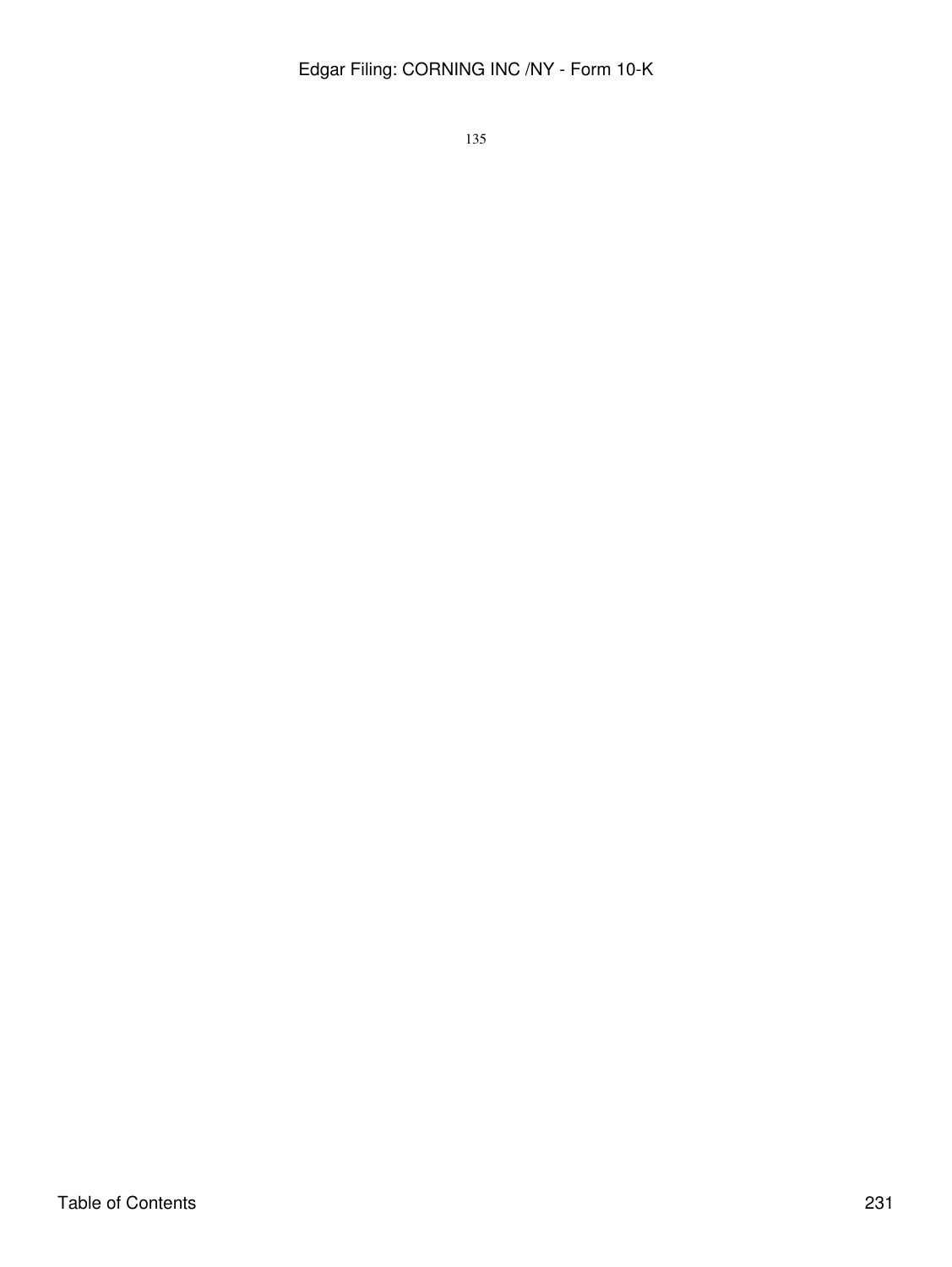## **NOTE 11 NOTES PAYABLE AND CREDIT FACILITIES (Continued)**

#### Accounts Receivable Securitizations

Dow Corning Toray (DCT) maintains an accounts receivable securitization facility with its primary bank. The discount rate under this facility is TIBOR plus 0.20%. DCT sold accounts receivable in the amount of \$201.3 to such bank in exchange for cash proceeds of \$201.2 during the year ended December 31, 2009. Under the facility, DCT continues to collect the receivables from the customer but retains no interest in the accounts receivable. The facility agreement does not permit DCT to transfer the accounts receivable to any other institution and DCT is not permitted to repurchase the transferred receivables. The transfer of receivables provides additional liquidity to DCT. As of December 31, 2009, \$26.8 was outstanding under the facility.

Additionally, the Company has access to a short term borrowing facility securitized by accounts receivable in the U.S. which expires in 2011. The interest rate under this facility is based on commercial paper pool rates. The facility requires the payment of commitment fees on the unused portion. The Company is in compliance with its debt covenants, including leverage and interest coverage ratios, related to this credit arrangement. As of December 31, 2009, there were no outstanding amounts under this agreement. As of December 31, 2008, the bank held interest in \$82.4 of the Company s accounts receivable.

The counterparties for both accounts receivables facilities are financial institutions that specialize in receivables securitization transactions. They are financed through the issuance of commercial paper.

#### Long-term Debt

Long-term debt as of December 31 consisted of the following:

|                                         | 2009         | 2008         |
|-----------------------------------------|--------------|--------------|
| Long-term debt                          |              |              |
| Variable rate notes due 2011-2014       |              |              |
| 5.18-5.44% at December 31, 2009         | \$.<br>681.0 | $\mathbb{S}$ |
| Variable rate notes due 2013            |              |              |
| 5.75% at December 31, 2009              |              | 21.9         |
| Variable rate bonds due 2019            |              |              |
| 1.00% at December 31, 2009              | 4.2          | 5.2          |
| Other obligations and capital leases    |              |              |
| 3.82-6.40% at December 31, 2009         | 60.8         | 63.3         |
|                                         |              |              |
| Total long-term debt                    | \$<br>746.0  | \$<br>90.4   |
| Less payments due within one year       | 4.0          | 3.7          |
|                                         |              |              |
| Total long-term debt due after one year | 742.0        | 86.7         |

The fair value of the Company s long-term debt, including the portion due within one year, approximated its book value of \$746.0 and \$90.4 at December 31, 2009 and 2008, respectively.

Annual aggregate maturities of the long-term debt of the Company are: \$4.0 in 2010, \$72.3 in 2011, \$140.6 in 2012, \$140.9 in 2013, \$388.2 thereafter.

Cash paid during the year for interest was \$51.7 in 2009, \$24.1 in 2008 and \$4.7 in 2007.

## **NOTE 12 DEFERRED REVENUE**

The Company enters into long-term product sales agreements with certain customers. Under these agreements, customers are obligated to purchase minimum quantities of product and make specified payments. The product sales agreements extend over various periods and the

## Table of Contents 232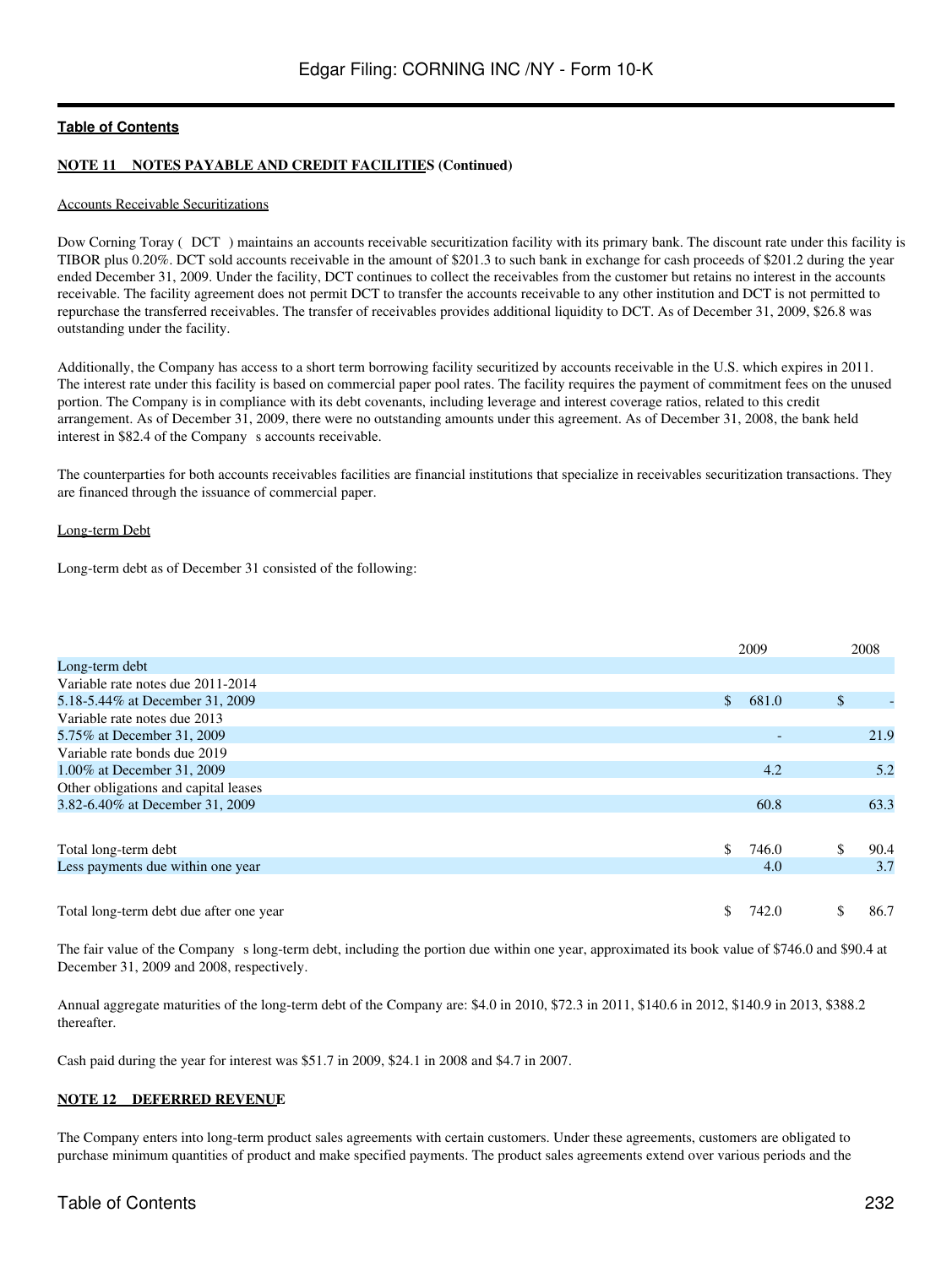revenue associated with the agreements is recognized using the average sales price over the life of the agreements. Differences between amounts invoiced to customers under the agreements and amounts recognized using the average price methodology are included as deferred revenue in the consolidated balance sheets.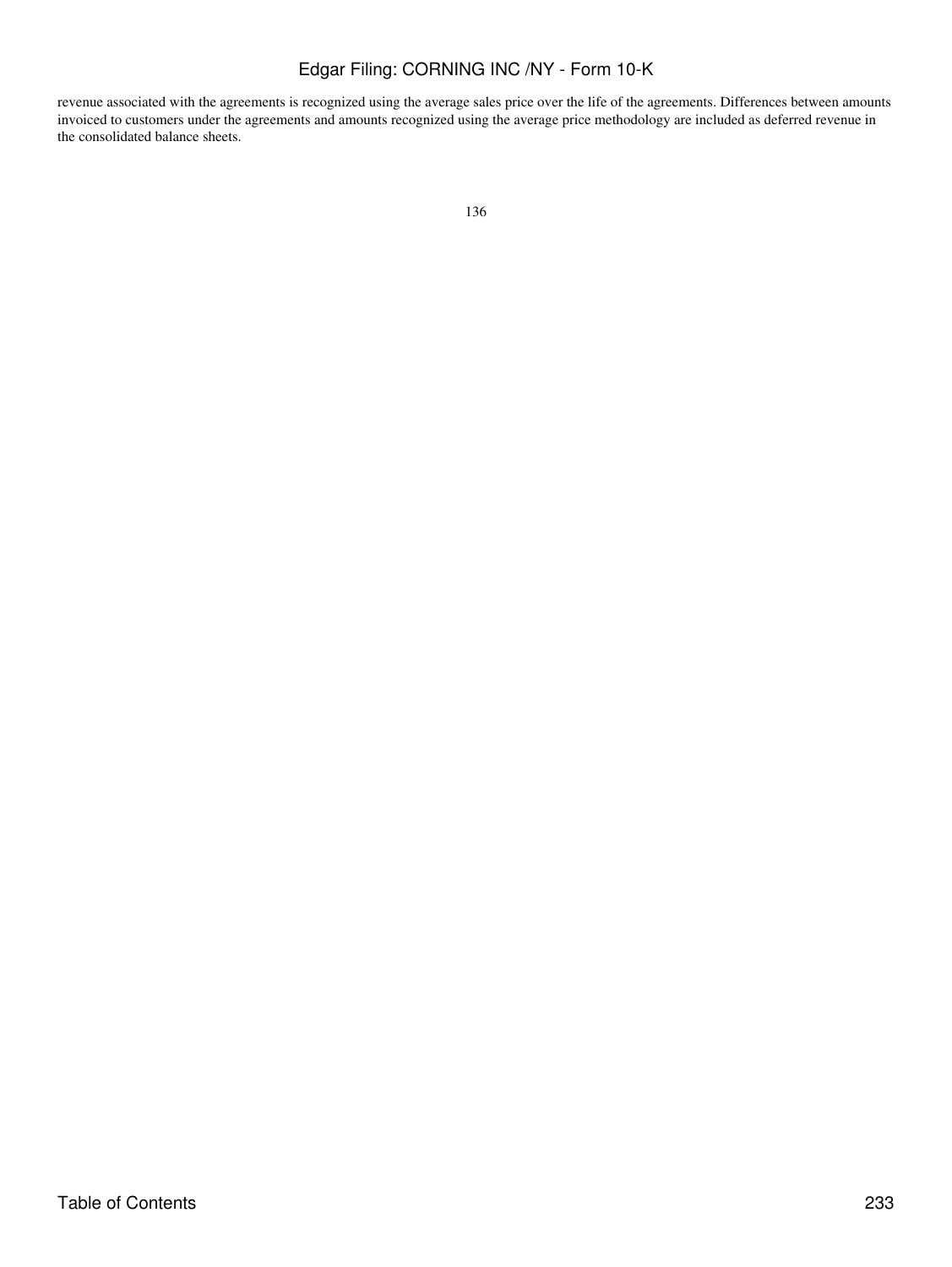## **NOTE 12 DEFERRED REVENUE (Continued)**

Under certain agreements, customers were required to make initial non-refundable advanced cash payments. During the years ended December 31, 2009 and 2008, advanced payments of \$946.7 and \$770.2, respectively, were received by the Company. These amounts are recorded as deferred revenue and are recognized as income ratably on a per kilogram basis as products are shipped over the life of the agreements. The Company expects to receive advanced payments of \$983.4 in the next twelve months and \$692.0 in periods thereafter. In the event that certain product delivery timelines are not met, subject to specific conditions outlined in the agreements, customers may be entitled to damages up to the amount of the advanced cash payments.

Deferred revenue included in the consolidated balance sheets as of December 31, 2009 and 2008 was \$2,533.4 and \$1,656.7, respectively. The current portion of \$209.1 and \$119.2 was recorded as Current deferred revenue in the consolidated balance sheets as of December 31, 2009 and 2008, respectively. The remaining amounts were included in the consolidated balance sheets as Deferred revenue in noncurrent liabilities. The advanced payments received are reported as cash flows from operating activities in the consolidated statements of cash flows.

## **NOTE 13 PENSION AND OTHER POSTRETIREMENT BENEFITS**

#### Defined Benefit Pension Plans

The Company maintains defined benefit employee retirement plans covering most domestic and certain non-U.S. employees. The components of pension expense for the Companys U.S. and non-U.S. plans for the year ended December 31 were as follows:

|                                                |                          | U.S. Plans               |                          |        | Non-U.S. Plans |        |           | Total       |            |
|------------------------------------------------|--------------------------|--------------------------|--------------------------|--------|----------------|--------|-----------|-------------|------------|
|                                                | 2009                     | 2008                     | 2007                     | 2009   | 2008           | 2007   | 2009      | 2008        | 2007       |
| Net Periodic Benefit Cost                      |                          |                          |                          |        |                |        |           |             |            |
| Service cost                                   | \$37.3                   | \$31.1                   | \$27.8                   | \$19.4 | \$25.1         | \$24.5 | 56.7<br>S | 56.2<br>S.  | 52.3       |
| Interest cost on projected benefit obligations | 81.6                     | 76.0                     | 63.9                     | 30.4   | 34.2           | 31.4   | 112.0     | 110.2       | 95.3       |
| Expected return on plan assets                 | (77.0)                   | (83.2)                   | (74.9)                   | (27.9) | (32.1)         | (29.4) | (104.9)   | (115.3)     | (104.3)    |
| Amortization of net transition obligation      | $\overline{\phantom{0}}$ | $\overline{\phantom{a}}$ | $\overline{\phantom{a}}$ | 0.2    | 0.3            | 0.3    | 0.2       | 0.3         | 0.3        |
| Amortization of net prior service costs        | 3.1                      | 4.4                      | 4.4                      | 0.8    | 1.2            | 1.2    | 3.9       | 5.6         | 5.6        |
| Amortization of net losses                     | 30.9                     | 13.5                     | 9.0                      | 2.3    | 5.3            | 9.2    | 33.2      | 18.8        | 18.2       |
| Curtailments, settlements, special             |                          |                          |                          |        |                |        |           |             |            |
| termination benefits and other                 | $\overline{\phantom{0}}$ | 12.0                     | $\overline{\phantom{0}}$ | 4.8    | 0.2            | 0.1    | 4.8       | 12.2        | 0.1        |
|                                                |                          |                          |                          |        |                |        |           |             |            |
| Total                                          | \$75.9                   | \$53.8                   | \$30.2                   | \$30.0 | \$34.2         | \$37.3 | \$105.9   | 88.0<br>\$. | 67.5<br>S. |

Due to corrections of employee demographic data, pension expense for the year ended December 31, 2008 included an adjustment of \$12.0 and the projected benefit obligation at December 31, 2008 included an adjustment of \$29.0

Other changes in plan assets and benefit obligations that were recognized in or reclassified from other comprehensive income as of December 31 were as follows:

|                                                      | U.S. Plans               |                          | Non-U.S. Plans           |             | Total                    |             |
|------------------------------------------------------|--------------------------|--------------------------|--------------------------|-------------|--------------------------|-------------|
|                                                      | 2009                     | 2008                     | 2009                     | 2008        | 2009                     | 2008        |
| Amortization of net prior service costs              | \$ (3.1)                 | $\mathbb{S}$<br>(4.4)    | \$ (0.5)                 | (1.0)<br>\$ | (3.6)<br>S               | (5.4)<br>\$ |
| Amortization of transition obligations               |                          | $\overline{\phantom{a}}$ | 0.1                      | (0.2)       | 0.1                      | (0.2)       |
| Amortization of net losses or settlement recognition | (30.9)                   | (13.5)                   | (6.6)                    | (5.6)       | (37.5)                   | (19.1)      |
| Prior service costs arising during the year          | $\overline{\phantom{a}}$ | $\overline{\phantom{0}}$ | $\overline{\phantom{0}}$ | (0.2)       | $\overline{\phantom{0}}$ | (0.2)       |
| Net loss (gain) arising during the year              | (56.2)                   | 555.8                    | 54.6                     | 47.4        | (1.6)                    | 603.2       |
|                                                      |                          |                          |                          |             |                          |             |
| Total                                                | \$ (90.2)                | \$537.9                  | \$47.6                   | \$40.4      | \$(42.6)                 | \$578.3     |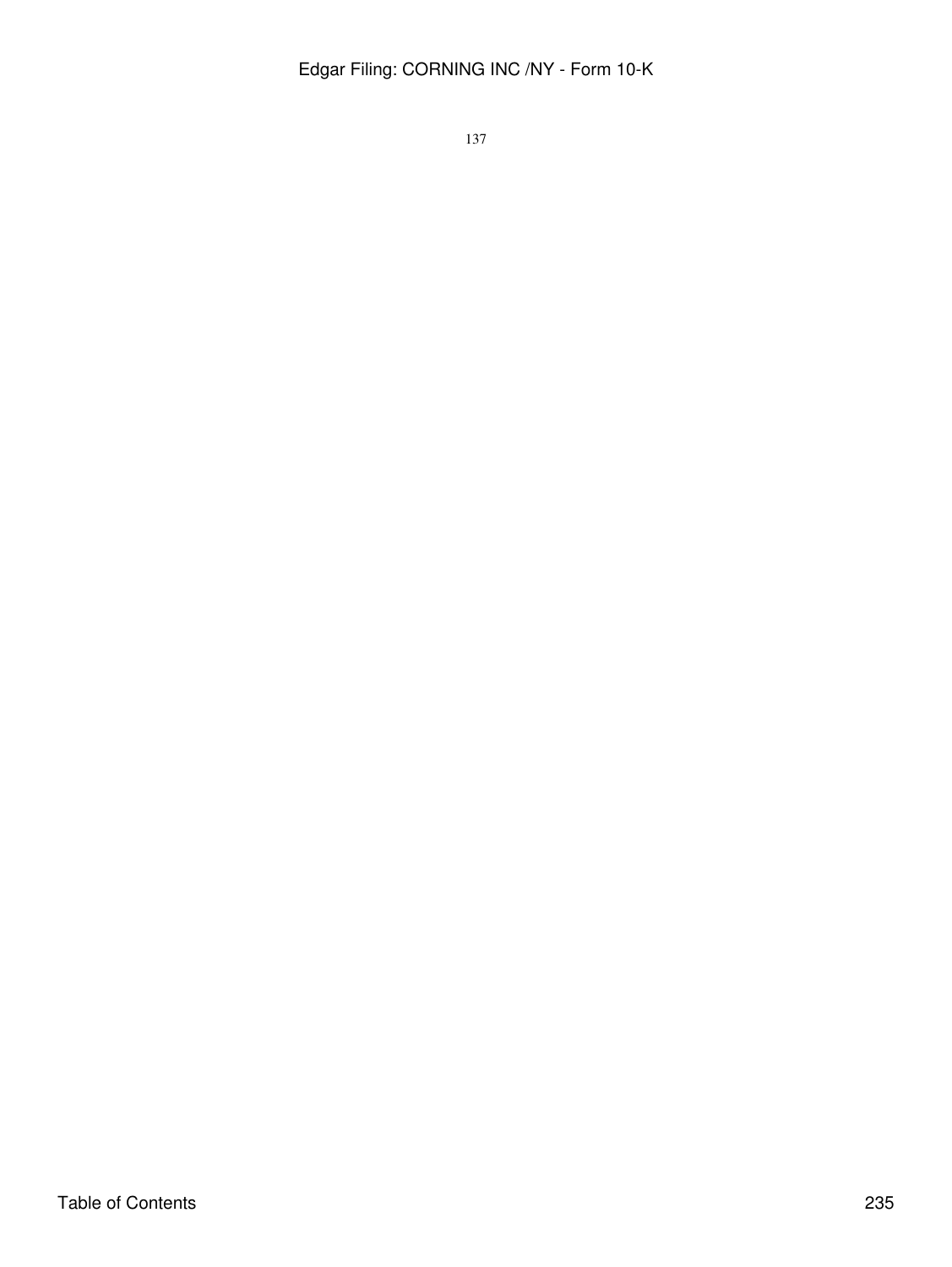## **NOTE 13 PENSION AND OTHER POSTRETIREMENT BENEFITS (Continued)**

The Company s defined benefit employee retirement plans have a measurement date of December 31 of the applicable year. The projected benefit obligation, accumulated benefit obligation and fair value of plan assets for defined benefit plans with accumulated benefit obligations in excess of plan assets as of December 31 were as follows:

|                                |           | U.S. Plans |         | Non-U.S. Plans |           | Total     |
|--------------------------------|-----------|------------|---------|----------------|-----------|-----------|
|                                | 2009      | 2008       | 2009    | 2008           | 2009      | 2008      |
| Projected benefit obligation   | \$1.454.8 | \$1,374.9  | \$576.6 | \$518.0        | \$2,031.4 | \$1,892.9 |
| Accumulated benefit obligation | 1.238.6   | 1.156.2    | 523.3   | 450.3          | 1.761.9   | .606.5    |
| Fair value of plan assets      | 870.3     | 666.3      | 367.0   | 310.9          | 1.237.3   | 977.2     |

The following table provides a reconciliation of beginning and ending balances of the projected benefit obligation, beginning and ending balances of the fair value of plan assets and the funded status of the plans as of December 31:

|                                                                                                                                                 | U.S. Plans            |                        | Non-U.S. Plans |             | Total       |              |
|-------------------------------------------------------------------------------------------------------------------------------------------------|-----------------------|------------------------|----------------|-------------|-------------|--------------|
|                                                                                                                                                 | 2009                  | 2008                   | 2009           | 2008        | 2009        | 2008         |
| Change in benefit obligation                                                                                                                    |                       |                        |                |             |             |              |
| Projected benefit obligation, beginning of year                                                                                                 | \$1,374.9             | \$1,161.2              | \$527.6        | 678.5<br>\$ | \$1,902.5   | \$1,839.7    |
| Service cost                                                                                                                                    | 37.3                  | 31.1                   | 19.4           | 25.1        | 56.7        | 56.2         |
| Interest cost                                                                                                                                   | 81.6                  | 76.0                   | 30.4           | 34.2        | 112.0       | 110.2        |
| Actuarial (gains) losses                                                                                                                        | 35.7                  | 140.6                  | 82.3           | (68.8)      | 118.0       | 71.8         |
| Foreign currency exchange rate changes                                                                                                          |                       |                        | 41.1           | (115.9)     | 41.1        | (115.9)      |
| Benefits paid and settlements                                                                                                                   | (74.7)                | (63.0)                 | (34.7)         | (25.1)      | (109.4)     | (88.1)       |
| Other                                                                                                                                           |                       | 29.0                   |                | (0.4)       |             | 28.6         |
|                                                                                                                                                 |                       |                        |                |             |             |              |
| Projected benefit obligation, end of year                                                                                                       | \$1,454.8             | \$1,374.9              | \$666.1        | \$527.6     | \$2,120.9   | \$1,902.5    |
|                                                                                                                                                 |                       |                        |                |             |             |              |
| Fair value of plan assets                                                                                                                       |                       |                        |                |             |             |              |
| Fair value of plan assets, beginning of year                                                                                                    | $\mathbb{S}$<br>666.3 | 983.7<br><sup>\$</sup> | \$317.9        | \$496.5     | 984.2<br>\$ | \$1,480.2    |
| Actual return on plan assets                                                                                                                    | 168.9                 | (303.1)                | 66.2           | (91.8)      | 235.1       | (394.9)      |
| Foreign currency exchange rate changes                                                                                                          |                       |                        | 32.4           | (101.1)     | 32.4        | (101.1)      |
| <b>Employer contributions</b>                                                                                                                   | 109.8                 | 48.7                   | 57.7           | 39.4        | 167.5       | 88.1         |
| Participant contributions                                                                                                                       |                       |                        |                |             |             |              |
| Benefits paid and settlements                                                                                                                   | (74.7)                | (63.0)                 | (33.2)         | (25.1)      | (107.9)     | (88.1)       |
|                                                                                                                                                 |                       |                        |                |             |             |              |
| Fair value of plan assets, end of year                                                                                                          | 870.3<br>$\mathbb{S}$ | 666.3<br>\$.           | \$441.0        | \$317.9     | \$1,311.3   | 984.2<br>\$. |
|                                                                                                                                                 |                       |                        |                |             |             |              |
| Funded status of plans                                                                                                                          | \$ (584.5)            | \$ (708.6)             | \$(225.1)      | \$ (209.7)  | \$ (809.6)  | \$ (918.3)   |
| Accumulated benefit obligation                                                                                                                  | 1.238.6               | 1,156.2                | 583.2          | 450.3       | 1.821.8     | 1,606.5      |
| The following table represents assets by estageny and fair value lavel of the U.S. and non U.S. defined benefit employee retirement plans as of |                       |                        |                |             |             |              |

The following table represents assets by category and fair value level of the U.S and non-U.S. defined benefit employee retirement plans as of December 31, 2009.

|                                                       |  | Level 1 |  | Level 2 |  | Level 3 |
|-------------------------------------------------------|--|---------|--|---------|--|---------|
| Cash and cash equivalents                             |  | 14.3    |  |         |  |         |
| Equity securities                                     |  | 197.2   |  |         |  |         |
| Corporate debt securities                             |  | (0.1)   |  | 93.1    |  |         |
| U.S. government debt securities                       |  | 12.9    |  | 26.5    |  |         |
| U.S. government guaranteed mortgage backed securities |  |         |  | 86.4    |  |         |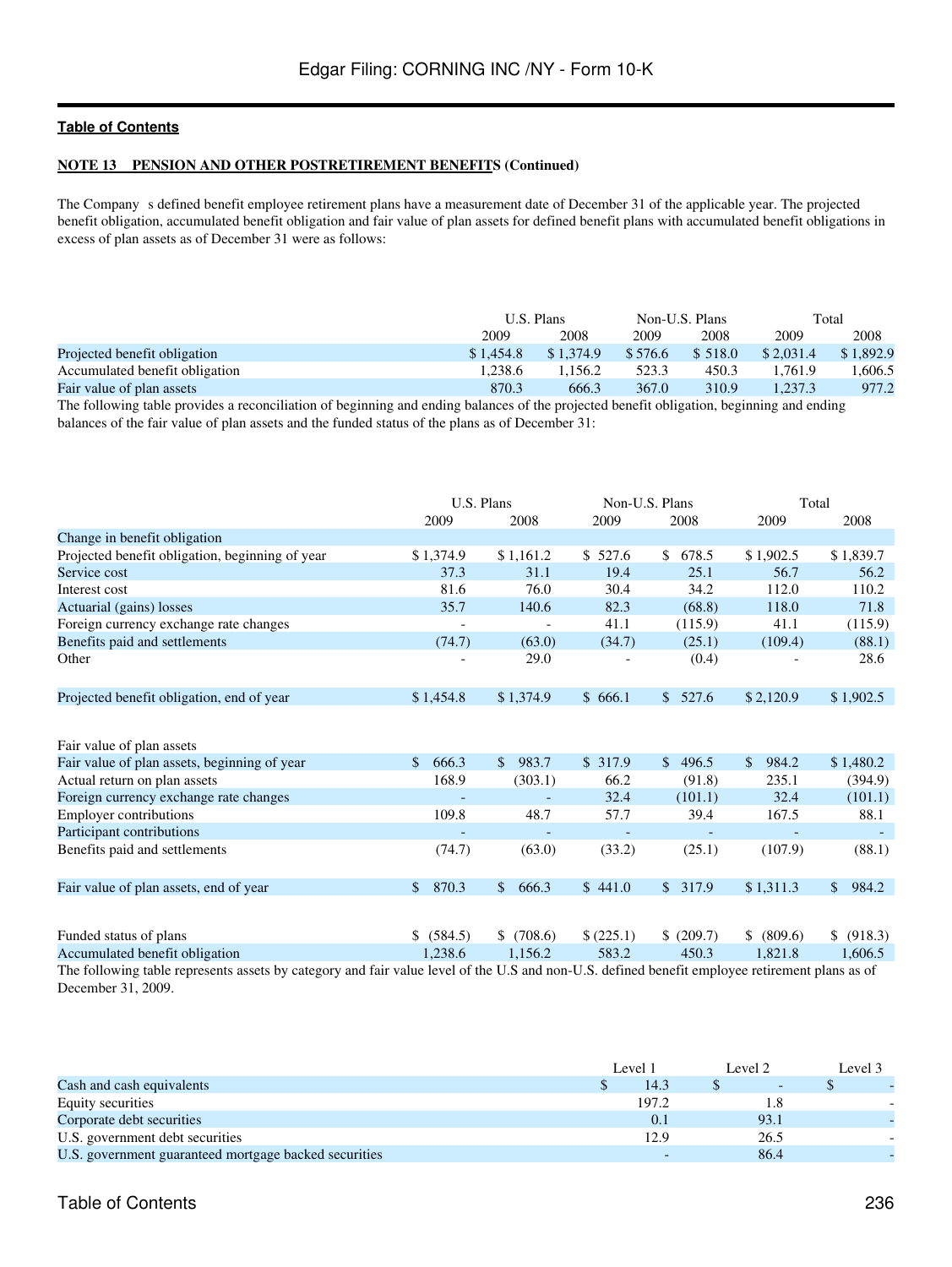| Other government debt securities |                          |               |         | 0.1  |
|----------------------------------|--------------------------|---------------|---------|------|
| Investment funds                 | -                        |               | 832.9   | 11.6 |
| Other                            | $\overline{\phantom{0}}$ |               | 25.3    |      |
| Total                            | 224.8                    | <sup>\$</sup> | 1.074.8 | 11.7 |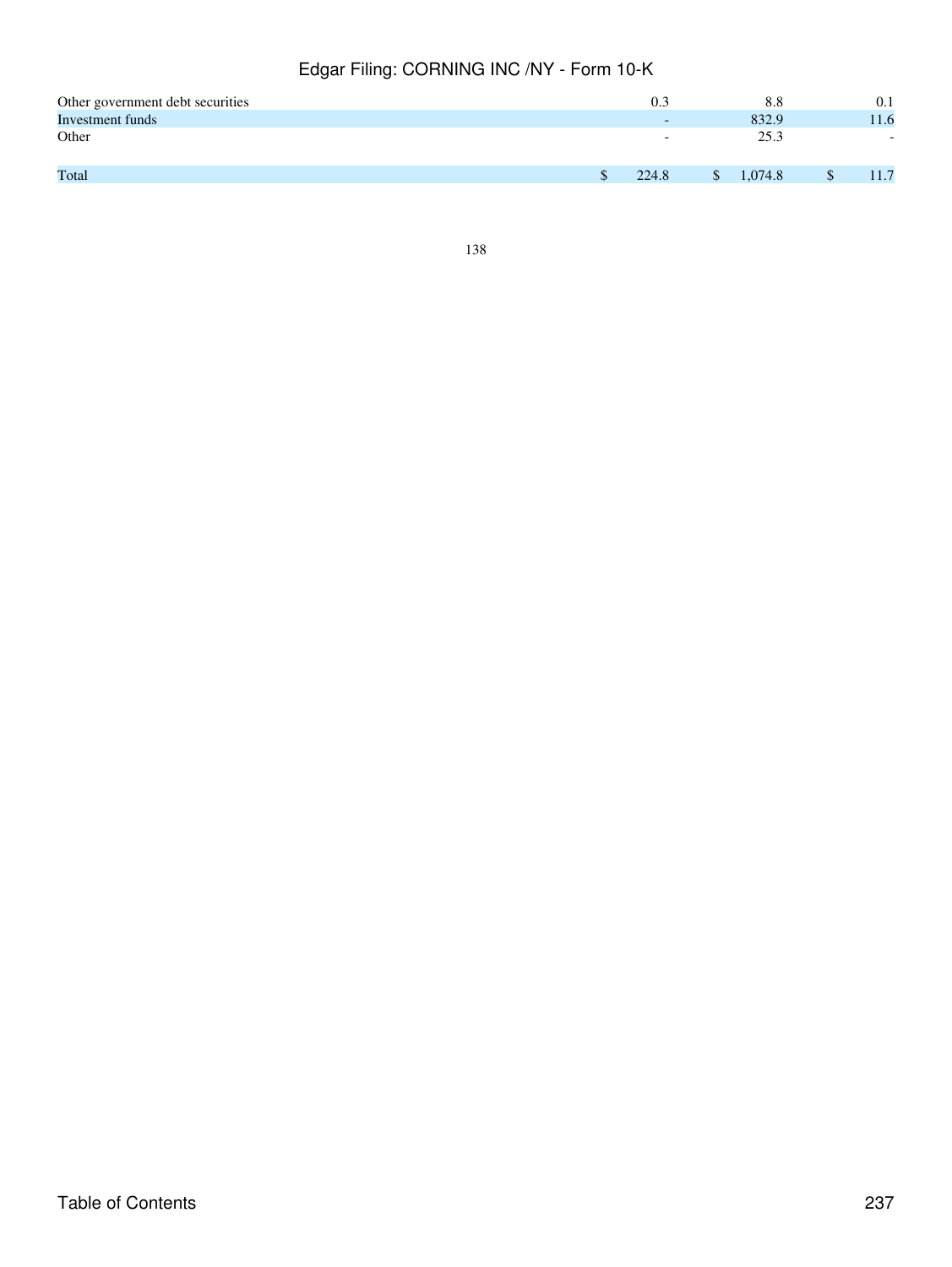## **NOTE 13 PENSION AND OTHER POSTRETIREMENT BENEFITS (Continued)**

The changes in fair value of Level 3 assets for the year ended December 31, 2009 were as follows:

| Beginning balance, January 1, 2009 | \$14.9 |
|------------------------------------|--------|
| Actual return on assets            | 1.7    |
| Purchases                          | 0.1    |
| <b>Sales</b>                       | (5.0)  |
|                                    |        |
| Ending value, December 31, 2009    | \$11.7 |

Level 1 assets were valued based on quoted prices in active markets. Level 2 assets were primarily comprised of assets held in investment funds. The value of these funds was determined based on quoted prices in active markets for assets that are identical to the underlying assets held by the funds.

Level 3 assets were investments in a long term property lease fund. Due to the absence of observable prices in an active market for the same or similar securities, the fair value of the securities was based on the last available market price for the underlying assets.

The following table represents amounts recorded in the consolidated balance sheets as of December 31:

|                                                               | U.S. Plans               |                          | Non-U.S. Plans          |                          | Total                    |                      |
|---------------------------------------------------------------|--------------------------|--------------------------|-------------------------|--------------------------|--------------------------|----------------------|
|                                                               | 2009                     | 2008                     | 2009                    | 2008                     | 2009                     | 2008                 |
| Current benefit liabilities                                   | $\mathbb{S}$<br>(4.9)    | (4.5)<br>$\mathbb{S}^-$  | (6.1)<br>$\mathbb{S}^-$ | (6.1)<br>$\mathbb{S}^-$  | \$(11.0)                 | (10.6)               |
| Noncurrent benefit liabilities                                | (579.6)                  | (704.1)                  | (219.0)                 | (203.6)                  | (798.6)                  | (907.7)              |
| Total recognized liabilities                                  | \$ (584.5)               | \$(708.6)                | \$(225.1)               | \$ (209.7)               | \$ (809.6)               | \$ (918.3)           |
| Amounts recognized in accumulated other<br>comprehensive loss |                          |                          |                         |                          |                          |                      |
| Prior service cost                                            | 21.2                     | 24.3                     | 7.9                     | 11.6                     | 29.1                     | 35.9                 |
| Net loss                                                      | 704.8                    | 791.9                    | 181.9                   | 128.3                    | 886.7                    | 920.2                |
| <b>Transition obligation</b>                                  | $\overline{\phantom{0}}$ | $\overline{\phantom{0}}$ |                         | 0.1                      | $\overline{\phantom{0}}$ | 0.1                  |
| Accumulated other comprehensive loss                          | \$726.0                  | \$ 816.2                 | \$189.8                 | \$140.0                  | \$915.8                  | \$956.2              |
| Net amounts recognized                                        | \$141.5                  | \$107.6                  | \$ (35.3)               | (69.7)<br>$\mathbb{S}^-$ | \$106.2                  | $\mathbb{S}$<br>37.9 |
|                                                               |                          |                          |                         |                          |                          |                      |

The Company expects to recognize \$44.9 of net loss and \$3.6 of net prior service cost as a component of net periodic pension cost in 2010 for its defined benefit pension plans.

The expected return on plan assets is a long-term assumption based on projected returns for assets and the approved asset allocations of the plan. For the purpose of pension expense recognition, the Company uses a market-related value of assets that amortizes the difference between the expected return and the actual return on plan assets over a three-year period. The Company had approximately \$67.5 of net unrecognized asset losses associated with its U.S. pension plans as of December 31, 2009 that will be recognized in the calculation of the market-related value of assets and subject to amortization in future periods.

For the United States defined benefit plan, as of December 31, 2009 and 2008, the fair value of plan assets included 56% of equity securities and 44% of debt securities. The plan targets an asset allocation of 50% equity securities and 50% debt securities. The plan s expected long-term rate of return is primarily based on historical returns of similarly diversified passive portfolios and expected results from active investment management.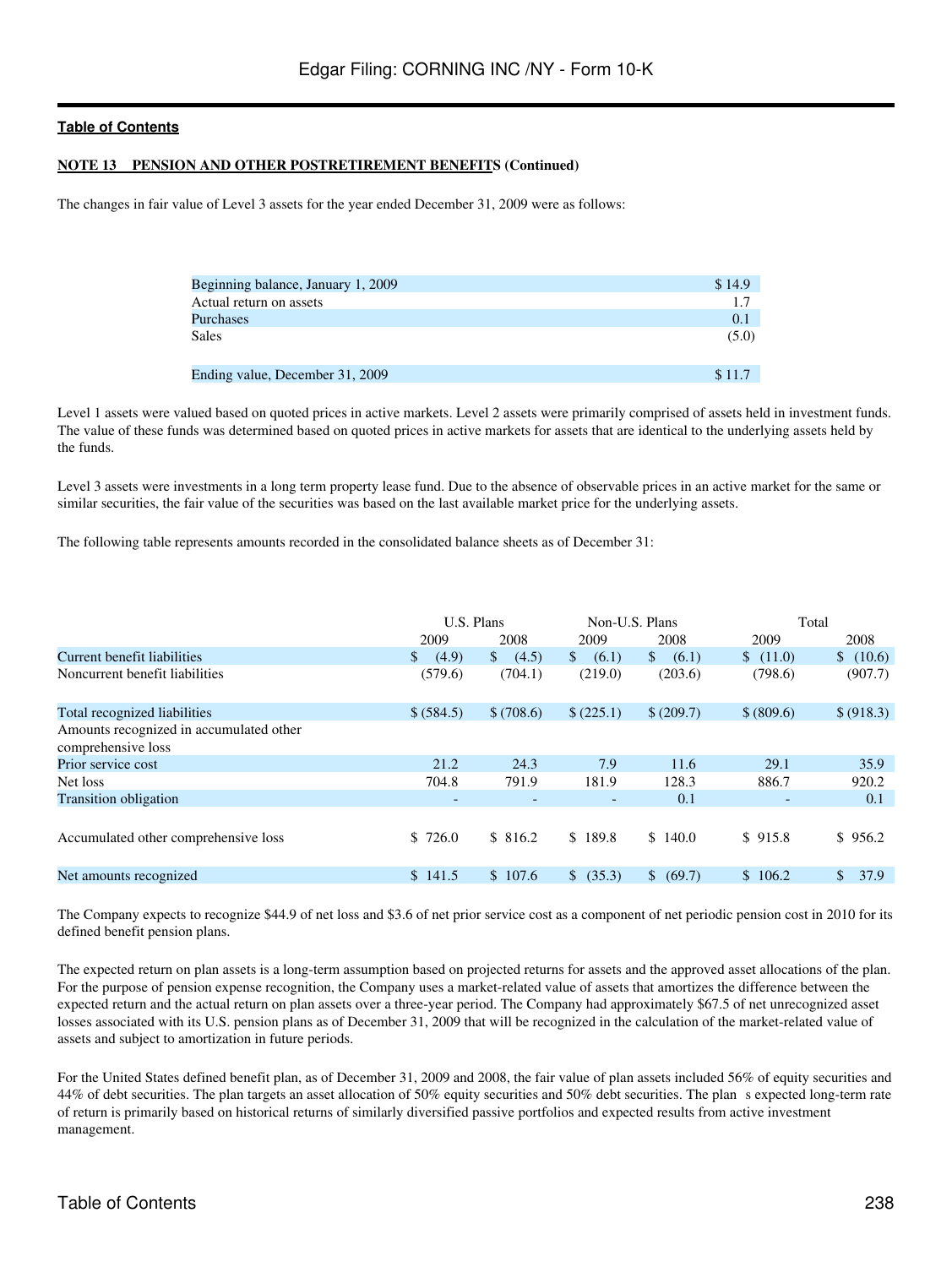Given the relatively long horizon of the Company s aggregate obligation, its investment strategy is to improve and maintain the funded status of its U.S. and non-U.S. plans over time without exposure to excessive asset value volatility. The Company manages this risk primarily by maintaining actual asset allocations between equity and fixed income securities for the plans within a specified range of its target asset allocation. In addition, the Company ensures that diversification across various investment subcategories within each plan are maintained within specified ranges.

All of the Company s pension assets are managed by outside investment managers and held in trust by third-party custodians. The selection and oversight of these outside service providers is the responsibility of investment committees and their advisors. The selection of specific securities is at the discretion of the investment manager and is subject to the provisions set forth by written investment management agreements and related policy guidelines regarding permissible investments and risk control practices.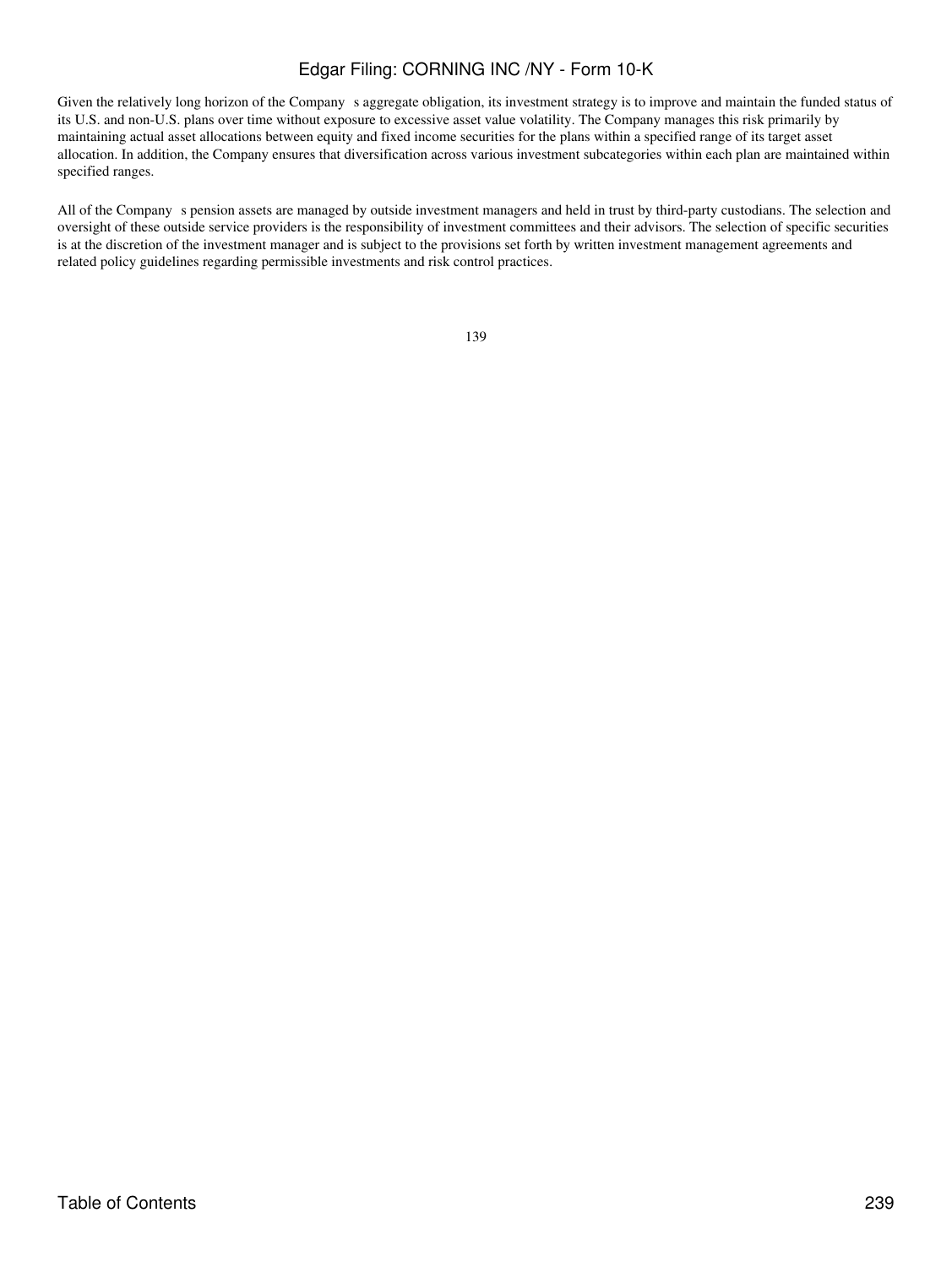## **NOTE 13 PENSION AND OTHER POSTRETIREMENT BENEFITS (Continued)**

The Company s funding policy is to contribute to defined benefit plans when pension laws and economics either require or encourage funding. Contributions of approximately \$115.1 are planned for the U.S. plans in 2010. Contributions of approximately \$32.6 are planned for non-U.S. plans in 2010.

The weighted-average assumptions used to determine the benefit obligation and to determine the net benefit costs are shown in the following table. Discount rates and rates of increase in future compensation are weighted based upon the projected benefit obligations of the respective plans. The expected long-term rate of return on plan assets is weighted based on total plan assets for each plan at year end. The long-term rate of return on plan assets assumption is determined considering historical returns and expected future asset allocation and returns for each plan.

|                                                |          | Benefit Obligations at December 31    |          |          |       |          |  |
|------------------------------------------------|----------|---------------------------------------|----------|----------|-------|----------|--|
|                                                |          | Total<br>U.S. Plans<br>Non-U.S. Plans |          |          |       |          |  |
|                                                |          |                                       |          |          |       |          |  |
|                                                | 2009     | 2008                                  | 2009     | 2008     | 2009  | 2008     |  |
| Discount rate                                  | 5.99%    | $6.01\%$                              | $5.24\%$ | 5.65%    | 5.75% | $5.91\%$ |  |
| Rate of increase in future compensation levels | $4.75\%$ | $4.75\%$                              | $4.52\%$ | $4.19\%$ | 4.68% | 4.59%    |  |

|                                                  | Net Periodic Pension Cost for the Year Ended December 31 |       |       |          |          |          |
|--------------------------------------------------|----------------------------------------------------------|-------|-------|----------|----------|----------|
|                                                  | Non-U.S. Plans<br>U.S. Plans                             |       |       | Total    |          |          |
|                                                  | 2009                                                     | 2008  | 2009  | 2008     | 2009     | 2008     |
| Discount rate                                    | 6.01\%                                                   | 6.48% | 5.65% | 5.38%    | $5.91\%$ | $6.08\%$ |
| Rate of increase in future compensation levels   | $4.75\%$                                                 | 4.50% | 4.19% | 4.53%    | 4.59%    | $4.51\%$ |
| Expected long-term rate of return on plan assets | 8.10%                                                    | 8.50% | 7.06% | $7.04\%$ | $7.75\%$ | $8.01\%$ |

The Company uses the Citigroup Pension Discount Curve and matches points along the curve to the estimated future benefit payments of the U.S. defined benefit plans to arrive at an effective discount rate. The discount rates for non-U.S. defined benefit plans are based on benchmark rate indices specific to the respective countries and durations similar to those of the plans liabilities.

The Company expects to pay benefits under its defined benefit plans in future periods as detailed in the following table. The expected benefits have been estimated based on the same assumptions used to measure the Company s benefit obligation as of December 31, 2009 and include benefits attributable to future employee service.

#### Estimated Future Benefit Payments

|               | ----                 |                |       |
|---------------|----------------------|----------------|-------|
|               | Plans                | Non-U.S. Plans | Total |
| 2010          | 80.6<br><sup>S</sup> | 23.7<br>\$     | 104.3 |
| 2011          | 80.1                 | 27.2           | 107.3 |
| 2012          | 80.4                 | 27.1           | 107.5 |
| 2013          | 81.2                 | 28.9           | 110.1 |
| 2014          | 82.5                 | 26.9           | 109.4 |
| $2015 - 2019$ | 453.8                | 166.4          | 620.2 |
| .<br>$ -$     |                      |                |       |

U.S.

**Other Postretirement Plans** 

In addition to providing pension benefits, the Company, primarily in the United States, provides certain health care and life insurance benefits for most retired employees. The cost of providing these benefits to retirees outside the United States is not significant. Net periodic postretirement benefit cost includes the following components for the year ended December 31: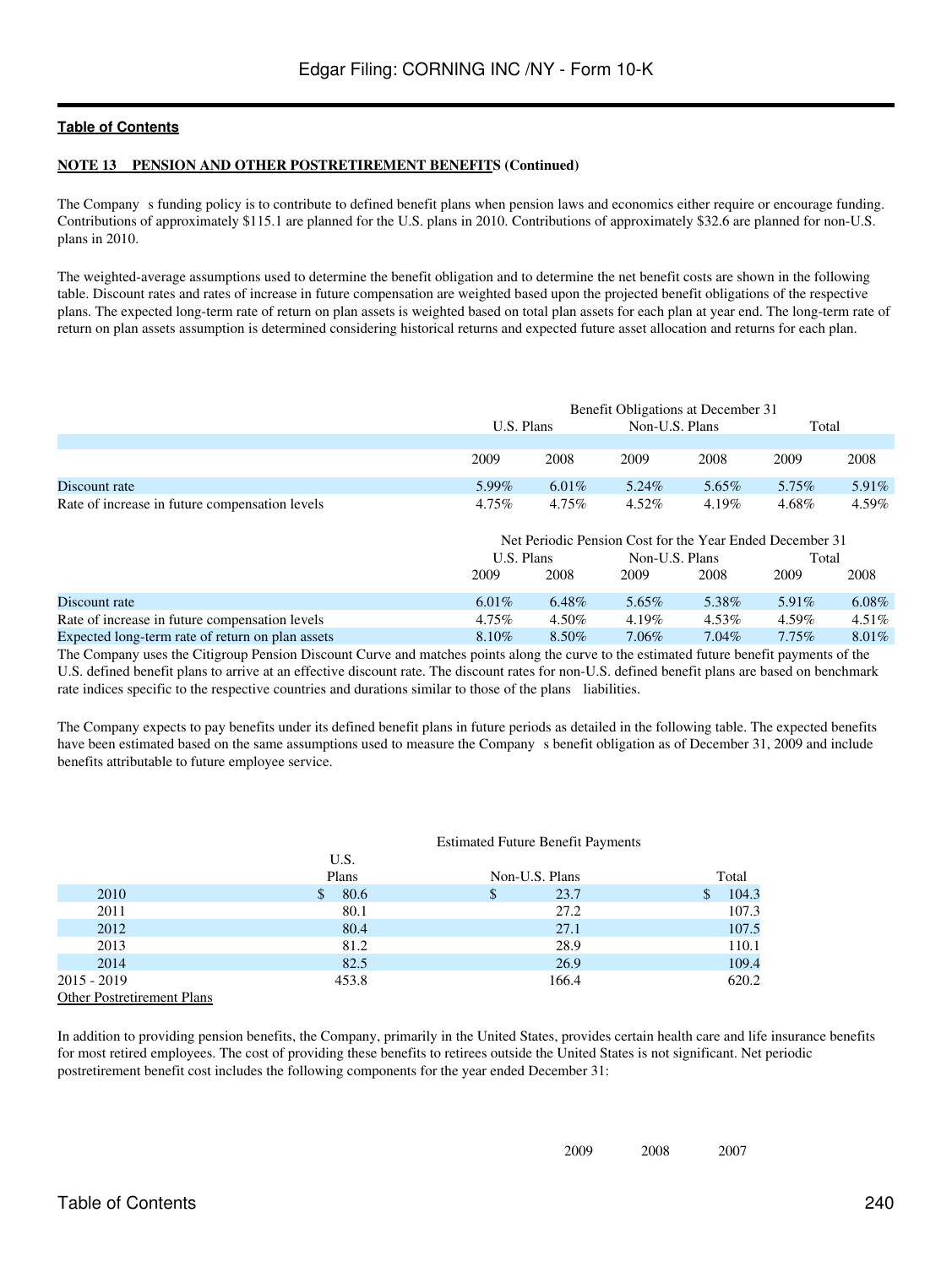| Service cost                          | \$4.5  | \$3.8  | \$3.9 |
|---------------------------------------|--------|--------|-------|
| Interest cost                         | 15.8   | 14.6   | 13.0  |
| Amortization of prior service credits | (6.8)  | (6.2)  | (8.0) |
| Amortization of actuarial losses      | 3.8    | 1.6    | 1.0   |
|                                       |        |        |       |
| Total                                 | \$17.3 | \$13.8 | \$9.9 |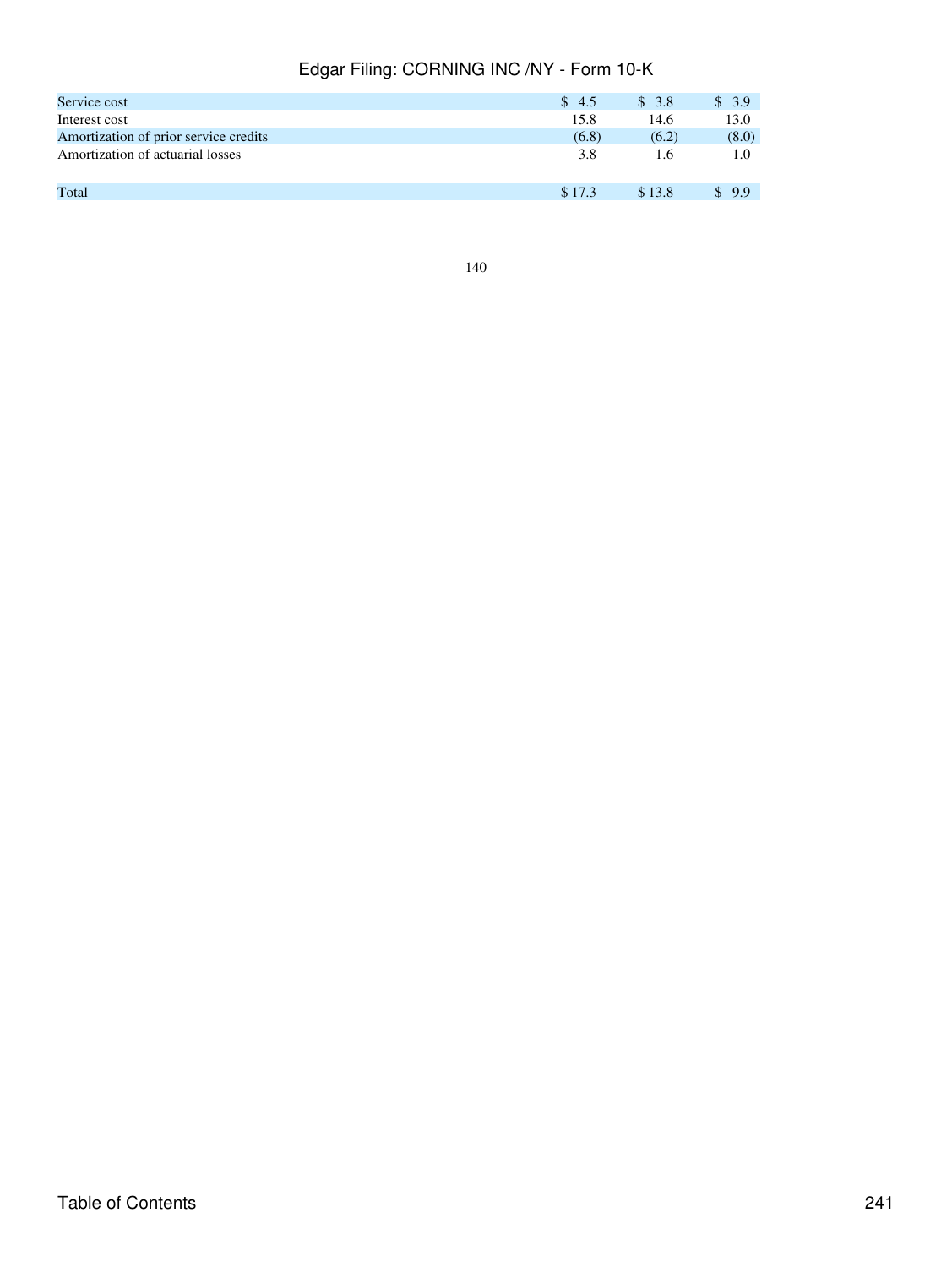## **NOTE 13 PENSION AND OTHER POSTRETIREMENT BENEFITS (Continued)**

Other changes in benefit obligations that were recognized in or reclassified from other comprehensive income for the year ended December 31 included:

|                                     | 2009   | 2008   |
|-------------------------------------|--------|--------|
| Amortization of prior service costs | \$6.8  | \$6.2  |
| Amortization of loss                | (3.8)  | (1.6)  |
| Net loss arising during the year    | 21.6   | 30.3   |
| New prior service credit            | (0.6)  | (6.0)  |
|                                     |        |        |
| Total                               | \$24.0 | \$28.9 |

The following table presents a reconciliation of the beginning and ending balances of the accumulated postretirement benefit obligation as of December 31.

|                                                                | 2009       | 2008       |
|----------------------------------------------------------------|------------|------------|
| Accumulated postretirement benefit obligation                  |            |            |
| Accrued postretirement benefit obligation at beginning of year | \$266.5    | \$239.1    |
| Service cost                                                   | 4.5        | 3.8        |
| Interest cost                                                  | 15.8       | 14.6       |
| Actuarial loss (gain)                                          | 21.6       | 29.1       |
| Plan change                                                    | (0.6)      | (6.0)      |
| Benefits paid                                                  | (17.1)     | (14.1)     |
|                                                                |            |            |
| Accumulated postretirement benefit obligation at end of year   | \$290.7    | \$266.5    |
|                                                                |            |            |
| Funded status of plans                                         | \$ (290.7) | \$ (266.5) |
|                                                                |            |            |
| Amounts recognized in the consolidated balance sheets          |            |            |
| Current benefit liabilities                                    | (20.4)     | \$(18.8)   |
| Noncurrent benefit liabilities                                 | (270.3)    | (247.7)    |
|                                                                |            |            |
| Total recognized liabilities                                   | \$(290.7)  | \$(266.5)  |
| Amounts recognized in accumulated other comprehensive loss     |            |            |
| Prior service cost                                             | (23.3)     | (29.5)     |
| Net loss                                                       | 90.1       | 72.3       |
|                                                                |            |            |
| Accumulated other comprehensive loss                           | 66.8       | 42.8       |
| Net amounts recognized                                         | \$(223.9)  | \$(223.7)  |

The Company expects to recognize \$4.3 of net loss and \$6.8 of net prior service credit as a component of net periodic postretirement benefit cost in 2010.

The health care cost trend rate used in measuring the accumulated postretirement benefit obligation was 8.7% in 2009 and was assumed to decrease gradually to 5.0% in 2033 and remain at that level thereafter. The health care cost trend rate assumption has an effect on the amounts reported, but is offset by plan provisions that limit the Company s share of the total postretirement health care benefits cost for the vast majority of participants. The Companys portion of the total annual health care benefits cost is capped at specified dollar amounts for participants who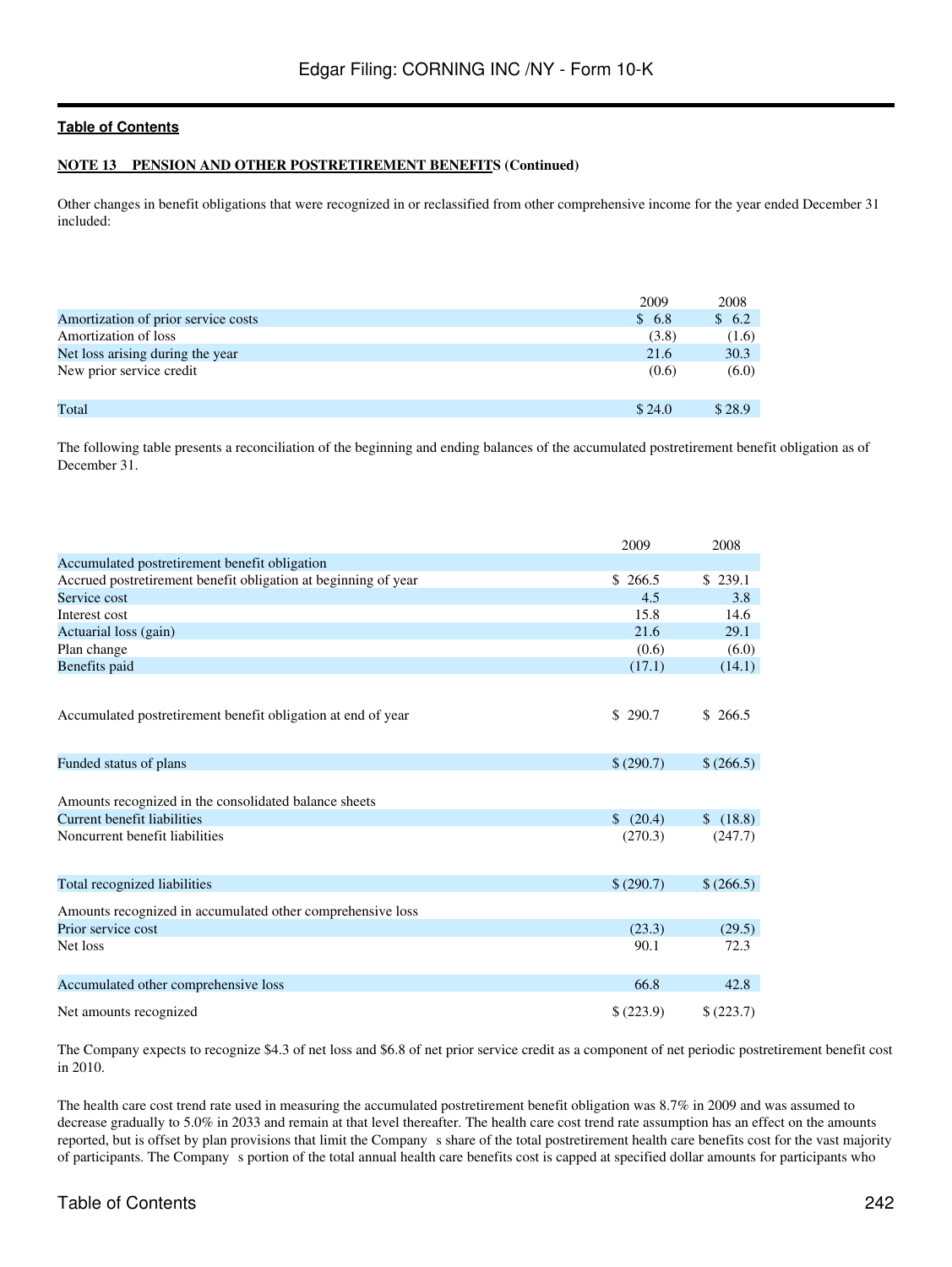retired in 1994 or later, and such limits are expected to be reached in all subsequent years. Increasing the assumed health care cost trend rate by one percentage point in each year would increase the accumulated postretirement benefit obligation by 1.8% and the aggregate of the service and interest cost components of net periodic postretirement benefit cost for 2009 by 1.1%. Decreasing the assumed health care cost trend rates by one percentage point in each year would decrease the accumulated postretirement benefit obligation by 1.0% and the aggregate of the service and interest cost components of net periodic postretirement benefit cost for 2009 by 1.5%.

The discount rate used in determining the accumulated postretirement benefit obligation was 5.75% and 6.00% at December 31, 2009 and 2008, respectively. The Company uses the Citigroup Pension Discount Curve and matches points along the curve to the estimated future benefit payments of the U.S. postretirement health care benefit plans to arrive at an effective discount rate.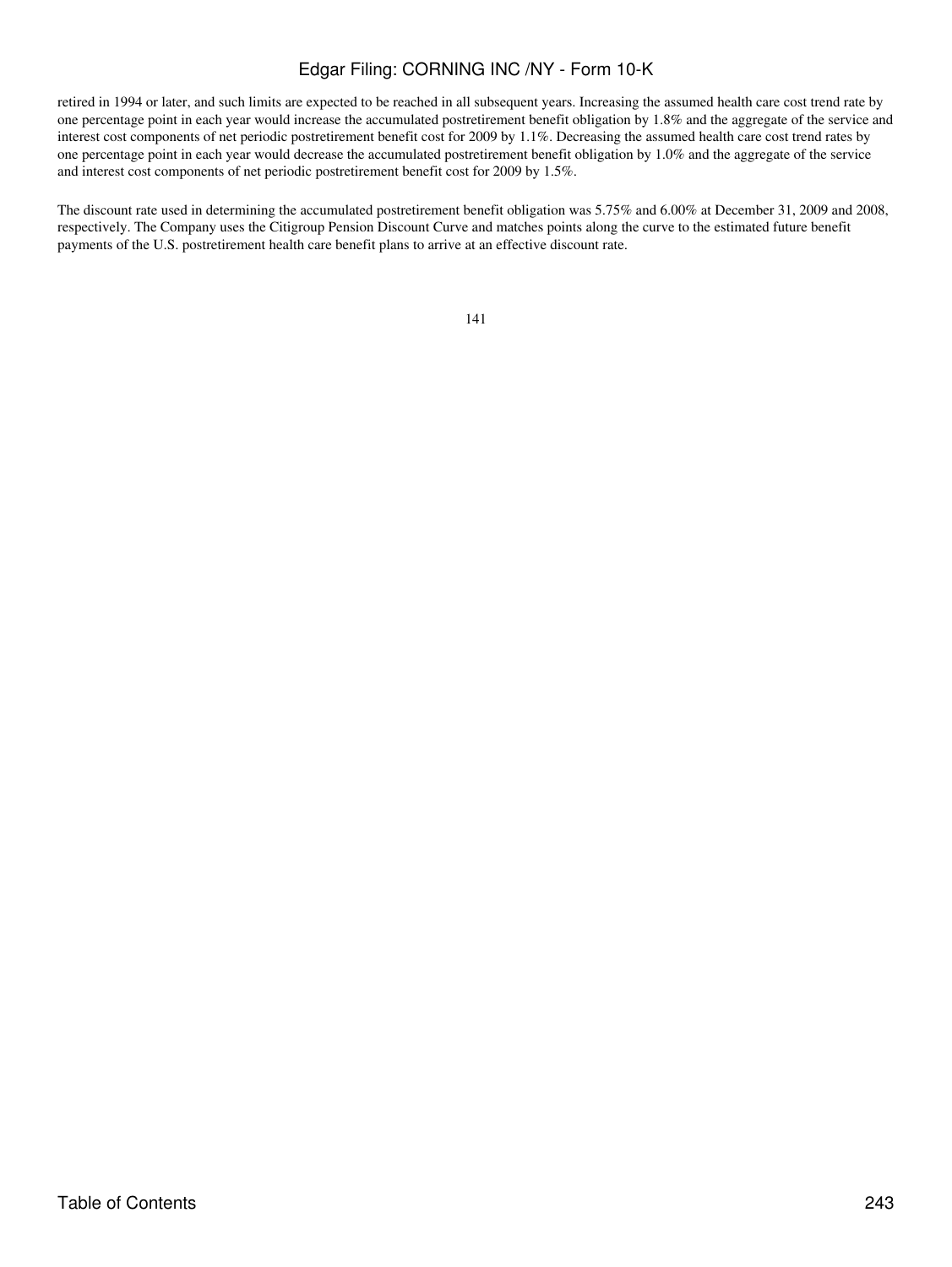## **NOTE 13 PENSION AND OTHER POSTRETIREMENT BENEFITS (Continued)**

The Company funds most of the cost of the postretirement health care and life insurance benefits as incurred. Benefit payments to retirees were \$17.1 for the year ended December 31, 2009. Reimbursements received under Medicare Part D were \$1.7 for the year ended December 31, 2009. The Company expects to pay future benefits under its postretirement health care and life insurance benefit plans and expects to receive reimbursements from annual Medicare Part D subsidy as detailed in the following table. The expected payments have been estimated based on the same assumptions used to measure the Company s postretirement benefit obligations as of December 31, 2009.

| Postretirement<br><b>Benefit Payments</b><br>2010<br>20.9<br>\$<br>S<br>2011<br>21.0<br>2012<br>21.0<br>2013<br>21.0<br>2014<br>21.1 | Estimated | Estimated |
|--------------------------------------------------------------------------------------------------------------------------------------|-----------|-----------|
|                                                                                                                                      |           | Medicare  |
|                                                                                                                                      |           | Subsidies |
|                                                                                                                                      |           | 1.6       |
|                                                                                                                                      |           | 1.8       |
|                                                                                                                                      |           | 2.0       |
|                                                                                                                                      |           | 2.2       |
|                                                                                                                                      |           | 2.5       |
| $2015 - 2019$<br>108.4                                                                                                               |           | 16.5      |

Defined Contribution Plans

The Company has various defined contribution and savings plans covering certain employees. The Company made matching contributions under defined contribution plans of \$19.7, \$20.7 and \$16.2 for the years ended December 31, 2009, 2008 and 2007, respectively. The U.S. plan is the largest of the defined contribution and savings plans maintained by the Company. Employer matching contributions for the U.S. defined contribution plan for the year ended December 31, 2009 was \$12.9. The Company expects to make total contributions of approximately \$20.0 to all defined contribution plans during 2010.

## **NOTE 14 PROCEEDING UNDER CHAPTER 11**

Prior to 1992, the Company was engaged in the manufacture and sale of silicone gel breast implants and the raw material components of those products. In January 1992, the Company ceased production of these products following a request by the United States Food and Drug Administration that breast implant producers voluntarily halt the sale of silicone gel breast implants. Between 1991 and 1995, the Company experienced a substantial increase in the number of lawsuits against the Company relating to breast implants.

By May 1995, the Company was named in thousands of lawsuits filed by, or on behalf of, individuals who claim to have, or have had, breast implants. As a result, on May 15, 1995 (the Filing Date), the Company voluntarily filed for protection under Chapter 11 of the U.S. Bankruptcy Code (the Bankruptcy Code) with the U.S. Bankruptcy Court for the Eastern District of Michigan, Northern Division (the Bankruptcy Court) in order to resolve the Companys breast implant liabilities and related matters (the Chapter 11 Proceeding). The Company emerged from the Chapter 11 Proceeding on June 1, 2004 (the Effective Date) and is currently in the process of implementing its plan of reorganization.

## Plan of Reorganization

In 1999, the Company, with the Committee of Tort Claimants, a committee appointed in the Chapter 11 Proceeding to represent products liability claimants, filed a joint plan of reorganization (the Joint Plan of Reorganization) and a related disclosure statement. In November 1999, the Bankruptcy Court issued an order confirming the Joint Plan of Reorganization. The Joint Plan of Reorganization became effective on the Effective Date. The Joint Plan of Reorganization provides funding for the resolution of breast implant and other products liability litigation covered by the Chapter 11 Proceeding through several settlement options or through litigation and for the satisfaction of commercial creditor claims.

## Breast Implant and Other Products Liability Claims

Products liability claims to be resolved by settlement are administered by a settlement facility (the Settlement Facility), and products liability claims to be resolved by litigation are defended by a litigation facility (the Litigation Facility). Products liability claimants choosing to litigate their claims are required to pursue their claims through litigation against the Litigation Facility. Under the Joint Plan of Reorganization, the total amount of payments by the Company committed to resolve products liability claims will not exceed a present value of \$2.35 billion determined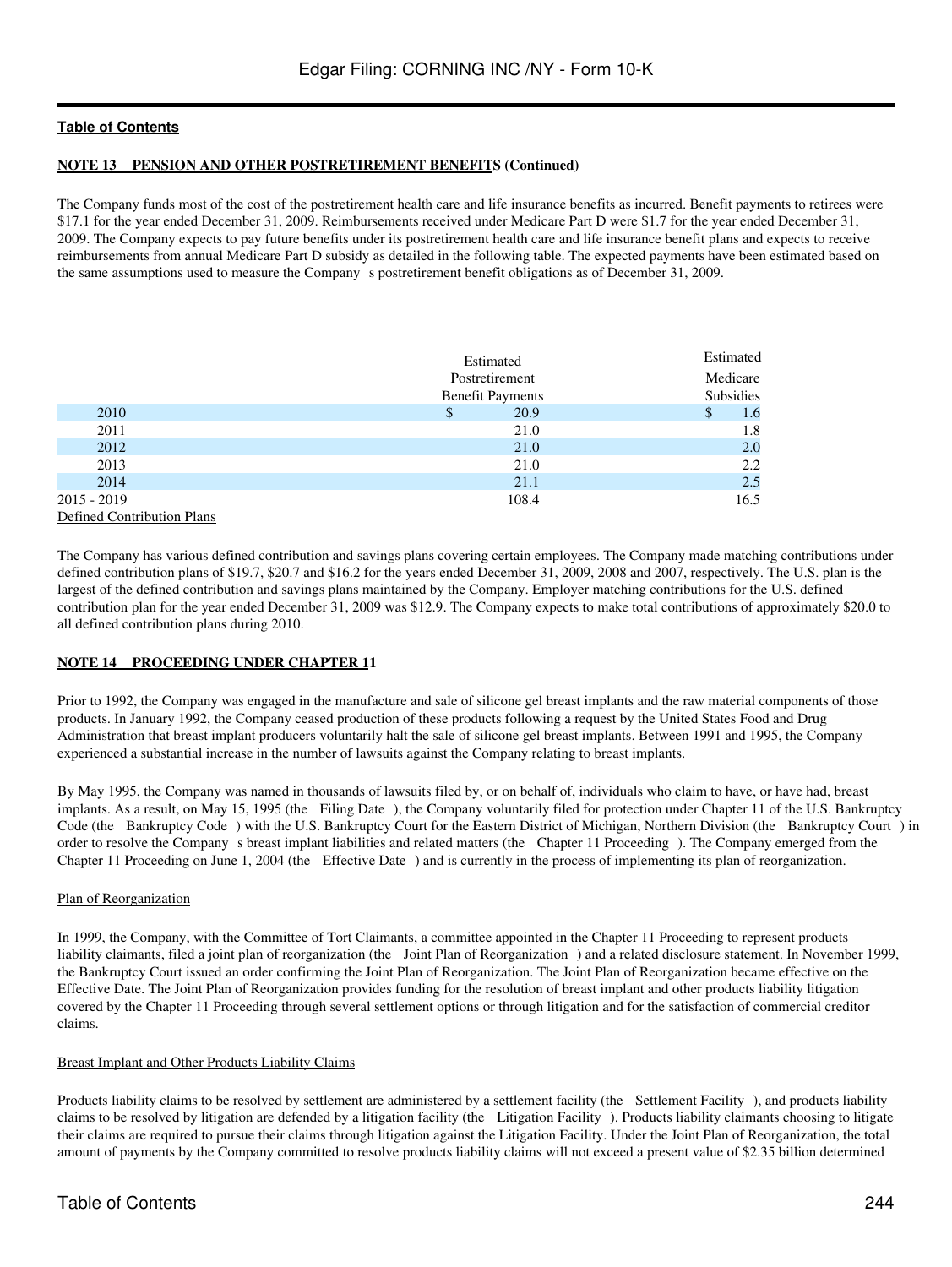as of the Effective Date using a discount rate of 7%. Of this amount, no more than a present value of \$400.0 determined as of the Effective Date will be used to fund the Litigation Facility. Payments made by the Company will be placed in a trust and withdrawn by the Settlement Facility to pay eligible settling claimants and to cover the Settlement Facility s operating expenses. Amounts will also be withdrawn from the trust as necessary to fund the resolution of claims via the Litigation Facility and the operational expenses of the Litigation Facility.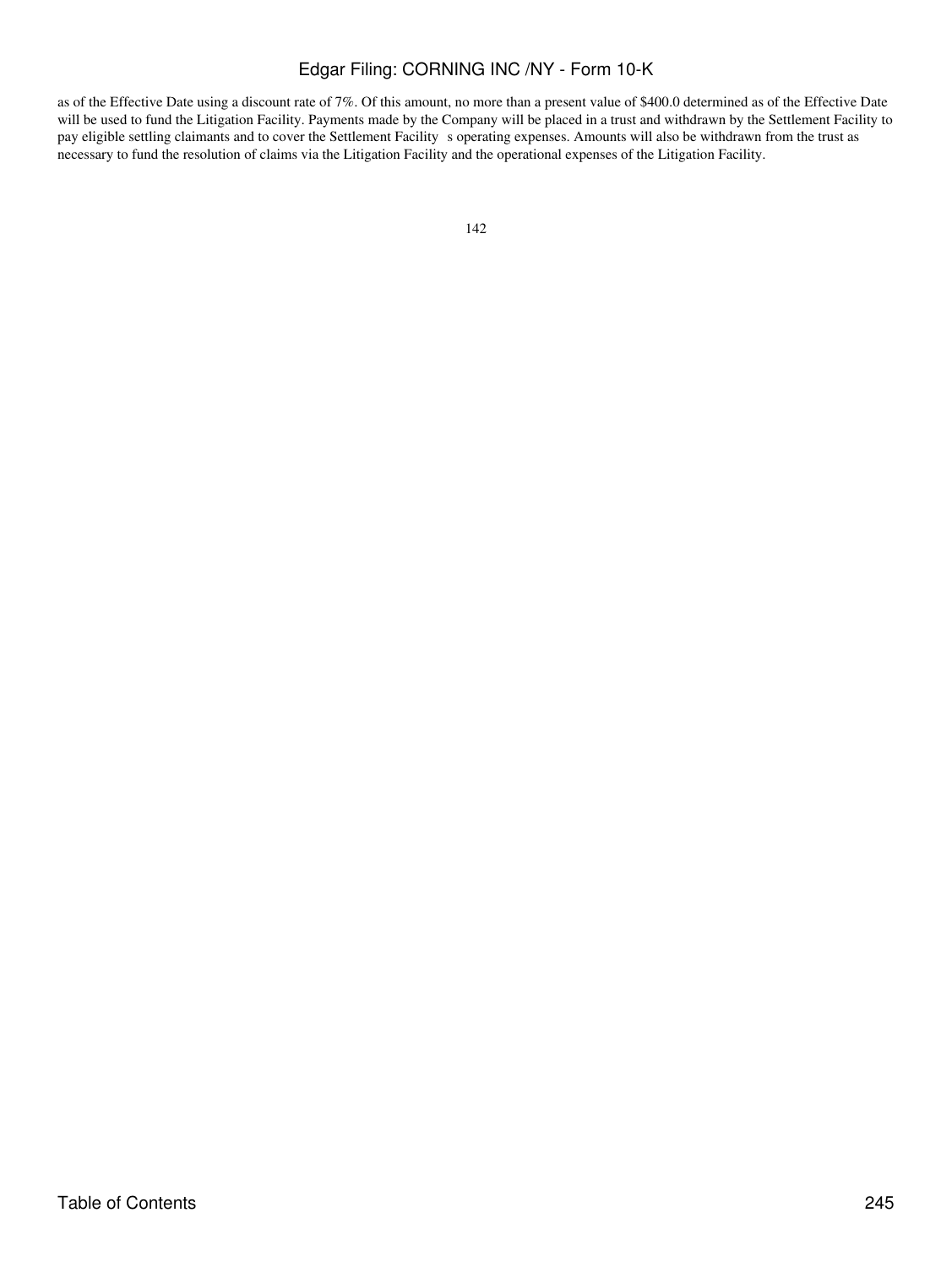## **NOTE 14 PROCEEDING UNDER CHAPTER 11 (Continued)**

#### Funding the Settlement and Litigation Facilities

The Company has an obligation to fund the Settlement Facility and the Litigation Facility (collectively, the Facilities) over a 16-year period, commencing at the Effective Date. The Company anticipates that it will be able to meet its remaining payment obligations to the Facilities utilizing cash flow from operations, insurance proceeds and/or prospective borrowings. Under certain circumstances, the Company will also have access to a ten-year unsecured revolving credit commitment, established by Dow Chemical and Corning, to assist in the timely funding of the Facilities. During the first five years after the Effective Date, the maximum aggregate amount available to the Company under this revolving credit commitment was \$300.0. Beginning June 1, 2009, the amount available decreases by \$50.0 per year. As of December 31, 2009, the maximum aggregate amount available to the Company under this revolving credit commitment was \$250.0. The credit commitment will fully expire June 1, 2014. Borrowings under this revolving credit commitment will only be permitted in the event that the Company is unable to meet its remaining obligations to fund the Facilities. As of December 31, 2009, the Company had not drawn any amounts against the revolving credit commitment.

Funds are paid by the Company (a) to the Settlement Facility with respect to products liability claims, as such claims are processed and allowed by the Settlement Facility and (b) via the Settlement Facility with respect to products liability claims processed through the Litigation Facility, as such claims are resolved. Insurance settlements are paid by the Company s insurers directly to the Settlement Facility on behalf of the Company. The amount of funds paid by or on behalf of the Company is subject to annual and aggregate funding limits. The Company has made payments of \$1,637.1 to the Settlement Facility through December 31, 2009.

Based on funding agreements relating to the amount and timing of the Company s remaining payment obligations to the Settlement Facility, future payments to the Settlement Facility will be made on a periodic basis until such payment obligations are met. Based on these funding agreements, the recorded liability is adjusted to maintain the present value of \$2.35 billion determined as of the Effective Date using a discount rate of 7% (Time Value Adjustments). The Company has made early payments to the Settlement Facility in advance of their due dates and has recognized Time Value Adjustments for certain of those early payments consisting primarily of insurance proceeds. The actual amounts payable and the timing of payments by the Company to the Settlement Facility are uncertain and will be affected by, among other things, the rate at which claims are resolved by the Facilities, the rate at which insurance proceeds are received by the Company from its insurers and the degree to which Time Value Adjustments are recognized.

#### **Insurance**

The Company had a substantial amount of unexhausted products liability insurance coverage with respect to breast implant lawsuits and claims. Many of the Company s insurers reserved the right to deny coverage, in whole or in part. Litigation between the Company and its insurers (Litigating Insurers) regarding coverage for products liability was conducted between 1993 and 1999 and resulted in judicial rulings substantially in favor of the Company s position (the Insurance Litigation). A majority of the Litigating Insurers have reached settlements with the Company. The Company is continuing settlement negotiations with the remaining Litigating Insurers and other insurers that were not involved in the Insurance Litigation.

In addition, the London Market Insurers (the LMI Claimants), have claimed a reimbursement right with respect to a portion of insurance proceeds previously paid by the LMI Claimants to the Company. This claim is based on a theory that the LMI Claimants overestimated the Companys liability for the resolution of implant claims pursuant to the Joint Plan of Reorganization. During the third quarter of 2008, the LMI Claimants offered two calculations of their claim amount; \$54.0 and \$92.5, plus minimum interest of \$67.0 and \$115.5, respectively. These estimates were explicitly characterized as preliminary and subject to change. Litigation regarding this claim is in the beginning stages of discovery. The Company disputes the claim. It is not currently possible to predict the ultimate outcome or reasonably estimate the potential liability, if any.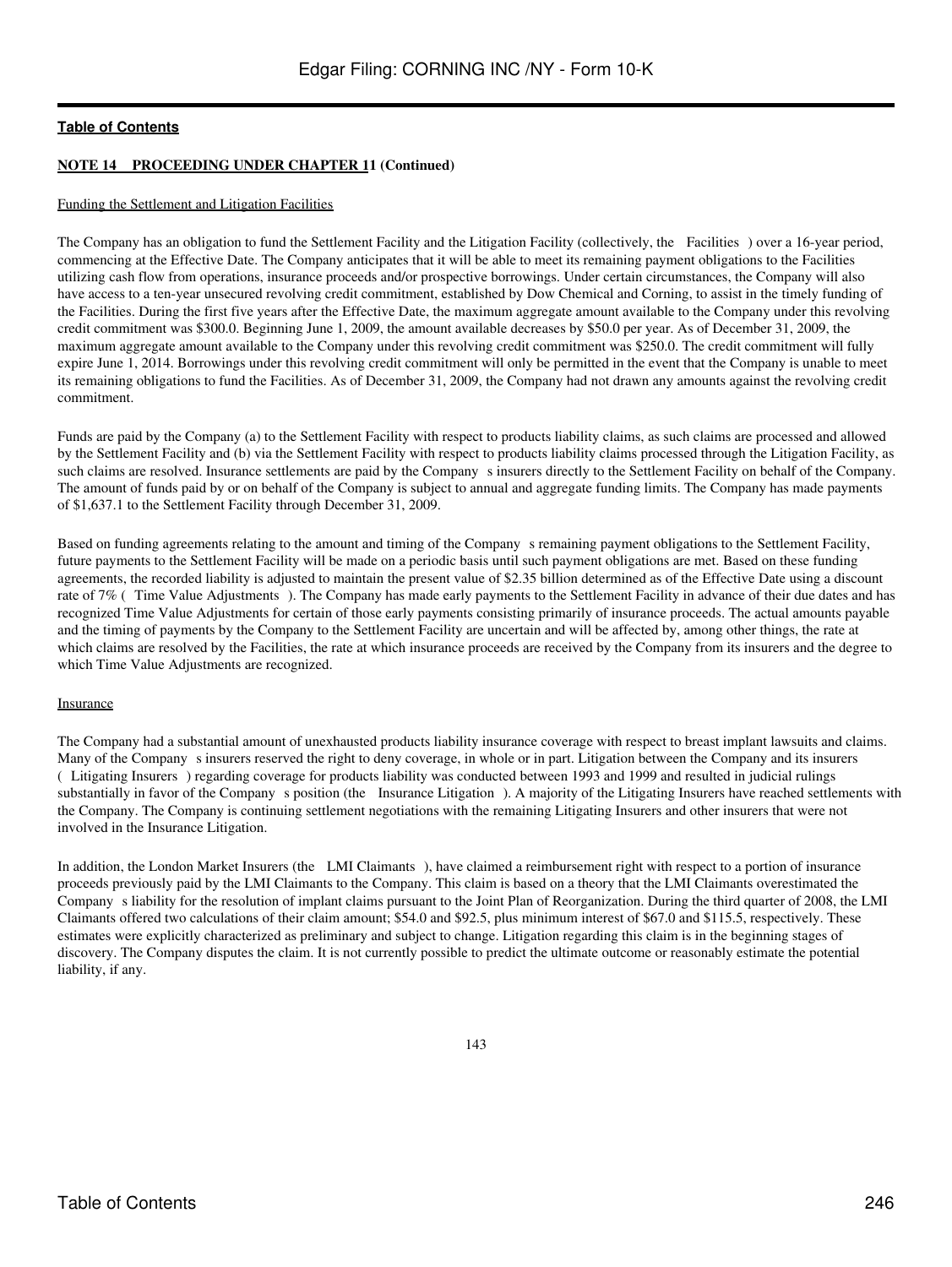## **NOTE 14 PROCEEDING UNDER CHAPTER 11 (Continued)**

#### Insurance Allocation Agreement between the Company and Dow Chemical

A number of the products liability insurance policies relevant to claims against the Company name the Company and Dow Chemical as co-insureds (the Shared Insurance Assets). A portion of the Shared Insurance Assets may, under certain conditions, become payable by the Company to Dow Chemical under an insurance allocation agreement between the Company and Dow Chemical originally entered into on February 17, 1998 (the Insurance Allocation Agreement), amended on November 9, 1998 and on October 19, 2001 (the Insurance Allocation Agreement Amendments). The Insurance Allocation Agreement was reached between Dow Chemical and the Company in order to resolve issues related to the amount of the Shared Insurance Assets that would be available to the Company for resolution of its products liability claims. Under the Insurance Allocation Agreement, 25% of certain of the Shared Insurance Assets will be paid by the Company to Dow Chemical subsequent to the Effective Date. However, the amount of Shared Insurance Assets that will be payable to Dow Chemical by the Company under the Insurance Allocation Agreement will not exceed approximately \$285.0. In addition, a portion of any such amounts paid to Dow Chemical, to the extent not used by Dow Chemical to pay certain products liability claims, will be paid over to the Company after the expiration of a 17.5-year period commencing on the Effective Date. Furthermore, the Company recognized an obligation of \$35.0 to Dow Chemical related to additional insurance coverage under which the Company and Dow Chemical are co-insureds. The Company previously recorded the maximum amount of insurance proceeds payable to Dow Chemical pursuant to the Insurance Allocation Agreement (the Co-insurance payable). As a result of the Insurance Allocation Agreement Amendments and settlements entered into between the Company and certain of its insurers, the Co-insurance payable is paid in full as of December 31, 2009.

#### Commercial Creditor Issues

The Joint Plan of Reorganization provides funding to satisfy commercial creditor claims, including accrued interest. The Joint Plan of Reorganization, as amended pursuant to a May 2004 ruling of the U.S. District Court for the Eastern District of Michigan (the District Court), provides that each of the Companys commercial creditors (the Commercial Creditors) would receive in cash the sum of (a) an amount equal to the principal amount of their claims and (b) interest on such claims. The actual amount of interest that will ultimately be paid to these Commercial Creditors is uncertain due to pending litigation between the Company and the Commercial Creditors. As previously reported between 1999 and 2004, there have been a number of Bankruptcy Court and District Court rulings related to the interest rate that should be applied to claims of the Commercial Creditors from the Filing Date through the Effective Date (Pendency Interest). The Commercial Creditors and the Company disagree on the interpretation and application of these rulings to determine the amount of Pendency Interest.

The Company s position is that (a) Pendency Interest should be (i) an amount determined by applying non-default rates of interest for floating rate obligations in accordance with the formulas in the relevant contracts, except that the aggregate amount of interest cannot be less than that resulting from the application of a fixed rate of 6.28% through the Effective Date and (ii) the higher of the relevant contract rates or 6.28% for all other obligations to the Commercial Creditors through the Effective Date, (b) interest payable to the Commercial Creditors for periods following the Effective Date should be computed at five percent (5%) and (c) default interest rates should not apply (the Company s Position). The Commercial Creditors position is that (a) Pendency Interest should be an amount determined by applying default rates of interest with respect to amounts overdue under the terms of the relevant debt and commercial agreements until the Effective Date, (b) interest payable to the Commercial Creditors for periods following the Effective Date should be computed at five percent (5%) and (c) certain of the Commercial Creditors are entitled to unspecified fees, costs and expenses (the Commercial Creditors Position). The Company has paid to the Commercial Creditors an amount of interest that the Company considers to be undisputed, which was calculated by application of the Companys Position (the Undisputed Portion).

In July 2006, the U.S. Court of Appeals for the Sixth Circuit (the Court of Appeals) issued a ruling reversing the District Court s previous ruling regarding Pendency Interest that interest on unpaid amounts was to be determined by the higher of fixing the interest rate for floating rate debt at the actual contractual non-default rates in effect when the Company commenced its Chapter 11 Proceeding or 6.28%, and that higher default rates of interest were not to be applied. The Court of Appeals concluded that there is a presumption that contractually specified default interest should be paid by a solvent debtor to unsecured creditors (the Interest Rate Presumption) and permitting the Company s Commercial Creditors to recover fees, costs and expenses where permitted by relevant loan agreements and state law. The Court of Appeals remanded the matter to the District Court for further proceedings to determine (a) whether the Interest Rate Presumption, when considered with countervailing equitable considerations, should be applied to the Companys debt obligations to its Commercial Creditors and (b) the amount, if any, of additional interest and the amount, if any, of fees, costs and expenses to be paid by the Company to its Commercial Creditors (the Court of Appeals decision). In August 2006, the Company filed a petition for rehearing en banc with the Court of Appeals requesting that the Court of Appeals reconsider the issues previously addressed regarding Pendency Interest and fees, costs and expenses. In November 2006, the Court of Appeals denied this petition and the Company filed a petition for a writ of certiorari requesting the Supreme Court of the United States to review the Court of Appeals decision. In March 2007, the Supreme Court denied the petition for the writ of certiorari.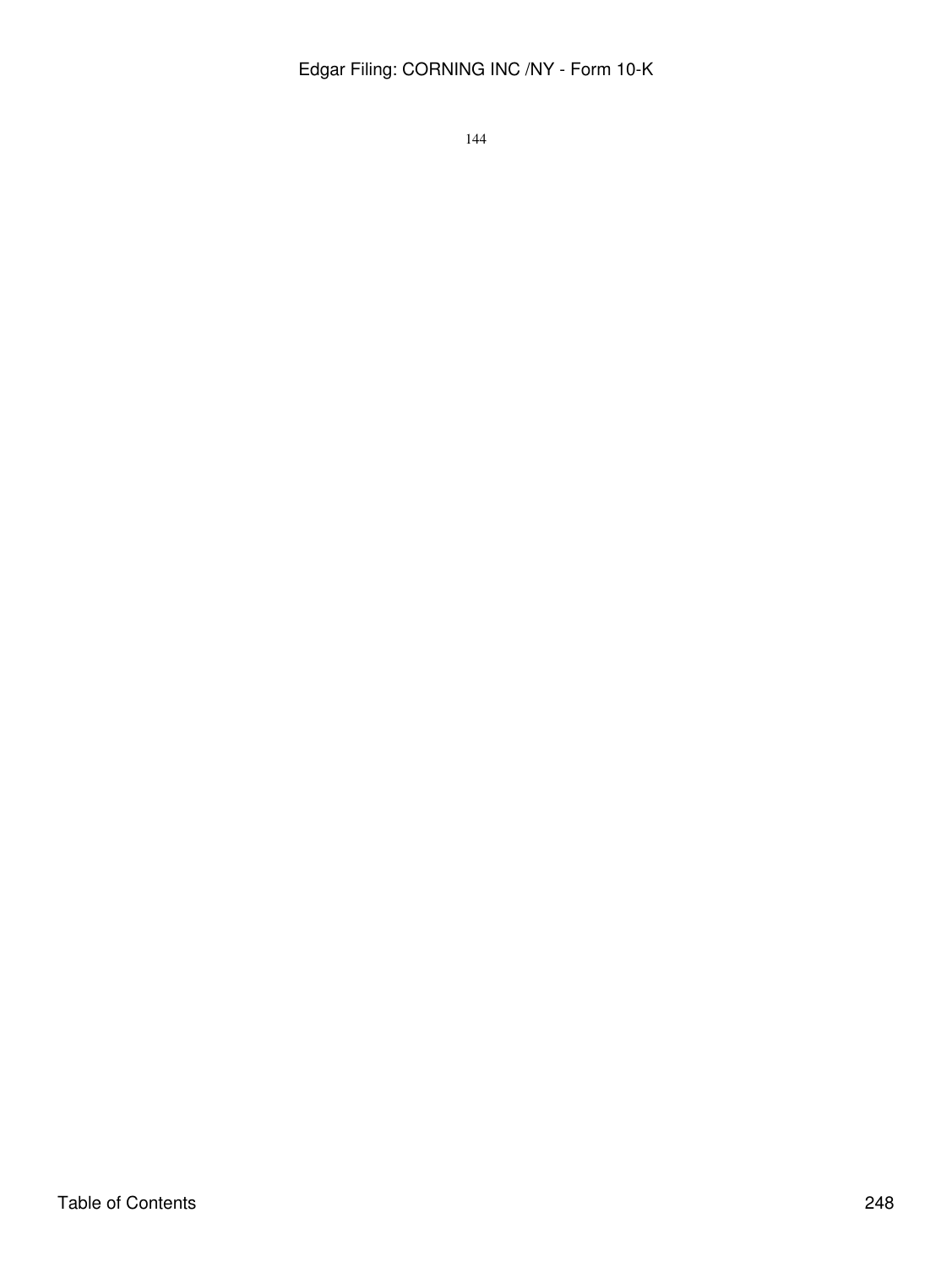### **NOTE 14 PROCEEDING UNDER CHAPTER 11 (Continued)**

The Pendency Interest matter is remanded back to the District Court for determination of the presence of equitable considerations that would preclude the application of the Interest Rate Presumption or, in the absence of equitable considerations, what the default rates of interest will be, along with any recoverable fees, costs and expenses.

As of December 31, 2009, the Company has paid approximately \$1.5 billion to the Commercial Creditors, representing principal and the Undisputed Portion. As of December 31, 2009, the Company has estimated its liability payable to the Commercial Creditors to be within a range of \$83.4 and \$260.1. However, no single amount within the range appears to be a better estimate than any other amount within the range. Therefore, the Company has recorded the minimum liability within the range. As of December 31, 2009 and 2008, the amount of interest included in Accrued interest recorded in the consolidated balance sheets related to the Companys potential obligation to pay additional interest to its Commercial Creditors in the Chapter 11 Proceeding was \$76.1 and \$72.7, respectively. These amounts are substantially comprised of (a) interest on the principal portion of Commercial Creditor claims relating to floating rate debt during the Chapter 11 Proceeding until the Effective Date determined by fixing the interest rate for floating rate debt at the contractual non-default rates in effect when the Company commenced its Chapter 11 Proceeding plus (b) interest on such amount of interest for periods following the Effective Date determined by applying a five percent (5%) interest rate less (c) the Undisputed Portion.

## **NOTE 15 COMMITMENTS, CONTINGENCIES AND GUARANTEES**

## **Chapter 11 Related Matters**

#### Insurance Receivable

The total Anticipated implant insurance receivable of \$15.7 as of December 31, 2009 and \$55.5 as of December 31, 2008 represents amounts to be received by the Company pursuant to settlements with the Company s insurance carriers. The principal uncertainties that exist with respect to the realization of the Anticipated implant insurance receivable include the ultimate cost of resolving implant litigation and claims, the results of settlement negotiations with insurers and the extent to which insurers may become insolvent in the future. Management believes that, while uncertainties regarding this asset continue to exist, these uncertainties are not reasonably likely to result in a material adverse change to the Companys financial position or results of operations, and that it is probable that this asset will ultimately be realized. This belief is further supported by the fact that the Company received insurance recoveries of \$1,569.0 from September 1, 1994 through December 31, 2009, and entered into settlements with certain insurers for future reimbursement.

#### Implant Reserve

As of December 31, 2009 and 2008, the Company s Implant reserve recorded in the consolidated balance sheets was \$1,580.3 and \$1,597.6, respectively, to reflect the Company s estimated remaining obligation to fund the resolution of breast implant claims pursuant to the Company s Chapter 11 plan of reorganization and other breast implant litigation related matters (see Note 9, Proceeding Under Chapter 11 for further discussion). During the years ended December 31, 2009, 2008 and 2007, the Company recorded expense of \$16.2, \$5.4 and \$10.5, respectively. The expense was recorded in the caption Other nonoperating (expense) income, net to reflect Time Value Adjustments.

#### Accrued Interest

As of December 31, 2009 and 2008, the amount of interest included in Accrued interest recorded in the consolidated balance sheets related to the Companys potential obligation to pay interest to the Commercial Creditors in the Chapter 11 Proceeding was \$76.1 and \$72.7, respectively. The actual amount of interest that will be paid to these creditors is uncertain and will ultimately be resolved through continued proceedings in the District Court (see Note 14, Proceeding Under Chapter 11 for further discussion).

## Co-Insurance Payable

As of December 31, 2009, payables pursuant to the Insurance Allocation Agreement were paid in full. As of December 31, 2008, the total amount payable related to the Insurance Allocation Agreement recorded in the consolidated balance sheets was \$8.8, of which \$5.2 was recorded in Other current liabilities and \$3.6 was recorded in Other noncurrent liabilities in the Company s consolidated balance sheet (see Note 14, Proceeding Under Chapter 11 for further discussion).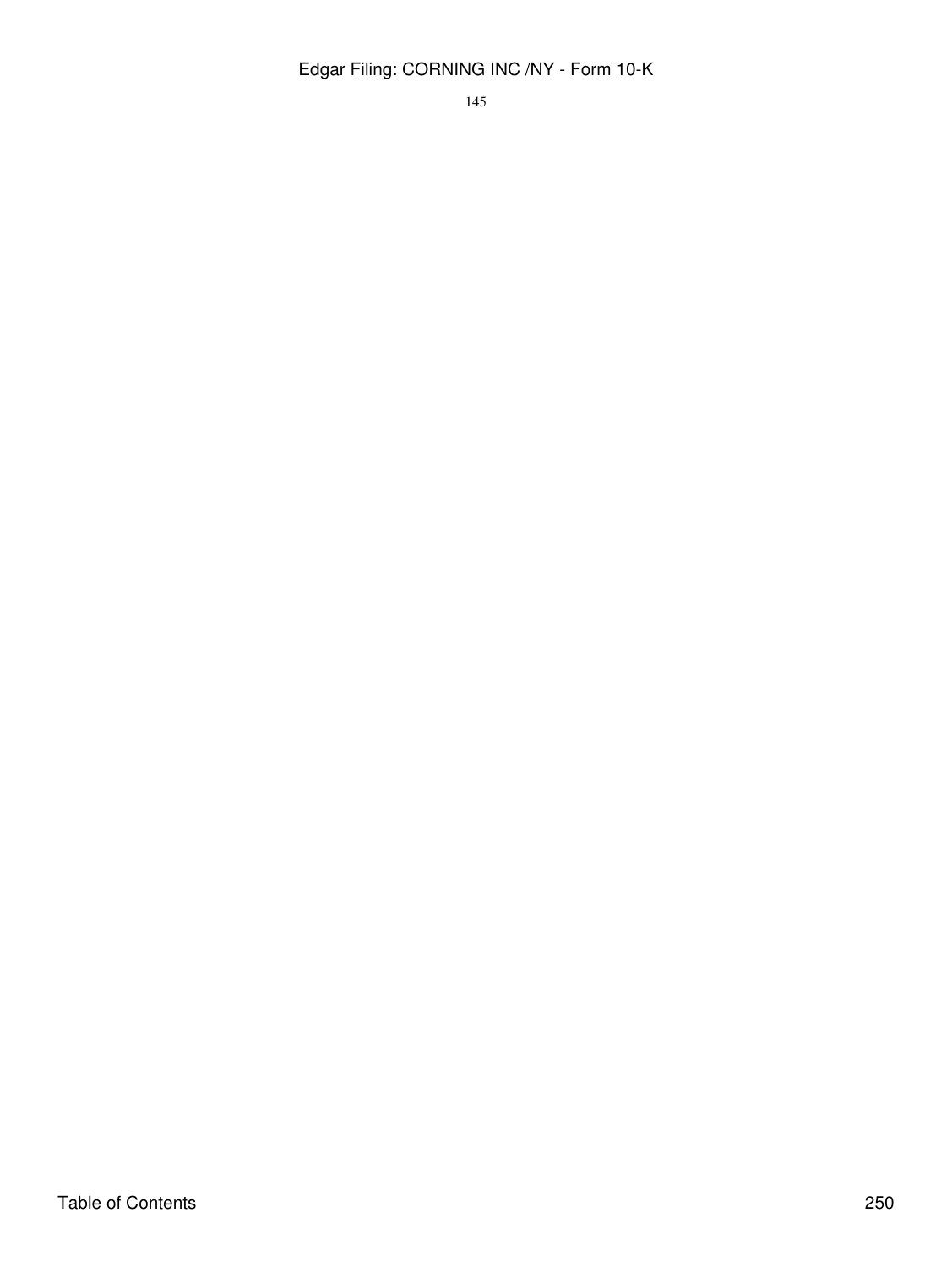## **NOTE 15 COMMITMENTS, CONTINGENCIES AND GUARANTEES (Continued)**

#### Risks and Uncertainties

While the Company does not anticipate a need to further revise amounts recorded in its consolidated financial statements for these Chapter 11 related matters, as additional facts and circumstances develop, it is at least reasonably possible that amounts recorded in the Companys consolidated financial statements may be revised. Future revisions, if required, could have a material effect on the Companys financial position or results of operations in the period or periods in which such revisions are recorded. Since any specific future developments, and the impact such developments might have on amounts recorded in the Company s consolidated financial statements, are unknown at this time, an estimate of possible future adjustments cannot be made.

## **Environmental Matters**

The Company had been advised by the United States Environmental Protection Agency (EPA) or by similar state and non-U.S. national regulatory agencies that the Company, together with others, is a Potentially Responsible Party (PRP) with respect to a portion of the cleanup costs and other related matters involving a number of waste disposal sites. Management believes that there are 20 sites at which the Company may have some liability, although management expects to settle the Companys liability for eight of these sites for de minimis amounts.

Based upon preliminary estimates by the EPA or the PRP groups formed with respect to these sites, the aggregate liabilities for all PRP s at those sites at which management believes the Company may have more than a de minimis liability is \$32.9. Management cannot estimate the aggregate liability for all PRP s at all of the sites at which management expects the Company has a de minimis liability. The Company records accruals for environmental matters when it is probable that a liability has been incurred and the Company s costs can be reasonably estimated. The amount accrued for environmental matters as of December 31, 2009 and 2008 was \$3.2 and \$2.9, respectively.

As additional facts and circumstances develop, it is at least reasonably possible that the accrued liability related to environmental matters may be revised. While there are a number of uncertainties with respect to the Company s estimate of its ultimate liability for cleanup costs at these waste disposal sites, management believes that any costs incurred in excess of those accrued will not have a material adverse impact on the Companys consolidated financial position or results of operations. This opinion is based upon the number of identified PRP s at each site, the number of such PRP s that are believed by management to be financially capable of paying their share of the ultimate liability, and the portion of waste sent to the sites for which management believes the Company might be held responsible based on available records.

## **Other Regulatory Matters**

Companies that manufacture and sell chemical products may experience risks under current or future laws and regulations which may result in significant costs and liabilities. The Company routinely conducts health, toxicological and environmental tests of its products. The Company cannot predict what future legal, regulatory or other actions, if any, may be taken regarding the Companys products or the consequences of their production and sale. Such actions could result in significant losses, and there can be no assurance that significant losses would not be incurred. However, based on currently available information, the Companys management does not believe that any such actions would have a material adverse effect on the Company s financial condition or results of operations.

## **Guarantees and Letters of Credit**

Guarantees arise in the normal course of business from relationships with customers, employees and nonconsolidated affiliates when the Company undertakes an obligation to guarantee the performance of others (via delivery of cash or other assets) if specified triggering events occur. Non-performance under a contract by the guaranteed party triggers the obligation of the Company. The maximum amount of potential future payments under these guarantees was \$28.8 as of December 31, 2009. Of this amount, \$23.0 relates to the guarantee of the debt of a nonconsolidated affiliate, which is due to be repaid by May 2011. In addition, \$5.8 relates to guarantees of housing loan obligations of certain employees of the Company s subsidiaries in Asia. These guarantees have various expiration dates and typically span approximately 20 years. The Companys estimated potential obligation under these guarantees is not material to the consolidated financial statements and no liability has been recorded on the Company s consolidated balance sheets for the years ended December 31, 2009 and 2008. The Company does not expect to be required to make any payments related to these agreements.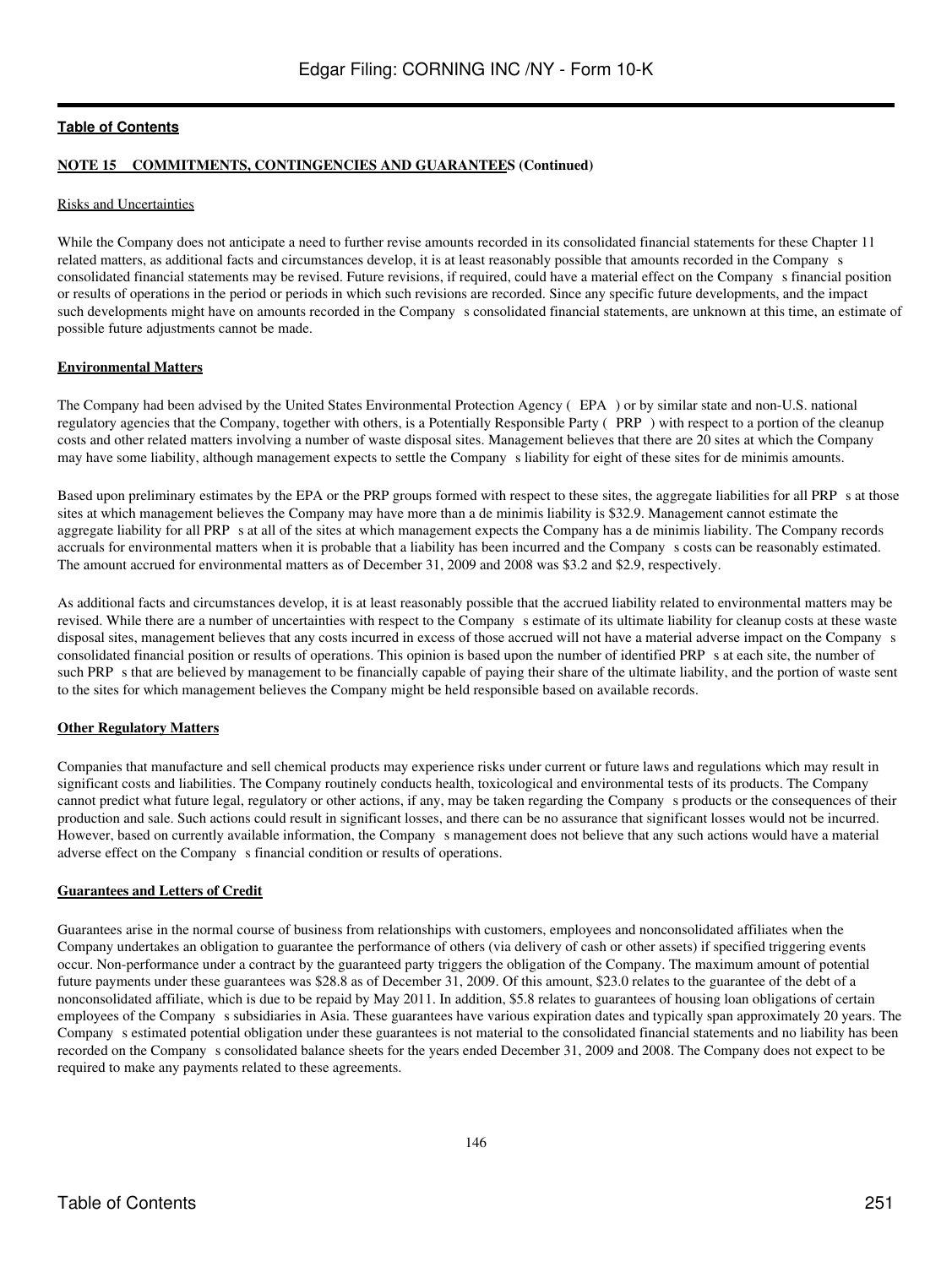## **NOTE 15 COMMITMENTS, CONTINGENCIES AND GUARANTEES (Continued)**

The Company also has guarantees related to its performance under certain operating lease arrangements and the residual value of leased assets. If certain operating leases are terminated by the Company, it guarantees a portion of the residual value loss, if any, incurred by the lessors in disposing of the related assets. Expiration dates vary, and certain leases contain renewal options. The maximum amount of future payments the Company was potentially obligated to make for guarantees of residual values of leased assets was \$4.6 and \$4.8 at December 31, 2009 and 2008, respectively. Management believes that, based on facts and circumstances, the Companys estimated potential obligation under its residual value lease guarantees is not material to the Company s consolidated financial statements and as such, no liability has been recorded on the Company s consolidated balance sheets for the years ended December 31, 2009 and 2008.

The Company had outstanding letters of credit of \$13.2 at December 31, 2009 and \$21.2 at December 31, 2008. These letters of credit related primarily to the Company s wholly-owned captive insurance subsidiary.

#### **Leases**

The Company leases certain real and personal property under agreements that generally require the Company to pay for maintenance, insurance and taxes. Lease expense was \$51.1 in 2009, \$52.0 in 2008 and \$40.8 in 2007. The minimum future lease payments required under noncancellable operating leases at December 31, 2009, in the aggregate, are \$158.2 including the following amounts due in each of the next five years: 2010 - \$38.4, 2011 - \$24.3, 2012 - \$16.0, 2013 - \$10.6 and 2014 - \$8.0.

## **Warranties**

In the normal course of business to facilitate sales of its products, the Company has issued product warranties, and it has entered into contracts and purchase orders that often contain standard terms and conditions that typically include a warranty. The Company s warranty activities do not have a material impact on the Company s consolidated financial position or results of operations.

#### **NOTE 16 RELATED PARTY TRANSACTIONS**

The Company has transactions in the normal course of business with its shareholders, Dow Chemical and Corning and their affiliates. The following tables summarize related party transactions for the year ended December 31 and balances with the Company s shareholders as of December 31.

|                                       | 2009         | 2008      | 2007 |
|---------------------------------------|--------------|-----------|------|
| Sales to Dow Chemical                 | -14.6<br>\$. | \$12.9    | 9.7  |
| Sales to Corning                      | 17.1         | 13.8      | 12.8 |
| Purchases from Dow Chemical           | 43.5         | 64.7      | 60.2 |
|                                       |              |           |      |
|                                       | 2009         | 2008      |      |
| Accounts receivable from Dow Chemical | 0.8<br>S     | 0.5<br>S. |      |
| Accounts receivable from Corning      | 1.1          | 0.5       |      |
| Accounts payable to Dow Chemical      | 4.0          | 1.6       |      |

In addition, non-wholly owned consolidated subsidiaries of the Company have transactions in the normal course of business with their noncontrolling shareholders. The following tables summarize related party transactions for the year ended December 31 and balances between these non-wholly owned consolidated subsidiaries and their minority owners as of December 31.

|                                          | 2009         | 2008         | 2007    |
|------------------------------------------|--------------|--------------|---------|
| Sales to minority owners                 | \$436.6      | \$383.1      | \$362.3 |
| Purchases from minority owners           | 77.8<br>2009 | 85.3<br>2008 | 6.2     |
|                                          |              |              |         |
| Accounts receivable from minority owners | \$80.3       | \$125.7      |         |

## Table of Contents 252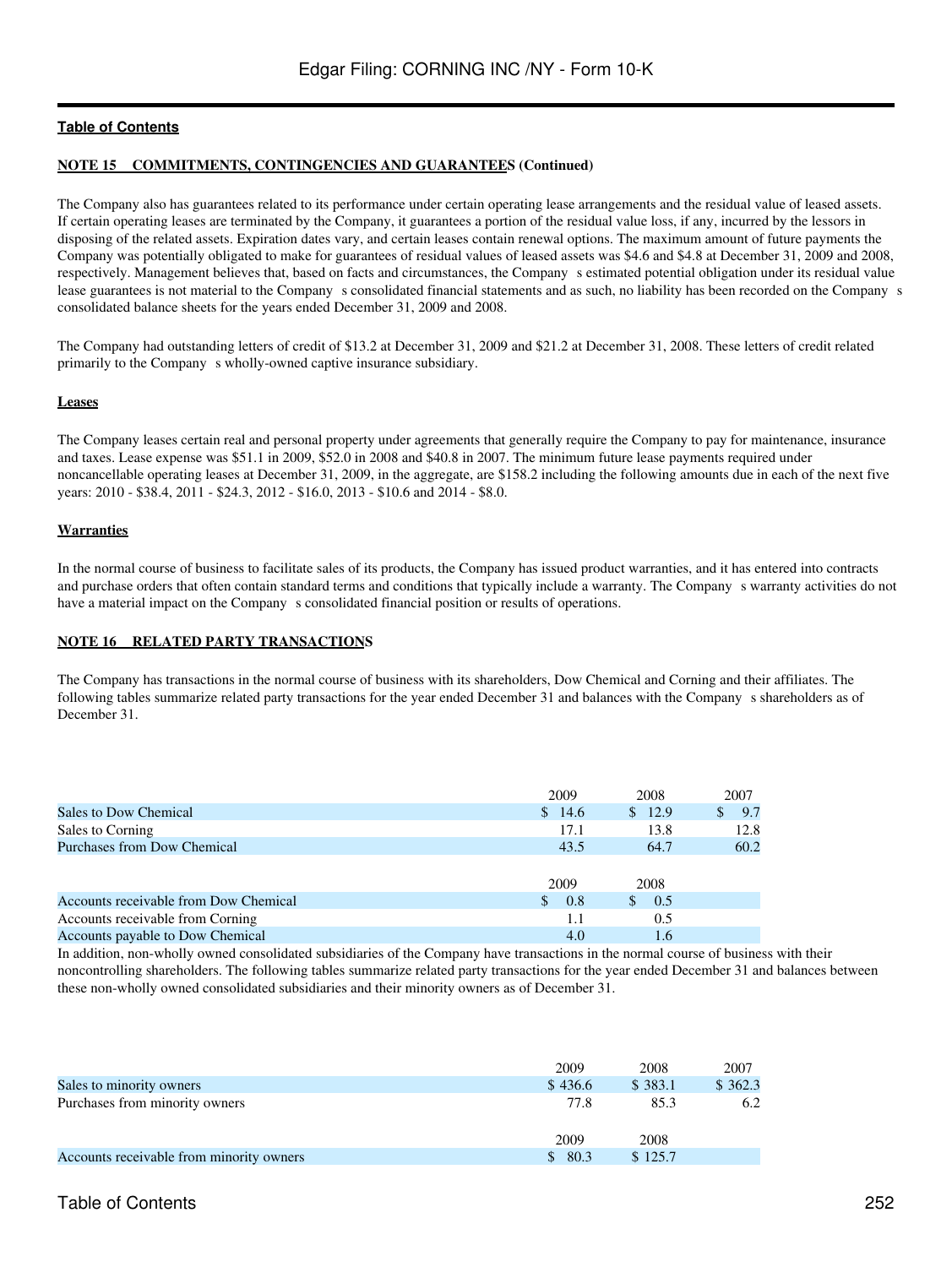Accounts payable to minority owners 3.3 5.7 5.7 Management believes the costs of such purchases and the prices for such sales were competitive with purchases from other suppliers and sales to other customers.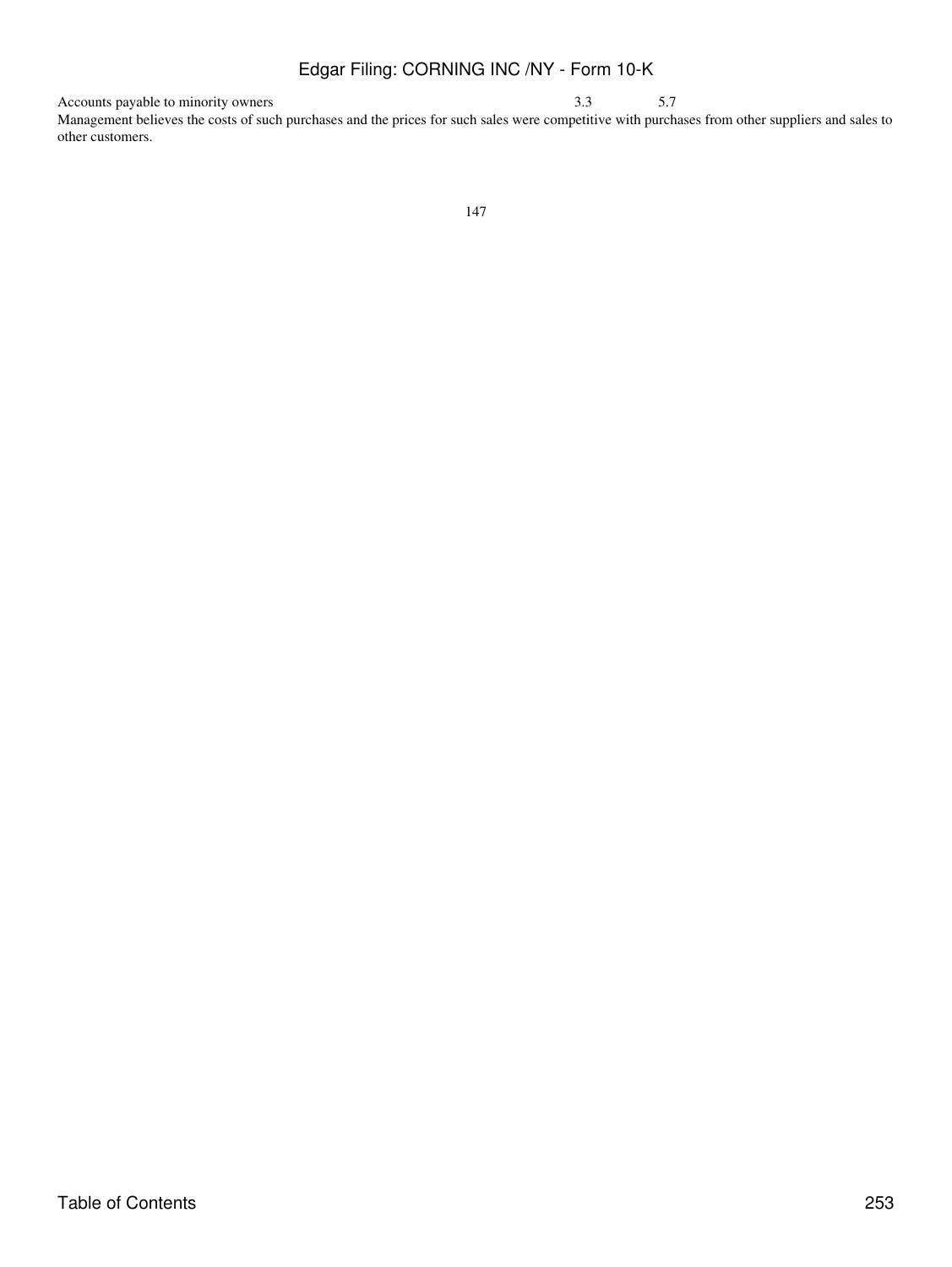### **NOTE 16 RELATED PARTY TRANSACTIONS (Continued)**

In addition, DCT loans excess funds to its minority shareholder Toray Industries, Inc. The amount of loans receivable at December 31, 2009 and 2008 was \$20.6 and \$14.9, respectively. These balances are included in Notes and other receivables in the consolidated balance sheets. Management believes that interest earned from this loan arrangement is at rates commensurate with market rates for companies of similar credit standing.

In December 2009, the Company purchased an office building and technology center from Rohm & Haas Investment Holding Co. Ltd, a subsidiary of The Dow Chemical Company for approximately \$47.2.

### **NOTE 17 SUBSEQUENT EVENT**

On January 8, 2010, the Company was approved to receive Advanced Energy Manufacturing Tax Credits of approximately \$169.0. The tax credits were granted as part of the American Reinvestment and Recovery Act of 2009, and are focused on job creation from increased domestic manufacturing capacity supplying clean and renewable energy projects. The credits granted to the Company are related to the Companys manufacturing expansion projects supporting the solar industry. The impact of these tax credits was not recognized in the Companys statement of position and results of operations for the year ended December 31, 2009.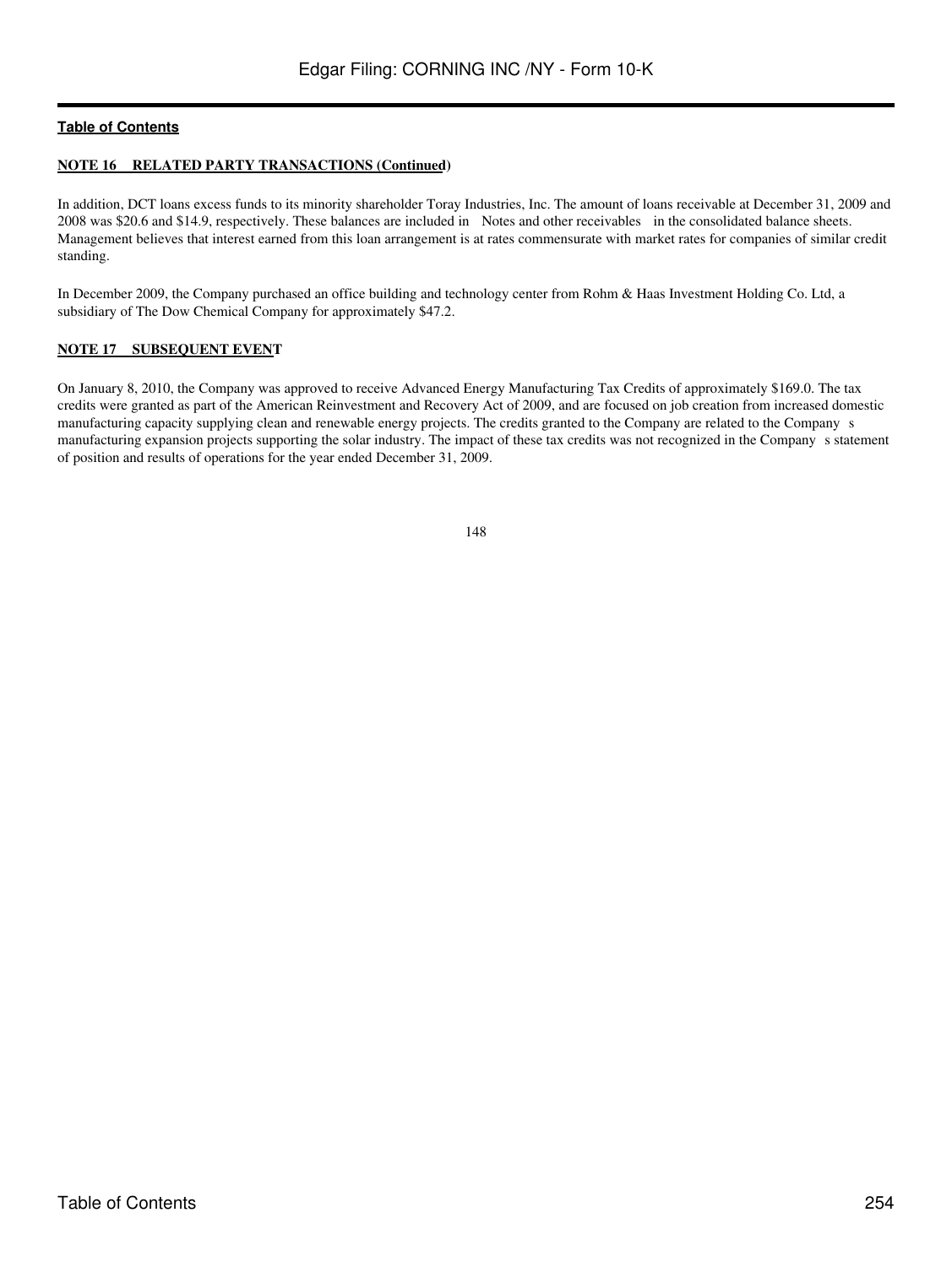### **DOW CORNING CORPORATION AND SUBSIDIARIES**

### **SUPPLEMENTARY DATA- QUARTERLY FINANCIAL INFORMATION**

### **YEARS ENDED DECEMBER 31, 2009 AND 2008 (Unaudited)**

(in millions of dollars, except per share data)

|                       |                              | March 31  | June $30$                |              | September 30             |              | December 31 |
|-----------------------|------------------------------|-----------|--------------------------|--------------|--------------------------|--------------|-------------|
| <b>Ouarter Ended:</b> |                              |           |                          |              |                          |              |             |
| 2009                  |                              |           |                          |              |                          |              |             |
|                       | Net sales                    | \$1,024.6 | \$1,191.3                | $\mathbb{S}$ | 1,408.5                  | $\mathbb{S}$ | 1,468.1     |
|                       | Gross profit                 | 282.3     | 375.3                    |              | 528.7                    |              | 574.1       |
|                       | Net income                   | 37.7      | 153.7                    |              | 224.0                    |              | 320.1       |
|                       | Net income per share         | 3.76      | 46.16                    |              | 73.72                    |              | 108.20      |
|                       | Dividends declared per share | 177.60    | $\overline{\phantom{a}}$ |              | $\overline{\phantom{a}}$ |              |             |
| 2008                  |                              |           |                          |              |                          |              |             |
|                       | Net sales                    | \$1,275.0 | \$1,384.1                | $\mathbb{S}$ | 1,487.2                  | $\mathbb{S}$ | 1,303.7     |
|                       | Gross profit                 | 408.8     | 470.1                    |              | 568.2                    |              | 506.2       |
|                       | Net income                   | 194.2     | 225.3                    |              | 252.8                    |              | 250.4       |
|                       | Net income per share         | 64.16     | 75.08                    |              | 87.20                    |              | 69.00       |
|                       | Dividends declared per share | 41.20     | 41.20                    |              | 41.20                    |              | 41.20       |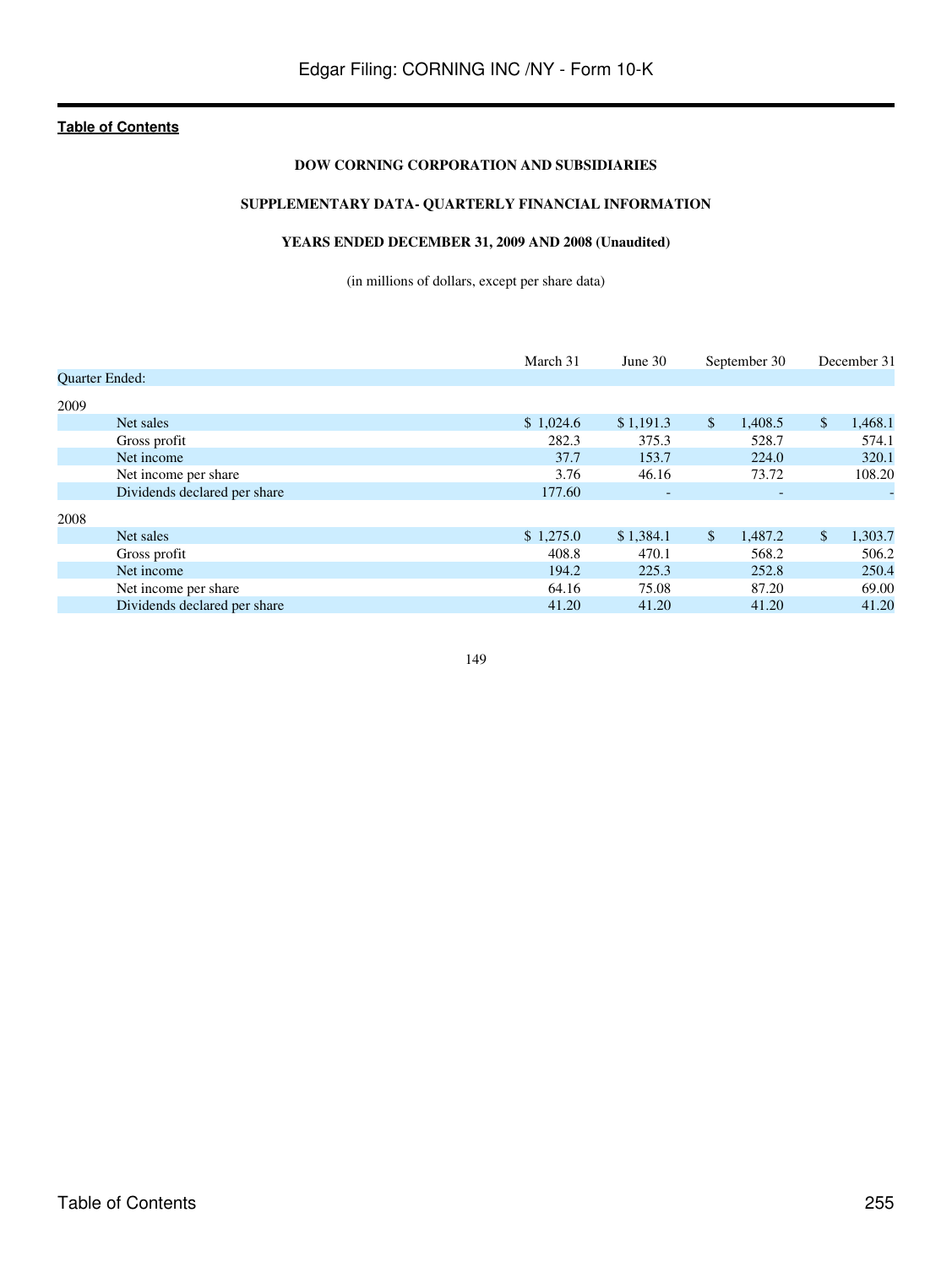# **Samsung Corning Precision**

# **Glass Co., Ltd.**

**Consolidated Financial Statements**

**As of December 31, 2009 and 2008**

**and for the years ended**

**December 31, 2009, 2008 and 2007**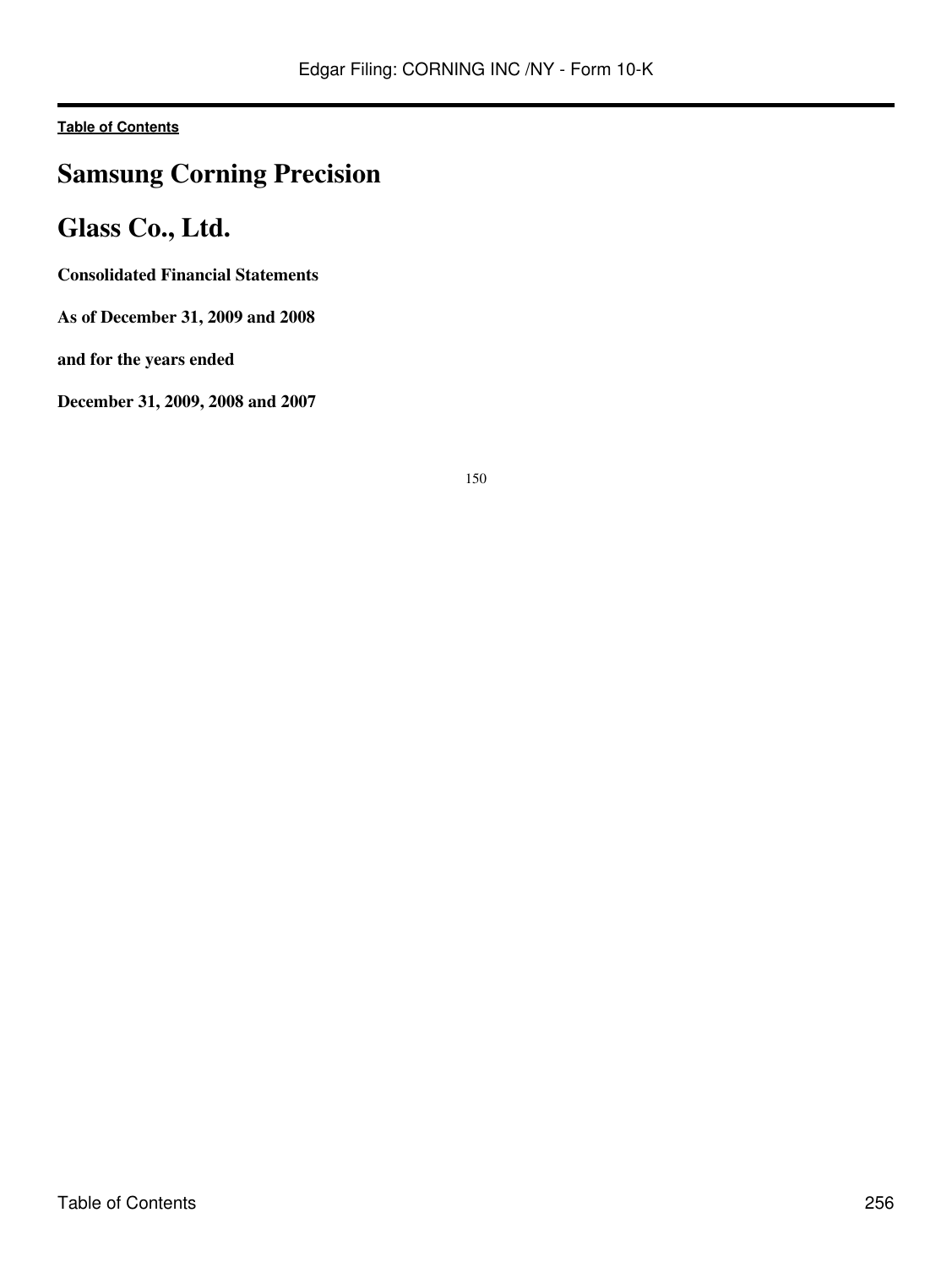# **Samsung Corning Precision Glass Co., Ltd.**

**Index**

**December 31, 2009 and 2008**

**and for the years ended December 31, 2009, 2008 and 2007**

| <b>Report of Independent Registered Public Accounting Firm</b> | Page(s)<br>152 |
|----------------------------------------------------------------|----------------|
| <b>Consolidated Financial Statements</b>                       |                |
| <b>Consolidated Balance Sheets</b>                             | 153            |
| Consolidated Statements of Income and Comprehensive Income     | 155            |
| <b>Consolidated Statements of Cash Flows</b>                   | 156            |
| Notes to Consolidated Financial Statements                     | 157-169        |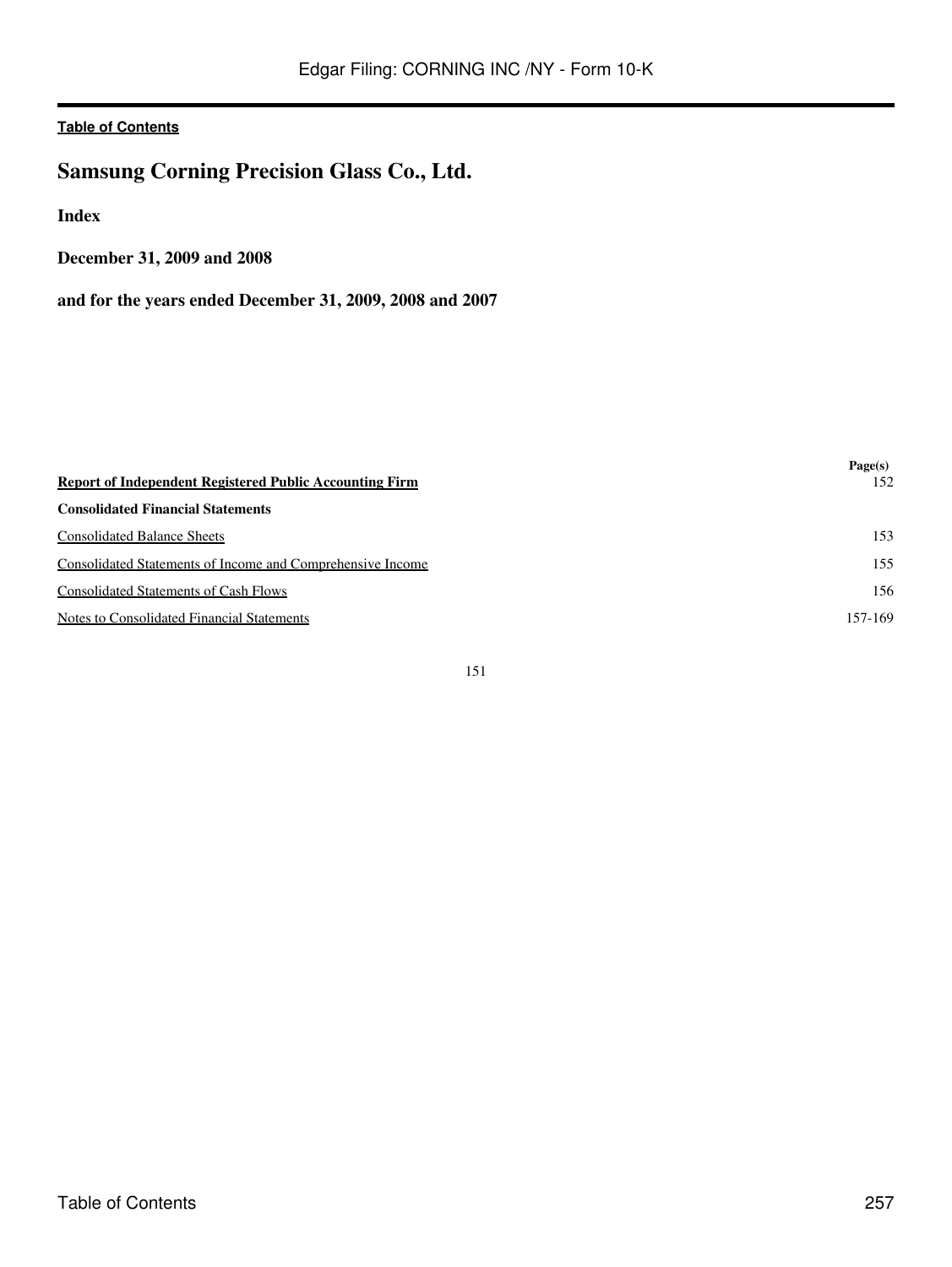### <span id="page-257-0"></span>**Report of Independent Registered Public Accounting Firm**

To the Board of Directors and Shareholders of

Samsung Corning Precision Glass Co., Ltd.

In our opinion, the accompanying consolidated balance sheets and the related consolidated statements of income and comprehensive income and of cash flows present fairly, in all material respects, the financial position of Samsung Corning Precision Glass Co., Ltd. and its subsidiaries (the Company) at December 31, 2009 and December 31, 2008, and the results of their operations and their cash flows for each of the three years in the period ended December 31, 2009, in conformity with accounting principles generally accepted in the United States of America. These financial statements are the responsibility of the Company s management. Our responsibility is to express an opinion on these financial statements based on our audits. We conducted our audits of these statements in accordance with the standards of the Public Company Accounting Oversight Board (United States). Those standards require that we plan and perform the audit to obtain reasonable assurance about whether the financial statements are free of material misstatement. An audit includes examining, on a test basis, evidence supporting the amounts and disclosures in the financial statements, assessing the accounting principles used and significant estimates made by management, and evaluating the overall financial statement presentation. We believe that our audits provide a reasonable basis for our opinion.

As discussed in the Note 2 to the accompanying consolidated financial statements, the Company changed the manner in which it accounts for noncontrolling interests effective January 1, 2009.

/s/ Samil PricewaterhouseCoopers

Seoul, Korea

February 10, 2010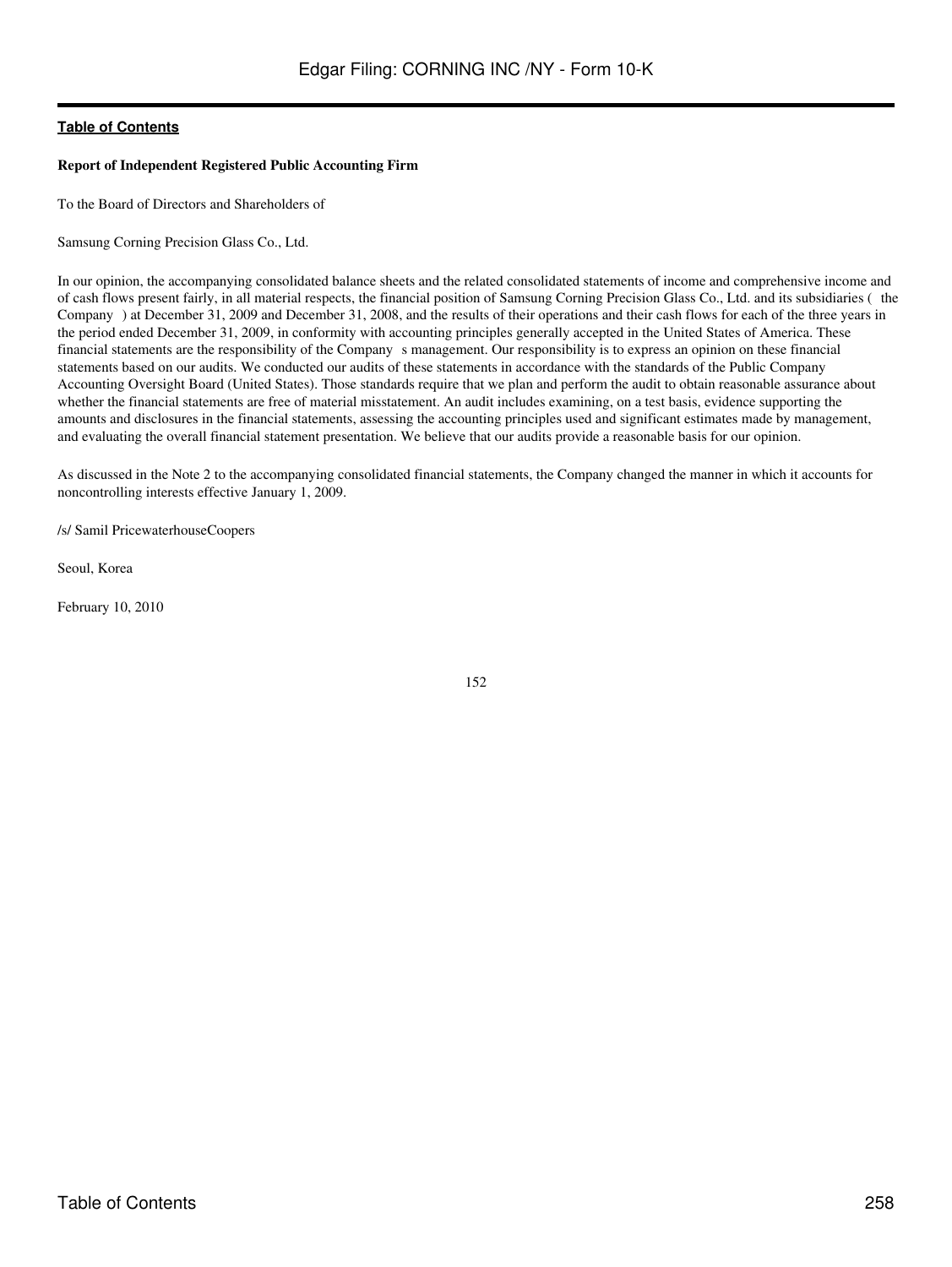# <span id="page-258-0"></span>**Samsung Corning Precision Glass Co., Ltd.**

**Consolidated Balance Sheets**

### **December 31, 2009 and 2008**

| (in thousands, except share and per share amounts)                       | 2009                   | 2008                    |
|--------------------------------------------------------------------------|------------------------|-------------------------|
| <b>Assets</b>                                                            |                        |                         |
| Current assets                                                           |                        |                         |
| Cash and cash equivalents                                                | \$2,500,833            | 678,730<br>$\mathbb{S}$ |
| Short-term financial instruments                                         | 51,085                 | 368,124                 |
| Accounts and notes receivable                                            |                        |                         |
| Customers, net of allowance for doubtful accounts of \$5,050 and \$3,315 | 173,370                | 79,872                  |
| <b>Related parties</b>                                                   | 116,560                | 188,811                 |
| Inventories                                                              | 84,003                 | 123,590                 |
| Prepaid expenses                                                         | 7,553                  | 21,989                  |
| Prepaid value added tax                                                  | 12,599                 | 14,100                  |
| Current deferred income tax assets, net                                  | 633                    | 6,827                   |
| Other current assets                                                     | 16,479                 | 13,386                  |
| Total current assets                                                     | 2,963,115              | 1,495,429               |
| Equity method investments                                                | 89,284                 |                         |
| Property, plant and equipment, net                                       | 3,251,786              | 3,064,299               |
| Intangible assets                                                        | 15,584                 | 2,671                   |
| Non-current deferred income tax assets, net                              | 2,416                  | 2,446                   |
| Other non-current assets                                                 | 52,481                 | 48,817                  |
| Total assets                                                             | \$6,374,666            | \$4,613,662             |
| Liabilities and Shareholders Equity                                      |                        |                         |
| <b>Current liabilities</b>                                               |                        |                         |
| Accounts payable                                                         |                        |                         |
| Trade accounts payable                                                   | $\mathbb{S}$<br>16,141 | $\mathbb{S}$<br>22,641  |
| Non-trade accounts payable                                               | 97,456                 | 76,077                  |
| <b>Related parties</b>                                                   | 109.538                | 82,076                  |
| Income taxes payable                                                     | 201,440                | 194,158                 |
| Accrued bonus payable                                                    | 65,517                 | 53,169                  |
| Accrued expenses                                                         | 31,441                 | 21,026                  |
| Other current liabilities                                                | 4,249                  | 6,362                   |
| Total current liabilities                                                | 525,782                | 455,509                 |
| Accrued severance benefits, net                                          | 15,475                 | 15,998                  |
| Non-current deferred income tax liabilities, net                         | 175,750                | 116,520                 |
| <b>Total liabilities</b>                                                 | 717,007                | 588,027                 |

Commitments and contingencies

The accompanying notes are an integral part of these financial statements.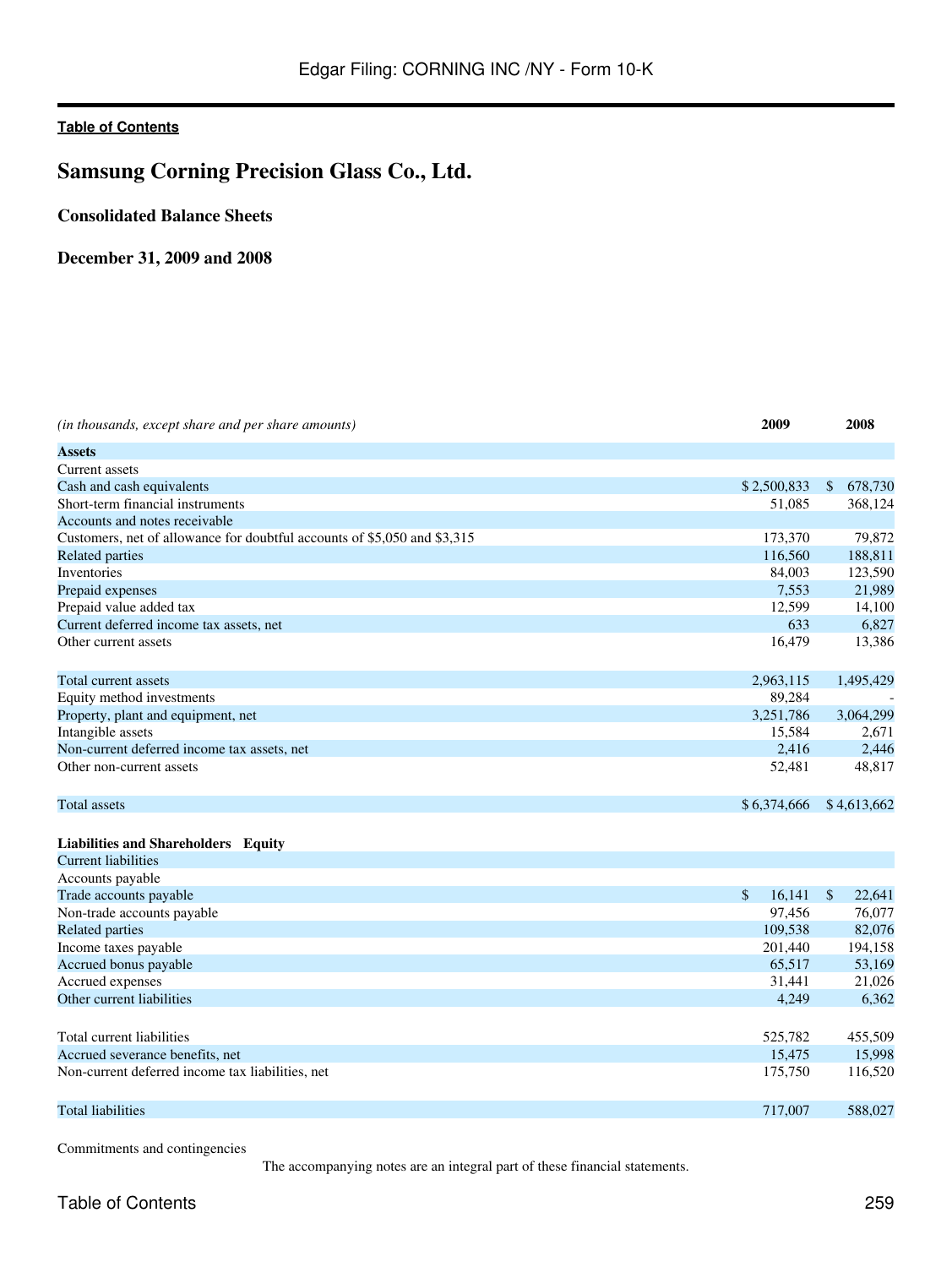Certain accounts from the prior year were reclassified to conform to the 2009 presentation.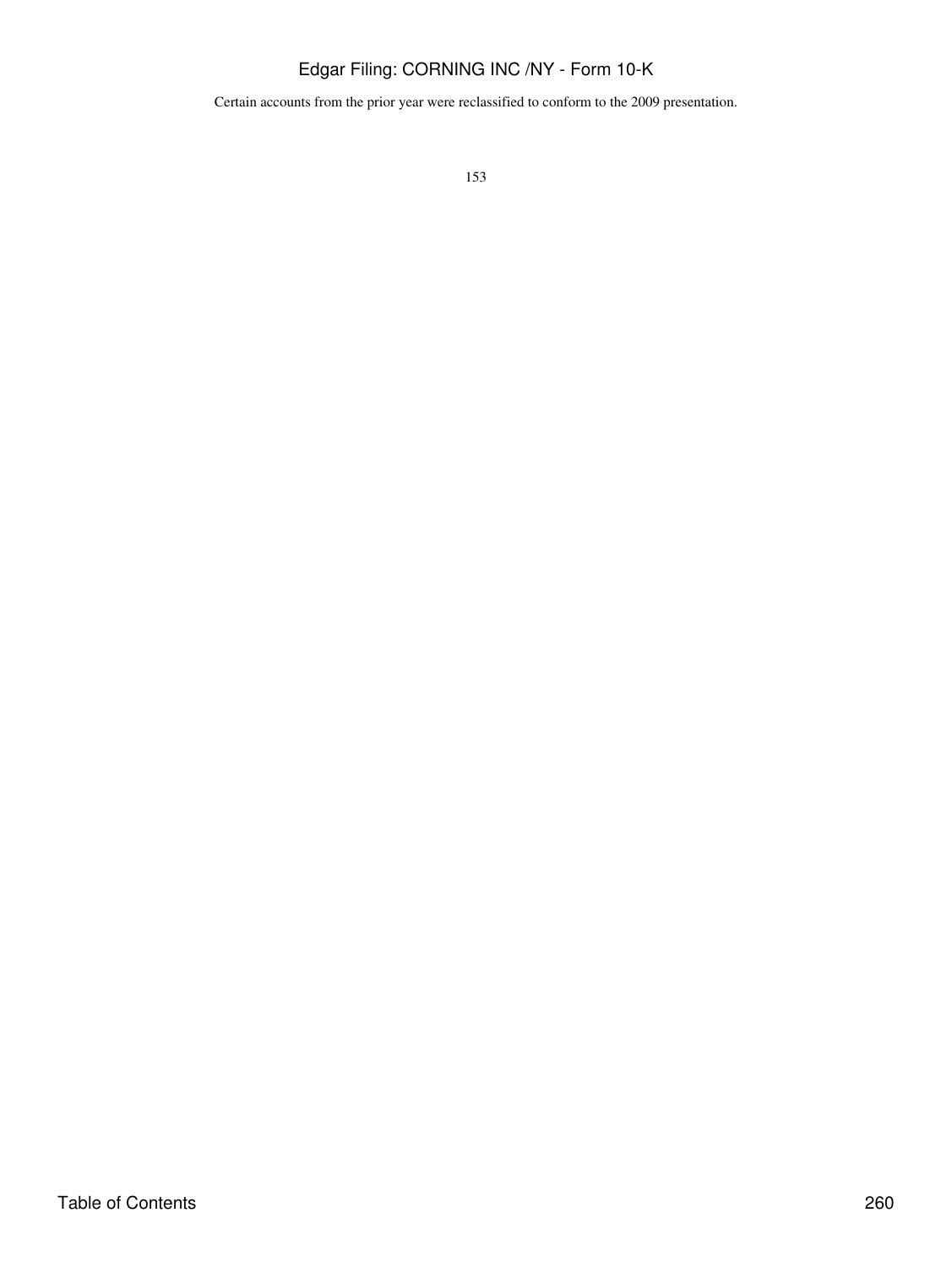# **Samsung Corning Precision Glass Co., Ltd.**

**Consolidated Balance Sheets**

**December 31, 2009 and 2008**

| (in thousands, except share and per share amounts)                                                                   | 2009 |             | 2008 |             |
|----------------------------------------------------------------------------------------------------------------------|------|-------------|------|-------------|
| Shareholders equity                                                                                                  |      |             |      |             |
| Preferred stock: par value \$8.51 per share, 153,190 shares authorized, 41,107 shares issued and<br>outstanding      | \$   | 350         | \$   | 350         |
| Common stock: par value \$10.03 per share, 30,000,000 shares authorized, 17,617,462 shares issued and<br>outstanding |      | 176,700     |      | 176,700     |
| Additional paid-in capital                                                                                           |      | 312,114     |      | 312,114     |
| Retained earnings                                                                                                    |      | 5,541,692   |      | 4,311,402   |
| Accumulated other comprehensive loss                                                                                 |      | (403, 855)  |      | (806, 025)  |
| Total Samsung Corning Precision Glass equity                                                                         |      | 5,627,001   |      | 3,994,541   |
| Noncontrolling interests                                                                                             |      | 30,658      |      | 31,094      |
| Total equity                                                                                                         |      | 5,657,659   |      | 4,025,635   |
| Total Liabilities and Equity                                                                                         |      | \$6,374,666 |      | \$4,613,662 |

The accompanying notes are an integral part of these financial statements.

Certain accounts from the prior year were reclassified to conform to the 2009 presentation.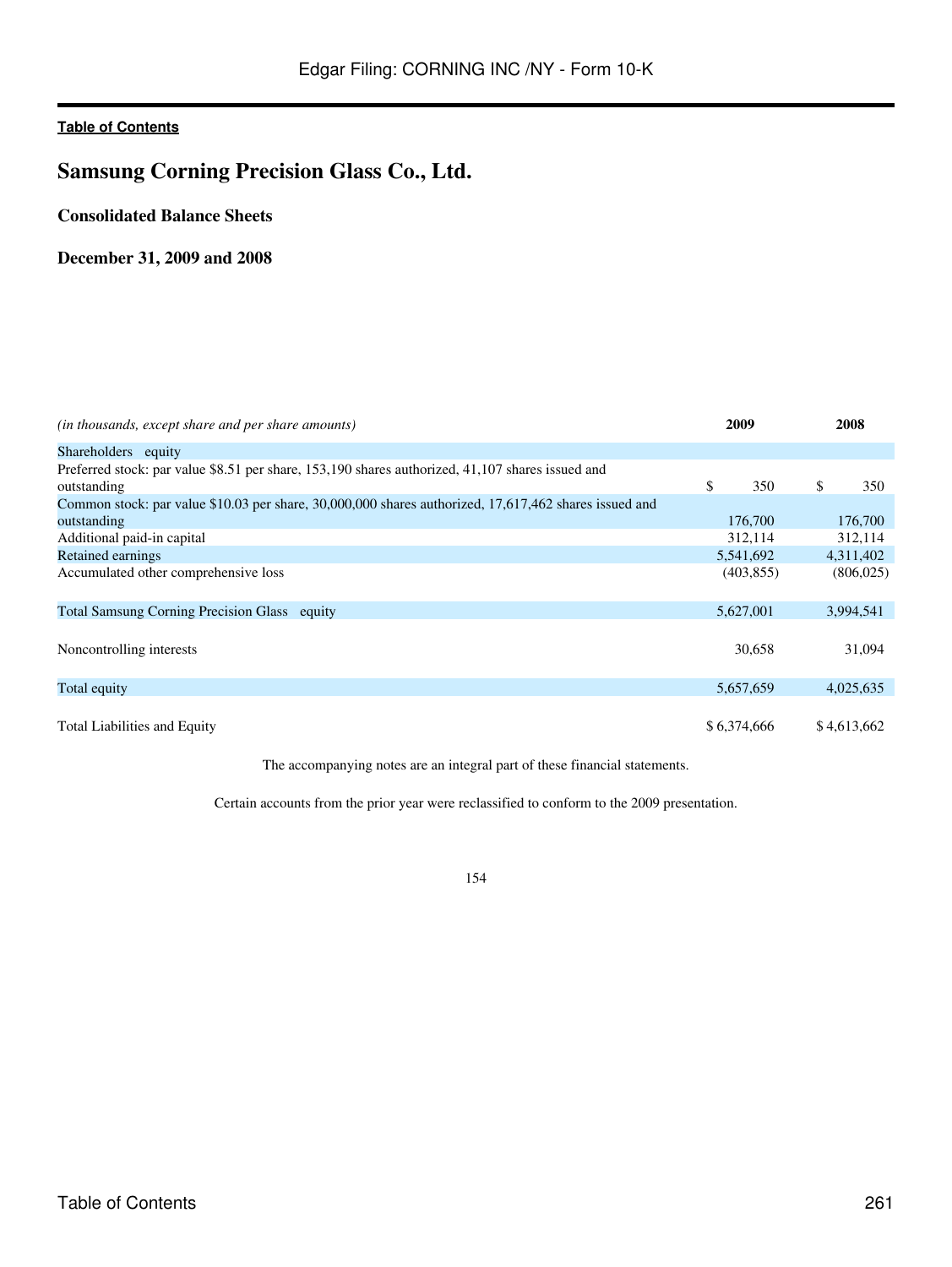# <span id="page-261-0"></span>**Samsung Corning Precision Glass Co., Ltd.**

### **Consolidated Statements of Income and Comprehensive Income**

### **Years ended December 31, 2009, 2008 and 2007**

| (in thousands)                                                                 | 2009        | 2008        | 2007        |
|--------------------------------------------------------------------------------|-------------|-------------|-------------|
| Net sales                                                                      |             |             |             |
| Related parties                                                                | \$2,411,222 | \$2,300,843 | \$1,423,415 |
| Other                                                                          | 1,838,361   | 1,334,689   | 976,901     |
|                                                                                |             |             |             |
|                                                                                | 4,249,583   | 3,635,532   | 2,400,316   |
| Cost of sales                                                                  | 1,196,613   | 1,114,729   | 719,151     |
|                                                                                |             |             |             |
| Gross profit                                                                   | 3,052,970   | 2,520,803   | 1,681,165   |
| Selling and administrative expenses                                            | 169,762     | 184,686     | 100,956     |
| Research and development expenses                                              | 63,888      | 53,300      | 43,724      |
| Royalty expenses to related parties                                            | 236,853     | 184,989     | 139,029     |
|                                                                                |             |             |             |
| Operating income                                                               | 2,582,467   | 2,097,828   | 1,397,456   |
| Other income (expense)                                                         |             |             |             |
| Interest income                                                                | 51,333      | 43,285      | 29,250      |
| Interest expense                                                               |             | (1,852)     | (123)       |
| Foreign exchange (loss) gain, net                                              | (43,800)    | 5,485       | 2,658       |
| Charitable donations                                                           | (20,016)    | (16,269)    | (20, 545)   |
| Other income, net                                                              | 30,919      | 33,465      | 2,758       |
|                                                                                |             |             |             |
| Income before income taxes                                                     | 2,600,903   | 2,161,942   | 1,411,454   |
| Provision for income taxes                                                     | 333,715     | 291,568     | 218,706     |
|                                                                                |             |             |             |
| Income before equity losses                                                    | 2,267,188   | 1,870,374   | 1,192,748   |
| Equity losses of affiliated companies                                          | (55,591)    | (2,489)     |             |
|                                                                                |             |             |             |
| Net income including noncontrolling interests                                  | 2,211,597   | 1,867,885   | 1,192,748   |
| Less: Net income (loss) attributable to the noncontrolling interests           | 768         | (6,079)     |             |
|                                                                                |             |             |             |
| Net income attributable to Samsung Corning Precision Glass                     | \$2,210,829 | \$1,873,964 | \$1,192,748 |
|                                                                                |             |             |             |
| Other comprehensive income (loss), net of tax:                                 |             |             |             |
| Foreign currency translation adjustment                                        | 400,966     | (1,101,047) | (45, 852)   |
|                                                                                |             |             |             |
|                                                                                |             |             |             |
| Total other comprehensive income (loss), net of tax                            | 400,966     | (1,101,047) | (45, 852)   |
|                                                                                |             |             |             |
| Comprehensive income including noncontrolling interests                        | 2,612,563   | 766,838     | 1,146,896   |
| Less: Comprehensive income (loss) attributable to the noncontrolling interests | (436)       | 4.643       |             |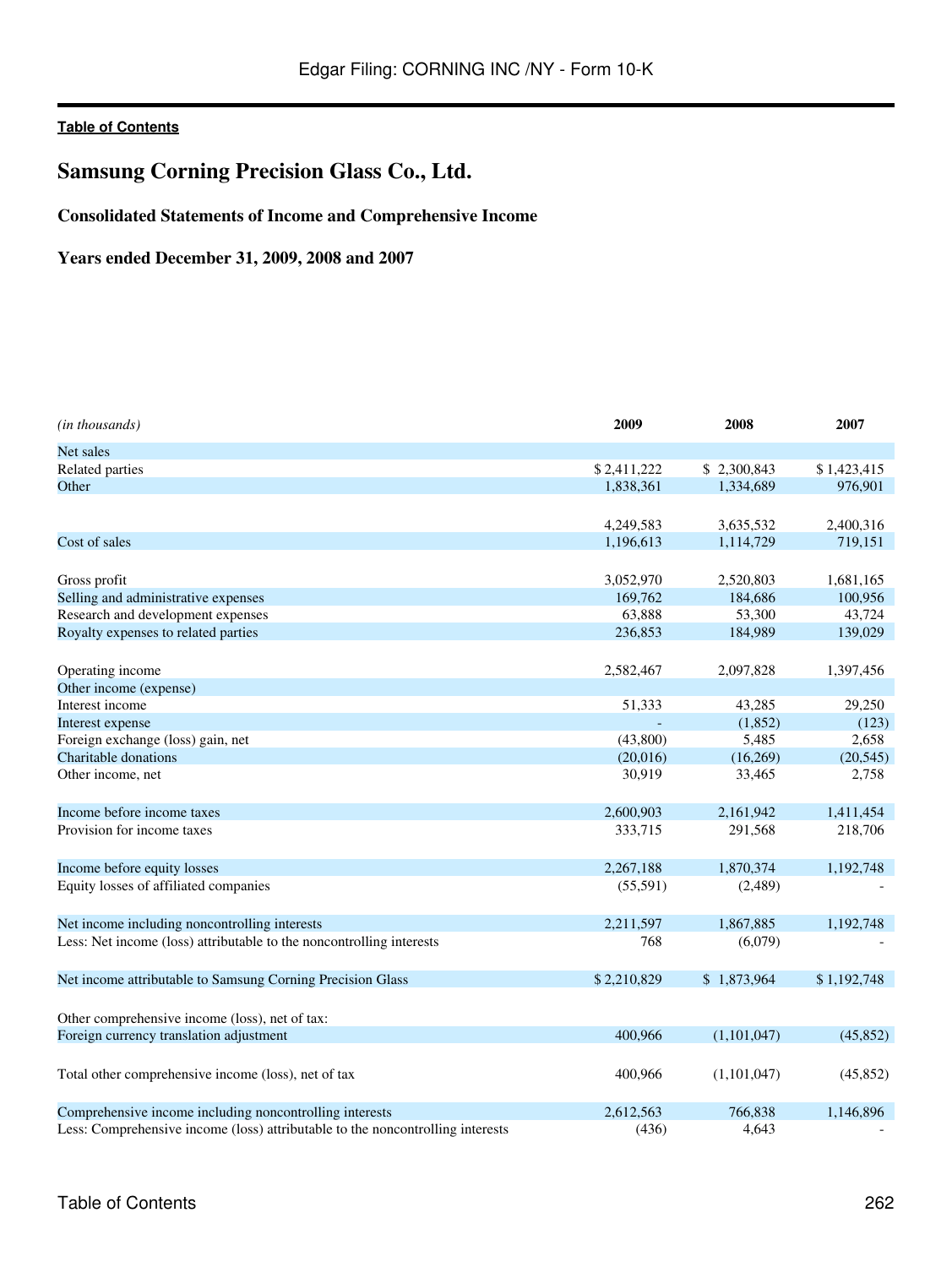Comprehensive income attributable to Samsung Corning Precision Glass \$2,612,999 \$ 762,195 \$1,146,896

The accompanying notes are an integral part of these financial statements.

Certain accounts from the prior year were reclassified to conform to the 2009 presentation.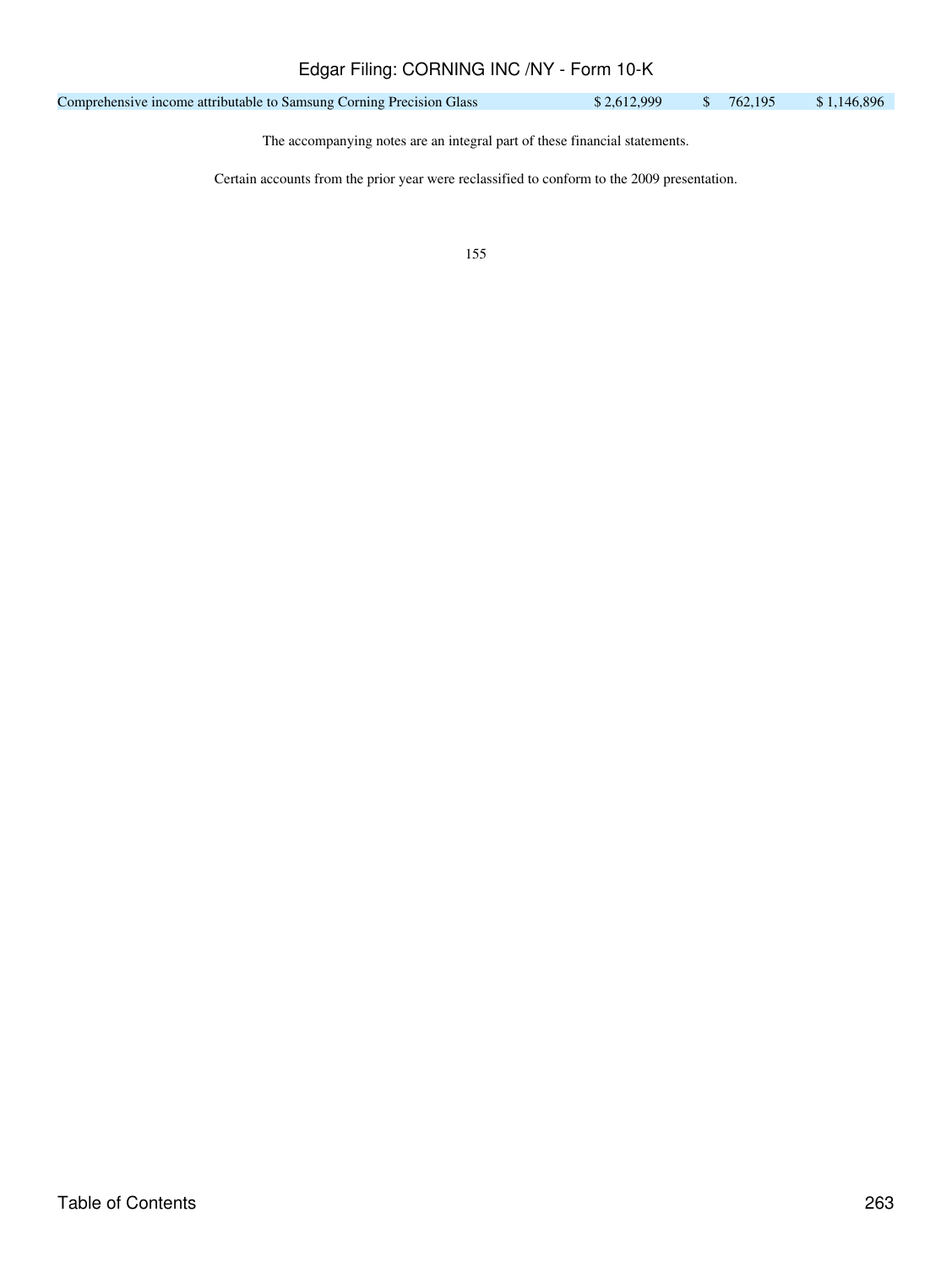# <span id="page-263-0"></span>**Samsung Corning Precision Glass Co., Ltd.**

### **Consolidated Statements of Cash Flows**

### **Years ended December 31, 2009, 2008 and 2007**

| (in thousands)                                                                   | 2009        | 2008                     | 2007        |
|----------------------------------------------------------------------------------|-------------|--------------------------|-------------|
| <b>Cash flows from operating activities</b>                                      |             |                          |             |
| Net income including noncontrolling interests                                    | \$2,211,597 | \$1,867,885              | \$1,192,748 |
| Adjustments to reconcile net income to net cash provided by operating activities |             |                          |             |
| Depreciation                                                                     | 296,419     | 338,975                  | 287,639     |
| Foreign exchange translation loss (gain), net                                    | 3,655       | 18,412                   | (111)       |
| Provision for severance benefits                                                 | 19,065      | 23,150                   | 13,821      |
| Deferred income tax expense (benefit)                                            | 55,545      | (652)                    | 42,655      |
| Equity losses of affiliated companies                                            | 55,591      | 2,489                    |             |
| Impairment charges                                                               | 12,393      | 20,208                   |             |
| Other, net                                                                       | 17,226      | (1,985)                  | 5,155       |
| Changes in operating assets and liabilities                                      |             |                          |             |
| Accounts and notes receivable                                                    | (3,781)     | (117,241)                | (18, 597)   |
| Inventories                                                                      | 45,296      | (74, 135)                | (1,038)     |
| Prepaid expenses                                                                 | 15,276      | 17,627                   | (28, 296)   |
| Prepaid VAT and other assets                                                     | 8,388       | (2,268)                  | (7,978)     |
| Accounts payable and other current liabilities                                   | 38,180      | 88,007                   | 59,069      |
|                                                                                  |             |                          |             |
| Net cash provided by operating activities                                        | 2,774,850   | 2,180,472                | 1,545,067   |
| <b>Cash flows from investing activities</b>                                      |             |                          |             |
| Purchases of property, plant and equipment                                       | (297, 042)  | (1,152,819)              | (849, 935)  |
| Decrease (increase) in short-tem financial instruments                           | 315,110     | (324, 911)               | 182,953     |
| Investment in affiliated companies                                               | (136, 155)  | $\overline{\phantom{a}}$ |             |
| Acquisition of intangible assets                                                 | (17,316)    |                          |             |
| Change in restricted cash                                                        | (8,202)     | L,                       |             |
| Net proceeds from sale or disposal of assets                                     | 8,499       | 17,084                   | 1,458       |
| Cash acquired in a business combination                                          |             |                          | 137,152     |
| Other, net                                                                       | 484         | 6,434                    | (3,652)     |
| Net cash used in investing activities                                            | (134, 622)  | (1,454,212)              | (532, 024)  |
|                                                                                  |             |                          |             |
| <b>Cash flows from financing activities</b>                                      |             |                          |             |
| Repayment of long-term debt                                                      |             | (29, 297)                | (28,080)    |
| Cash dividends to noncontrolling interests                                       |             | (4, 395)                 |             |
| Cash dividends to Samsung Corning Precision Glass shareholders                   | (980, 539)  | (556,062)                | (434, 836)  |
| Net cash used in financing activities                                            | (980, 539)  | (589, 754)               | (462, 916)  |
| Effect of exchange rate changes on cash and cash equivalents                     | 162.414     | (150,779)                | (13, 284)   |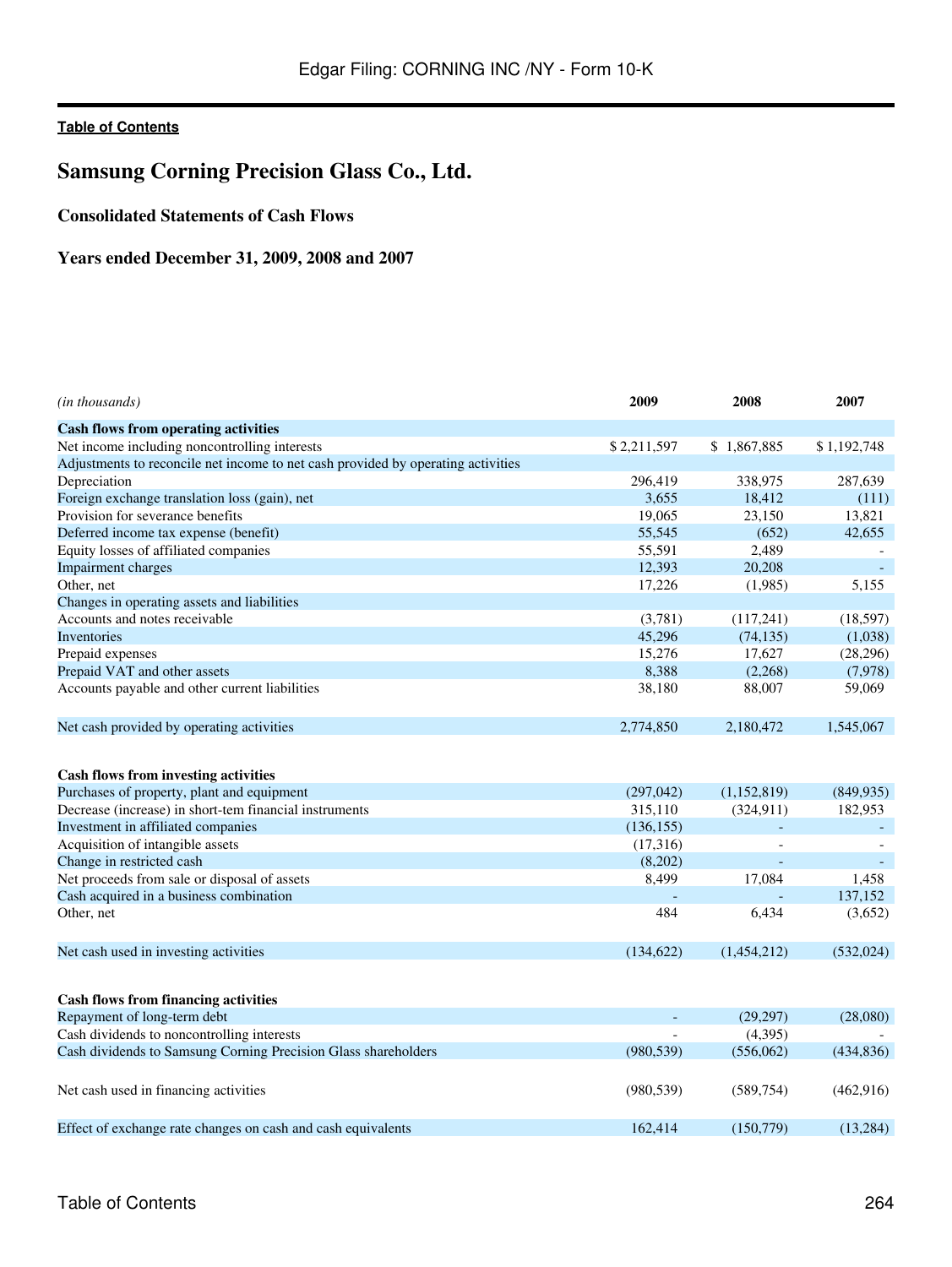| Net increase (decrease) in cash and cash equivalents                                                                                            | 1,822,103                      |     | (14,273)                 | 536,843   |
|-------------------------------------------------------------------------------------------------------------------------------------------------|--------------------------------|-----|--------------------------|-----------|
| <b>Cash and cash equivalents</b>                                                                                                                |                                |     |                          |           |
| Beginning of year                                                                                                                               | 678.730                        |     | 693,003                  | 156,160   |
| End of year                                                                                                                                     | \$2,500,833                    | \$. | 678,730                  | 693,003   |
| Supplemental disclosure of cash flow information                                                                                                |                                |     |                          |           |
| Cash paid for interest                                                                                                                          |                                | \$. | 1.805                    | \$<br>322 |
| Cash paid for income taxes                                                                                                                      | 274,448                        |     | 154.258                  | 156,975   |
| Supplemental disclosure of non-cash investing and financing activities                                                                          |                                |     |                          |           |
| Preferred stock and common stock issued in a business combination<br>The accompanying notes are an integral part of these financial statements. | \$<br>$\overline{\phantom{a}}$ | -S  | $\overline{\phantom{a}}$ | 314,438   |

Certain accounts from the prior year were reclassified to conform to the 2009 presentation.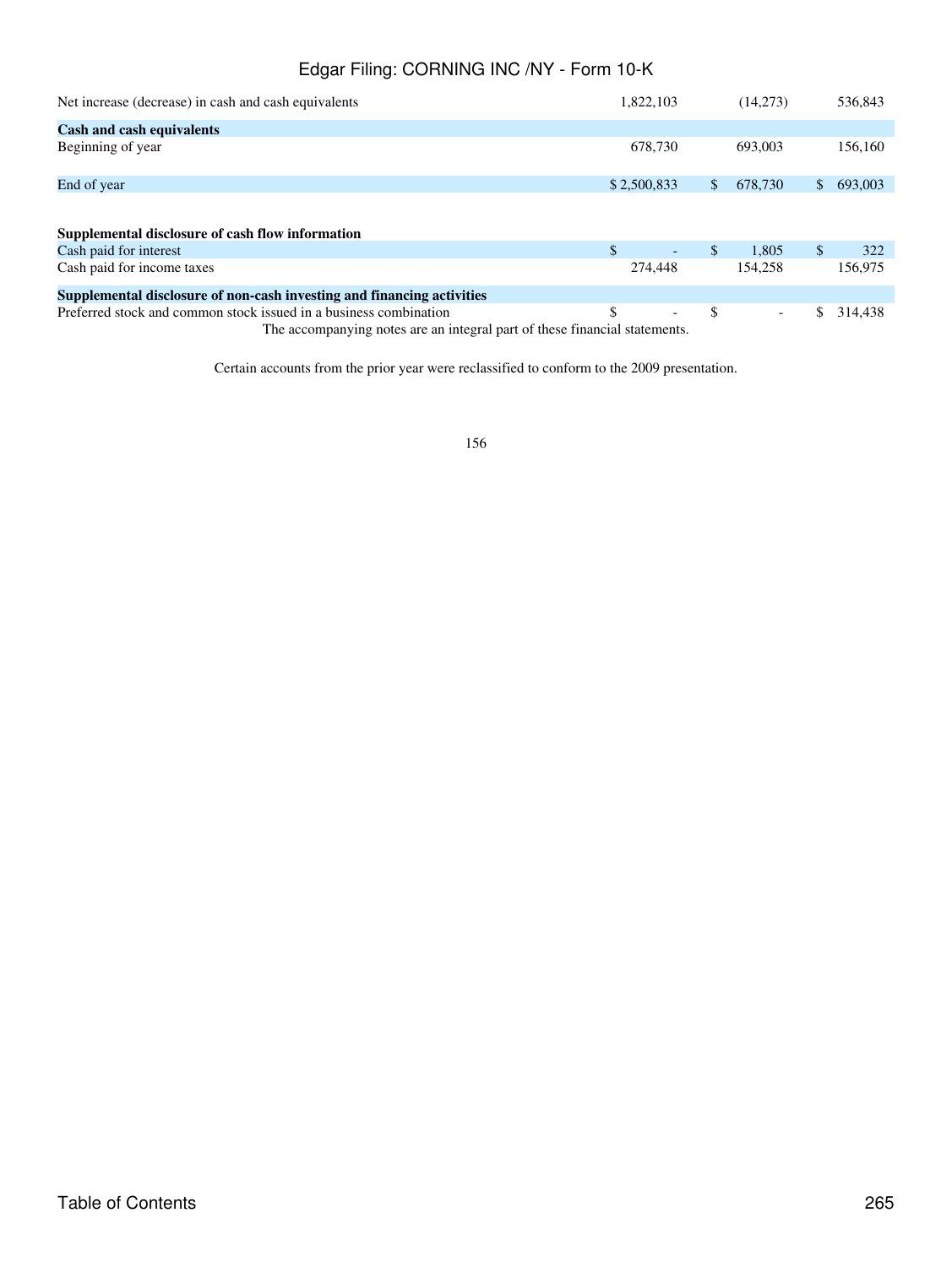# **Samsung Corning Precision Glass Co., Ltd.**

### **Notes to Consolidated Financial Statements**

### **1. Organization and Nature of Operations**

Samsung Corning Precision Glass Co., Ltd. and its subsidiaries (the Company) are providers of flat glass substrates which are used to manufacture TFT-LCD (Thin-Film Transistor Liquid Crystal Display) panels for notebook computers, LCD monitors, LCD TVs and other handheld devices, and glass panels and funnels for Cathode Ray Tubes (CRT) which are used to manufacture televisions and computer monitors. The Company s major customers are Korean LCD panel makers such as Samsung Electronics Co., Ltd. and LG Display Co., Ltd. The Company s current market is primarily companies incorporated in Korea.

The Company was incorporated on April 20, 1995 under the laws of the Republic of Korea in accordance with a joint venture agreement between Corning Incorporated (Corning) located in the U.S.A. and domestic companies in Korea. On December 31, 2007, Samsung Corning Precision Glass Co., Ltd. (SCP) acquired all of outstanding shares of Samsung Corning Co., Ltd. (SSC) which owned 100% interest in Samsung Corning Deutschland, GmbH (SCD), 70% interest in Samsung Corning (Malaysia) Sdn. Bhd. (SCM), 60% interest in SSH Limited (SSH) and 51% interest in Global Technology Video Co., Ltd. (GTV). These SSC investments were accounted for as consolidated subsidiaries.

As of December 31, 2009, the issued and outstanding number of common shares of the Company is 17,617,462, 49.4% of which are owned by Corning Hungary Data Services Limited Liability Company, a subsidiary of Corning and 42.6% by Samsung Electronics Co., Ltd.

### **2. Summary of Significant Accounting Policies**

The accompanying consolidated financial statements are presented in accordance with accounting principles generally accepted in the United States of America (US GAAP). Significant accounting policies followed by the Company in the preparation of the accompanying consolidated financial statements are summarized below.

### **Basis of Presentation and Principles of Consolidation**

The consolidated financial statements include the accounts of the Company, including its subsidiaries in which a controlling interest is held. All significant intercompany balances and transactions have been eliminated in consolidation. Equity investments in which the Company exercises significant influence but does not control are accounted for using the equity method.

### **New Accounting Standards Adopted**

Effective September 30, 2009, the Financial Accounting Standards Board (FASB) established *The FASB Accounting Standards Codification* (ASC) as the source of authoritative accounting to be applied by nongovernmental entities in the preparation of financial statements in conformity with US GAAP. Except for newly issued standards which have not been codified, references to codified literature have been updated to reflect this change.

The Company accounts for business combinations as required by the provisions of the Business Combinations Topic of the FASB ASC (formerly referenced as Statement of Financial Accounting Standards (SFAS) No. 141 (revised 2007), *Business Combinations*), which includes provisions that the Company adopted effective January 1, 2009. The accounting for business combinations retains the underlying concepts of the previously issued standard in that all business combinations are still required to be accounted for at fair value, but changes the method of applying the acquisition method in a number of significant aspects. Acquisition costs are generally expensed as incurred; noncontrolling interests are valued at fair value at the acquisition date; in-process research and development is recorded at fair value as an indefinite-lived intangible asset at the acquisition date; restructuring costs associated with a business combination are generally expensed subsequent to the acquisition date; and changes in deferred tax asset valuation allowances and income tax uncertainties after the acquisition date generally affect income tax expense. These changes are effective prospectively to all business combinations subsequent to the effective date, with the exception of the accounting for valuation allowances on deferred taxes and acquired tax contingencies. Adjustments for valuation allowances on deferred taxes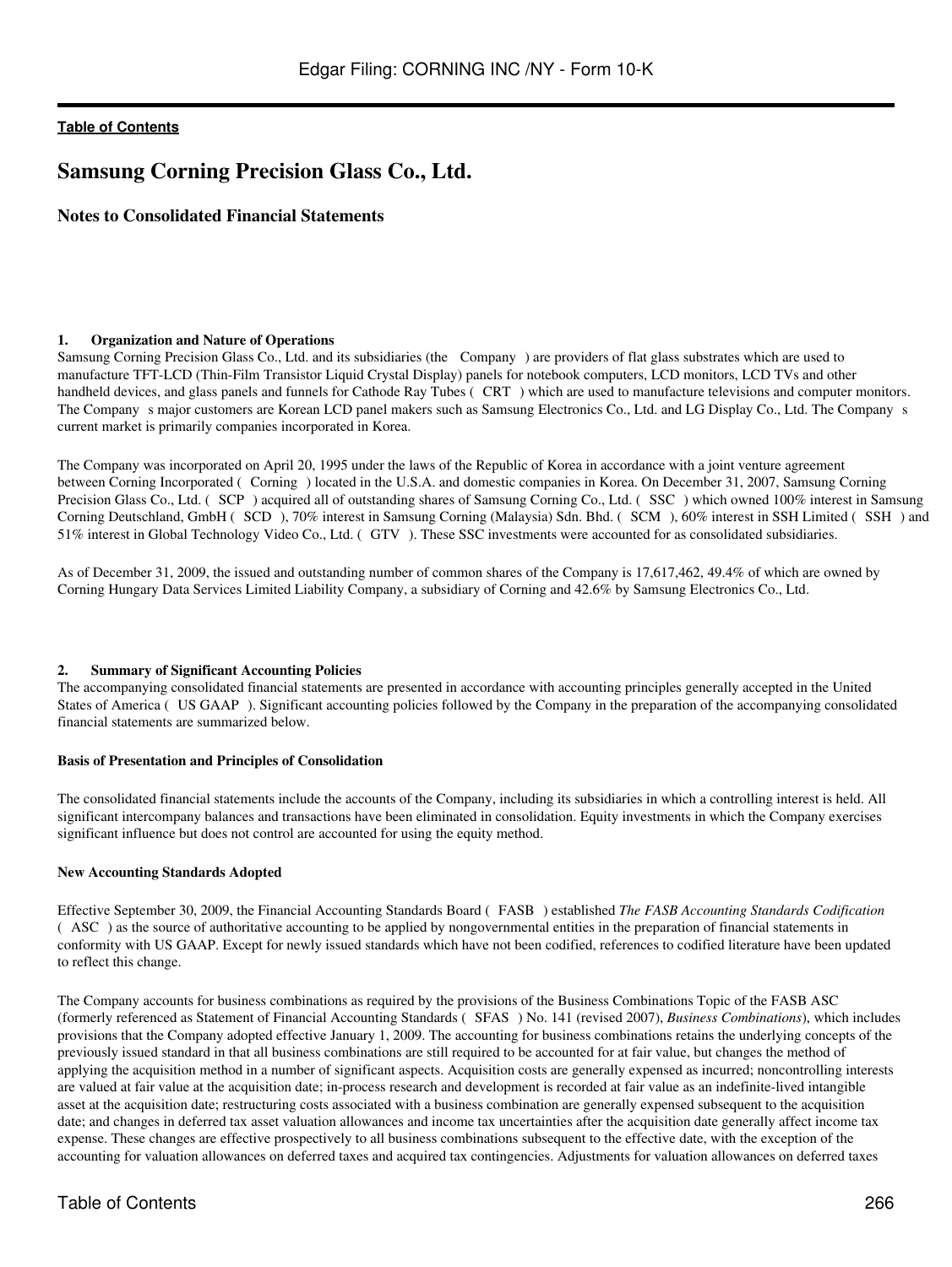and acquired tax contingencies associated with acquisitions that closed prior to January 1, 2009 would also apply the revised accounting for business combination provisions. The adoption of the new accounting policy did not have a significant impact on the Company s consolidated financial statements.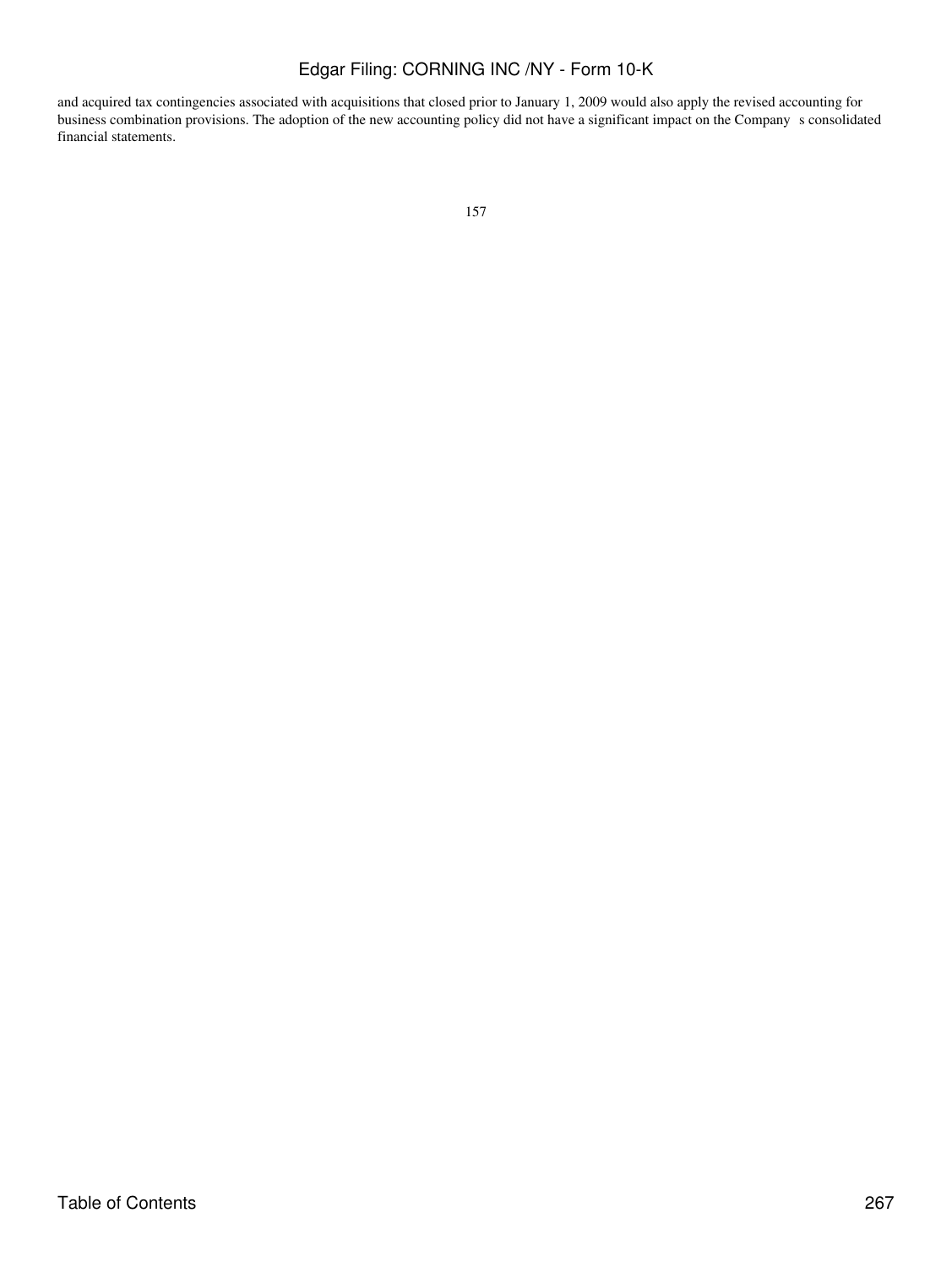# **Samsung Corning Precision Glass Co., Ltd.**

### **Notes to Consolidated Financial Statements**

Effective January 1, 2009, the Company, as required, adopted ASC 810, Consolidation (formerly referenced as SFAS No. 160, *Noncontrolling Interests in Consolidated Financial Statements*) requirements for reporting noncontrolling interests in financial statements. A noncontrolling interest, previously called a minority interest, is the portion of equity in a subsidiary not attributable, directly or indirectly, to a parent. Under the new standard, noncontrolling interests in subsidiaries are now included as a component of equity in the consolidated statements of financial position. This guidance also provides the required accounting treatment for changes in ownership of noncontrolling interests. The provisions of the standard were applied to all noncontrolling interests prospectively, except for the presentation and disclosure requirements, which were applied retrospectively to all periods presented. As a result, upon adoption, the Company retroactively reclassified the Minority interest in consolidated subsidiaries balance previously included in the mezzanine section of the consolidated balance sheet to a new component of equity with respect to noncontrolling interests in consolidated subsidiaries. The adoption also impacted certain captions previously used on the consolidated statements of income, largely identifying net income including noncontrolling interests and net income attributable to the Company. Additional disclosures required by this standard are also included in Note 11. The adoption of this standard did not have a material impact on the Company s consolidated financial position or results of operations.

#### **Subsequent Events**

The Company evaluates all events or transactions that occur after the balance sheet date through the date of issuance of the Company s financial statements. For the year ended December 31, 2009, subsequent events were evaluated through February 8, 2010.

#### **Foreign Currency Translation**

The Company operates primarily in Korean Won, its local and functional currency. The Company has chosen the U.S. dollar as its reporting currency. In accordance with ASC 830, *Foreign Currency Matters* (formerly referenced as SFAS No. 52, *Foreign Currency Translation*), revenues and expenses are translated into U.S. dollars at average exchange rates prevailing during the period. Assets and liabilities are translated at the exchange rates on the balance sheet date. Equity accounts are translated at historical rates and the resulting translation gain or loss are recorded directly as a separate component of accumulated other comprehensive income (loss) in shareholders equity. Transaction gains or losses that arise from exchange rate fluctuations on transactions denominated in a currency other than the functional currency are included in the income statement as incurred. Assets and liabilities denominated in currencies other than the functional currency are translated at the exchange rates at the balance sheet date and the related exchange gains or losses are recorded in the statement of income.

#### **Translation of Foreign Currency Financial Statements of Subsidiaries**

The financial position and results of operations of SCM are measured using its functional currency of the U.S. dollar. All other subsidiaries use their local currency as their functional currency. The financial statements of these subsidiaries are translated into Korean won, the Korean parent companys functional currency, using the current exchange rate method. Income and expenses are translated into U.S. dollars at average exchange rates prevailing during the period. Assets and liabilities are translated into U.S. dollars using the exchange rates at the balance sheet date. Equity accounts are translated at historical rates and the resulting translation adjustments are recorded directly in accumulated other comprehensive income as a component of shareholder s equity.

#### **Revenue Recognition**

The Company recognizes revenue when persuasive evidence of an arrangement exists, the products have been delivered and all risks of ownership have been transferred to the customers, the sale price is fixed and determinable, and collection of the resulting receivable is reasonably assured. Utilizing these criteria, product revenue is recognized upon delivery of the product at customer s location or upon customer acceptance, depending on the terms of the arrangements. At the time revenue is recognized, allowances are recorded, with the related reduction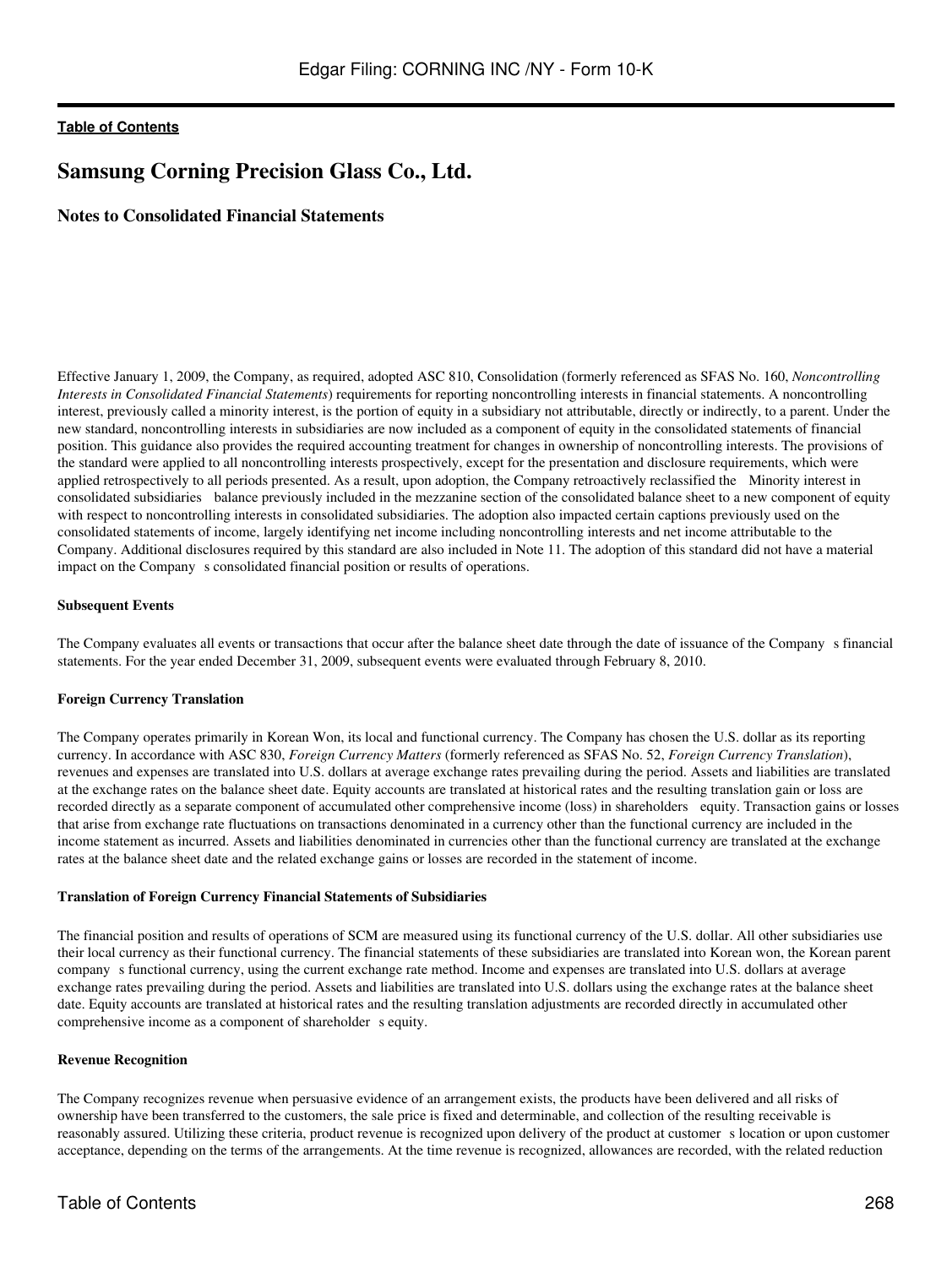to revenue, for estimated product returns and price discounts based upon historical experience.

### **Use of Estimates**

The preparation of the financial statements in conformity with US GAAP requires management to make estimates and assumptions that affect amounts reported in the accompanying consolidated financial statements and disclosures. The most significant estimates and assumptions relate to the useful life of property, plant and equipment, allowance for uncollectible accounts receivable, contingent liabilities, inventory valuation, impairment of long-lived assets and allocated expenses. Although these estimates are based on management s best knowledge of current events and actions that the Company may undertake in the future, actual results may be different from those estimates.

| __ | n sa<br>I<br>I<br>۰. | I<br>. .<br>۰. |
|----|----------------------|----------------|
|----|----------------------|----------------|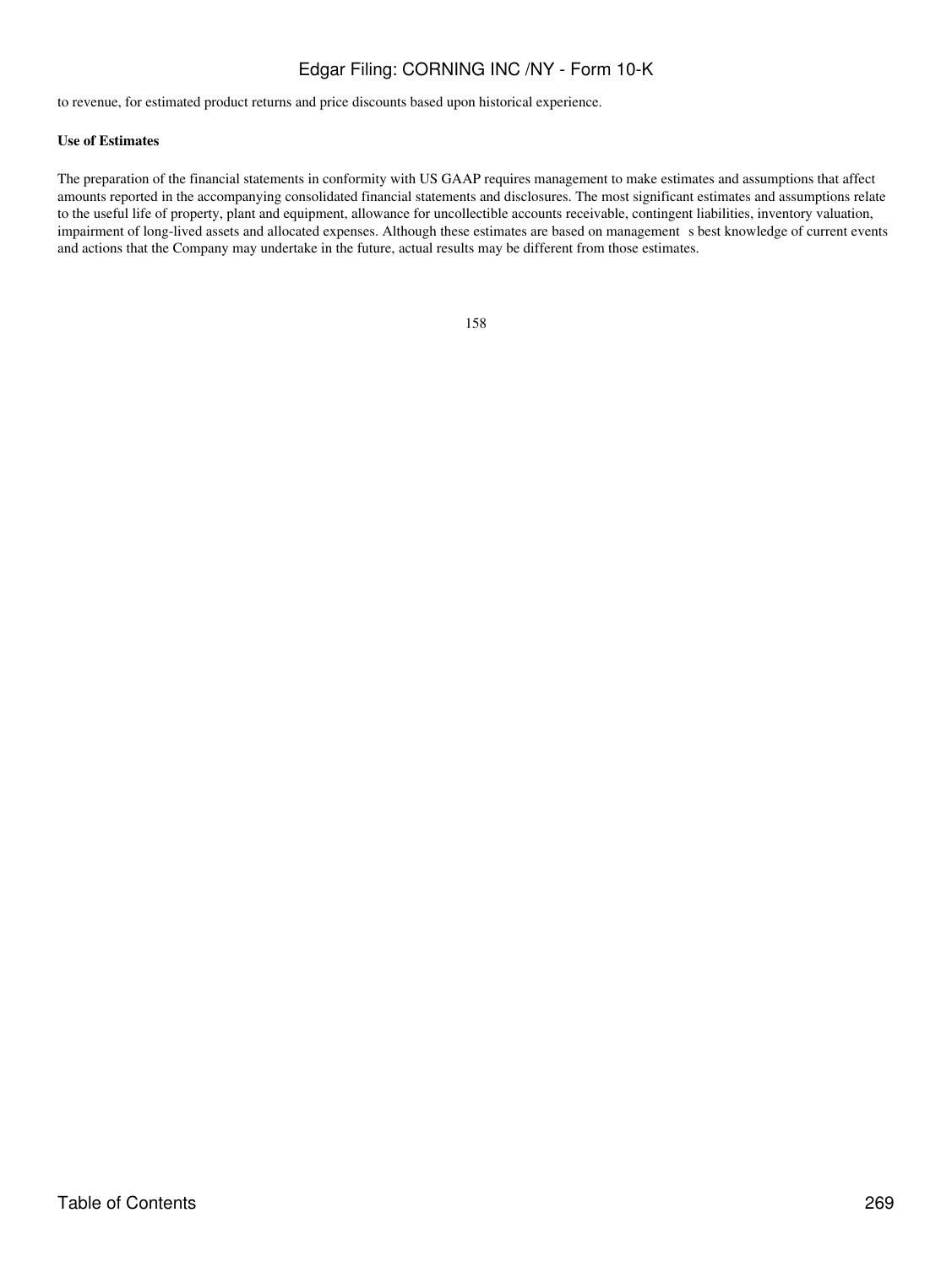## **Samsung Corning Precision Glass Co., Ltd.**

**Notes to Consolidated Financial Statements**

#### **Cash and Cash Equivalents**

Cash equivalents consist of highly liquid investments that are readily convertible into cash. We consider securities with contractual maturities of three months or less, when purchased, to be cash equivalents. The carrying amount of these securities approximates fair value because of the short-term maturity of these instruments.

#### **Restricted Cash**

Restricted cash represents bank time deposits under an escrow agreement between the Company and Shenzhen Electronics Group Co., Ltd. (SEG) to provide financial support for Shenzhen SEG Samsung Group (SSG), an equity method investment of the Company (see Note 5). The restricted cash placed in escrow shall be used for the payment of SSG liabilities. The payment of the SSG liabilities is expected to be completed by December 31, 2010. The Company has included the restricted cash in the other current assets at December 31, 2009.

### **Short-Term Financial Instruments**

The Company s short-term financial instruments are time deposits with financial institutions. These time deposits have original maturities of six months or less, and their carrying values approximate fair value.

#### **Inventories**

Inventories are stated at the lower of cost or market, with cost being determined by the average cost method, which approximates the first-in, first-out method. The cost of inventories is determined based on the normal capacity of the production facility. In case the capacity utilization is lower than a level that management believes to be normal, the fixed overhead costs per production unit which exceeds those under normal capacity, are charged to cost of sales rather than capitalized as inventories.

### **Property and Depreciation**

Property, plant and equipment, including precious metals, are stated at cost less accumulated depreciation. Depreciation is computed using the straight-line method based on the following estimated useful lives except for the depreciation of precious metals.

| <b>Buildings</b>                                    | $15\,40$ years |
|-----------------------------------------------------|----------------|
| Machinery and equipment (excluding precious metals) | 1.5 $8$ years  |
| Vehicle, tools, furniture and fixtures              | 2 8 years      |

Manufacturing equipment includes certain components of production equipment that are constructed of precious metals. These assets are not depreciated because they have very low physical losses and are repeatedly reclaimed and reused in the Company s manufacturing process over a very long useful life. The Company treats the physical loss of precious metals in the manufacturing and reclamation process as depletion and accounts for these losses as a period expense based on reasonably estimated units lost. Precious metals are integral to many of the Companys glass production processes. Precious metals are only acquired to support operations and are not held for trading or other purposes.

**Intangible Assets**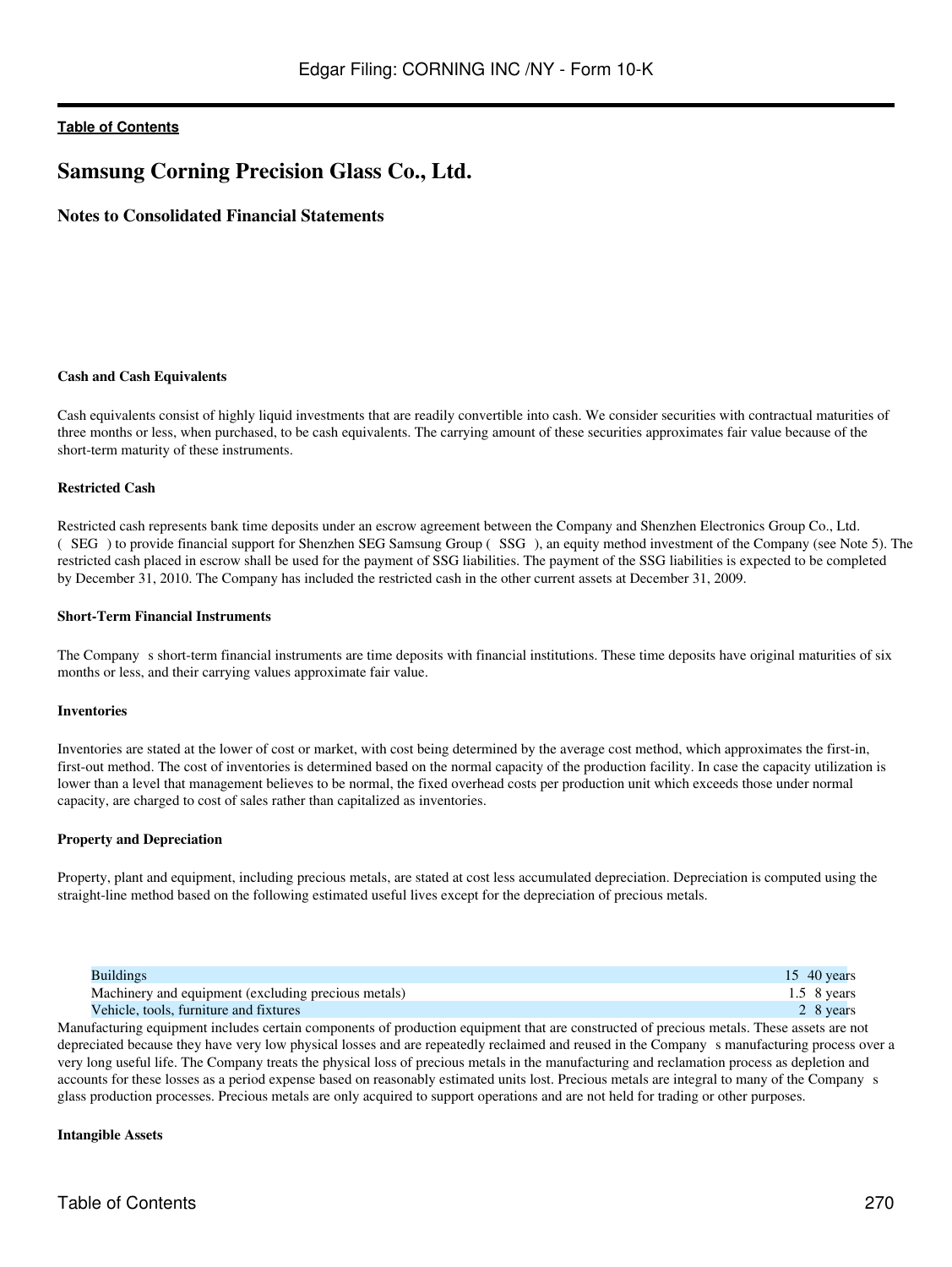Intangible assets consist of patents acquired in a business combination and a license agreement for the use of Corning s technology (Frit Sealing). Such intangible assets are amortized on a straight-line basis over periods ranging from three to five years, which approximate their estimate useful life. Intangible assets are included in other non-current assets in the consolidated balance sheets.

#### **Impairment of Long-Lived Assets**

Long-lived assets are reviewed for impairment whenever events or changes in circumstances indicate that the carrying amount of an asset may not be recoverable. Recoverability of assets to be held and used is measured by comparing the carrying amount of an asset or asset group against future undiscounted cash flows expected to be generated from the asset or asset group. The Company assesses the recoverability of the carrying value of long-lived assets at the lowest level for which identifiable cash flows are largely independent of the cash flows of other assets and liabilities. If the sum of the expected future cash flows is less than the carrying amount of the asset or asset group, an impairment loss is measured as the difference between the estimated fair value and the carrying value.

```
159
```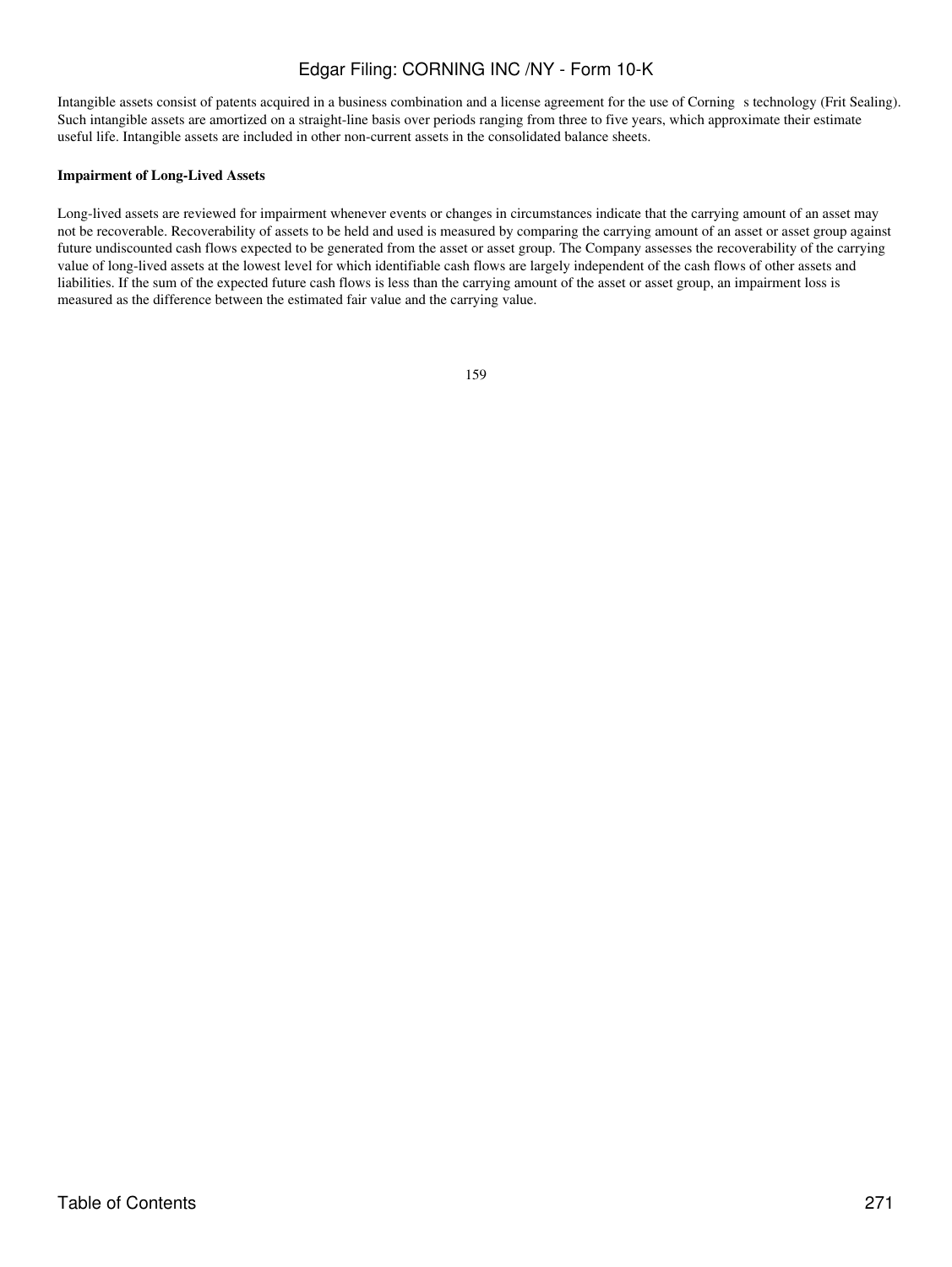# **Samsung Corning Precision Glass Co., Ltd.**

### **Notes to Consolidated Financial Statements**

#### **Accrued Severance Benefits**

Employees and directors with one or more years of service are entitled to severance benefits upon the termination of their employment based on their length of service and rate of pay. As of December 31, 2009, approximately 90% of all employees of the Company were eligible for severance benefits. Accrued severance benefits represent the amount which would be payable assuming eligible employees and directors were to terminate their employment with the Company as of the balance sheet date.

Accrued severance benefits are funded at approximately 70% and 65% as of December 31, 2009 and 2008, respectively, through a group severance insurance plan. The amounts funded under this insurance plan are classified as a deduction to the accrued severance benefits. Subsequent accruals are to be funded at the discretion of the Company.

In accordance with the National Pension Act of the Republic of Korea, a certain portion of accrued severance benefits is deposited with the National Pension Fund and deducted from the accrued severance benefits. The contributed amount is refunded to employees from the National Pension Fund upon their retirement.

#### **Research and Development Costs**

Research and development expenditures, which include costs in relation to new product, development, research, process improvement and product use technology, are expensed as incurred and included in operating expenses.

### **Income Taxes and Investment Tax Credit**

The Company recognizes deferred income taxes for anticipated future tax consequences resulting from temporary differences between amounts reported for financial reporting and income tax purposes. Deferred income tax assets and liabilities are computed on the said temporary differences by applying the enacted statutory tax rates applicable to the years when such differences are expected to reverse. Deferred income tax assets are recognized when it is more likely than not that they will be realized. Valuation allowances are established when necessary to reduce deferred income tax assets to the amount expected to be realized. The total income tax provision includes the current income tax expense under the applicable tax regulations and the change in the balance of deferred income tax assets and liabilities during the year.

The Company is eligible to use investment tax credits that are temporarily allowed for qualified plant and equipment expenditures. The investment tax credit is recognized as a reduction of tax expense in the year in which the qualified plant and equipment expenditure is incurred.

On January 1, 2007, the Company adopted the provisions of ASC 740, *Income taxes* (formerly referenced as FASB Financial Interpretation No. 48, *Accounting for Uncertainty in Income Taxes - an interpretation of SFAS No. 109*), which prescribes a recognition threshold and measurement attribute for tax positions taken or expected to be taken in a tax return. This interpretation also provides guidance on de-recognition, classification, interest and penalties, accounting in interim periods, disclosure and transition. The evaluation of a tax position in accordance with this interpretation is a two-step process. In the first step, recognition, the Company determines whether it is more-likely-than-not that a tax position will be sustained upon examination, including resolution of any related appeals or litigation processes, based on the technical merits of the position. The second step addresses measurement of a tax position that meets the more-likely-than-not criteria. The tax position is measured at the largest amount of benefit that is greater than 50 percent likely of being realized upon ultimate settlement.

The Company s policy is to include interest and penalties related to unrecognized tax benefits within income tax expense line item in the consolidated statements of income. This classification has not changed as a result of implementing the provisions of ASC 740.

### Table of Contents 272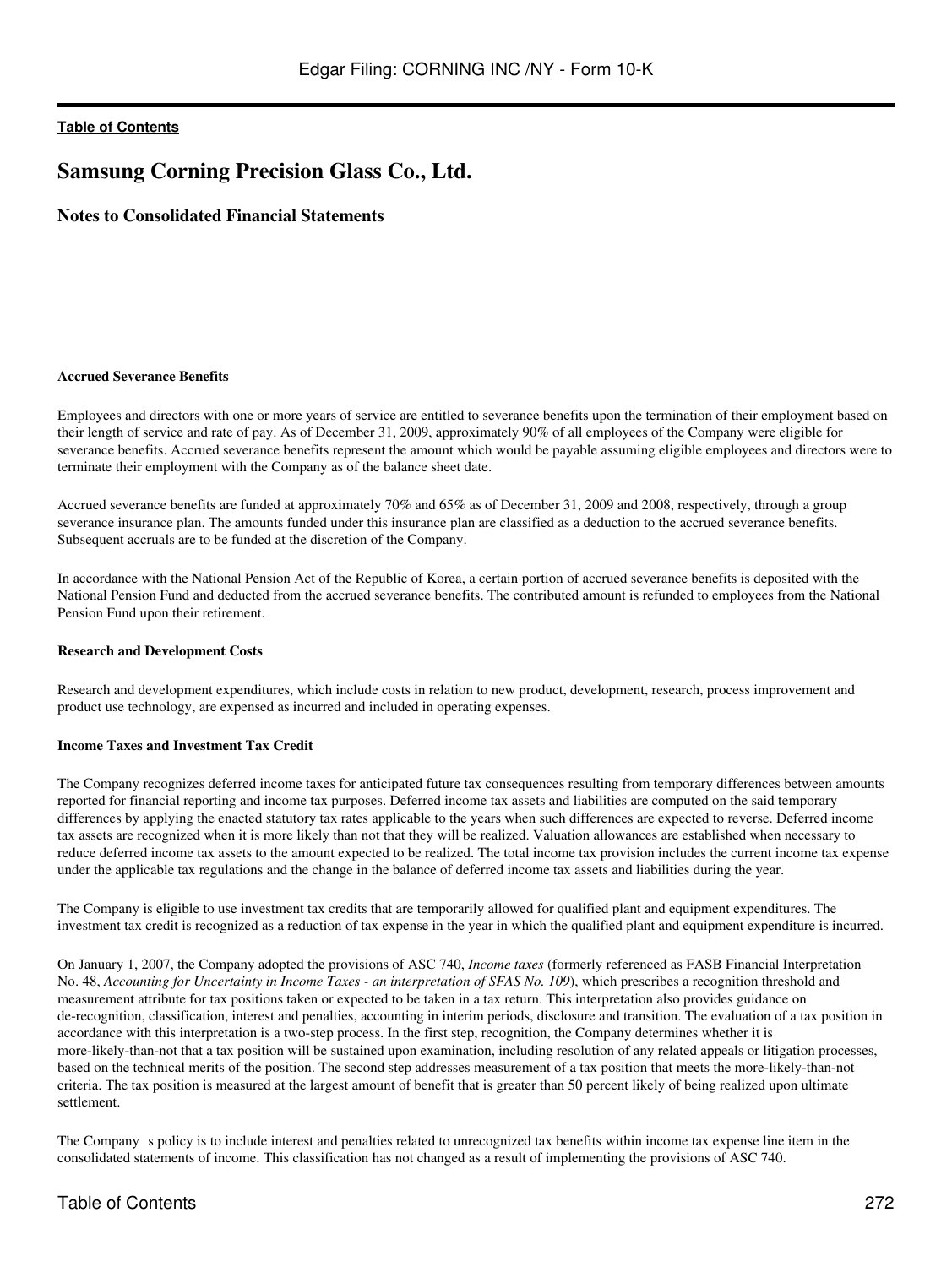### **Equity Method Investments**

The Company accounts for its equity method investments in accordance with ASC 323, *Investments - Equity Method and Joint Ventures* (formerly referenced as Accounting Principles Board Opinion No. 18, *The Equity Method of Accounting for Investments in Common Stock*).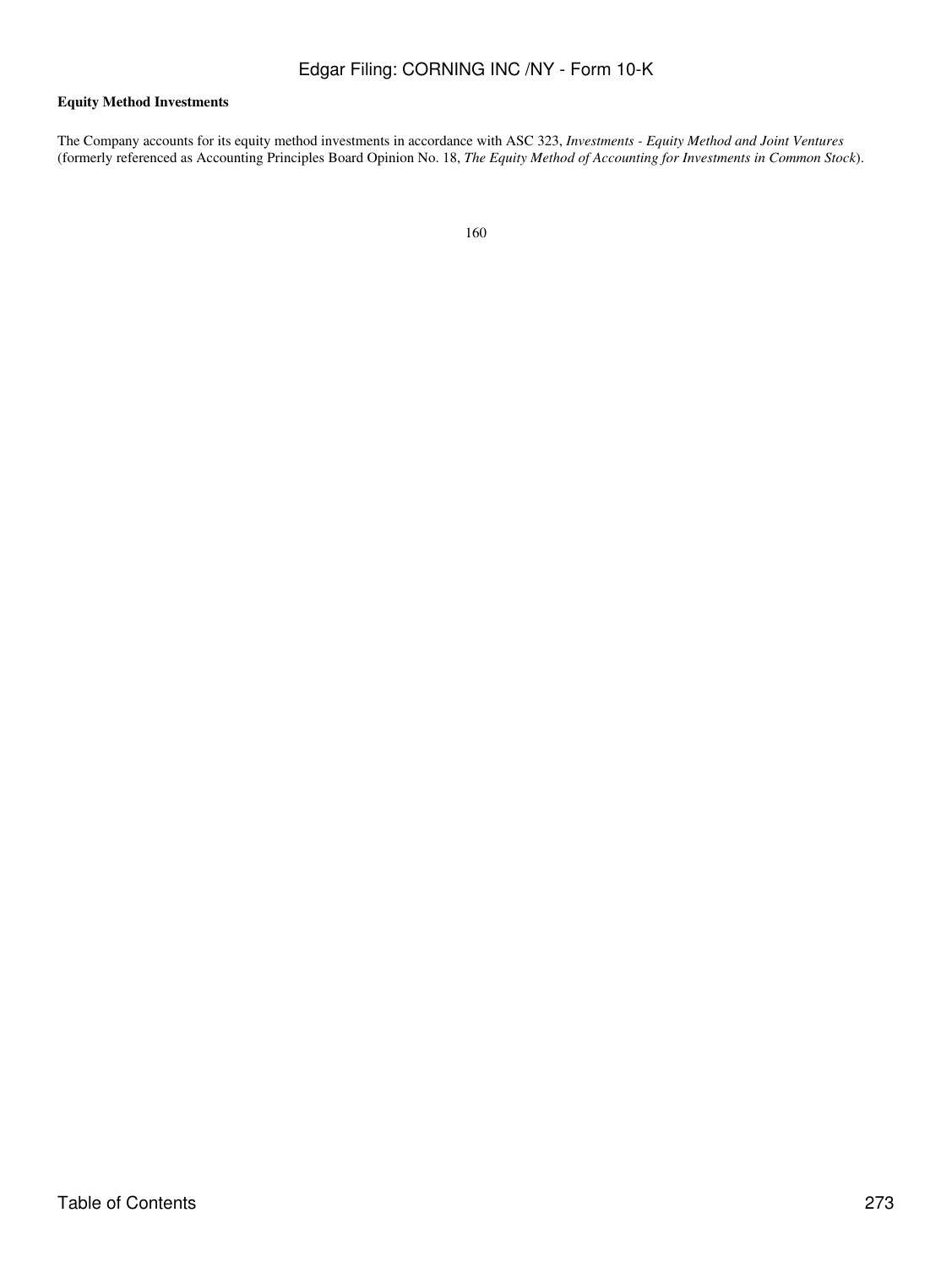# **Samsung Corning Precision Glass Co., Ltd.**

### **Notes to Consolidated Financial Statements**

The Company s equity method investments, as required, are reviewed for impairment on a periodic basis or if an event occurs or circumstances change that indicate the carrying amount may be impaired. This assessment is based on a review of the equity investments performance and a review of indicators of impairment to determine if there is evidence of a loss in value of an equity investment. Factors the Company considers include:

Absence of our ability to recover the carrying amount;

Inability of the equity affiliate to sustain an earnings capacity which would justify the carrying amount of the investment; and Significant litigation, bankruptcy or other events that could impact recoverability.

For an equity investment with impairment indicators, the Company measures fair value on the basis of discounted cash flows or other appropriate valuation methods, depending on the nature of the company involved. If it is probable that the Company will not recover the carrying amount of their investment, the impairment is considered other-than-temporary and recorded in earnings, and the equity investment balance is reduced to its fair value accordingly. The Company requires their equity method affiliates to provide audited financial statements in accordance with US GAAP. Consequently, required assessments of asset recoverability are included in their results. The Company also includes these financial statements in their recoverability assessment.

### **Recent Accounting Pronouncements**

In June 2009, the FASB issued SFAS No. 167, *Amendments to FASB Interpretation No. 46 (R) (SFAS 167)*. SFAS 167 revises the consolidation guidance for variable interest entities. SFAS 167 modifies the approach for determining the primary beneficiary of a variable interest entity (VIE). Under SFAS 167, the primary beneficiary is the variable interest holder that has the power to direct the activities of the VIE that most significantly impact the entity s economic performance and the obligation to absorb losses of the VIE or the right to receive benefits from the VIE that could potentially be significant to the VIE. In addition, SFAS 167 provides guidance on shared power and joint venture relationships, removes the scope exemption for qualified special purpose entities, revises the definition of a VIE, and requires additional disclosures. SFAS 167 is effective for fiscal years beginning after November 15, 2009. The Company does not expect adoption of this standard to have a material impact on its consolidated results of operations and financial condition.

In October 2009, the FASB issued Accounting Standard Update No. 2009-13, *Revenue Recognition* (Topic 605): *Multiple-Deliverable Revenue Arrangements - a consensus of the FASB Emerging Issues Task Force* (ASU 2009-13). ASU 2009-13 addresses the accounting for sales arrangements that include multiple products or services by revising the criteria for when deliverables may be accounted for separately rather than as a combined unit. Specifically, this guidance establishes a selling price hierarchy for determining the selling price of a deliverable, which is necessary to separately account for each product or service. This hierarchy provides more options for establishing selling price than existing guidance. ASU 2009-13 is required to be applied prospectively to new or materially modified revenue arrangements in fiscal years beginning on or after June 15, 2010. Early adoption is permitted. The Company does not expect adoption of this standard to have a material impact on its consolidated results of operations and financial condition.

### **3. Business Combination**

On December 31, 2007, SCP acquired all of the outstanding common and preferred stock of SSC in exchange for 217,462 shares of SCP s common stock and 107 shares of SCP s preferred stock (the Acquisition). The transaction was accounted for as a business combination. The value assigned to the stock issued for the purchase consideration was \$1,445 per share based on the estimated fair value of SCP s stock as at December 31, 2007. SCP believes that combining SSC would enable SCP to strengthen its competitiveness and improve efficiency in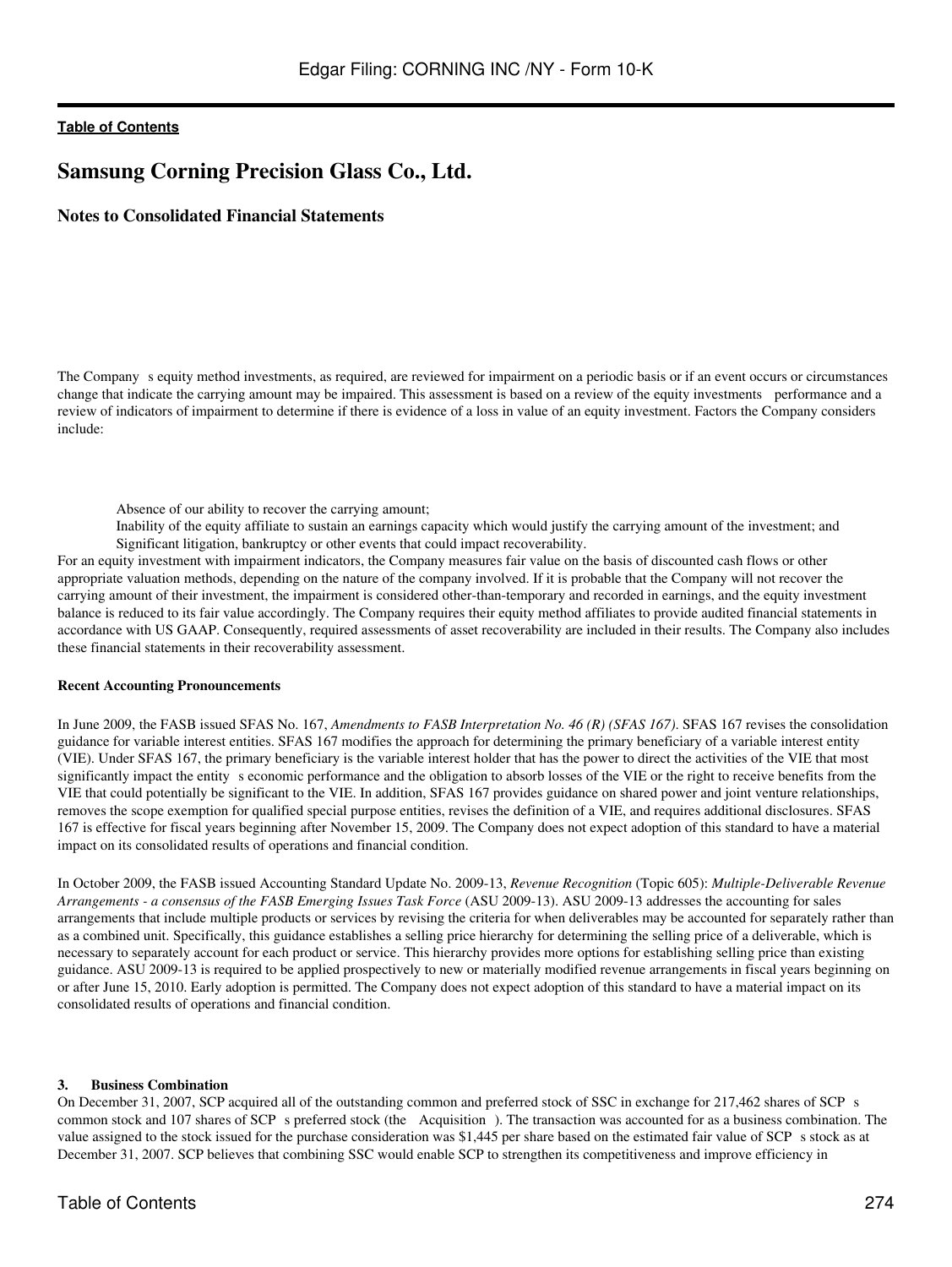management by maximizing synergy effects.

SSC was incorporated on December 20, 1973 under the laws of the Republic of Korea in accordance with a joint venture agreement between Corning and Samsung Electronics Co., Ltd. (SEC). The principal business activity of SSC relates to the production and sale of CRT glass, ITO (Indium Tin Oxide) target and PDP (Plasma Display Panel) filters.

A summary of the purchase price for the acquisition is as follows:

| (in thousands)                                             |           |
|------------------------------------------------------------|-----------|
| Fair value of SCP common stocks and preferred stock issued | \$314,438 |
| Direct acquisition costs                                   | 591       |
|                                                            |           |
| Total                                                      | \$315,029 |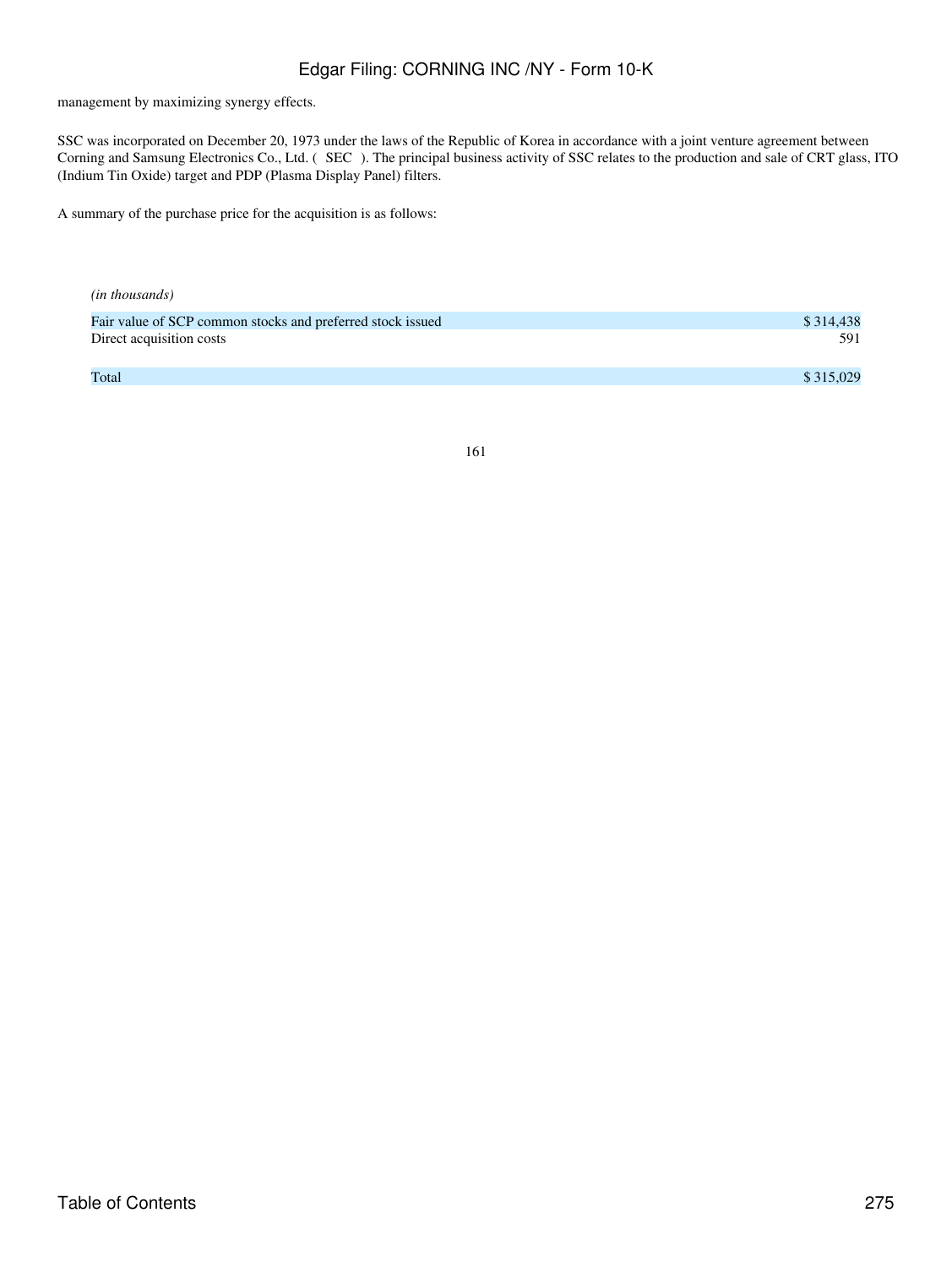# **Samsung Corning Precision Glass Co., Ltd.**

### **Notes to Consolidated Financial Statements**

The aggregate purchase consideration has been allocated to the assets and liabilities acquired, including identifiable intangible assets, based on their respective estimated fair values. The respective estimated fair values were determined at the acquisition date, and resulted in excess fair value of the net assets acquired over the purchase consideration of \$33,763 thousand. The negative goodwill of \$33,763 thousand was allocated on a pro rata basis to all of the acquired assets except financial assets, assets to be disposed of by sale, deferred income tax assets and other current assets.

A summary of the allocation of the purchase price is as follows:

#### *(in thousands)*

| Current assets                                 | \$ 317,978 |
|------------------------------------------------|------------|
| Equity investments                             | 2,184      |
| Property, plant and equipment, net             | 142,961    |
| Intangible assets                              | 4,479      |
| Other non-current assets                       | 40,342     |
| Current liabilities                            | (151, 402) |
| Accrued severance benefits, net                | (6, 567)   |
| Minority interest in consolidated subsidiaries | (30, 846)  |
| Foreign currency translation adjustment        | (4,100)    |
|                                                |            |
| Net assets acquired                            | \$ 315,029 |

During the fourth quarter ended December 31, 2007, SSC management announced the closure of certain businesses including CRT, BLU (Back Light Unit) and STN (Super Twisted Nematic). SCD was dissolved effective as of October 1, 2007 and the settlement-phase of SCD has finished during the first quarter of 2009. Assets and liabilities of closed business of SSC and those of SCD are held for sale and included in the following balance sheet accounts:

| (in thousands) | 2009 | 2008 |
|----------------|------|------|
| Current assets |      |      |

#### **4. Inventories**

Inventories consist of the following:

| (in thousands) | 2009 | 2008                |
|----------------|------|---------------------|
| Finished goods |      | $$13,241$ $$23,084$ |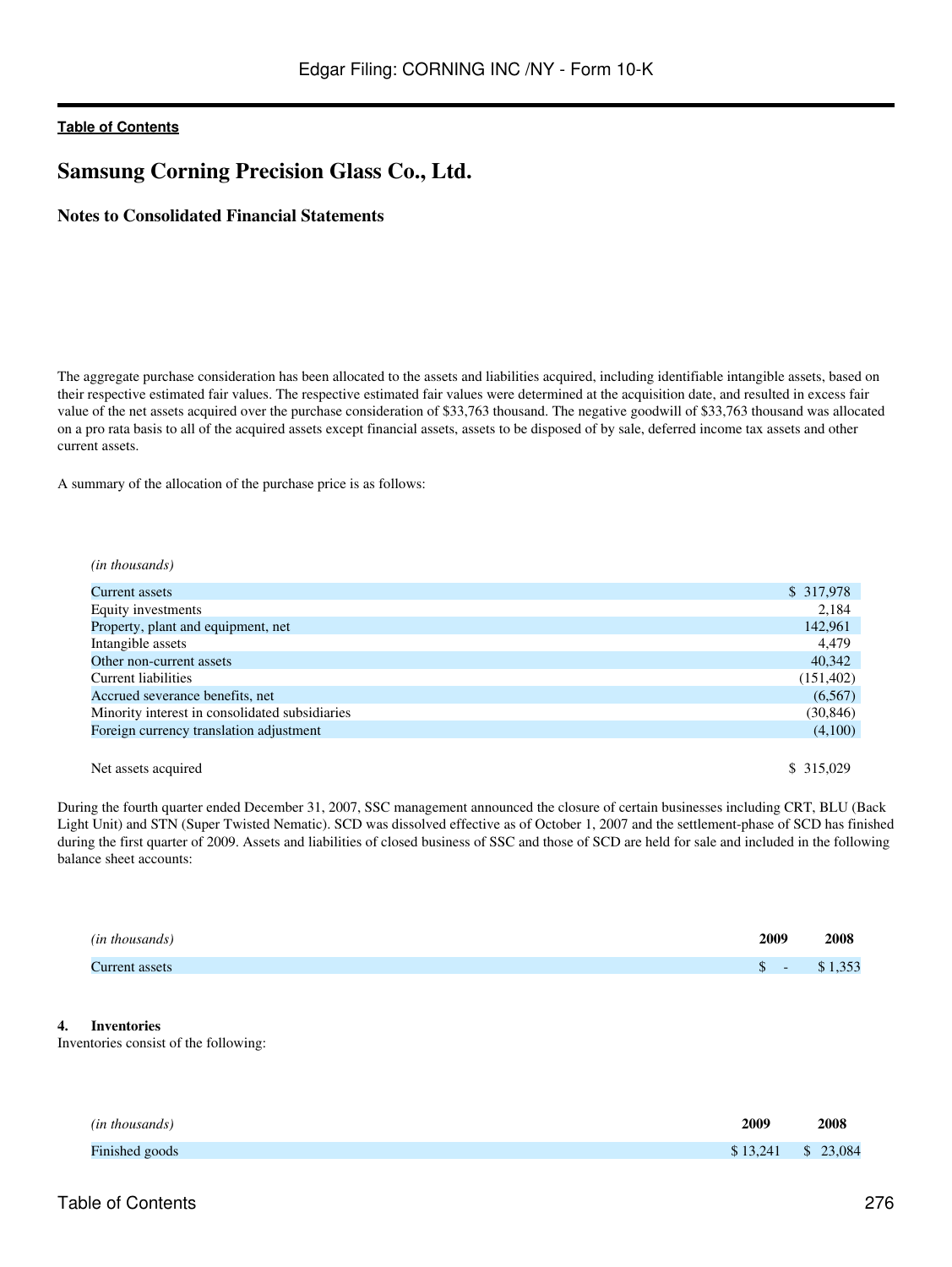| Semi-finished goods        | 15,633   | 47,646    |
|----------------------------|----------|-----------|
| Raw materials              | 31,997   | 33,539    |
| Work-in-process            | 560      | 1.009     |
| <b>Auxiliary materials</b> | 22,572   | 18,312    |
|                            |          |           |
|                            | \$84,003 | \$123,590 |

### **5. Equity Investments**

On December 31, 2007, as part of the Acquisition, the Company has an investment in SSG, which is accounted for under the equity method of accounting. The ownership percentage of the investment is 30.1% and 31.9% at December 31, 2009 and 2008, respectively.

During 2008, SSG incurred impairment charges totaling \$82,712 thousand as a result of a decline in the projected operating results of its CRT glass business. The charge, which was recognized in relation to manufacturing assets, reduced the Company s equity method investment by \$2,489 thousand in 2008. As the investment was reduced to zero, the Company discontinued recognition of the Company s share of SSG losses.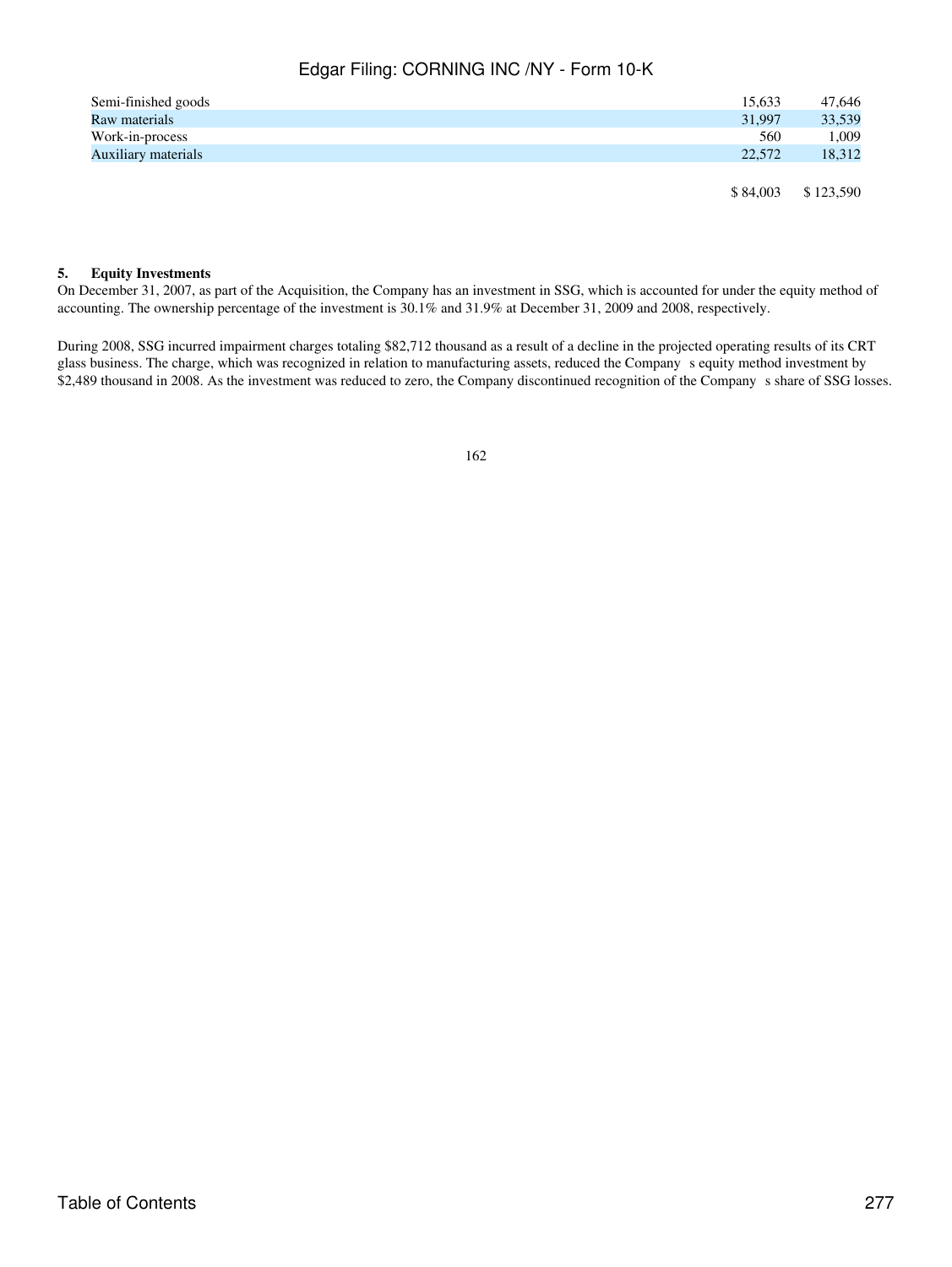# **Samsung Corning Precision Glass Co., Ltd.**

### **Notes to Consolidated Financial Statements**

During 2009, the Company decided to exit the China CRT market. The Company and SEG entered into a Production and Operation Adjustment Arrangement Agreement (the Operation Agreement) on August 17, 2009. In accordance with the Operation Agreement, the Company agreed to provide SSG with financial support in amount of \$20,307 thousand. The financial support was comprised of a cash investment of \$12,155 thousand and a commitment to provide an additional cash investment of \$8,152 thousand. The Company has recorded a current liability for the commitment to provide additional cash funding. As the Company s share of SSG s losses are in excess of the Company s investment amount, the \$20,307 thousand financial support amount has been included in the equity losses of affiliated companies in the consolidated statements of income for the year ended December 31, 2009. As of December 31, 2009, the Company is in process of share disposal subject to relevant laws and regulations.

In September 2009, the Company entered into a certain Joint Venture agreement (the JV Agreement) with Corning. Pursuant to the JV Agreement, the parties established Corsam Technologies LLC (Corsam), a new equity affiliate established to provide glass technology research for future product applications. The Company invested \$124 million in cash and Corning contributed intellectual property with a corresponding value. The Company and Corning each own 50% of the common stock of Corsam and Corning has agreed to provide research and development services at arms length to Corsam. Corsam has sufficient equity to finance its activities, the voting rights of investors in Corsam are considered substantive, and the risks and rewards of Corsam s research are shared only by those investors noted. The Company does not control Corsam. As a result, the Company accounts for its investment in Corsam under the equity method of accounting for investments. The Company s share Corsam net losses of \$ 35,284 thousand for the year ended December 31, 2009, has been included in equity losses of affiliated companies in the consolidated statements of income.

### **6. Property, Plant and Equipment**

Property, plant and equipment comprise the following:

| ( <i>in thousands</i> )                | 2009        | 2008        |
|----------------------------------------|-------------|-------------|
| <b>Building</b>                        | \$1,297,657 | \$1,142,822 |
| Machinery and equipment                | 2,042,452   | 1,684,821   |
| Vehicle, tools, furniture and fixtures | 105,151     | 101,588     |
|                                        |             |             |
|                                        | 3,445,260   | 2,929,231   |
| Less: accumulated depreciation         | (1,036,484) | (794, 503)  |
|                                        |             |             |
|                                        | 2,408,776   | 2,134,728   |
| Land                                   | 249,319     | 229,575     |
| Construction-in-progress               | 593,691     | 699,996     |
|                                        |             |             |
|                                        | \$3,251,786 | \$3,064,299 |

Manufacturing equipment includes certain components of production equipment that are constructed of precious metals. At December 31, 2009 and 2008, the recorded value of precious metals totaled \$938 million and \$900 million, respectively.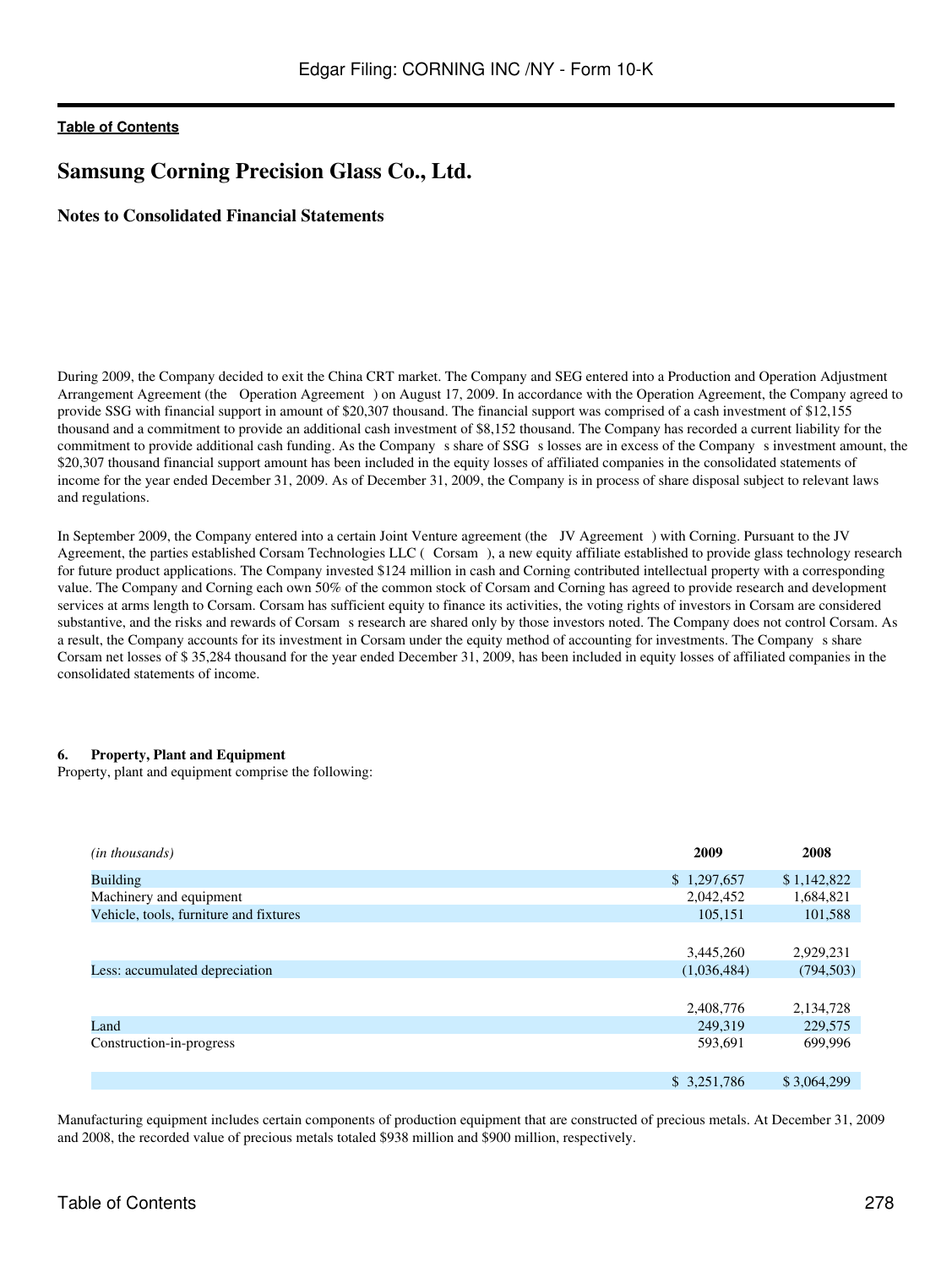#### **7. Impairment Charges**

During the year ended December 31, 2009 and 2008 the Company recorded impairment charges totaling \$12,393 thousand and \$20,208 thousand, respectively, in accordance with ASC 360, *Property, Plant, and Equipment* (formerly referenced as SFAS No. 144, *Impairment or Disposal of Long-Lived Assets*). These amounts are included with selling and administrative expenses on the statement of income. The impairment charges recorded in 2009 and 2008 related to projected decline in earnings of PDP-Filters business and CRT glass business in the Malaysian plant, respectively. The net book value of the asset group before the impairment charges is approximately \$40,209 thousand and \$23,388 thousand for 2009 and 2008, respectively.

The impairment charge was measured as an excess of the carrying value of the asset group over its estimated fair value. The fair value of the asset group was estimated using a present value technique, where expected future cash flows from the use and eventual disposal of the asset group were discounted by an interest rate commensurate with the risk of the cash flows.

| ٩<br>۰.<br>٦<br>×<br>۰.<br>M.<br>$\sim$ |
|-----------------------------------------|
|-----------------------------------------|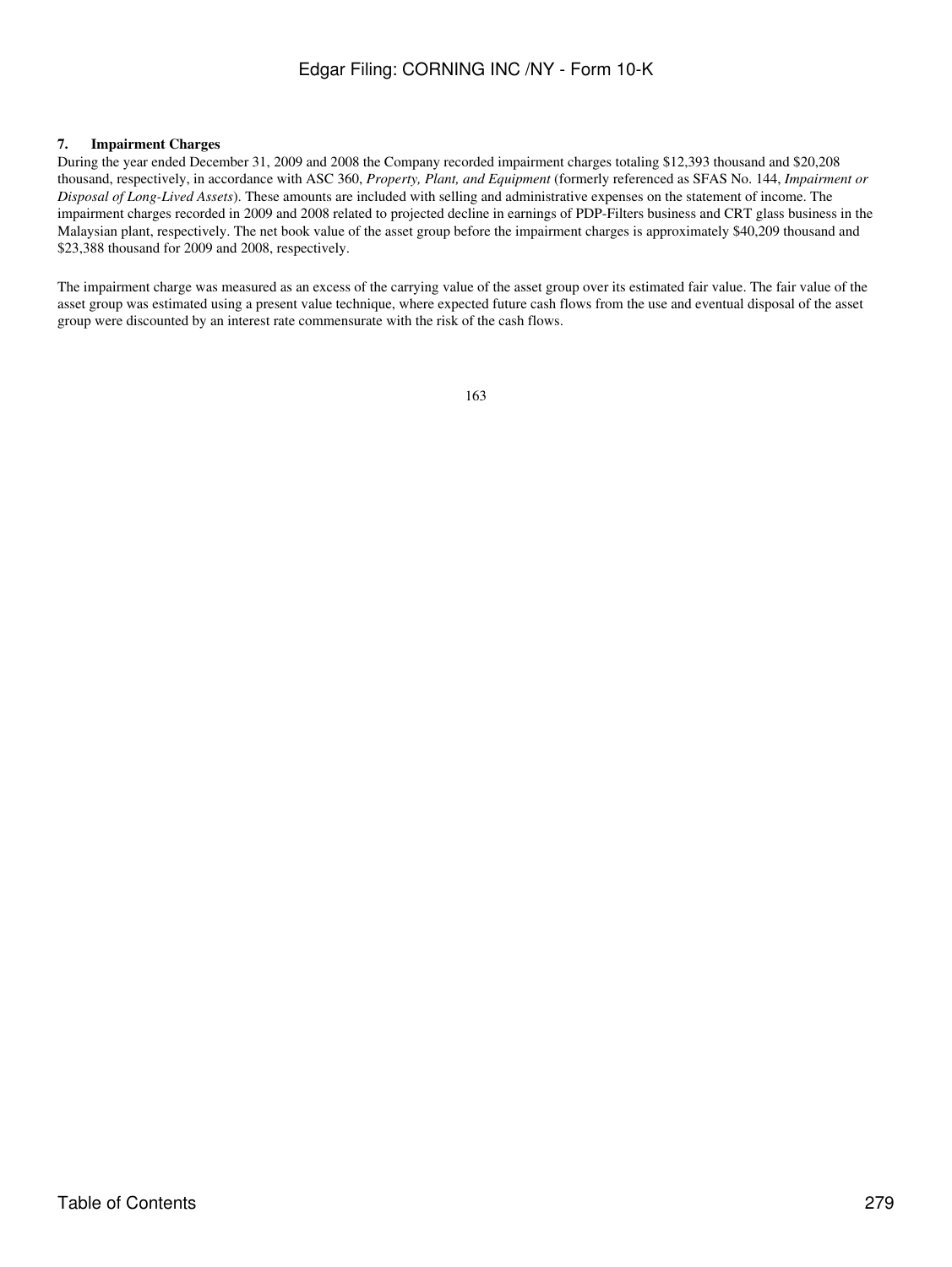# **Samsung Corning Precision Glass Co., Ltd.**

### **Notes to Consolidated Financial Statements**

### **8. Transactions with Related Parties**

In the normal course of business, the Company sells its products to Samsung Electronics Co., Ltd. and Corning, purchases semi-finished goods from Corning and purchases property, plant and equipment from Samsung affiliates and Corning. The Company also obtains services from Samsung affiliated companies. In addition, the Company pays a 6% royalty on net sales amounts of certain products to Corning. A summary of these transactions and related receivable and payable balances as of December 31 is as follows:

| 2009                          | <b>Sales</b>             |              | Purchases <sup>1</sup><br><b>Expenses</b> |           | <b>Receivables</b> |     | <b>Payables</b> |    |           |
|-------------------------------|--------------------------|--------------|-------------------------------------------|-----------|--------------------|-----|-----------------|----|-----------|
| ( <i>in thousands</i> )       |                          |              |                                           |           |                    |     |                 |    |           |
| <b>Samsung affiliates</b>     |                          |              |                                           |           |                    |     |                 |    |           |
| Samsung Electronics Co., Ltd. | \$2,242,870              | $\mathbb{S}$ | 5,959                                     | \$.       | 9,063              | \$  | 85,355          | \$ | 6,652     |
| <b>Samsung Corporation</b>    | 311                      |              | 42,679                                    |           |                    |     | 11              |    | 19.447    |
| Samsung Engineering Co., Ltd. | 359                      |              | 29,298                                    |           | 839                |     | -               |    | 17,594    |
| Samsung SDS Co., Ltd.         | $\overline{\phantom{a}}$ |              | 2,559                                     |           | 17,547             |     | 6               |    | 6,676     |
| <b>Others</b>                 | 131,582                  |              | 15,995                                    |           | 57,369             |     | 12.703          |    | 23,408    |
|                               |                          |              |                                           |           |                    |     |                 |    |           |
|                               | 2,375,122                |              | 96.490                                    |           | 84,818             |     | 98,075          |    | 73,777    |
| Corning                       | 36,100                   |              | 118,974                                   |           | 222,156            |     | 18.485          |    | 35,761    |
|                               |                          |              |                                           |           |                    |     |                 |    |           |
|                               | \$2,411,222              | \$           | 215.464                                   | \$306,974 |                    | \$. | 116,560         |    | \$109,538 |

| 2008                                  | <b>Sales</b>             | Purchases <sup>1</sup>                   | <b>Expenses</b>        | <b>Receivables</b>      | <b>Payables</b>         |
|---------------------------------------|--------------------------|------------------------------------------|------------------------|-------------------------|-------------------------|
| (in thousands)                        |                          |                                          |                        |                         |                         |
| <b>Samsung affiliates</b>             |                          |                                          |                        |                         |                         |
| Samsung Electronics Co., Ltd.         | \$2,189,417              | $\mathbb{S}$<br>$\overline{\phantom{a}}$ | $\mathbb{S}$<br>13,146 | \$<br>170,073           | \$<br>8,931             |
| <b>Samsung Corporation</b>            | 1,377                    | 123,122                                  | 88                     | 168                     | 9,126                   |
| Samsung Engineering Co., Ltd.         | 2,989                    | 130,408                                  | 2,297                  | -                       | 17,965                  |
| Samsung Heavy Industries Co., Ltd.    |                          | 35,755                                   | 96                     |                         | 2,766                   |
| Samsung SDS Co., Ltd.                 | $\overline{\phantom{a}}$ | 10,698                                   | 23,004                 | 6                       | 5,413                   |
| Others                                | 76,675                   | 18,731                                   | 66,497                 | 18,511                  | 15,747                  |
|                                       |                          |                                          |                        |                         |                         |
|                                       | 2,270,458                | 318,714                                  | 105,128                | 188,758                 | 59,948                  |
| Corning                               | 30,385                   | 176,752                                  | 201,812                | 53                      | 22,128                  |
|                                       |                          |                                          |                        |                         |                         |
|                                       | \$2,300,843              | $\mathbb{S}$<br>495,466                  | \$306,940              | $\mathbb{S}$<br>188.811 | 82,076<br>$\mathcal{S}$ |
|                                       |                          |                                          |                        |                         |                         |
|                                       |                          |                                          |                        |                         |                         |
| 2007                                  | <b>Sales</b>             | Purchases <sup>1</sup>                   | <b>Expenses</b>        | <b>Receivables</b>      | <b>Payables</b>         |
| $\lim_{n \to \infty}$ the concern del |                          |                                          |                        |                         |                         |

| ( <i>in thousands</i> )       |             |           |           |              |        |           |
|-------------------------------|-------------|-----------|-----------|--------------|--------|-----------|
| <b>Samsung affiliates</b>     |             |           |           |              |        |           |
| Samsung Electronics Co., Ltd. | \$1,405,346 | \$203,855 | \$ 11.901 | $\mathbb{S}$ | 83.417 | \$ 88,201 |
| <b>Samsung Corporation</b>    |             | 140.604   | 18.719    |              |        | 83.969    |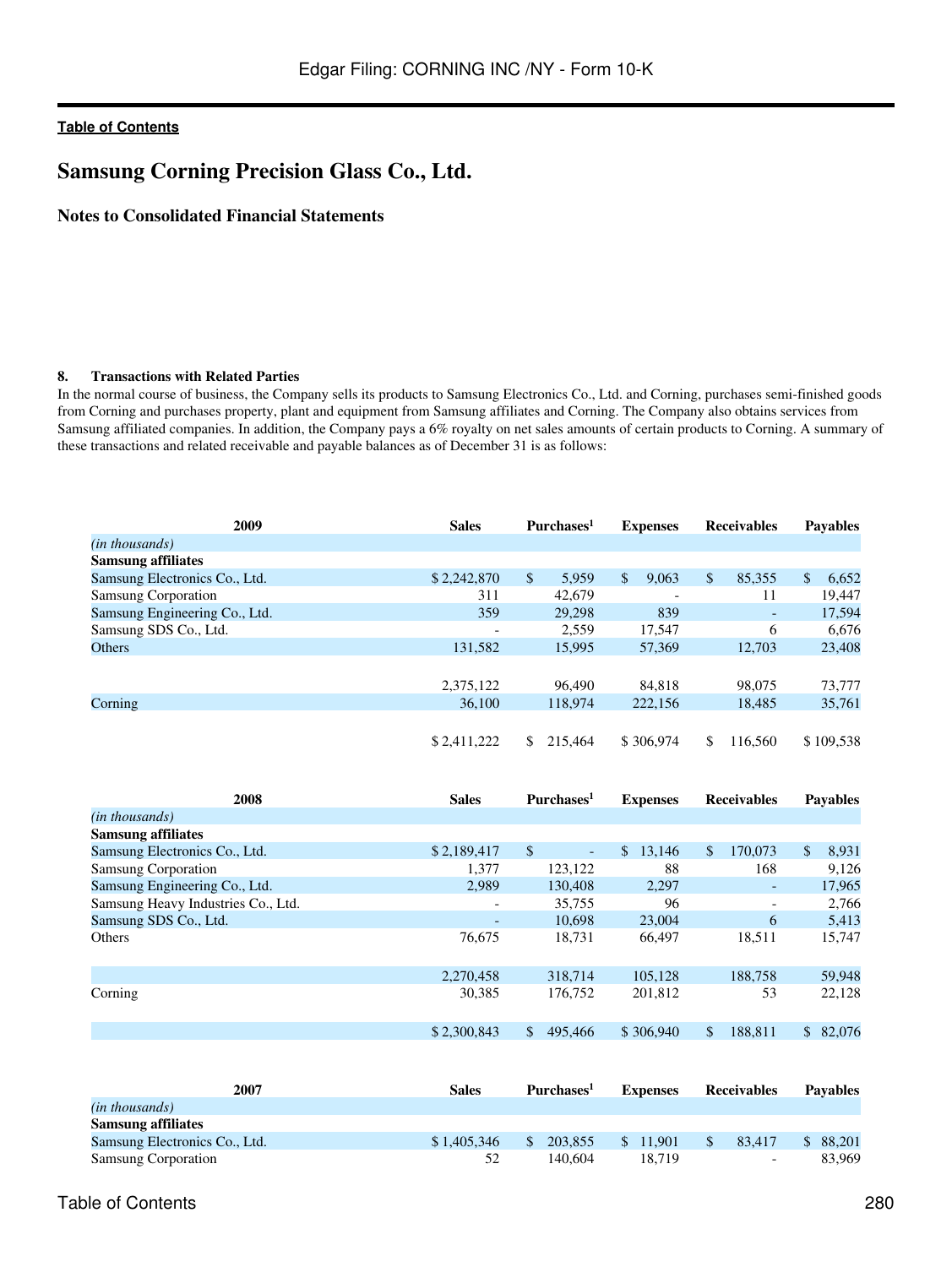| Edgar Filing: CORNING INC /NY - Form 10-K |
|-------------------------------------------|
|-------------------------------------------|

| Samsung Engineering Co., Ltd.          | ٠                        | 99,400        | 3,100     | 102          | 85,334    |
|----------------------------------------|--------------------------|---------------|-----------|--------------|-----------|
| Samsung Heavy Industries Co., Ltd.     | $\overline{\phantom{0}}$ | 34,200        | 175       | -            | 37,978    |
| Samsung SDS Co., Ltd.                  | $\overline{\phantom{0}}$ | 4,053         | 13,721    |              | 3,499     |
| Others                                 | 235                      | 44.467        | 44,200    | 8.249        | 23,178    |
|                                        | 1,405,633                | 526,579       | 91.816    | 91.768       | 322,159   |
| Corning                                | 17.604                   | 150,967       | 141,778   | 4,738        | 7,343     |
| Samsung Corning Co., Ltd. <sup>2</sup> | 178                      | -             | 7,898     | -            |           |
|                                        |                          |               |           |              |           |
|                                        | \$1,423,415              | 677.546<br>\$ | \$241,492 | \$<br>96.506 | \$329,502 |

<sup>1</sup> Purchases of property, plant and equipment are included.

<sup>2</sup> Transactions with SSC for the year ended December 31, 2007 are included and its outstanding receivables and payables as of December 31, 2007 are eliminated.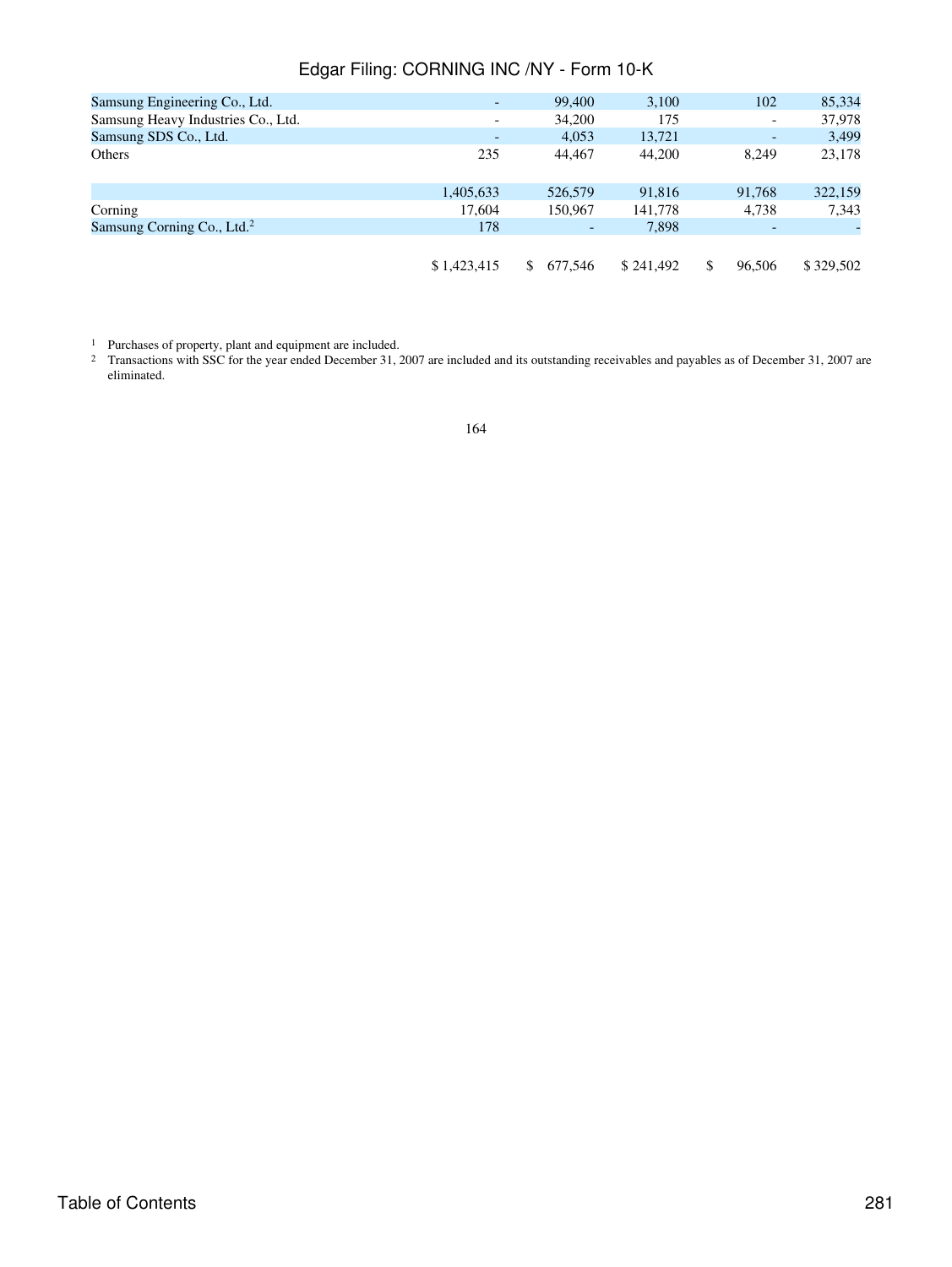# **Samsung Corning Precision Glass Co., Ltd.**

**Notes to Consolidated Financial Statements**

### **9. Fair Value Measurement**

In September 2006, the FASB issued ASC 820, *Fair Value Measurements and Disclosures* (formerly referenced as SFAS No. 157, *Fair Value Measurements*), which defines fair value, establishes a framework for measuring fair value in generally accepted accounting principles, and expands disclosures about fair value measurements. The provisions of ASC 820 are effective for fiscal years beginning after November 15, 2007. In February 2008, the FASB deferred the implementation of ASC 820 for certain non-financial assets and liabilities for fiscal years beginning after November 15, 2008. The Company adopted the provisions of ASC 820 for financial assets and liabilities on January 1, 2008 and adopted the provisions of ASC 820 for non-financial assets and liabilities on January 1, 2009. The adoption of ASC 820 did not have a material impact on the Company s financial position or results of operations.

ASC 820 establishes a valuation hierarchy for disclosure of the inputs to valuation used to measure fair value. This hierarchy prioritizes the inputs into three broad levels as follows. Level 1 inputs are quoted prices (unadjusted) in active markets for identical assets or liabilities. Level 2 inputs are quoted prices that are observable for the asset or liabilities, including interest rates, yield curves and credit risks, or inputs that are derived principally from or corroborated by observable market data through correlation. Level 3 inputs are unobservable inputs based on our own assumptions used to measure assets and liabilities at fair value. A financial asset or liabilitys classification within the hierarchy is determined based on the lowest level input that is significant to the fair value measurement. As of December 31, 2009, the Company did not have any financial assets or liabilities that were measured using unobservable (or Level 3) inputs.

As of December 31, 2009, the Company s financial assets consist of cash and short-term financial instruments which are measured at fair value and are classified within Level 1 of the valuation hierarchy.

### **10. Income Taxes**

The Company s income tax expenses are composed of domestic and foreign income taxes depending on the relevant tax jurisdiction.

Income tax expense consists of the following:

| ( <i>in thousands</i> )      | 2009      | 2008      | 2007                     |
|------------------------------|-----------|-----------|--------------------------|
| Current                      |           |           |                          |
| Domestic (Republic of Korea) | \$276,476 | \$291,608 | \$176,051                |
| Foreign                      | 1,694     | 612       | $\overline{\phantom{a}}$ |
|                              | \$278,170 | \$292,220 | \$176,051                |
|                              |           |           |                          |
| Deferred                     |           |           |                          |
| Domestic (Republic of Korea) | 58,463    | (834)     | 42,655                   |
| Foreign                      | (2,918)   | 182       | $\overline{\phantom{a}}$ |
|                              | 55,545    | (652)     | 42,655                   |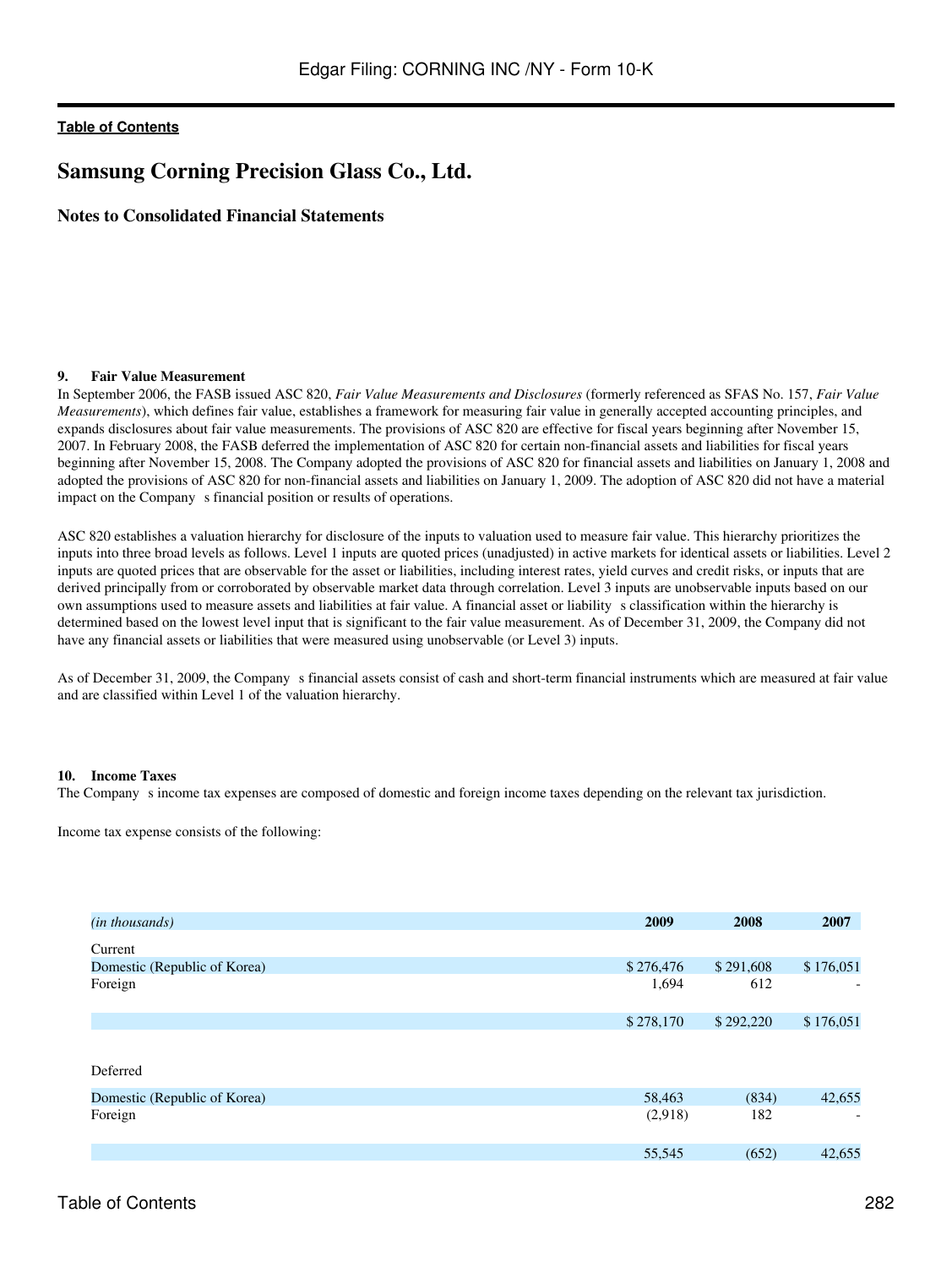### \$ 333,715 \$ 291,568 \$ 218,706

The following table reconciles the expected amount of income tax expense based on consolidated statutory rates to the actual amount of taxes recorded by the Company:

| (in thousands)                         | 2009       | 2008      | 2007       |
|----------------------------------------|------------|-----------|------------|
| Expected taxes at statutory rate       | \$629,419  | \$594,534 | \$ 388,150 |
| Tax exemption for foreign investment   | (294, 946) | (233,958) | (166, 495) |
| Tax rate changes                       | 22,252     | (38,048)  | 14,006     |
| Tax credits, net of surtax effect      | (27,685)   | (35,267)  | (17, 896)  |
| Difference in foreign income tax rates | 1,966      | (4,912)   |            |
| Increase in valuation allowance        | (157)      | 4.410     |            |
| Others, net                            | 2,866      | 4.809     | 941        |
| Income tax expenses                    | \$ 333,715 | \$291,568 | \$218,706  |
| Effective tax rate                     | 12.83%     | 13.49%    | 15.50%     |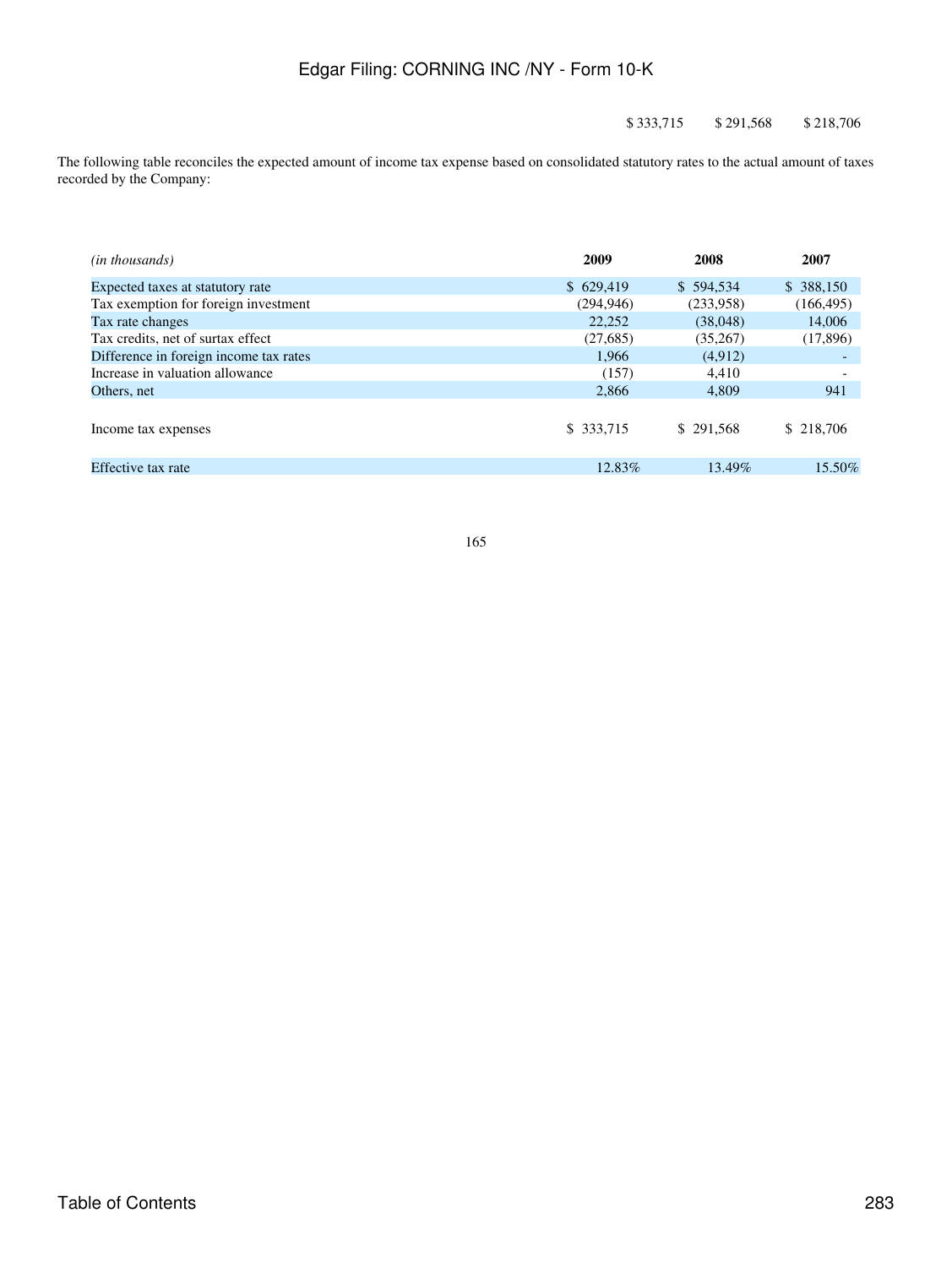# **Samsung Corning Precision Glass Co., Ltd.**

### **Notes to Consolidated Financial Statements**

The statutory income tax rate of the Company, including tax surcharges, is 24.2%, 27.5% and 27.5% for 2009, 2008 and 2007, but the effective income tax rate is 12.83%, 13.49% and 15.50% for 2009, 2008 and 2007, respectively, primarily due to tax exemption benefits for a foreign invested company under the Korean Tax Preference Control Law (TPCL). In accordance with the TPCL and the approval of the Korean government, the Company was fully exempt from the corporate income taxes on the taxable income arising from the sales of manufactured goods in proportion to the percentage of qualified foreign shareholder s equity until 2003 and 50% exemption for the subsequent two years. In 2006, the Company issued additional shares to extend the tax exemption period. As a result, the Company is fully exempt from corporate income taxes until 2010, and thereafter is subject to a 50% tax exemption for a period of 2 years to 2012.

As a result of the revision of the Korean Corporate Tax Law in 2008, the statutory tax rate had been reduced to 24.2% from 2009 and was scheduled to go further down to 22% from 2010. However, in 2009, due to the concern over declining tax revenues and increasing budget deficit, the National Assembly decided to defer the proposed rate cut for two years. As a result, the statutory tax rate would remain at 24.2% until the end of 2011, and the reduced 22% rate will take effect on January 1, 2012. The Company recognized its deferred income tax assets and liabilities as of December 31, 2009 based on the enacted future tax rates and the expiration schedule of tax exemption for foreign investment.

The primary components of the temporary differences that gave rise to the Company s deferred income tax assets and liabilities were as follows:

| ( <i>in thousands</i> )                   | 2009 |             | 2008        |
|-------------------------------------------|------|-------------|-------------|
| <b>Deferred income tax assets</b>         |      |             |             |
| Property, plant and equipment             | \$   | 4,293       | \$<br>4,390 |
| Inventories                               |      | 287         | 1,549       |
| Accrued bonus payables                    |      | 2,048       | 2,023       |
| Other current liabilities                 |      | 3,487       | 3,224       |
| Equity method investments                 |      | 8,498       |             |
| Tax credits carryforwards                 |      |             | 5,665       |
| Other                                     |      | 3,239       | 5,418       |
|                                           |      |             |             |
| Total tax deferred income tax assets      |      | 21,852      | 22,269      |
| Less: valuation allowance                 |      | (4,253)     | (4, 410)    |
|                                           |      |             |             |
|                                           |      | 17,599      | 17,859      |
|                                           |      |             |             |
| Deferred income tax liabilities           |      |             |             |
| Property, plant and equipment, intangible |      | (173, 251)  | (116,971)   |
| Reserve for technology development        |      | (16,320)    | (760)       |
| Other                                     |      | (729)       | (7,375)     |
|                                           |      |             |             |
| Total tax deferred income tax liabilities |      | (190, 300)  | (125, 106)  |
|                                           |      |             |             |
| Net deferred income tax liabilities       |      | \$(172,701) | \$(107,247) |

A valuation allowance on deferred income tax assets is recognized when it is more likely than not that the deferred income tax assets will be realized. Realization of the future tax benefit related to the deferred income tax assets is dependent on many factors, including the Companys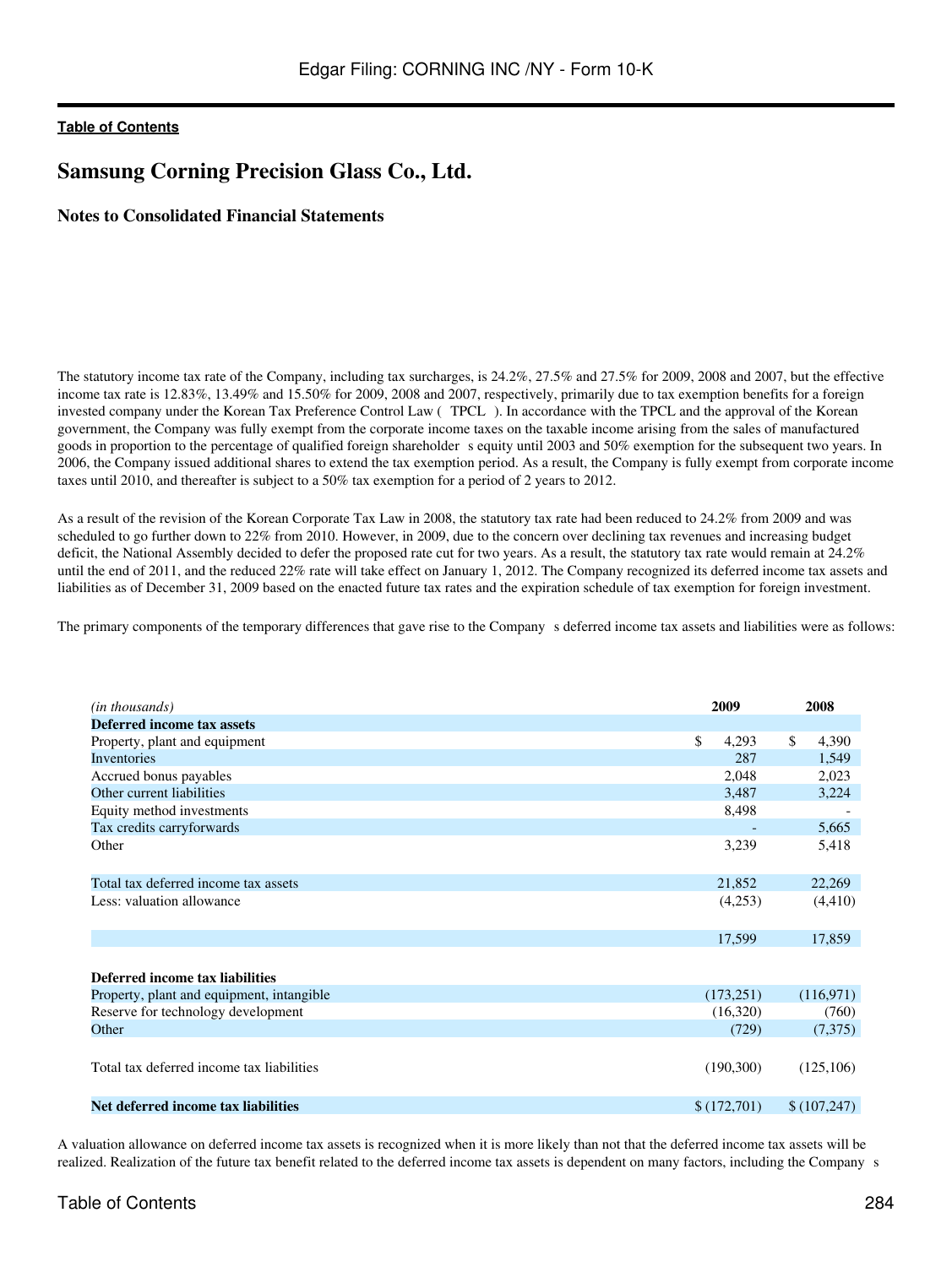ability to generate taxable income within the period during which the temporary differences reverse, the outlook for the economic environment in which the Company operates, and the overall future industry outlook. Based upon analysis of these factors, the Company has recorded a valuation allowance of \$4,253 thousand and \$4,410 thousand on its consolidated net deferred income tax assets at December 31, 2009 and 2008, respectively. The valuation allowance is primarily attributable to the uncertainty regarding the generation of sufficient future taxable income of SCM to allow the benefit of the deferred income tax assets.

On January 1, 2007, the Company adopted the provisions of ASC 740, *Income taxes* (formerly referenced as FASB Financial Interpretation No. 48, *Accounting for Uncertainty in Income Taxes an interpretation of SFAS No. 109)*. The Company believes that it is more likely than not, based on the technical merits of a tax position, that the Company is entitled to economic benefits resulting from positions taken in its income tax returns.

The Company files income tax return in Korea and various other jurisdictions with varying statutes of limitations. Years open to examination by tax authorities in major jurisdictions are 2008 tax year in both Korea and Malaysia.

| ۰.<br>×<br>۰.<br>×<br>M.<br>M.<br>۰.<br>۰. |
|--------------------------------------------|
|--------------------------------------------|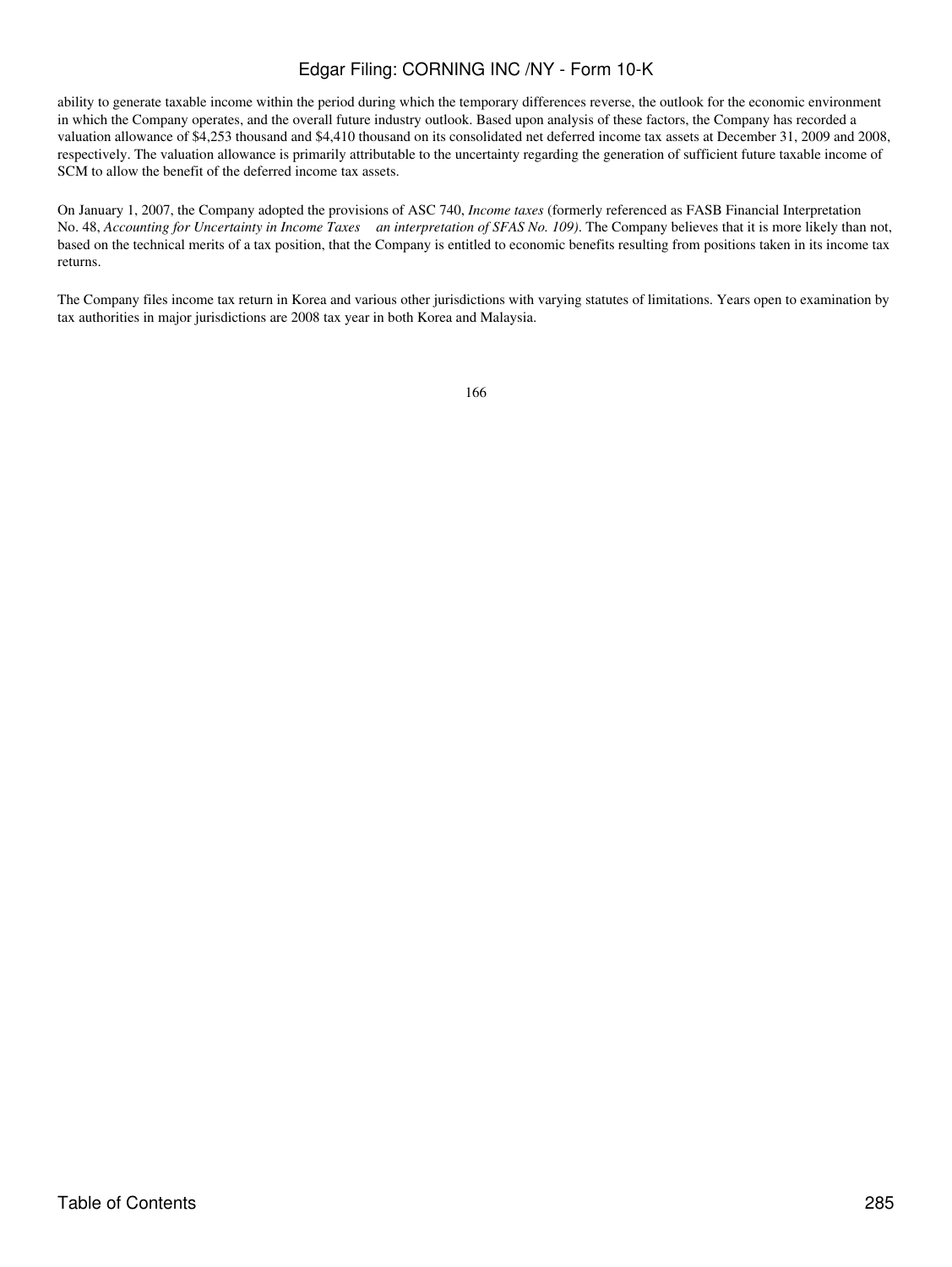# **Samsung Corning Precision Glass Co., Ltd.**

### **Notes to Consolidated Financial Statements**

### **11. Shareholders Equity**

The components of and changes in shareholders equity are as follows:

| (in thousands)                                             | 2009        | 2008                      | 2007                      |  |
|------------------------------------------------------------|-------------|---------------------------|---------------------------|--|
| <b>Preferred Stock</b>                                     | \$<br>350   | $\mathbf{\hat{S}}$<br>350 | $\mathbf{\hat{S}}$<br>350 |  |
|                                                            |             |                           |                           |  |
| Common Stock                                               | 176,700     | 176,700                   | 176,700                   |  |
| <b>Additional Paid-in Capital</b>                          | 312,114     | 312,114                   | 312,114                   |  |
| <b>Retained Earnings:</b>                                  |             |                           |                           |  |
| Balance at the beginning of year                           | 4,311,402   | 2,993,500                 | 2,235,588                 |  |
| Net income attributable to Samsung Corning Precision Glass | 2,210,829   | 1,873,964                 | 1,192,748                 |  |
| Dividends paid to preferred shareholders                   | (1,279)     | (1,047)                   | (1,073)                   |  |
| Dividends paid to common shareholders                      | (979,260)   | (555, 015)                | (433,763)                 |  |
| Balance at end of year                                     | 5,541,692   | 4,311,402                 | 2,993,500                 |  |
| Accumulated Other Comprehensive Income (loss):             |             |                           |                           |  |
| Balance at the beginning of year                           | (806, 025)  | 305,744                   | 351,596                   |  |
| Foreign currency translation adjustment, net of tax        | 402,170     | (1, 111, 769)             | (45, 852)                 |  |
| Balance at end of year                                     | (403, 855)  | (806, 025)                | 305,744                   |  |
| Total Samsung Corning Precision Glass shareholders equity  | 5,627,001   | 3,994,541                 | 3,788,408                 |  |
| Noncontrolling interests:                                  |             |                           |                           |  |
| Balance at the beginning of year                           | 31,094      | 30,846                    |                           |  |
| Net income (loss) attributable to noncontrolling interests | 768         | (6,079)                   |                           |  |
| <b>Business combination</b>                                |             |                           | 30,846                    |  |
| Cash dividend to noncontrolling interests                  |             | (4,395)                   |                           |  |
| Foreign currency translation adjustment, net of tax        | (1,204)     | 10,722                    |                           |  |
| Balance at end of year                                     | 30,658      | 31,094                    | 30,846                    |  |
| Total equity                                               | \$5,657,659 | \$4,025,635               | \$3,819,254               |  |

Accumulated other comprehensive loss is comprised entirely of foreign currency translation adjustments at December 31, 2009 and 2008. Accumulated other comprehensive loss attributable to Samsung Corning Precision Glass is \$403,855 thousand and \$806,025 at December 31, 2009 and 2008, respectively.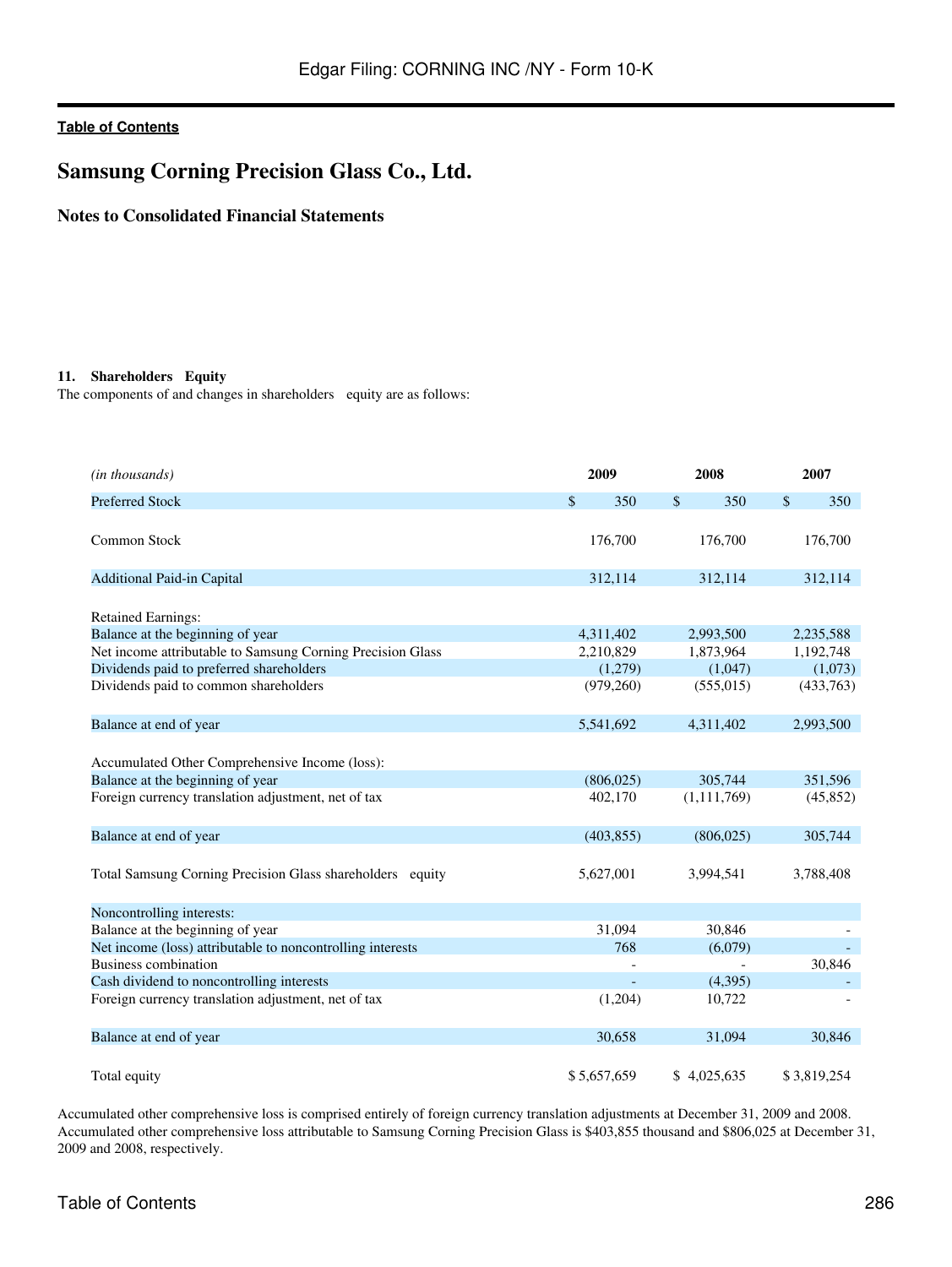### **Preferred Stock**

There were 41,107 shares of non-voting preferred stock with a par value of \$8.51 issued and outstanding as of December 31, 2009 and 2008. Each share is entitled to non-cumulative dividends at the rate of 5% on par value. In addition, if the dividend ratio of common stock exceeds that of preferred stock, the additional dividend on preferred stock may be declared by a resolution of the general shareholders meeting.

#### **Retained Earnings**

Retained earnings as of December 31, 2009 and 2008 comprised of the following:

| ( <i>in thousands</i> )                       | 2009         | 2008         |
|-----------------------------------------------|--------------|--------------|
| <b>Appropriated</b>                           |              |              |
| Legal reserve                                 | \$<br>82,339 | \$<br>82,339 |
| Reserve for business development              | 30,800       | 30,800       |
| Reserve for research and manpower development | 83,390       | 8,685        |
| Voluntary reserve                             | 4,157        | 4,157        |
|                                               |              |              |
|                                               | 200,686      | 125,981      |
| <b>Unappropriated</b>                         | 5,341,006    | 4,185,421    |
|                                               |              |              |
|                                               | \$5,541,692  | \$4,311,402  |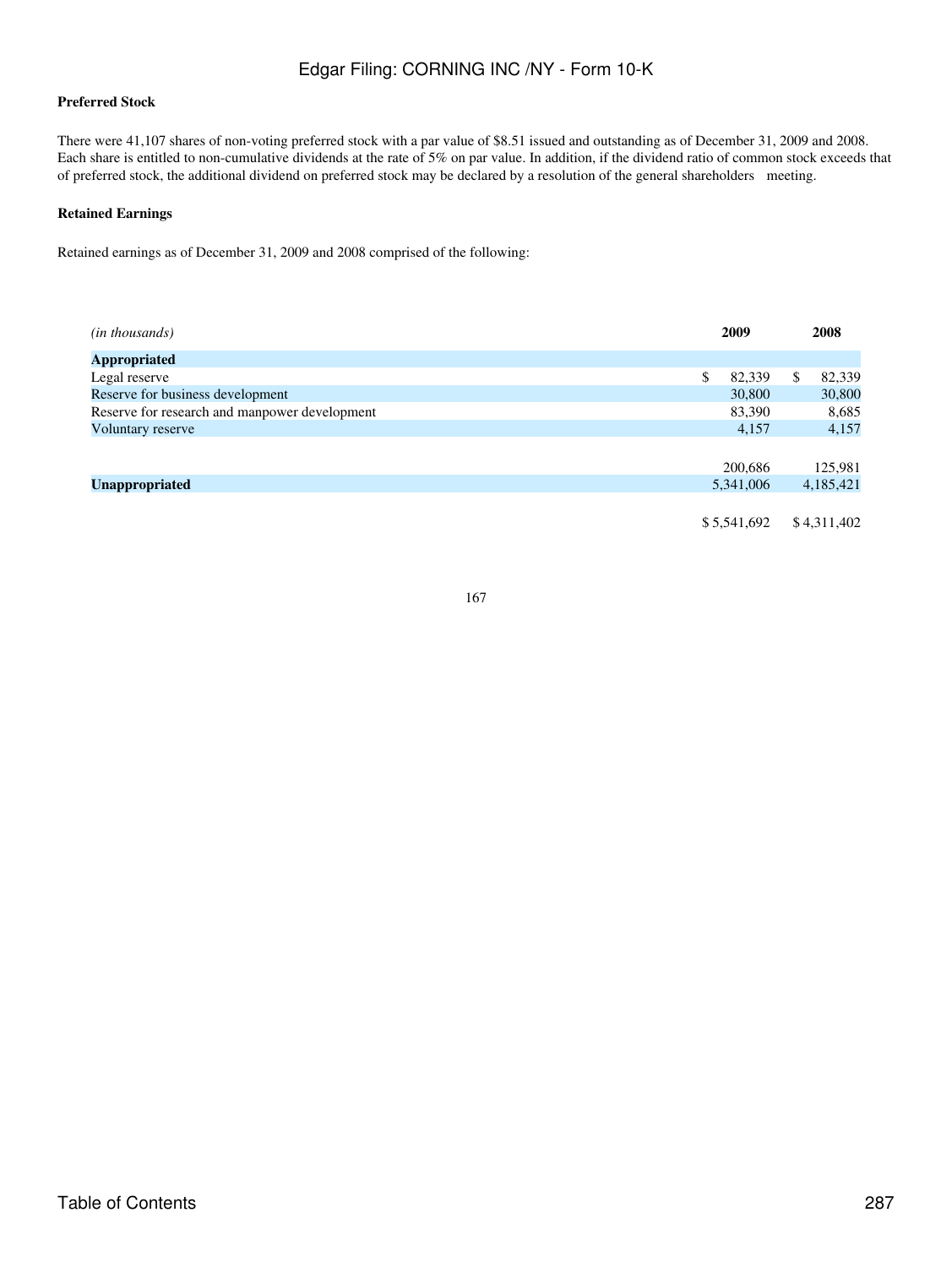## **Samsung Corning Precision Glass Co., Ltd.**

### **Notes to Consolidated Financial Statements**

#### **Legal Reserve**

The Commercial Code of the Republic of Korea requires the Company to appropriate a portion of the retained earnings as a legal reserve equal to a minimum of 10% of its cash dividends until such reserve equals 50% of its capital stock. The reserve is not available for dividends, but may be transferred to capital stock or used to reduce accumulated deficit, if any, through resolution by the Company s shareholders.

#### **Reserve for Business Development**

Pursuant to the Corporate Income Tax Law of Korea, the Company is allowed to appropriate a portion of the retained earnings as a reserve for business development. This reserve is not available for dividends, but may be transferred to capital stock or used to reduce accumulated deficit, if any, through resolution by the Company s shareholders.

#### **Reserve for Research and Manpower Development**

Pursuant to the former Korean Tax Exemption and Reduction Control Law and the Korean Tax Preference Control Law, the Company appropriates a portion of the retained earnings as a reserve for research and manpower development. This reserve is not available for dividends until it is used for the specified purpose or reversed.

#### **Voluntary Reserve**

The Company appropriates a certain portion of retained earnings pursuant to shareholder resolution as a voluntary reserve. This reserve may be reversed and transferred to unappropriated retained earnings by the resolution of shareholders and may be distributed as dividends after reversal.

#### **12. Commitments and Contingencies Credit Facilities**

As of December 31, 2009 and 2008, the credit line of outstanding contracts and agreements the Company entered into are as follows:

| ( <i>in thousands</i> ) | 2009      | 2008                    |
|-------------------------|-----------|-------------------------|
| <b>Borrowing</b>        | \$50,808  | 47,556<br><sup>\$</sup> |
| Trade financing         | 46,182    | 48,369                  |
| Contractors performance | 10,937    | 16,536                  |
| Trade bill discount     | 10,000    | 10,000                  |
| Foreign exchange limit  | 30,000    | 30,000                  |
|                         |           |                         |
|                         | \$147,927 | \$152,461               |

#### **Business and Credit Risk Concentration**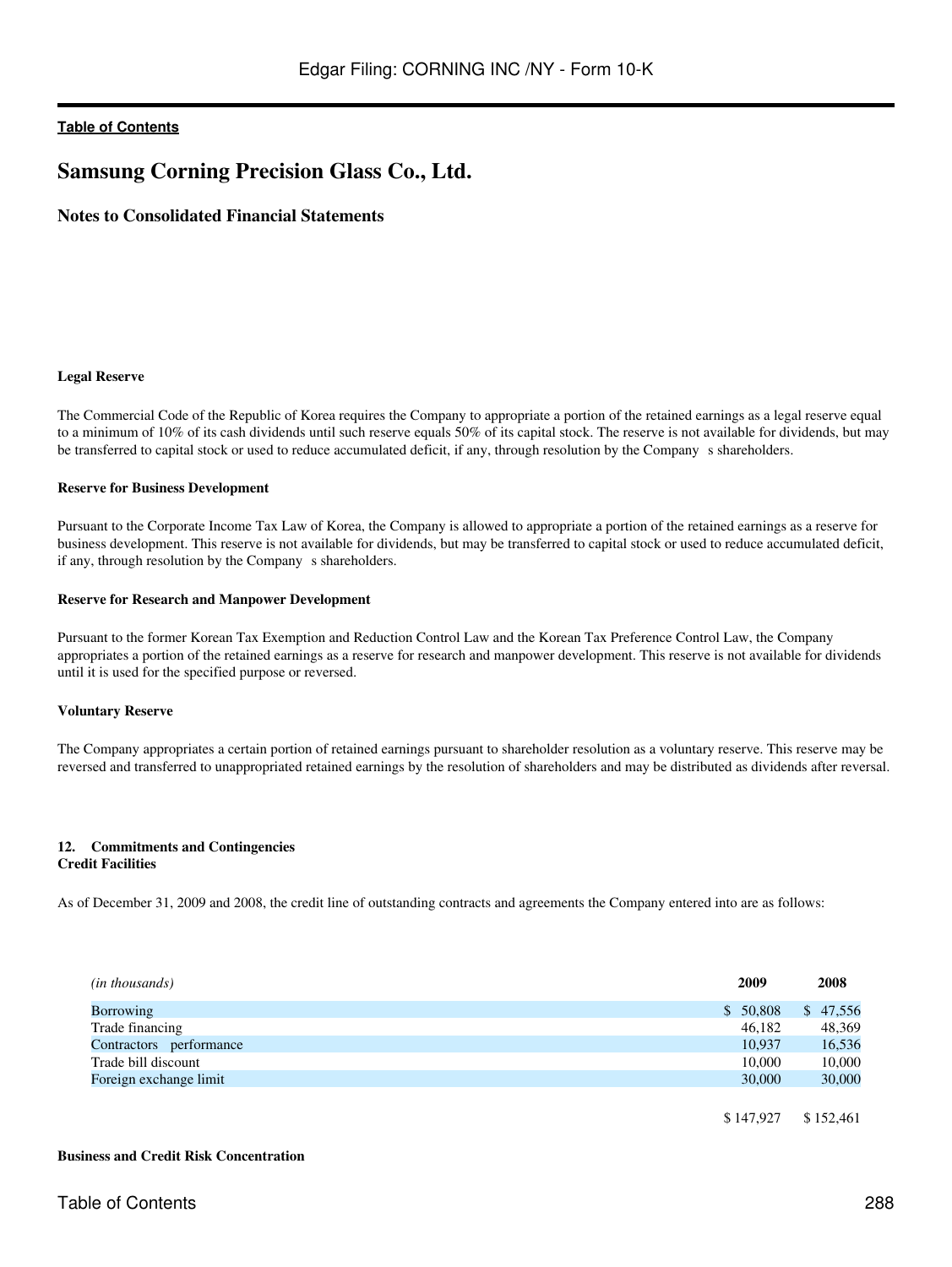## Edgar Filing: CORNING INC /NY - Form 10-K

The Company sells its products on a credit basis to its customers including certain related parties. Management estimates the collectibility of accounts receivable based on the financial condition of the customers and prevailing economic trends. Based on management s estimates, the Company established allowances for doubtful accounts receivable which management believes are adequate. Concentrations of credit risk with respect to accounts receivable are limited to the credit worthiness of the Company s customers. Major customers of the Company are domestic TFT-LCD makers incorporated in Korea. Trade accounts receivables from these five major customers are 83% and 90% of total trade accounts receivable of the Company as of December 31, 2009 and 2008, respectively, and revenues from these five major customers constitute 93%, 93% and 99% of total revenues of the Company for the years ended December 31, 2009, 2008 and 2007, respectively.

#### **Pending Litigation**

Based on the agreement entered on August 24, 1999 with respect to Samsung Motor Inc. s (SMI) bankruptcy proceedings, Samsung Motor Inc. s creditors (the Creditors) filed a civil action against Mr. Kun Hee Lee, former chairman of the Company, and 28 Samsung Group affiliates including the Company under joint and several liability for failing to comply with such agreement. Under the suit, the Creditors have sought (Won)2,450 billion (approximately \$1.95 billion) for loss of principal on loans extended to SMI, a separate amount for breach of the agreement, and an amount for default interest.

168